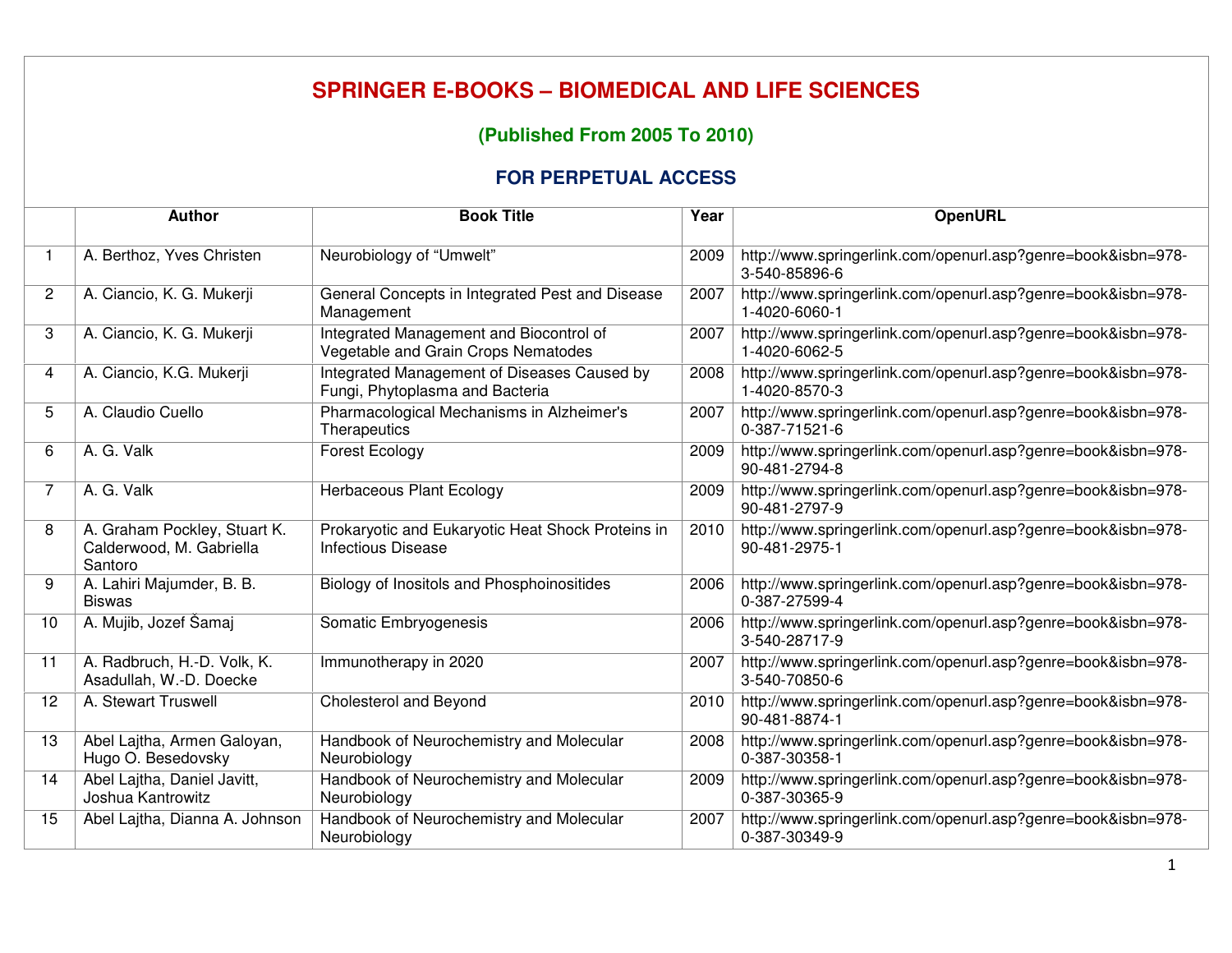| 16 | Abel Lajtha, E. Sylvester Vizi                                                               | Handbook of Neurochemistry and Molecular<br>Neurobiology | 2008 | http://www.springerlink.com/openurl.asp?genre=book&isbn=978-<br>0-387-30351-2 |
|----|----------------------------------------------------------------------------------------------|----------------------------------------------------------|------|-------------------------------------------------------------------------------|
| 17 | Abel Lajtha, Gary E. Gibson,<br>Gerald A. Dienel                                             | Handbook of Neurochemistry and Molecular<br>Neurobiology | 2007 | http://www.springerlink.com/openurl.asp?genre=book&isbn=978-<br>0-387-30366-6 |
| 18 | Abel Lajtha, Glenn Baker,<br>Susan Dunn, Andrew Holt                                         | Handbook of Neurochemistry and Molecular<br>Neurobiology | 2007 | http://www.springerlink.com/openurl.asp?genre=book&isbn=978-<br>0-387-30359-8 |
| 19 | Abel Lajtha, Guido Tettamanti,<br>Gianfrancesco Goracci                                      | Handbook of Neurochemistry and Molecular<br>Neurobiology | 2010 | http://www.springerlink.com/openurl.asp?genre=book&isbn=978-<br>0-387-30345-1 |
| 20 | Abel Lajtha, J. Regino Perez-<br>Polo, Steffen Rossner                                       | Handbook of Neurochemistry and Molecular<br>Neurobiology | 2008 | http://www.springerlink.com/openurl.asp?genre=book&isbn=978-<br>0-387-32670-2 |
| 21 | Abel Lajtha, Jeffrey D.<br>Blaustein                                                         | Handbook of Neurochemistry and Molecular<br>Neurobiology | 2007 | http://www.springerlink.com/openurl.asp?genre=book&isbn=978-<br>0-387-30362-8 |
| 22 | Abel Lajtha, Katsuhiko<br>Mikoshiba                                                          | Handbook of Neurochemistry and Molecular<br>Neurobiology | 2009 | http://www.springerlink.com/openurl.asp?genre=book&isbn=978-<br>0-387-30338-3 |
| 23 | Abel Lajtha, Maarten E. A.<br>Reith                                                          | Handbook of Neurochemistry and Molecular<br>Neurobiology | 2007 | http://www.springerlink.com/openurl.asp?genre=book&isbn=978-<br>0-387-30347-5 |
| 24 | Abel Lajtha, Moussa B. H.<br>Youdim, Peter Riederer, Sylvia<br>A. Mandel, Leontino Battistin | Handbook of Neurochemistry and Molecular<br>Neurobiology | 2007 | http://www.springerlink.com/openurl.asp?genre=book&isbn=978-<br>0-387-30344-4 |
| 25 | Abel Lajtha, Naren Banik                                                                     | Handbook of Neurochemistry and Molecular<br>Neurobiology | 2007 | http://www.springerlink.com/openurl.asp?genre=book&isbn=978-<br>0-387-30346-8 |
| 26 | Abel Lajtha, Naren Banik,<br>Swapan K. Ray                                                   | Handbook of Neurochemistry and Molecular<br>Neurobiology | 2009 | http://www.springerlink.com/openurl.asp?genre=book&isbn=978-<br>0-387-30343-7 |
| 27 | Abel Lajtha, Pak H. Chan                                                                     | Handbook of Neurochemistry and Molecular<br>Neurobiology | 2007 | http://www.springerlink.com/openurl.asp?genre=book&isbn=978-<br>0-387-30352-9 |
| 28 | Abel Lajtha, Ramon Lim                                                                       | Handbook of Neurochemistry and Molecular<br>Neurobiology | 2006 | http://www.springerlink.com/openurl.asp?genre=book&isbn=978-<br>0-387-30348-2 |
| 29 | Abel Lajtha, Simo S. Oja, Arne<br>Schousboe, Pirjo Saransaari                                | Handbook of Neurochemistry and Molecular<br>Neurobiology | 2007 | http://www.springerlink.com/openurl.asp?genre=book&isbn=978-<br>0-387-30342-0 |
| 30 | Abraham Fisher, Maurizio<br>Memo, Fabrizio Stocchi, Israel<br>Hanin                          | Advances in Alzheimer's and Parkinson's Disease          | 2008 | http://www.springerlink.com/openurl.asp?genre=book&isbn=978-<br>0-387-72074-6 |
| 31 | Adam Finn, Andrew J. Pollard                                                                 | Hot Topics in Infection and Immunity in Children IV      | 2008 | http://www.springerlink.com/openurl.asp?genre=book&isbn=978-<br>0-387-73959-5 |
| 32 | Adam Finn, Nigel Curtis,<br>Andrew J. Pollard                                                | Hot Topics in Infection and Immunity in Children V       | 2009 | http://www.springerlink.com/openurl.asp?genre=book&isbn=978-<br>0-387-79837-0 |
| 33 | Adam Finn, Nigel Curtis,<br>Andrew J. Pollard                                                | Hot Topics in Infection and Immunity in Children VI      | 2010 | http://www.springerlink.com/openurl.asp?genre=book&isbn=978-<br>1-4419-0980-0 |
| 34 | Adayabalam S. Balajee                                                                        | DNA Repair and Human Disease                             | 2006 | http://www.springerlink.com/openurl.asp?genre=book&isbn=978-<br>0-387-34195-8 |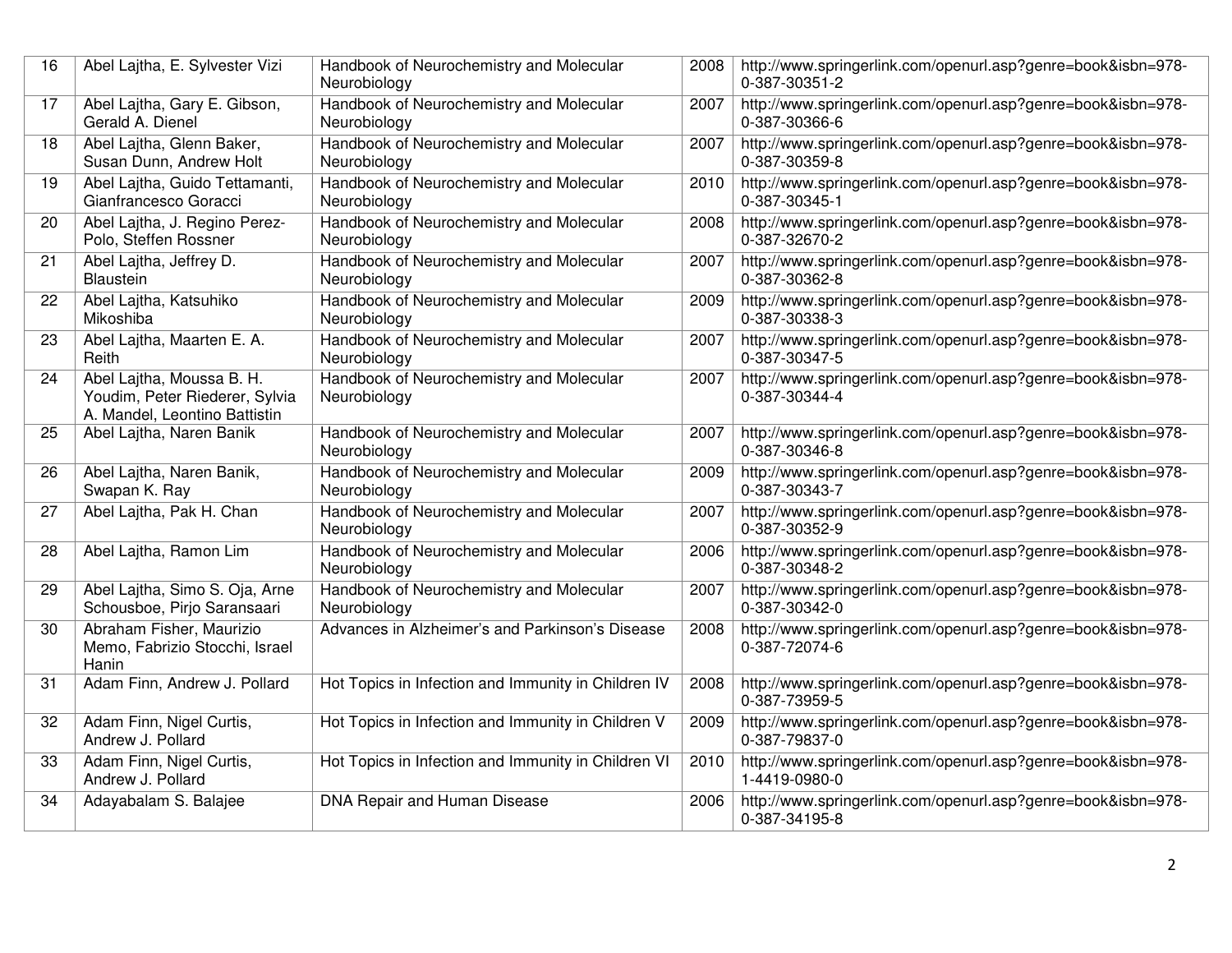| 35 | Adnan Elfarra                                                    | Advances in Bioactivation Research                                        | 2008 | http://www.springerlink.com/openurl.asp?genre=book&isbn=978-<br>0-387-77299-8 |
|----|------------------------------------------------------------------|---------------------------------------------------------------------------|------|-------------------------------------------------------------------------------|
| 36 | <b>Adrian Danek</b>                                              | Neuroacanthocytosis Syndromes                                             | 2005 | http://www.springerlink.com/openurl.asp?genre=book&isbn=978-<br>1-4020-2897-7 |
| 37 | <b>Adrian Gee</b>                                                | Cell Therapy                                                              | 2009 | http://www.springerlink.com/openurl.asp?genre=book&isbn=978-<br>0-387-89583-3 |
| 38 | Adriano G. Rossi, Deborah A.<br>Sawatzky                         | The Resolution of Inflammation                                            | 2008 | http://www.springerlink.com/openurl.asp?genre=book&isbn=978-<br>3-7643-7505-8 |
| 39 | Adriano Tagliabracci                                             | Introduzione alla genetica forense                                        | 2010 | http://www.springerlink.com/openurl.asp?genre=book&isbn=978-<br>88-470-1511-1 |
| 40 | Agata Copani, Ferdinando<br>Nicoletti                            | Cell-Cycle Mechanisms and Neuronal Cell Death                             | 2005 | http://www.springerlink.com/openurl.asp?genre=book&isbn=978-<br>0-306-47850-5 |
| 41 | Agu Laisk, Ladislav Nedbal,<br>Govindjee                         | Photosynthesis in silico                                                  | 2009 | http://www.springerlink.com/openurl.asp?genre=book&isbn=978-<br>1-4020-9236-7 |
| 42 | Ahmad S. Teebi                                                   | Genetic Disorders Among Arab Populations                                  | 2010 | http://www.springerlink.com/openurl.asp?genre=book&isbn=978-<br>3-642-05079-4 |
| 43 | Ajit Varma                                                       | Mycorrhiza                                                                | 2008 | http://www.springerlink.com/openurl.asp?genre=book&isbn=978-<br>3-540-78824-9 |
| 44 | Ajit Varma, Amit C. Kharkwal                                     | Symbiotic Fungi                                                           | 2009 | http://www.springerlink.com/openurl.asp?genre=book&isbn=978-<br>3-540-95893-2 |
| 45 | Ajit Varma, Lynette Abbott,<br>Dietrich Werner, Rüdiger<br>Hampp | <b>Plant Surface Microbiology</b>                                         | 2008 | http://www.springerlink.com/openurl.asp?genre=book&isbn=978-<br>3-540-74050-6 |
| 46 | Ajit Varma, Ralf Oelmüller                                       | Advanced Techniques in Soil Microbiology                                  | 2007 | http://www.springerlink.com/openurl.asp?genre=book&isbn=978-<br>3-540-70864-3 |
| 47 | Ajit Varma, Sudhir B.<br>Chincholkar                             | <b>Microbial Siderophores</b>                                             | 2007 | http://www.springerlink.com/openurl.asp?genre=book&isbn=978-<br>3-540-71159-9 |
| 48 | Ajith H. Perera, Lisa J. Buse,<br>Thomas R. Crow                 | Forest Landscape Ecology                                                  | 2006 | http://www.springerlink.com/openurl.asp?genre=book&isbn=978-<br>0-387-34242-9 |
| 49 | Akhlaq A. Farooqui                                               | Neurochemical Aspects of Neurotraumatic and<br>Neurodegenerative Diseases | 2010 | http://www.springerlink.com/openurl.asp?genre=book&isbn=978-<br>1-4419-6651-3 |
| 50 | Akhlaq A. Farooqui, Lloyd A.<br>Horrocks                         | Glycerophospholipids in the Brain                                         | 2007 | http://www.springerlink.com/openurl.asp?genre=book&isbn=978-<br>0-387-36602-9 |
| 51 | Akhlaq A. Farooqui, Tahira<br>Farooqui, Lloyd A. Horrocks        | Metabolism and Functions of Bioactive Ether Lipids<br>in the Brain        | 2008 | http://www.springerlink.com/openurl.asp?genre=book&isbn=978-<br>0-387-77400-8 |
| 52 | Akhlaq A. Farooqui, Wei-Yi<br>Ong, Lloyd A. Horrocks             | Neurochemical Aspects of Excitotoxicity                                   | 2008 | http://www.springerlink.com/openurl.asp?genre=book&isbn=978-<br>0-387-73022-6 |
| 53 | Akhlaq Farooqui                                                  | Beneficial Effects of Fish Oil on Human Brain                             | 2009 | http://www.springerlink.com/openurl.asp?genre=book&isbn=978-<br>1-4419-0542-0 |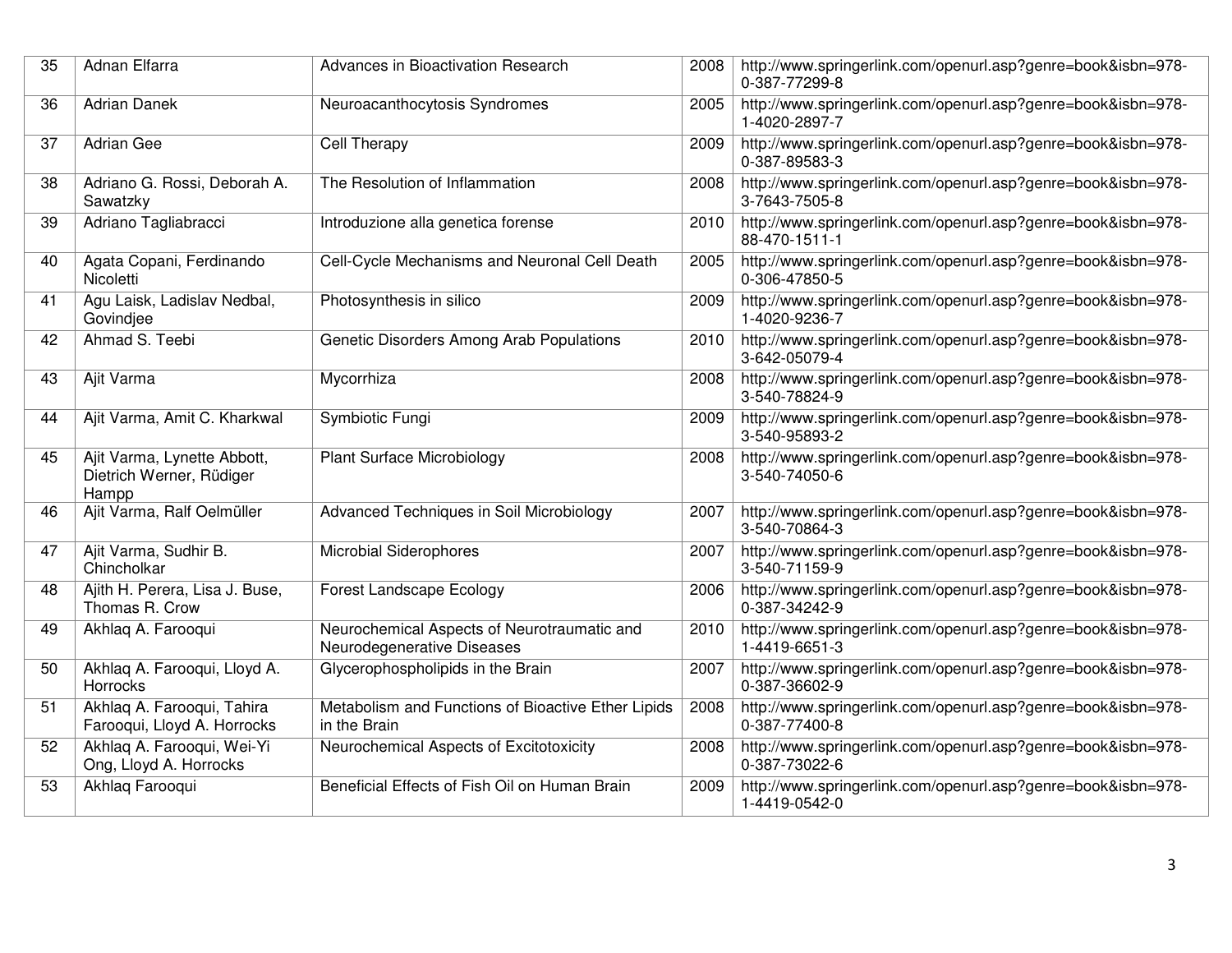| 54 | Akhlaq Farooqui                                                                         | Hot Topics in Neural Membrane Lipidology                           | 2009 | http://www.springerlink.com/openurl.asp?genre=book&isbn=978-<br>0-387-09692-6 |
|----|-----------------------------------------------------------------------------------------|--------------------------------------------------------------------|------|-------------------------------------------------------------------------------|
| 55 | Akira Osawa, Olga A.<br>Zyryanova, Yojiro Matsuura,<br>Takuya Kajimoto, Ross W.<br>Wein | <b>Permafrost Ecosystems</b>                                       | 2010 | http://www.springerlink.com/openurl.asp?genre=book&isbn=978-<br>1-4020-9692-1 |
| 56 | Akira Yokota, Tateo Fujii,<br>Keiichi Goto                                              | Alicyclobacillus                                                   | 2007 | http://www.springerlink.com/openurl.asp?genre=book&isbn=978-<br>4-431-69849-4 |
| 57 | Alain F. Zuur, Elena N. leno,<br>Graham M. Smith                                        | Analysing Ecological Data                                          | 2007 | http://www.springerlink.com/openurl.asp?genre=book&isbn=978-<br>0-387-45967-7 |
| 58 | Alain F. Zuur, Elena N. Ieno,<br>Neil Walker, Anatoly A.<br>Saveliev, Graham M. Smith   | Mixed effects models and extensions in ecology<br>with R           | 2009 | http://www.springerlink.com/openurl.asp?genre=book&isbn=978-<br>0-387-87457-9 |
| 59 | Alain Pavé                                                                              | On the Origins and Dynamics of Biodiversity: the<br>Role of Chance | 2010 | http://www.springerlink.com/openurl.asp?genre=book&isbn=978-<br>1-4419-6243-0 |
| 60 | Alan A. Berryman, Pavel<br>Kindlmann                                                    | <b>Population Systems</b>                                          | 2008 | http://www.springerlink.com/openurl.asp?genre=book&isbn=978-<br>1-4020-6818-8 |
| 61 | Alan Cock, Donald R. Forsdyke                                                           | <b>Treasure Your Exceptions</b>                                    | 2008 | http://www.springerlink.com/openurl.asp?genre=book&isbn=978-<br>0-387-75687-5 |
| 62 | Alan L. Kriz, Brian A. Larkins                                                          | Molecular Genetic Approaches to Maize<br>Improvement               | 2009 | http://www.springerlink.com/openurl.asp?genre=book&isbn=978-<br>3-540-68919-5 |
| 63 | Alan L. Rothman                                                                         | Dengue Virus                                                       | 2010 | http://www.springerlink.com/openurl.asp?genre=book&isbn=978-<br>3-642-02214-2 |
| 64 | Alan R. Hanson, Joseph J.<br>Kerekes                                                    | <b>Limnology and Aquatic Birds</b>                                 | 2006 | http://www.springerlink.com/openurl.asp?genre=book&isbn=978-<br>1-4020-5167-8 |
| 65 | Alan Wells                                                                              | Cell Motility in Cancer Invasion and Metastasis                    | 2006 | http://www.springerlink.com/openurl.asp?genre=book&isbn=978-<br>1-4020-4008-5 |
| 66 | Alberto Costa, Carlo<br>Caltagirone                                                     | Malattia di Parkinson e parkinsonismi                              | 2009 | http://www.springerlink.com/openurl.asp?genre=book&isbn=978-<br>88-470-1489-3 |
| 67 | Albrecht Reichle                                                                        | From Molecular to Modular Tumor Therapy:                           | 2010 | http://www.springerlink.com/openurl.asp?genre=book&isbn=978-<br>90-481-9530-5 |
| 68 | Alejandro Estrada, Paul A.<br>Garber, Mary S. M. Pavelka,<br>LeAndra Luecke             | New Perspectives in the Study of Mesoamerican<br><b>Primates</b>   | 2006 | http://www.springerlink.com/openurl.asp?genre=book&isbn=978-<br>0-387-25854-6 |
| 69 | Aleš Lebeda, Peter T. N.<br>Spencer-Phillips, B. M. Cooke                               | The Downy Mildews - Genetics, Molecular Biology<br>and Control     | 2008 | http://www.springerlink.com/openurl.asp?genre=book&isbn=978-<br>1-4020-8972-5 |
| 70 | Alessandro Comarú<br>Pasqualotto                                                        | Aspergillosis: From Diagnosis to Prevention                        | 2010 | http://www.springerlink.com/openurl.asp?genre=book&isbn=978-<br>90-481-2407-7 |
| 71 | Alexander A. Mironov, Margit<br>Pavelka                                                 | The Golgi Apparatus                                                | 2008 | http://www.springerlink.com/openurl.asp?genre=book&isbn=978-<br>3-211-76309-4 |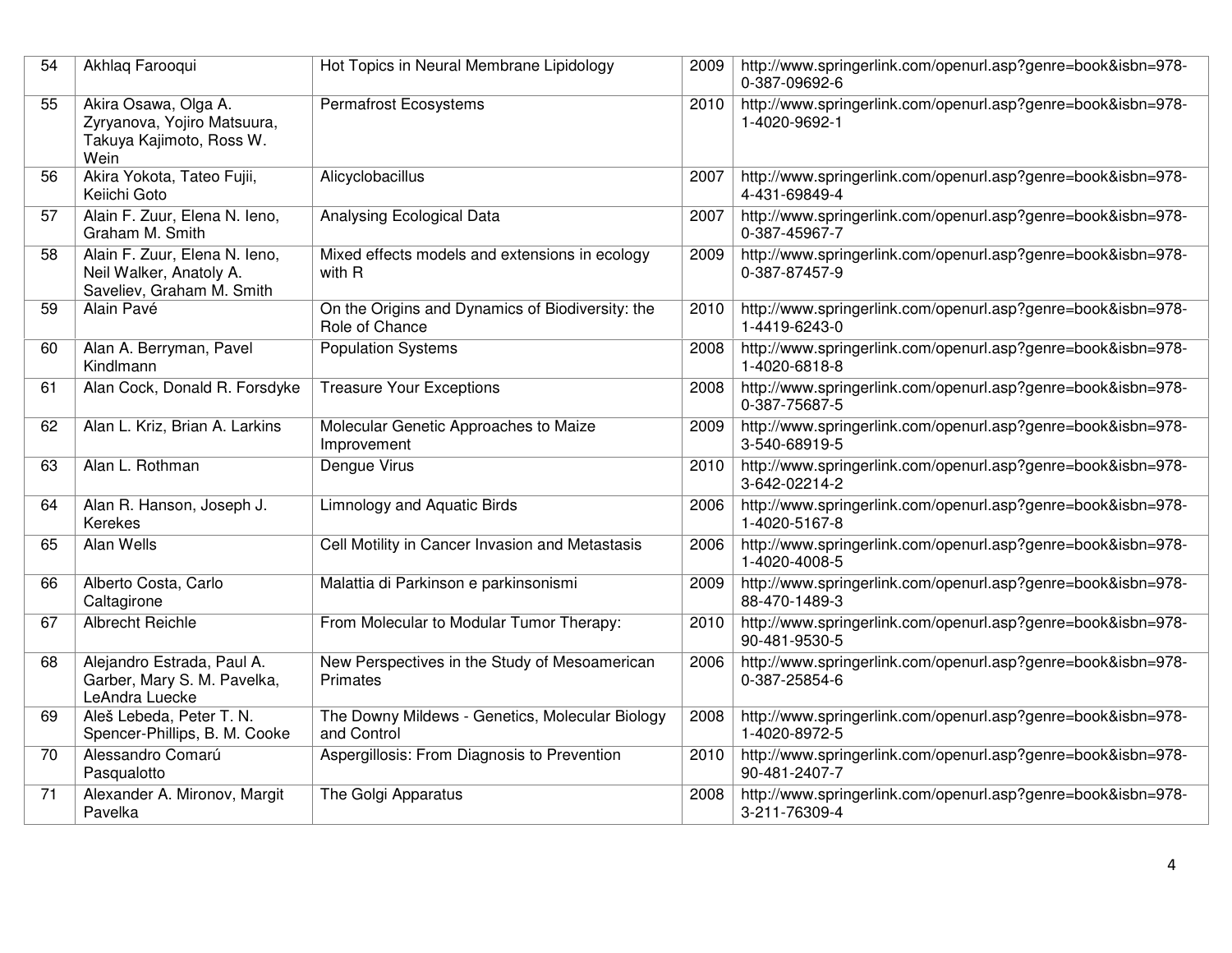| 72 | Alexander B. Sigalov                                                                                                                                                                                  | Multichain Immune Recognition Receptor Signaling                                                      | 2008 | http://www.springerlink.com/openurl.asp?genre=book&isbn=978-<br>0-387-09788-6 |
|----|-------------------------------------------------------------------------------------------------------------------------------------------------------------------------------------------------------|-------------------------------------------------------------------------------------------------------|------|-------------------------------------------------------------------------------|
| 73 | Alexander Bürkle                                                                                                                                                                                      | Poly(ADP-Ribosyl)ation                                                                                | 2006 | http://www.springerlink.com/openurl.asp?genre=book&isbn=978-<br>0-387-33371-7 |
| 74 | Alexander Dityatev, Alaa El-<br>Husseini                                                                                                                                                              | Molecular Mechanisms of Synaptogenesis                                                                | 2006 | http://www.springerlink.com/openurl.asp?genre=book&isbn=978-<br>0-387-32560-6 |
| 75 | Alexander G. Karczmar                                                                                                                                                                                 | Exploring the Vertebrate Central Cholinergic<br>Nervous System                                        | 2007 | http://www.springerlink.com/openurl.asp?genre=book&isbn=978-<br>0-387-28223-7 |
| 76 | Alexander G. Volkov                                                                                                                                                                                   | <b>Plant Electrophysiology</b>                                                                        | 2006 | http://www.springerlink.com/openurl.asp?genre=book&isbn=978-<br>3-540-32717-2 |
| 77 | Alexander Isaev                                                                                                                                                                                       | Introduction to Mathematical Methods in<br><b>Bioinformatics</b>                                      | 2006 | http://www.springerlink.com/openurl.asp?genre=book&isbn=978-<br>3-540-21973-6 |
| 78 | Alexander McBirney, Stanton<br>Cook                                                                                                                                                                   | The Philosophy of Zoology Before Darwin                                                               | 2009 | http://www.springerlink.com/openurl.asp?genre=book&isbn=978-<br>90-481-3008-5 |
| 79 | Alexander P. Demchenko                                                                                                                                                                                | Introduction to Fluorescence Sensing                                                                  | 2009 | http://www.springerlink.com/openurl.asp?genre=book&isbn=978-<br>1-4020-9002-8 |
| 80 | Alexander V. Karasev                                                                                                                                                                                  | Plant-produced Microbial Vaccines                                                                     | 2009 | http://www.springerlink.com/openurl.asp?genre=book&isbn=978-<br>3-540-70857-5 |
| 81 | Alexzander A. A. Asea, Antonio<br>De Maio                                                                                                                                                             | Heat Shock Proteins: Potent Mediators of<br>Inflammation and Immunity                                 | 2007 | http://www.springerlink.com/openurl.asp?genre=book&isbn=978-<br>1-4020-5584-3 |
| 82 | Alexzander A. A. Asea, Bente<br>K. Pedersen                                                                                                                                                           | Heat Shock Proteins and Whole Body Physiology                                                         | 2010 | http://www.springerlink.com/openurl.asp?genre=book&isbn=978-<br>90-481-3380-2 |
| 83 | Alexzander A.A. Asea, Ian R.<br><b>Brown</b>                                                                                                                                                          | Heat Shock Proteins and the Brain: Implications for<br>Neurodegenerative Diseases and Neuroprotection | 2008 | http://www.springerlink.com/openurl.asp?genre=book&isbn=978-<br>1-4020-8230-6 |
| 84 | Alfio Quarteroni, Luca<br>Formaggia, Alessandro<br>Veneziani                                                                                                                                          | Complex Systems in Biomedicine                                                                        | 2006 | http://www.springerlink.com/openurl.asp?genre=book&isbn=978-<br>88-470-0394-1 |
| 85 | Ali Mobasheri, Carolyn A.<br>Bondy, Kelle Moley,<br>Alexandrina Ferreira Mendes,<br>Susana Carvalho Rosa,<br>Stephen M. Richardson, Judith<br>A. Hoyland, Richard Barrett-<br>Jolley, Mehdi Shakibaei | Facilitative Glucose Transporters in Articular<br>Chondrocytes                                        | 2008 | http://www.springerlink.com/openurl.asp?genre=book&isbn=978-<br>3-540-78898-0 |
| 86 | Alisher Touraev, Brain P.<br>Forster, S. Mohan Jain                                                                                                                                                   | Advances in Haploid Production in Higher Plants                                                       | 2009 | http://www.springerlink.com/openurl.asp?genre=book&isbn=978-<br>1-4020-8853-7 |
| 87 | Alison Jolly, Robert W.<br>Sussman, Naoki Koyama,<br>Hantanirina Rasamimanana                                                                                                                         | <b>Ringtailed Lemur Biology</b>                                                                       | 2006 | http://www.springerlink.com/openurl.asp?genre=book&isbn=978-<br>0-387-32669-6 |
| 88 | Alistair J.P. Brown                                                                                                                                                                                   | <b>Fungal Genomics</b>                                                                                | 2006 | http://www.springerlink.com/openurl.asp?genre=book&isbn=978-<br>3-540-25594-9 |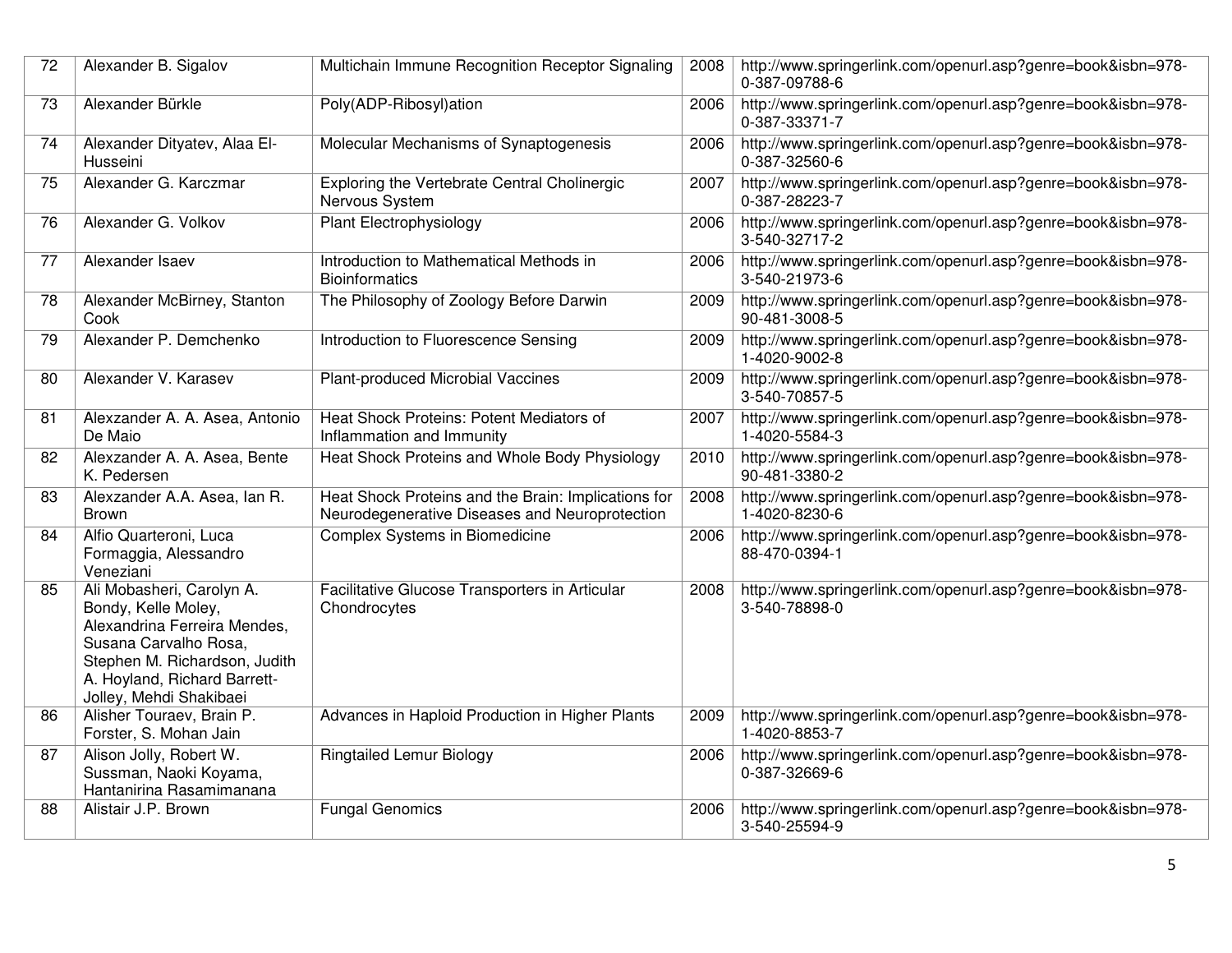| 89  | Allan Siegel, Steven S.<br>Zalcman                                                                              | The Neuroimmunological Basis of Behavior and<br><b>Mental Disorders</b>                                    | 2009 | http://www.springerlink.com/openurl.asp?genre=book&isbn=978-<br>0-387-84850-1 |
|-----|-----------------------------------------------------------------------------------------------------------------|------------------------------------------------------------------------------------------------------------|------|-------------------------------------------------------------------------------|
| 90  | Allison Abendroth, Ann M.<br>Arvin, Jennifer F. Moffat                                                          | Varicella-zoster Virus                                                                                     | 2010 | http://www.springerlink.com/openurl.asp?genre=book&isbn=978-<br>3-642-12727-4 |
| 91  | Almo Farina                                                                                                     | Ecology, Cognition and Landscape                                                                           | 2009 | http://www.springerlink.com/openurl.asp?genre=book&isbn=978-<br>90-481-3137-2 |
| 92  | Almo Farina                                                                                                     | Principles and methods in landscape ecology                                                                | 2006 | http://www.springerlink.com/openurl.asp?genre=book&isbn=978-<br>1-4020-3327-8 |
| 93  | Almo Farina                                                                                                     | Principles and methods in landscape ecology                                                                | 2006 | http://www.springerlink.com/openurl.asp?genre=book&isbn=978-<br>1-4020-3327-8 |
| 94  | Alois Herzig et.al                                                                                              | Rotifera X                                                                                                 | 2005 | http://www.springerlink.com/openurl.asp?genre=book&isbn=978-<br>1-4020-3493-0 |
| 95  | Alok K. Kulshreshtha, Onkar N.<br>Singh, G. Michael Wall                                                        | <b>Pharmaceutical Suspensions</b>                                                                          | 2010 | http://www.springerlink.com/openurl.asp?genre=book&isbn=978-<br>1-4419-1086-8 |
| 96  | Alvaro Macieira-Coelho                                                                                          | <b>Asymmetric Cell Division</b>                                                                            | 2007 | http://www.springerlink.com/openurl.asp?genre=book&isbn=978-<br>3-540-69160-0 |
| 97  | Alvaro Macieira-Coelho                                                                                          | Developmental Biology of Neoplastic Growth                                                                 | 2005 | http://www.springerlink.com/openurl.asp?genre=book&isbn=978-<br>3-540-25009-8 |
| 98  | <b>Alvin Niekerk</b>                                                                                            | Ethics in Agriculture - An African Perspective                                                             | 2005 | http://www.springerlink.com/openurl.asp?genre=book&isbn=978-<br>1-4020-2988-2 |
| 99  | A-Majid Khatib                                                                                                  | Regulation of Carcinogenesis, Angiogenesis and<br>Metastasis by the Proprotein Convertases (PCs)           | 2006 | http://www.springerlink.com/openurl.asp?genre=book&isbn=978-<br>1-4020-4793-0 |
| 100 | Amir Hussain, Igor Aleksander,<br>Leslie S. Smith, Allan Kardec<br>Barros, Ron Chrisley, Vassilis<br>Cutsuridis | Brain Inspired Cognitive Systems 2008                                                                      | 2010 | http://www.springerlink.com/openurl.asp?genre=book&isbn=978-<br>0-387-79099-2 |
| 101 | Amitava Dasgupta                                                                                                | Beating Drug Tests and Defending Positive<br>Results                                                       | 2010 | http://www.springerlink.com/openurl.asp?genre=book&isbn=978-<br>1-60761-526-2 |
| 102 | Amittha Wickrema, Barbara<br>Kee                                                                                | Molecular Basis of Hematopoiesis                                                                           | 2009 | http://www.springerlink.com/openurl.asp?genre=book&isbn=978-<br>0-387-85815-9 |
| 103 | Amparo Querol, Graham Fleet                                                                                     | Yeasts in Food and Beverages                                                                               | 2006 | http://www.springerlink.com/openurl.asp?genre=book&isbn=978-<br>3-540-28388-1 |
| 104 | Amy M. Fulton                                                                                                   | Chemokine Receptors in Cancer                                                                              | 2009 | http://www.springerlink.com/openurl.asp?genre=book&isbn=978-<br>1-60327-266-7 |
| 105 | András Csillag                                                                                                  | Atlas of the Sensory Organs                                                                                | 2005 | http://www.springerlink.com/openurl.asp?genre=book&isbn=978-<br>1-58829-412-8 |
| 106 | <b>Andras Falus</b>                                                                                             | <b>Clinical Applications of Immunomics</b>                                                                 | 2009 | http://www.springerlink.com/openurl.asp?genre=book&isbn=978-<br>0-387-79207-1 |
| 107 | Andre Bationo, Boaz Waswa,<br>Job Kihara, Joseph Kimetu                                                         | Advances in Integrated Soil Fertility Management<br>in sub-Saharan Africa: Challenges and<br>Opportunities | 2007 | http://www.springerlink.com/openurl.asp?genre=book&isbn=978-<br>1-4020-5759-5 |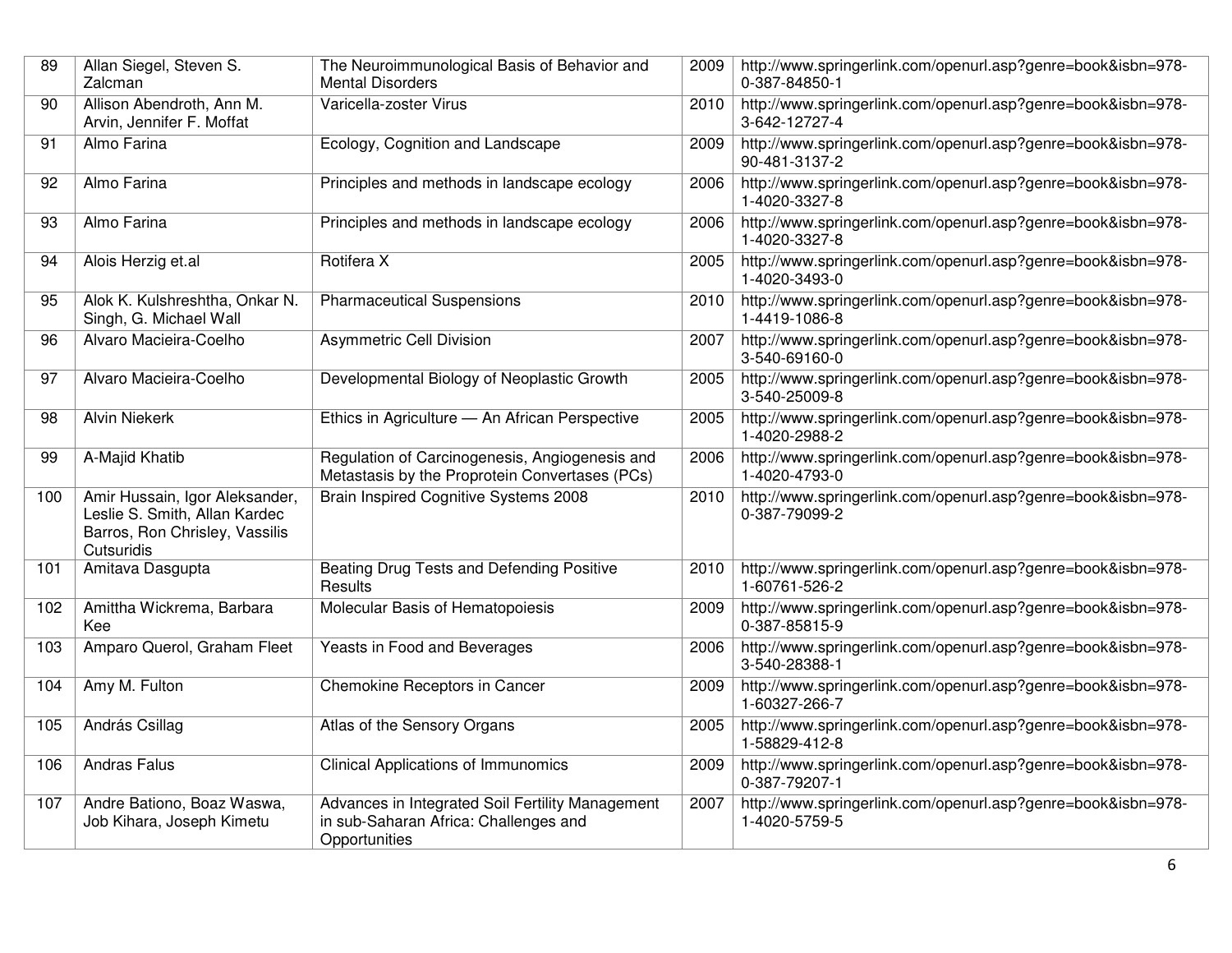| 108 | Andre Kamkim, Irina Kiseleva                                             | Mechanosensitivity of the Nervous System                                  | 2009 | http://www.springerlink.com/openurl.asp?genre=book&isbn=978-<br>1-4020-8715-8 |
|-----|--------------------------------------------------------------------------|---------------------------------------------------------------------------|------|-------------------------------------------------------------------------------|
| 109 | Andre Kamkin, Irina Kiseleva                                             | Mechanosensitive Ion Channels                                             | 2008 | http://www.springerlink.com/openurl.asp?genre=book&isbn=978-<br>1-4020-6425-8 |
| 110 | Andre Kamkin, Irina Kiseleva                                             | Mechanosensitivity of the Heart                                           | 2010 | http://www.springerlink.com/openurl.asp?genre=book&isbn=978-<br>90-481-2849-5 |
| 111 | Andrea Becchetti, Annarosa<br>Arcangeli                                  | Integrins and Ion Channels                                                | 2010 | http://www.springerlink.com/openurl.asp?genre=book&isbn=978-<br>1-4419-6065-8 |
| 112 | Andrea Bonetti, Roberto Leone,<br>Franco M. Muggia, Stephen B.<br>Howell | Platinum and Other Heavy Metal Compounds in<br><b>Cancer Chemotherapy</b> | 2009 | http://www.springerlink.com/openurl.asp?genre=book&isbn=978-<br>1-60327-458-6 |
| 113 | Andrea S. Foulkes                                                        | Applied Statistical Genetics with R                                       | 2009 | http://www.springerlink.com/openurl.asp?genre=book&isbn=978-<br>0-387-89553-6 |
| 114 | Andreas Bernkop-Schnürch                                                 | Oral Delivery of Macromolecular Drugs                                     | 2009 | http://www.springerlink.com/openurl.asp?genre=book&isbn=978-<br>1-4419-0199-6 |
| 115 | Andreas Bosio, Bernhard<br>Gerstmayer                                    | Microarrays in Inflammation                                               | 2008 | http://www.springerlink.com/openurl.asp?genre=book&isbn=978-<br>3-7643-8333-6 |
| 116 | Andreas Holzenburg, Elke<br>Bogner                                       | New Concepts of Antiviral Therapy                                         | 2006 | http://www.springerlink.com/openurl.asp?genre=book&isbn=978-<br>0-387-31046-6 |
| 117 | Andreas Luch                                                             | Molecular, Clinical and Environmental Toxicology                          | 2009 | http://www.springerlink.com/openurl.asp?genre=book&isbn=978-<br>3-7643-8335-0 |
| 118 | Andreas Luch                                                             | Molecular, Clinical and Environmental Toxicology                          | 2010 | http://www.springerlink.com/openurl.asp?genre=book&isbn=978-<br>3-7643-8337-4 |
| 119 | Andreas Radbruch, Peter E.<br>Lipsky                                     | Current Concepts in Autoimmunity and Chronic<br>Inflammation              | 2006 | http://www.springerlink.com/openurl.asp?genre=book&isbn=978-<br>3-540-29713-0 |
| 120 | Andreas Reichenbach, Andreas<br>Bringmann                                | Müller Cells in the Healthy and Diseased Retina                           | 2010 | http://www.springerlink.com/openurl.asp?genre=book&isbn=978-<br>1-4419-1671-6 |
| 121 | Andreas Schaller                                                         | Induced Plant Resistance to Herbivory                                     | 2008 | http://www.springerlink.com/openurl.asp?genre=book&isbn=978-<br>1-4020-8181-1 |
| 122 | Andrei Thomas-Tikhonenko                                                 | <b>Cancer Genome and Tumor Microenvironment</b>                           | 2010 | http://www.springerlink.com/openurl.asp?genre=book&isbn=978-<br>1-4419-0710-3 |
| 123 | Andrés Aguilera, Rodney<br>Rothstein                                     | Molecular Genetics of Recombination                                       | 2007 | http://www.springerlink.com/openurl.asp?genre=book&isbn=978-<br>3-540-71020-2 |
| 124 | Andrew A. Mercer, Axel<br>Schmidt, Olaf Weber                            | Poxviruses                                                                | 2007 | http://www.springerlink.com/openurl.asp?genre=book&isbn=978-<br>3-7643-7556-0 |
| 125 | Andrew H. Paterson                                                       | Genetics and Genomics of Cotton                                           | 2009 | http://www.springerlink.com/openurl.asp?genre=book&isbn=978-<br>0-387-70809-6 |
| 126 | Andrew J. Pollard, Adam Finn                                             | Hot Topics in Infection and Immunity in Children II                       | 2005 | http://www.springerlink.com/openurl.asp?genre=book&isbn=978-<br>0-387-25341-1 |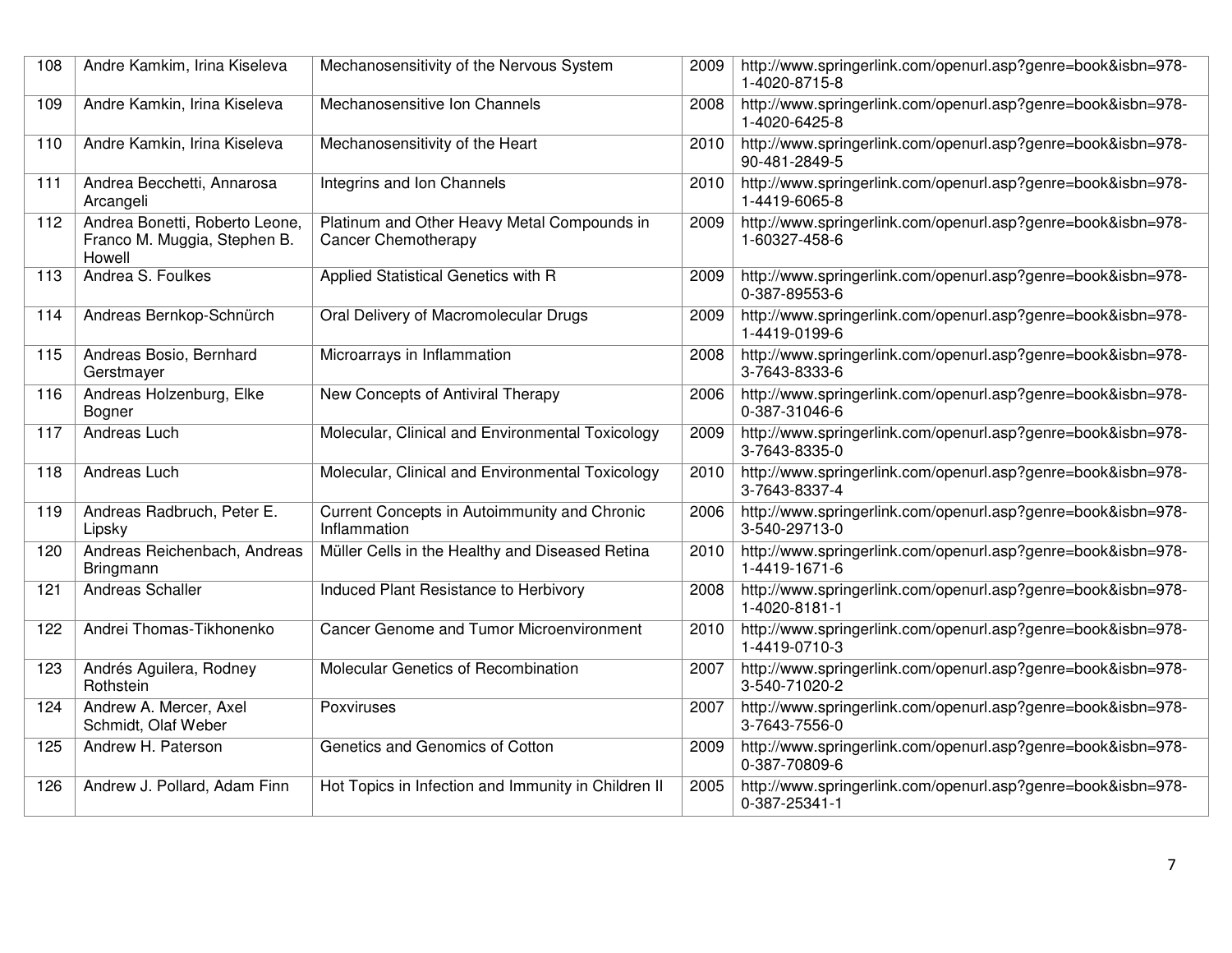| 127 | Andrew J. Pollard, Adam Finn                                                                                            | Hot Topics in Infection and Immunity in Children III                                     | 2006 | http://www.springerlink.com/openurl.asp?genre=book&isbn=978-<br>0-387-31783-0 |
|-----|-------------------------------------------------------------------------------------------------------------------------|------------------------------------------------------------------------------------------|------|-------------------------------------------------------------------------------|
| 128 | Andrew L. Harris, Darren Locke                                                                                          | Connexins                                                                                | 2009 | http://www.springerlink.com/openurl.asp?genre=book&isbn=978-<br>1-934115-46-6 |
| 129 | Andrew M. Smith, James A.<br>Callow                                                                                     | <b>Biological Adhesives</b>                                                              | 2006 | http://www.springerlink.com/openurl.asp?genre=book&isbn=978-<br>3-540-31048-8 |
| 130 | Andrew W. Artenstein                                                                                                    | Vaccines: A Biography                                                                    | 2010 | http://www.springerlink.com/openurl.asp?genre=book&isbn=978-<br>1-4419-1107-0 |
| 131 | Andrii Rozhok                                                                                                           | Orientation and Navigation in Vertebrates                                                | 2008 | http://www.springerlink.com/openurl.asp?genre=book&isbn=978-<br>3-540-78718-1 |
| 132 | Angel Nuñez, Eduardo<br>Malmierca                                                                                       | Corticofugal Modulation of Sensory Information                                           | 2007 | http://www.springerlink.com/openurl.asp?genre=book&isbn=978-<br>3-540-36769-7 |
| 133 | Angela Heiser, John H.K. Liu                                                                                            | Rat Jugular Vein and Carotid Artery<br><b>Catheterization for Acute Survival Studies</b> | 2007 | http://www.springerlink.com/openurl.asp?genre=book&isbn=978-<br>0-387-49414-2 |
| 134 | Angelo Ramina, Caren Chang,<br>Jim Giovannoni, Harry Klee,<br>Pierdomenico Perata, Ernst<br>Woltering                   | Advances in Plant Ethylene Research                                                      | 2007 | http://www.springerlink.com/openurl.asp?genre=book&isbn=978-<br>1-4020-6013-7 |
| 135 | Aníbal de J. Sosa, Denis K.<br>Byarugaba, Carlos F. Amábile-<br>Cuevas, Po-Ren Hsueh,<br>Samuel Kariuki, Iruka N. Okeke | Antimicrobial Resistance in Developing Countries                                         | 2010 | http://www.springerlink.com/openurl.asp?genre=book&isbn=978-<br>0-387-89369-3 |
| 136 | Anil Mahajan, R. D. Gupta                                                                                               | Integrated Nutrient Management (INM) in a<br>Sustainable Rice-Wheat Cropping System      | 2009 | http://www.springerlink.com/openurl.asp?genre=book&isbn=978-<br>1-4020-9874-1 |
| 137 | Anireddy S. N. Reddy, Maxim<br>Golovkin                                                                                 | Nuclear pre-mRNA Processing in Plants                                                    | 2008 | http://www.springerlink.com/openurl.asp?genre=book&isbn=978-<br>3-540-76775-6 |
| 138 | Ann E. Hajek, Travis R. Glare,<br>Maureen O'Callaghan                                                                   | Use of Microbes for Control and Eradication of<br><b>Invasive Arthropods</b>             | 2009 | http://www.springerlink.com/openurl.asp?genre=book&isbn=978-<br>1-4020-8559-8 |
| 139 | Anna Catania                                                                                                            | Melanocortins: Multiple Actions and Therapeutic<br>Potential                             | 2010 | http://www.springerlink.com/openurl.asp?genre=book&isbn=978-<br>1-4419-6353-6 |
| 140 | Anna M. Wobus, Kenneth R.<br><b>Boheler</b>                                                                             | <b>Stem Cells</b>                                                                        | 2006 | http://www.springerlink.com/openurl.asp?genre=book&isbn=978-<br>3-540-26133-9 |
| 141 | Anna M. Wobus, Kenneth R.<br><b>Boheler</b>                                                                             | <b>Stem Cells</b>                                                                        | 2006 | http://www.springerlink.com/openurl.asp?genre=book&isbn=978-<br>3-540-77854-7 |
| 142 | Anna Stina Sandelius, Henrik<br>Aronsson                                                                                | The Chloroplast                                                                          | 2009 | http://www.springerlink.com/openurl.asp?genre=book&isbn=978-<br>3-540-68692-7 |
| 143 | Anna W. Roe                                                                                                             | Imaging the Brain with Optical Methods                                                   | 2010 | http://www.springerlink.com/openurl.asp?genre=book&isbn=978-<br>1-4419-0451-5 |
| 144 | Anne C. Ferguson-Smith, John<br>M. Greally, Robert A.<br>Martienssen                                                    | Epigenomics                                                                              | 2009 | http://www.springerlink.com/openurl.asp?genre=book&isbn=978-<br>1-4020-9186-5 |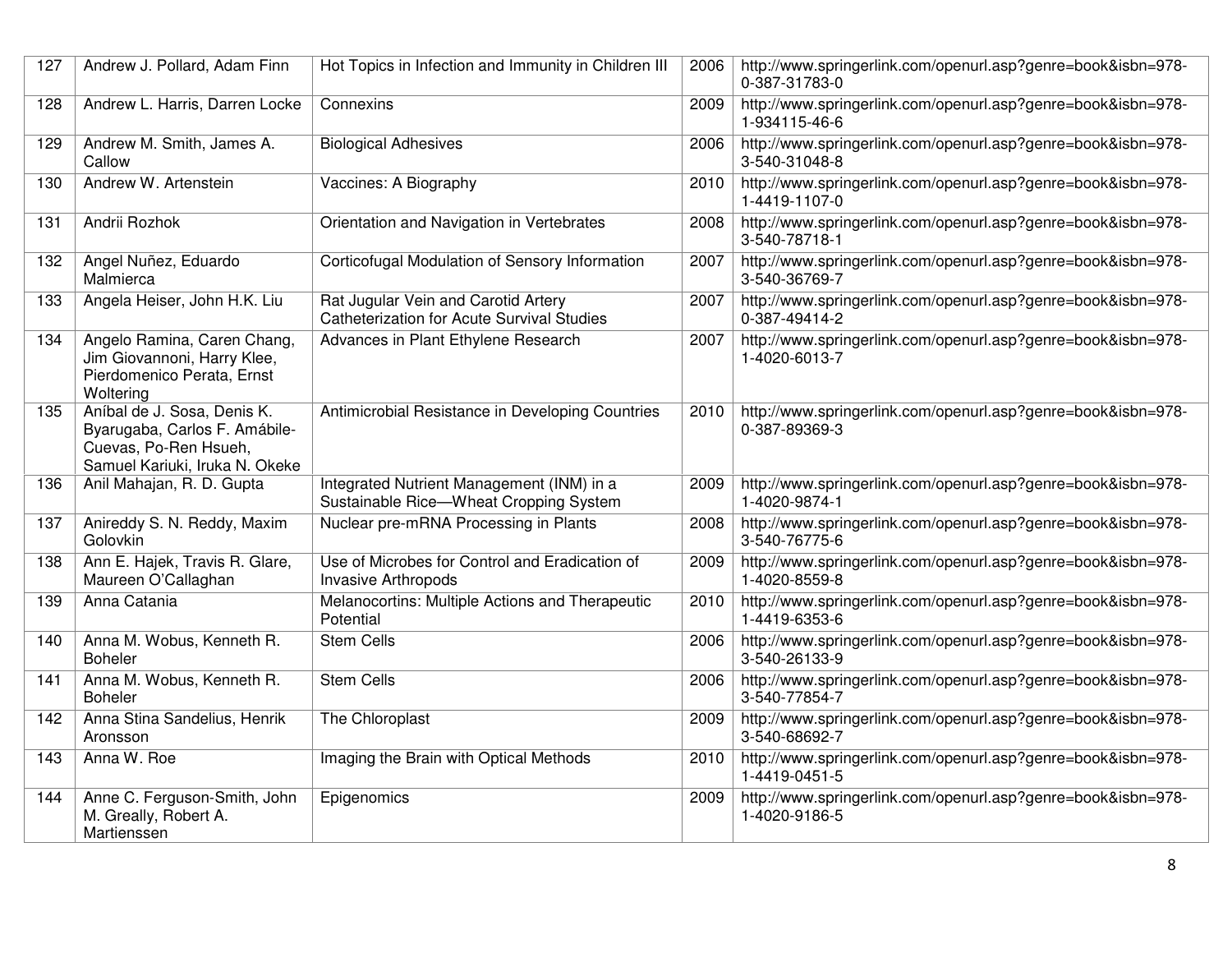| 145 | Anne E. Cress, Raymond B.<br>Nagle                               | Cell Adhesion and Cytoskeletal Molecules in<br>Metastasis                                                                                  | 2006 | http://www.springerlink.com/openurl.asp?genre=book&isbn=978-<br>1-4020-5128-9 |
|-----|------------------------------------------------------------------|--------------------------------------------------------------------------------------------------------------------------------------------|------|-------------------------------------------------------------------------------|
| 146 | Anne E. Osbourn, Virginia<br>Lanzotti                            | <b>Plant-derived Natural Products</b>                                                                                                      | 2009 | http://www.springerlink.com/openurl.asp?genre=book&isbn=978-<br>0-387-85497-7 |
| 147 | Anne Fagot-Largeault, Shahid<br>Rahman, Juan Manuel Torres       | The Influence of Genetics on Contemporary<br>Thinking                                                                                      | 2007 | http://www.springerlink.com/openurl.asp?genre=book&isbn=978-<br>1-4020-5663-5 |
| 148 | Anne Kathrine Hvoslef-Eide,<br><b>Walter Preil</b>               | Liquid Culture Systems for in vitro Plant<br>Propagation                                                                                   | 2005 | http://www.springerlink.com/openurl.asp?genre=book&isbn=978-<br>1-4020-3199-1 |
| 149 | Anne M. Burrows, Leanne T.<br>Nash                               | The Evolution of Exudativory in Primates                                                                                                   | 2010 | http://www.springerlink.com/openurl.asp?genre=book&isbn=978-<br>1-4419-6660-5 |
| 150 | Anne Mie C. Emons, Tijs<br>Ketelaar                              | <b>Root Hairs</b>                                                                                                                          | 2009 | http://www.springerlink.com/openurl.asp?genre=book&isbn=978-<br>3-540-79404-2 |
| 151 | Annick Perbal, Masaharu<br>Takigawa, Bernard Perbal              | <b>CCN Proteins in Health and Disease</b>                                                                                                  | 2010 | http://www.springerlink.com/openurl.asp?genre=book&isbn=978-<br>90-481-3778-7 |
| 152 | Annika Kangas, Jyrki Kangas,<br>Mikko Kurttila                   | Decision Support for Forest Management                                                                                                     | 2008 | http://www.springerlink.com/openurl.asp?genre=book&isbn=978-<br>1-4020-6786-0 |
| 153 | Annika Kangas, Matti Maltamo                                     | Forest Inventory                                                                                                                           | 2006 | http://www.springerlink.com/openurl.asp?genre=book&isbn=978-<br>1-4020-4379-6 |
| 154 | Antal Nógrádi                                                    | Transplantation of Neural Tissue into the Spinal<br>Cord                                                                                   | 2006 | http://www.springerlink.com/openurl.asp?genre=book&isbn=978-<br>0-387-26355-7 |
| 155 | Anthonie van Laar, Alparslan<br>Akca                             | <b>Forest Mensuration</b>                                                                                                                  | 2007 | http://www.springerlink.com/openurl.asp?genre=book&isbn=978-<br>1-4020-5990-2 |
| 156 | Anthony Hudetz, Robert Pearce                                    | Suppressing the Mind                                                                                                                       | 2010 | http://www.springerlink.com/openurl.asp?genre=book&isbn=978-<br>1-60761-463-0 |
| 157 | Anthony J. Koleske                                               | Abl Family Kinases in Development and Disease                                                                                              | 2006 | http://www.springerlink.com/openurl.asp?genre=book&isbn=978-<br>0-387-36640-1 |
| 158 | Anthony W. D. Larkum                                             | A Natural Calling                                                                                                                          | 2009 | http://www.springerlink.com/openurl.asp?genre=book&isbn=978-<br>1-4020-9232-9 |
| 159 | ANTHONY W.D. LARKUM,<br>ROBERT J. ORTH, CARLOS<br>M. DUARTE      | SEAGRASSES: BIOLOGY, ECOLOGYAND<br><b>CONSERVATION</b>                                                                                     | 2006 | http://www.springerlink.com/openurl.asp?genre=book&isbn=978-<br>1-4020-2942-4 |
| 160 | Antje Chang                                                      | Class 3 Hydrolases                                                                                                                         | 2009 | http://www.springerlink.com/openurl.asp?genre=book&isbn=978-<br>3-540-85702-0 |
| 161 | Antje Chang                                                      | Class 3 Hydrolases                                                                                                                         | 2009 | http://www.springerlink.com/openurl.asp?genre=book&isbn=978-<br>3-540-85704-4 |
| 162 | Anton A. Buzdin, Sergey A.<br>Lukyanov                           | Nucleic Acids Hybridization Modern Applications                                                                                            | 2007 | http://www.springerlink.com/openurl.asp?genre=book&isbn=978-<br>1-4020-6039-7 |
| 163 | Anton B. Tonchev, George N.<br>Chaldakov, Tetsumori<br>Yamashima | Distribution and Phenotype of Proliferating Cells in<br>the Forebrain of Adult Macaque Monkeys after<br>Transient Global Cerebral Ischemia | 2007 | http://www.springerlink.com/openurl.asp?genre=book&isbn=978-<br>3-540-39613-0 |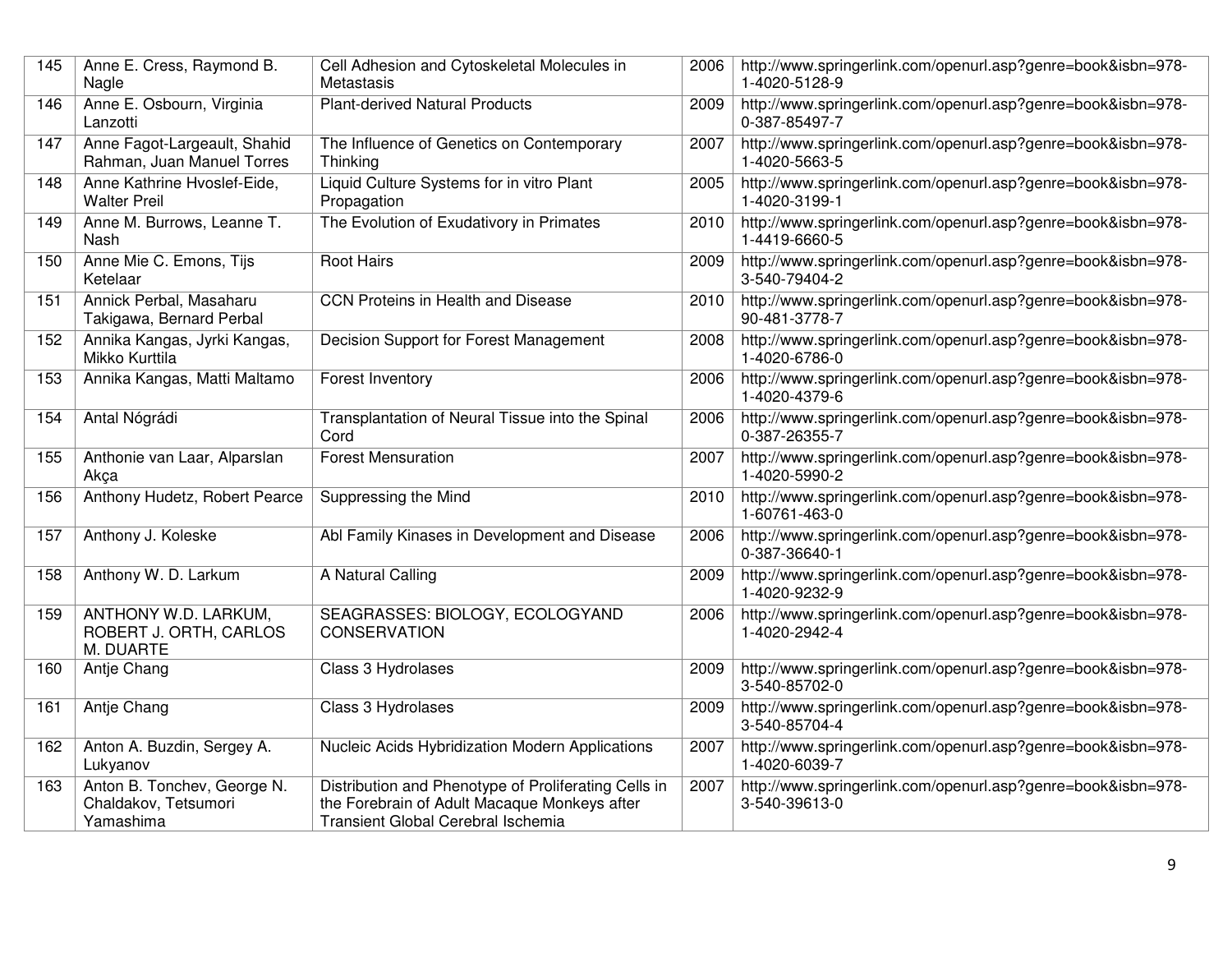| 164 | Anton Marko ¿, Filip Grygar,<br>László Hajnal, Karel Kleisner,<br>Zdenek Kratochvíl, Zdenek<br>Neubauer | Life as Its Own Designer                                                  | 2009 | http://www.springerlink.com/openurl.asp?genre=book&isbn=978-<br>1-4020-9969-4 |
|-----|---------------------------------------------------------------------------------------------------------|---------------------------------------------------------------------------|------|-------------------------------------------------------------------------------|
| 165 | Antonella Lanati                                                                                        | Qualità in biotech e pharma                                               | 2010 | http://www.springerlink.com/openurl.asp?genre=book&isbn=978-<br>88-470-1517-3 |
| 166 | Antonio J. Márquez                                                                                      | Lotus japonicus Handbook                                                  | 2005 | http://www.springerlink.com/openurl.asp?genre=book&isbn=978-<br>1-4020-3734-4 |
| 167 | Antonio Llombart-Bosch,<br>Vicente Felipo, José Antonio<br>López-Guerrero                               | New trends in cancer for the 21st century                                 | 2006 | http://www.springerlink.com/openurl.asp?genre=book&isbn=978-<br>1-4020-4966-8 |
| 168 | Antonio Rigueiro-Rodróguez,<br>Jim McAdam, Maróa Rosa<br>Mosquera-Losada                                | Agroforestry in Europe                                                    | 2008 | http://www.springerlink.com/openurl.asp?genre=book&isbn=978-<br>1-4020-8271-9 |
| 169 | Ara Kirakosyan, Peter B.<br>Kaufman                                                                     | Recent Advances in Plant Biotechnology                                    | 2009 | http://www.springerlink.com/openurl.asp?genre=book&isbn=978-<br>1-4419-0193-4 |
| 170 | Ari Sitaramayya                                                                                         | Signal Transduction: Pathways, Mechanisms and<br><b>Diseases</b>          | 2010 | http://www.springerlink.com/openurl.asp?genre=book&isbn=978-<br>3-642-02111-4 |
| 171 | Ariel Ruiz i Altaba                                                                                     | Hedgehog-Gli Signaling in Human Disease                                   | 2006 | http://www.springerlink.com/openurl.asp?genre=book&isbn=978-<br>0-387-25784-6 |
| 172 | Armen Takhtajan                                                                                         | <b>Flowering Plants</b>                                                   | 2009 | http://www.springerlink.com/openurl.asp?genre=book&isbn=978-<br>1-4020-9608-2 |
| 173 | Arnold Eckardstein                                                                                      | Atherosclerosis: Diet and Drugs                                           | 2005 | http://www.springerlink.com/openurl.asp?genre=book&isbn=978-<br>3-540-22569-0 |
| 174 | Arthur L. Koch                                                                                          | The Bacteria: Their Origin, Structure, Function and<br>Antibiosis         | 2006 | http://www.springerlink.com/openurl.asp?genre=book&isbn=978-<br>1-4020-6625-2 |
| 175 | Arthur N. Popper, Richard R.<br>Fay                                                                     | Sound Source Localization                                                 | 2005 | http://www.springerlink.com/openurl.asp?genre=book&isbn=978-<br>0-387-24185-2 |
| 176 | Arthur V. Everitt, Suresh I. S.<br>Rattan, David G. Couteur,<br>Rafael Cabo                             | Calorie Restriction, Aging and Longevity                                  | 2010 | http://www.springerlink.com/openurl.asp?genre=book&isbn=978-<br>90-481-8555-9 |
| 177 | Ashok K. Srivastava, Madhu B.<br>Anand-Srivastava                                                       | Signal Transduction in the Cardiovascular System<br>in Health and Disease | 2008 | http://www.springerlink.com/openurl.asp?genre=book&isbn=978-<br>0-387-09551-6 |
| 178 | ASHWANI K. RAI, TERUHIRO<br><b>TAKABE</b>                                                               | Abiotic stress tolerance in plants                                        | 2006 | http://www.springerlink.com/openurl.asp?genre=book&isbn=978-<br>1-4020-4388-8 |
| 179 | Ashwani Kumar, Helena<br>Fernández, Maria Angeles<br>Revilla                                            | Working with Ferns                                                        | 2010 | http://www.springerlink.com/openurl.asp?genre=book&isbn=978-<br>1-4419-7161-6 |
| 180 | Ashwani Pareek, S.K. Sopory,<br>Hans J. Bohnert, Govindjee                                              | Abiotic Stress Adaptation in Plants                                       | 2010 | http://www.springerlink.com/openurl.asp?genre=book&isbn=978-<br>90-481-3111-2 |
| 181 | Athanasios P. Dedousis,<br>Thomas Bartzanas                                                             | Soil Engineering                                                          | 2010 | http://www.springerlink.com/openurl.asp?genre=book&isbn=978-<br>3-642-03680-4 |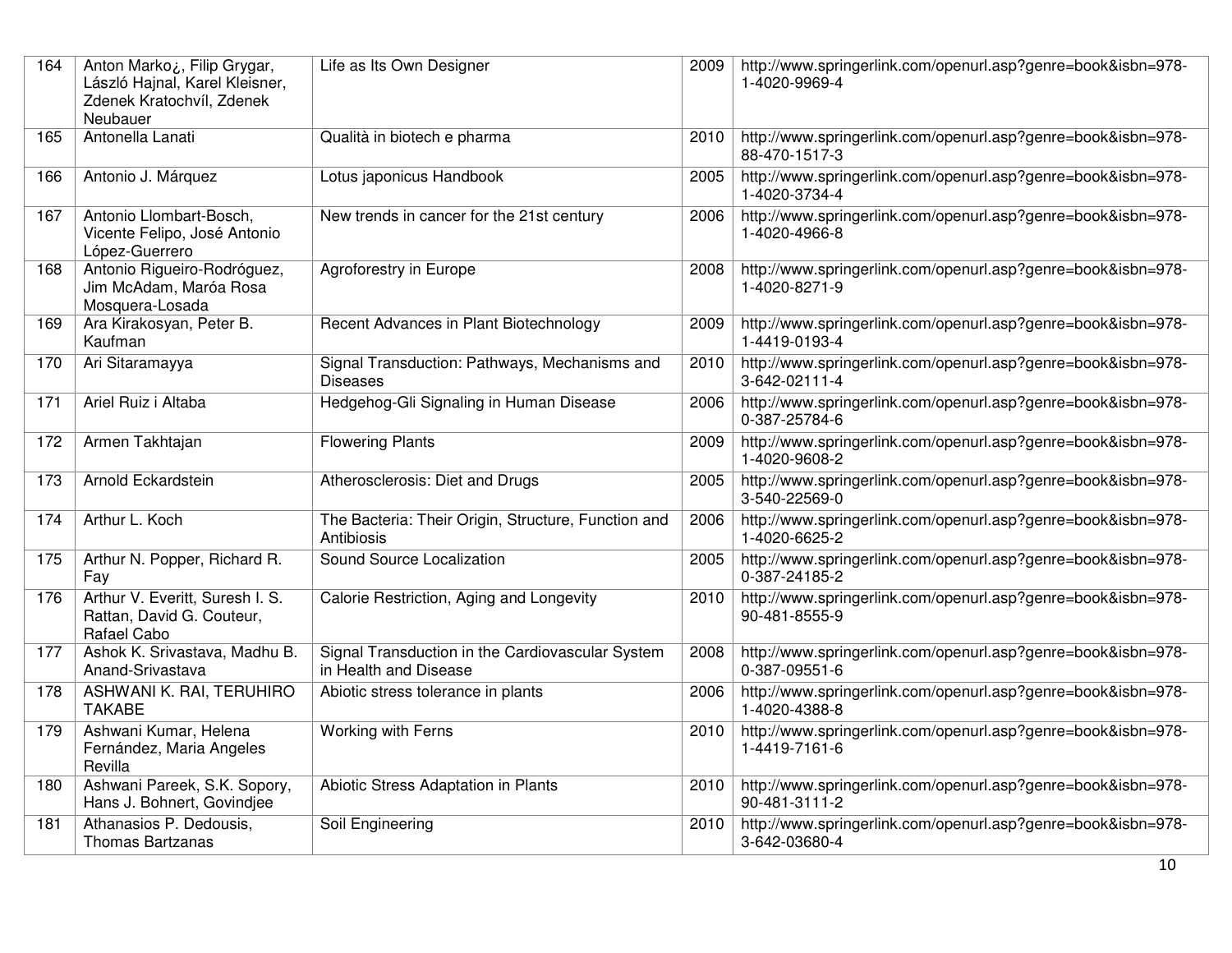| 182 | Attila Köfalvi                                                   | Cannabinoids and the Brain                                                                                                       | 2008 | http://www.springerlink.com/openurl.asp?genre=book&isbn=978-<br>0-387-74348-6 |
|-----|------------------------------------------------------------------|----------------------------------------------------------------------------------------------------------------------------------|------|-------------------------------------------------------------------------------|
| 183 | Aurelio Ciancio, K.G. Mukerji                                    | Integrated Management of Arthropod Pests and<br><b>Insect Borne Diseases</b>                                                     | 2010 | http://www.springerlink.com/openurl.asp?genre=book&isbn=978-<br>90-481-2463-3 |
| 184 | Aurelio Ciancio, K.G. Mukerji                                    | Integrated Management of Fruit Crops Nematodes                                                                                   | 2009 | http://www.springerlink.com/openurl.asp?genre=book&isbn=978-<br>1-4020-9857-4 |
| 185 | Avery A. Sandberg, John F.<br>Stone                              | The Genetics and Molecular Biology of Neural<br>Tumors                                                                           | 2008 | http://www.springerlink.com/openurl.asp?genre=book&isbn=978-<br>1-934115-58-9 |
| 186 | Avigdor Shafferman, Arie<br>Ordentlich, Baruch Velan             | The Challenge of Highly Pathogenic<br>Microorganisms                                                                             | 2010 | http://www.springerlink.com/openurl.asp?genre=book&isbn=978-<br>90-481-9053-9 |
| 187 | Axel A. Brakhage, Peter F.<br>Zipfel                             | Human and Animal Relationships                                                                                                   | 2008 | http://www.springerlink.com/openurl.asp?genre=book&isbn=978-<br>3-540-79306-9 |
| 188 | <b>Axel Brehmer</b>                                              | <b>Structure of Enteric Neurons</b>                                                                                              | 2006 | http://www.springerlink.com/openurl.asp?genre=book&isbn=978-<br>3-540-32871-1 |
| 189 | B. Austin, D. A. Austin                                          | <b>Bacterial Fish Pathogens</b>                                                                                                  | 2007 | http://www.springerlink.com/openurl.asp?genre=book&isbn=978-<br>1-4020-6068-7 |
| 190 | B. D. L. Fitt, N. Evans, B. J.<br>Howlett, B. M. Cooke           | Sustainable strategies for managing Brassica<br>napus (oilseed rape) resistance to Leptosphaeria<br>maculans (phoma stem canker) | 2006 | http://www.springerlink.com/openurl.asp?genre=book&isbn=978-<br>1-4020-4524-0 |
| 191 | B. M. Kumar, P. K. R. Nair                                       | <b>Tropical Homegardens</b>                                                                                                      | 2006 | http://www.springerlink.com/openurl.asp?genre=book&isbn=978-<br>1-4020-4947-7 |
| 192 | B. Qin, Z. Liu, K. Havens                                        | Eutrophication of Shallow Lakes with Special<br>Reference to Lake Taihu, China                                                   | 2007 | http://www.springerlink.com/openurl.asp?genre=book&isbn=978-<br>1-4020-6157-8 |
| 193 | B.M. COOKE, D. GARETH<br>JONES, BERNARD KAYE                     | The Epidemiology of Plant Diseases                                                                                               | 2006 | http://www.springerlink.com/openurl.asp?genre=book&isbn=978-<br>1-4020-4579-0 |
| 194 | Bali Pulendran, Rafi Ahmed                                       | From Innate Immunity to Immunological Memory                                                                                     | 2006 | http://www.springerlink.com/openurl.asp?genre=book&isbn=978-<br>3-540-32635-9 |
| 195 | Barbara A. Burleigh, Dominique<br>Soldati-Favre                  | Molecular Mechanisms of Parasite Invasion                                                                                        | 2008 | http://www.springerlink.com/openurl.asp?genre=book&isbn=978-<br>0-387-78266-9 |
| 196 | Barbara Demmig-Adams,<br>William W. Adams, Autar K.<br>Mattoo    | Photoprotection, Photoinhibition, Gene Regulation,<br>and Environment                                                            | 2006 | http://www.springerlink.com/openurl.asp?genre=book&isbn=978-<br>1-4020-3564-7 |
| 197 | Barbara J. E. Schulz, Christine<br>J. C. Boyle, Thomas N. Sieber | Microbial Root Endophytes                                                                                                        | 2006 | http://www.springerlink.com/openurl.asp?genre=book&isbn=978-<br>3-540-33525-2 |
| 198 | Barbara M. Reed                                                  | Plant Cryopreservation: A Practical Guide                                                                                        | 2008 | http://www.springerlink.com/openurl.asp?genre=book&isbn=978-<br>0-387-72275-7 |
| 199 | Barrington J. A. Furr                                            | Aromatase Inhibitors                                                                                                             | 2008 | http://www.springerlink.com/openurl.asp?genre=book&isbn=978-<br>3-7643-8692-4 |
| 200 | Barrington J.A. Furr                                             | Aromatase Inhibitors                                                                                                             | 2006 | http://www.springerlink.com/openurl.asp?genre=book&isbn=978-<br>3-7643-7199-9 |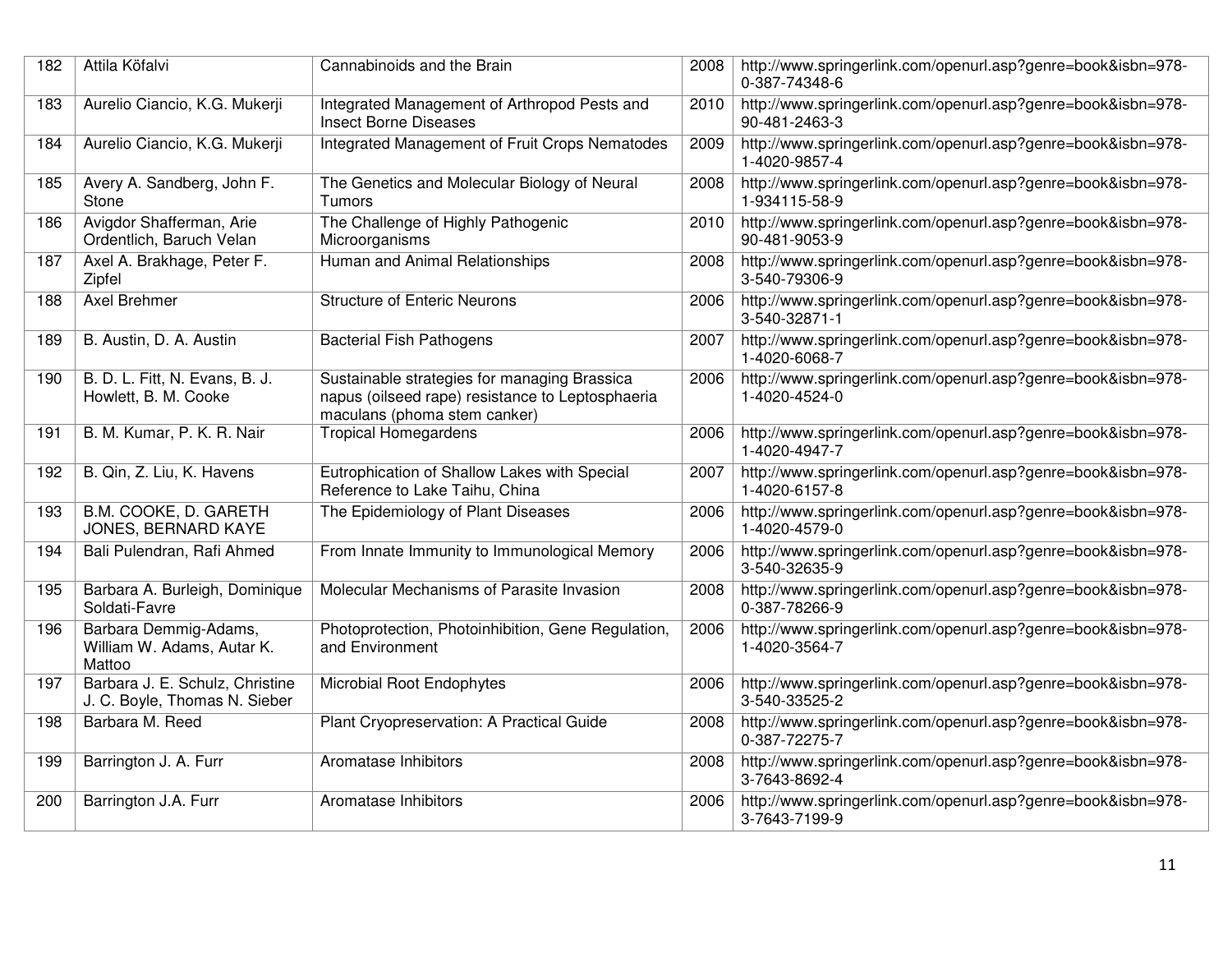| 201 | Bart De Strooper, Yves<br>Christen                                                                    | Macro Roles for MicroRNAs in the Life and Death<br>of Neurons   | 2010 | http://www.springerlink.com/openurl.asp?genre=book&isbn=978-<br>3-642-04297-3 |
|-----|-------------------------------------------------------------------------------------------------------|-----------------------------------------------------------------|------|-------------------------------------------------------------------------------|
| 202 | Basil J. Nikolau, Eve Syrkin<br>Wurtele                                                               | Concepts in Plant Metabolomics                                  | 2007 | http://www.springerlink.com/openurl.asp?genre=book&isbn=978-<br>1-4020-5607-9 |
| 203 | Beat Boller, Ulrich K. Posselt,<br>Fabio Veronesi                                                     | <b>Fodder Crops and Amenity Grasses</b>                         | 2010 | http://www.springerlink.com/openurl.asp?genre=book&isbn=978-<br>1-4419-0759-2 |
| 204 | Beat Oertli, Régis Céréghino,<br>Jeremy Biggs, Steven<br>Declerck, Andrew Hull, Maria<br>Rosa Miracle | Pond Conservation in Europe                                     | 2010 | http://www.springerlink.com/openurl.asp?genre=book&isbn=978-<br>90-481-9087-4 |
| 205 | Bela Bodey, Stuart E. Siegel,<br>Hans E. Kaiser                                                       | Molecular Markers of Brain Tumor Cells                          | 2005 | http://www.springerlink.com/openurl.asp?genre=book&isbn=978-<br>1-4020-2781-9 |
| 206 | Ben A. LePage, Christopher J.<br>Williams, Hong Yang                                                  | The Geobiology and Ecology of Metasequoia                       | 2005 | http://www.springerlink.com/openurl.asp?genre=book&isbn=978-<br>1-4020-2631-7 |
| 207 | Bengt Nölting                                                                                         | <b>Protein Folding Kinetics</b>                                 | 2006 | http://www.springerlink.com/openurl.asp?genre=book&isbn=978-<br>3-540-27277-9 |
| 208 | Benjamin Bonavida                                                                                     | Sensitization of Cancer Cells for<br>Chemo/Immuno/Radio-therapy | 2008 | http://www.springerlink.com/openurl.asp?genre=book&isbn=978-<br>1-934115-29-9 |
| 209 | Bernard A. Megrey, Erlend<br>Moksness                                                                 | Computers in Fisheries Research                                 | 2009 | http://www.springerlink.com/openurl.asp?genre=book&isbn=978-<br>1-4020-8635-9 |
| 210 | Bernard Tivoli, Alain Baranger,<br>Fred J. Muehlbauer, B. M.<br>Cooke                                 | Ascochyta blights of grain legumes                              | 2007 | http://www.springerlink.com/openurl.asp?genre=book&isbn=978-<br>1-4020-6064-9 |
| 211 | Bernardo Gut                                                                                          | Trees in Patagonia                                              | 2008 | http://www.springerlink.com/openurl.asp?genre=book&isbn=978-<br>3-7643-8837-9 |
| 212 | <b>Bernd Groner</b>                                                                                   | Targeted Interference with Signal Transduction<br>Events        | 2007 | http://www.springerlink.com/openurl.asp?genre=book&isbn=978-<br>3-540-31208-6 |
| 213 | Bernd H. A. Rehm                                                                                      | Alginates: Biology and Applications                             | 2009 | http://www.springerlink.com/openurl.asp?genre=book&isbn=978-<br>3-540-92678-8 |
| 214 | Bernhard A. Huber, Bradley J.<br>Sinclair, Karl-Heinz Lampe                                           | <b>African Biodiversity</b>                                     | 2005 | http://www.springerlink.com/openurl.asp?genre=book&isbn=978-<br>0-387-24315-3 |
| 215 | Bernhard Grimm, Robert J.<br>Porra, Wolfhart Rüdiger, Hugo<br>Scheer                                  | Chlorophylls and Bacteriochlorophylls                           | 2006 | http://www.springerlink.com/openurl.asp?genre=book&isbn=978-<br>1-4020-4515-8 |
| 216 | Bernhard Haubold, Thomas<br>Wiehe                                                                     | Introduction to Computational Biology                           | 2006 | http://www.springerlink.com/openurl.asp?genre=book&isbn=978-<br>3-7643-6700-8 |
| 217 | Bernhard Moser, Gordon L.<br>Letts, Kuldeep Neote                                                     | Chemokine Biology - Basic Research and Clinical<br>Application  | 2006 | http://www.springerlink.com/openurl.asp?genre=book&isbn=978-<br>3-7643-6825-8 |
| 218 | Bert Sakmann, Erwin Neher                                                                             | Single-Channel Recording                                        | 2009 | http://www.springerlink.com/openurl.asp?genre=book&isbn=978-<br>1-4419-1230-5 |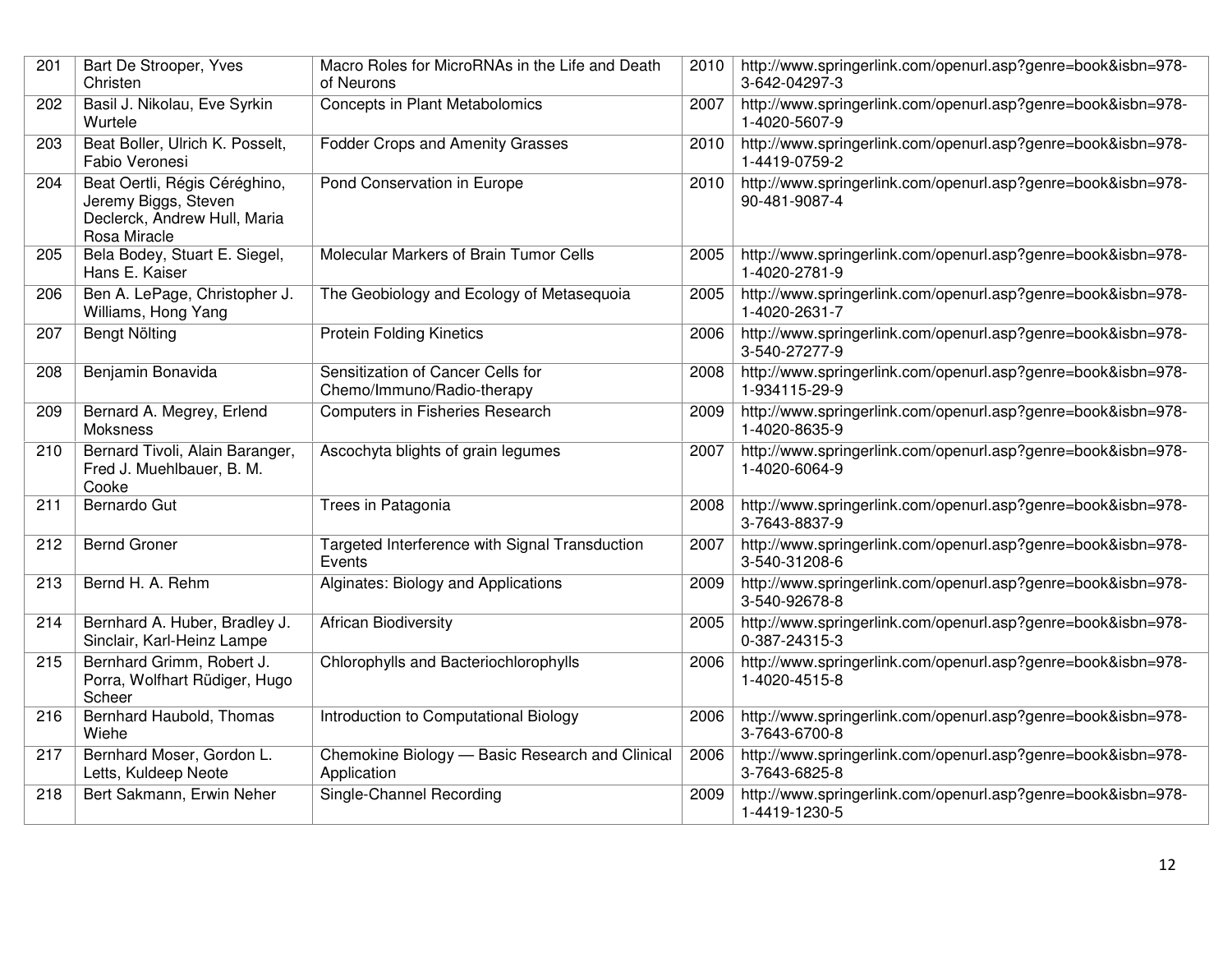| 219 | Berthold Koletzko, Tamás<br>Decsi, Dées Molnár, Anne<br>Hunty                                                                  | Early Nutrition Programming and Health Outcomes<br>in Later Life                | 2009 | http://www.springerlink.com/openurl.asp?genre=book&isbn=978-<br>1-4020-9172-8 |
|-----|--------------------------------------------------------------------------------------------------------------------------------|---------------------------------------------------------------------------------|------|-------------------------------------------------------------------------------|
| 220 | Beth Levine, Tamotsu<br>Yoshimori, Vojo Deretic                                                                                | Autophagy in Infection and Immunity                                             | 2009 | http://www.springerlink.com/openurl.asp?genre=book&isbn=978-<br>3-642-00301-1 |
| 221 | Beverly A. Teicher, Lee M. Ellis                                                                                               | Antiangiogenic Agents in Cancer Therapy                                         | 2008 | http://www.springerlink.com/openurl.asp?genre=book&isbn=978-<br>1-58829-870-6 |
| 222 | Beverly A. Teicher, Rebecca G.<br><b>Bagley</b>                                                                                | <b>Stem Cells and Cancer</b>                                                    | 2009 | http://www.springerlink.com/openurl.asp?genre=book&isbn=978-<br>1-60327-932-1 |
| 223 | Bharat B. Aggarwal, Young-<br>Joon Surh, Shishir Shishodia                                                                     | The Molecular Targets and Therapeutic Uses of<br>Curcumin in Health and Disease | 2007 | http://www.springerlink.com/openurl.asp?genre=book&isbn=978-<br>0-387-46400-8 |
| 224 | <b>Bilge Şener</b>                                                                                                             | Innovations in Chemical Biology                                                 | 2009 | http://www.springerlink.com/openurl.asp?genre=book&isbn=978-<br>1-4020-6954-3 |
| 225 | Birger Kollmeier, Georg Klump,<br>Volker Hohmann, Ulrike<br>Langemann, Manfred<br>Mauermann, Stefan<br>Uppenkamp, Jesko Verhey | Hearing - From Sensory Processing to Perception                                 | 2007 | http://www.springerlink.com/openurl.asp?genre=book&isbn=978-<br>3-540-73008-8 |
| 226 | Björn Berg, Charles<br>McClaugherty                                                                                            | <b>Plant Litter</b>                                                             | 2008 | http://www.springerlink.com/openurl.asp?genre=book&isbn=978-<br>3-540-74922-6 |
| 227 | Bo Guang Zhao, Kazuyoshi<br>Futai, Jack R. Sutherland, Yuko<br>Takeuchi                                                        | <b>Pine Wilt Disease</b>                                                        | 2008 | http://www.springerlink.com/openurl.asp?genre=book&isbn=978-<br>4-431-75654-5 |
| 228 | <b>Bogiang Qin</b>                                                                                                             | Lake Taihu, China                                                               | 2008 | http://www.springerlink.com/openurl.asp?genre=book&isbn=978-<br>1-4020-8554-3 |
| 229 | Brad A. Amendt                                                                                                                 | The Molecular Mechanisms of Axenfeld-Rieger<br>Syndrome                         | 2005 | http://www.springerlink.com/openurl.asp?genre=book&isbn=978-<br>0-387-26222-2 |
| 230 | Bradley R. Ringeisen, Barry J.<br>Spargo, Peter K. Wu                                                                          | Cell and Organ Printing                                                         | 2010 | http://www.springerlink.com/openurl.asp?genre=book&isbn=978-<br>90-481-9144-4 |
| 231 | Brehon C. Laurent                                                                                                              | <b>Chromatin Dynamics in Cellular Function</b>                                  | 2006 | http://www.springerlink.com/openurl.asp?genre=book&isbn=978-<br>3-540-33685-3 |
| 232 | Brendan J. Canning, Domenico<br>Spina                                                                                          | <b>Sensory Nerves</b>                                                           | 2009 | http://www.springerlink.com/openurl.asp?genre=book&isbn=978-<br>3-540-79089-1 |
| 233 | <b>Brian Fry</b>                                                                                                               | Stable Isotope Ecology                                                          | 2006 | http://www.springerlink.com/openurl.asp?genre=book&isbn=978-<br>0-387-30513-4 |
| 234 | Brian H. Davison, Barbara R.<br>Evans, Mark Finkelstein, James<br>D. McMillan                                                  | Twenty-Sixth Symposium on Biotechnology for<br><b>Fuels and Chemicals</b>       | 2005 | http://www.springerlink.com/openurl.asp?genre=book&isbn=978-<br>1-58829-697-9 |
| 235 | Brian J. Alloway                                                                                                               | Micronutrient Deficiencies in Global Crop<br>Production                         | 2008 | http://www.springerlink.com/openurl.asp?genre=book&isbn=978-<br>1-4020-6859-1 |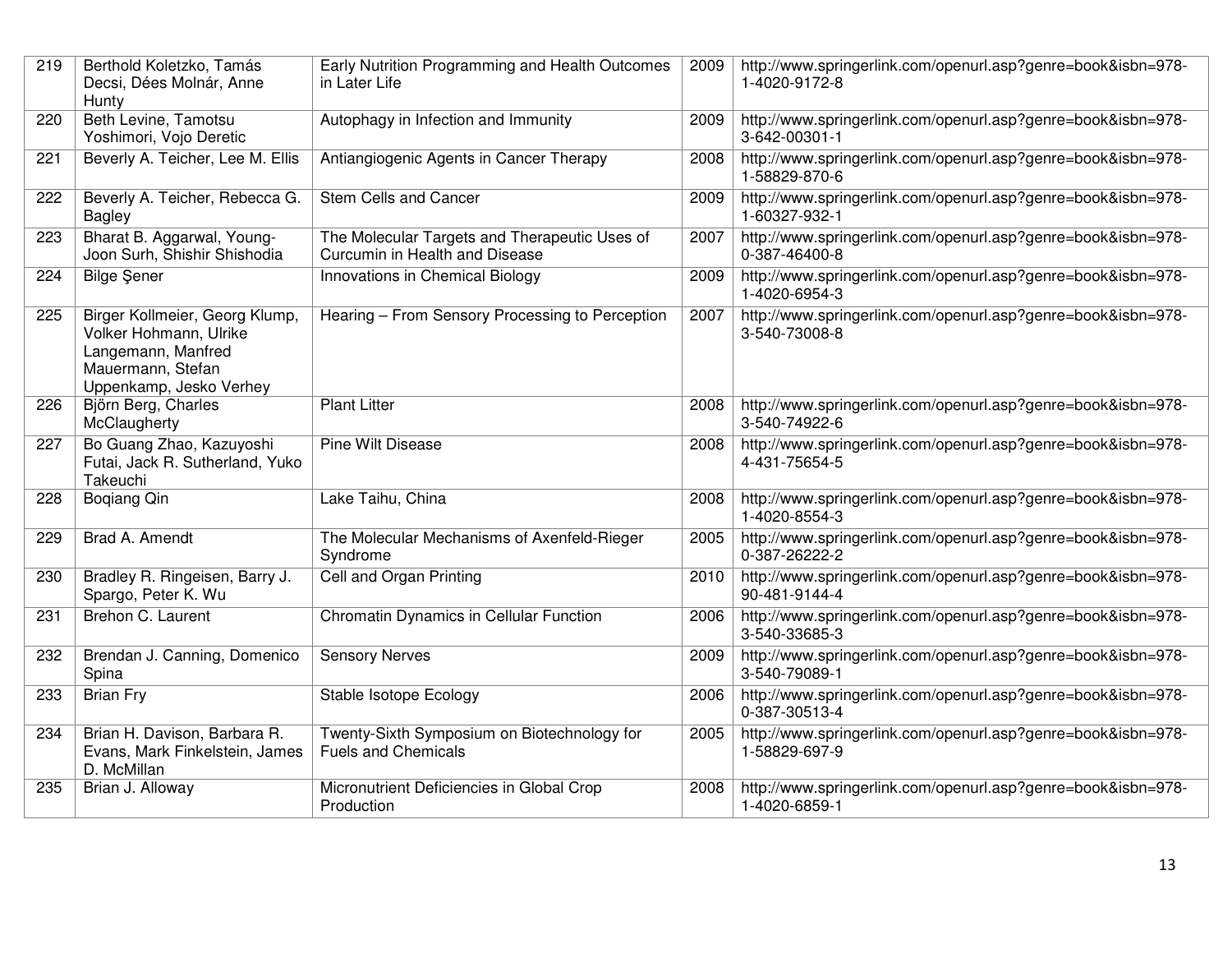| 236 | Brian K. Hall                                                                    | The Neural Crest and Neural Crest Cells in<br>Vertebrate Development and Evolution                          | 2009 | http://www.springerlink.com/openurl.asp?genre=book&isbn=978-<br>0-387-09845-6 |
|-----|----------------------------------------------------------------------------------|-------------------------------------------------------------------------------------------------------------|------|-------------------------------------------------------------------------------|
| 237 | Brian W.J. Mahy                                                                  | Foot-and-Mouth Disease Virus                                                                                | 2005 | http://www.springerlink.com/openurl.asp?genre=book&isbn=978-<br>3-540-22419-8 |
| 238 | Bridget S. Green, Bruce D.<br>Mapstone, Gary Carlos, Gavin<br>A. Begg            | Tropical Fish Otoliths: Information for Assessment,<br>Management and Ecology                               | 2009 | http://www.springerlink.com/openurl.asp?genre=book&isbn=978-<br>1-4020-3582-1 |
| 239 | Britt Glatzeder, Vinod Goel,<br>Albrecht Müller                                  | Towards a Theory of Thinking                                                                                | 2010 | http://www.springerlink.com/openurl.asp?genre=book&isbn=978-<br>3-642-03128-1 |
| 240 | Bruce A. Bohm                                                                    | The Geography of Phytochemical Races                                                                        | 2009 | http://www.springerlink.com/openurl.asp?genre=book&isbn=978-<br>1-4020-9051-6 |
| 241 | <b>Bruce Beutler</b>                                                             | Immunology, Phenotype First: How Mutations<br>Have Established New Principles and Pathways in<br>Immunology | 2008 | http://www.springerlink.com/openurl.asp?genre=book&isbn=978-<br>3-540-75202-8 |
| 242 | Bruno Bontempi, Alcino J.<br>Silva, Yves Christen                                | Memories: Molecules and Circuits                                                                            | 2007 | http://www.springerlink.com/openurl.asp?genre=book&isbn=978-<br>3-540-45698-8 |
| 243 | Burkhard Sattelmacher, Walter<br>J. Horst                                        | The Apoplast of Higher Plants: Compartment of<br>Storage, Transport and Reactions                           | 2007 | http://www.springerlink.com/openurl.asp?genre=book&isbn=978-<br>1-4020-5842-4 |
| 244 | Burt Anderson, Herman<br>Friedman, Mauro Bendinelli                              | Microorganisms and Bioterrorism                                                                             | 2006 | http://www.springerlink.com/openurl.asp?genre=book&isbn=978-<br>0-387-28156-8 |
| 245 | C. H. Vanderwolf                                                                 | The Evolving Brain                                                                                          | 2007 | http://www.springerlink.com/openurl.asp?genre=book&isbn=978-<br>0-387-34229-0 |
| 246 | C. J. Peters, Charles H.<br>Calisher                                             | Infectious Diseases from Nature: Mechanisms of<br>Viral Emergence and Persistence                           | 2005 | http://www.springerlink.com/openurl.asp?genre=book&isbn=978-<br>3-211-24334-3 |
| 247 | C. Jane Welsh, Mary W.<br>Meagher, Esther M. Sternberg                           | Neural and Neuroendocrine Mechanisms in Host<br>Defense and Autoimmunity                                    | 2006 | http://www.springerlink.com/openurl.asp?genre=book&isbn=978-<br>0-387-31411-2 |
| 248 | C. L. Mandahar                                                                   | Multiplication of RNA Plant Viruses                                                                         | 2006 | http://www.springerlink.com/openurl.asp?genre=book&isbn=978-<br>1-4020-4724-4 |
| 249 | C. Michael Smith                                                                 | Plant Resistance to Arthropods                                                                              | 2005 | http://www.springerlink.com/openurl.asp?genre=book&isbn=978-<br>1-4020-3701-6 |
| 250 | C. Neil Hunter, Fevzi Daldal,<br>Marion C. Thurnauer, J.<br><b>Thomas Beatty</b> | The Purple Phototrophic Bacteria                                                                            | 2008 | http://www.springerlink.com/openurl.asp?genre=book&isbn=978-<br>1-4020-8814-8 |
| 251 | C. Sivaperuman, Q. H. Baqri,<br>G. Ramaswamy, M. Naseema                         | Faunal Ecology and Conservation of the Great<br><b>Indian Desert</b>                                        | 2009 | http://www.springerlink.com/openurl.asp?genre=book&isbn=978-<br>3-540-87408-9 |
| 252 | C. Yan Cheng                                                                     | Molecular Mechanisms in Spermatogenesis                                                                     | 2009 | http://www.springerlink.com/openurl.asp?genre=book&isbn=978-<br>0-387-79990-2 |
| 253 | C.E. Don Palmer, Wilfred A.<br>Keller, Ken J. Kasha                              | Haploids in Crop Improvement II                                                                             | 2005 | http://www.springerlink.com/openurl.asp?genre=book&isbn=978-<br>3-540-22224-8 |
| 254 | C.J. van Leeuwen, T.G.<br>Vermeire                                               | <b>Risk Assessment of Chemicals</b>                                                                         | 2007 | http://www.springerlink.com/openurl.asp?genre=book&isbn=978-<br>1-4020-6101-1 |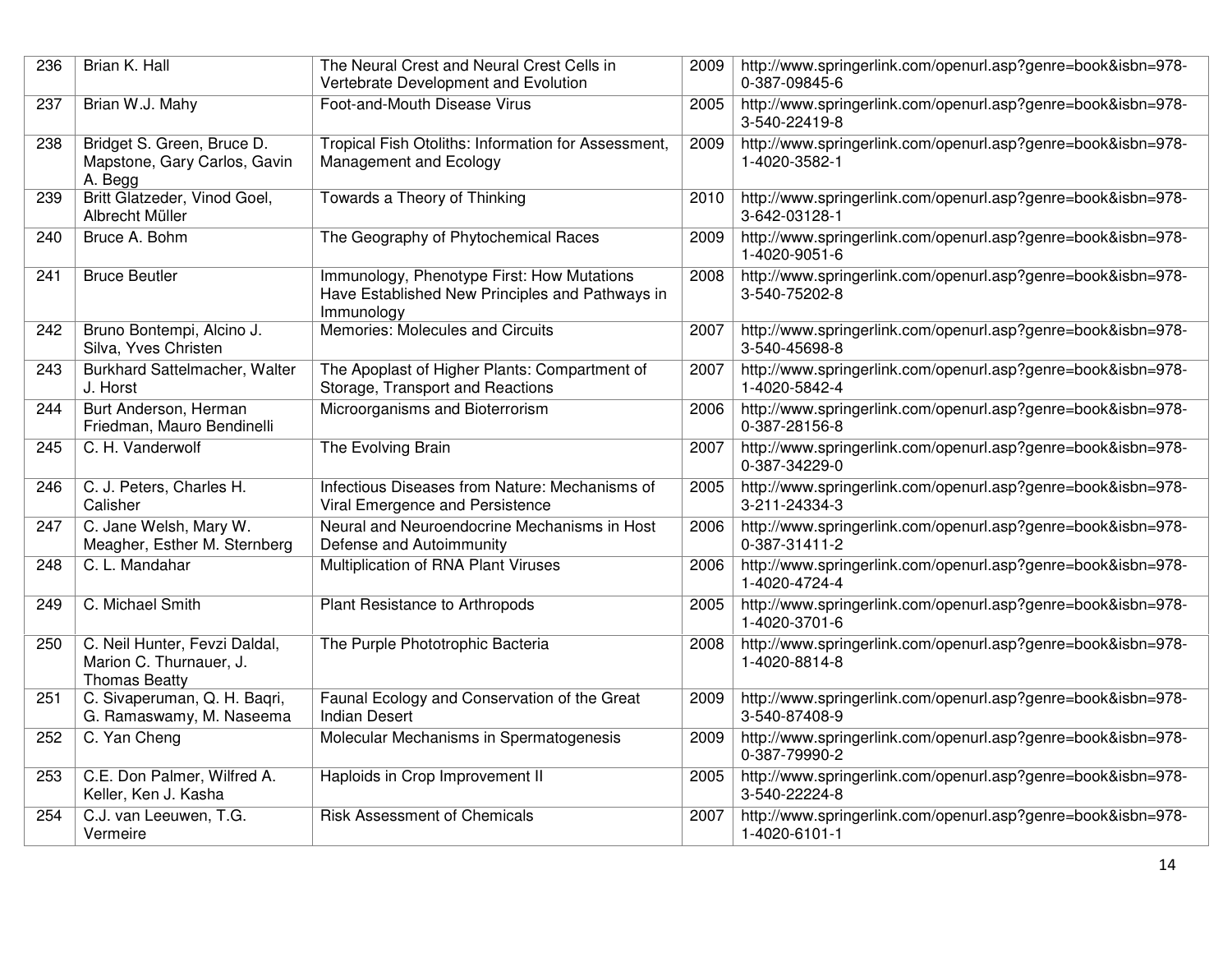| 255 | Calixto Machado                                   | <b>Brain Death</b>                                                                    | 2007 | http://www.springerlink.com/openurl.asp?genre=book&isbn=978-<br>0-387-38975-2 |
|-----|---------------------------------------------------|---------------------------------------------------------------------------------------|------|-------------------------------------------------------------------------------|
| 256 | Carlo Cristini, Alberto Ghilardi                  | Sentire e pensare                                                                     | 2009 | http://www.springerlink.com/openurl.asp?genre=book&isbn=978-<br>88-470-1068-0 |
| 257 | Carlos A. Guzmán, Giora Z.<br>Feuerstein          | <b>Pharmaceutical Biotechnology</b>                                                   | 2009 | http://www.springerlink.com/openurl.asp?genre=book&isbn=978-<br>1-4419-1131-5 |
| 258 | Carlos A. Zarate, Husseini K.<br>Manji            | Bipolar Depression: Molecular Neurobiology,<br>Clinical Diagnosis and Pharmacotherapy | 2009 | http://www.springerlink.com/openurl.asp?genre=book&isbn=978-<br>3-7643-8566-8 |
| 259 | Carlos Arturo Navas, José<br>Eduardo Carvalho     | Aestivation                                                                           | 2010 | http://www.springerlink.com/openurl.asp?genre=book&isbn=978-<br>3-642-02420-7 |
| 260 | Carlos Enrique Catalano                           | Viral Genome Packaging Machines: Genetics,<br>Structure, and Mechanism                | 2005 | http://www.springerlink.com/openurl.asp?genre=book&isbn=978-<br>0-306-48227-4 |
| 261 | Carlos López-Larrea, Roberto<br>Díaz-Peña         | Molecular Mechanisms of Spondyloarthropathies                                         | 2009 | http://www.springerlink.com/openurl.asp?genre=book&isbn=978-<br>1-4419-0297-9 |
| 262 | <b>Carlos Rosales</b>                             | Molecular Mechanisms of Phagocytosis                                                  | 2005 | http://www.springerlink.com/openurl.asp?genre=book&isbn=978-<br>0-387-25419-7 |
| 263 | Carmen Espinós, Vicente<br>Felipo, Francesc Palau | <b>Inherited Neuromuscular Diseases</b>                                               | 2009 | http://www.springerlink.com/openurl.asp?genre=book&isbn=978-<br>90-481-2812-9 |
| 264 | Carole L. Bassett                                 | Regulation of Gene Expression in Plants                                               | 2007 | http://www.springerlink.com/openurl.asp?genre=book&isbn=978-<br>0-387-35449-1 |
| 265 | Caroline Köhrer, Uttam L.<br>RajBhandary          | Protein Engineering                                                                   | 2009 | http://www.springerlink.com/openurl.asp?genre=book&isbn=978-<br>3-540-70937-4 |
| 266 | Carolyn E. Fisher, Sarah E. M.<br>Howie           | Shh and Gli Signalling and Development                                                | 2007 | http://www.springerlink.com/openurl.asp?genre=book&isbn=978-<br>0-387-39956-0 |
| 267 | Carsten Ehrhardt, Kwang-Jin<br>Kim                | <b>Drug Absorption Studies</b>                                                        | 2008 | http://www.springerlink.com/openurl.asp?genre=book&isbn=978-<br>0-387-74900-6 |
| 268 | <b>Carsten Schultz</b>                            | Defects of Secretion in Cystic Fibrosis                                               | 2005 | http://www.springerlink.com/openurl.asp?genre=book&isbn=978-<br>0-387-23076-4 |
| 269 | Catherine Allan, George H.<br>Stankey             | Adaptive Environmental Management                                                     | 2009 | http://www.springerlink.com/openurl.asp?genre=book&isbn=978-<br>90-481-2710-8 |
| 270 | Catherine Q. Howe, Dale<br>Purves                 | <b>Perceiving Geometry</b>                                                            | 2005 | http://www.springerlink.com/openurl.asp?genre=book&isbn=978-<br>0-387-25487-6 |
| 271 | Cathy M. Dwyer                                    | The Welfare of Sheep                                                                  | 2008 | http://www.springerlink.com/openurl.asp?genre=book&isbn=978-<br>1-4020-8552-9 |
| 272 | Cecil C. Konijnendijk                             | The Forest and the City                                                               | 2008 | http://www.springerlink.com/openurl.asp?genre=book&isbn=978-<br>1-4020-8370-9 |
| 273 | Cedric Gillott                                    | Entomology                                                                            | 2005 | http://www.springerlink.com/openurl.asp?genre=book&isbn=978-<br>1-4020-3184-7 |
| 274 | Cédric Julien Poget                               | Parallel Imports of Pharmaceuticals                                                   | 2008 | http://www.springerlink.com/openurl.asp?genre=book&isbn=978-<br>3-7643-8588-0 |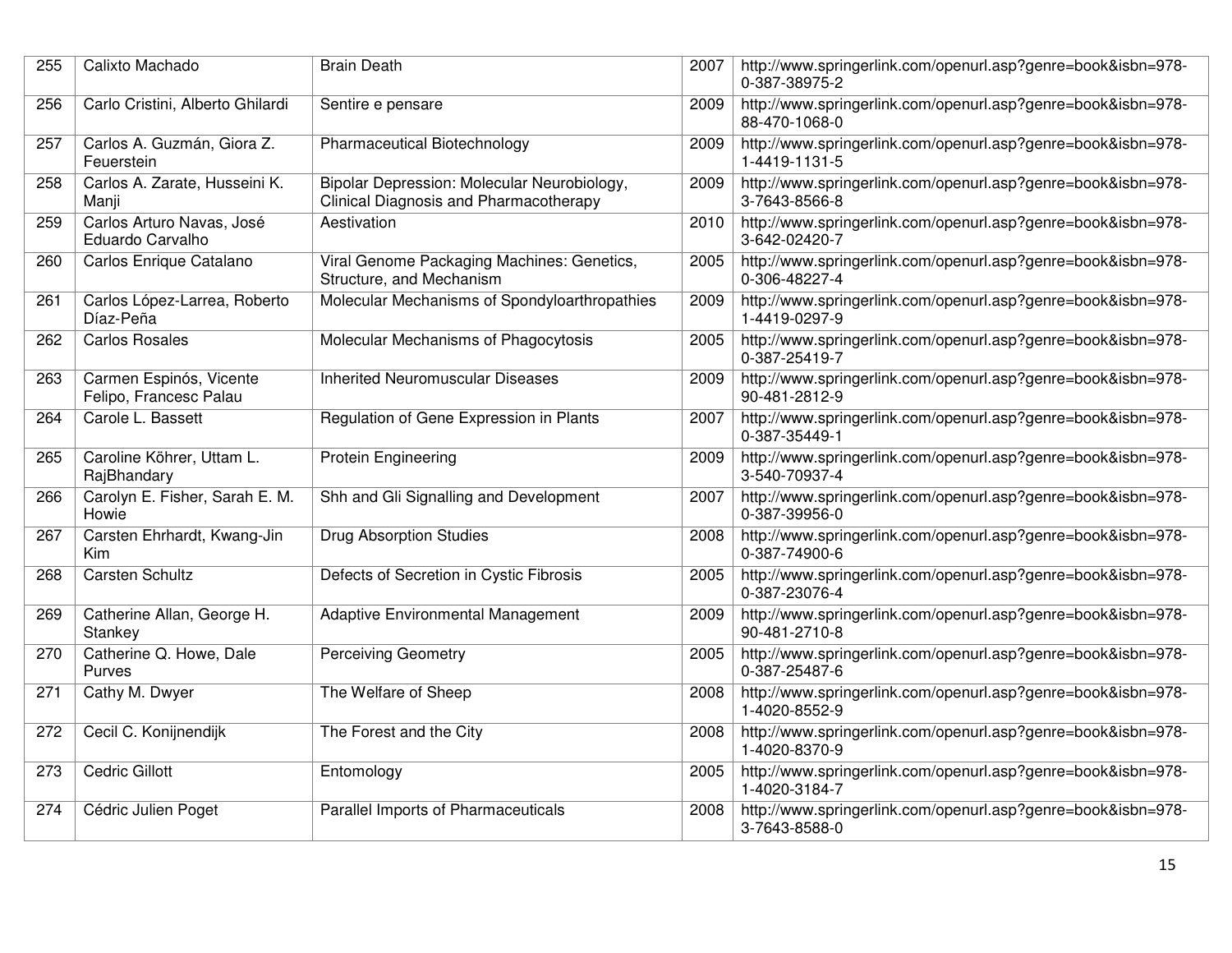| 275 | Cees Sonneveld, Wim Voogt                                                            | Plant Nutrition of Greenhouse Crops                                     | 2009 | http://www.springerlink.com/openurl.asp?genre=book&isbn=978-<br>90-481-2531-9 |
|-----|--------------------------------------------------------------------------------------|-------------------------------------------------------------------------|------|-------------------------------------------------------------------------------|
| 276 | Chandra Shekhar Nautiyal,<br><b>Patrice Dion</b>                                     | Molecular Mechanisms of Plant and Microbe<br>Coexistence                | 2008 | http://www.springerlink.com/openurl.asp?genre=book&isbn=978-<br>3-540-75574-6 |
| 277 | <b>Channing Der</b>                                                                  | <b>RAS Family GTPases</b>                                               | 2006 | http://www.springerlink.com/openurl.asp?genre=book&isbn=978-<br>1-4020-4328-4 |
| 278 | Charles Chalfant, Maurizio Del<br>Poeta                                              | Sphingolipids as Signaling and Regulatory<br><b>Molecules</b>           | 2010 | http://www.springerlink.com/openurl.asp?genre=book&isbn=978-<br>1-4419-6740-4 |
| 279 | Charles D. Amsler                                                                    | <b>Algal Chemical Ecology</b>                                           | 2008 | http://www.springerlink.com/openurl.asp?genre=book&isbn=978-<br>3-540-74180-0 |
| 280 | Charles F. Thompson                                                                  | Current Ornithology Volume 17                                           | 2010 | http://www.springerlink.com/openurl.asp?genre=book&isbn=978-<br>1-4419-6420-5 |
| 281 | Charles J. Hackett, Donald A.<br>Harn                                                | Vaccine Adjuvants                                                       | 2006 | http://www.springerlink.com/openurl.asp?genre=book&isbn=978-<br>0-89603-892-9 |
| 282 | Charles Legéndy                                                                      | Circuits in the Brain                                                   | 2009 | http://www.springerlink.com/openurl.asp?genre=book&isbn=978-<br>0-387-88848-4 |
| 283 | Charles R. Noback, Norman L.<br>Strominger, Robert J.<br>Demarest, David A. Ruggiero | The Human Nervous System                                                | 2005 | http://www.springerlink.com/openurl.asp?genre=book&isbn=978-<br>1-58829-039-7 |
| 284 | Charles W. Heckman                                                                   | Encyclopedia of South American Aquatic Insects:<br>Odonata - Anisoptera | 2006 | http://www.springerlink.com/openurl.asp?genre=book&isbn=978-<br>1-4020-4801-2 |
| 285 | Charles W. Heckman                                                                   | Encyclopedia of South American Aquatic Insects:<br>Odonata - Zygoptera  | 2008 | http://www.springerlink.com/openurl.asp?genre=book&isbn=978-<br>1-4020-8175-0 |
| 286 | Charles W. Hewitt, W. P.<br>Andrew Lee, Chad R. Gordon                               | <b>Transplantation of Composite Tissue Allografts</b>                   | 2008 | http://www.springerlink.com/openurl.asp?genre=book&isbn=978-<br>0-387-74681-4 |
| 287 | Charlotte Slayton Kaetzel                                                            | Mucosal Immune Defense: Immunoglobulin A                                | 2007 | http://www.springerlink.com/openurl.asp?genre=book&isbn=978-<br>0-387-72231-3 |
| 288 | Chedly Abdelly, Münir Öztürk,<br>Muhammad Ashraf, Claude<br>Grignon                  | Biosaline Agriculture and High Salinity Tolerance                       | 2008 | http://www.springerlink.com/openurl.asp?genre=book&isbn=978-<br>3-7643-8553-8 |
| 289 | Cheryl A. Nickerson, Michael J.<br>Schurr                                            | Molecular Paradigms of Infectious Disease                               | 2006 | http://www.springerlink.com/openurl.asp?genre=book&isbn=978-<br>0-387-30917-0 |
| 290 | Chihiro Sasakawa                                                                     | Molecular Mechanisms of Bacterial Infection via<br>the Gut              | 2009 | http://www.springerlink.com/openurl.asp?genre=book&isbn=978-<br>3-642-01845-9 |
| 291 | Chittaranjan Kole                                                                    | <b>Cereals and Millets</b>                                              | 2006 | http://www.springerlink.com/openurl.asp?genre=book&isbn=978-<br>3-540-34031-7 |
| 292 | Chittaranjan Kole                                                                    | <b>Forest Trees</b>                                                     | 2007 | http://www.springerlink.com/openurl.asp?genre=book&isbn=978-<br>3-540-34540-4 |
| 293 | Chittaranjan Kole                                                                    | <b>Fruits and Nuts</b>                                                  | 2007 | http://www.springerlink.com/openurl.asp?genre=book&isbn=978-<br>3-540-34531-2 |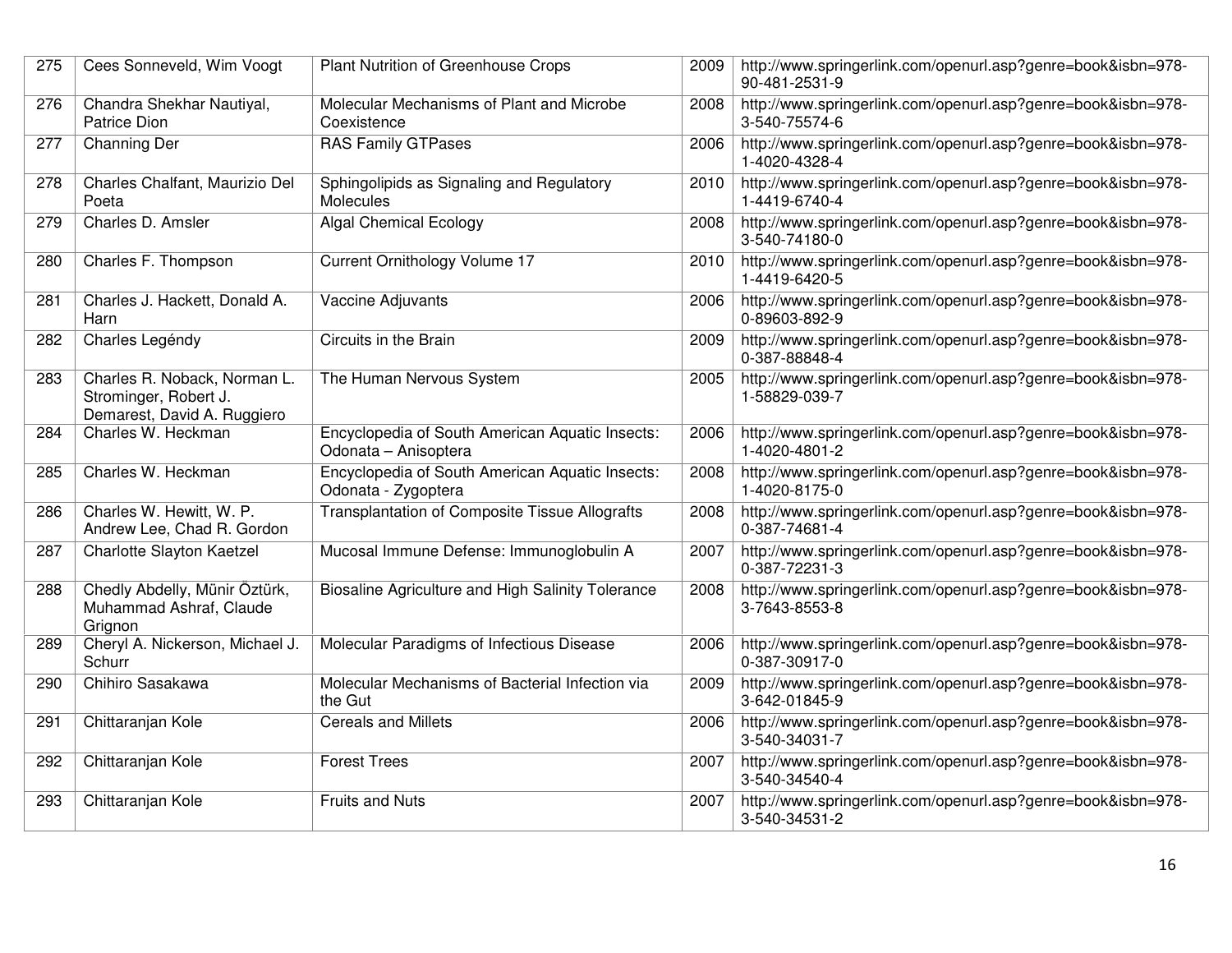| 294 | Chittaranjan Kole                                                              | Oilseeds                                     | 2007 | http://www.springerlink.com/openurl.asp?genre=book&isbn=978-<br>3-540-34387-5 |
|-----|--------------------------------------------------------------------------------|----------------------------------------------|------|-------------------------------------------------------------------------------|
| 295 | Chittaranjan Kole                                                              | Pulses, Sugar and Tuber Crops                | 2007 | http://www.springerlink.com/openurl.asp?genre=book&isbn=978-<br>3-540-34515-2 |
| 296 | Chittaranjan Kole                                                              | <b>Technical Crops</b>                       | 2007 | http://www.springerlink.com/openurl.asp?genre=book&isbn=978-<br>3-540-34537-4 |
| 297 | Chittaranjan Kole                                                              | Vegetables                                   | 2007 | http://www.springerlink.com/openurl.asp?genre=book&isbn=978-<br>3-540-34535-0 |
| 298 | Chittaranjan Kole, Charles H.<br>Michler, Albert G. Abbott,<br>Timothy C. Hall | <b>Transgenic Crop Plants</b>                | 2010 | http://www.springerlink.com/openurl.asp?genre=book&isbn=978-<br>3-642-04808-1 |
| 299 | Chittaranjan Kole, Charles H.<br>Michler, Albert G. Abbott,<br>Timothy C. Hall | <b>Transgenic Crop Plants</b>                | 2010 | http://www.springerlink.com/openurl.asp?genre=book&isbn=978-<br>3-642-04811-1 |
| 300 | Chris Boshoff, Robin A. Weiss                                                  | Kaposi Sarcoma Herpesvirus: New Perspectives | 2007 | http://www.springerlink.com/openurl.asp?genre=book&isbn=978-<br>3-540-34343-1 |
| 301 | Chris D. Geddes                                                                | Reviews in Fluorescence 2008                 | 2010 | http://www.springerlink.com/openurl.asp?genre=book&isbn=978-<br>1-4419-0828-5 |
| 302 | Chris D. Geddes                                                                | Who's Who in Fluorescence 2008               | 2008 | http://www.springerlink.com/openurl.asp?genre=book&isbn=978-<br>0-387-78176-1 |
| 303 | Chris D. Geddes                                                                | Who's Who in Fluorescence 2009               | 2009 | http://www.springerlink.com/openurl.asp?genre=book&isbn=978-<br>1-4419-0190-3 |
| 304 | Chris D. Geddes, Joseph R.<br>Lakowicz                                         | Advanced Concepts in Fluorescence Sensing    | 2005 | http://www.springerlink.com/openurl.asp?genre=book&isbn=978-<br>0-387-23644-5 |
| 305 | Chris D. Geddes, Joseph R.<br>Lakowicz                                         | Reviews in Fluorescence 2005                 | 2005 | http://www.springerlink.com/openurl.asp?genre=book&isbn=978-<br>0-387-23628-5 |
| 306 | Chris D. Geddes, Joseph R.<br>Lakowicz                                         | Reviews in Fluorescence 2006                 | 2006 | http://www.springerlink.com/openurl.asp?genre=book&isbn=978-<br>0-387-29342-4 |
| 307 | Chris D. Geddes, Joseph R.<br>Lakowicz                                         | Reviews in Fluorescence 2007                 | 2009 | http://www.springerlink.com/openurl.asp?genre=book&isbn=978-<br>0-387-88721-0 |
| 308 | Chris D. Geddes, Joseph R.<br>Lakowicz                                         | Who's Who in Fluorescence 2005               | 2006 | http://www.springerlink.com/openurl.asp?genre=book&isbn=978-<br>0-387-23996-5 |
| 309 | Chris D. Geddes, Joseph R.<br>Lakowicz                                         | Who's Who in Fluorescence 2006               | 2006 | http://www.springerlink.com/openurl.asp?genre=book&isbn=978-<br>0-387-29404-9 |
| 310 | Chris D. Geddes, Joseph R.<br>Lakowicz                                         | Who's Who in Fluorescence 2007               | 2007 | http://www.springerlink.com/openurl.asp?genre=book&isbn=978-<br>0-387-69796-3 |
| 311 | Chris M. Bunce, Moray J.<br>Campbell                                           | <b>Nuclear Receptors</b>                     | 2010 | http://www.springerlink.com/openurl.asp?genre=book&isbn=978-<br>90-481-3302-4 |
| 312 | <b>Chris Mullins</b>                                                           | The Biogenesis of Cellular Organelles        | 2005 | http://www.springerlink.com/openurl.asp?genre=book&isbn=978-<br>0-306-47990-8 |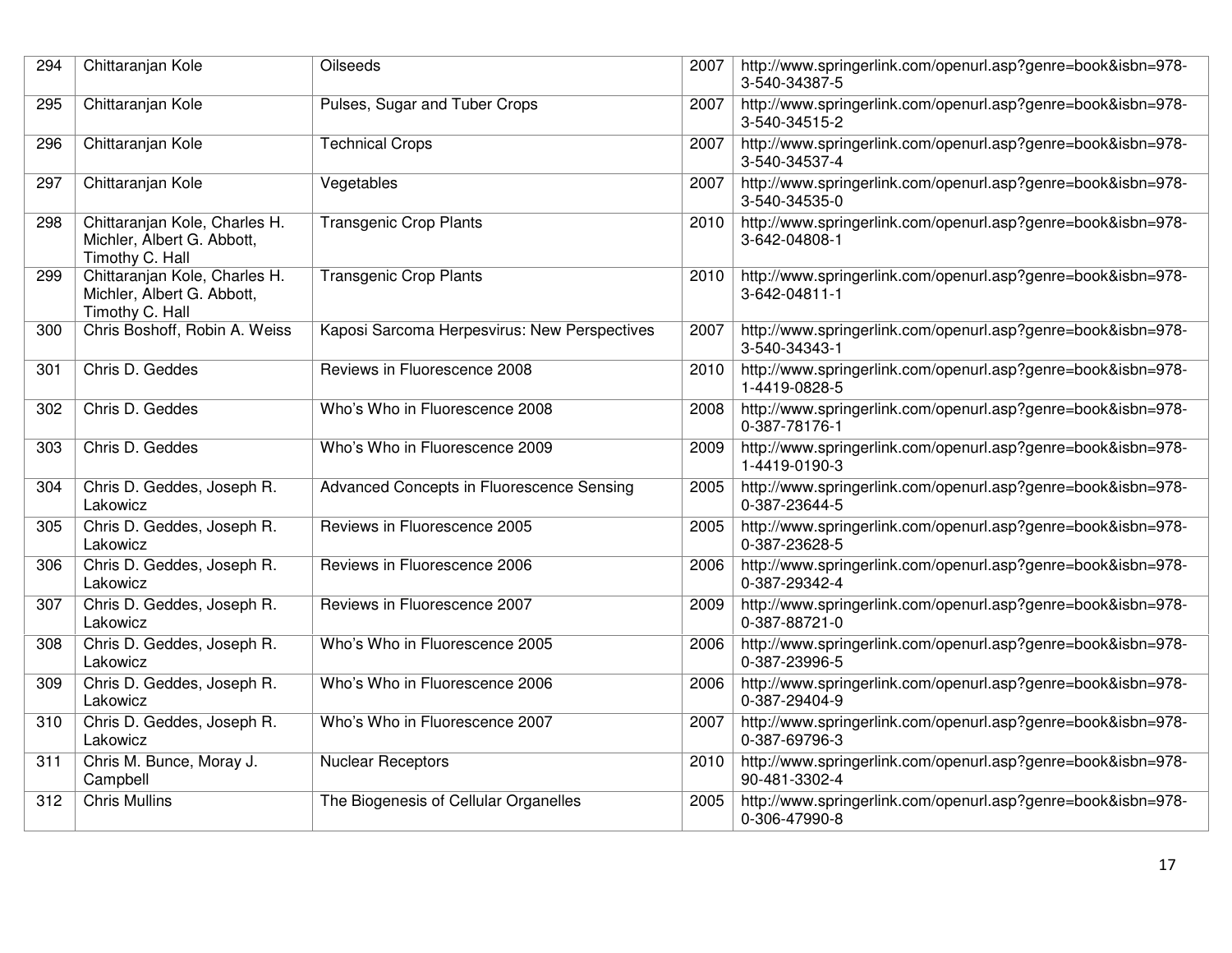| 313 | <b>Chris Turck</b>                                                              | <b>Biomarkers for Psychiatric Disorders</b>                                | 2009 | http://www.springerlink.com/openurl.asp?genre=book&isbn=978-<br>0-387-79250-7 |
|-----|---------------------------------------------------------------------------------|----------------------------------------------------------------------------|------|-------------------------------------------------------------------------------|
| 314 | Chris Vinyard, Matthew J.<br>Ravosa, Christine Wall                             | Primate Craniofacial Function and Biology                                  | 2008 | http://www.springerlink.com/openurl.asp?genre=book&isbn=978-<br>0-387-76584-6 |
| 315 | Chris Winefield, Kevin Davies,<br>Kevin Gould                                   | Anthocyanins                                                               | 2009 | http://www.springerlink.com/openurl.asp?genre=book&isbn=978-<br>0-387-77334-6 |
| 316 | Christian Ehnholm                                                               | Cellular Lipid Metabolism                                                  | 2009 | http://www.springerlink.com/openurl.asp?genre=book&isbn=978-<br>3-642-00299-1 |
| 317 | <b>Christian Huyghe</b>                                                         | Sustainable use of Genetic Diversity in Forage and<br><b>Turf Breeding</b> | 2010 | http://www.springerlink.com/openurl.asp?genre=book&isbn=978-<br>90-481-8705-8 |
| 318 | Christian P. Kubicek, Irina S.<br>Druzhinina                                    | <b>Environmental and Microbial Relationships</b>                           | 2007 | http://www.springerlink.com/openurl.asp?genre=book&isbn=978-<br>3-540-71839-0 |
| 319 | Christian Schönbach, Shoba<br>Ranganathan, Vladimir Brusic                      | Immunoinformatics                                                          | 2008 | http://www.springerlink.com/openurl.asp?genre=book&isbn=978-<br>0-387-72967-1 |
| 320 | Christian Wirth, Gerd Gleixner,<br>Martin Heimann                               | <b>Old-Growth Forests</b>                                                  | 2009 | http://www.springerlink.com/openurl.asp?genre=book&isbn=978-<br>3-540-92705-1 |
| 321 | Christiana Ruhrberg                                                             | <b>VEGF</b> in Development                                                 | 2008 | http://www.springerlink.com/openurl.asp?genre=book&isbn=978-<br>0-387-78631-5 |
| 322 | Christiane Dahl, Cornelius G.<br>Friedrich                                      | Microbial Sulfur Metabolism                                                | 2008 | http://www.springerlink.com/openurl.asp?genre=book&isbn=978-<br>3-540-72679-1 |
| 323 | Christiane Richter-Landsberg                                                    | Heat Shock Proteins in Neural Cells                                        | 2009 | http://www.springerlink.com/openurl.asp?genre=book&isbn=978-<br>0-387-39952-2 |
| 324 | Christine Chaponnier, Alexis<br>Desmoulière, Giulio Gabbiani                    | Tissue Repair, Contraction and the Myofibroblast                           | 2006 | http://www.springerlink.com/openurl.asp?genre=book&isbn=978-<br>0-387-33649-7 |
| 325 | Christoph Rasche                                                                | The Making of a Neuromorphic Visual System                                 | 2005 | http://www.springerlink.com/openurl.asp?genre=book&isbn=978-<br>0-387-23468-7 |
| 326 | Christoph S. Clemen, Ludwig<br>Eichinger, Vasily Rybakin                        | The Coronin Family of Proteins                                             | 2008 | http://www.springerlink.com/openurl.asp?genre=book&isbn=978-<br>0-387-09594-3 |
| 327 | Christoph Stein                                                                 | Analgesia                                                                  | 2007 | http://www.springerlink.com/openurl.asp?genre=book&isbn=978-<br>3-540-33822-2 |
| 328 | Christopher G. Janson,<br>Matthew J. During                                     | Peptide Nucleic Acids, Morpholinos and Related<br>Antisense Biomolecules   | 2006 | http://www.springerlink.com/openurl.asp?genre=book&isbn=978-<br>0-306-48230-4 |
| 329 | Christopher J. Norton, David R.<br><b>Braun</b>                                 | Asian Paleoanthropology                                                    | 2010 | http://www.springerlink.com/openurl.asp?genre=book&isbn=978-<br>90-481-9093-5 |
| 330 | Christopher J. O. Baker, Kei-<br>Hoi Cheung                                     | Semantic Web                                                               | 2007 | http://www.springerlink.com/openurl.asp?genre=book&isbn=978-<br>0-387-48436-5 |
| 331 | Christopher J. Plack, Richard<br>R. Fay, Andrew J. Oxenham,<br>Arthur N. Popper | Pitch                                                                      | 2005 | http://www.springerlink.com/openurl.asp?genre=book&isbn=978-<br>0-387-23472-4 |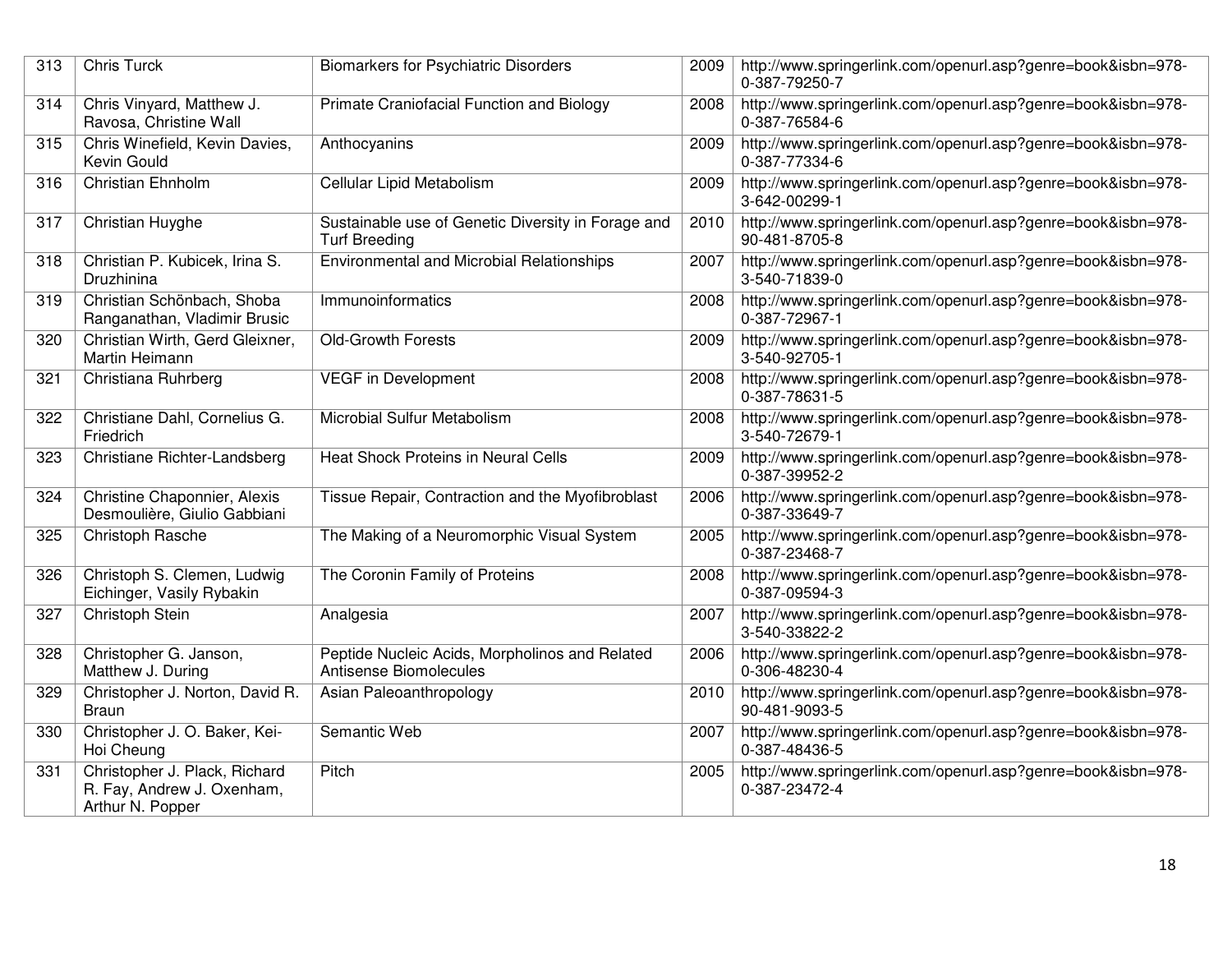| 332 | Christopher Kwesi O. Williams,<br>Olufunmilayo I. Olopade, Carla<br>I. Falkson                       | Breast Cancer in Women of African Descent                                                                             | 2006 | http://www.springerlink.com/openurl.asp?genre=book&isbn=978-<br>1-4020-3682-8 |
|-----|------------------------------------------------------------------------------------------------------|-----------------------------------------------------------------------------------------------------------------------|------|-------------------------------------------------------------------------------|
| 333 | Christopher Li                                                                                       | <b>Breast Cancer Epidemiology</b>                                                                                     | 2010 | http://www.springerlink.com/openurl.asp?genre=book&isbn=978-<br>1-4419-0684-7 |
| 334 | Christopher S. Stevenson, Lisa<br>A. Marshall, Douglas W.<br>Morgan                                  | In Vivo Models of Inflammation                                                                                        | 2006 | http://www.springerlink.com/openurl.asp?genre=book&isbn=978-<br>3-7643-7519-5 |
| 335 | Christopher S. Stevenson, Lisa<br>A. Marshall, Douglas W.<br>Morgan                                  | In Vivo Models of Inflammation                                                                                        | 2006 | http://www.springerlink.com/openurl.asp?genre=book&isbn=978-<br>3-7643-7757-1 |
| 336 | Christophor Dishovsky,<br>Alexander Pivovarov, Hendrik<br>Benschop                                   | Medical Treatment of Intoxications and<br>Decontamination of Chemical Agent in the Area of<br><b>Terrorist Attack</b> | 2006 | http://www.springerlink.com/openurl.asp?genre=book&isbn=978-<br>1-4020-4168-6 |
| 337 | Claire G. Williams                                                                                   | <b>Conifer Reproductive Biology</b>                                                                                   | 2009 | http://www.springerlink.com/openurl.asp?genre=book&isbn=978-<br>1-4020-9601-3 |
| 338 | Claire.G Williams                                                                                    | Landscapes, Genomics and Transgenic Conifers                                                                          | 2006 | http://www.springerlink.com/openurl.asp?genre=book&isbn=978-<br>1-4020-3868-6 |
| 339 | <b>Claude Gaultier</b>                                                                               | Genetic Basis for Respiratory Control Disorders                                                                       | 2008 | http://www.springerlink.com/openurl.asp?genre=book&isbn=978-<br>0-387-70764-8 |
| 340 | Claudine Elmerich, William E.<br><b>Newton</b>                                                       | Associative and Endophytic Nitrogen-fixing<br>Bacteria and Cyanobacterial Associations                                | 2007 | http://www.springerlink.com/openurl.asp?genre=book&isbn=978-<br>1-4020-3541-8 |
| 341 | Claudio Hetz                                                                                         | BCL-2 Protein Family                                                                                                  | 2010 | http://www.springerlink.com/openurl.asp?genre=book&isbn=978-<br>1-4419-6705-3 |
| 342 | <b>Clemens Sonntag</b>                                                                               | Free-Radical-Induced DNA Damage and Its Repair                                                                        | 2006 | http://www.springerlink.com/openurl.asp?genre=book&isbn=978-<br>3-540-26120-9 |
| 343 | Clive Hurford, Michael<br>Schneider                                                                  | Monitoring Nature Conservation in Cultural<br><b>Habitats</b>                                                         | 2006 | http://www.springerlink.com/openurl.asp?genre=book&isbn=978-<br>1-4020-3756-6 |
| 344 | Clive Hurford, Michael<br>Schneider, Ian Cowx                                                        | <b>Conservation Monitoring in Freshwater Habitats</b>                                                                 | 2010 | http://www.springerlink.com/openurl.asp?genre=book&isbn=978-<br>1-4020-9277-0 |
| 345 | <b>Clive Phillips</b>                                                                                | The Welfare of Animals                                                                                                | 2009 | http://www.springerlink.com/openurl.asp?genre=book&isbn=978-<br>1-4020-9218-3 |
| 346 | Coeli M. Hoover                                                                                      | Field Measurements for Forest Carbon Monitoring                                                                       | 2008 | http://www.springerlink.com/openurl.asp?genre=book&isbn=978-<br>1-4020-8505-5 |
| 347 | Concepción Azcón-Aguilar,<br>Jose Miguel Barea, Silvio<br>Gianinazzi, Vivienne<br>Gianinazzi-Pearson | Mycorrhizas - Functional Processes and Ecological<br>Impact                                                           | 2009 | http://www.springerlink.com/openurl.asp?genre=book&isbn=978-<br>3-540-87977-0 |
| 348 | Constance N. Wilson, S. Jamal<br>Mustafa                                                             | Adenosine Receptors in Health and Disease                                                                             | 2009 | http://www.springerlink.com/openurl.asp?genre=book&isbn=978-<br>3-540-89614-2 |
| 349 | Constancio Gonzalez, Colin A.<br>Nurse, Chris Peers                                                  | <b>Arterial Chemoreceptors</b>                                                                                        | 2009 | http://www.springerlink.com/openurl.asp?genre=book&isbn=978-<br>90-481-2258-5 |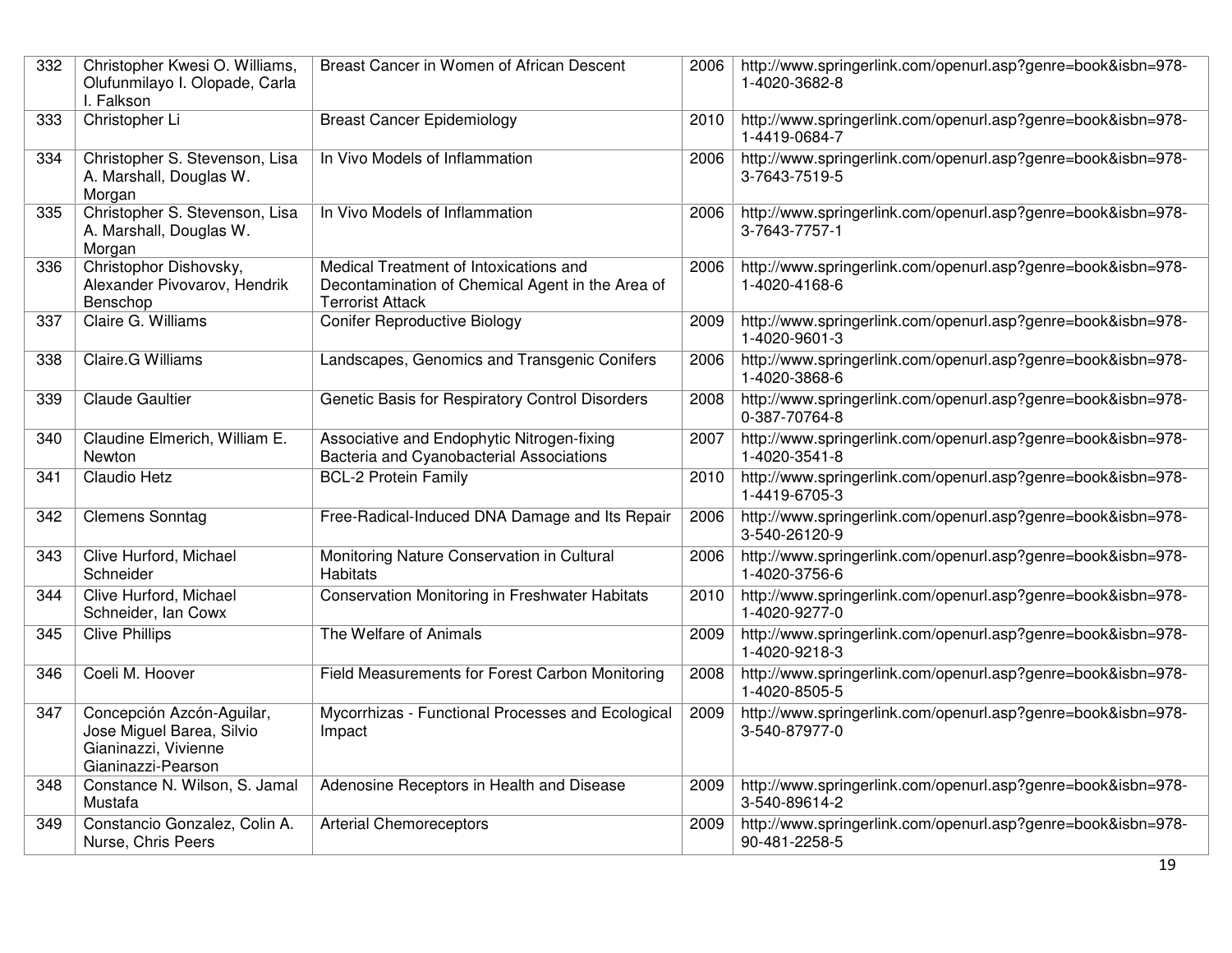| 350 | Constantin A. Rebeiz,<br>Christoph Benning, Hans J.<br>Bohnert, Henry Daniell, J.<br>Kenneth Hoober, Hartmut K.<br>Lichtenthaler, Archie R. Portis,<br>Baishnab C. Tripathy | The Chloroplast                                                                                                                                                                                                                                                            | 2010 | http://www.springerlink.com/openurl.asp?genre=book&isbn=978-<br>90-481-8530-6 |
|-----|-----------------------------------------------------------------------------------------------------------------------------------------------------------------------------|----------------------------------------------------------------------------------------------------------------------------------------------------------------------------------------------------------------------------------------------------------------------------|------|-------------------------------------------------------------------------------|
| 351 | Constantin Bona                                                                                                                                                             | Neonatal Immunity                                                                                                                                                                                                                                                          | 2005 | http://www.springerlink.com/openurl.asp?genre=book&isbn=978-<br>1-58829-319-0 |
| 352 | <b>Constantine Tsoukas</b>                                                                                                                                                  | Lymphocyte Signal Transduction                                                                                                                                                                                                                                             | 2006 | http://www.springerlink.com/openurl.asp?genre=book&isbn=978-<br>0-387-31335-1 |
| 353 | Corina Ionescu, Mino R. Caira                                                                                                                                               | Drug Metabolism                                                                                                                                                                                                                                                            | 2005 | http://www.springerlink.com/openurl.asp?genre=book&isbn=978-<br>1-4020-4141-9 |
| 354 | Corina Schmidt, Imelda<br>McGonnell, Steve Allen, Ketan<br>Patel                                                                                                            | The Role of Wnt Signalling in the Development of<br>Somites and Neural Crest                                                                                                                                                                                               | 2008 | http://www.springerlink.com/openurl.asp?genre=book&isbn=978-<br>3-540-77726-7 |
| 355 | Craig D. Shimasaki                                                                                                                                                          | The Business of Bioscience                                                                                                                                                                                                                                                 | 2009 | http://www.springerlink.com/openurl.asp?genre=book&isbn=978-<br>1-4419-0063-0 |
| 356 | Crisan Popescu, Alina D.<br>Zamfir, Nicolae Dinca                                                                                                                           | Applications of Mass Spectrometry in Life Safety                                                                                                                                                                                                                           | 2008 | http://www.springerlink.com/openurl.asp?genre=book&isbn=978-<br>1-4020-8810-0 |
| 357 | Cristobal G. Remedios, Deepak<br>Chhabra                                                                                                                                    | Actin-Binding Proteins and Disease                                                                                                                                                                                                                                         | 2008 | http://www.springerlink.com/openurl.asp?genre=book&isbn=978-<br>0-387-71747-0 |
| 358 | Curtis J. Richardson                                                                                                                                                        | <b>Everglades Experiments</b>                                                                                                                                                                                                                                              | 2008 | http://www.springerlink.com/openurl.asp?genre=book&isbn=978-<br>0-387-98796-5 |
| 359 | <b>Curtiss Hunt</b>                                                                                                                                                         | Proceedings of the VIIIth Conference of the<br>International Society for Trace Element Research<br>in Humans (ISTERH), the IXth Conference of the<br>Nordic Trace Element Society (NTES), and the<br>Vith Conference of the Hellenic Trace Element<br>Society (HTES), 2007 | 2009 | http://www.springerlink.com/openurl.asp?genre=book&isbn=978-<br>1-4020-9055-4 |
| 360 | Cyndy Davis Sanberg, Paul R.<br>Sanberg                                                                                                                                     | Cell Therapy, Stem Cells, and Brain Repair                                                                                                                                                                                                                                 | 2007 | http://www.springerlink.com/openurl.asp?genre=book&isbn=978-<br>1-58829-502-6 |
| 361 | D. A. Vasseur, K. S. McCann                                                                                                                                                 | The Impact of Environmental Variability on<br><b>Ecological Systems</b>                                                                                                                                                                                                    | 2007 | http://www.springerlink.com/openurl.asp?genre=book&isbn=978-<br>1-4020-5850-9 |
| 362 | D. Alistair Steyn-Ross, Moira<br>Steyn-Ross                                                                                                                                 | Modeling Phase Transitions in the Brain                                                                                                                                                                                                                                    | 2010 | http://www.springerlink.com/openurl.asp?genre=book&isbn=978-<br>1-4419-0795-0 |
| 363 | D. Branch Moody                                                                                                                                                             | T Cell Activation by CD1 and Lipid Antigens                                                                                                                                                                                                                                | 2007 | http://www.springerlink.com/openurl.asp?genre=book&isbn=978-<br>3-540-69510-3 |
| 364 | D. James Morré, Hilton H.<br>Mollenhauer                                                                                                                                    | The Golgi Apparatus                                                                                                                                                                                                                                                        | 2009 | http://www.springerlink.com/openurl.asp?genre=book&isbn=978-<br>0-387-74346-2 |
| 365 | Dagmar Sternad                                                                                                                                                              | Progress in Motor Control                                                                                                                                                                                                                                                  | 2009 | http://www.springerlink.com/openurl.asp?genre=book&isbn=978-<br>0-387-77063-5 |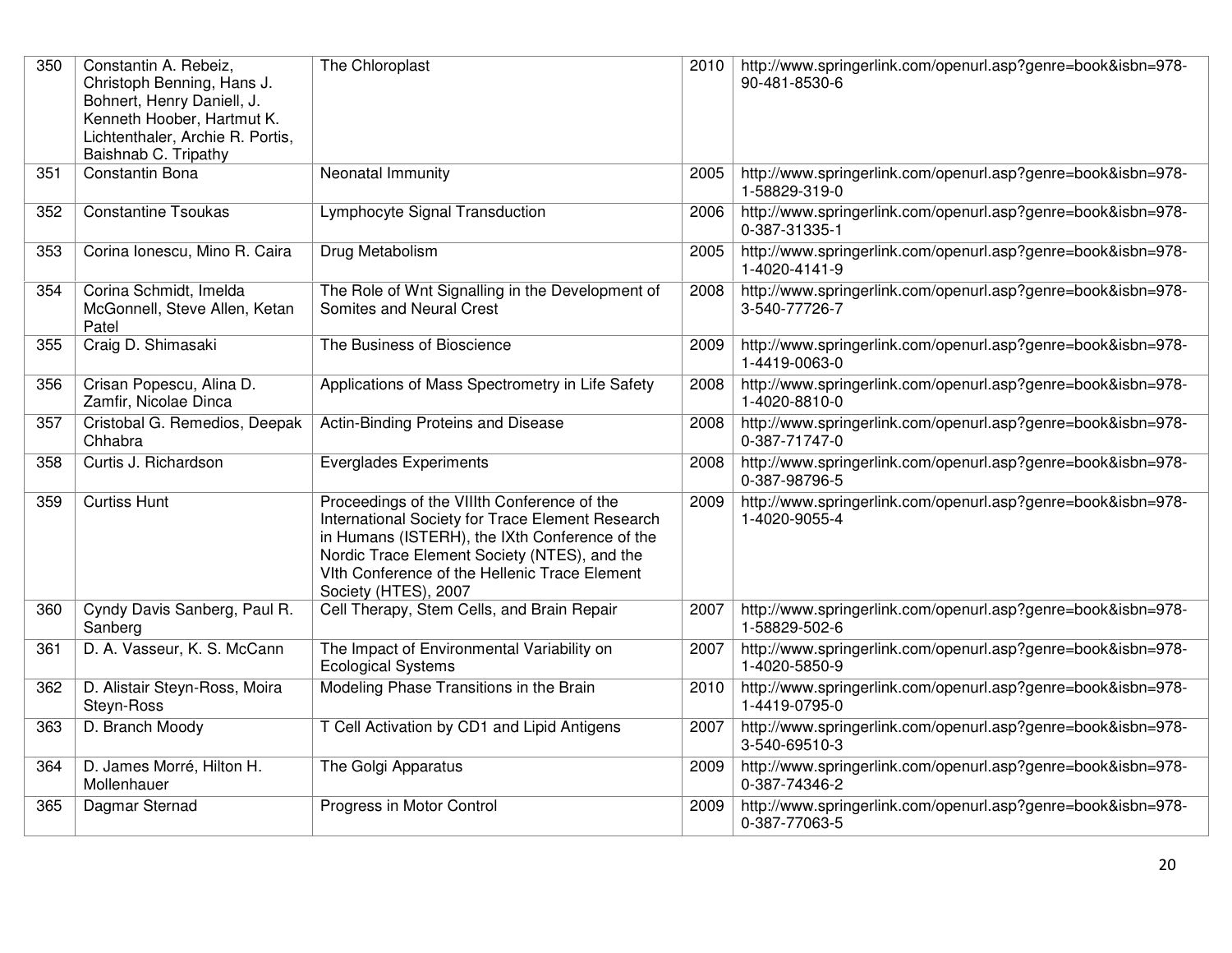| 366 | Daisuke Kitamura                                                                 | How the Immune System Recognizes Self and<br>Nonself             | 2008 | http://www.springerlink.com/openurl.asp?genre=book&isbn=978-<br>4-431-73883-1 |
|-----|----------------------------------------------------------------------------------|------------------------------------------------------------------|------|-------------------------------------------------------------------------------|
| 367 | Dale R. McCullough, Seiki<br>Takatsuki, Koichi Kaji                              | Sika Deer                                                        | 2009 | http://www.springerlink.com/openurl.asp?genre=book&isbn=978-<br>4-431-09428-9 |
| 368 | Damir Janigro                                                                    | Mammalian Brain Development                                      | 2009 | http://www.springerlink.com/openurl.asp?genre=book&isbn=978-<br>1-60761-286-5 |
| 369 | Damir Janigro                                                                    | The Cell Cycle in the Central Nervous System                     | 2006 | http://www.springerlink.com/openurl.asp?genre=book&isbn=978-<br>1-58829-529-3 |
| 370 | Dan Binkley, Oleg Menyailo                                                       | Tree Species Effects on Soils: Implications for<br>Global Change | 2005 | http://www.springerlink.com/openurl.asp?genre=book&isbn=978-<br>1-4020-3445-9 |
| 371 | Dan W. Urry                                                                      | <b>What Sustains Life?</b>                                       | 2006 | http://www.springerlink.com/openurl.asp?genre=book&isbn=978-<br>0-8176-4346-1 |
| 372 | Daniel J. Harrison, Angela K.<br>Fuller, Gilbert Proulx                          | Martens and Fishers (Martes) in Human-Altered<br>Environments    | 2005 | http://www.springerlink.com/openurl.asp?genre=book&isbn=978-<br>0-387-22580-7 |
| 373 | Daniel John Rigden                                                               | From Protein Structure to Function with<br><b>Bioinformatics</b> | 2009 | http://www.springerlink.com/openurl.asp?genre=book&isbn=978-<br>1-4020-9057-8 |
| 374 | Daniel M. Alongi                                                                 | The Energetics of Mangrove Forests                               | 2009 | http://www.springerlink.com/openurl.asp?genre=book&isbn=978-<br>1-4020-4270-6 |
| 375 | Daniel Mathieu                                                                   | Handbook on Hyperbaric Medicine                                  | 2006 | http://www.springerlink.com/openurl.asp?genre=book&isbn=978-<br>1-4020-4376-5 |
| 376 | Daniel P. Cardinali, S. R.<br>Pandi-Perumal                                      | Neuroendocrine Correlates of Sleep/Wakefulness                   | 2005 | http://www.springerlink.com/openurl.asp?genre=book&isbn=978-<br>0-387-23641-4 |
| 377 | Daniel Pressnitzer, Alain<br>Cheveigné, Stephen McAdams,<br><b>Lionel Collet</b> | <b>Auditory Signal Processing</b>                                | 2005 | http://www.springerlink.com/openurl.asp?genre=book&isbn=978-<br>0-387-21915-8 |
| 378 | Danielle Whittaker, Susan<br>Lappan                                              | The Gibbons                                                      | 2009 | http://www.springerlink.com/openurl.asp?genre=book&isbn=978-<br>0-387-88603-9 |
| 379 | Dario Martinelli                                                                 | A Critical Companion to Zoosemiotics:                            | 2010 | http://www.springerlink.com/openurl.asp?genre=book&isbn=978-<br>90-481-9248-9 |
| 380 | Darius M. Adams, Richard W.<br>Haynes                                            | Resource and Market Projections for Forest Policy<br>Development | 2007 | http://www.springerlink.com/openurl.asp?genre=book&isbn=978-<br>1-4020-6308-4 |
| 381 | Darren D.R. Flower, Matthew<br>Davies, Shoba Ranganathan                         | Bioinformatics for Immunomics                                    | 2010 | http://www.springerlink.com/openurl.asp?genre=book&isbn=978-<br>1-4419-0539-0 |
| 382 | Darren Flower, Jon Timmis                                                        | In Silico Immunology                                             | 2007 | http://www.springerlink.com/openurl.asp?genre=book&isbn=978-<br>0-387-39238-7 |
| 383 | Daryl S. Paulson                                                                 | Biostatistics and Microbiology: A Survival Manual                | 2009 | http://www.springerlink.com/openurl.asp?genre=book&isbn=978-<br>0-387-77281-3 |
| 384 | Dave Kendall, Stephen<br>Alexander                                               | Behavioral Neurobiology of the Endocannabinoid<br>System         | 2009 | http://www.springerlink.com/openurl.asp?genre=book&isbn=978-<br>3-540-88954-0 |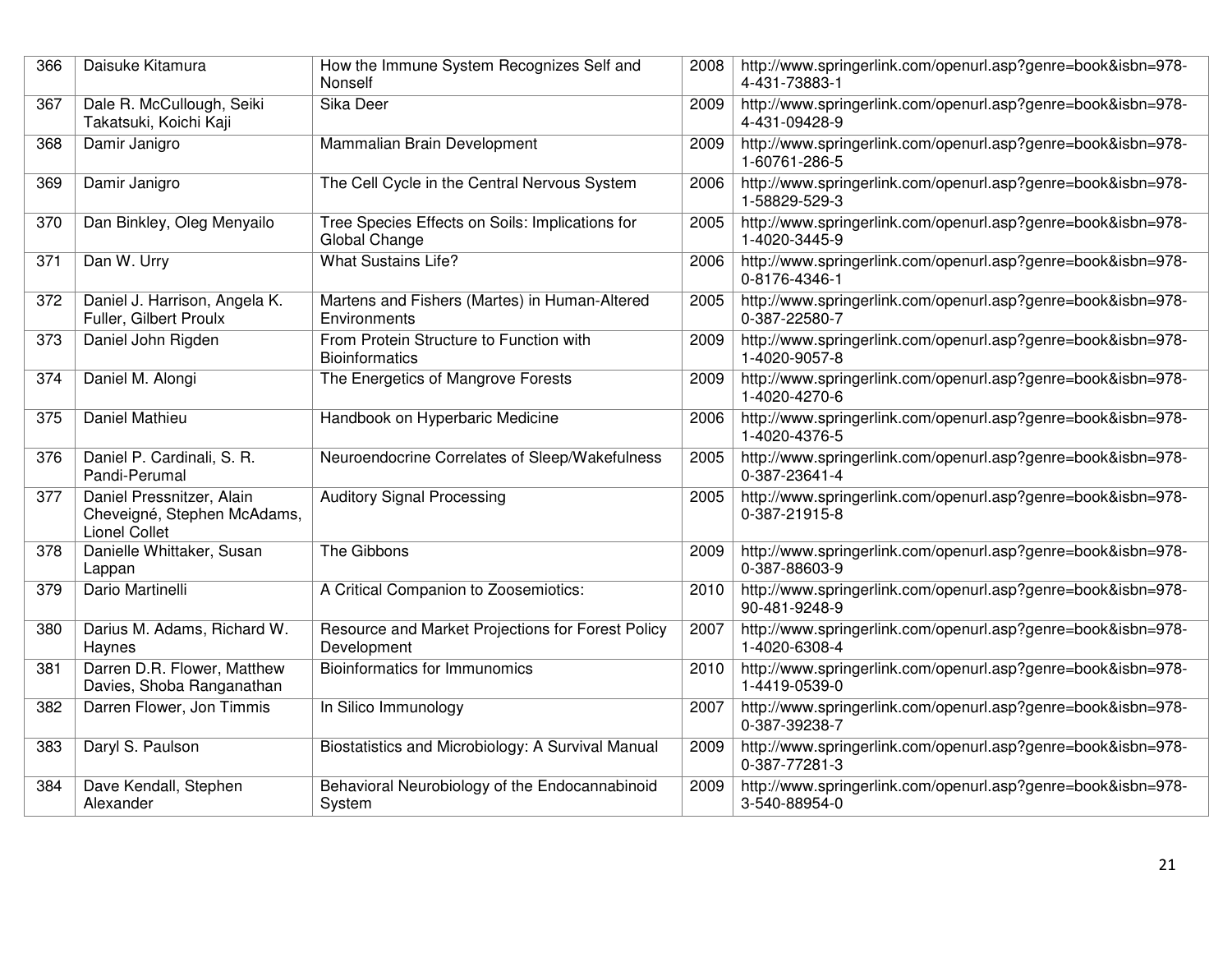| 385 | David A. Ebert, James A.<br>Sulikowski                                       | <b>Biology of Skates</b>                                                    | 2009 | http://www.springerlink.com/openurl.asp?genre=book&isbn=978-<br>1-4020-9702-7 |
|-----|------------------------------------------------------------------------------|-----------------------------------------------------------------------------|------|-------------------------------------------------------------------------------|
| 386 | David B. Collinge, Lisa Munk,<br>B. M. Cooke                                 | Sustainable disease management in a European<br>context                     | 2008 | http://www.springerlink.com/openurl.asp?genre=book&isbn=978-<br>1-4020-8779-0 |
| 387 | David Borsook, Lino R.<br>Beccera, Edward Bullmore,<br>Richard J. Hargreaves | Imaging in CNS Drug Discovery and Development                               | 2009 | http://www.springerlink.com/openurl.asp?genre=book&isbn=978-<br>1-4419-0133-0 |
| 388 | David Edwards, Jason Stajich,<br>David Hansen                                | <b>Bioinformatics</b>                                                       | 2009 | http://www.springerlink.com/openurl.asp?genre=book&isbn=978-<br>0-387-92737-4 |
| 389 | David G. Robinson                                                            | The Plant Endoplasmic Reticulum                                             | 2006 | http://www.springerlink.com/openurl.asp?genre=book&isbn=978-<br>3-540-32531-4 |
| 390 | David Green, Nicholas Klomp,<br>Glyn Rimmington, Suzanne<br>Sadedin          | Complexity in Landscape Ecology                                             | 2006 | http://www.springerlink.com/openurl.asp?genre=book&isbn=978-<br>1-4020-4285-0 |
| 391 | <b>David Gross</b>                                                           | Animal Models in Cardiovascular Research                                    | 2009 | http://www.springerlink.com/openurl.asp?genre=book&isbn=978-<br>0-387-95961-0 |
| 392 | David J. Maguire, Duane F.<br>Bruley, David K. Harrison                      | Oxygen Transport to Tissue XXVIII                                           | 2008 | http://www.springerlink.com/openurl.asp?genre=book&isbn=978-<br>0-387-71763-0 |
| 393 | David J. Suggett, Ondrej Prášil,<br>Michael A. Borowitzka                    | Chlorophyll a Fluorescence in Aquatic Sciences:<br>Methods and Applications | 2010 | http://www.springerlink.com/openurl.asp?genre=book&isbn=978-<br>90-481-9267-0 |
| 394 | David L. G. Noakes                                                           | Bill Ricker: An Appreciation                                                | 2006 | http://www.springerlink.com/openurl.asp?genre=book&isbn=978-<br>1-4020-4707-7 |
| 395 | David L. Hawksworth, Alan T.<br><b>Bull</b>                                  | Arthropod Diversity and Conservation                                        | 2006 | http://www.springerlink.com/openurl.asp?genre=book&isbn=978-<br>1-4020-5203-3 |
| 396 | David L. Hawksworth, Alan T.<br><b>Bull</b>                                  | <b>Biodiversity and Conservation in Europe</b>                              | 2008 | http://www.springerlink.com/openurl.asp?genre=book&isbn=978-<br>1-4020-6864-5 |
| 397 | David L. Hawksworth, Alan T.<br><b>Bull</b>                                  | <b>Forest Diversity and Management</b>                                      | 2006 | http://www.springerlink.com/openurl.asp?genre=book&isbn=978-<br>1-4020-5207-1 |
| 398 | David L. Hawksworth, Alan T.<br>Bull                                         | Human Exploitation and Biodiversity Conservation                            | 2006 | http://www.springerlink.com/openurl.asp?genre=book&isbn=978-<br>1-4020-5282-8 |
| 399 | David L. Hawksworth, Alan T.<br><b>Bull</b>                                  | Marine, Freshwater, and Wetlands Biodiversity<br>Conservation               | 2006 | http://www.springerlink.com/openurl.asp?genre=book&isbn=978-<br>1-4020-5733-5 |
| 400 | David L. Hawksworth, Alan T.<br><b>Bull</b>                                  | Plant Conservation and Biodiversity                                         | 2007 | http://www.springerlink.com/openurl.asp?genre=book&isbn=978-<br>1-4020-6443-2 |
| 401 | David L. Hawksworth, Alan T.<br><b>Bull</b>                                  | Vertebrate Conservation and Biodiversity                                    | 2007 | http://www.springerlink.com/openurl.asp?genre=book&isbn=978-<br>1-4020-6319-0 |
| 402 | David Lloyd, Ernest L. Rossi                                                 | Ultradian Rhythms from Molecules to Mind                                    | 2008 | http://www.springerlink.com/openurl.asp?genre=book&isbn=978-<br>1-4020-8351-8 |
| 403 | David M. Shlaes                                                              | Antibiotics                                                                 | 2010 | http://www.springerlink.com/openurl.asp?genre=book&isbn=978-<br>90-481-9056-0 |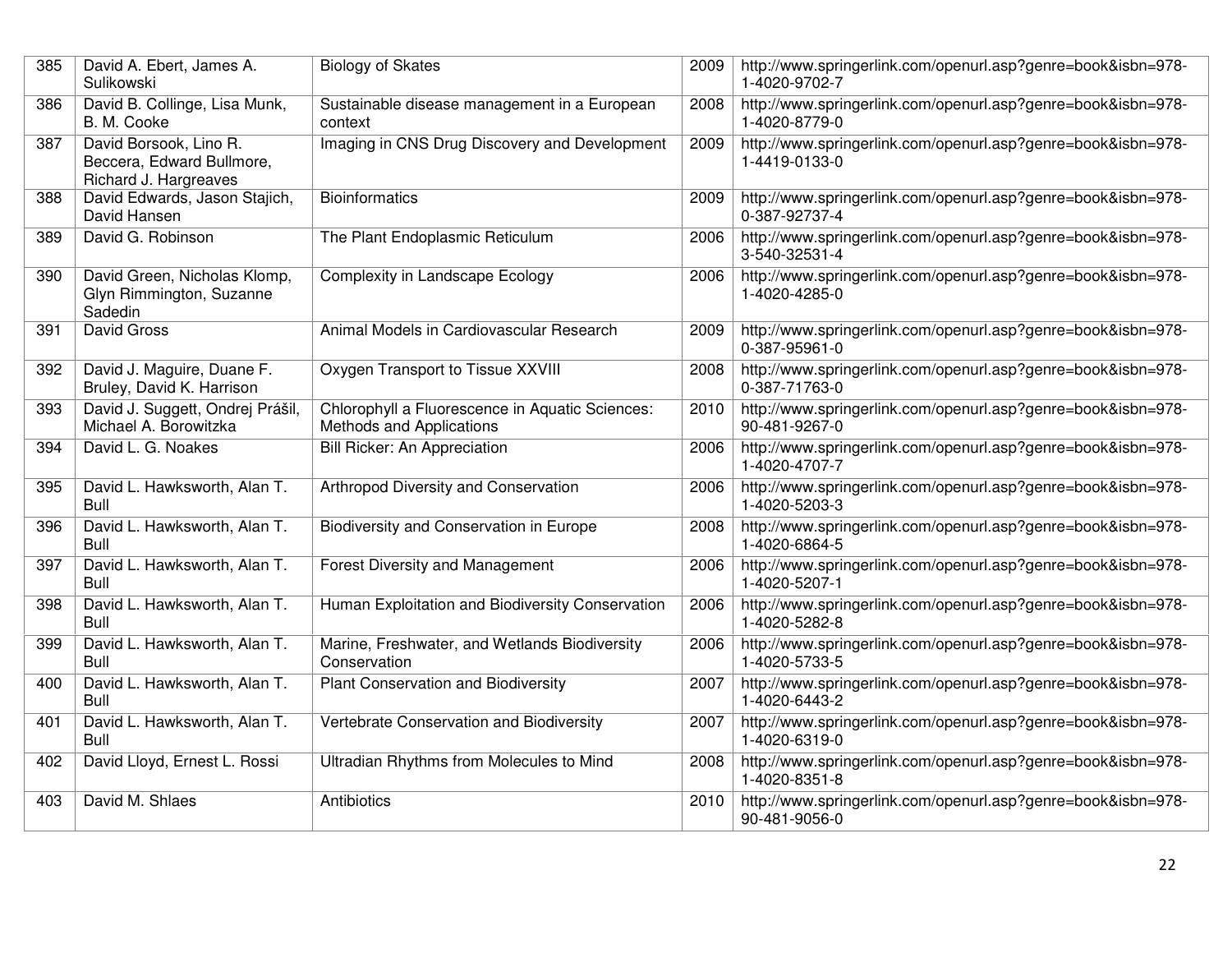| 404 | David M. Williams, Malte C.<br>Ebach                  | Foundations of Systematics and Biogeography                                           | 2008 | http://www.springerlink.com/openurl.asp?genre=book&isbn=978-<br>0-387-72728-8 |
|-----|-------------------------------------------------------|---------------------------------------------------------------------------------------|------|-------------------------------------------------------------------------------|
| 405 | David N. Cooper                                       | The Molecular Genetics of Lung Cancer                                                 | 2005 | http://www.springerlink.com/openurl.asp?genre=book&isbn=978-<br>3-540-22985-8 |
| 406 | David R. Brown                                        | Neurodegeneration and Prion Disease                                                   | 2005 | http://www.springerlink.com/openurl.asp?genre=book&isbn=978-<br>0-387-23922-4 |
| 407 | David S. Goodsell                                     | The Machinery of Life                                                                 | 2009 | http://www.springerlink.com/openurl.asp?genre=book&isbn=978-<br>0-387-84924-9 |
| 408 | David Siegmund, Benjamin<br>Yakir                     | The Statistics of Gene Mapping                                                        | 2007 | http://www.springerlink.com/openurl.asp?genre=book&isbn=978-<br>0-387-49684-9 |
| 409 | David T. Curiel, Joanne T.<br>Douglas                 | <b>Cancer Gene Therapy</b>                                                            | 2005 | http://www.springerlink.com/openurl.asp?genre=book&isbn=978-<br>1-58829-213-1 |
| 410 | David W. Langor, Jon Sweeney                          | Ecological Impacts of Non-Native Invertebrates<br>and Fungi on Terrestrial Ecosystems | 2009 | http://www.springerlink.com/openurl.asp?genre=book&isbn=978-<br>1-4020-9679-2 |
| 411 | David W. McCandless                                   | Metabolic Encephalopathy                                                              | 2009 | http://www.springerlink.com/openurl.asp?genre=book&isbn=978-<br>0-387-79109-8 |
| 412 | David W. McCandless                                   | Thiamine Deficiency and Associated Clinical<br><b>Disorders</b>                       | 2009 | http://www.springerlink.com/openurl.asp?genre=book&isbn=978-<br>1-60761-310-7 |
| 413 | David W. Roubik, Shoko Sakai,<br>Abang A. Hamid Karim | Pollination Ecology and the Rain Forest                                               | 2005 | http://www.springerlink.com/openurl.asp?genre=book&isbn=978-<br>0-387-21309-5 |
| 414 | David W. Self, Julie K. Staley<br>Gottschalk          | Behavioral Neuroscience of Drug Addiction                                             | 2010 | http://www.springerlink.com/openurl.asp?genre=book&isbn=978-<br>3-642-03000-0 |
| 415 | Davide Schiffer                                       | Brain Tumor Pathology: Current Diagnostic<br><b>Hotspots and Pitfalls</b>             | 2006 | http://www.springerlink.com/openurl.asp?genre=book&isbn=978-<br>1-4020-3997-3 |
| 416 | Deborah L. Hay, Ian M.<br>Dickerson                   | The calcitonin gene-related peptide family                                            | 2010 | http://www.springerlink.com/openurl.asp?genre=book&isbn=978-<br>90-481-2908-9 |
| 417 | Denis H. Lynn                                         | The Ciliated Protozoa                                                                 | 2008 | http://www.springerlink.com/openurl.asp?genre=book&isbn=978-<br>1-4020-8238-2 |
| 418 | Dennis J. Selkoe, Antoine<br>Triller, Yves Christen   | Synaptic Plasticity and the Mechanism of<br>Alzheimer's Disease                       | 2008 | http://www.springerlink.com/openurl.asp?genre=book&isbn=978-<br>3-540-76329-1 |
| 419 | Dennis S. Hill                                        | Pests of Crops in Warmer Climates and Their<br>Control                                | 2008 | http://www.springerlink.com/openurl.asp?genre=book&isbn=978-<br>1-4020-6737-2 |
| 420 | Dennis W. Ross                                        | Introduzione alla Medicina Molecolare                                                 | 2005 | http://www.springerlink.com/openurl.asp?genre=book&isbn=978-<br>88-470-0322-4 |
| 421 | Denson G. Fujikawa                                    | Acute Neuronal Injury                                                                 | 2010 | http://www.springerlink.com/openurl.asp?genre=book&isbn=978-<br>0-387-73225-1 |
| 422 | Denyse J. Snelder, Rodel D.<br>Lasco                  | Smallholder Tree Growing for Rural Development<br>and Environmental Services          | 2008 | http://www.springerlink.com/openurl.asp?genre=book&isbn=978-<br>1-4020-8260-3 |
| 423 | Deodutta Roy, M. Tevfik Dorak                         | Environmental Factors, Genes, and the<br>Development of Human Cancers                 | 2010 | http://www.springerlink.com/openurl.asp?genre=book&isbn=978-<br>1-4419-6751-0 |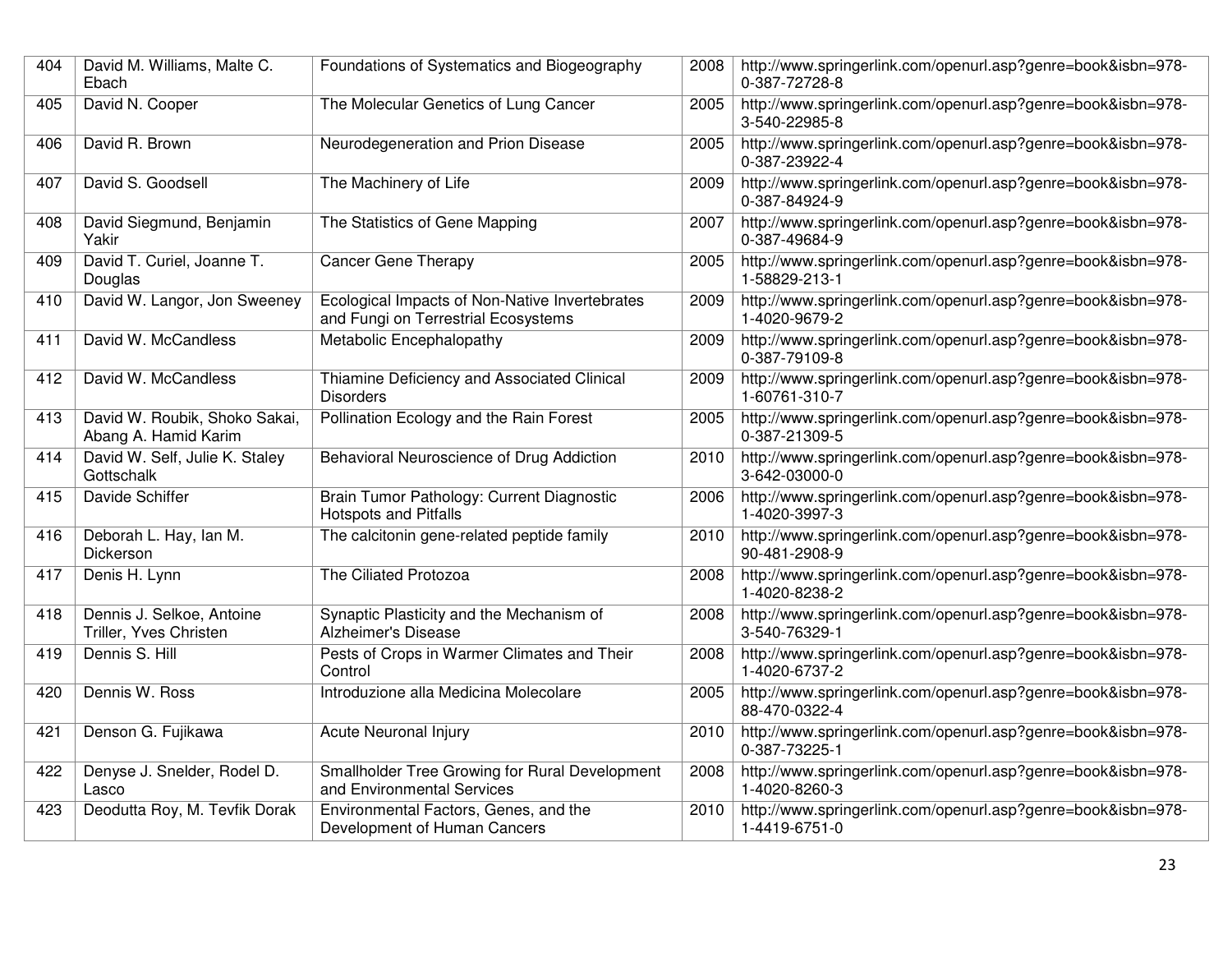| 424 | Desh Pal S. Verma, Zonglie<br>Hong                                                                                                                                                                                                   | <b>Cell Division Control in Plants</b>                                     | 2008 | http://www.springerlink.com/openurl.asp?genre=book&isbn=978-<br>3-540-73486-4 |
|-----|--------------------------------------------------------------------------------------------------------------------------------------------------------------------------------------------------------------------------------------|----------------------------------------------------------------------------|------|-------------------------------------------------------------------------------|
| 425 | Detlef Thieme, Peter<br>Hemmersbach                                                                                                                                                                                                  | Doping in Sports: Biochemical Principles, Effects<br>and Analysis          | 2010 | http://www.springerlink.com/openurl.asp?genre=book&isbn=978-<br>3-540-79087-7 |
| 426 | Detlev Ganten, Klaus<br>Ruckpaul, Walter Birchmeier,<br>Jörg T. Epplen, Klaus Genser,<br>Manfred Gossen, Birgit<br>Kersten, Hans Lehrach,<br>Hartmut Oschkinat, Patrizia<br>Ruiz, Peter Schmieder, Erich<br>Wanker, Christiane Nolte | Encyclopedic Reference of Genomics and<br>Proteomics in Molecular Medicine | 2006 | http://www.springerlink.com/openurl.asp?genre=book&isbn=978-<br>3-540-44244-8 |
| 427 | Diane E. Griffin                                                                                                                                                                                                                     | Role of Apoptosis in Infection                                             | 2005 | http://www.springerlink.com/openurl.asp?genre=book&isbn=978-<br>3-540-23006-9 |
| 428 | Diane E. Griffin, Michael B. A.<br>Oldstone                                                                                                                                                                                          | <b>Measles</b>                                                             | 2009 | http://www.springerlink.com/openurl.asp?genre=book&isbn=978-<br>3-540-70522-2 |
| 429 | Diane E. Griffin, Michael B. A.<br>Oldstone                                                                                                                                                                                          | Measles                                                                    | 2009 | http://www.springerlink.com/openurl.asp?genre=book&isbn=978-<br>3-540-70616-8 |
| 430 | Dianne M. Perez                                                                                                                                                                                                                      | The Adrenergic Receptors                                                   | 2006 | http://www.springerlink.com/openurl.asp?genre=book&isbn=978-<br>1-58829-423-4 |
| 431 | Didier Raoult, Michel Drancourt                                                                                                                                                                                                      | Paleomicrobiology                                                          | 2008 | http://www.springerlink.com/openurl.asp?genre=book&isbn=978-<br>3-540-75854-9 |
| 432 | Dieter B. Wildenauer                                                                                                                                                                                                                 | Molecular Biology of Neuropsychiatric Disorders                            | 2009 | http://www.springerlink.com/openurl.asp?genre=book&isbn=978-<br>3-540-85382-4 |
| 433 | Diethmar Schomburg, Ida<br>Schomburg, Antje Chang                                                                                                                                                                                    | Springer Handbook of Enzymes                                               | 2007 | http://www.springerlink.com/openurl.asp?genre=book&isbn=978-<br>3-540-71525-2 |
| 434 | Dietland Müller-Schwarze                                                                                                                                                                                                             | Hands-On Chemical Ecology                                                  | 2009 | http://www.springerlink.com/openurl.asp?genre=book&isbn=978-<br>1-4419-0377-8 |
| 435 | Dietmar Schomburg, Ida<br>Schomburg                                                                                                                                                                                                  | Class 1 Oxidoreductases XI                                                 | 2006 | http://www.springerlink.com/openurl.asp?genre=book&isbn=978-<br>3-540-26586-3 |
| 436 | Dietmar Schomburg, Ida<br>Schomburg                                                                                                                                                                                                  | Springer Handbook of Enzymes                                               | 2006 | http://www.springerlink.com/openurl.asp?genre=book&isbn=978-<br>3-540-26583-2 |
| 437 | Dietmar Schomburg, Ida<br>Schomburg                                                                                                                                                                                                  | Springer Handbook of Enzymes                                               | 2005 | http://www.springerlink.com/openurl.asp?genre=book&isbn=978-<br>3-540-23848-5 |
| 438 | Dietmar Schomburg, Ida<br>Schomburg                                                                                                                                                                                                  | Springer Handbook of Enzymes                                               | 2005 | http://www.springerlink.com/openurl.asp?genre=book&isbn=978-<br>3-540-23853-9 |
| 439 | Dietmar Schomburg, Ida<br>Schomburg                                                                                                                                                                                                  | Springer Handbook of Enzymes                                               | 2005 | http://www.springerlink.com/openurl.asp?genre=book&isbn=978-<br>3-540-23855-3 |
| 440 | Dietmar Schomburg, Ida<br>Schomburg                                                                                                                                                                                                  | Springer Handbook of Enzymes                                               | 2006 | http://www.springerlink.com/openurl.asp?genre=book&isbn=978-<br>3-540-26585-6 |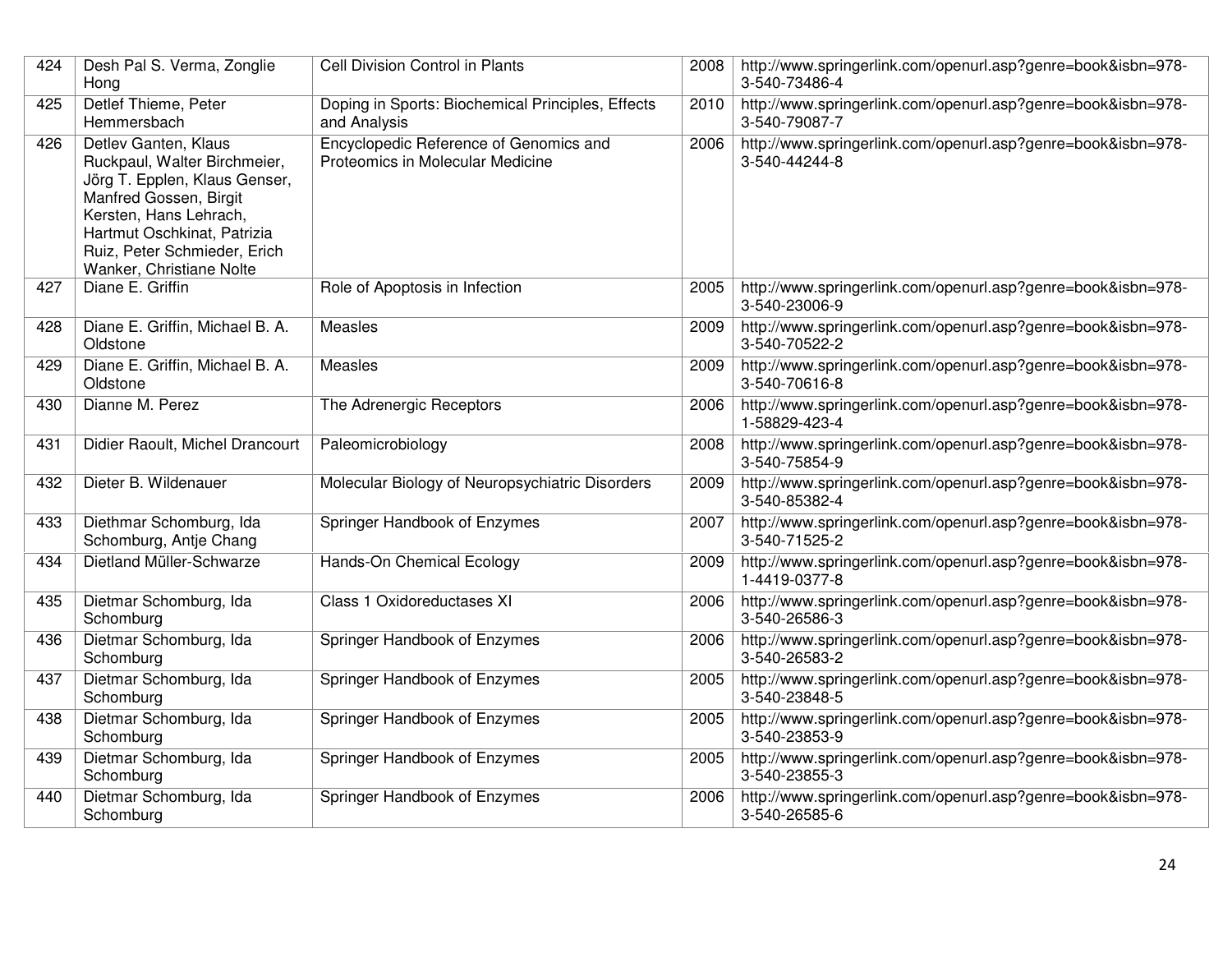| 441 | Dietmar Schomburg, Ida<br>Schomburg              | Springer Handbook of Enzymes                                                | 2006 | http://www.springerlink.com/openurl.asp?genre=book&isbn=978-<br>3-540-32591-8 |
|-----|--------------------------------------------------|-----------------------------------------------------------------------------|------|-------------------------------------------------------------------------------|
| 442 | Dietmar Schomburg, Ida<br>Schomburg, Antje Chang | Class 1 · Oxidoreductases                                                   | 2009 | http://www.springerlink.com/openurl.asp?genre=book&isbn=978-<br>3-540-85187-5 |
| 443 | Dietmar Schomburg, Ida<br>Schomburg, Antje Chang | Class 2 · Transferases I                                                    | 2006 | http://www.springerlink.com/openurl.asp?genre=book&isbn=978-<br>3-540-31917-7 |
| 444 | Dietmar Schomburg, Ida<br>Schomburg, Antje Chang | Class 2 · Transferases IV                                                   | 2006 | http://www.springerlink.com/openurl.asp?genre=book&isbn=978-<br>3-540-32592-5 |
| 445 | Dietmar Schomburg, Ida<br>Schomburg, Antje Chang | Class 2 · Transferases VI                                                   | 2007 | http://www.springerlink.com/openurl.asp?genre=book&isbn=978-<br>3-540-32588-8 |
| 446 | Dietmar Schomburg, Ida<br>Schomburg, Antje Chang | Class 2 · Transferases VI                                                   | 2007 | http://www.springerlink.com/openurl.asp?genre=book&isbn=978-<br>3-540-36509-9 |
| 447 | Dietmar Schomburg, Ida<br>Schomburg, Antje Chang | Class 2 · Transferases IX                                                   | 2007 | http://www.springerlink.com/openurl.asp?genre=book&isbn=978-<br>3-540-47807-2 |
| 448 | Dietmar Schomburg, Ida<br>Schomburg, Antje Chang | <b>Class 2 Transferases</b>                                                 | 2009 | http://www.springerlink.com/openurl.asp?genre=book&isbn=978-<br>3-540-85696-2 |
| 449 | Dietmar Schomburg, Ida<br>Schomburg, Antje Chang | Class 2 Transferases                                                        | 2009 | http://www.springerlink.com/openurl.asp?genre=book&isbn=978-<br>3-540-85698-6 |
| 450 | Dietmar Schomburg, Ida<br>Schomburg, Antje Chang | <b>Class 2 Transferases VIII</b>                                            | 2007 | http://www.springerlink.com/openurl.asp?genre=book&isbn=978-<br>3-540-36521-1 |
| 451 | Dietmar Schomburg, Ida<br>Schomburg, Antje Chang | Class 4-6 Lyases, Isomerases, Ligases                                       | 2010 | http://www.springerlink.com/openurl.asp?genre=book&isbn=978-<br>3-540-85706-8 |
| 452 | Dietmar Schomburg, Ida<br>Schomburg, Antje Chang | Springer Handbook of Enzymes                                                | 2006 | http://www.springerlink.com/openurl.asp?genre=book&isbn=978-<br>3-540-31918-4 |
| 453 | Dietmar Schomburg, Ida<br>Schomburg, Antje Chang | Springer Handbook of Enzymes                                                | 2006 | http://www.springerlink.com/openurl.asp?genre=book&isbn=978-<br>3-540-32583-3 |
| 454 | Dietmar Schomburg, Ida<br>Schomburg, Antje Chang | Springer Handbook of Enzymes                                                | 2008 | http://www.springerlink.com/openurl.asp?genre=book&isbn=978-<br>3-540-71523-8 |
| 455 | Dietmar Schomburg, Ida<br>Schomburg, Antje Chang | Springer Handbook of Enzymes                                                | 2009 | http://www.springerlink.com/openurl.asp?genre=book&isbn=978-<br>3-540-85700-6 |
| 456 | Dietmar Schomburg, Ida<br>Scomburg, Antje Chang  | Springer Handbook of Enzymes                                                | 2007 | http://www.springerlink.com/openurl.asp?genre=book&isbn=978-<br>3-540-47816-4 |
| 457 | Dietrich H. Nies, Simon Silver                   | Molecular Microbiology of Heavy Metals                                      | 2007 | http://www.springerlink.com/openurl.asp?genre=book&isbn=978-<br>3-540-69770-1 |
| 458 | Dietrich Werner, William E.<br>Newton            | Nitrogen Fixation in Agriculture, Forestry, Ecology,<br>and the Environment | 2005 | http://www.springerlink.com/openurl.asp?genre=book&isbn=978-<br>1-4020-3542-5 |
| 459 | Dihua Yu, Mien-Chie Hung                         | <b>Breast Cancer Chemosensitivity</b>                                       | 2007 | http://www.springerlink.com/openurl.asp?genre=book&isbn=978-<br>0-387-74037-9 |
| 460 | Dilson E. Rassier                                | Muscle Biophysics                                                           | 2010 | http://www.springerlink.com/openurl.asp?genre=book&isbn=978-<br>1-4419-6365-9 |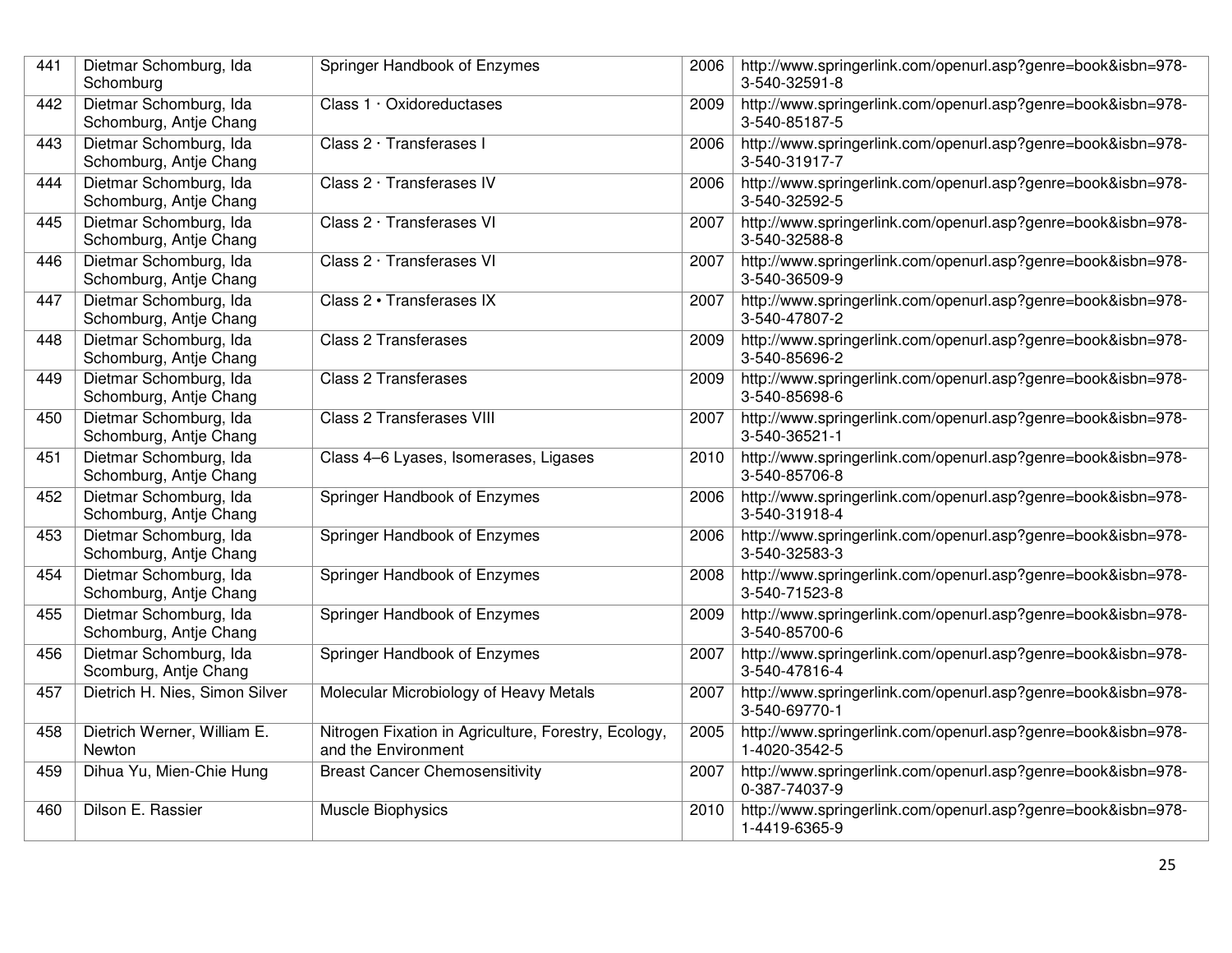| 461 | Dimitrios Kardamakis, Vassilios<br>Vassiliou, Edward Chow                    | <b>Bone Metastases</b>                                                                   | 2009 | http://www.springerlink.com/openurl.asp?genre=book&isbn=978-<br>1-4020-9818-5 |
|-----|------------------------------------------------------------------------------|------------------------------------------------------------------------------------------|------|-------------------------------------------------------------------------------|
| 462 | Dirk Feldmeyer, Joachim H.R.<br>Lübke                                        | New Aspects of Axonal Structure and Function                                             | 2010 | http://www.springerlink.com/openurl.asp?genre=book&isbn=978-<br>1-4419-1675-4 |
| 463 | Dirk Nagorsen, F.M. Marincola                                                | Analyzing T Cell Responses                                                               | 2005 | http://www.springerlink.com/openurl.asp?genre=book&isbn=978-<br>1-4020-3622-4 |
| 464 | Dirk P. Dittmer, Susan E.<br>Krown                                           | Molecular Basis for Therapy of AIDS-Defining<br>Cancers                                  | 2010 | http://www.springerlink.com/openurl.asp?genre=book&isbn=978-<br>1-4419-1512-2 |
| 465 | Dirk Schüler                                                                 | Magnetoreception and Magnetosomes in Bacteria                                            | 2007 | http://www.springerlink.com/openurl.asp?genre=book&isbn=978-<br>3-540-37467-1 |
| 466 | Dirk-Henner Lankenau                                                         | Genome Integrity                                                                         | 2007 | http://www.springerlink.com/openurl.asp?genre=book&isbn=978-<br>3-540-37528-9 |
| 467 | Dirk-Henner Lankenau, Jean-<br>Nicolas Volff                                 | Transposons and the Dynamic Genome                                                       | 2009 | http://www.springerlink.com/openurl.asp?genre=book&isbn=978-<br>3-642-02004-9 |
| 468 | Dmitri V. Krysko, Peter<br>Vandenabeele                                      | Phagocytosis of Dying Cells: From Molecular<br>Mechanisms to Human Diseases              | 2009 | http://www.springerlink.com/openurl.asp?genre=book&isbn=978-<br>1-4020-9292-3 |
| 469 | Dmitrij Frishman, Alfonso<br>Valencia                                        | Modern Genome Annotation                                                                 | 2008 | http://www.springerlink.com/openurl.asp?genre=book&isbn=978-<br>3-211-75122-0 |
| 470 | Dmitry I. Gabrilovich, Arthur A.<br>Hurwitz                                  | Tumor-Induced Immune Suppression                                                         | 2008 | http://www.springerlink.com/openurl.asp?genre=book&isbn=978-<br>0-387-69117-6 |
| 471 | <b>Dmitry Nurminsky</b>                                                      | Selective Sweep                                                                          | 2005 | http://www.springerlink.com/openurl.asp?genre=book&isbn=978-<br>0-306-48235-9 |
| 472 | Dolph L. Hatfield, Marla J.<br>Berry, Vadim N. Gladyshev                     | Selenium                                                                                 | 2006 | http://www.springerlink.com/openurl.asp?genre=book&isbn=978-<br>0-387-33826-2 |
| 473 | Domenico Ribatti                                                             | History of Research on Tumor Angiogenesis                                                | 2009 | http://www.springerlink.com/openurl.asp?genre=book&isbn=978-<br>1-4020-9559-7 |
| 474 | Domenico Ribatti                                                             | Protagonists of Medicine                                                                 | 2010 | http://www.springerlink.com/openurl.asp?genre=book&isbn=978-<br>90-481-3742-8 |
| 475 | Domenico Ribatti                                                             | The Chick Embryo Chorioallantoic Membrane in<br>the Study of Angiogenesis and Metastasis | 2010 | http://www.springerlink.com/openurl.asp?genre=book&isbn=978-<br>90-481-3843-2 |
| 476 | Dominic W. S. Wong                                                           | The ABCs of Gene Cloning                                                                 | 2006 | http://www.springerlink.com/openurl.asp?genre=book&isbn=978-<br>0-387-28663-1 |
| 477 | Dominik Röser, Antti Asikainen,<br>Karsten Raulund-Rasmussen,<br>Inge Stupak | Sustainable Use of Forest Biomass for Energy                                             | 2008 | http://www.springerlink.com/openurl.asp?genre=book&isbn=978-<br>1-4020-5053-4 |
| 478 | Dominique Bagnard                                                            | Axon Growth and Guidance                                                                 | 2007 | http://www.springerlink.com/openurl.asp?genre=book&isbn=978-<br>0-387-76714-7 |
| 479 | Don J. Brenner et.al                                                         | Bergey's Manual® of Systematic Bacteriology                                              | 2005 | http://www.springerlink.com/openurl.asp?genre=book&isbn=978-<br>0-387-24145-6 |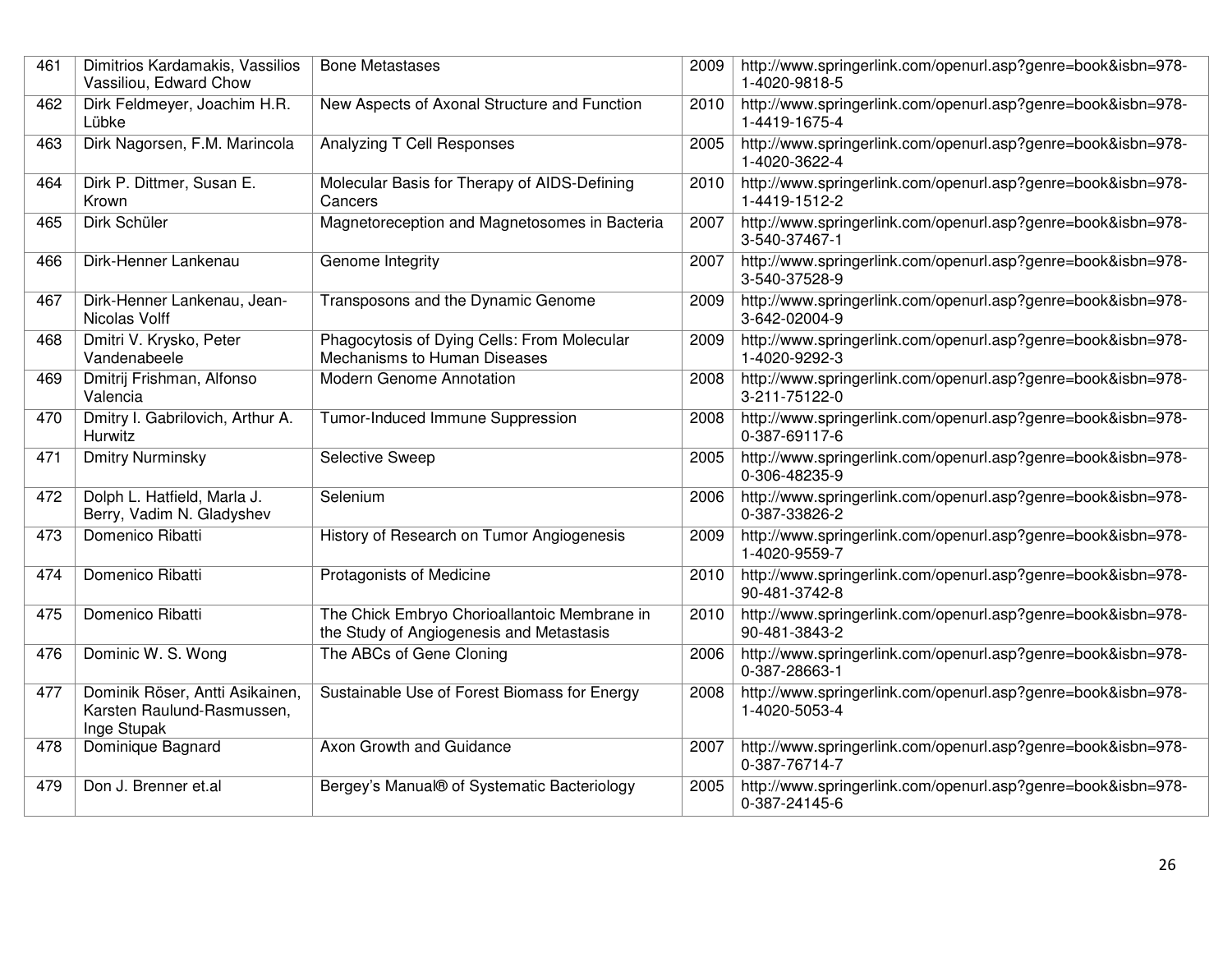| 480 | Don J. Brenner, Noel R. Krieg,<br>James T. Staley, George M.<br>Garrity                                                                                           | Bergey's Manual® of Systematic Bacteriology                                                                            | 2005 | http://www.springerlink.com/openurl.asp?genre=book&isbn=978-<br>0-387-24143-2 |
|-----|-------------------------------------------------------------------------------------------------------------------------------------------------------------------|------------------------------------------------------------------------------------------------------------------------|------|-------------------------------------------------------------------------------|
| 481 | Don J. Brenner, Noel R. Krieg,<br>James T. Staley, George M.<br>Garrity, David R. Boone, Paul<br>Vos, Michael Goodfellow, Fred<br>A. Rainey, Karl-Heinz Schleifer | Bergey's Manual® of Systematic Bacteriology                                                                            | 2005 | http://www.springerlink.com/openurl.asp?genre=book&isbn=978-<br>0-387-24144-9 |
| 482 | Donald B. McMillan                                                                                                                                                | Fish Histology                                                                                                         | 2007 | http://www.springerlink.com/openurl.asp?genre=book&isbn=978-<br>1-4020-5415-0 |
| 483 | Donald Favareau                                                                                                                                                   | <b>Essential Readings in Biosemiotics</b>                                                                              | 2009 | http://www.springerlink.com/openurl.asp?genre=book&isbn=978-<br>1-4020-9649-5 |
| 484 | Donald R. Forsdyke                                                                                                                                                | <b>Evolutionary Bioinformatics</b>                                                                                     | 2006 | http://www.springerlink.com/openurl.asp?genre=book&isbn=978-<br>0-387-33418-9 |
| 485 | Donglu Shi                                                                                                                                                        | NanoScience in Biomedicine                                                                                             | 2009 | http://www.springerlink.com/openurl.asp?genre=book&isbn=978-<br>3-540-49660-1 |
| 486 | Dongsheng Duan                                                                                                                                                    | Muscle Gene Therapy                                                                                                    | 2010 | http://www.springerlink.com/openurl.asp?genre=book&isbn=978-<br>1-4419-1205-3 |
| 487 | Donna J. Dean                                                                                                                                                     | Getting the Most out of your Mentoring<br>Relationships                                                                | 2009 | http://www.springerlink.com/openurl.asp?genre=book&isbn=978-<br>0-387-92408-3 |
| 488 | Doriano Fabbro, Frank<br><b>McCormick</b>                                                                                                                         | <b>Protein Tyrosine Kinases</b>                                                                                        | 2006 | http://www.springerlink.com/openurl.asp?genre=book&isbn=978-<br>1-58829-384-8 |
| 489 | Douglas E. Rawlings, D. Barrie<br>Johnson                                                                                                                         | Biomining                                                                                                              | 2007 | http://www.springerlink.com/openurl.asp?genre=book&isbn=978-<br>3-540-34909-9 |
| 490 | Douglas T. Carrell                                                                                                                                                | The Genetics of Male Infertility                                                                                       | 2007 | http://www.springerlink.com/openurl.asp?genre=book&isbn=978-<br>1-58829-863-8 |
| 491 | Dov Prusky, Maria Lodovica<br>Gullino                                                                                                                             | Postharvest Pathology                                                                                                  | 2010 | http://www.springerlink.com/openurl.asp?genre=book&isbn=978-<br>1-4020-8929-9 |
| 492 | Dov Zipori                                                                                                                                                        | Biology of Stem Cells and the Molecular Basis of<br>the Stem State                                                     | 2009 | http://www.springerlink.com/openurl.asp?genre=book&isbn=978-<br>1-60761-129-5 |
| 493 | Doychin N. Angelov, Wolfram<br>F. Neiss, Orlando Guntinas-<br>Lichius, Michael Streppel,<br>Konstantin Wewetzer                                                   | Axonal Branching and Recovery of Coordinated<br>Muscle Activity after Transection of the Facial<br>Nerve in Adult Rats | 2005 | http://www.springerlink.com/openurl.asp?genre=book&isbn=978-<br>3-540-25654-0 |
| 494 | Duane Knudson                                                                                                                                                     | <b>Fundamentals of Biomechanics</b>                                                                                    | 2007 | http://www.springerlink.com/openurl.asp?genre=book&isbn=978-<br>0-387-49311-4 |
| 495 | Duane R. Hospenthal, Michael<br>G. Rinaldi                                                                                                                        | Diagnosis and Treatment of Human Mycoses                                                                               | 2008 | http://www.springerlink.com/openurl.asp?genre=book&isbn=978-<br>1-58829-822-5 |
| 496 | Durdica Ugarkovic                                                                                                                                                 | Centromere                                                                                                             | 2009 | http://www.springerlink.com/openurl.asp?genre=book&isbn=978-<br>3-642-00181-9 |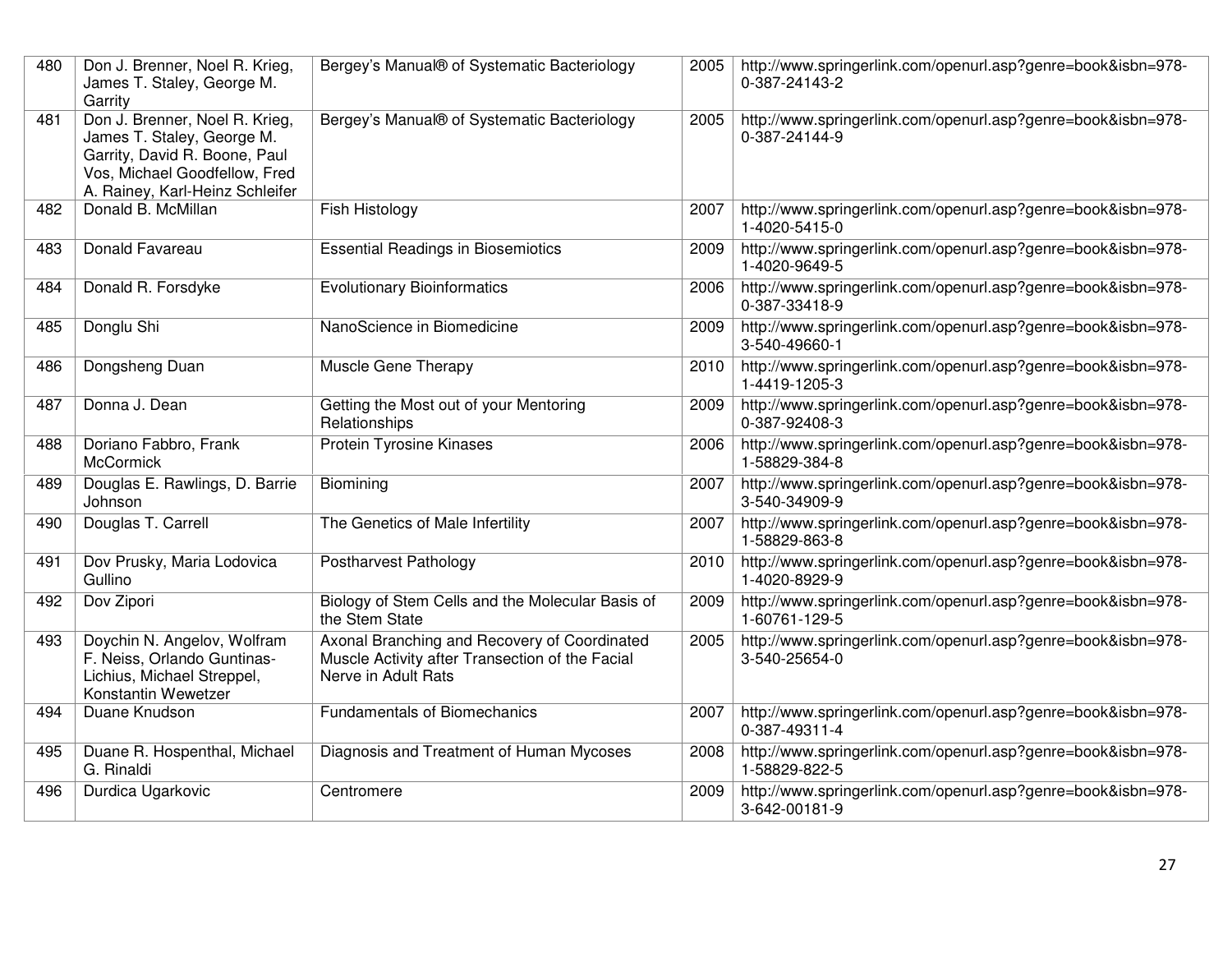| 497 | Dylan Edwards, Gunilla Høyer-<br>Hansen, Francesco Blasi,<br>Bonnie F. Sloane                                                    | The Cancer Degradome                                                 | 2008 | http://www.springerlink.com/openurl.asp?genre=book&isbn=978-<br>0-387-69056-8 |
|-----|----------------------------------------------------------------------------------------------------------------------------------|----------------------------------------------------------------------|------|-------------------------------------------------------------------------------|
| 498 | E. Marelyn Wintour, Julie A.<br>Owens                                                                                            | Early Life Origins of Health and Disease                             | 2006 | http://www.springerlink.com/openurl.asp?genre=book&isbn=978-<br>0-387-28715-7 |
| 499 | E. Nigel Wardle                                                                                                                  | Guide to Signal Pathways in Immune Cells                             | 2009 | http://www.springerlink.com/openurl.asp?genre=book&isbn=978-<br>1-60327-537-8 |
| 500 | E. V. Balian, C. Lévêque, H.<br>Segers, K. Martens                                                                               | <b>Freshwater Animal Diversity Assessment</b>                        | 2008 | http://www.springerlink.com/openurl.asp?genre=book&isbn=978-<br>1-4020-8258-0 |
| 501 | E. Velázquez, C. Rodríguez-<br>Barrueco                                                                                          | First International Meeting on Microbial Phosphate<br>Solubilization | 2007 | http://www.springerlink.com/openurl.asp?genre=book&isbn=978-<br>1-4020-4019-1 |
| 502 | Eben Rosenthal, Kurt R. Zinn                                                                                                     | Optical Imaging of Cancer                                            | 2010 | http://www.springerlink.com/openurl.asp?genre=book&isbn=978-<br>0-387-93873-8 |
| 503 | EBERHARD SCHÁFER,<br><b>FERENC NAGY</b>                                                                                          | PHOTOMORPHOGENESIS IN PLANTS AND<br><b>BACTERIA</b>                  | 2006 | http://www.springerlink.com/openurl.asp?genre=book&isbn=978-<br>1-4020-3809-9 |
| 504 | Eckard Rehbinder, E.<br>Rehbinder, M. Engelhard, K.<br>Hagen, R. B. Jørgensen, R.<br>Pardo-Avellaneda, A. Schnieke,<br>F. Thiele | Pharming                                                             | 2009 | http://www.springerlink.com/openurl.asp?genre=book&isbn=978-<br>3-540-85792-1 |
| 505 | Eckart D. Gundelfinger,<br>Constanze I. Seidenbecher,<br><b>Burkhart Schraven</b>                                                | Cell Communication in Nervous and Immune<br>System                   | 2006 | http://www.springerlink.com/openurl.asp?genre=book&isbn=978-<br>3-540-36828-1 |
| 506 | <b>Eckart Eich</b>                                                                                                               | Solanaceae and Convolvulaceae: Secondary<br>Metabolites              | 2008 | http://www.springerlink.com/openurl.asp?genre=book&isbn=978-<br>3-540-74540-2 |
| 507 | Eckart Voland, Wulf<br>Schiefenhövel                                                                                             | The Biological Evolution of Religious Mind and<br><b>Behavior</b>    | 2009 | http://www.springerlink.com/openurl.asp?genre=book&isbn=978-<br>3-642-00127-7 |
| 508 | Eckehard G. Brockerhoff,<br>Hervé Jactel, John A. Parrotta,<br>Christopher P. Quine, Jeffrey<br>Sayer, David L. Hawksworth       | Plantation Forests and Biodiversity: Oxymoron or<br>Opportunity?     | 2009 | http://www.springerlink.com/openurl.asp?genre=book&isbn=978-<br>90-481-2806-8 |
| 509 | Ed. Manser                                                                                                                       | <b>RHO Family GTPases</b>                                            | 2005 | http://www.springerlink.com/openurl.asp?genre=book&isbn=978-<br>1-4020-3461-9 |
| 510 | Edna Granéli, Jefferson T.<br>Turner                                                                                             | Ecology of Harmful Algae                                             | 2006 | http://www.springerlink.com/openurl.asp?genre=book&isbn=978-<br>3-540-32209-2 |
| 511 | <b>Edouard Jurkevitch</b>                                                                                                        | <b>Predatory Prokaryotes</b>                                         | 2007 | http://www.springerlink.com/openurl.asp?genre=book&isbn=978-<br>3-540-38577-6 |
| 512 | Eduard Kraft, Balázs Gulyás,<br>Ernst Pöppel                                                                                     | Neural Correlates of Thinking                                        | 2009 | http://www.springerlink.com/openurl.asp?genre=book&isbn=978-<br>3-540-68042-0 |
| 513 | Edward A. Birge                                                                                                                  | <b>Bacterial and Bacteriophage Genetics</b>                          | 2006 | http://www.springerlink.com/openurl.asp?genre=book&isbn=978-<br>0-387-23919-4 |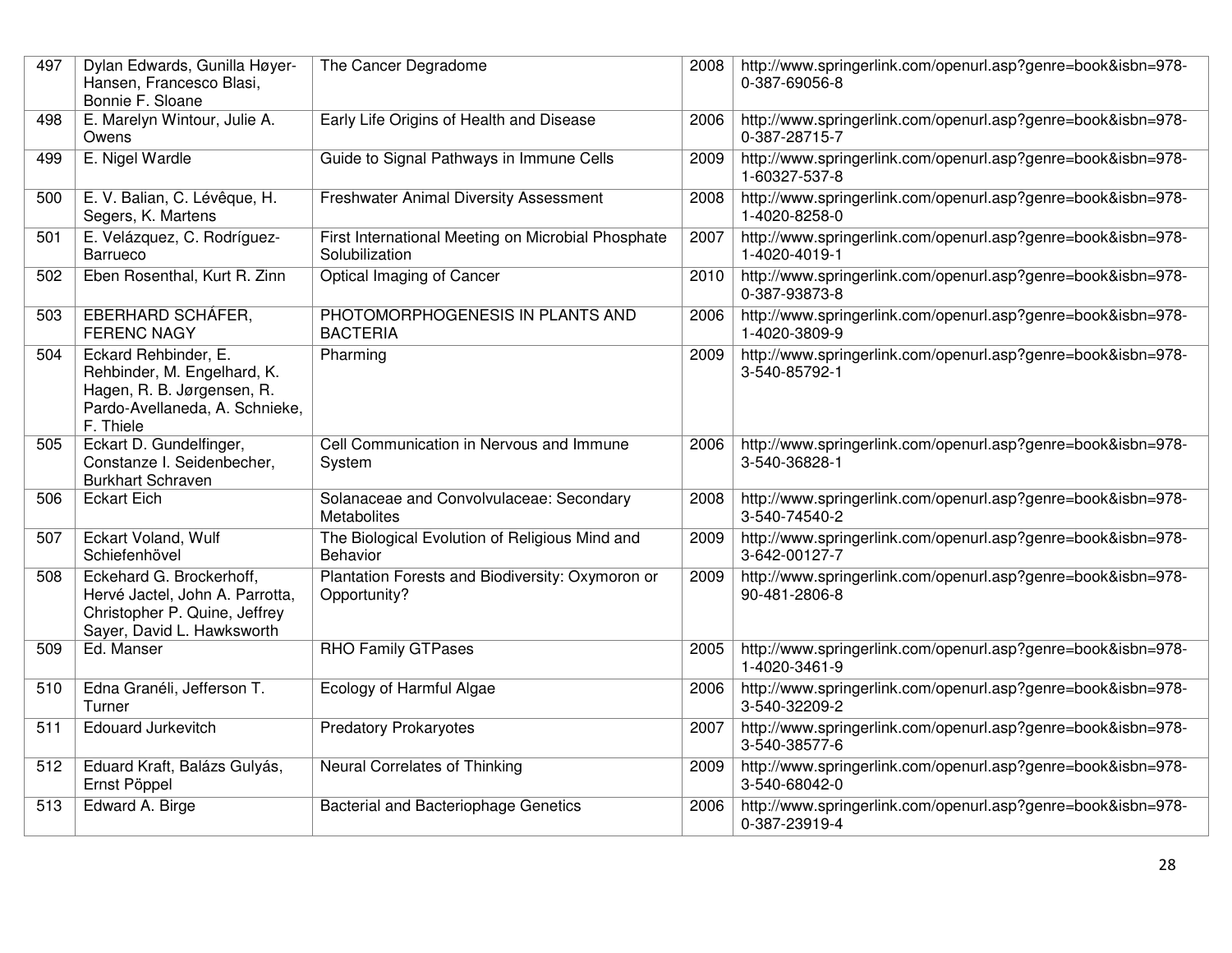| 514 | Edward A. Ueckermann                                         | Eriophyoid Mites: Progress and Prognoses                                  | 2010 | http://www.springerlink.com/openurl.asp?genre=book&isbn=978-<br>90-481-9561-9 |
|-----|--------------------------------------------------------------|---------------------------------------------------------------------------|------|-------------------------------------------------------------------------------|
| 515 | Edward D. Levin                                              | Neurotransmitter Interactions and Cognitive<br>Function                   | 2006 | http://www.springerlink.com/openurl.asp?genre=book&isbn=978-<br>3-7643-7771-7 |
| 516 | <b>Edward Koenig</b>                                         | Cell Biology of the Axon                                                  | 2009 | http://www.springerlink.com/openurl.asp?genre=book&isbn=978-<br>3-642-03018-5 |
| 517 | Edward R. Landa, Christian<br>Feller                         | Soil and Culture                                                          | 2009 | http://www.springerlink.com/openurl.asp?genre=book&isbn=978-<br>90-481-2959-1 |
| 518 | <b>Edward Schwartz</b>                                       | Microbial Megaplasmids                                                    | 2009 | http://www.springerlink.com/openurl.asp?genre=book&isbn=978-<br>3-540-85466-1 |
| 519 | Edwin F. George, Michael A.<br>Hall, Geert-Jan De Klerk      | Plant Propagation by Tissue Culture                                       | 2008 | http://www.springerlink.com/openurl.asp?genre=book&isbn=978-<br>1-4020-5004-6 |
| 520 | Edwin Michael, Robert C.<br>Spear                            | Modelling Parasite Transmission and Control                               | 2010 | http://www.springerlink.com/openurl.asp?genre=book&isbn=978-<br>1-4419-6063-4 |
| 521 | Ehud Lavi, Cris S.<br>Constantinescu                         | <b>Experimental Models of Multiple Sclerosis</b>                          | 2005 | http://www.springerlink.com/openurl.asp?genre=book&isbn=978-<br>0-387-25517-0 |
| 522 | Eiji Takahashi, Duane F. Bruley                              | Oxygen Transport to Tissue XXXI                                           | 2010 | http://www.springerlink.com/openurl.asp?genre=book&isbn=978-<br>1-4419-1239-8 |
| 523 | Eila Kaliste                                                 | The Welfare of Laboratory Animals                                         | 2007 | http://www.springerlink.com/openurl.asp?genre=book&isbn=978-<br>1-4020-2270-8 |
| 524 | Eitan Yefenof                                                | Innate and Adaptive Immunity in the Tumor<br>Microenvironment             | 2008 | http://www.springerlink.com/openurl.asp?genre=book&isbn=978-<br>1-4020-6749-5 |
| 525 | Elena I. Troeva, A. P. Isaev,<br>M.M. Cherosov, N. S. Karpov | The Far North                                                             | 2010 | http://www.springerlink.com/openurl.asp?genre=book&isbn=978-<br>90-481-3773-2 |
| 526 | Elisabeth Deindl, Christian<br>Kupatt                        | Therapeutic Neovascularization-Quo Vadis?                                 | 2007 | http://www.springerlink.com/openurl.asp?genre=book&isbn=978-<br>1-4020-5954-4 |
| 527 | Elisabeth Waigmann, Manfred<br>Heinlein                      | Viral Transport in Plants                                                 | 2007 | http://www.springerlink.com/openurl.asp?genre=book&isbn=978-<br>3-540-69842-5 |
| 528 | Elizabeth Pelt-Verkuil, Alex<br>Belkum, John P. Hays         | Principles and Technical Aspects of PCR<br>Amplification                  | 2008 | http://www.springerlink.com/openurl.asp?genre=book&isbn=978-<br>1-4020-6240-7 |
| 529 | Elke Winterhager                                             | Gap Junctions in Development and Disease                                  | 2005 | http://www.springerlink.com/openurl.asp?genre=book&isbn=978-<br>3-540-26156-8 |
| 530 | <b>Elling Ulvestad</b>                                       | Defending Life                                                            | 2007 | http://www.springerlink.com/openurl.asp?genre=book&isbn=978-<br>1-4020-5675-8 |
| 531 | Emilio Jirillo                                               | <b>Hepatitis C Virus Disease</b>                                          | 2008 | http://www.springerlink.com/openurl.asp?genre=book&isbn=978-<br>0-387-71375-5 |
| 532 | Emmanuel Wiertz, Marjolein<br>Kikkert                        | Dislocation and Degradation of Proteins from the<br>Endoplasmic Reticulum | 2005 | http://www.springerlink.com/openurl.asp?genre=book&isbn=978-<br>3-540-28006-4 |
| 533 | Eng Chong Pua, Michael R.<br>Davey                           | Plant Developmental Biology - Biotechnological<br>Perspectives            | 2010 | http://www.springerlink.com/openurl.asp?genre=book&isbn=978-<br>3-642-02300-2 |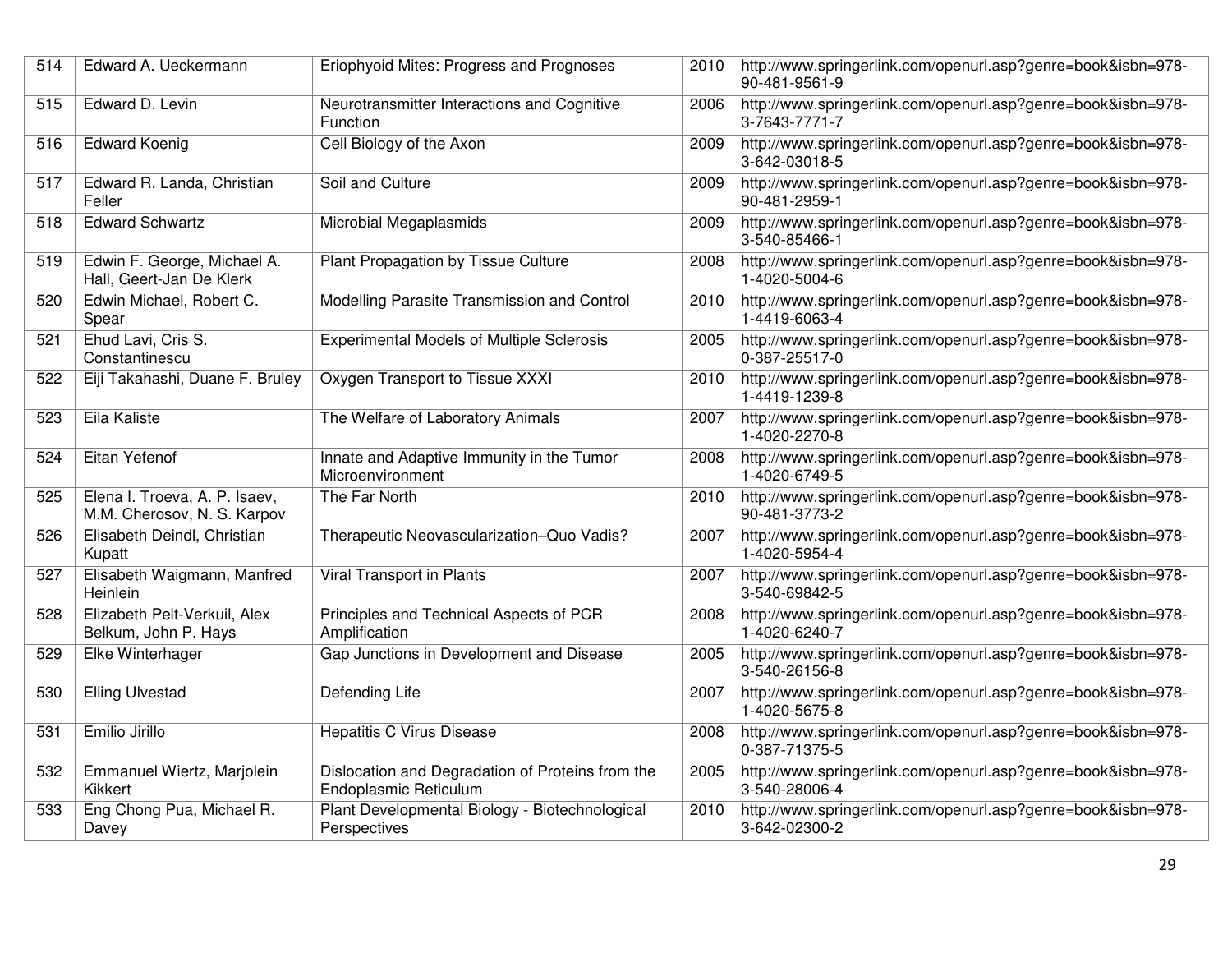| 534 | Eng Chong Pua, Michael R.<br>Davey                                          | Plant Developmental Biology - Biotechnological<br>Perspectives                                   | 2010 | http://www.springerlink.com/openurl.asp?genre=book&isbn=978-<br>3-642-04669-8 |
|-----|-----------------------------------------------------------------------------|--------------------------------------------------------------------------------------------------|------|-------------------------------------------------------------------------------|
| 535 | Eng-Chong Pua, Michael R.<br>Davey                                          | <b>Transgenic Crops IV</b>                                                                       | 2007 | http://www.springerlink.com/openurl.asp?genre=book&isbn=978-<br>3-540-36751-2 |
| 536 | Eng-Chong Pua, Michael R.<br>Davey                                          | Transgenic Crops V                                                                               | 2007 | http://www.springerlink.com/openurl.asp?genre=book&isbn=978-<br>3-540-49160-6 |
| 537 | Eng-Chong Pua, Michael R.<br>Davey                                          | <b>Transgenic Crops VI</b>                                                                       | 2007 | http://www.springerlink.com/openurl.asp?genre=book&isbn=978-<br>3-540-71710-2 |
| 538 | Engelbert Buxbaum                                                           | Fundamentals of Protein Structure and Function                                                   | 2007 | http://www.springerlink.com/openurl.asp?genre=book&isbn=978-<br>0-387-26352-6 |
| 539 | Enno Freye                                                                  | Cerebral Monitoring in the OR and ICU                                                            | 2005 | http://www.springerlink.com/openurl.asp?genre=book&isbn=978-<br>1-4020-3162-5 |
| 540 | Enno Freye                                                                  | Pharmacology and Abuse of Cocaine,<br>Amphetamines, Ecstasy and Related Designer<br><b>Drugs</b> | 2010 | http://www.springerlink.com/openurl.asp?genre=book&isbn=978-<br>90-481-2447-3 |
| 541 | Enno Klussmann, John Scott                                                  | Protein-Protein Interactions as New Drug Targets                                                 | 2008 | http://www.springerlink.com/openurl.asp?genre=book&isbn=978-<br>3-540-72842-9 |
| 542 | Enrico Marani, Jaap H.R.<br>Schoen                                          | A Reappraisal of the Ascending Systems in Man,<br>with Emphasis on the Medial Lemniscus          | 2005 | http://www.springerlink.com/openurl.asp?genre=book&isbn=978-<br>3-540-25500-0 |
| 543 | Enrico Marani, Tjitske Heida,<br>Egbert A. J. F. Lakke, Kamen<br>G. Usunoff | The Subthalamic Nucleus Part I: Development,<br>Cytology, Topography and Connections             | 2008 | http://www.springerlink.com/openurl.asp?genre=book&isbn=978-<br>3-540-79459-2 |
| 544 | Enrique A. Lopez-Poveda, Alan<br>R. Palmer, Ray Meddis                      | The Neurophysiological Bases of Auditory<br>Perception                                           | 2010 | http://www.springerlink.com/openurl.asp?genre=book&isbn=978-<br>1-4419-5685-9 |
| 545 | Eran Meshorer, Kathrin Plath                                                | The Cell Biology of Stem Cells                                                                   | 2010 | http://www.springerlink.com/openurl.asp?genre=book&isbn=978-<br>1-4419-7036-7 |
| 546 | <b>Eric Beitz</b>                                                           | Aquaporins                                                                                       | 2009 | http://www.springerlink.com/openurl.asp?genre=book&isbn=978-<br>3-540-79884-2 |
| 547 | Eric Bertrand, Michel Faupel                                                | <b>Subcellular Proteomics</b>                                                                    | 2007 | http://www.springerlink.com/openurl.asp?genre=book&isbn=978-<br>1-4020-5942-1 |
| 548 | Eric Bourg, Suresh I. S. Rattan                                             | Mild Stress and Healthy Aging                                                                    | 2008 | http://www.springerlink.com/openurl.asp?genre=book&isbn=978-<br>1-4020-6868-3 |
| 549 | Eric J. Sargis, Marian Dagosto                                              | Mammalian Evolutionary Morphology                                                                | 2008 | http://www.springerlink.com/openurl.asp?genre=book&isbn=978-<br>1-4020-6996-3 |
| 550 | <b>Eric Lichtfouse</b>                                                      | Climate Change, Intercropping, Pest Control and<br><b>Beneficial Microorganisms</b>              | 2009 | http://www.springerlink.com/openurl.asp?genre=book&isbn=978-<br>90-481-2715-3 |
| 551 | Eric Lichtfouse                                                             | Genetic Engineering, Biofertilisation, Soil Quality<br>and Organic Farming                       | 2010 | http://www.springerlink.com/openurl.asp?genre=book&isbn=978-<br>90-481-8740-9 |
| 552 | Eric Lichtfouse                                                             | Organic Farming, Pest Control and Remediation of<br>Soil Pollutants                              | 2010 | http://www.springerlink.com/openurl.asp?genre=book&isbn=978-<br>1-4020-9653-2 |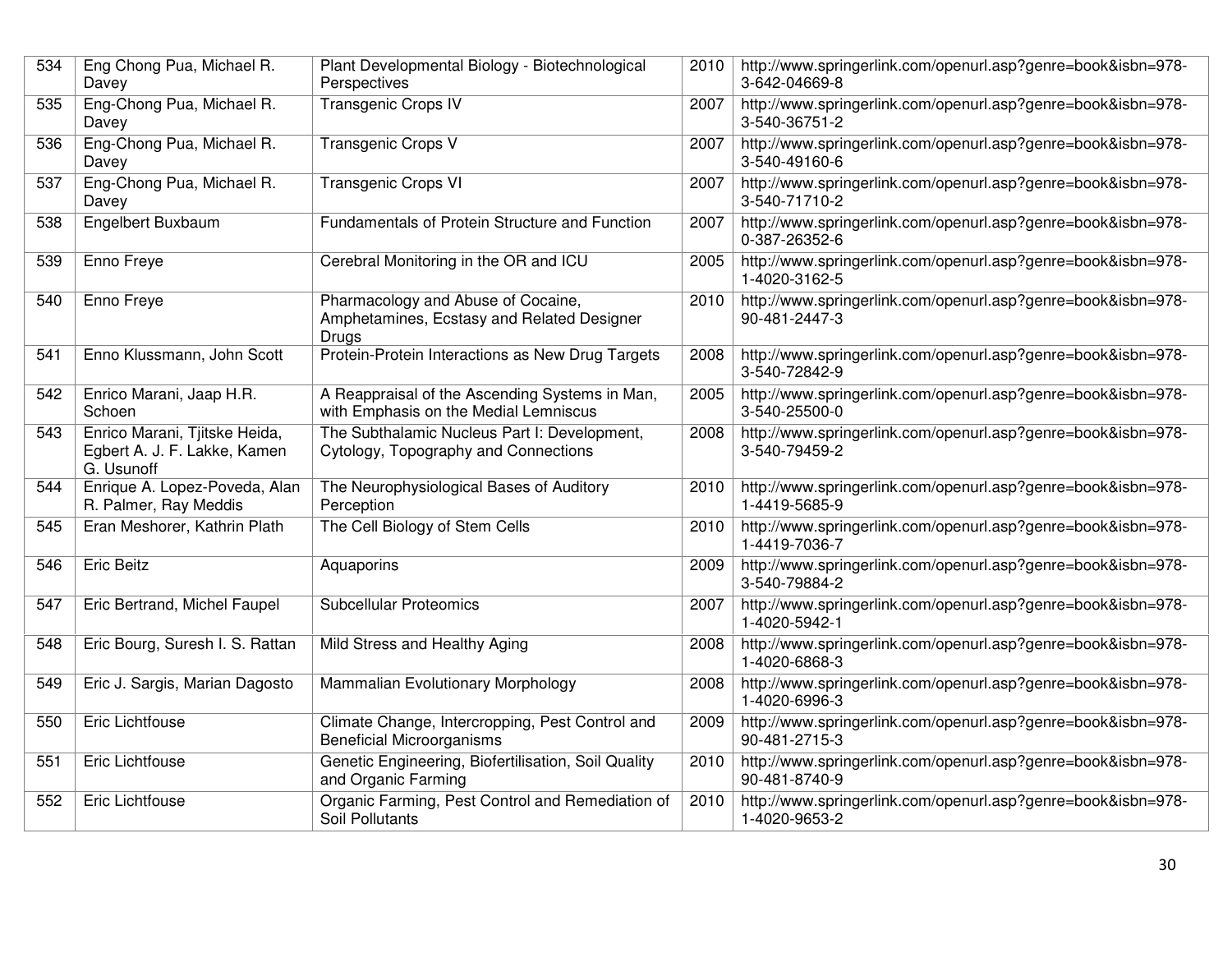| 553 | Eric Lichtfouse                                                                                       | Sociology, Organic Farming, Climate Change and<br>Soil Science                              |      | 2010   http://www.springerlink.com/openurl.asp?genre=book&isbn=978-<br>90-481-3332-1 |
|-----|-------------------------------------------------------------------------------------------------------|---------------------------------------------------------------------------------------------|------|--------------------------------------------------------------------------------------|
| 554 | Eric Lichtfouse, Mireille<br>Navarrete, Philippe Debaeke,<br>Souchere Véronique, Caroline<br>Alberola | Sustainable Agriculture                                                                     | 2009 | http://www.springerlink.com/openurl.asp?genre=book&isbn=978-<br>90-481-2665-1        |
| 555 | Eric Rubin, Kathleen Sakamoto                                                                         | Modulation of Protein Stability in Cancer Therapy                                           | 2009 | http://www.springerlink.com/openurl.asp?genre=book&isbn=978-<br>0-387-69143-5        |
| 556 | Eric Verdin                                                                                           | <b>Histone Deacetylases</b>                                                                 | 2006 | http://www.springerlink.com/openurl.asp?genre=book&isbn=978-<br>1-58829-499-9        |
| 557 | <b>Erich Grotewold</b>                                                                                | The Science of Flavonoids                                                                   | 2006 | http://www.springerlink.com/openurl.asp?genre=book&isbn=978-<br>0-387-28821-5        |
| 558 | Erich-Christian Oerke, Roland<br>Gerhards, Gunter Menz,<br>Richard A. Sikora                          | Precision Crop Protection - the Challenge and Use<br>of Heterogeneity                       | 2010 | http://www.springerlink.com/openurl.asp?genre=book&isbn=978-<br>90-481-9276-2        |
| 559 | Erika Pestana, Sandor Belak,<br>Adama Diallo, John R.<br>Crowther, Gerrit J. Viljoen                  | Early, rapid and sensitive veterinary molecular<br>diagnostics - real time PCR applications | 2010 | http://www.springerlink.com/openurl.asp?genre=book&isbn=978-<br>90-481-3131-0        |
| 560 | Erkki Tomppo, Markus<br>Haakana, Matti Katila, Jouni<br>Peräsaari                                     | Multi-Source National Forest Inventory                                                      | 2008 | http://www.springerlink.com/openurl.asp?genre=book&isbn=978-<br>1-4020-8712-7        |
| 561 | Erkki Tomppo, Thomas<br>Gschwantner, Mark Lawrence,<br>Ronald E. McRoberts                            | <b>National Forest Inventories</b>                                                          | 2010 | http://www.springerlink.com/openurl.asp?genre=book&isbn=978-<br>90-481-3232-4        |
| 562 | Erko Stackebrandt                                                                                     | Molecular Identification, Systematics, and<br>Population Structure of Prokaryotes           | 2006 | http://www.springerlink.com/openurl.asp?genre=book&isbn=978-<br>3-540-23155-4        |
| 563 | Ermanno Bonucci                                                                                       | <b>Biological Calcification</b>                                                             | 2007 | http://www.springerlink.com/openurl.asp?genre=book&isbn=978-<br>3-540-36012-4        |
| 564 | Ernesto Carafoli, Marisa Brini                                                                        | Calcium Signalling and Disease                                                              | 2008 | http://www.springerlink.com/openurl.asp?genre=book&isbn=978-<br>1-4020-6190-5        |
| 565 | Erwin Beck, Jörg Bendix, Ingrid<br>Kottke, Franz Makeschin,<br><b>Reinhard Mosandl</b>                | Gradients in a Tropical Mountain Ecosystem of<br>Ecuador                                    | 2008 | http://www.springerlink.com/openurl.asp?genre=book&isbn=978-<br>3-540-73525-0        |
| 566 | Erwin G. Meir                                                                                         | <b>CNS Cancer</b>                                                                           | 2009 | http://www.springerlink.com/openurl.asp?genre=book&isbn=978-<br>1-60327-552-1        |
| 567 | Esteban Domingo                                                                                       | Quasispecies: Concept and Implications for<br>Virology                                      | 2006 | http://www.springerlink.com/openurl.asp?genre=book&isbn=978-<br>3-540-26395-1        |
| 568 | Esther Lubzens, Joan Cerda,<br><b>Melody Clark</b>                                                    | Dormancy and Resistance in Harsh Environments                                               | 2010 | http://www.springerlink.com/openurl.asp?genre=book&isbn=978-<br>3-642-12421-1        |
| 569 | Ethel-Michele Villiers, Harald<br>zur Hausen                                                          | <b>TT Viruses</b>                                                                           | 2009 | http://www.springerlink.com/openurl.asp?genre=book&isbn=978-<br>3-540-70971-8        |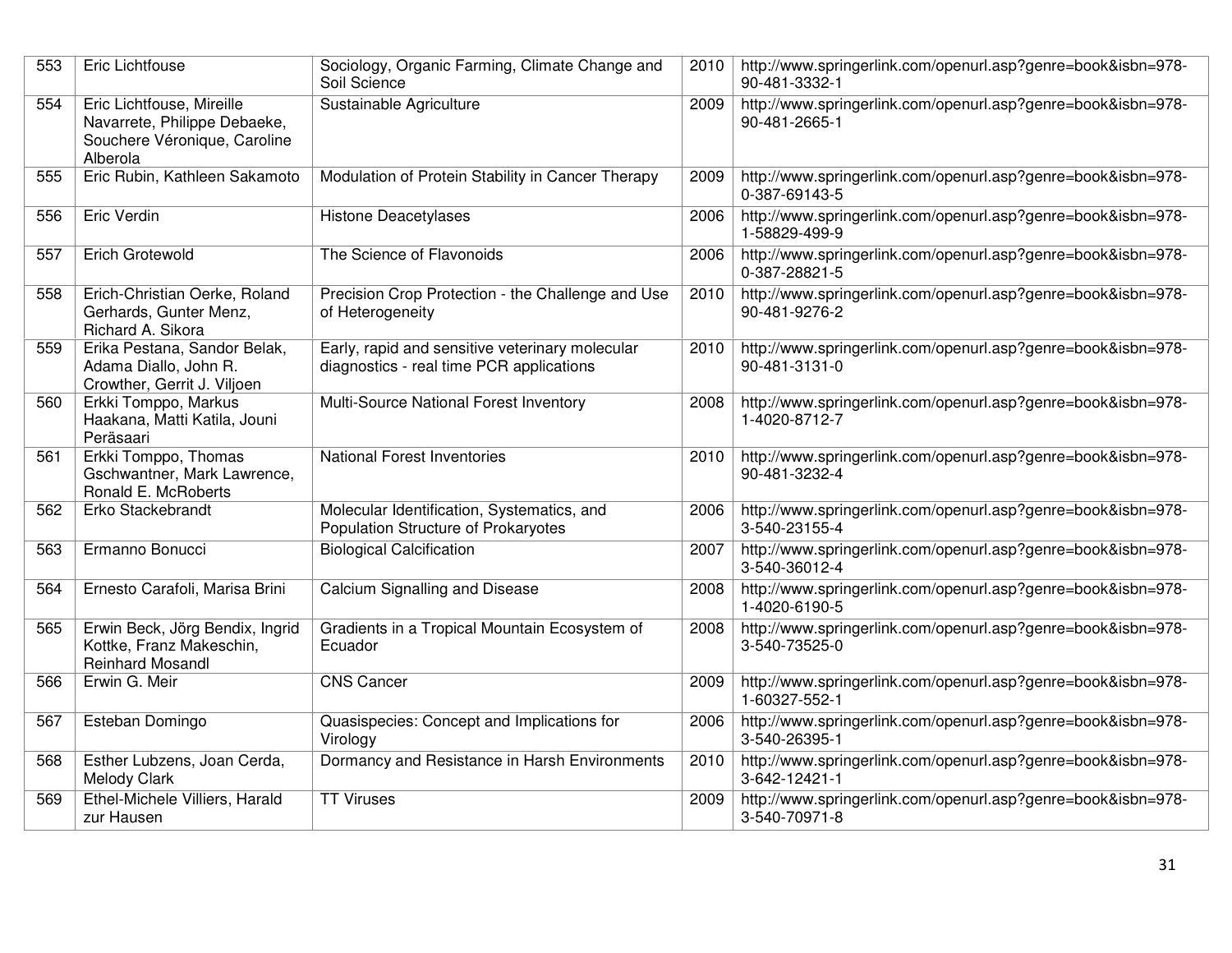| 570 | Eugene A. Vaganov, Malcolm<br>K. Hughes, Alexander V.<br>Shashkin                                                                                 | Growth Dynamics of Conifer Tree Rings                                                               | 2006 | http://www.springerlink.com/openurl.asp?genre=book&isbn=978-<br>3-540-26086-8 |
|-----|---------------------------------------------------------------------------------------------------------------------------------------------------|-----------------------------------------------------------------------------------------------------|------|-------------------------------------------------------------------------------|
| 571 | <b>European Space Policy</b><br>Institute, Vienna, Austria                                                                                        | Atlas of Comparative Sectional Anatomy of 6<br>invertebrates and 5 vertebrates                      | 2010 | http://www.springerlink.com/openurl.asp?genre=book&isbn=978-<br>3-211-99762-8 |
| 572 | Evgenia Gerasimovskaya,<br>Elzbieta Kaczmarek                                                                                                     | Extracellular ATP and Adenosine as Regulators of<br><b>Endothelial Cell Function</b>                | 2010 | http://www.springerlink.com/openurl.asp?genre=book&isbn=978-<br>90-481-3434-2 |
| 573 | Fabrizio d'Adda di Fagagna,<br>Susanna Chiocca, Fraser<br>McBlane, Ugo Cavallaro                                                                  | <b>Advances in Molecular Oncology</b>                                                               | 2007 | http://www.springerlink.com/openurl.asp?genre=book&isbn=978-<br>0-387-69114-5 |
| 574 | FANGSEN XU, HEINER E.<br>GOLDBACH, PATRICK H.<br>BROWN, RICHARD W. BELL,<br>TORU FUJIWARA, CURTISS<br>D. HUNT, SABINE<br><b>GOLDBERG, LEI SHI</b> | Advances in Plant and Animal Boron Nutrition                                                        | 2007 | http://www.springerlink.com/openurl.asp?genre=book&isbn=978-<br>1-4020-5381-8 |
| 575 | Federico Innocenti                                                                                                                                | Genomics and Pharmacogenomics in Anticancer<br>Drug Development and Clinical Response               | 2009 | http://www.springerlink.com/openurl.asp?genre=book&isbn=978-<br>1-58829-646-7 |
| 576 | Felix D. Dakora, Samson B. M.<br>Chimphango, Alex J. Valentine,<br>Claudine Elmerich, William E.<br>Newton                                        | <b>Biological Nitrogen Fixation: Towards Poverty</b><br>Alleviation through Sustainable Agriculture | 2008 | http://www.springerlink.com/openurl.asp?genre=book&isbn=978-<br>1-4020-8251-1 |
| 577 | Felix Kienast, Otto Wildi,<br>Sucharita Ghosh                                                                                                     | A Changing World                                                                                    | 2007 | http://www.springerlink.com/openurl.asp?genre=book&isbn=978-<br>1-4020-4434-2 |
| 578 | Fenyong Liu, Sidney Altman                                                                                                                        | Ribonuclease P                                                                                      | 2010 | http://www.springerlink.com/openurl.asp?genre=book&isbn=978-<br>1-4419-1141-4 |
| 579 | Fernando L. Consoli, José R.<br>P. Parra, Roberto A. Zucchi                                                                                       | Egg Parasitoids in Agroecosystems with Emphasis<br>on Trichogramma                                  | 2010 | http://www.springerlink.com/openurl.asp?genre=book&isbn=978-<br>1-4020-9109-4 |
| 580 | Fiona Cunningham, Jonathan<br>Elliott, Peter Lees                                                                                                 | Comparative and Veterinary Pharmacology                                                             | 2010 | http://www.springerlink.com/openurl.asp?genre=book&isbn=978-<br>3-642-10323-0 |
| 581 | Floor M. Brouwer, Martin K.<br>Ittersum                                                                                                           | <b>Environmental and Agricultural Modelling</b>                                                     | 2010 | http://www.springerlink.com/openurl.asp?genre=book&isbn=978-<br>90-481-3618-6 |
| 582 | Flora Tassone, Elizabeth M.<br>Berry-Kravis                                                                                                       | The Fragile X-Associated Tremor Ataxia Syndrome<br>(FXTAS)                                          | 2010 | http://www.springerlink.com/openurl.asp?genre=book&isbn=978-<br>1-4419-5804-4 |
| 583 | Florencia Montagnini, Carl F.<br>Jordan                                                                                                           | <b>Tropical Forest Ecology</b>                                                                      | 2005 | http://www.springerlink.com/openurl.asp?genre=book&isbn=978-<br>3-540-23797-6 |
| 584 | Florian Holsboer, Andreas<br>Ströhle                                                                                                              | Anxiety and Anxiolytic Drugs                                                                        | 2005 | http://www.springerlink.com/openurl.asp?genre=book&isbn=978-<br>3-540-22568-3 |
| 585 | Florian Lang                                                                                                                                      | Encyclopedia of Molecular Mechanisms of Disease                                                     | 2009 | http://www.springerlink.com/openurl.asp?genre=book&isbn=978-<br>3-540-67136-7 |
| 586 | Francesc Gòdia, Martin<br>Fussenegger                                                                                                             | Animal Cell Technology Meets Genomics                                                               | 2005 | http://www.springerlink.com/openurl.asp?genre=book&isbn=978-<br>1-4020-2791-8 |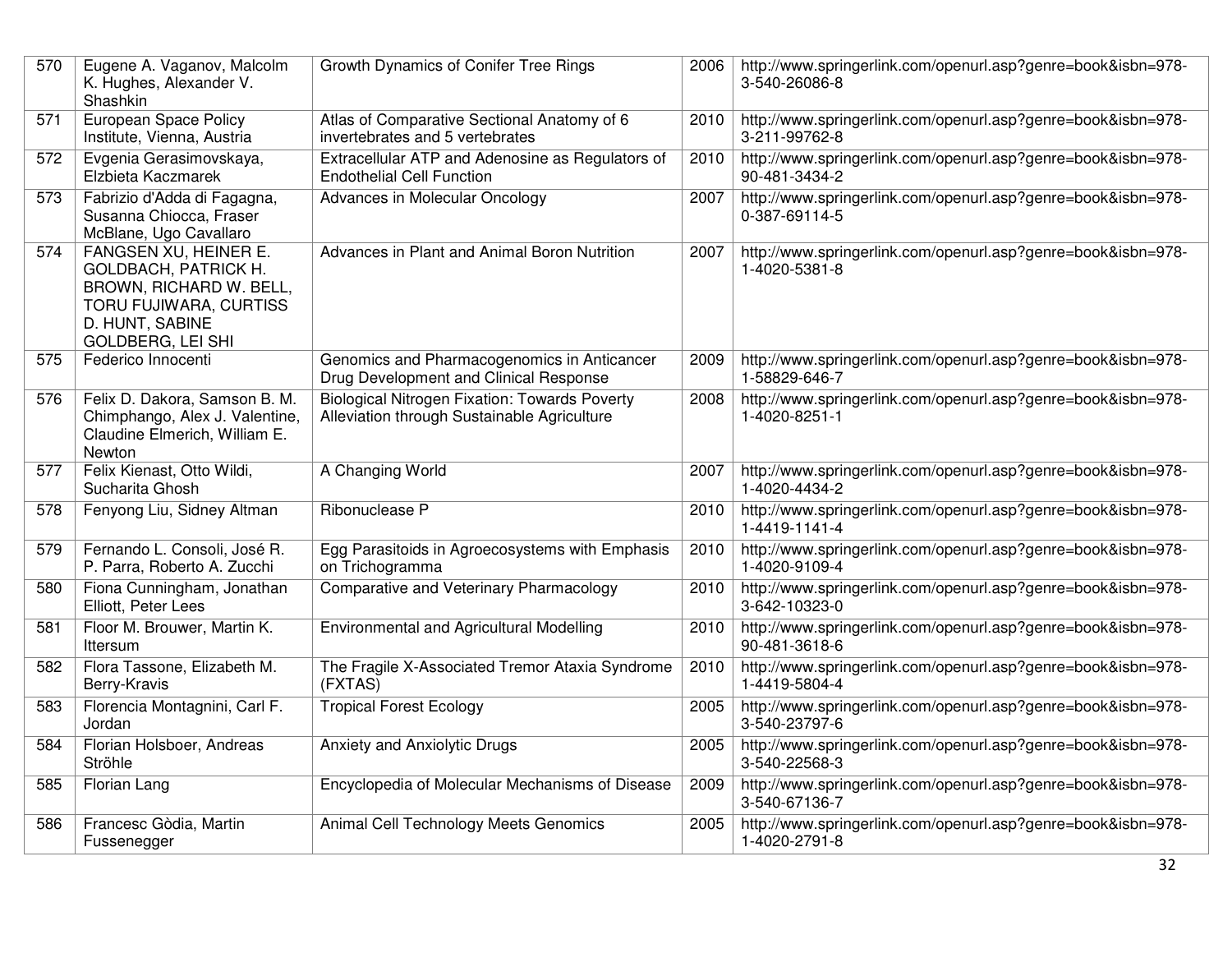| 587 | Francesc Posas, Angel R.<br>Nebreda                    | <b>Stress-Activated Protein Kinases</b>                                                                       | 2008 | http://www.springerlink.com/openurl.asp?genre=book&isbn=978-<br>3-540-75568-5 |
|-----|--------------------------------------------------------|---------------------------------------------------------------------------------------------------------------|------|-------------------------------------------------------------------------------|
| 588 | Francesca Gherardi                                     | Biological invaders in inland waters: Profiles,<br>distribution, and threats                                  | 2007 | http://www.springerlink.com/openurl.asp?genre=book&isbn=978-<br>1-4020-6028-1 |
| 589 | Francesca Molfino, Flavia<br>Zucco                     | Women in Biotechnology                                                                                        | 2008 | http://www.springerlink.com/openurl.asp?genre=book&isbn=978-<br>1-4020-8610-6 |
| 590 | Francesco Broccolo                                     | Carcinoma della cervice uterina                                                                               | 2008 | http://www.springerlink.com/openurl.asp?genre=book&isbn=978-<br>88-470-0851-9 |
| 591 | Francesco Cecconi, Marcello<br>D'Amelio                | Apoptosome                                                                                                    | 2010 | http://www.springerlink.com/openurl.asp?genre=book&isbn=978-<br>90-481-3414-4 |
| 592 | Francesco Colotta, Alberto<br>Mantovani                | <b>Targeted Therapies in Cancer</b>                                                                           | 2008 | http://www.springerlink.com/openurl.asp?genre=book&isbn=978-<br>0-387-73897-0 |
| 593 | Francesco M. Veronese                                  | PEGylated Protein Drugs: Basic Science and<br><b>Clinical Applications</b>                                    | 2009 | http://www.springerlink.com/openurl.asp?genre=book&isbn=978-<br>3-7643-8678-8 |
| 594 | Francis Ali-Osman                                      | <b>Brain Tumors</b>                                                                                           | 2005 | http://www.springerlink.com/openurl.asp?genre=book&isbn=978-<br>1-58829-042-7 |
| 595 | Francisco Aboitiz, Diego<br>Cosmelli                   | From Attention to Goal-Directed Behavior                                                                      | 2009 | http://www.springerlink.com/openurl.asp?genre=book&isbn=978-<br>3-540-70572-7 |
| 596 | Francisco Aboitiz, Juan Montiel                        | Origin and Evolution of the Vertebrate<br>Telencephalon, with Special Reference to the<br>Mammalian Neocortex | 2007 | http://www.springerlink.com/openurl.asp?genre=book&isbn=978-<br>3-540-49760-8 |
| 597 | Frank Eisenhaber                                       | Discovering Biomolecular Mechanisms with<br><b>Computational Biology</b>                                      | 2006 | http://www.springerlink.com/openurl.asp?genre=book&isbn=978-<br>0-387-34527-7 |
| 598 | Frank Kempken, Christian Jung                          | <b>Genetic Modification of Plants</b>                                                                         | 2010 | http://www.springerlink.com/openurl.asp?genre=book&isbn=978-<br>3-642-02390-3 |
| 599 | Frank Petersen, René Amstutz                           | Natural Compounds as Drugs                                                                                    | 2008 | http://www.springerlink.com/openurl.asp?genre=book&isbn=978-<br>3-7643-8594-1 |
| 600 | Frank Petersen, René Amstutz                           | Natural Compounds as Drugs Volume I                                                                           | 2008 | http://www.springerlink.com/openurl.asp?genre=book&isbn=978-<br>3-7643-8098-4 |
| 601 | Frans P. Nijkamp, Michael J.<br>Parnham                | Principles of Immunopharmacology                                                                              | 2005 | http://www.springerlink.com/openurl.asp?genre=book&isbn=978-<br>3-7643-5804-4 |
| 602 | Frantizek Baluzka                                      | <b>Plant-Environment Interactions</b>                                                                         | 2009 | http://www.springerlink.com/openurl.asp?genre=book&isbn=978-<br>3-540-89229-8 |
| 603 | Frantisek Baluska, Dieter<br>Volkmann, Peter W. Barlow | <b>Cell-Cell Channels</b>                                                                                     | 2006 | http://www.springerlink.com/openurl.asp?genre=book&isbn=978-<br>0-387-36058-4 |
| 604 | František Baluška, Stefano<br>Mancuso, Dieter Volkmann | <b>Communication in Plants</b>                                                                                | 2006 | http://www.springerlink.com/openurl.asp?genre=book&isbn=978-<br>3-540-28475-8 |
| 605 | František Baluška, Velemir<br>Ninkovic                 | Plant Communication from an Ecological<br>Perspective                                                         | 2010 | http://www.springerlink.com/openurl.asp?genre=book&isbn=978-<br>3-642-12161-6 |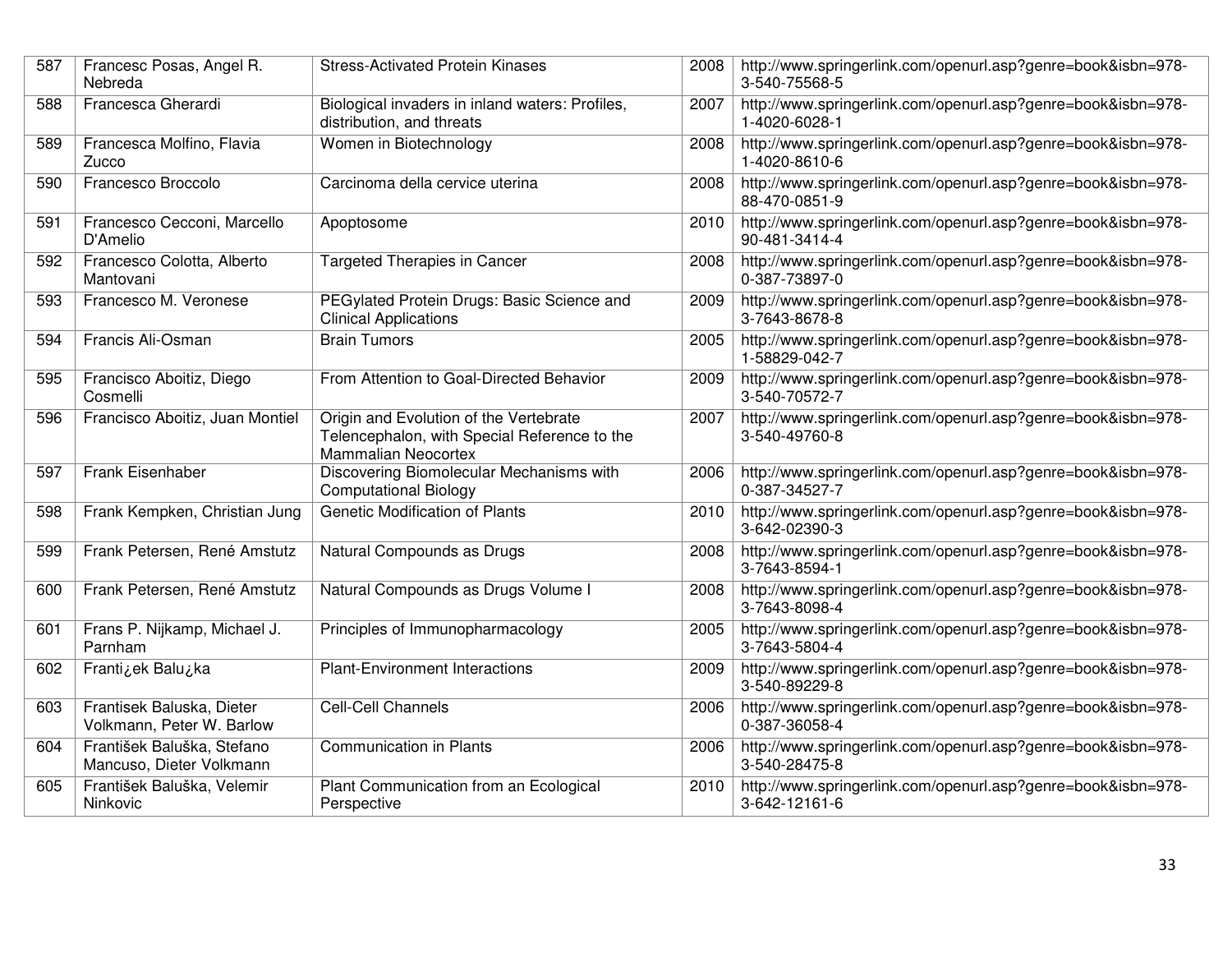| 606 | Fred Bunz                                           | <b>Principles of Cancer Genetics</b>                                            | 2008 | http://www.springerlink.com/openurl.asp?genre=book&isbn=978-<br>1-4020-6783-9 |
|-----|-----------------------------------------------------|---------------------------------------------------------------------------------|------|-------------------------------------------------------------------------------|
| 607 | Fred Dyke                                           | <b>Conservation Biology</b>                                                     | 2008 | http://www.springerlink.com/openurl.asp?genre=book&isbn=978-<br>1-4020-6890-4 |
| 608 | Fred H. Gage, Yves Christen                         | Retrotransposition, Diversity and the Brain                                     | 2008 | http://www.springerlink.com/openurl.asp?genre=book&isbn=978-<br>3-540-74965-3 |
| 609 | <b>Fred Kraus</b>                                   | Alien Reptiles and Amphibians                                                   | 2009 | http://www.springerlink.com/openurl.asp?genre=book&isbn=978-<br>1-4020-8945-9 |
| 610 | Fred Mast, Lutz Jäncke                              | Spatial Processing in Navigation, Imagery and<br>Perception                     | 2007 | http://www.springerlink.com/openurl.asp?genre=book&isbn=978-<br>0-387-71977-1 |
| 611 | Frederick B. Marcus                                 | <b>Bioinformatics and Systems Biology</b>                                       | 2008 | http://www.springerlink.com/openurl.asp?genre=book&isbn=978-<br>3-540-78352-7 |
| 612 | Friedhelm Meinhardt, Roland<br>Klassen              | <b>Microbial Linear Plasmids</b>                                                | 2007 | http://www.springerlink.com/openurl.asp?genre=book&isbn=978-<br>3-540-72024-9 |
| 613 | Friedhelm Weick                                     | <b>Owls (Strigiformes)</b>                                                      | 2006 | http://www.springerlink.com/openurl.asp?genre=book&isbn=978-<br>3-540-35234-1 |
| 614 | Friedrich-Karl Holtmeier                            | <b>Mountain Timberlines</b>                                                     | 2009 | http://www.springerlink.com/openurl.asp?genre=book&isbn=978-<br>1-4020-9704-1 |
| 615 | Fritz Hans Schweingruber                            | Wood Structure and Environment                                                  | 2007 | http://www.springerlink.com/openurl.asp?genre=book&isbn=978-<br>3-540-48299-4 |
| 616 | Fritz Schweingruber                                 | Atlas of Woody Plant Stems                                                      | 2006 | http://www.springerlink.com/openurl.asp?genre=book&isbn=978-<br>3-540-32523-9 |
| 617 | G. Baier, B. Schraven, U.<br>Zügel, A. von Bonin    | <b>Sparking Signals</b>                                                         | 2008 | http://www.springerlink.com/openurl.asp?genre=book&isbn=978-<br>3-540-73500-7 |
| 618 | G. Chinnadurai                                      | <b>GtBP Family Proteins</b>                                                     | 2007 | http://www.springerlink.com/openurl.asp?genre=book&isbn=978-<br>0-387-39971-3 |
| 619 | G. L. Larson, R. Collier, M. W.<br><b>Buktenica</b> | Long-term Limnological Research and Monitoring<br>at Crater Lake, Oregon        | 2007 | http://www.springerlink.com/openurl.asp?genre=book&isbn=978-<br>1-4020-5823-3 |
| 620 | G. Relini, J. Ryland                                | Biodiversity in Enclosed Seas and Artificial Marine<br><b>Habitats</b>          | 2007 | http://www.springerlink.com/openurl.asp?genre=book&isbn=978-<br>1-4020-6155-4 |
| 621 | G. S. Gupta                                         | Proteomics of Spermatogenesis                                                   | 2005 | http://www.springerlink.com/openurl.asp?genre=book&isbn=978-<br>0-387-25398-5 |
| 622 | G. S. Kleppel, M. Richard<br>DeVoe, Mac V. Rawson   | Changing Land Use Patterns in the Coastal Zone                                  | 2006 | http://www.springerlink.com/openurl.asp?genre=book&isbn=978-<br>0-387-28432-3 |
| 623 | G. S. Saharan, Naresh Mehta                         | Sclerotinia Diseases of Crop Plants: Biology,<br>Ecology and Disease Management | 2008 | http://www.springerlink.com/openurl.asp?genre=book&isbn=978-<br>1-4020-8407-2 |
| 624 | Gábor Péter, Carlos Rosa                            | Biodiversity and Ecophysiology of Yeasts                                        | 2006 | http://www.springerlink.com/openurl.asp?genre=book&isbn=978-<br>3-540-26100-1 |
| 625 | Gabriel D. Dakubo                                   | Mitochondrial Genetics and Cancer                                               | 2010 | http://www.springerlink.com/openurl.asp?genre=book&isbn=978-<br>3-642-11415-1 |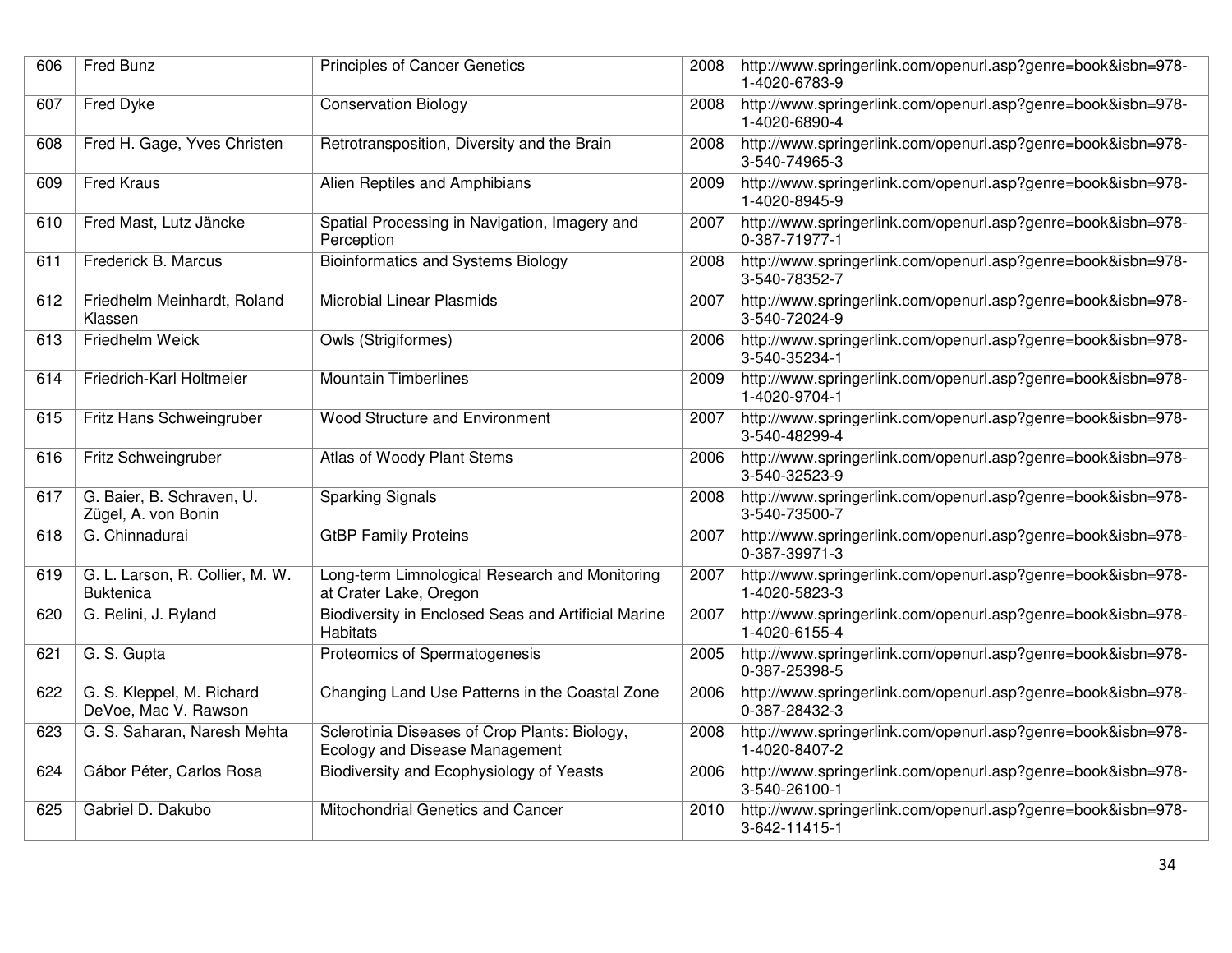| 626 | Gabriel G. Haddad, Shan Ping<br>Yu                                                       | Brain Hypoxia and Ischemia                                   | 2009 | http://www.springerlink.com/openurl.asp?genre=book&isbn=978-<br>1-60327-578-1 |
|-----|------------------------------------------------------------------------------------------|--------------------------------------------------------------|------|-------------------------------------------------------------------------------|
| 627 | Gabriel Waksman                                                                          | Proteomics and Protein-Protein Interactions                  | 2005 | http://www.springerlink.com/openurl.asp?genre=book&isbn=978-<br>0-387-24531-7 |
| 628 | Gabriele A. Losa, Danilo<br>Merlini, Theo F.<br>Nonnenmacher, Ewald R.<br>Weibel         | Fractals in Biology and Medicine                             | 2005 | http://www.springerlink.com/openurl.asp?genre=book&isbn=978-<br>3-7643-7172-2 |
| 629 | Gabriella Calviello, Simona<br>Serini                                                    | Dietary Omega-3 Polyunsaturated Fatty Acids and<br>Cancer    | 2010 | http://www.springerlink.com/openurl.asp?genre=book&isbn=978-<br>90-481-3578-3 |
| 630 | Gad Loebenstein, George<br>Thottappilly                                                  | Agricultural Research Management                             | 2007 | http://www.springerlink.com/openurl.asp?genre=book&isbn=978-<br>1-4020-6056-4 |
| 631 | Gad Loebenstein, George<br>Thottappilly                                                  | The Sweetpotato                                              | 2009 | http://www.springerlink.com/openurl.asp?genre=book&isbn=978-<br>1-4020-9474-3 |
| 632 | Gad Loebenstein, John Peter<br>Carr                                                      | Natural Resistance Mechanisms of Plants to<br><b>Viruses</b> | 2006 | http://www.springerlink.com/openurl.asp?genre=book&isbn=978-<br>1-4020-3779-5 |
| 633 | Gail Goldberg, Andrew<br>Prentice, Ann Prentice,<br>Suzanne Filteau, Kirsten<br>Simondon | Breast-Feeding: Early Influences on Later Health             | 2009 | http://www.springerlink.com/openurl.asp?genre=book&isbn=978-<br>1-4020-8748-6 |
| 634 | Gary A. Wobeser                                                                          | Disease in Wild Animals                                      | 2007 | http://www.springerlink.com/openurl.asp?genre=book&isbn=978-<br>3-540-48974-0 |
| 635 | Gary B. Huffnagle, Mairi C.<br>Noverr                                                    | GI Microbiota and Regulation of the Immune<br>System         | 2008 | http://www.springerlink.com/openurl.asp?genre=book&isbn=978-<br>0-387-79989-6 |
| 636 | Gary G. Meadows                                                                          | Integration/Interaction of Oncologic Growth                  | 2005 | http://www.springerlink.com/openurl.asp?genre=book&isbn=978-<br>1-4020-3413-8 |
| 637 | Gary H. Perdew, John P.<br>Heuvel, Jeffrey M. Peters                                     | Regulation of Gene Expression                                | 2007 | http://www.springerlink.com/openurl.asp?genre=book&isbn=978-<br>1-58829-265-0 |
| 638 | Gary J. Muehlbauer, Catherine<br>Feuillet                                                | Genetics and Genomics of the Triticeae                       | 2009 | http://www.springerlink.com/openurl.asp?genre=book&isbn=978-<br>0-387-77488-6 |
| 639 | Gary M. Lovett, Monica G.<br>Turner, Clive G. Jones,<br>Kathleen C. Weathers             | Ecosystem Function in Heterogeneous<br>Landscapes            | 2005 | http://www.springerlink.com/openurl.asp?genre=book&isbn=978-<br>0-387-24089-3 |
| 640 | <b>Gary Peltz</b>                                                                        | <b>Computational Genetics and Genomics</b>                   | 2005 | http://www.springerlink.com/openurl.asp?genre=book&isbn=978-<br>1-58829-187-5 |
| 641 | <b>Gary Stacey</b>                                                                       | Genetics and Genomics of Soybean                             | 2008 | http://www.springerlink.com/openurl.asp?genre=book&isbn=978-<br>0-387-72298-6 |
| 642 | Gary W. Barrett, George A.<br>Feldhamer                                                  | The Golden Mouse                                             | 2008 | http://www.springerlink.com/openurl.asp?genre=book&isbn=978-<br>0-387-33665-7 |
| 643 | Gary W. Luck, Rosemary<br>Black, Digby Race                                              | Demographic Change in Australia's Rural<br>Landscapes        | 2010 | http://www.springerlink.com/openurl.asp?genre=book&isbn=978-<br>90-481-9652-4 |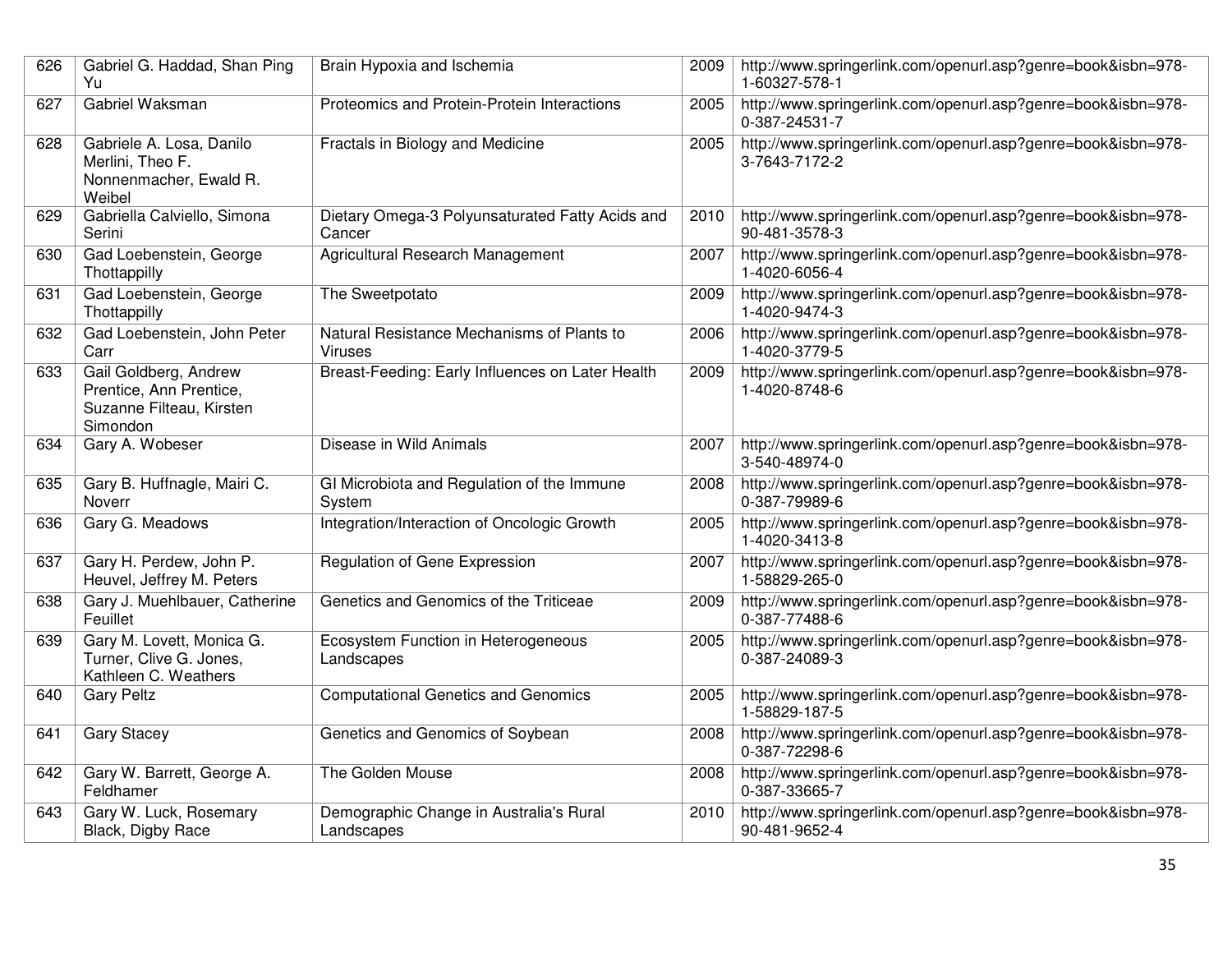| 644 | Gáspár Bánfalvi                                                                         | <b>Apoptotic Chromatin Changes</b>                                   | 2009 | http://www.springerlink.com/openurl.asp?genre=book&isbn=978-<br>1-4020-9560-3 |
|-----|-----------------------------------------------------------------------------------------|----------------------------------------------------------------------|------|-------------------------------------------------------------------------------|
| 645 | Gavin J. Gordon                                                                         | Bioinformatics in Cancer and Cancer Therapy                          | 2009 | http://www.springerlink.com/openurl.asp?genre=book&isbn=978-<br>1-58829-753-2 |
| 646 | Gene J. Blatt                                                                           | The Neurochemical Basis of Autism                                    | 2010 | http://www.springerlink.com/openurl.asp?genre=book&isbn=978-<br>1-4419-1271-8 |
| 647 | Gene P. Sackett, Gerald C.<br>Ruppentahal, Kate Elias                                   | Nursery Rearing of Nonhuman Primates in the 21st<br>Century          | 2006 | http://www.springerlink.com/openurl.asp?genre=book&isbn=978-<br>0-387-25632-0 |
| 648 | Gene S. Fisch, Jonathan Flint                                                           | Transgenic and Knockout Models of<br>Neuropsychiatric Disorders      | 2006 | http://www.springerlink.com/openurl.asp?genre=book&isbn=978-<br>1-58829-507-1 |
| 649 | Geoffrey A. Manley, Richard R.<br>Fay, Arthur N. Popper                                 | Active Processes and Otoacoustic Emissions in<br>Hearing             | 2007 | http://www.springerlink.com/openurl.asp?genre=book&isbn=978-<br>0-387-71467-7 |
| 650 | Geoffrey R. Dixon, Emma L.<br>Tilston                                                   | Soil Microbiology and Sustainable Crop Production                    | 2010 | http://www.springerlink.com/openurl.asp?genre=book&isbn=978-<br>90-481-9478-0 |
| 651 | Georg F. Weber                                                                          | Molecular Mechanisms of Cancer                                       | 2007 | http://www.springerlink.com/openurl.asp?genre=book&isbn=978-<br>1-4020-6015-1 |
| 652 | George A. Gerencser                                                                     | <b>Epithelial Transport Physiology</b>                               | 2010 | http://www.springerlink.com/openurl.asp?genre=book&isbn=978-<br>1-60327-228-5 |
| 653 | George C. Denniston, Frederick<br>M. Hodges, Marilyn Fayre Milos                        | <b>Genital Autonomy:</b>                                             | 2010 | http://www.springerlink.com/openurl.asp?genre=book&isbn=978-<br>90-481-9445-2 |
| 654 | George C. Denniston, Frederick<br>Mansfield Hodges, Marilyn<br><b>Fayre Fayre Milos</b> | Circumcision and Human Rights                                        | 2009 | http://www.springerlink.com/openurl.asp?genre=book&isbn=978-<br>1-4020-9166-7 |
| 655 | George Coukos, Andrew<br>Berchuck, Robert Ozols                                         | <b>Ovarian Cancer</b>                                                | 2008 | http://www.springerlink.com/openurl.asp?genre=book&isbn=978-<br>0-387-68966-1 |
| 656 | George G. Chen, Paul B.S. Lai                                                           | Apoptosis in Carcinogenesis and Chemotherapy                         | 2009 | http://www.springerlink.com/openurl.asp?genre=book&isbn=978-<br>1-4020-9596-2 |
| 657 | George Galea                                                                            | <b>Essentials of Tissue Banking</b>                                  | 2010 | http://www.springerlink.com/openurl.asp?genre=book&isbn=978-<br>90-481-9141-3 |
| 658 | George Guo-Qiang Chen                                                                   | Plastics from Bacteria                                               | 2010 | http://www.springerlink.com/openurl.asp?genre=book&isbn=978-<br>3-642-03286-8 |
| 659 | George P. Rédei                                                                         | Encyclopedia of Genetics, Genomics, Proteomics<br>and Informatics    | 2008 | http://www.springerlink.com/openurl.asp?genre=book&isbn=978-<br>1-4020-6753-2 |
| 660 | George Perry, Ricardo B.<br>Maccioni                                                    | Current Hypotheses and Research Milestones in<br>Alzheimer's Disease | 2009 | http://www.springerlink.com/openurl.asp?genre=book&isbn=978-<br>0-387-87994-9 |
| 661 | George W. Ware, David M.<br>Whitacre, Francis A. Gunther                                | Reviews of Environmental Contamination and<br>Toxicology             | 2007 | http://www.springerlink.com/openurl.asp?genre=book&isbn=978-<br>0-387-36900-6 |
| 662 | George W. Ware, Herbert N.<br>Nigg, Daniel R. Doerge                                    | Reviews of Environmental Contamination and<br>Toxicology             | 2006 | http://www.springerlink.com/openurl.asp?genre=book&isbn=978-<br>0-387-25526-2 |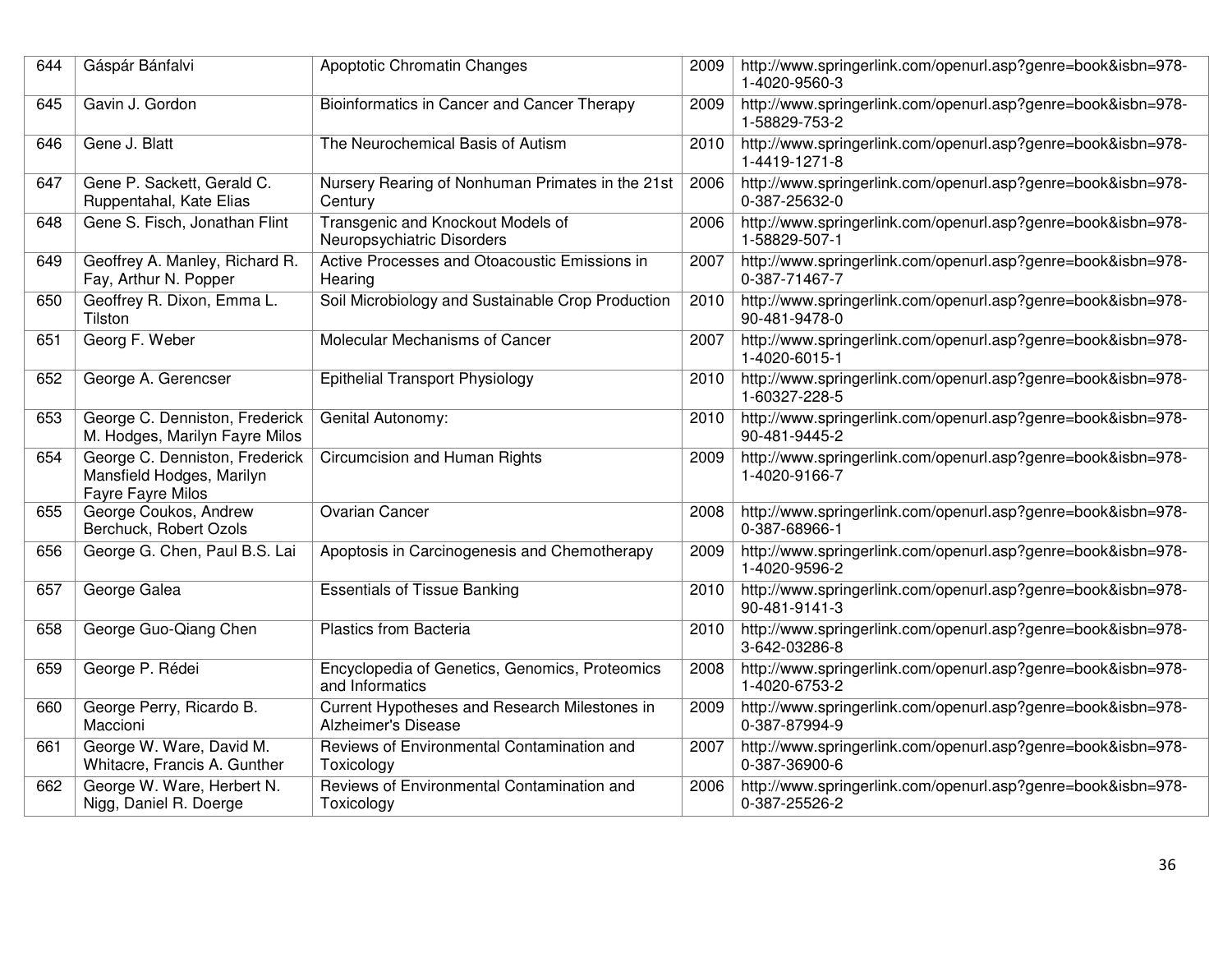| 663 | George W. Ware, Lilia A.<br>Albert, D.G. Crosby, Pim Voogt,<br>O. Hutzinger, James B. Knaak,<br>Foster L. Mayer, D.P. Morgan,<br>Douglas L. Park, Ronald S.<br>Tjeerdema, David M. Whitacre,<br>Raymond S.H. Yang, Francis<br>A. Gunther        | Reviews of Environmental Contamination and<br>Toxicology                  | 2005 | http://www.springerlink.com/openurl.asp?genre=book&isbn=978-<br>0-387-22398-8 |
|-----|-------------------------------------------------------------------------------------------------------------------------------------------------------------------------------------------------------------------------------------------------|---------------------------------------------------------------------------|------|-------------------------------------------------------------------------------|
| 664 | George W. Ware, Lilia A.<br>Albert, Pim Voogt, Charles P.<br>Gerba, O. Hutzinger, James B.<br>Knaak, Foster L. Mayer, D. P.<br>Morgan, Douglas L. Park,<br>Ronald S. Tjeerdema, David M.<br>Whitacre, Raymond S. H.<br>Yang, Francis A. Gunther | Reviews of Environmental Contamination and<br>Toxicology                  | 2006 | http://www.springerlink.com/openurl.asp?genre=book&isbn=978-<br>0-387-30237-9 |
| 665 | Gerald E. Wickens                                                                                                                                                                                                                               | The Baobabs: Pachycauls of Africa, Madagascar<br>and Australia            | 2007 | http://www.springerlink.com/openurl.asp?genre=book&isbn=978-<br>1-4020-6430-2 |
| 666 | Gerald H. Pollack, Ivan L.<br>Cameron, Denys N. Wheatley                                                                                                                                                                                        | Water and the Cell                                                        | 2006 | http://www.springerlink.com/openurl.asp?genre=book&isbn=978-<br>1-4020-4926-2 |
| 667 | Gerald H. Pollack, Wei-Chun<br>Chin                                                                                                                                                                                                             | Phase Transitions in Cell Biology                                         | 2008 | http://www.springerlink.com/openurl.asp?genre=book&isbn=978-<br>1-4020-8650-2 |
| 668 | Gérald J. Prud'homme                                                                                                                                                                                                                            | Gene Therapy of Autoimmune Diseases                                       | 2005 | http://www.springerlink.com/openurl.asp?genre=book&isbn=978-<br>0-306-47991-5 |
| 669 | Gerald Mayr                                                                                                                                                                                                                                     | Paleogene Fossil Birds                                                    | 2009 | http://www.springerlink.com/openurl.asp?genre=book&isbn=978-<br>3-540-89627-2 |
| 670 | Gerald W. Zamponi                                                                                                                                                                                                                               | <b>Voltage-Gated Calcium Channels</b>                                     | 2005 | http://www.springerlink.com/openurl.asp?genre=book&isbn=978-<br>0-306-47840-6 |
| 671 | Gerard P. Zambetti                                                                                                                                                                                                                              | The p53 Tumor Suppressor Pathway and Cancer                               | 2005 | http://www.springerlink.com/openurl.asp?genre=book&isbn=978-<br>0-387-24135-7 |
| 672 | Gerhard M. Technau                                                                                                                                                                                                                              | Brain Development in Drosophila melanogaster                              | 2008 | http://www.springerlink.com/openurl.asp?genre=book&isbn=978-<br>0-387-78260-7 |
| 673 | Gerhard Wieser, Michael Tausz                                                                                                                                                                                                                   | Trees at their Upper Limit                                                | 2007 | http://www.springerlink.com/openurl.asp?genre=book&isbn=978-<br>1-4020-5073-2 |
| 674 | Gerrit J. Viljoen, Louis H. Nel,<br>John R. Crowther                                                                                                                                                                                            | Molecular Diagnostic PCR Handbook                                         | 2005 | http://www.springerlink.com/openurl.asp?genre=book&isbn=978-<br>1-4020-3403-9 |
| 675 | Gerrit W. Heil, Bart Muys, Karin<br>Hansen                                                                                                                                                                                                      | Environmental Effects of Afforestation in North-<br><b>Western Europe</b> | 2007 | http://www.springerlink.com/openurl.asp?genre=book&isbn=978-<br>1-4020-4567-7 |
| 676 | Giampietro Gasparini, Daniel F.<br>Hayes                                                                                                                                                                                                        | <b>Biomarkers in Breast Cancer</b>                                        | 2006 | http://www.springerlink.com/openurl.asp?genre=book&isbn=978-<br>1-58829-227-8 |
| 677 | Gian Franco Baronzio, E.<br>Dieter Hager                                                                                                                                                                                                        | Hyperthermia in Cancer Treatment: A Primer                                | 2006 | http://www.springerlink.com/openurl.asp?genre=book&isbn=978-<br>0-387-33440-0 |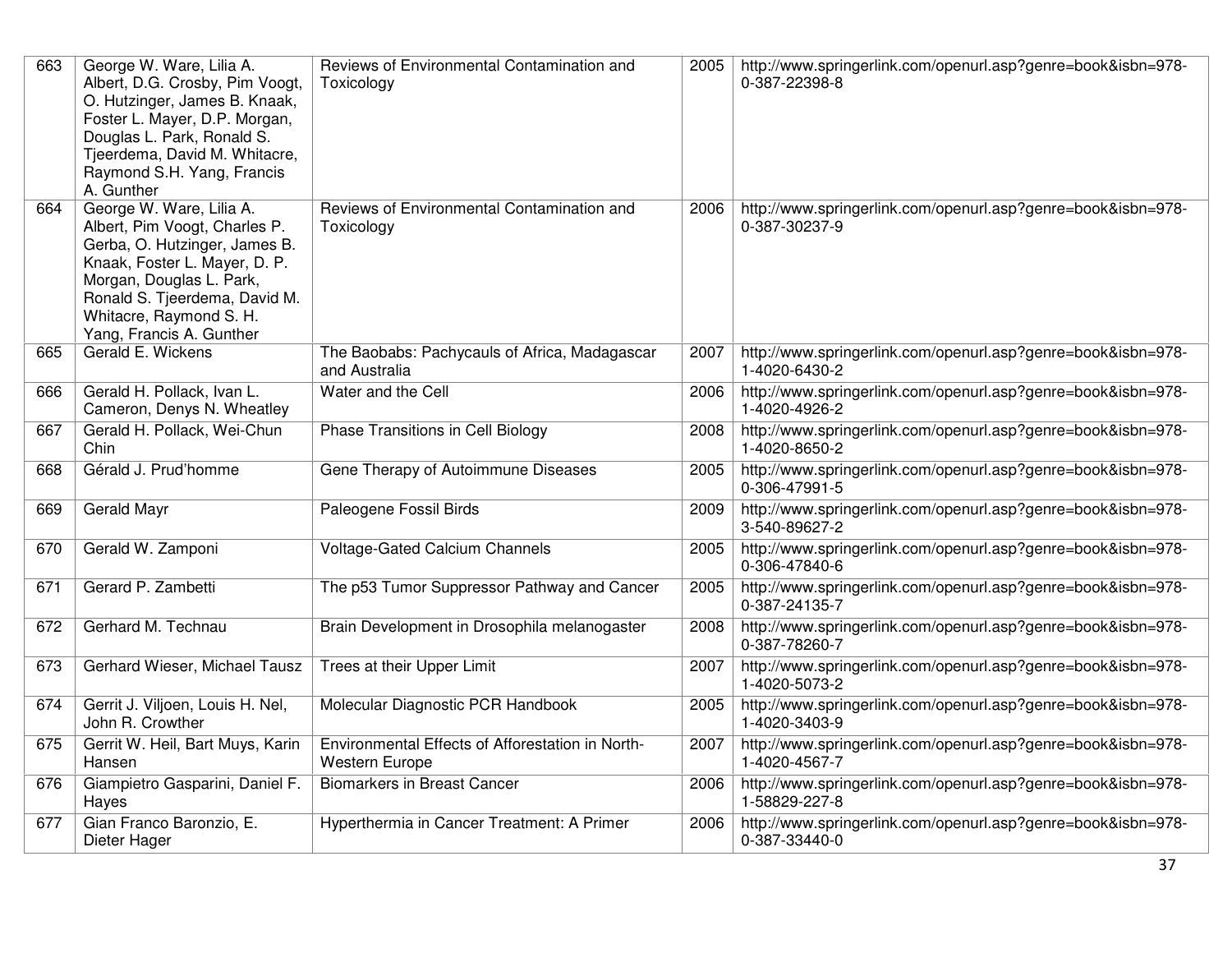| 678 | Gianfranco Baronzio,<br>Gianfranco Fiorentini,<br>Christopher R. Cogle | <b>Cancer Microenvironment and Therapeutic</b><br>Implications                  | 2009 | http://www.springerlink.com/openurl.asp?genre=book&isbn=978-<br>1-4020-9575-7 |
|-----|------------------------------------------------------------------------|---------------------------------------------------------------------------------|------|-------------------------------------------------------------------------------|
| 679 | Gideon Berke, William R. Clark                                         | Killer Lymphocytes                                                              | 2005 | http://www.springerlink.com/openurl.asp?genre=book&isbn=978-<br>1-4020-3269-1 |
| 680 | Gil Mor                                                                | Immunology of Pregnancy                                                         | 2006 | http://www.springerlink.com/openurl.asp?genre=book&isbn=978-<br>0-387-30612-4 |
| 681 | Gil Rilov, Jeffrey A. Crooks                                           | <b>Biological Invasions in Marine Ecosystems</b>                                | 2009 | http://www.springerlink.com/openurl.asp?genre=book&isbn=978-<br>3-540-79235-2 |
| 682 | Gines Maria Salido, Juan<br>Antonio Rosado                             | Apoptosis: Involvement of Oxidative Stress and<br>Intracellular Ca2+ Homeostasi | 2009 | http://www.springerlink.com/openurl.asp?genre=book&isbn=978-<br>1-4020-9872-7 |
| 683 | Giovanna Lombardi, Yanira<br>Riffo-Vasquez                             | <b>Dendritic Cells</b>                                                          | 2009 | http://www.springerlink.com/openurl.asp?genre=book&isbn=978-<br>3-540-71028-8 |
| 684 | Giuseppe Valacchi, Paul A.<br>Davis                                    | Oxidants in Biology                                                             | 2008 | http://www.springerlink.com/openurl.asp?genre=book&isbn=978-<br>1-4020-8398-3 |
| 685 | Glen D. Johnson, Ganapati P.<br>Patil                                  | Landscape Pattern Analysis for Assessing<br><b>Ecosystem Condition</b>          | 2007 | http://www.springerlink.com/openurl.asp?genre=book&isbn=978-<br>0-387-37684-4 |
| 686 | Godefridus J. Peters                                                   | Deoxynucleoside Analogs In Cancer Therapy                                       | 2007 | http://www.springerlink.com/openurl.asp?genre=book&isbn=978-<br>1-58829-327-5 |
| 687 | Gordon D. Brown, Mihai G.<br>Netea                                     | Immunology of Fungal Infections                                                 | 2007 | http://www.springerlink.com/openurl.asp?genre=book&isbn=978-<br>1-4020-5491-4 |
| 688 | Govindjee, J. Thomas Beatty,<br>Howard Gest, John F. Allen             | Discoveries in Photosynthesis                                                   | 2005 | http://www.springerlink.com/openurl.asp?genre=book&isbn=978-<br>1-4020-3323-0 |
| 689 | Graeme Hanson, Lawrence<br><b>Berliner</b>                             | Metals in Biology                                                               | 2010 | http://www.springerlink.com/openurl.asp?genre=book&isbn=978-<br>1-4419-1138-4 |
| 690 | Graham A. W. Rook                                                      | The Hygiene Hypothesis and Darwinian Medicine                                   | 2009 | http://www.springerlink.com/openurl.asp?genre=book&isbn=978-<br>3-7643-8902-4 |
| 691 | Graham Molineux, Mary Ann<br>Foote, Steven G. Elliott                  | Erythropoietins and Erythropoiesis                                              | 2006 | http://www.springerlink.com/openurl.asp?genre=book&isbn=978-<br>3-7643-7542-3 |
| 692 | <b>Graham Pawelec</b>                                                  | Immunosenescence                                                                | 2007 | http://www.springerlink.com/openurl.asp?genre=book&isbn=978-<br>0-387-76840-3 |
| 693 | Grahame J. Kelly, Erwin Latzko                                         | Thirty Years of Photosynthesis 1974-2004                                        | 2006 | http://www.springerlink.com/openurl.asp?genre=book&isbn=978-<br>3-540-28382-9 |
| 694 | Greg T. O. LeBreton, F. William<br>H. Beamish, R. Scott McKinley       | Sturgeons and Paddlefish of North America                                       | 2005 | http://www.springerlink.com/openurl.asp?genre=book&isbn=978-<br>1-4020-2832-8 |
| 695 | Gregor Anderluh, Jeremy<br>Lakey                                       | Proteins Membrane Binding and Pore Formation                                    | 2010 | http://www.springerlink.com/openurl.asp?genre=book&isbn=978-<br>1-4419-6326-0 |
| 696 | Gregory L. Blatch                                                      | Networking of Chaperones by Co-Chaperones                                       | 2007 | http://www.springerlink.com/openurl.asp?genre=book&isbn=978-<br>0-387-49308-4 |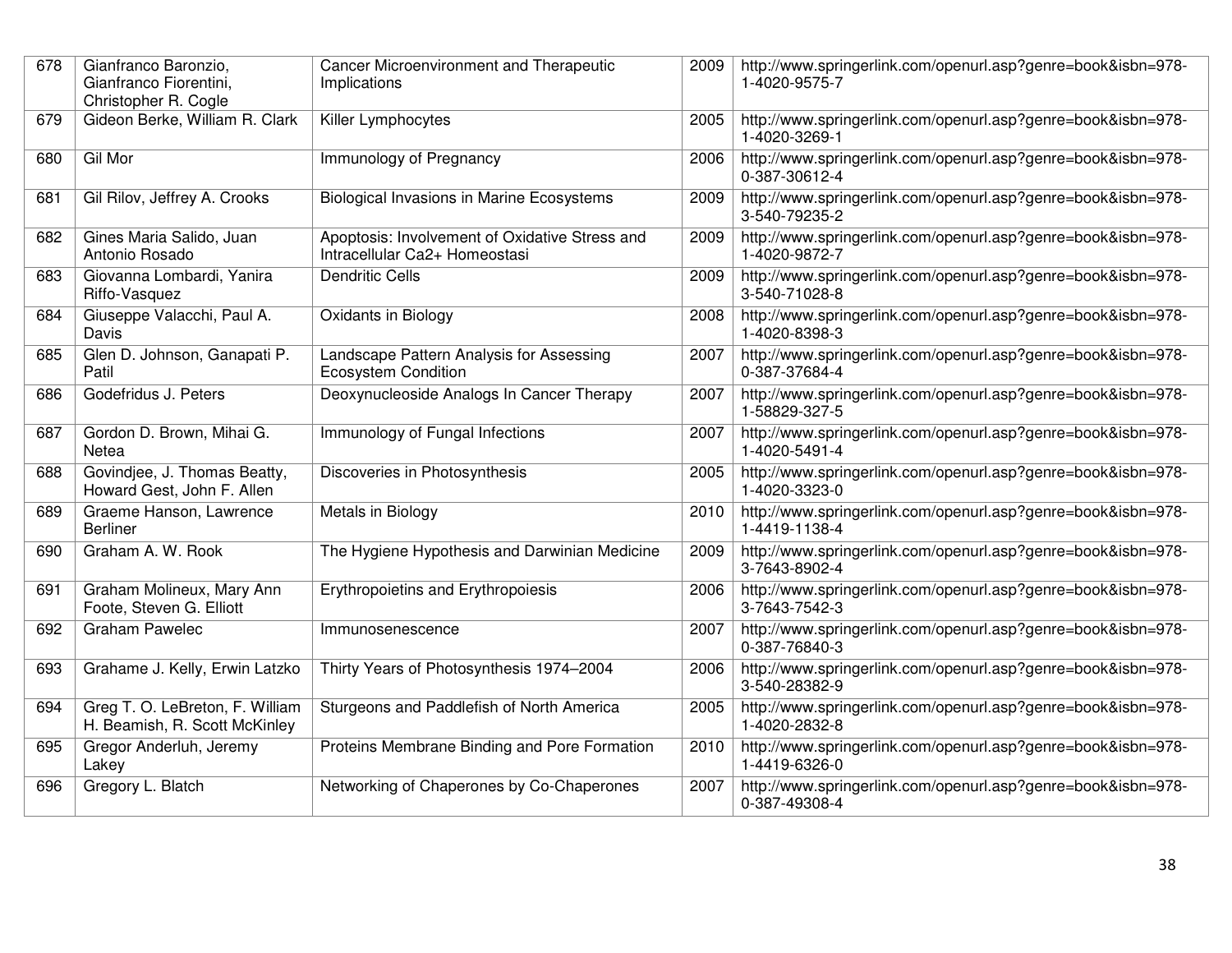| 697 | Gregory M. Fahy, Michael D.<br>West, L. Stephen Coles,<br>Steven B. Harris | The Future of Aging                                                                     | 2010 | http://www.springerlink.com/openurl.asp?genre=book&isbn=978-<br>90-481-3998-9 |
|-----|----------------------------------------------------------------------------|-----------------------------------------------------------------------------------------|------|-------------------------------------------------------------------------------|
| 698 | Gregory S. Paulson                                                         | Handbook to the Construction and Use of Insect<br><b>Collection and Rearing Devices</b> | 2005 | http://www.springerlink.com/openurl.asp?genre=book&isbn=978-<br>1-4020-2974-5 |
| 699 | Greta Pifat-Mrzljak                                                        | Supramolecular Structure and Function 8                                                 | 2005 | http://www.springerlink.com/openurl.asp?genre=book&isbn=978-<br>0-306-48661-6 |
| 700 | Guido Cimino, Margherita<br>Gavagnin                                       | <b>Molluscs</b>                                                                         | 2006 | http://www.springerlink.com/openurl.asp?genre=book&isbn=978-<br>3-540-30879-9 |
| 701 | Guido Thillart, Sylvie Dufour, J.<br><b>Cliff Rankin</b>                   | Spawning Migration of the European Eel                                                  | 2009 | http://www.springerlink.com/openurl.asp?genre=book&isbn=978-<br>1-4020-9094-3 |
| 702 | Gundela Meyer                                                              | Genetic Control of Neuronal Migrations in Human<br><b>Cortical Development</b>          | 2007 | http://www.springerlink.com/openurl.asp?genre=book&isbn=978-<br>3-540-36688-1 |
| 703 | Gunter Klein                                                               | Farewell to the Internal Clock                                                          | 2007 | http://www.springerlink.com/openurl.asp?genre=book&isbn=978-<br>0-387-40315-1 |
| 704 | Günter Obe, Vijayalaxmi                                                    | <b>Chromosomal Alterations</b>                                                          | 2007 | http://www.springerlink.com/openurl.asp?genre=book&isbn=978-<br>3-540-71413-2 |
| 705 | Günter Schäfer, Harvey S.<br>Penefsky                                      | <b>Bioenergetics</b>                                                                    | 2008 | http://www.springerlink.com/openurl.asp?genre=book&isbn=978-<br>3-540-78621-4 |
| 706 | Günther Witzany                                                            | Biocommunication and Natural Genome Editing                                             | 2010 | http://www.springerlink.com/openurl.asp?genre=book&isbn=978-<br>90-481-3318-5 |
| 707 | Guofan Shao, Keith M.<br>Reynolds                                          | <b>Computer Applications in Sustainable Forest</b><br>Management                        | 2006 | http://www.springerlink.com/openurl.asp?genre=book&isbn=978-<br>1-4020-4305-5 |
| 708 | Guo-Liang Wang, Barbara<br>Valent                                          | Advances in Genetics, Genomics and Control of<br><b>Rice Blast Disease</b>              | 2009 | http://www.springerlink.com/openurl.asp?genre=book&isbn=978-<br>1-4020-9499-6 |
| 709 | Guoping Zhang, Chengdao Li                                                 | Genetics and Improvement of Barley Malt Quality                                         | 2010 | http://www.springerlink.com/openurl.asp?genre=book&isbn=978-<br>3-642-01278-5 |
| 710 | Guy B. Faguet                                                              | The War on Cancer                                                                       | 2005 | http://www.springerlink.com/openurl.asp?genre=book&isbn=978-<br>1-4020-8620-5 |
| 711 | Guy Smagghe                                                                | Ecdysone: Structures and Functions                                                      | 2009 | http://www.springerlink.com/openurl.asp?genre=book&isbn=978-<br>1-4020-9111-7 |
| 712 | H. Bourne, R. Horuk, J.<br>Kuhnke, H. Michel                               | <b>GPCRs: From Deorphanization to Lead Structure</b><br>Identification                  | 2007 | http://www.springerlink.com/openurl.asp?genre=book&isbn=978-<br>3-540-48981-8 |
| 713 | H. D. Perez, B. Mitrovic, A.<br>Baron Van Evercooren                       | Opportunities and Challenges of the Therapies<br><b>Targeting CNS Regeneration</b>      | 2005 | http://www.springerlink.com/openurl.asp?genre=book&isbn=978-<br>3-540-24082-2 |
| 714 | H. Gerhard Vogel, Franz Jakob<br>Hock, Jochen Maas, Dieter<br>Mayer        | Drug Discovery and Evaluation                                                           | 2006 | http://www.springerlink.com/openurl.asp?genre=book&isbn=978-<br>3-540-25638-0 |
| 715 | H. J. W. Mutsaers                                                          | Peasants, Farmers And Scientists                                                        | 2007 | http://www.springerlink.com/openurl.asp?genre=book&isbn=978-<br>1-4020-6165-3 |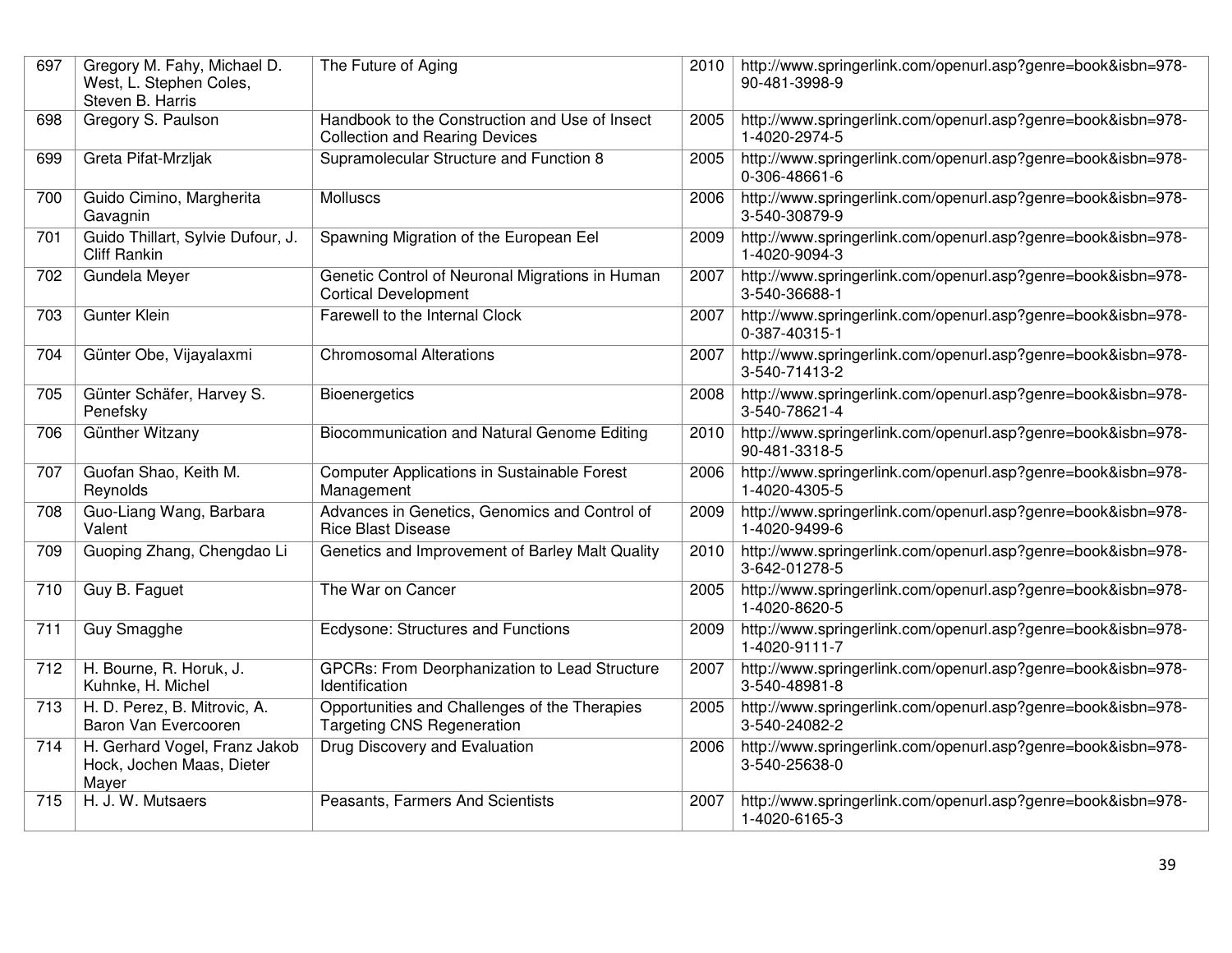| 716 | H. Kenneth Hudnell                                                         | Cyanobacterial Harmful Algal Blooms: State of the<br>Science and Research Needs      | 2008 | http://www.springerlink.com/openurl.asp?genre=book&isbn=978-<br>0-387-75864-0 |
|-----|----------------------------------------------------------------------------|--------------------------------------------------------------------------------------|------|-------------------------------------------------------------------------------|
| 717 | H. Segers, K. Martens                                                      | <b>Aquatic Biodiversity II</b>                                                       | 2005 | http://www.springerlink.com/openurl.asp?genre=book&isbn=978-<br>1-4020-3745-0 |
| 718 | H. T. Buck, J. E. Nisi, N.<br>Salomón                                      | <b>Wheat Production in Stressed Environments</b>                                     | 2007 | http://www.springerlink.com/openurl.asp?genre=book&isbn=978-<br>1-4020-5496-9 |
| 719 | H. Trevor Clifford, Peter D.<br><b>Bostock</b>                             | <b>Etymological Dictionary of Grasses</b>                                            | 2007 | http://www.springerlink.com/openurl.asp?genre=book&isbn=978-<br>3-540-38432-8 |
| 720 | H. Ulrich Göringer                                                         | <b>RNA Editing</b>                                                                   | 2008 | http://www.springerlink.com/openurl.asp?genre=book&isbn=978-<br>3-540-73786-5 |
| 721 | Haiyong Han, Paul Grippo                                                   | Drug Discovery in Pancreatic Cancer                                                  | 2010 | http://www.springerlink.com/openurl.asp?genre=book&isbn=978-<br>1-4419-1159-9 |
| 722 | Hajime Wada, Norio Murata                                                  | Lipids in Photosynthesis                                                             | 2010 | http://www.springerlink.com/openurl.asp?genre=book&isbn=978-<br>90-481-2862-4 |
| 723 | Hamid R. Arabnia                                                           | Advances in Computational Biology                                                    | 2010 | http://www.springerlink.com/openurl.asp?genre=book&isbn=978-<br>1-4419-5912-6 |
| 724 | Hannes Palang, Helen Sooväli,<br>Anu Printsmann                            | Seasonal Landscapes                                                                  | 2007 | http://www.springerlink.com/openurl.asp?genre=book&isbn=978-<br>1-4020-4982-8 |
| 725 | Hans E. Kaiser, Aejaz Nasir                                                | Selected Aspects of Cancer Progression:<br>Metastasis, Apoptosis and Immune Response | 2008 | http://www.springerlink.com/openurl.asp?genre=book&isbn=978-<br>1-4020-6728-0 |
| 726 | Hans G. Schabel                                                            | Forest Entomology in East Africa                                                     | 2006 | http://www.springerlink.com/openurl.asp?genre=book&isbn=978-<br>1-4020-4654-4 |
| 727 | Hans G. Wallraff                                                           | Avian Navigation: Pigeon Homing as a Paradigm                                        | 2005 | http://www.springerlink.com/openurl.asp?genre=book&isbn=978-<br>3-540-22385-6 |
| 728 | Hans Gerhard Vogel                                                         | Drug Discovery and Evaluation                                                        | 2008 | http://www.springerlink.com/openurl.asp?genre=book&isbn=978-<br>3-540-71420-0 |
| 729 | Hans Lambers, F. Stuart<br>Chapin, Thijs L. Pons                           | <b>Plant Physiological Ecology</b>                                                   | 2008 | http://www.springerlink.com/openurl.asp?genre=book&isbn=978-<br>0-387-78340-6 |
| 730 | Hans Lambers, Miquel Ribas-<br>Carbo                                       | <b>Plant Respiration</b>                                                             | 2005 | http://www.springerlink.com/openurl.asp?genre=book&isbn=978-<br>1-4020-3588-3 |
| 731 | Hans Lambers, Timothy D.<br>Colmer                                         | Root Physiology: from Gene to Function                                               | 2005 | http://www.springerlink.com/openurl.asp?genre=book&isbn=978-<br>1-4020-4098-6 |
| 732 | Hans Meinhardt                                                             | The Algorithmic Beauty of Sea Shells                                                 | 2009 | http://www.springerlink.com/openurl.asp?genre=book&isbn=978-<br>3-540-92141-7 |
| 733 | Hans Pretzsch                                                              | Forest Dynamics, Growth and Yield                                                    | 2009 | http://www.springerlink.com/openurl.asp?genre=book&isbn=978-<br>3-540-88306-7 |
| 734 | Hans-Curt Flemming, P.<br>Sriyutha Murthy, R.<br>Venkatesan, Keith Cooksey | Marine and Industrial Biofouling                                                     | 2009 | http://www.springerlink.com/openurl.asp?genre=book&isbn=978-<br>3-540-69794-7 |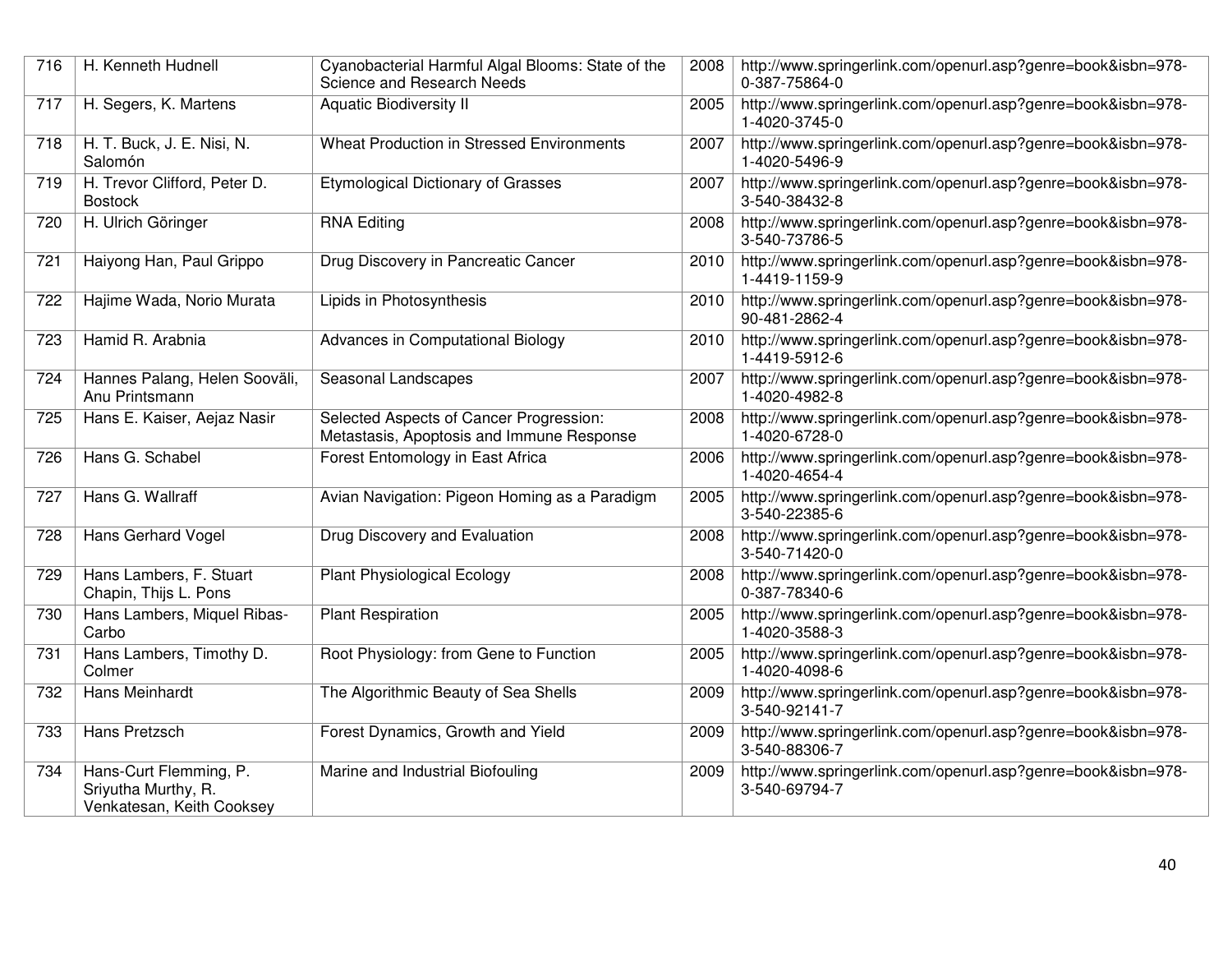| 735 | Hans-Georg Kräusslich, Ralf<br>Bartenschlager                                         | <b>Antiviral Strategies</b>                                                                                             | 2009 | http://www.springerlink.com/openurl.asp?genre=book&isbn=978-<br>3-540-79085-3 |
|-----|---------------------------------------------------------------------------------------|-------------------------------------------------------------------------------------------------------------------------|------|-------------------------------------------------------------------------------|
| 736 | Hans-Jürgen Bandelt, Vincent<br>Macaulay, Martin Richards                             | Human Mitochondrial DNA and the Evolution of<br>Homo sapiens                                                            | 2006 | http://www.springerlink.com/openurl.asp?genre=book&isbn=978-<br>3-540-31788-3 |
| 737 | Hao Wu                                                                                | TNF Receptor Associated Factors (TRAFs)                                                                                 | 2007 | http://www.springerlink.com/openurl.asp?genre=book&isbn=978-<br>0-387-70629-0 |
| 738 | Harald H. H. W. Schmidt, Franz<br>Hofmann, Johannes-Peter<br>Stasch                   | cGMP: Generators, Effectors and Therapeutic<br>Implications                                                             | 2009 | http://www.springerlink.com/openurl.asp?genre=book&isbn=978-<br>3-540-68960-7 |
| 739 | Harald H. Sitte, Michael<br>Freissmuth                                                | Neurotransmitter Transporters                                                                                           | 2006 | http://www.springerlink.com/openurl.asp?genre=book&isbn=978-<br>3-540-29783-3 |
| 740 | Harald Wajant                                                                         | Fas Signaling                                                                                                           | 2006 | http://www.springerlink.com/openurl.asp?genre=book&isbn=978-<br>0-387-32172-1 |
| 741 | Harinder P.S. Makkar,<br>Christopher S. McSweeney                                     | Methods in Gut Microbial Ecology for Ruminants                                                                          | 2005 | http://www.springerlink.com/openurl.asp?genre=book&isbn=978-<br>1-4020-3790-0 |
| 742 | Harinder P.S. Makkar, Gerrit J.<br>Viljoen                                            | Applications of Gene-Based Technologies for<br>Improving Animal Production and Health in<br><b>Developing Countries</b> | 2005 | http://www.springerlink.com/openurl.asp?genre=book&isbn=978-<br>1-4020-3311-7 |
| 743 | Harinder Singh, Rudolf<br>Grosschedl                                                  | Molecular Analysis of B Lymphocyte Development<br>and Activation                                                        | 2005 | http://www.springerlink.com/openurl.asp?genre=book&isbn=978-<br>3-540-23090-8 |
| 744 | Harini Nagendra, Jane<br>Southworth                                                   | <b>Reforesting Landscapes</b>                                                                                           | 2010 | http://www.springerlink.com/openurl.asp?genre=book&isbn=978-<br>1-4020-9655-6 |
| 745 | <b>Harold Kalter</b>                                                                  | Mortality and Maldevelopment                                                                                            | 2007 | http://www.springerlink.com/openurl.asp?genre=book&isbn=978-<br>1-4020-5917-9 |
| 746 | <b>Harold Kalter</b>                                                                  | Mortality and Maldevelopment                                                                                            | 2009 | http://www.springerlink.com/openurl.asp?genre=book&isbn=978-<br>1-4020-9605-1 |
| 747 | <b>Harold Kalter</b>                                                                  | Teratology in the Twentieth Century Plus Ten                                                                            | 2010 | http://www.springerlink.com/openurl.asp?genre=book&isbn=978-<br>90-481-8819-2 |
| 748 | Harry Whitaker, C. U. M. Smith,<br><b>Stanley Finger</b>                              | Brain, Mind and Medicine: Essays in Eighteenth-<br><b>Century Neuroscience</b>                                          | 2007 | http://www.springerlink.com/openurl.asp?genre=book&isbn=978-<br>0-387-70966-6 |
| 749 | Harshawardhan Bal, Johnny<br>Hujol                                                    | Java for Bioinformatics and Biomedical<br>Applications                                                                  | 2007 | http://www.springerlink.com/openurl.asp?genre=book&isbn=978-<br>0-387-37235-8 |
| 750 | Haruo Sawada, Makoto Araki,<br>Nick A. Chappell, James V.<br>LaFrankie, Akira Shimizu | Forest Environments in the Mekong River Basin                                                                           | 2007 | http://www.springerlink.com/openurl.asp?genre=book&isbn=978-<br>4-431-46500-3 |
| 751 | Héctor M. Alvarez                                                                     | <b>Biology of Rhodococcus</b>                                                                                           | 2010 | http://www.springerlink.com/openurl.asp?genre=book&isbn=978-<br>3-642-12936-0 |
| 752 | Heide Schatten, James B.<br>Pawley                                                    | <b>Biological Low-Voltage Scanning Electron</b><br>Microscopy                                                           | 2008 | http://www.springerlink.com/openurl.asp?genre=book&isbn=978-<br>0-387-72970-1 |
| 753 | Heiko Braak, Kelly Del Tredici                                                        | Neuroanatomy and Pathology of Sporadic<br>Parkinson's Disease                                                           | 2009 | http://www.springerlink.com/openurl.asp?genre=book&isbn=978-<br>3-540-79849-1 |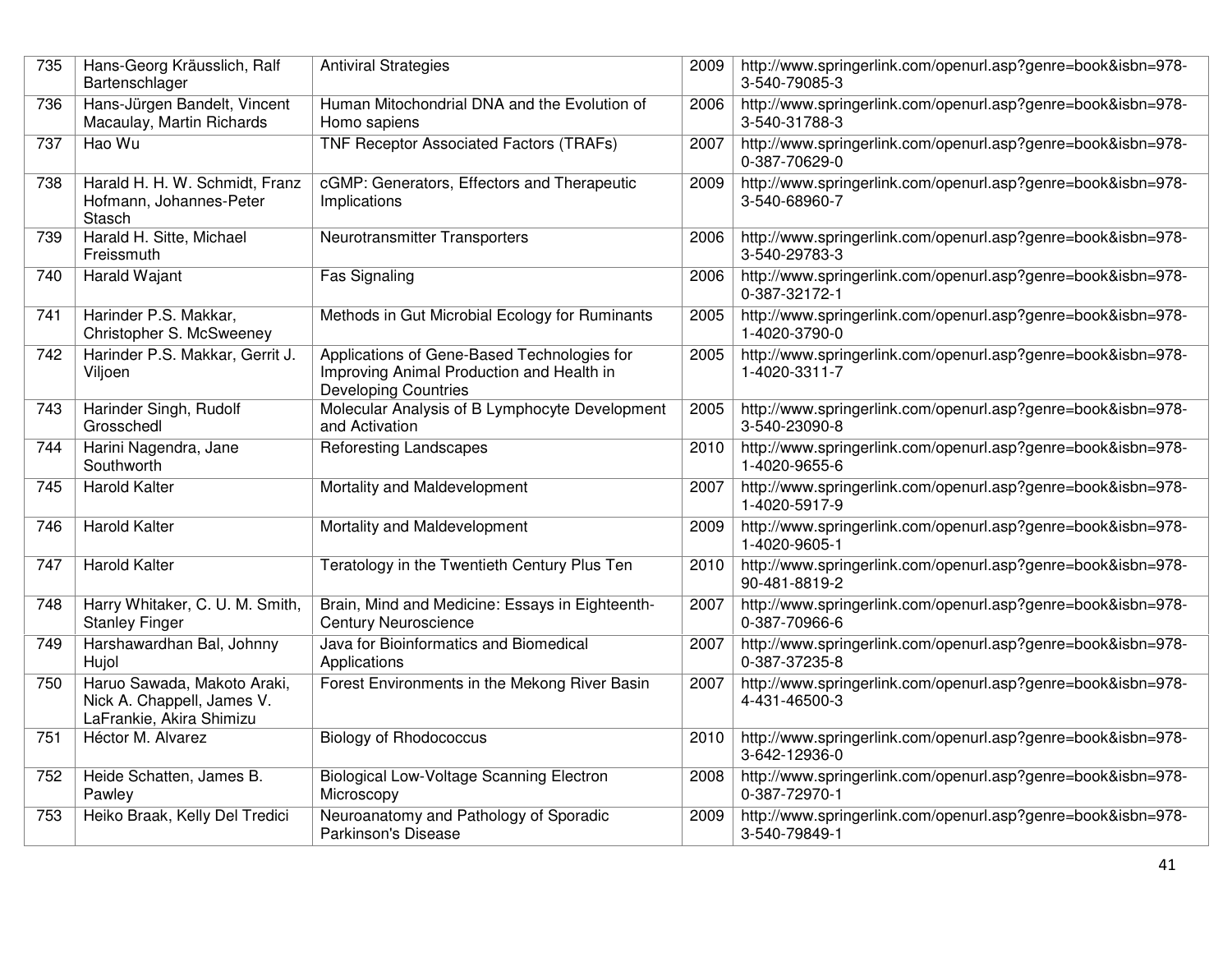| 754 | Heiner Mühlmann                                                                                     | <b>MSC Maximal Stress Cooperation</b>                                                     | 2005 | http://www.springerlink.com/openurl.asp?genre=book&isbn=978-<br>3-211-25678-7 |
|-----|-----------------------------------------------------------------------------------------------------|-------------------------------------------------------------------------------------------|------|-------------------------------------------------------------------------------|
| 755 | Heinrich Sauer, Ajay M. Shah,<br>Francisco R. M. Laurindo                                           | Studies on Cardiovascular Disorders                                                       | 2010 | http://www.springerlink.com/openurl.asp?genre=book&isbn=978-<br>1-60761-599-6 |
| 756 | Heinz Mehlhorn                                                                                      | Encyclopedia of Parasitology                                                              | 2008 | http://www.springerlink.com/openurl.asp?genre=book&isbn=978-<br>3-540-48994-8 |
| 757 | Heinz-Peter Nasheuer                                                                                | Genome Stability and Human Diseases                                                       | 2010 | http://www.springerlink.com/openurl.asp?genre=book&isbn=978-<br>90-481-3470-0 |
| 758 | Helen E. Roy, Eric Wajnberg                                                                         | From Biological Control to Invasion: the Ladybird<br>Harmonia axyridis as a Model Species | 2008 | http://www.springerlink.com/openurl.asp?genre=book&isbn=978-<br>1-4020-6938-3 |
| 759 | Helen E. Roy, Fernando E.<br>Vega, Dave Chandler, Mark S.<br>Goettel, Judith Pell, Eric<br>Wajnberg | The Ecology of Fungal Entomopathogens                                                     | 2010 | http://www.springerlink.com/openurl.asp?genre=book&isbn=978-<br>90-481-3965-1 |
| 760 | <b>Helen Sink</b>                                                                                   | Muscle Development in Drosophila                                                          | 2006 | http://www.springerlink.com/openurl.asp?genre=book&isbn=978-<br>0-387-30053-5 |
| 761 | Helena I. Boshoff, Clifton E.<br>Barry                                                              | Systems Biological Approaches in Infectious<br><b>Diseases</b>                            | 2007 | http://www.springerlink.com/openurl.asp?genre=book&isbn=978-<br>3-7643-7566-9 |
| 762 | Helge Großhans                                                                                      | Regulation of microRNAs                                                                   | 2010 | http://www.springerlink.com/openurl.asp?genre=book&isbn=978-<br>1-4419-7822-6 |
| 763 | <b>Helmut Berger</b>                                                                                | Monograph of the Amphisiellidae and<br>Trachelostylidae (Ciliophora, Hypotricha)          | 2009 | http://www.springerlink.com/openurl.asp?genre=book&isbn=978-<br>1-4020-8916-9 |
| 764 | <b>Helmut Berger</b>                                                                                | Monograph of the Urostyloidea (Ciliophora,<br>Hypotricha)                                 | 2006 | http://www.springerlink.com/openurl.asp?genre=book&isbn=978-<br>1-4020-5272-9 |
| 765 | Helmut König, Ajit Varma                                                                            | Intestinal Microorganisms of Termites and Other<br>Invertebrates                          | 2006 | http://www.springerlink.com/openurl.asp?genre=book&isbn=978-<br>3-540-28180-1 |
| 766 | Helmut König, Gottfried Unden,<br>Jürgen Fröhlich                                                   | Biology of Microorganisms on Grapes, in Must and<br>in Wine                               | 2009 | http://www.springerlink.com/openurl.asp?genre=book&isbn=978-<br>3-540-85462-3 |
| 767 | Helmut König, Harald Claus,<br>Ajit Varma                                                           | Prokaryotic Cell Wall Compounds                                                           | 2010 | http://www.springerlink.com/openurl.asp?genre=book&isbn=978-<br>3-642-05061-9 |
| 768 | Helmut Lieth, Maxímo García<br>Sucre, Brigitte Herzog                                               | Mangroves and Halophytes: Restoration and<br><b>Utilisation</b>                           | 2008 | http://www.springerlink.com/openurl.asp?genre=book&isbn=978-<br>1-4020-6719-8 |
| 769 | Hemanta K. Majumder                                                                                 | Drug Targets in Kinetoplastid Parasites                                                   | 2008 | http://www.springerlink.com/openurl.asp?genre=book&isbn=978-<br>0-387-77569-2 |
| 770 | Henning Ulrich                                                                                      | Perspectives of Stem Cells                                                                | 2010 | http://www.springerlink.com/openurl.asp?genre=book&isbn=978-<br>90-481-3374-1 |
| 771 | Henri Grosjean                                                                                      | Fine-Tuning of RNA Functions by Modification and<br>Editing                               | 2005 | http://www.springerlink.com/openurl.asp?genre=book&isbn=978-<br>3-540-24495-0 |
| 772 | Henri J. Dumont                                                                                     | The Nile                                                                                  | 2009 | http://www.springerlink.com/openurl.asp?genre=book&isbn=978-<br>1-4020-9725-6 |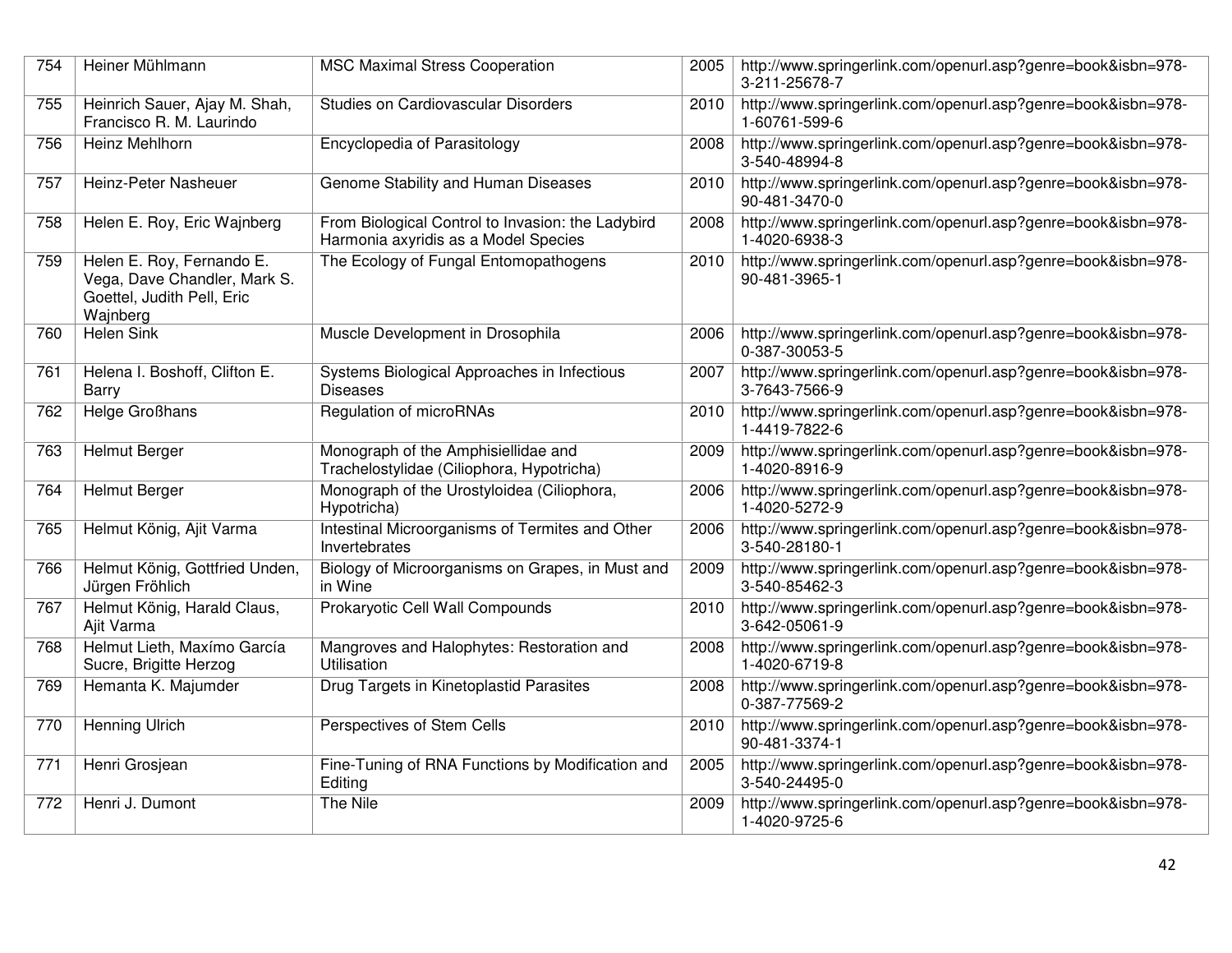| 773 | Henry deF. Webster, Karl E.<br>Åström                                                      | Gliogenesis: Historical Perspectives, 1839-1985        | 2009 | http://www.springerlink.com/openurl.asp?genre=book&isbn=978-<br>3-540-87533-8 |
|-----|--------------------------------------------------------------------------------------------|--------------------------------------------------------|------|-------------------------------------------------------------------------------|
| 774 | Henryk Czosnek                                                                             | Tomato Yellow Leaf Curl Virus Disease                  | 2007 | http://www.springerlink.com/openurl.asp?genre=book&isbn=978-<br>1-4020-4768-8 |
| 775 | Herbert M. Pinedo, Carolien H.<br>Smorenburg                                               | Drugs Affecting Growth of Tumours                      | 2006 | http://www.springerlink.com/openurl.asp?genre=book&isbn=978-<br>3-7643-2196-3 |
| 776 | Heribert Insam, Ingrid Franke-<br>Whittle, Marta Goberna                                   | Microbes at Work                                       | 2010 | http://www.springerlink.com/openurl.asp?genre=book&isbn=978-<br>3-642-04042-9 |
| 777 | Herman Friedman, Steven<br>Specter, Mauro Bendinelli                                       | In vivo Models of HIV Disease and Control              | 2006 | http://www.springerlink.com/openurl.asp?genre=book&isbn=978-<br>0-387-25740-2 |
| 778 | Herman Friedman, Thomas W.<br>Klein, Mauro Bendinelli                                      | Infectious Diseases and Substance Abuse                | 2005 | http://www.springerlink.com/openurl.asp?genre=book&isbn=978-<br>0-306-48687-6 |
| 779 | Herman Friedman, Yoshimasa<br>Yamamoto, Mauro Bendinelli                                   | Chlamydia pneumoniae Infection and Disease             | 2005 | http://www.springerlink.com/openurl.asp?genre=book&isbn=978-<br>0-306-48487-2 |
| 780 | Hermann Ehrlich                                                                            | <b>Biological Materials of Marine Origin</b>           | 2010 | http://www.springerlink.com/openurl.asp?genre=book&isbn=978-<br>90-481-9129-1 |
| 781 | Hideki Endo, Roland Frey                                                                   | Anatomical Imaging                                     | 2008 | http://www.springerlink.com/openurl.asp?genre=book&isbn=978-<br>4-431-76932-3 |
| 782 | Hidemi Ishida, Russell Tuttle,<br>Martin Pickford, Naomichi<br>Ogihara, Masato Nakatsukasa | Human Origins and Environmental Backgrounds            | 2006 | http://www.springerlink.com/openurl.asp?genre=book&isbn=978-<br>0-387-29638-8 |
| 783 | Hinanit Koltai, Yoram Kapulnik                                                             | Arbuscular Mycorrhizas: Physiology and Function        | 2010 | http://www.springerlink.com/openurl.asp?genre=book&isbn=978-<br>90-481-9488-9 |
| 784 | Hiroshi Handa, Yuki Yamaguchi                                                              | <b>Hepatitis Delta Virus</b>                           | 2006 | http://www.springerlink.com/openurl.asp?genre=book&isbn=978-<br>0-387-32230-8 |
| 785 | Hiro-Yuki Hirano, Yoshio Sano,<br>Atsushi Hirai, Takuji Sasaki                             | Rice Biology in the Genomics Era                       | 2008 | http://www.springerlink.com/openurl.asp?genre=book&isbn=978-<br>3-540-74248-7 |
| 786 | Hisashi Umemori, Michael<br>Hortsch                                                        | The Sticky Synapse                                     | 2009 | http://www.springerlink.com/openurl.asp?genre=book&isbn=978-<br>0-387-92707-7 |
| 787 | Hitoshi Sakio, Toshikazu<br>Tamura                                                         | Ecology of Riparian Forests in Japan                   | 2008 | http://www.springerlink.com/openurl.asp?genre=book&isbn=978-<br>4-431-76736-7 |
| 788 | Holger B. Deising                                                                          | <b>Plant Relationships</b>                             | 2009 | http://www.springerlink.com/openurl.asp?genre=book&isbn=978-<br>3-540-87406-5 |
| 789 | <b>Holger Heine</b>                                                                        | Innate Immunity of Plants, Animals, and Humans         | 2008 | http://www.springerlink.com/openurl.asp?genre=book&isbn=978-<br>3-540-73929-6 |
| 790 | Holger Kalthoff                                                                            | Death Receptors and Cognate Ligands in Cancer          | 2009 | http://www.springerlink.com/openurl.asp?genre=book&isbn=978-<br>3-642-03044-4 |
| 791 | Holger Kirchmann, Lars<br>Bergström                                                        | Organic Crop Production - Ambitions and<br>Limitations | 2008 | http://www.springerlink.com/openurl.asp?genre=book&isbn=978-<br>1-4020-9315-9 |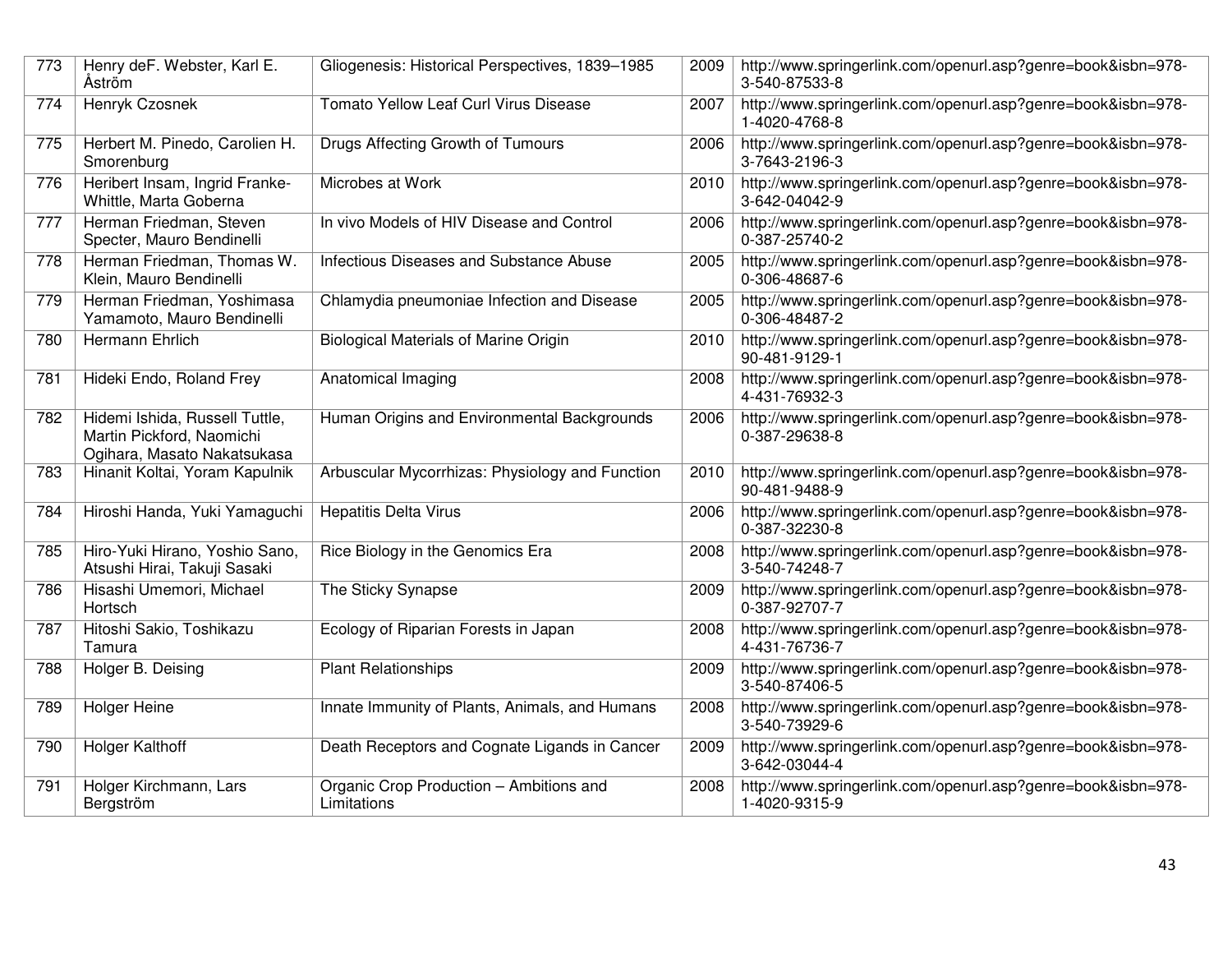| 792 | Holger Schutkowski                                                                                                                                                                       | Human Ecology                                                                      | 2006 | http://www.springerlink.com/openurl.asp?genre=book&isbn=978-<br>3-540-26085-1 |
|-----|------------------------------------------------------------------------------------------------------------------------------------------------------------------------------------------|------------------------------------------------------------------------------------|------|-------------------------------------------------------------------------------|
| 793 | Hormoz BassiriRad                                                                                                                                                                        | Nutrient Acquisition by Plants                                                     | 2005 | http://www.springerlink.com/openurl.asp?genre=book&isbn=978-<br>3-540-24186-7 |
| 794 | Horst Lörz, Gerhard Wenzel                                                                                                                                                               | Molecular Marker Systems in Plant Breeding and<br>Crop Improvement                 | 2005 | http://www.springerlink.com/openurl.asp?genre=book&isbn=978-<br>3-540-20689-7 |
| 795 | Horst Schroten, Stefan Wirth                                                                                                                                                             | Pediatric Infectious Diseases Revisited                                            | 2007 | http://www.springerlink.com/openurl.asp?genre=book&isbn=978-<br>3-7643-7997-1 |
| 796 | Hossein Baharvand                                                                                                                                                                        | Trends in Stem Cell Biology and Technology                                         | 2009 | http://www.springerlink.com/openurl.asp?genre=book&isbn=978-<br>1-60327-904-8 |
| 797 | Howard D. Lipshitz                                                                                                                                                                       | Genes, Development, and Cancer                                                     | 2007 | http://www.springerlink.com/openurl.asp?genre=book&isbn=978-<br>1-4020-6343-5 |
| 798 | Howard E. Gendelman,<br>Tsuneya Ikezu                                                                                                                                                    | Neuroimmune Pharmacology                                                           | 2008 | http://www.springerlink.com/openurl.asp?genre=book&isbn=978-<br>0-387-72572-7 |
| 799 | Howard Goldfine, Hao Shen                                                                                                                                                                | Listeria monocytogenes: Pathogenesis and Host<br>Response                          | 2007 | http://www.springerlink.com/openurl.asp?genre=book&isbn=978-<br>0-387-49373-2 |
| 800 | Howard K. Koh                                                                                                                                                                            | Toward the Elimination of Cancer Disparities                                       | 2009 | http://www.springerlink.com/openurl.asp?genre=book&isbn=978-<br>0-387-89442-3 |
| 801 | Howard L. Kaufman, Jedd D.<br>Wolchok                                                                                                                                                    | General Principles of Tumor Immunotherapy                                          | 2008 | http://www.springerlink.com/openurl.asp?genre=book&isbn=978-<br>1-4020-6086-1 |
| 802 | Howard L. Kaufman, Scott<br>Wadler, Karen Antman                                                                                                                                         | Molecular Targeting in Oncology                                                    | 2008 | http://www.springerlink.com/openurl.asp?genre=book&isbn=978-<br>1-58829-577-4 |
| 803 | Hsiou-Chi Liou                                                                                                                                                                           | NF-KB/Rel Transcription Factor Family                                              | 2006 | http://www.springerlink.com/openurl.asp?genre=book&isbn=978-<br>0-387-33572-8 |
| 804 | <b>Hubert Hasenauer</b>                                                                                                                                                                  | Sustainable Forest Management                                                      | 2006 | http://www.springerlink.com/openurl.asp?genre=book&isbn=978-<br>3-540-26098-1 |
| 805 | I. W. Fong, Karl Drlica                                                                                                                                                                  | Antimicrobial Resistance and Implications for the<br><b>Twenty-First Century</b>   | 2008 | http://www.springerlink.com/openurl.asp?genre=book&isbn=978-<br>0-387-72417-1 |
| 806 | I.T. Baldwin, M.M. Caldwell, G.<br>Heldmaier, Robert B. Jackson,<br>O.L. Lange, H.A. Mooney, E.-D.<br>Schulze, U. Sommer, James R.<br>Ehleringer, M. Denise Dearing,<br>Thure E. Cerling | A History of Atmospheric CO2 and Its Effects on<br>Plants, Animals, and Ecosystems | 2005 | http://www.springerlink.com/openurl.asp?genre=book&isbn=978-<br>0-387-22069-7 |
| 807 | lain J. Gordon                                                                                                                                                                           | The Vicuña                                                                         | 2009 | http://www.springerlink.com/openurl.asp?genre=book&isbn=978-<br>0-387-09475-5 |
| 808 | lain J. Gordon, Herbert H. T.<br>Prins                                                                                                                                                   | The Ecology of Browsing and Grazing                                                | 2008 | http://www.springerlink.com/openurl.asp?genre=book&isbn=978-<br>3-540-72421-6 |
| 809 | Ian Cooper, Thomas Kühne,<br>Valery P. Polishchuk                                                                                                                                        | Virus Diseases and Crop Biosecurity                                                | 2006 | http://www.springerlink.com/openurl.asp?genre=book&isbn=978-<br>1-4020-5296-5 |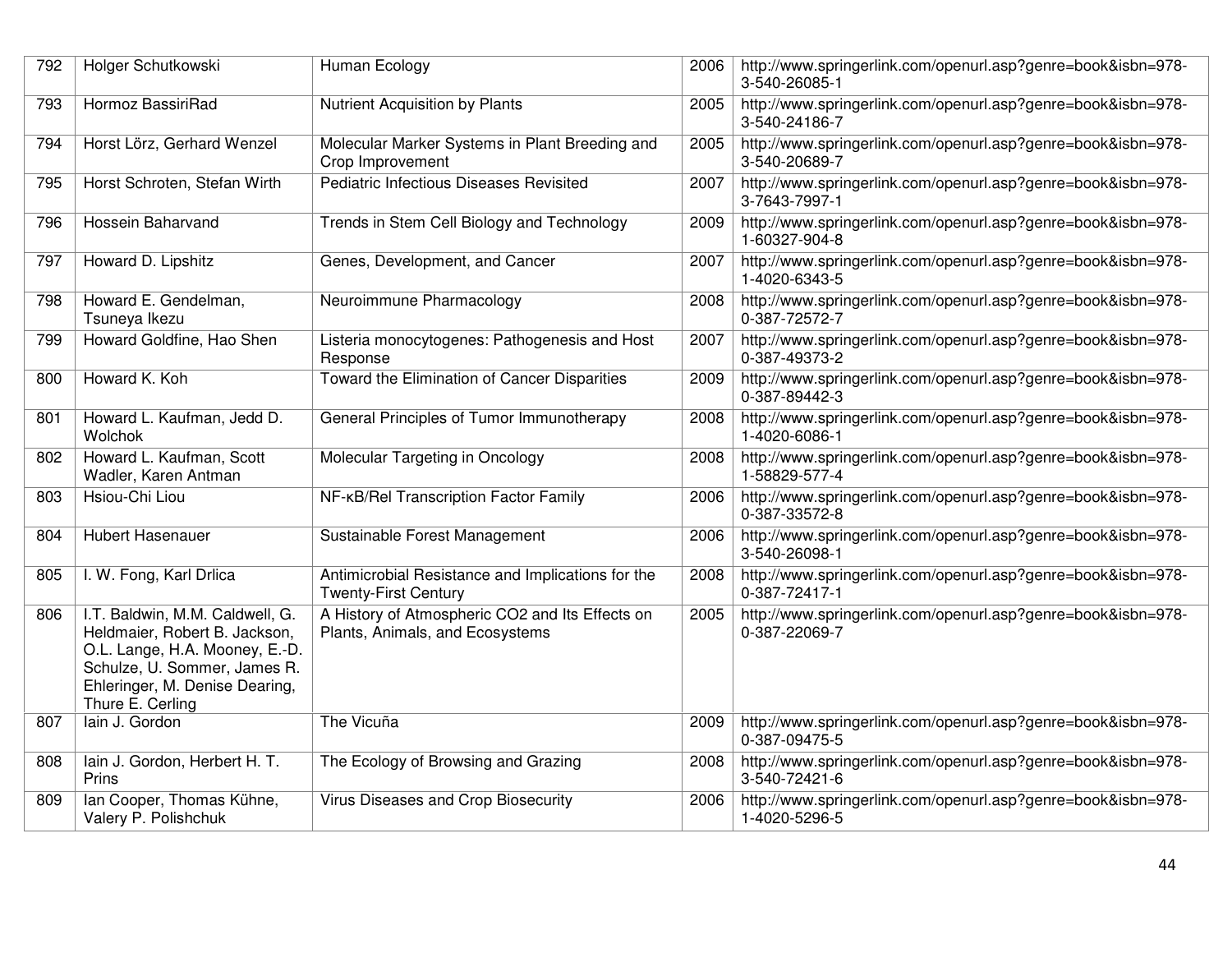| 810 | Ian J. H. Duncan, Penny<br><b>Hawkins</b>                        | The Welfare of Domestic Fowl and Other Captive<br><b>Birds</b>         | 2010 | http://www.springerlink.com/openurl.asp?genre=book&isbn=978-<br>90-481-3649-0 |
|-----|------------------------------------------------------------------|------------------------------------------------------------------------|------|-------------------------------------------------------------------------------|
| 811 | Ian M Gould, Jos WM Meer                                         | Antibiotic Policies: Fighting Resistance                               | 2008 | http://www.springerlink.com/openurl.asp?genre=book&isbn=978-<br>0-387-70840-9 |
| 812 | Ian M. Gould, Jos W. M. Meer                                     | <b>Antibiotic Policies</b>                                             | 2005 | http://www.springerlink.com/openurl.asp?genre=book&isbn=978-<br>0-306-48500-8 |
| 813 | lan M. Rosenberg                                                 | Protein Analysis and Purification                                      | 2005 | http://www.springerlink.com/openurl.asp?genre=book&isbn=978-<br>0-8176-4340-9 |
| 814 | lan P. Stolerman                                                 | Encyclopedia of Psychopharmacology                                     | 2010 | http://www.springerlink.com/openurl.asp?genre=book&isbn=978-<br>3-540-68698-9 |
| 815 | Igor B. Buchwalow, Werner<br>Böcker                              | Immunohistochemistry: Basics and Methods                               | 2010 | http://www.springerlink.com/openurl.asp?genre=book&isbn=978-<br>3-642-04608-7 |
| 816 | Ikuo Homma, Hiroshi Onimaru,<br>Yoshinosuke Fukuchi              | New Frontiers in Respiratory Control                                   | 2010 | http://www.springerlink.com/openurl.asp?genre=book&isbn=978-<br>1-4419-5691-0 |
| 817 | Ikuo Homma, Seiji Shioda                                         | Breathing, Feeding, and Neuroprotection                                | 2006 | http://www.springerlink.com/openurl.asp?genre=book&isbn=978-<br>4-431-28774-2 |
| 818 | Ilaria Capua, Dennis J.<br>Alexander                             | Avian Influenza and Newcastle Disease                                  | 2009 | http://www.springerlink.com/openurl.asp?genre=book&isbn=978-<br>88-470-0825-0 |
| 819 | Inderjit                                                         | Invasive Plants: Ecological and Agricultural<br>Aspects                | 2005 | http://www.springerlink.com/openurl.asp?genre=book&isbn=978-<br>3-7643-7137-1 |
| 820 | Inderjit                                                         | Management of Invasive Weeds                                           | 2009 | http://www.springerlink.com/openurl.asp?genre=book&isbn=978-<br>1-4020-9201-5 |
| 821 | <b>INDERJIT, K.G. MUKERJI</b>                                    | Allelochemicals: Biological Control of Plant<br>Pathogens and Diseases | 2006 | http://www.springerlink.com/openurl.asp?genre=book&isbn=978-<br>1-4020-4445-8 |
| 822 | Ineke Braakman                                                   | Chaperones                                                             | 2006 | http://www.springerlink.com/openurl.asp?genre=book&isbn=978-<br>3-540-32580-2 |
| 823 | Ingmar Ott, Toomas Kõiv                                          | Lake Verevi, Estonia - A Highly Stratified<br>Hypertrophic Lake        | 2005 | http://www.springerlink.com/openurl.asp?genre=book&isbn=978-<br>1-4020-4021-4 |
| 824 | Ingo S. Wehrtmann, Jorge<br>Cortés                               | Marine Biodiversity of Costa Rica, Central America                     | 2009 | http://www.springerlink.com/openurl.asp?genre=book&isbn=978-<br>1-4020-8277-1 |
| 825 | Ingrid H. Williams                                               | Biocontrol-Based Integrated Management of<br><b>Oilseed Rape Pests</b> | 2010 | http://www.springerlink.com/openurl.asp?genre=book&isbn=978-<br>90-481-3982-8 |
| 826 | Inke S. Näthke, Brooke M.<br>McCartney                           | <b>APC Proteins</b>                                                    | 2009 | http://www.springerlink.com/openurl.asp?genre=book&isbn=978-<br>1-4419-1144-5 |
| 827 | Ioannis Vogiatzakis, G.<br>Pungetti, A. M. Mannion               | Mediterranean Island Landscapes                                        | 2008 | http://www.springerlink.com/openurl.asp?genre=book&isbn=978-<br>1-4020-5063-3 |
| 828 | Iqbal Ahmad, Mohammad<br>Owais, Mohammed Shahid,<br>Farrukh Aqil | <b>Combating Fungal Infections</b>                                     | 2010 | http://www.springerlink.com/openurl.asp?genre=book&isbn=978-<br>3-642-12172-2 |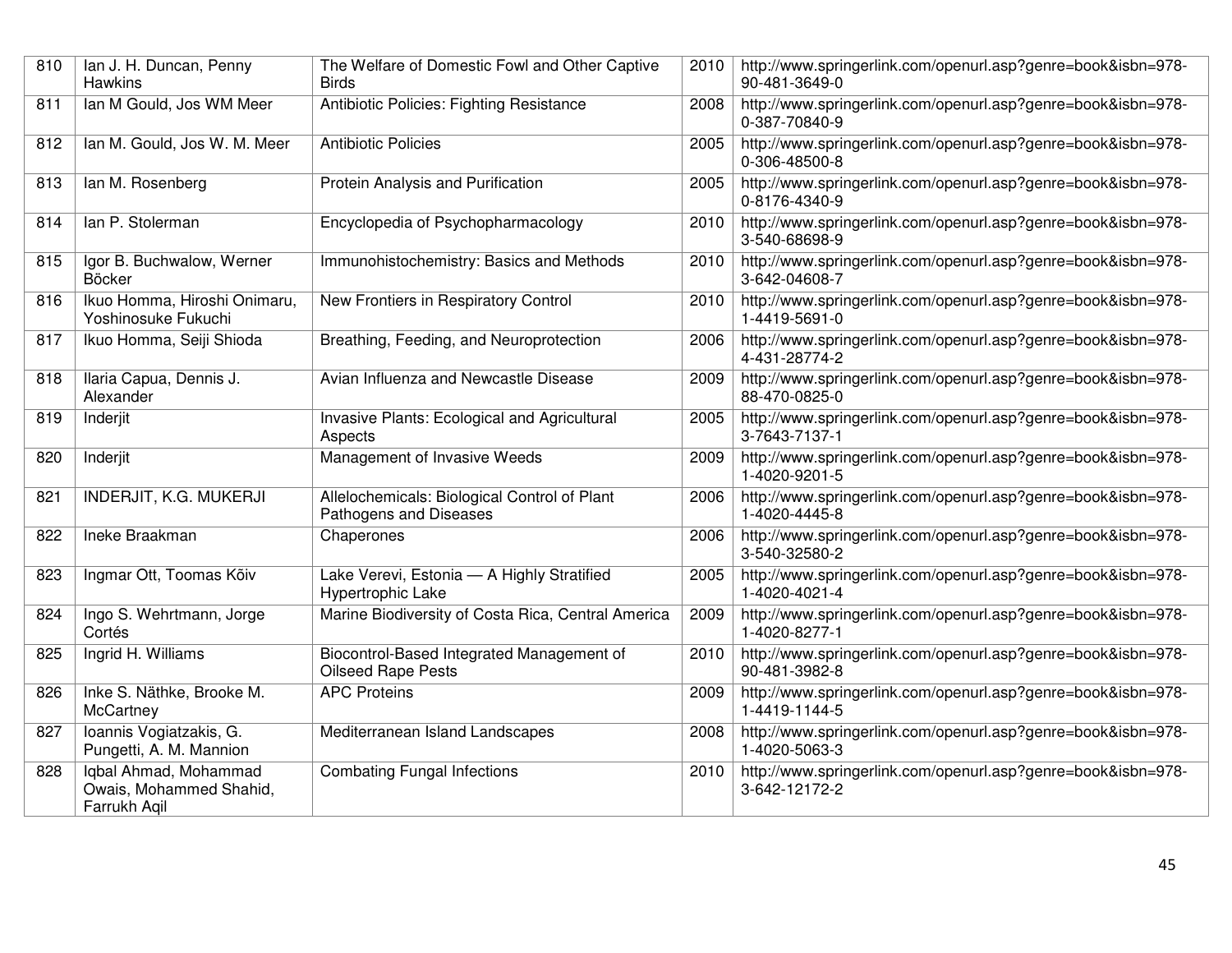| 829 | Igbal S. Grewal                                                                                                                          | Therapeutic Targets of the TNF Superfamily                                       | 2009 | http://www.springerlink.com/openurl.asp?genre=book&isbn=978-<br>0-387-89519-2 |
|-----|------------------------------------------------------------------------------------------------------------------------------------------|----------------------------------------------------------------------------------|------|-------------------------------------------------------------------------------|
| 830 | Irena Sherameti, Ajit Varma                                                                                                              | Soil Heavy Metals                                                                | 2010 | http://www.springerlink.com/openurl.asp?genre=book&isbn=978-<br>3-642-02435-1 |
| 831 | Irene L. Hudson, Marie R.<br>Keatley                                                                                                     | <b>Phenological Research</b>                                                     | 2010 | http://www.springerlink.com/openurl.asp?genre=book&isbn=978-<br>90-481-3334-5 |
| 832 | Irene Petrosillo, Felix Müller, K.<br>Bruce Jones, Giovanni Zurlini,<br>Kinga Krauze, Sergey Victorov,<br>Bai-Lian Li, William G. Kepner | Use of Landscape Sciences for the Assessment of<br><b>Environmental Security</b> | 2007 | http://www.springerlink.com/openurl.asp?genre=book&isbn=978-<br>1-4020-6588-0 |
| 833 | <b>Irene Rochlitz</b>                                                                                                                    | The Welfare Of Cats                                                              | 2007 | http://www.springerlink.com/openurl.asp?genre=book&isbn=978-<br>1-4020-3226-4 |
| 834 | <b>Iris Meier</b>                                                                                                                        | Functional Organization of the Plant Nucleus                                     | 2009 | http://www.springerlink.com/openurl.asp?genre=book&isbn=978-<br>3-540-71057-8 |
| 835 | Isa Schön, Koen Martens,<br>Peter Dijk                                                                                                   | Lost Sex                                                                         | 2009 | http://www.springerlink.com/openurl.asp?genre=book&isbn=978-<br>90-481-2769-6 |
| 836 | Isaac Ishaaya, A. Rami<br>Horowitz                                                                                                       | <b>Biorational Control of Arthropod Pests</b>                                    | 2009 | http://www.springerlink.com/openurl.asp?genre=book&isbn=978-<br>90-481-2315-5 |
| 837 | Isaac Ishaaya, A. Rami<br>Horowitz, Ralf Nauen                                                                                           | Insecticides Design Using Advanced Technologies                                  | 2007 | http://www.springerlink.com/openurl.asp?genre=book&isbn=978-<br>3-540-46904-9 |
| 838 | Isabel Vanslembrouck, Guido<br>Huylenbroeck                                                                                              | <b>Landscape Amenities</b>                                                       | 2005 | http://www.springerlink.com/openurl.asp?genre=book&isbn=978-<br>1-4020-3134-2 |
| 839 | Isabelle Godin, Ana Cumano                                                                                                               | Hematopoietic Stem Cell Development                                              | 2006 | http://www.springerlink.com/openurl.asp?genre=book&isbn=978-<br>0-306-47872-7 |
| 840 | Ivan Curtis                                                                                                                              | Intracellular Mechanisms for Neuritogenesis                                      | 2007 | http://www.springerlink.com/openurl.asp?genre=book&isbn=978-<br>0-387-33128-7 |
| 841 | Ivan Dikic                                                                                                                               | Endosomes                                                                        | 2006 | http://www.springerlink.com/openurl.asp?genre=book&isbn=978-<br>0-387-39950-8 |
| 842 | Izak Bos, Peter Caligari                                                                                                                 | Selection Methods in Plant Breeding                                              | 2008 | http://www.springerlink.com/openurl.asp?genre=book&isbn=978-<br>1-4020-6369-5 |
| 843 | J. David Allan, Marí M. Castillo                                                                                                         | <b>Stream Ecology</b>                                                            | 2007 | http://www.springerlink.com/openurl.asp?genre=book&isbn=978-<br>1-4020-5582-9 |
| 844 | J. EILENBERG, H.M.T.<br><b>HOKKANEN</b>                                                                                                  | An Ecological and Societal Approach to Biological<br>Control                     | 2006 | http://www.springerlink.com/openurl.asp?genre=book&isbn=978-<br>1-4020-4320-8 |
| 845 | J. H. Andersen, D. J. Conley                                                                                                             | Eutrophication in Coastal Ecosystems                                             | 2009 | http://www.springerlink.com/openurl.asp?genre=book&isbn=978-<br>90-481-3384-0 |
| 846 | J. Lawrence Dew, Jean<br>Philippe Boubli                                                                                                 | <b>Tropical Fruits and Frugivores</b>                                            | 2005 | http://www.springerlink.com/openurl.asp?genre=book&isbn=978-<br>1-4020-3832-7 |
| 847 | J. M. Caffrey, A. Dutartre, J.<br>Haury, K. J. Murphy, P. M.<br>Wade                                                                     | Macrophytes in Aquatic Ecosystems: From Biology<br>to Management                 | 2006 | http://www.springerlink.com/openurl.asp?genre=book&isbn=978-<br>1-4020-5389-4 |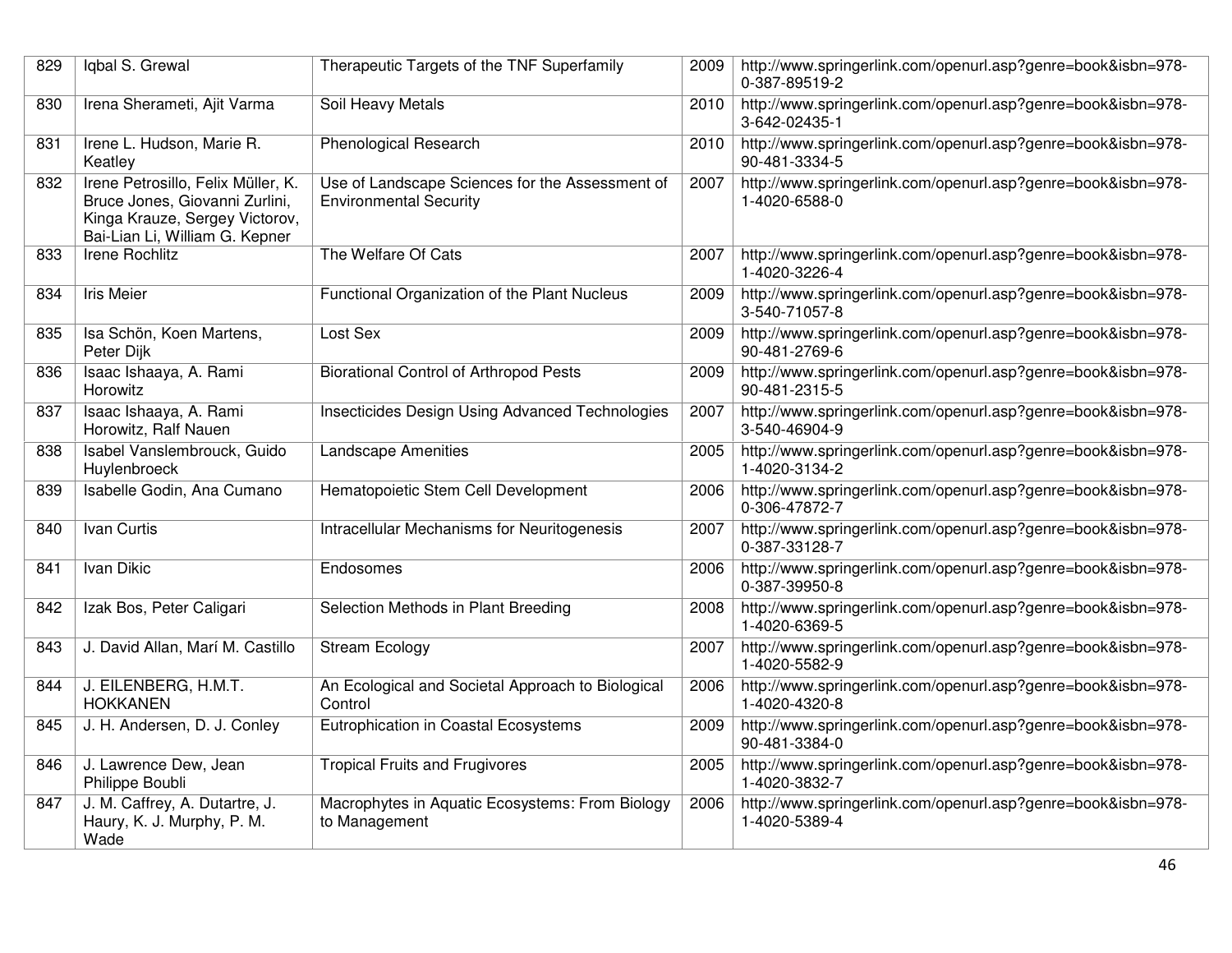| 848 | J. Mark Cock, Kristin Tessmar-<br>Raible, Catherine Boyen,<br>Frédérique Viard | Introduction to Marine Genomics                                                  | 2010 | http://www.springerlink.com/openurl.asp?genre=book&isbn=978-<br>90-481-8616-7 |
|-----|--------------------------------------------------------------------------------|----------------------------------------------------------------------------------|------|-------------------------------------------------------------------------------|
| 849 | J. Michael Lord, Martin R.<br>Hartley                                          | <b>Toxic Plant Proteins</b>                                                      | 2010 | http://www.springerlink.com/openurl.asp?genre=book&isbn=978-<br>3-642-12175-3 |
| 850 | J. Morser, S. I. Nishikawa                                                     | The Promises and Challenges of Regenerative<br>Medicine                          | 2005 | http://www.springerlink.com/openurl.asp?genre=book&isbn=978-<br>3-540-23481-4 |
| 851 | J. Morser, S. - I. Nishikawa, H.<br>R. Schöler                                 | Stem Cells in Reproduction and in the Brain                                      | 2006 | http://www.springerlink.com/openurl.asp?genre=book&isbn=978-<br>3-540-31436-3 |
| 852 | J. Paul Bolam, Cali A. Ingham,<br>Peter J. Magill                              | The Basal Ganglia VIII                                                           | 2005 | http://www.springerlink.com/openurl.asp?genre=book&isbn=978-<br>0-387-28065-3 |
| 853 | J. Rick Turner                                                                 | New Drug Development                                                             | 2010 | http://www.springerlink.com/openurl.asp?genre=book&isbn=978-<br>1-4419-6417-5 |
| 854 | J. Robin Harris                                                                | Cholesterol Binding and Cholesterol Transport<br>Proteins:                       | 2010 | http://www.springerlink.com/openurl.asp?genre=book&isbn=978-<br>90-481-8621-1 |
| 855 | J. Robin Harris, Falk<br>Fahrenholz                                            | Alzheimer's Disease                                                              | 2005 | http://www.springerlink.com/openurl.asp?genre=book&isbn=978-<br>0-387-23225-6 |
| 856 | J. Venitz, W. Sittner                                                          | Appropriate Dose Selection - How to Optimize<br><b>Clinical Drug Development</b> | 2007 | http://www.springerlink.com/openurl.asp?genre=book&isbn=978-<br>3-540-27867-2 |
| 857 | J. William Costerton                                                           | The Biofilm Primer                                                               | 2007 | http://www.springerlink.com/openurl.asp?genre=book&isbn=978-<br>3-540-68021-5 |
| 858 | J.C. Marijnissen, Leon Gradon                                                  | Nanoparticles in medicine and environment                                        | 2010 | http://www.springerlink.com/openurl.asp?genre=book&isbn=978-<br>90-481-2631-6 |
| 859 | J.E. Bradshaw                                                                  | Root and Tuber Crops                                                             | 2010 | http://www.springerlink.com/openurl.asp?genre=book&isbn=978-<br>0-387-92764-0 |
| 860 | J.P. Gustafson, J. Taylor, G.<br>Stacey                                        | Genomics of Disease                                                              | 2008 | http://www.springerlink.com/openurl.asp?genre=book&isbn=978-<br>0-387-76722-2 |
| 861 | J.S. Penn                                                                      | Retinal and Choroidal Angiogenesis                                               | 2008 | http://www.springerlink.com/openurl.asp?genre=book&isbn=978-<br>1-4020-6779-2 |
| 862 | Jack E. Henningfield, Edythe D.<br>London, Sakire Pogun                        | Nicotine Psychopharmacology                                                      | 2009 | http://www.springerlink.com/openurl.asp?genre=book&isbn=978-<br>3-540-69246-1 |
| 863 | <b>Jack Uetrecht</b>                                                           | <b>Adverse Drug Reactions</b>                                                    | 2010 | http://www.springerlink.com/openurl.asp?genre=book&isbn=978-<br>3-642-00662-3 |
| 864 | Jacqueline D. Reeves, Cynthia<br>A. Derdeyn                                    | Entry Inhibitors in HIV Therapy                                                  | 2007 | http://www.springerlink.com/openurl.asp?genre=book&isbn=978-<br>3-7643-7782-3 |
| 865 | Jacqueline F. Webb, Richard R.<br>Fay, Arthur N. Popper                        | <b>Fish Bioacoustics</b>                                                         | 2008 | http://www.springerlink.com/openurl.asp?genre=book&isbn=978-<br>0-387-73028-8 |
| 866 | Jacques Brodeur, Guy Boivin                                                    | Trophic and Guild in Biological Interactions Control                             | 2006 | http://www.springerlink.com/openurl.asp?genre=book&isbn=978-<br>1-4020-4766-4 |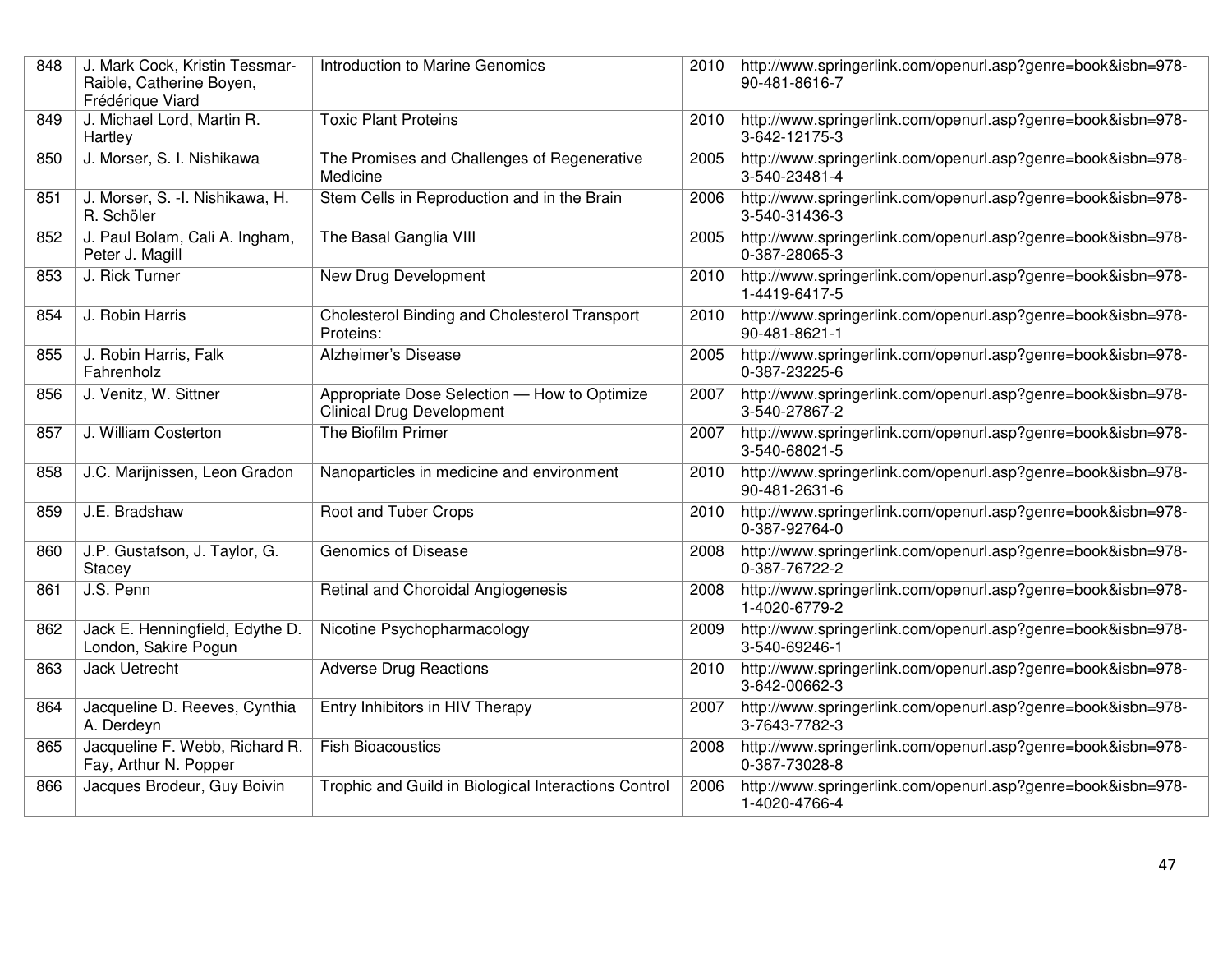| 867 | Jacques Neirynck, Laurence<br>Garey                                                   | Your Brain and Your Self                                                                                                        | 2009 | http://www.springerlink.com/openurl.asp?genre=book&isbn=978-<br>3-540-87522-2 |
|-----|---------------------------------------------------------------------------------------|---------------------------------------------------------------------------------------------------------------------------------|------|-------------------------------------------------------------------------------|
| 868 | Jacques Zimmer                                                                        | <b>Natural Killer Cells</b>                                                                                                     | 2010 | http://www.springerlink.com/openurl.asp?genre=book&isbn=978-<br>3-642-02308-8 |
| 869 | Jafargholi Imani, Ashwani<br>Kumar, Karl-Hermann<br>Neumann                           | Plant Cell and Tissue Culture - A Tool in<br>Biotechnology                                                                      | 2009 | http://www.springerlink.com/openurl.asp?genre=book&isbn=978-<br>3-540-93882-8 |
| 870 | Jaime A. Pineda                                                                       | <b>Mirror Neuron Systems</b>                                                                                                    | 2009 | http://www.springerlink.com/openurl.asp?genre=book&isbn=978-<br>1-934115-34-3 |
| 871 | Jaime M. Monti, S. R. Pandi-<br>Perumal, Barry L. Jacobs,<br>David J. Nutt            | Serotonin and Sleep: Molecular, Functional and<br><b>Clinical Aspects</b>                                                       | 2008 | http://www.springerlink.com/openurl.asp?genre=book&isbn=978-<br>3-7643-8560-6 |
| 872 | Jaime M. Monti, Seithikurippu<br>Ratnas Pandi-Perumal, Hanns<br>Möhler                | <b>GABA</b> and Sleep                                                                                                           | 2010 | http://www.springerlink.com/openurl.asp?genre=book&isbn=978-<br>3-0346-0225-9 |
| 873 | Jaime Prohens, Fernando Nuez                                                          | Vegetables I                                                                                                                    | 2008 | http://www.springerlink.com/openurl.asp?genre=book&isbn=978-<br>0-387-72291-7 |
| 874 | Jaime Prohens, Fernando Nuez                                                          | Vegetables II                                                                                                                   | 2008 | http://www.springerlink.com/openurl.asp?genre=book&isbn=978-<br>0-387-74108-6 |
| 875 | James A. Drake                                                                        | Handbook of Alien Species in Europe                                                                                             | 2009 | http://www.springerlink.com/openurl.asp?genre=book&isbn=978-<br>1-4020-8279-5 |
| 876 | James B. Pawley                                                                       | Handbook Of Biological Confocal Microscopy                                                                                      | 2006 | http://www.springerlink.com/openurl.asp?genre=book&isbn=978-<br>0-387-25921-5 |
| 877 | James E. Childs, John S.<br>Mackenzie, Jürgen A. Richt                                | Wildlife and Emerging Zoonotic Diseases: The<br>Biology, Circumstances and Consequences of<br><b>Cross-Species Transmission</b> | 2007 | http://www.springerlink.com/openurl.asp?genre=book&isbn=978-<br>3-540-70961-9 |
| 878 | James F. Hancock                                                                      | Temperate Fruit Crop Breeding                                                                                                   | 2008 | http://www.springerlink.com/openurl.asp?genre=book&isbn=978-<br>1-4020-6906-2 |
| 879 | James L. Etten                                                                        | Lesser Known Large dsDNA Viruses                                                                                                | 2009 | http://www.springerlink.com/openurl.asp?genre=book&isbn=978-<br>3-540-68617-0 |
| 880 | James McD. Stewart, Derrick<br>M. Oosterhuis, James J.<br>Heitholt, Jackson R. Mauney | Physiology of Cotton                                                                                                            | 2010 | http://www.springerlink.com/openurl.asp?genre=book&isbn=978-<br>90-481-3194-5 |
| 881 | James Mohler, Donald Tindall                                                          | Androgen Action in Prostate Cancer                                                                                              | 2009 | http://www.springerlink.com/openurl.asp?genre=book&isbn=978-<br>0-387-69177-0 |
| 882 | James Pipas, Blossom<br>Damania                                                       | <b>DNA Tumor Viruses</b>                                                                                                        | 2009 | http://www.springerlink.com/openurl.asp?genre=book&isbn=978-<br>0-387-68944-9 |
| 883 | James R. Carey, Jean-Marie<br>Robine, Jean Pierre Michel,<br><b>Yves Christen</b>     | Longevity and Frailty                                                                                                           | 2005 | http://www.springerlink.com/openurl.asp?genre=book&isbn=978-<br>3-540-25153-8 |
| 884 | James S. Diana, Terry L.<br>Margenau                                                  | The Muskellunge Symposium: A Memorial Tribute<br>to E.J. Crossman                                                               | 2007 | http://www.springerlink.com/openurl.asp?genre=book&isbn=978-<br>1-4020-6048-9 |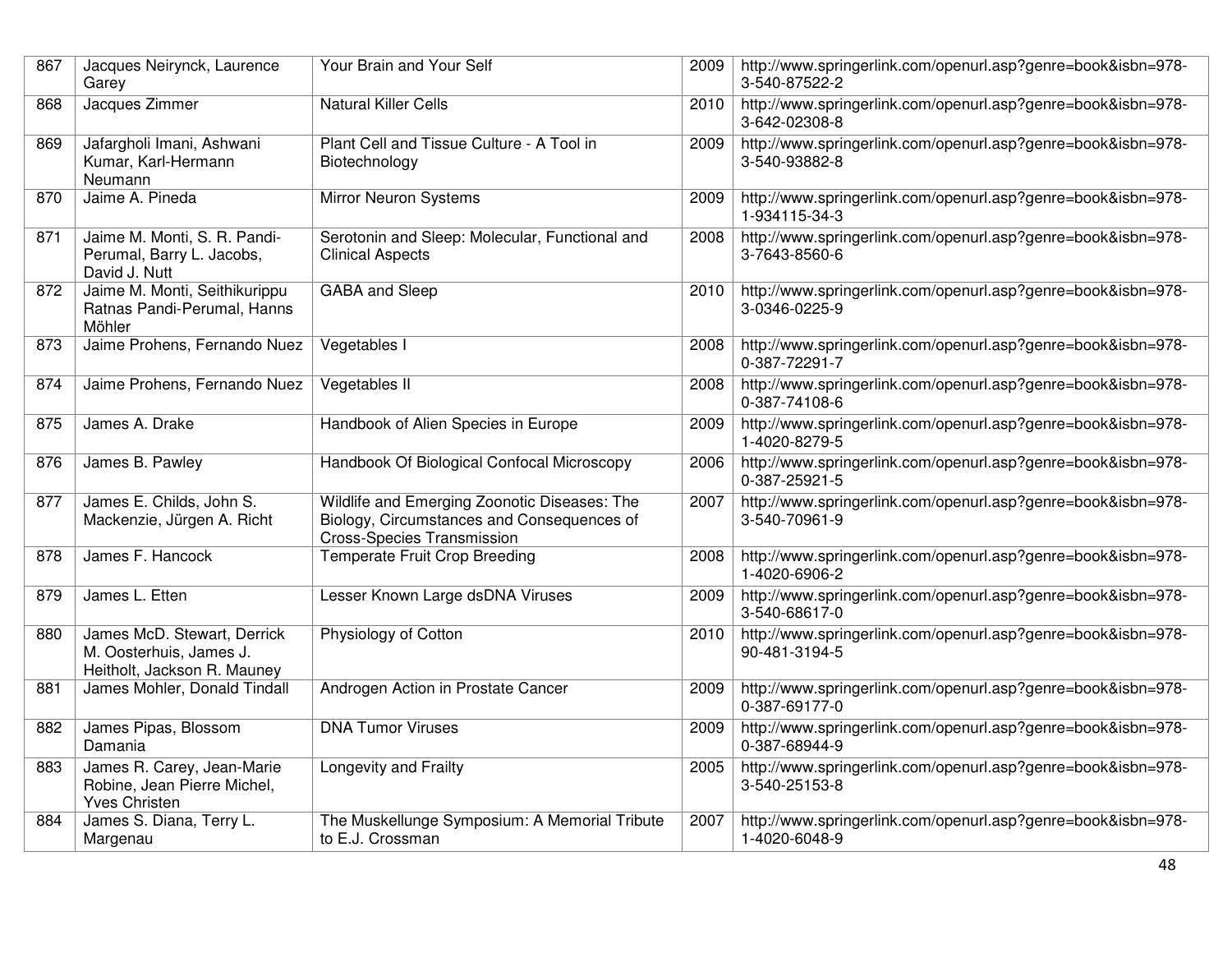| 885 | James W. Haefner                                                           | <b>Modeling Biological Systems</b>                                        | 2005 | http://www.springerlink.com/openurl.asp?genre=book&isbn=978-<br>0-387-25011-3 |
|-----|----------------------------------------------------------------------------|---------------------------------------------------------------------------|------|-------------------------------------------------------------------------------|
| 886 | Jamie A. Davies                                                            | <b>Branching Morphogenesis</b>                                            | 2006 | http://www.springerlink.com/openurl.asp?genre=book&isbn=978-<br>0-387-25615-3 |
| 887 | Jan A. Nolta                                                               | Genetic Engineering of Mesenchymal Stem Cells                             | 2006 | http://www.springerlink.com/openurl.asp?genre=book&isbn=978-<br>1-4020-3935-5 |
| 888 | Jan Bruin, Leo P. S. Geest                                                 | Diseases of Mites and Ticks                                               | 2009 | http://www.springerlink.com/openurl.asp?genre=book&isbn=978-<br>1-4020-9694-5 |
| 889 | Jan Christian Habel, Thorsten<br>Assmann                                   | <b>Relict Species</b>                                                     | 2010 | http://www.springerlink.com/openurl.asp?genre=book&isbn=978-<br>3-540-92159-2 |
| 890 | Jan Dirk Blom                                                              | A Dictionary of Hallucinations                                            | 2010 | http://www.springerlink.com/openurl.asp?genre=book&isbn=978-<br>1-4419-1222-0 |
| 891 | Jan Drenth                                                                 | Principles of Protein X-Ray Crystallography                               | 2007 | http://www.springerlink.com/openurl.asp?genre=book&isbn=978-<br>0-387-33334-2 |
| 892 | Jan Tachezy                                                                | Hydrogenosomes and Mitosomes: Mitochondria of<br>Anaerobic Eukaryotes     | 2008 | http://www.springerlink.com/openurl.asp?genre=book&isbn=978-<br>3-540-76732-9 |
| 893 | Jan Verplaetse, Jelle Schrijver,<br>Sven Vanneste, Johan<br>Braeckman      | The Moral Brain                                                           | 2009 | http://www.springerlink.com/openurl.asp?genre=book&isbn=978-<br>1-4020-6286-5 |
| 894 | Janaki R. R. Alavalapati, D.<br>Evan Mercer                                | <b>Valuing Agroforestry Systems</b>                                       | 2005 | http://www.springerlink.com/openurl.asp?genre=book&isbn=978-<br>1-4020-2412-2 |
| 895 | Jane K. Setlow                                                             | <b>Genetic Engineering</b>                                                | 2006 | http://www.springerlink.com/openurl.asp?genre=book&isbn=978-<br>0-387-25855-3 |
| 896 | Jane K. Setlow                                                             | Genetic Engineering                                                       | 2007 | http://www.springerlink.com/openurl.asp?genre=book&isbn=978-<br>0-387-33840-8 |
| 897 | Jane L. Hurst, Robert J.<br>Beynon, S. Craig Roberts,<br>Tristram D. Wyatt | Chemical Signals in Vertebrates 11                                        | 2008 | http://www.springerlink.com/openurl.asp?genre=book&isbn=978-<br>0-387-73944-1 |
| 898 | Janice Glimn-Lacy, Peter B.<br>Kaufman                                     | <b>Botany Illustrated</b>                                                 | 2006 | http://www.springerlink.com/openurl.asp?genre=book&isbn=978-<br>0-387-28870-3 |
| 899 | Janine E. Deakin, Paul D.<br>Waters, Jennifer A. Marshall<br>Graves        | <b>Marsupial Genetics and Genomics</b>                                    | 2010 | http://www.springerlink.com/openurl.asp?genre=book&isbn=978-<br>90-481-9022-5 |
| 900 | Janos Minarovits, Eva Gonczol,<br><b>Tibor Valyi-Nagy</b>                  | Latency Strategies of Herpesviruses                                       | 2007 | http://www.springerlink.com/openurl.asp?genre=book&isbn=978-<br>0-387-32464-7 |
| 901 | Janusz M. Bujnicki                                                         | <b>Practical Bioinformatics</b>                                           | 2008 | http://www.springerlink.com/openurl.asp?genre=book&isbn=978-<br>3-540-74267-8 |
| 902 | Jaroslav Holman                                                            | Host Plant Catalog of Aphids                                              | 2009 | http://www.springerlink.com/openurl.asp?genre=book&isbn=978-<br>1-4020-8285-6 |
| 903 | Jason X. -J. Yuan, Jeremy P. T.<br>Ward                                    | Membrane Receptors, Channels and Transporters<br>in Pulmonary Circulation | 2010 | http://www.springerlink.com/openurl.asp?genre=book&isbn=978-<br>1-60761-499-9 |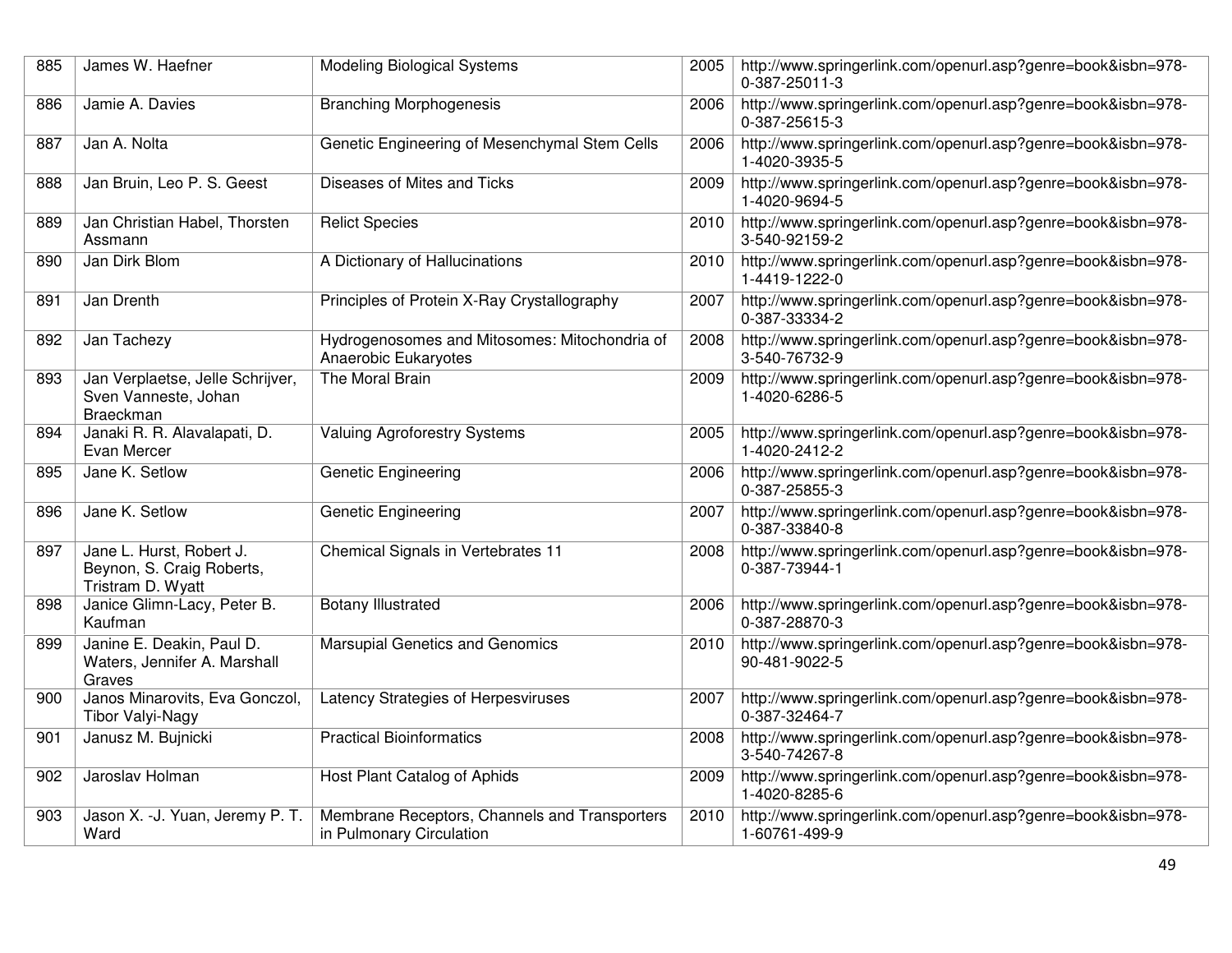| 904 | Jay Schulkin                                                                                                   | Medical Decisions, Estrogen and Aging                                            | 2008 | http://www.springerlink.com/openurl.asp?genre=book&isbn=978-<br>1-4020-6685-6 |
|-----|----------------------------------------------------------------------------------------------------------------|----------------------------------------------------------------------------------|------|-------------------------------------------------------------------------------|
| 905 | Jayna L. Ditty, Shannon R.<br>Mackey, Carl H. Johnson                                                          | <b>Bacterial Circadian Programs</b>                                              | 2009 | http://www.springerlink.com/openurl.asp?genre=book&isbn=978-<br>3-540-88430-9 |
| 906 | Jean Champagnat, Monique<br>Denavit-Saubié, Gilles Fortin,<br>Arthur S. Foutz, Muriel Thoby-<br><b>Brisson</b> | Post-Genomic Perspectives in Modeling and<br><b>Control of Breathing</b>         | 2005 | http://www.springerlink.com/openurl.asp?genre=book&isbn=978-<br>0-306-48507-7 |
| 907 | Jean Langhorne                                                                                                 | Immunology and Immunopathogenesis of Malaria                                     | 2005 | http://www.springerlink.com/openurl.asp?genre=book&isbn=978-<br>3-540-25718-9 |
| 908 | Jean S. Deutsch                                                                                                | <b>Hox Genes</b>                                                                 | 2010 | http://www.springerlink.com/openurl.asp?genre=book&isbn=978-<br>1-4419-6672-8 |
| 909 | Jean-Claude Carel, Paul A.<br>Kelly, Yves Christen                                                             | <b>Deciphering Growth</b>                                                        | 2005 | http://www.springerlink.com/openurl.asp?genre=book&isbn=978-<br>3-540-26192-6 |
| 910 | Jean-François Jeannin                                                                                          | Lipid A in Cancer Therapy                                                        | 2010 | http://www.springerlink.com/openurl.asp?genre=book&isbn=978-<br>1-4419-1602-0 |
| 911 | Jean-Marie Buerstedde,<br>Shunichi Takeda                                                                      | Reviews and Protocols in DT40 Research                                           | 2006 | http://www.springerlink.com/openurl.asp?genre=book&isbn=978-<br>1-4020-4895-1 |
| 912 | Jeannine Yon-Kahn, G. Hervé                                                                                    | Molecular and Cellular Enzymology                                                | 2010 | http://www.springerlink.com/openurl.asp?genre=book&isbn=978-<br>3-642-01227-3 |
| 913 | Jean-Pierre Changeux, Antonio<br>R. Damasio, Wolf Singer, Yves<br>Christen                                     | Neurobiology of Human Values                                                     | 2005 | http://www.springerlink.com/openurl.asp?genre=book&isbn=978-<br>3-540-26253-4 |
| 914 | Jean-Pierre Saint-Jeannet                                                                                      | Neural Crest Induction and Differentiation                                       | 2006 | http://www.springerlink.com/openurl.asp?genre=book&isbn=978-<br>0-387-35136-0 |
| 915 | Jean-Pierre Verbelen, Kris<br>Vissenberg                                                                       | The Expanding Cell                                                               | 2007 | http://www.springerlink.com/openurl.asp?genre=book&isbn=978-<br>3-540-39114-2 |
| 916 | Jef Huisman, Hans C.P.<br>Matthijs, Petra M. Visser                                                            | Harmful Cyanobacteria                                                            | 2005 | http://www.springerlink.com/openurl.asp?genre=book&isbn=978-<br>1-4020-3009-3 |
| 917 | Jeff L. Bennetzen, Sarah C.<br>Hake                                                                            | Handbook of Maize: Its Biology                                                   | 2009 | http://www.springerlink.com/openurl.asp?genre=book&isbn=978-<br>0-387-79417-4 |
| 918 | Jeff W.M. Bulte, Michel M.J.<br>Modo                                                                           | Nanoparticles in Biomedical Imaging                                              | 2008 | http://www.springerlink.com/openurl.asp?genre=book&isbn=978-<br>0-387-72026-5 |
| 919 | Jeffery A. Winer, Christoph E.<br>Schreiner                                                                    | The Inferior Colliculus                                                          | 2005 | http://www.springerlink.com/openurl.asp?genre=book&isbn=978-<br>0-387-22038-3 |
| 920 | Jeffrey K. Harrison, Nicholas<br>W. Lukacs                                                                     | The Chemokine Receptors                                                          | 2007 | http://www.springerlink.com/openurl.asp?genre=book&isbn=978-<br>1-58829-773-0 |
| 921 | Jeffrey L. Bennetzen, Sarah<br>Hake                                                                            | Handbook of Maize                                                                | 2009 | http://www.springerlink.com/openurl.asp?genre=book&isbn=978-<br>0-387-77862-4 |
| 922 | Jeffrey L. Cummings et.al                                                                                      | Genotype - Proteotype - Phenotype<br>Relationships in Neurodegenerative Diseases | 2005 | http://www.springerlink.com/openurl.asp?genre=book&isbn=978-<br>3-540-24835-4 |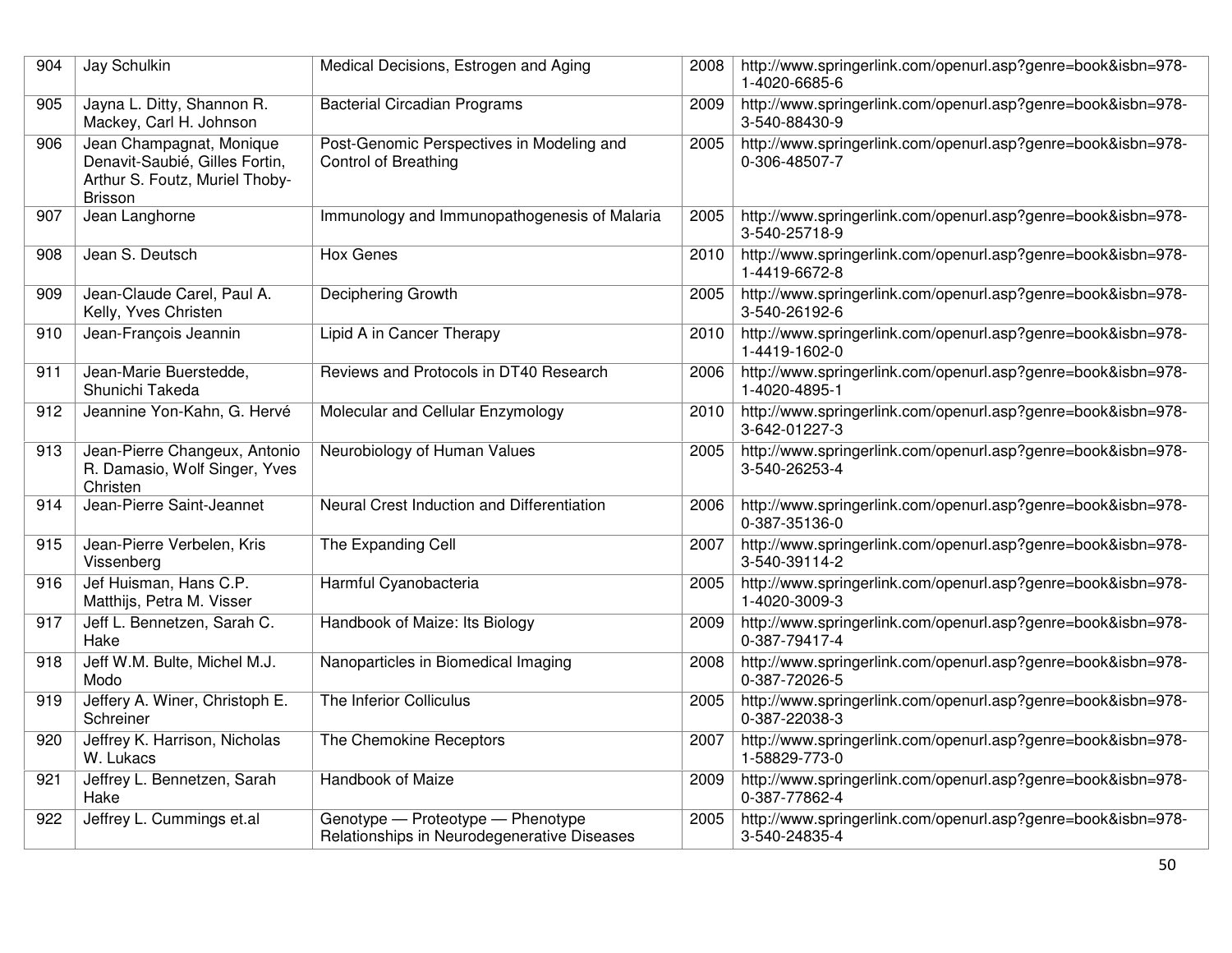| 923 | Jeffrey M. Weinberg                                                                                            | <b>Treatment of Psoriasis</b>                                                                | 2008 | http://www.springerlink.com/openurl.asp?genre=book&isbn=978-<br>3-7643-7722-9 |
|-----|----------------------------------------------------------------------------------------------------------------|----------------------------------------------------------------------------------------------|------|-------------------------------------------------------------------------------|
| 924 | Jeffrey M. Weinberg, Robin<br><b>Buchholz</b>                                                                  | TNF-alpha Inhibitors                                                                         | 2006 | http://www.springerlink.com/openurl.asp?genre=book&isbn=978-<br>3-7643-7248-4 |
| 925 | Jeffrey Myers                                                                                                  | <b>Oral Cancer Metastasis</b>                                                                | 2010 | http://www.springerlink.com/openurl.asp?genre=book&isbn=978-<br>1-4419-0774-5 |
| 926 | Jeffrey Rushen, Anne Marie<br>Passillé, Marina A. G.<br>Keyserlingk, Daniel M. Weary                           | The Welfare of Cattle                                                                        | 2008 | http://www.springerlink.com/openurl.asp?genre=book&isbn=978-<br>1-4020-6557-6 |
| 927 | Jelte Rozema, Rien Aerts,<br>Hans Cornelissen                                                                  | Plants and Climate Change                                                                    | 2006 | http://www.springerlink.com/openurl.asp?genre=book&isbn=978-<br>1-4020-4442-7 |
| 928 | Jennifer L. Bizon, Alisa Woods                                                                                 | Animal Models of Human Cognitive Aging                                                       | 2009 | http://www.springerlink.com/openurl.asp?genre=book&isbn=978-<br>1-58829-996-3 |
| 929 | Jennifer L. Nielsen, Haritz<br>Arrizabalaga, Nuno Fragoso,<br>Alistair Hobday, Molly<br>Lutcavage, John Sibert | Tagging and Tracking of Marine Animals with<br><b>Electronic Devices</b>                     | 2009 | http://www.springerlink.com/openurl.asp?genre=book&isbn=978-<br>1-4020-9639-6 |
| 930 | Jennifer S. Shoemaker, Simon<br>M. Lin                                                                         | Methods of Microarray Data Analysis                                                          | 2005 | http://www.springerlink.com/openurl.asp?genre=book&isbn=978-<br>0-387-23074-0 |
| 931 | Jens Amendt, M.Lee Goff,<br>Carlo P. Campobasso, Martin<br>Grassberger                                         | <b>Current Concepts in Forensic Entomology</b>                                               | 2010 | http://www.springerlink.com/openurl.asp?genre=book&isbn=978-<br>1-4020-9683-9 |
| 932 | Jens F. Rehfeld, Jens R.<br>Bundgaard                                                                          | Cellular Peptide Hormone Synthesis and Secretory<br>Pathways                                 | 2010 | http://www.springerlink.com/openurl.asp?genre=book&isbn=978-<br>3-642-11834-0 |
| 933 | Jens H. Kuhn                                                                                                   | <b>Filoviruses</b>                                                                           | 2008 | http://www.springerlink.com/openurl.asp?genre=book&isbn=978-<br>3-211-20670-6 |
| 934 | Jens Hannibal, Jan Fahrenkrug                                                                                  | Neuronal Input Pathways to the Brain's Biological<br>Clock and their Functional Significance | 2006 | http://www.springerlink.com/openurl.asp?genre=book&isbn=978-<br>3-540-27788-0 |
| 935 | Jens Nielsen, Michael C.<br>Jewett                                                                             | Metabolomics                                                                                 | 2007 | http://www.springerlink.com/openurl.asp?genre=book&isbn=978-<br>3-540-74718-5 |
| 936 | Jeremy N. Marchant-Forde                                                                                       | The Welfare of Pigs                                                                          | 2009 | http://www.springerlink.com/openurl.asp?genre=book&isbn=978-<br>1-4020-8908-4 |
| 937 | Jerry Eichler                                                                                                  | <b>Protein Movement Across Membranes</b>                                                     | 2005 | http://www.springerlink.com/openurl.asp?genre=book&isbn=978-<br>0-387-25758-7 |
| 938 | Jesper Hoffmeyer                                                                                               | A Legacy for Living Systems                                                                  | 2008 | http://www.springerlink.com/openurl.asp?genre=book&isbn=978-<br>1-4020-6705-1 |
| 939 | Jessup M. Shively                                                                                              | Complex Intracellular Structures in Prokaryotes                                              | 2006 | http://www.springerlink.com/openurl.asp?genre=book&isbn=978-<br>3-540-32524-6 |
| 940 | Jessup M. Shively                                                                                              | Inclusions in Prokaryotes                                                                    | 2006 | http://www.springerlink.com/openurl.asp?genre=book&isbn=978-<br>3-540-26205-3 |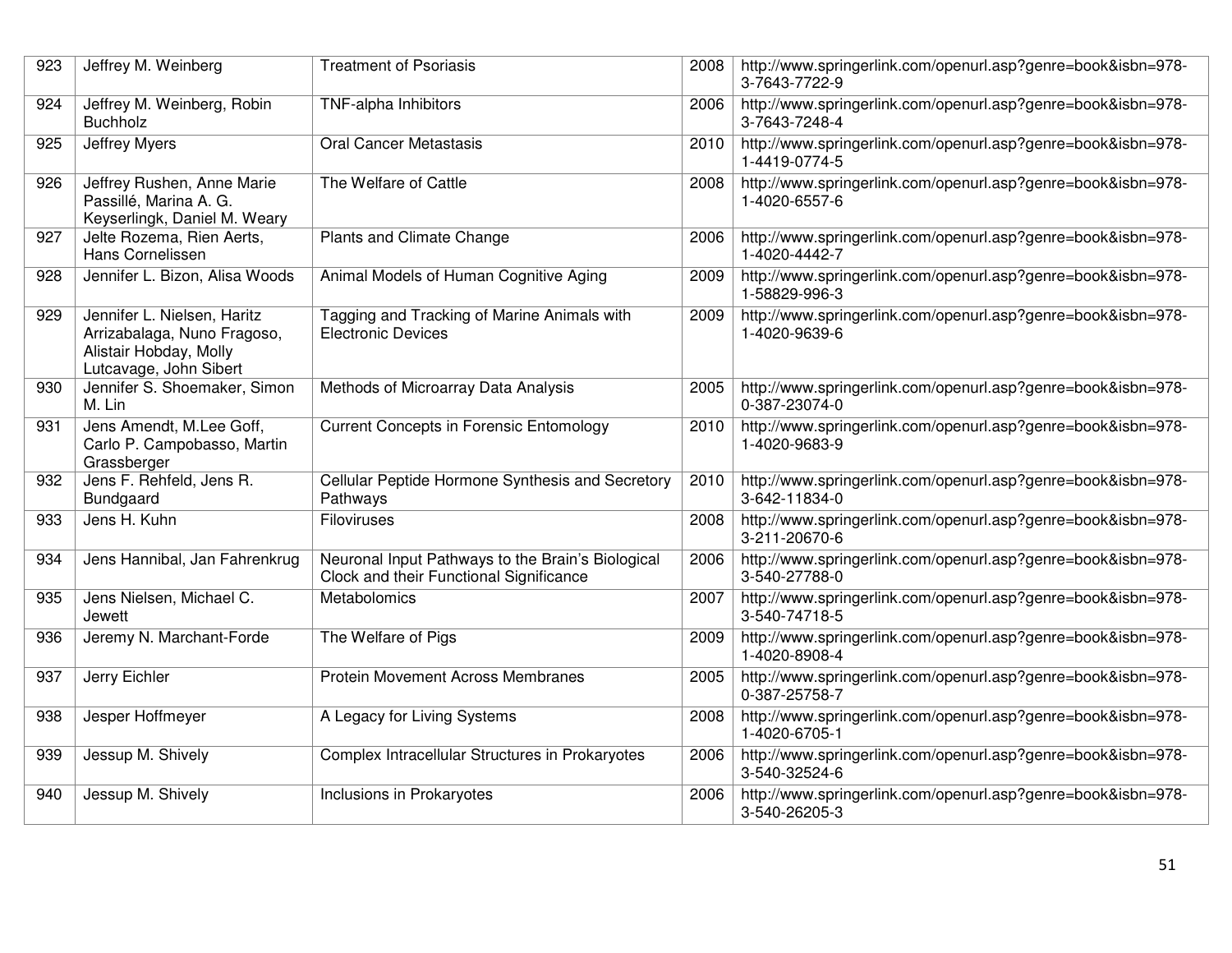| 941 | Jesús M. Paramio                                                               | Intermediate Filaments                                                | 2006 | http://www.springerlink.com/openurl.asp?genre=book&isbn=978-<br>0-387-33780-7 |
|-----|--------------------------------------------------------------------------------|-----------------------------------------------------------------------|------|-------------------------------------------------------------------------------|
| 942 | JIANGUO WU, K. BRUCE<br>JONES, HARBIN LI, ORIE L.<br><b>LOUCKS</b>             | SCALING AND UNCERTAINTY ANALYSIS IN<br><b>ECOLOGY</b>                 | 2006 | http://www.springerlink.com/openurl.asp?genre=book&isbn=978-<br>1-4020-4662-9 |
| 943 | Jian-Ying Wang, Robert A.<br>Casero                                            | Polyamine Cell Signaling                                              | 2006 | http://www.springerlink.com/openurl.asp?genre=book&isbn=978-<br>1-58829-625-2 |
| 944 | Jim Douglas, Markku Simula                                                     | The Future of the World's Forests                                     | 2010 | http://www.springerlink.com/openurl.asp?genre=book&isbn=978-<br>90-481-9581-7 |
| 945 | Jim O. Vigoreaux                                                               | Nature's Versatile Engine: Insect Flight Muscle<br>Inside and Out     | 2006 | http://www.springerlink.com/openurl.asp?genre=book&isbn=978-<br>0-387-25798-3 |
| 946 | Jindrich Kazda, Ivo Pavlik,<br>Joseph O. Falkinham III, Karel<br>Hruska        | The Ecology of Mycobacteria: Impact on Animal's<br>and Human's Health | 2009 | http://www.springerlink.com/openurl.asp?genre=book&isbn=978-<br>1-4020-9412-5 |
| 947 | Jingwu Zhang                                                                   | Immune Regulation and Immunotherapy in<br>Autoimmune Disease          | 2007 | http://www.springerlink.com/openurl.asp?genre=book&isbn=978-<br>0-387-36002-7 |
| 948 | Joachim Frank                                                                  | Electron Tomography                                                   | 2006 | http://www.springerlink.com/openurl.asp?genre=book&isbn=978-<br>0-387-31234-7 |
| 949 | Joachim W. Kadereit, Charles<br>Jeffrey                                        | Flowering Plants · Eudicots                                           | 2007 | http://www.springerlink.com/openurl.asp?genre=book&isbn=978-<br>3-540-31050-1 |
| 950 | João O. Malva, Ana Cristina<br>Rego, Rodrigo A. Cunha,<br>Catarina R. Oliveira | Interaction Between Neurons and Glia in Aging<br>and Disease          | 2007 | http://www.springerlink.com/openurl.asp?genre=book&isbn=978-<br>0-387-70829-4 |
| 951 | Jochen Kaiser, Marcus<br>Johannes Naumer                                       | Multisensory Object Perception in the Primate<br><b>Brain</b>         | 2010 | http://www.springerlink.com/openurl.asp?genre=book&isbn=978-<br>1-4419-5614-9 |
| 952 | Jochen Schacht, Arthur N.<br>Popper, Richard R. Fay                            | Auditory Trauma, Protection, and Repair                               | 2008 | http://www.springerlink.com/openurl.asp?genre=book&isbn=978-<br>0-387-72560-4 |
| 953 | Joel Morganroth, Ihor Gussak                                                   | Cardiac Safety of Noncardiac Drugs                                    | 2005 | http://www.springerlink.com/openurl.asp?genre=book&isbn=978-<br>1-58829-515-6 |
| 954 | Johann Vollmann, Istvan<br>Rajcan                                              | Oil Crops                                                             | 2010 | http://www.springerlink.com/openurl.asp?genre=book&isbn=978-<br>0-387-77593-7 |
| 955 | Johannes W. Hell, Michael D.<br>Ehlers                                         | Structural And Functional Organization Of The<br>Synapse              | 2008 | http://www.springerlink.com/openurl.asp?genre=book&isbn=978-<br>0-387-77231-8 |
| 956 | John A. Barranger, Mario A.<br>Cabrera-Salazar                                 | <b>Lysosomal Storage Disorders</b>                                    | 2007 | http://www.springerlink.com/openurl.asp?genre=book&isbn=978-<br>0-387-70908-6 |
| 957 | John A. Bissonette, Ilse Storch                                                | Temporal Dimensions of Landscape Ecology                              | 2007 | http://www.springerlink.com/openurl.asp?genre=book&isbn=978-<br>0-387-45445-0 |
| 958 | John B. Silver                                                                 | Mosquito Ecology                                                      | 2008 | http://www.springerlink.com/openurl.asp?genre=book&isbn=978-<br>1-4020-6665-8 |
| 959 | John C. F. Walker                                                              | <b>Primary Wood Processing</b>                                        | 2006 | http://www.springerlink.com/openurl.asp?genre=book&isbn=978-<br>1-4020-4392-5 |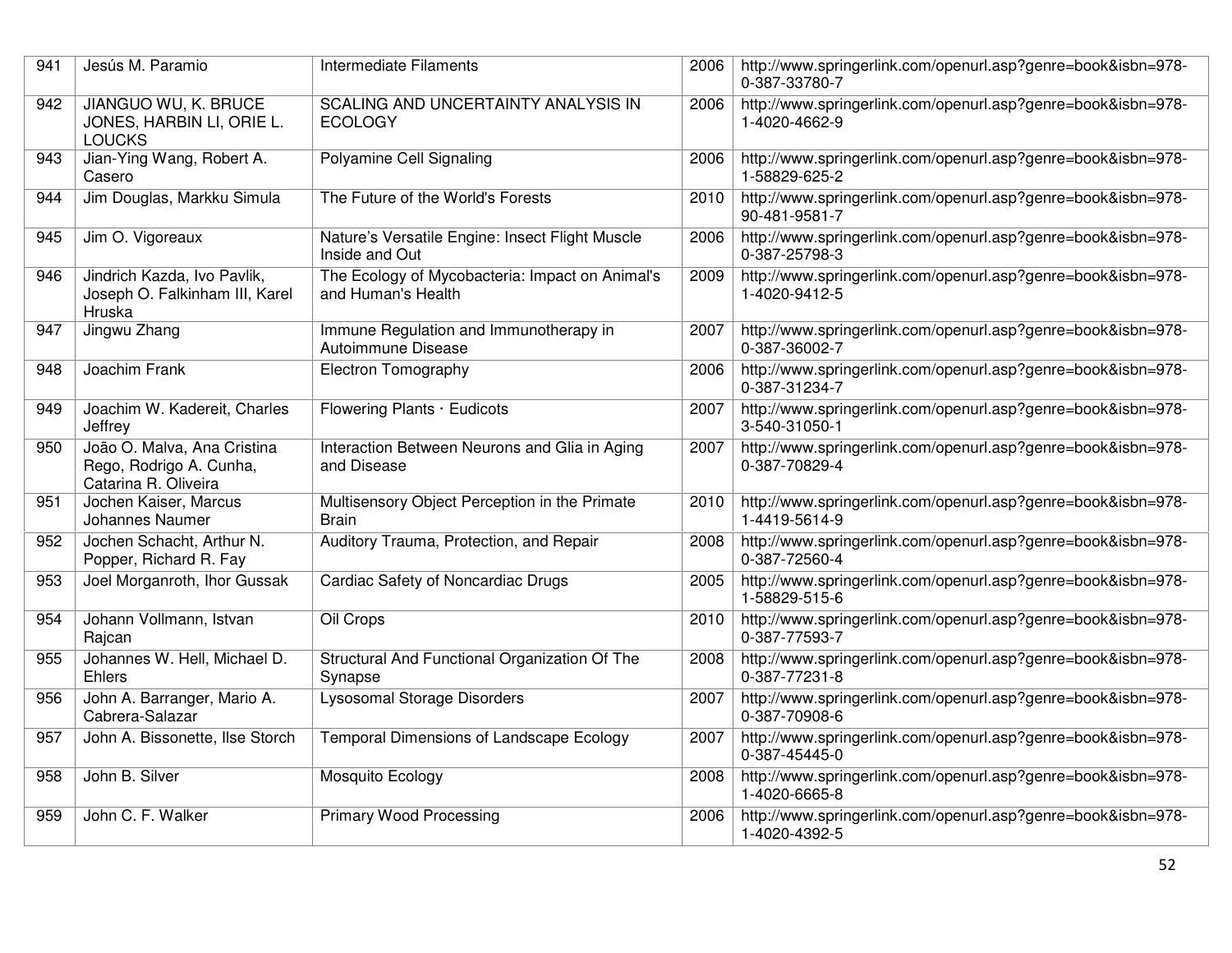| 960 | John C. Stavridis                                                                                         | Oxidation: The Cornerstone of Carcinogenesis                                                    | 2008 | http://www.springerlink.com/openurl.asp?genre=book&isbn=978-<br>1-4020-6703-7 |
|-----|-----------------------------------------------------------------------------------------------------------|-------------------------------------------------------------------------------------------------|------|-------------------------------------------------------------------------------|
| 961 | John D. Lambris                                                                                           | <b>Current Topics in Complement</b>                                                             | 2006 | http://www.springerlink.com/openurl.asp?genre=book&isbn=978-<br>0-387-32231-5 |
| 962 | John D. Lambris                                                                                           | <b>Current Topics in Complement II</b>                                                          | 2008 | http://www.springerlink.com/openurl.asp?genre=book&isbn=978-<br>0-387-78951-4 |
| 963 | John D. Lambris                                                                                           | Current Topics in Innate Immunity                                                               | 2007 | http://www.springerlink.com/openurl.asp?genre=book&isbn=978-<br>0-387-71765-4 |
| 964 | John D. Lambris, Anthony P.<br>Adamis                                                                     | Inflammation and Retinal Disease: Complement<br><b>Biology and Pathology</b>                    | 2010 | http://www.springerlink.com/openurl.asp?genre=book&isbn=978-<br>1-4419-5634-7 |
| 965 | John D. Peles, Janet Wright                                                                               | The Allegheny Woodrat                                                                           | 2008 | http://www.springerlink.com/openurl.asp?genre=book&isbn=978-<br>0-387-36050-8 |
| 966 | John D. Potter, Noralane M.<br>Lindor                                                                     | Genetics of Colorectal Cancer                                                                   | 2009 | http://www.springerlink.com/openurl.asp?genre=book&isbn=978-<br>0-387-09567-7 |
| 967 | John D. Stednick                                                                                          | Hydrological and Biological Responses to Forest<br>Practices                                    | 2008 | http://www.springerlink.com/openurl.asp?genre=book&isbn=978-<br>0-387-94385-5 |
| 968 | John Davenport, Gavin M.<br>Burnell, Tom Cross, Mark<br>Emmerson, Rob McAllen, Ruth<br>Ramsay, Emer Rogan | <b>Challenges to Marine Ecosystems</b>                                                          | 2008 | http://www.springerlink.com/openurl.asp?genre=book&isbn=978-<br>1-4020-8807-0 |
| 969 | John E. Johnson                                                                                           | Cell Entry by Non-Enveloped Viruses                                                             | 2010 | http://www.springerlink.com/openurl.asp?genre=book&isbn=978-<br>3-642-13331-2 |
| 970 | John E. Kuser                                                                                             | Urban and Community Forestry in the Northeast                                                   | 2007 | http://www.springerlink.com/openurl.asp?genre=book&isbn=978-<br>1-4020-4288-1 |
| 971 | John E. Petersen, Victor S.<br>Kennedy, William C. Dennison,<br>W. Michael Kemp                           | Enclosed Experimental Ecosystems and Scale                                                      | 2009 | http://www.springerlink.com/openurl.asp?genre=book&isbn=978-<br>0-387-76766-6 |
| 972 | John F. Allen, Elisabeth Gantt,<br>John H. Golbeck, Barry<br>Osmond                                       | Photosynthesis. Energy from the Sun                                                             | 2008 | http://www.springerlink.com/openurl.asp?genre=book&isbn=978-<br>1-4020-6707-5 |
| 973 | John F. Atkins, Raymond F.<br>Gesteland                                                                   | Recoding: Expansion of Decoding Rules Enriches<br>Gene Expression                               | 2010 | http://www.springerlink.com/openurl.asp?genre=book&isbn=978-<br>0-387-89381-5 |
| 974 | John G. Fleagle, Christopher C.<br>Gilbert                                                                | Elwyn Simons: A Search for Origins                                                              | 2008 | http://www.springerlink.com/openurl.asp?genre=book&isbn=978-<br>0-387-73895-6 |
| 975 | John G. Fleagle, John J. Shea,<br>Frederick E. Grine, Andrea L.<br>Baden, Richard E. Leakey               | Out of Africa I                                                                                 | 2010 | http://www.springerlink.com/openurl.asp?genre=book&isbn=978-<br>90-481-9035-5 |
| 976 | John H. Golbeck                                                                                           | Photosystem I                                                                                   | 2006 | http://www.springerlink.com/openurl.asp?genre=book&isbn=978-<br>1-4020-4255-3 |
| 977 | John K. Carlson, Kenneth J.<br>Goldman                                                                    | Special Issue: Age and Growth of Chondrichthyan<br>Fishes: New Methods, Techniques and Analysis | 2006 | http://www.springerlink.com/openurl.asp?genre=book&isbn=978-<br>1-4020-5569-0 |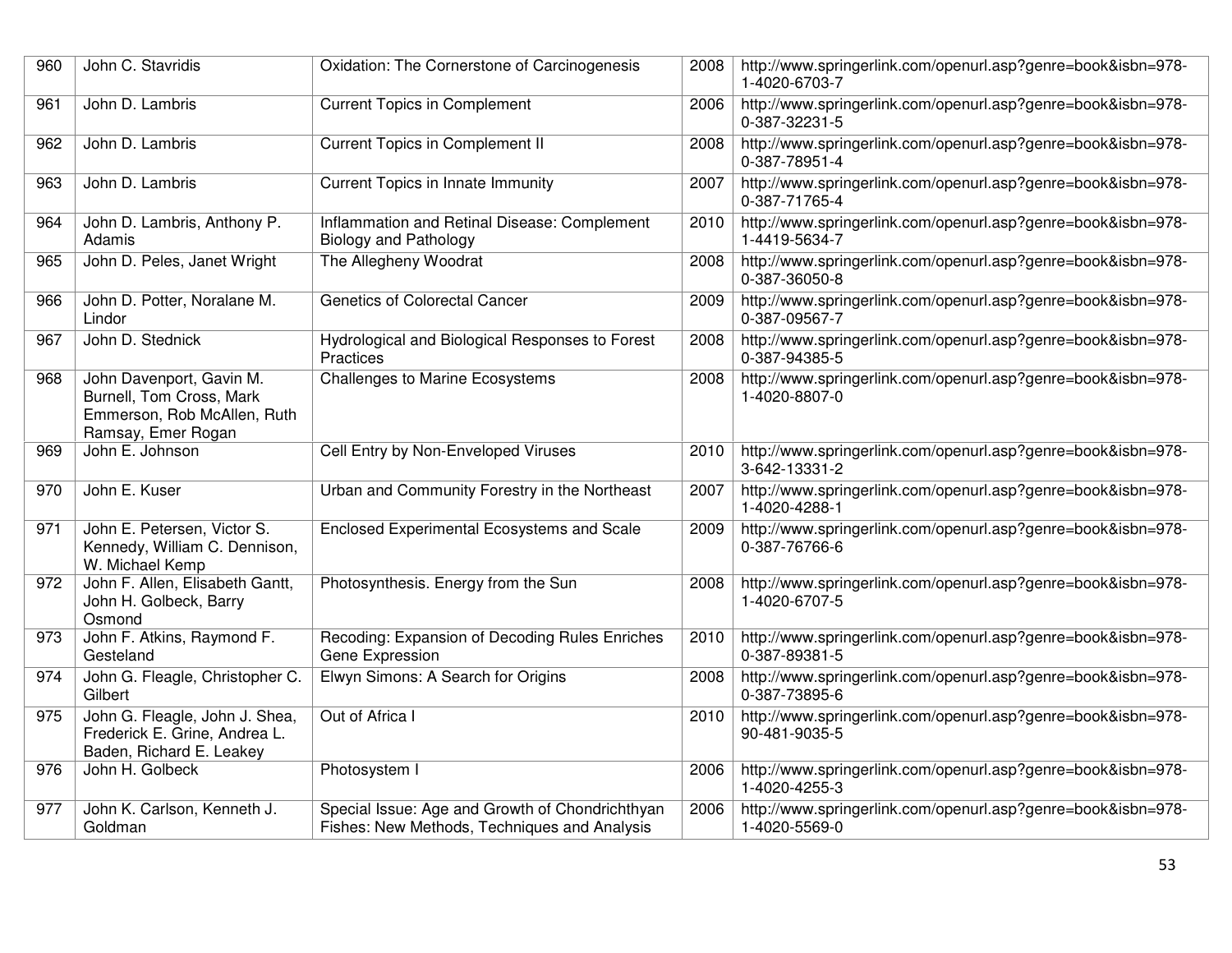| 978 | John L. Capinera                                                                                            | Encyclopedia of Entomology                             | 2008 | http://www.springerlink.com/openurl.asp?genre=book&isbn=978-<br>1-4020-6242-1 |
|-----|-------------------------------------------------------------------------------------------------------------|--------------------------------------------------------|------|-------------------------------------------------------------------------------|
| 979 | John L. Casey                                                                                               | <b>Hepatitis Delta Virus</b>                           | 2006 | http://www.springerlink.com/openurl.asp?genre=book&isbn=978-<br>3-540-29801-4 |
| 980 | John L. Cloudsley-Thompson                                                                                  | Ecology and Behaviour of Mesozoic Reptiles             | 2005 | http://www.springerlink.com/openurl.asp?genre=book&isbn=978-<br>3-540-22421-1 |
| 981 | John L. Nitiss, Joseph Heitman                                                                              | Yeast as a Tool in Cancer Research                     | 2007 | http://www.springerlink.com/openurl.asp?genre=book&isbn=978-<br>1-4020-5962-9 |
| 982 | John L. VandeBerg, Sarah<br>Williams-Blangero, Suzette D.<br>Tardif                                         | The Baboon in Biomedical Research                      | 2009 | http://www.springerlink.com/openurl.asp?genre=book&isbn=978-<br>0-387-75990-6 |
| 983 | John N. Maina                                                                                               | The Lung-Air Sac System of Birds                       | 2005 | http://www.springerlink.com/openurl.asp?genre=book&isbn=978-<br>3-540-25595-6 |
| 984 | John P. H. Wilding                                                                                          | Pharmacotherapy of Obesity                             | 2008 | http://www.springerlink.com/openurl.asp?genre=book&isbn=978-<br>3-7643-7138-8 |
| 985 | John P. Neoptolemos, Raul<br>Urrutia, James L. Abbruzzese,<br>Markus W. Büchler                             | <b>Pancreatic Cancer</b>                               | 2010 | http://www.springerlink.com/openurl.asp?genre=book&isbn=978-<br>0-387-77497-8 |
| 986 | John R. Masters, Bernhard Ø.<br>Palsson                                                                     | Human Adult Stem Cells                                 | 2009 | http://www.springerlink.com/openurl.asp?genre=book&isbn=978-<br>90-481-2268-4 |
| 987 | John R. Masters, Bernhard O.<br>Palsson, James A. Thomson                                                   | Human Cell Culture                                     | 2007 | http://www.springerlink.com/openurl.asp?genre=book&isbn=978-<br>1-4020-5982-7 |
| 988 | John R. Moffett, Suzannah B.<br>Tieman, Daniel R. Weinberger,<br>Joseph T. Coyle, Aryan M. A.<br>Namboodiri | N-Acetylaspartate                                      | 2006 | http://www.springerlink.com/openurl.asp?genre=book&isbn=978-<br>0-387-30171-6 |
| 989 | John Saxton, Amanda Daley                                                                                   | <b>Exercise and Cancer Survivorship</b>                | 2010 | http://www.springerlink.com/openurl.asp?genre=book&isbn=978-<br>1-4419-1172-8 |
| 990 | John Sessions                                                                                               | Forest Road Operations in the Tropics                  | 2007 | http://www.springerlink.com/openurl.asp?genre=book&isbn=978-<br>3-540-46392-4 |
| 991 | John Sessions                                                                                               | Harvesting Operations in the Tropics                   | 2007 | http://www.springerlink.com/openurl.asp?genre=book&isbn=978-<br>3-540-46390-0 |
| 992 | John Staller                                                                                                | Maize Cobs and Cultures: History of Zea mays L.        | 2010 | http://www.springerlink.com/openurl.asp?genre=book&isbn=978-<br>3-642-04505-9 |
| 993 | John T. Tanacredi, Mark L.<br>Botton, David Smith                                                           | Biology and Conservation of Horseshoe Crabs            | 2009 | http://www.springerlink.com/openurl.asp?genre=book&isbn=978-<br>0-387-89958-9 |
| 994 | Jon F. Wilkins                                                                                              | Genomic Imprinting                                     | 2008 | http://www.springerlink.com/openurl.asp?genre=book&isbn=978-<br>0-387-77575-3 |
| 995 | Jonathan G. Lundgren                                                                                        | Relationships of Natural Enemies and Non-Prey<br>Foods | 2009 | http://www.springerlink.com/openurl.asp?genre=book&isbn=978-<br>1-4020-9234-3 |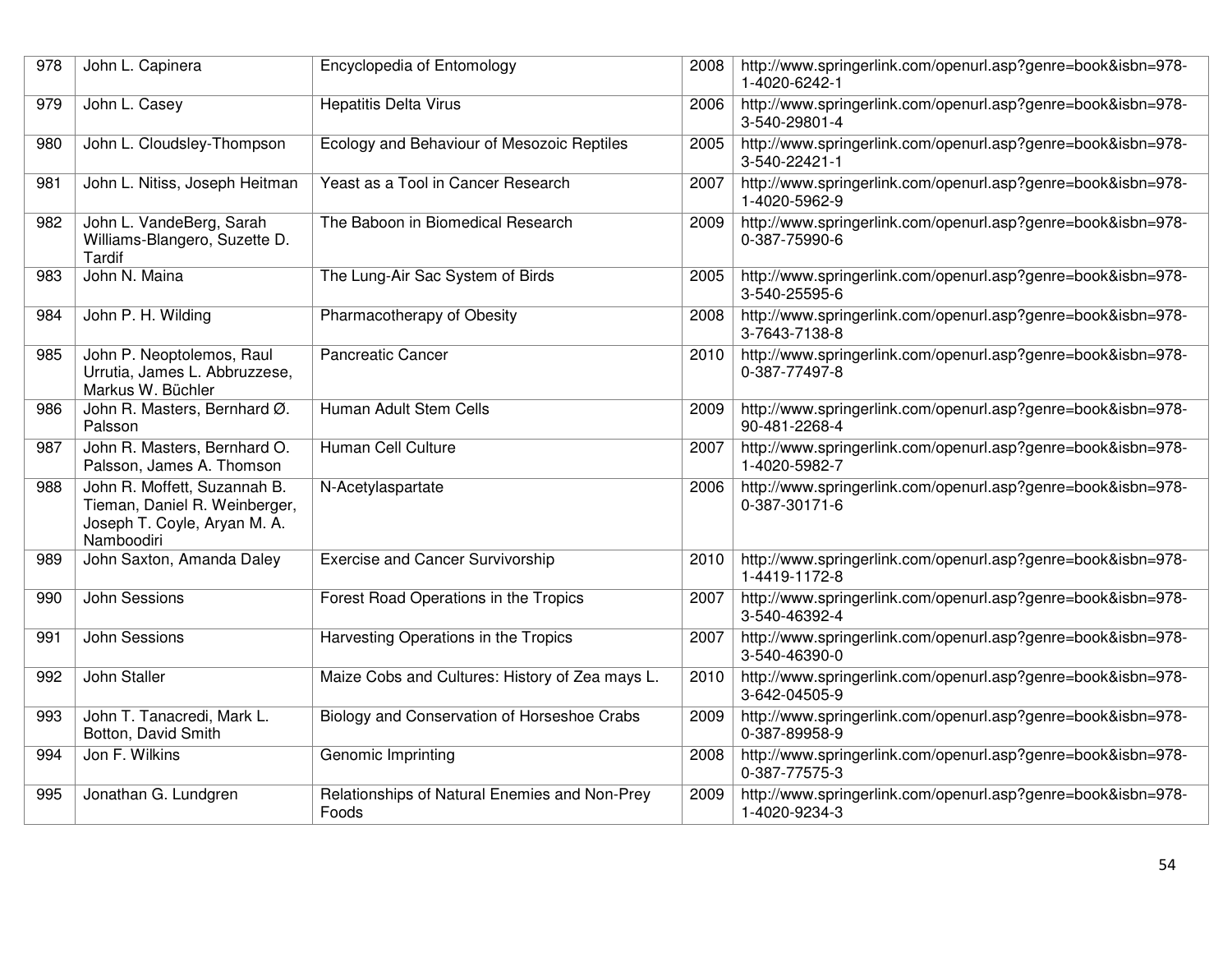| 996  | Jonathan J. Li, Sara A. Li,<br>Suresh Mohla, Henri Rochefort,<br><b>Thierry Maudelonde</b>               | Hormonal Carcinogenesis V                                                                      | 2008 | http://www.springerlink.com/openurl.asp?genre=book&isbn=978-<br>0-387-69078-0 |
|------|----------------------------------------------------------------------------------------------------------|------------------------------------------------------------------------------------------------|------|-------------------------------------------------------------------------------|
| 997  | Joon B. Park, Roderic S. Lakes                                                                           | <b>Biomaterials</b>                                                                            | 2007 | http://www.springerlink.com/openurl.asp?genre=book&isbn=978-<br>0-387-37879-4 |
| 998  | Jörg Overmann                                                                                            | Molecular Basis of Symbiosis                                                                   | 2006 | http://www.springerlink.com/openurl.asp?genre=book&isbn=978-<br>3-540-28210-5 |
| 999  | Jörg Reichrath                                                                                           | Molecular Mechanisms of Basal Cell and<br>Squamous Cell Carcinomas                             | 2006 | http://www.springerlink.com/openurl.asp?genre=book&isbn=978-<br>0-387-26046-4 |
| 1000 | Jörg Reichrath                                                                                           | Sunlight, Vitamin D and Skin Cancer                                                            | 2008 | http://www.springerlink.com/openurl.asp?genre=book&isbn=978-<br>0-387-77573-9 |
| 1001 | Jörg Romeis, Anthony M.<br>Shelton, George G. Kennedy                                                    | Integration of Insect-Resistant Genetically Modified<br>Crops within IPM Programs              | 2008 | http://www.springerlink.com/openurl.asp?genre=book&isbn=978-<br>1-4020-8372-3 |
| 1002 | Jörg Schwender                                                                                           | <b>Plant Metabolic Networks</b>                                                                | 2009 | http://www.springerlink.com/openurl.asp?genre=book&isbn=978-<br>0-387-78744-2 |
| 1003 | Jorge Oksenberg, David<br><b>Brassat</b>                                                                 | Immunogenetics of Autoimmune Disease                                                           | 2006 | http://www.springerlink.com/openurl.asp?genre=book&isbn=978-<br>0-387-36004-1 |
| 1004 | Joris C. Verster, S. R. Pandi-<br>Perumal, Johannes G.<br>Ramaekers, Johan J. Gier                       | Drugs, Driving and Traffic Safety                                                              | 2009 | http://www.springerlink.com/openurl.asp?genre=book&isbn=978-<br>3-7643-9922-1 |
| 1005 | José Luis Pedraz, Gorka Orive                                                                            | Therapeutic Applications of Cell<br>Microencapsulation                                         | 2010 | http://www.springerlink.com/openurl.asp?genre=book&isbn=978-<br>1-4419-5785-6 |
| 1006 | Jose Luis Perez Velazquez,<br><b>Richard Wennberg</b>                                                    | Coordinated Activity in the Brain                                                              | 2009 | http://www.springerlink.com/openurl.asp?genre=book&isbn=978-<br>0-387-93796-0 |
| 1007 | Jose Manuel Garcia-Verdugo,<br>Arturo Alvarez-Buylla, Sara Gil-<br>Perotín                               | Identification and Characterization of Neural<br>Progenitor Cells in the Adult Mammalian Brain | 2009 | http://www.springerlink.com/openurl.asp?genre=book&isbn=978-<br>3-540-88718-8 |
| 1008 | José Manuel Pérez Martín                                                                                 | Programmed Cell Death in Protozoa                                                              | 2008 | http://www.springerlink.com/openurl.asp?genre=book&isbn=978-<br>0-387-76716-1 |
| 1009 | Josef Nösberger, Stephen P.<br>Long, Richard J. Norby, Mark<br>Stitt, George R. Hendrey,<br>Herbert Blum | Managed Ecosystems and CO2                                                                     | 2006 | http://www.springerlink.com/openurl.asp?genre=book&isbn=978-<br>3-540-31236-9 |
| 1010 | Josef Syka, Michael M.<br>Merzenich                                                                      | Plasticity and Signal Representation in the Auditory<br>System                                 | 2005 | http://www.springerlink.com/openurl.asp?genre=book&isbn=978-<br>0-387-23154-9 |
| 1011 | Joseph Knoll                                                                                             | The Brain and Its Self                                                                         | 2005 | http://www.springerlink.com/openurl.asp?genre=book&isbn=978-<br>3-540-23969-7 |
| 1012 | Joseph Lustgarten, Yan Cui,<br>Shulin Li                                                                 | <b>Targeted Cancer Immune Therapy</b>                                                          | 2009 | http://www.springerlink.com/openurl.asp?genre=book&isbn=978-<br>1-4419-0169-9 |
| 1013 | Joseph Seckbach                                                                                          | Algae and Cyanobacteria in Extreme Environments                                                | 2007 | http://www.springerlink.com/openurl.asp?genre=book&isbn=978-<br>1-4020-6111-0 |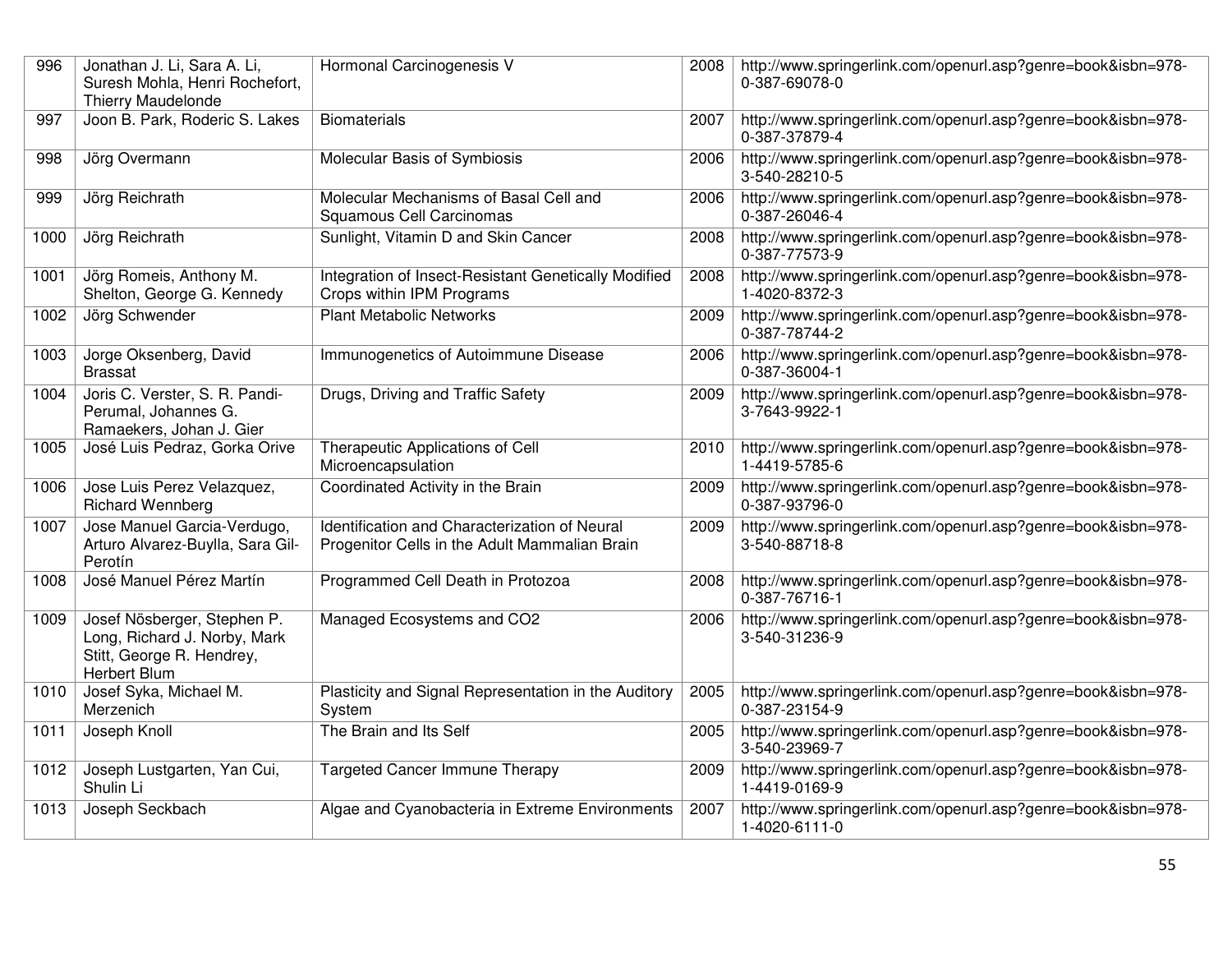| 1014 | Joseph Seckbach                                                        | Life as We Know It                                                                                                              | 2006 | http://www.springerlink.com/openurl.asp?genre=book&isbn=978-<br>1-4020-4394-9 |
|------|------------------------------------------------------------------------|---------------------------------------------------------------------------------------------------------------------------------|------|-------------------------------------------------------------------------------|
| 1015 | Joseph Seckbach, Aharon<br>Oren                                        | <b>Microbial Mats</b>                                                                                                           | 2010 | http://www.springerlink.com/openurl.asp?genre=book&isbn=978-<br>90-481-3798-5 |
| 1016 | Joseph Seckbach, David J.<br>Chapman                                   | Red Algae in the Genomic Age                                                                                                    | 2010 | http://www.springerlink.com/openurl.asp?genre=book&isbn=978-<br>90-481-3794-7 |
| 1017 | Joseph Seckbach, Martin<br>Grube                                       | Symbioses and Stress                                                                                                            | 2010 | http://www.springerlink.com/openurl.asp?genre=book&isbn=978-<br>90-481-9448-3 |
| 1018 | Joseph Seckbach, Rachel<br>Einav, Alvaro Israel                        | Seaweeds and their Role in Globally Changing<br>Environments                                                                    | 2010 | http://www.springerlink.com/openurl.asp?genre=book&isbn=978-<br>90-481-8568-9 |
| 1019 | Joshua A. Perper, Stephen J.<br>Cina                                   | When Doctors Kill                                                                                                               | 2010 | http://www.springerlink.com/openurl.asp?genre=book&isbn=978-<br>1-4419-1368-5 |
| 1020 | Jozef J. Zwislocki                                                     | Sensory Neuroscience: Four Laws of<br>Psychophysics                                                                             | 2009 | http://www.springerlink.com/openurl.asp?genre=book&isbn=978-<br>0-387-84848-8 |
| 1021 | Jozef Šamaj, František<br>Baluška, Diedrik Menzel                      | Plant Endocytosis                                                                                                               | 2006 | http://www.springerlink.com/openurl.asp?genre=book&isbn=978-<br>3-540-28197-9 |
| 1022 | Jozef Šamaj, Jay J. Thelen                                             | <b>Plant Proteomics</b>                                                                                                         | 2007 | http://www.springerlink.com/openurl.asp?genre=book&isbn=978-<br>3-540-72616-6 |
| 1023 | Juan Domínguez-Bendala                                                 | <b>Pancreatic Stem Cells</b>                                                                                                    | 2009 | http://www.springerlink.com/openurl.asp?genre=book&isbn=978-<br>1-60761-131-8 |
| 1024 | Juan L. Ramos, Alain Filloux                                           | Pseudomonas                                                                                                                     | 2010 | http://www.springerlink.com/openurl.asp?genre=book&isbn=978-<br>90-481-3908-8 |
| 1025 | Juan-Luis Ramos, Alain Filloux                                         | Pseudomonas                                                                                                                     | 2007 | http://www.springerlink.com/openurl.asp?genre=book&isbn=978-<br>1-4020-6096-0 |
| 1026 | Juan-Luis Ramos, Roger C.<br>Levesque                                  | Pseudomonas                                                                                                                     | 2006 | http://www.springerlink.com/openurl.asp?genre=book&isbn=978-<br>0-387-28834-5 |
| 1027 | Judit Ovádi, Ferenc Orosz                                              | Protein Folding and Misfolding: Neurodegenerative<br><b>Diseases</b>                                                            | 2009 | http://www.springerlink.com/openurl.asp?genre=book&isbn=978-<br>1-4020-9433-0 |
| 1028 | Judith Korb, Jörgen Heinze                                             | <b>Ecology of Social Evolution</b>                                                                                              | 2008 | http://www.springerlink.com/openurl.asp?genre=book&isbn=978-<br>3-540-75956-0 |
| 1029 | Juha-Antti Lamberg, Juha Näsi,<br>Jari Ojala, Pasi Sajasalo            | The Evolution of Competitive Strategies in Global<br><b>Forestry Industries</b>                                                 | 2006 | http://www.springerlink.com/openurl.asp?genre=book&isbn=978-<br>1-4020-4015-3 |
| 1030 | Juli Gould, Kim Hoelmer, John<br>Goolsby                               | Classical Biological Control of Bemisia tabaci in the<br>United States - A Review of Interagency Research<br>and Implementation | 2008 | http://www.springerlink.com/openurl.asp?genre=book&isbn=978-<br>1-4020-6739-6 |
| 1031 | Julian Chaudhuri, Mohamed Al-<br>Rubeai                                | <b>Bioreactors for Tissue Engineering</b>                                                                                       | 2005 | http://www.springerlink.com/openurl.asp?genre=book&isbn=978-<br>1-4020-3740-5 |
| 1032 | Julius Werf, Hans-Ulrich<br>Graser, Richard Frankham,<br>Cedric Gondro | Adaptation and Fitness in Animal Populations                                                                                    | 2009 | http://www.springerlink.com/openurl.asp?genre=book&isbn=978-<br>1-4020-9004-2 |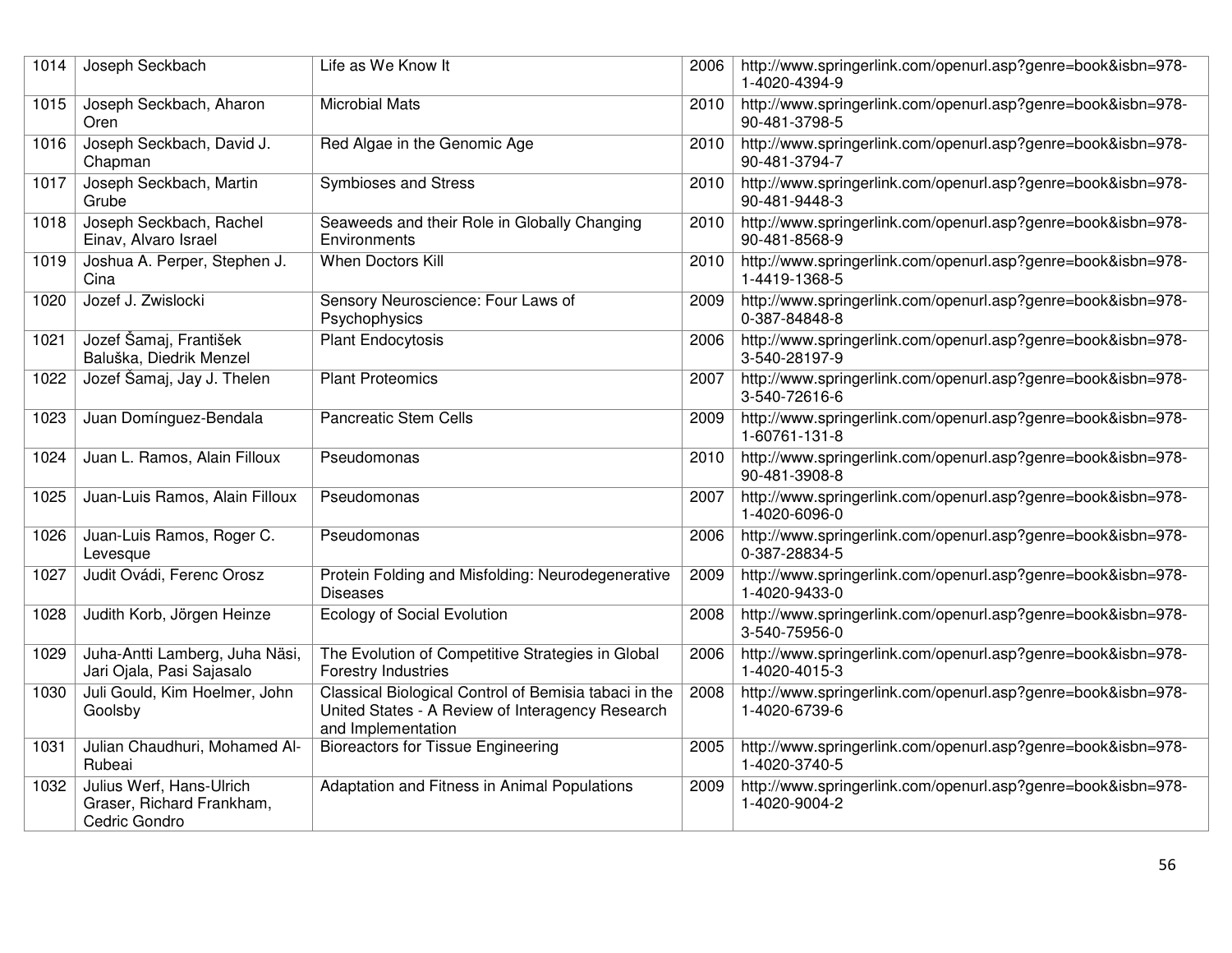| 1033 | Jun Chen, Zao C. Xu, Xiao-<br>Ming Xu, John H. Zhang                                                                                | Animal Models of Acute Neurological Injuries                      | 2009 | http://www.springerlink.com/openurl.asp?genre=book&isbn=978-<br>1-60327-184-4 |
|------|-------------------------------------------------------------------------------------------------------------------------------------|-------------------------------------------------------------------|------|-------------------------------------------------------------------------------|
| 1034 | Jun Ma                                                                                                                              | Gene Expression and Regulation                                    | 2006 | http://www.springerlink.com/openurl.asp?genre=book&isbn=978-<br>0-387-33208-6 |
| 1035 | Junichi Azuma, Stephen W.<br>Schaffer, Takashi Ito                                                                                  | Taurine 7                                                         | 2009 | http://www.springerlink.com/openurl.asp?genre=book&isbn=978-<br>0-387-75680-6 |
| 1036 | Jürg P. Seiler                                                                                                                      | Good Laboratory Practice - the Why and the How                    | 2005 | http://www.springerlink.com/openurl.asp?genre=book&isbn=978-<br>3-540-25348-8 |
| 1037 | Jürgen Schüttler, Helmut<br>Schwilden                                                                                               | <b>Modern Anesthetics</b>                                         | 2008 | http://www.springerlink.com/openurl.asp?genre=book&isbn=978-<br>3-540-72813-9 |
| 1038 | Jürgen Tautz                                                                                                                        | Il ronzio delle api                                               | 2009 | http://www.springerlink.com/openurl.asp?genre=book&isbn=978-<br>88-470-0860-1 |
| 1039 | K. Brodmann                                                                                                                         | Brodmann's Localisation in the Cerebral Cortex                    | 2006 | http://www.springerlink.com/openurl.asp?genre=book&isbn=978-<br>0-387-26917-7 |
| 1040 | K. Darwin Murrell, Bernard<br>Fried                                                                                                 | Food-Borne Parasitic Zoonoses                                     | 2007 | http://www.springerlink.com/openurl.asp?genre=book&isbn=978-<br>0-387-71357-1 |
| 1041 | K. Esser, U. Löttge, W.<br>Beyschlag, Jin Murata                                                                                    | Progress in Botany                                                | 2007 | http://www.springerlink.com/openurl.asp?genre=book&isbn=978-<br>3-540-36830-4 |
| 1042 | K. Esser, U. Lüttge, W.<br>Beyschlag, J. Murata                                                                                     | Progress in Botany                                                | 2005 | http://www.springerlink.com/openurl.asp?genre=book&isbn=978-<br>3-540-22474-7 |
| 1043 | K. Esser, U. Lüttge, W.<br>Beyschlag, J. Murata                                                                                     | Progress in Botany                                                | 2006 | http://www.springerlink.com/openurl.asp?genre=book&isbn=978-<br>3-540-27997-6 |
| 1044 | K. G. Mukerji, C.<br>Manoharachary, Jagjit Singh                                                                                    | Microbial Activity in the Rhizoshere                              | 2006 | http://www.springerlink.com/openurl.asp?genre=book&isbn=978-<br>3-540-29182-4 |
| 1045 | K. Lenhard Rudolph                                                                                                                  | Telomeres and Telomerase in Ageing, Disease,<br>and Cancer        | 2008 | http://www.springerlink.com/openurl.asp?genre=book&isbn=978-<br>3-540-73708-7 |
| 1046 | K. Martens, H. Queiroga, M. R.<br>Cunha, A. Cunha, M. H.<br>Moreira, V. Quintino, A. M.<br>Rodrigues, J. Seroôdio, R. M.<br>Warwick | <b>Marine Biodiversity</b>                                        | 2006 | http://www.springerlink.com/openurl.asp?genre=book&isbn=978-<br>1-4020-4321-5 |
| 1047 | K. Sandy Pang, A. David<br>Rodrigues, Raimund M. Peter                                                                              | Enzyme- and Transporter-Based Drug-Drug<br>Interactions           | 2010 | http://www.springerlink.com/openurl.asp?genre=book&isbn=978-<br>1-4419-0839-1 |
| 1048 | K. Starke, Matthias Gaestel                                                                                                         | Molecular Chaperones in Health and Disease                        | 2006 | http://www.springerlink.com/openurl.asp?genre=book&isbn=978-<br>3-540-25875-9 |
| 1049 | K.D. Rainsford                                                                                                                      | Nimesulide - Actions and Uses                                     | 2005 | http://www.springerlink.com/openurl.asp?genre=book&isbn=978-<br>3-7643-7068-8 |
| 1050 | K.G. Ramawat                                                                                                                        | <b>Desert Plants</b>                                              | 2010 | http://www.springerlink.com/openurl.asp?genre=book&isbn=978-<br>3-642-02549-5 |
| 1051 | K.V Madhava Rao, A.S.<br>Raghavendra, K. Janardhan                                                                                  | Physiology and Molecular Biology of Stress<br>Tolerance in Plants | 2006 | http://www.springerlink.com/openurl.asp?genre=book&isbn=978-<br>1-4020-4224-9 |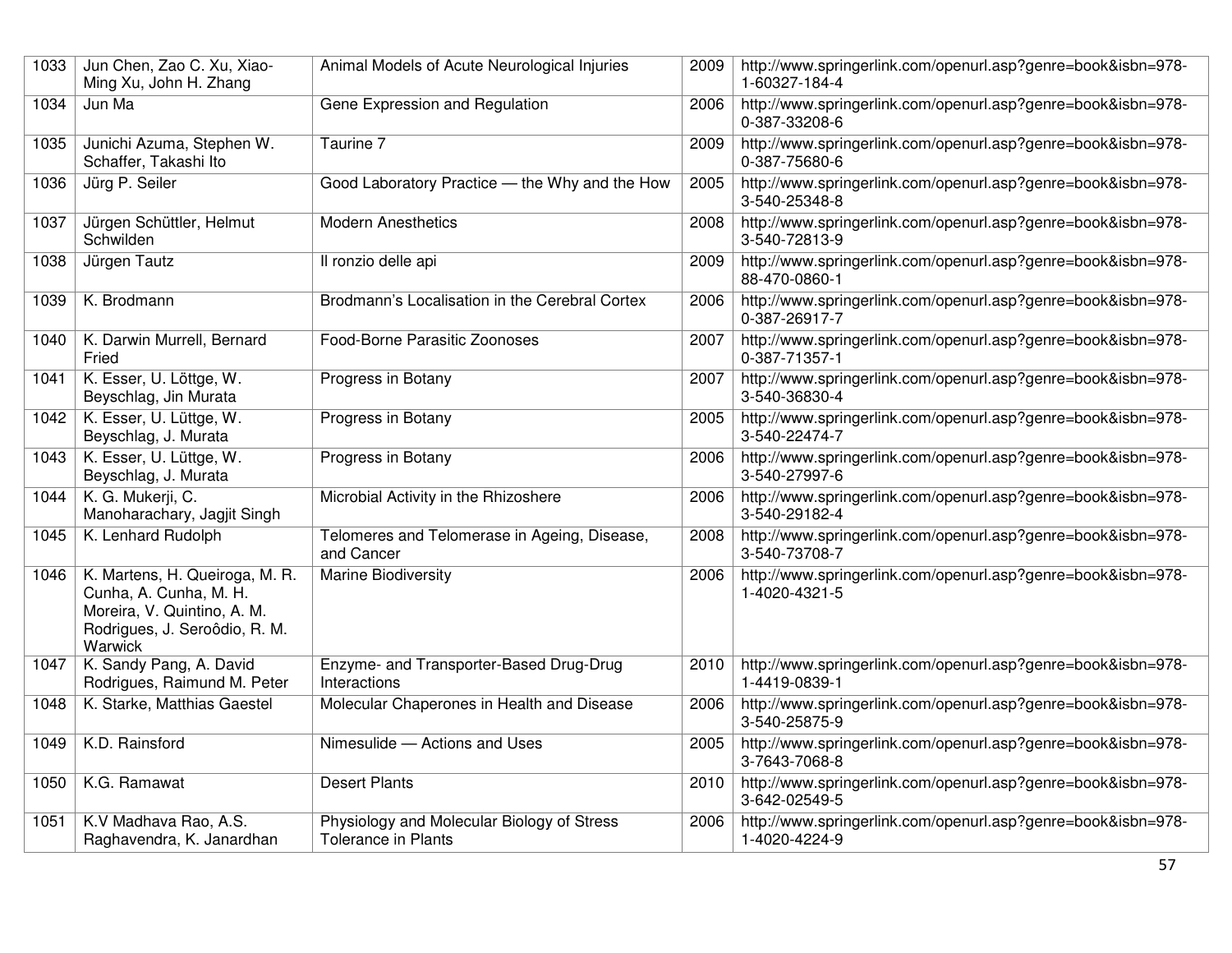|      | Reddy                                                                                                                  |                                                            |      |                                                                               |
|------|------------------------------------------------------------------------------------------------------------------------|------------------------------------------------------------|------|-------------------------------------------------------------------------------|
| 1052 | Kalliopi A. Roubelakis-<br>Angelakis                                                                                   | Grapevine Molecular Physiology & Biotechnology             | 2009 | http://www.springerlink.com/openurl.asp?genre=book&isbn=978-<br>90-481-2304-9 |
| 1053 | Kamen G. Usunoff, Anastas<br>Popratiloff, Oliver Schmitt,<br>Andreas Wree                                              | Functional Neuroanatomy of Pain                            | 2006 | http://www.springerlink.com/openurl.asp?genre=book&isbn=978-<br>3-540-28162-7 |
| 1054 | Karl M. Wantzen, Karl-Otto<br>Rothhaupt, Martin Mörtl, Marco<br>Cantonati, László G. - Tóth,<br><b>Philipp Fischer</b> | Ecological Effects of Water-Level Fluctuations in<br>Lakes | 2008 | http://www.springerlink.com/openurl.asp?genre=book&isbn=978-<br>1-4020-9191-9 |
| 1055 | Karl Ritz, Lorna Dawson, David<br>Miller                                                                               | <b>Criminal and Environmental Soil Forensics</b>           | 2009 | http://www.springerlink.com/openurl.asp?genre=book&isbn=978-<br>1-4020-9203-9 |
| 1056 | Karl W. Broman, Saunak Sen                                                                                             | A Guide to QTL Mapping with R/qtl                          | 2009 | http://www.springerlink.com/openurl.asp?genre=book&isbn=978-<br>0-387-92124-2 |
| 1057 | Karline Soetaert, Peter M.J.<br>Herman                                                                                 | A Practical Guide to Ecological Modelling                  | 2009 | http://www.springerlink.com/openurl.asp?genre=book&isbn=978-<br>1-4020-8623-6 |
| 1058 | Katalin Balogh, Attila Patocs                                                                                          | SuperMEN1                                                  | 2010 | http://www.springerlink.com/openurl.asp?genre=book&isbn=978-<br>1-4419-1662-4 |
| 1059 | Katalin Kauser, Andreas-<br>Michael Zeiher                                                                             | <b>Bone Marrow-Derived Progenitors</b>                     | 2007 | http://www.springerlink.com/openurl.asp?genre=book&isbn=978-<br>3-540-68975-1 |
| 1060 | Katharina Pawlowski                                                                                                    | Prokaryotic Symbionts in Plants                            | 2009 | http://www.springerlink.com/openurl.asp?genre=book&isbn=978-<br>3-540-75459-6 |
| 1061 | Katharina Pawlowski, William<br>E. Newton                                                                              | Nitrogen-fixing Actinorhizal Symbioses                     | 2008 | http://www.springerlink.com/openurl.asp?genre=book&isbn=978-<br>1-4020-3540-1 |
| 1062 | Kathleen A. Galvin, Robin S.<br>Reid, Roy H. Behnke Jr, N.<br>Thompson Hobbs                                           | Fragmentation in Semi-Arid and Arid Landscapes             | 2008 | http://www.springerlink.com/openurl.asp?genre=book&isbn=978-<br>1-4020-4905-7 |
| 1063 | Kazuki Saito, Richard A. Dixon,<br>Lothar Willmitzer                                                                   | <b>Plant Metabolomics</b>                                  | 2006 | http://www.springerlink.com/openurl.asp?genre=book&isbn=978-<br>3-540-29781-9 |
| 1064 | Kazunari Taira, Kazunori<br>Kataoka, Takuro Niidome                                                                    | Non-viral Gene Therapy                                     | 2005 | http://www.springerlink.com/openurl.asp?genre=book&isbn=978-<br>4-431-25122-4 |
| 1065 | Kazuo Suzuki, Katsuaki Ishii,<br>Shobu Sakurai, Satohiko<br>Sasaki                                                     | Plantation Technology in Tropical Forest Science           | 2006 | http://www.springerlink.com/openurl.asp?genre=book&isbn=978-<br>4-431-28053-8 |
| 1066 | Kazuto Kawakami, Isamu<br>Okochi                                                                                       | Restoring the Oceanic Island Ecosystem                     | 2010 | http://www.springerlink.com/openurl.asp?genre=book&isbn=978-<br>4-431-53858-5 |
| 1067 | Keiko Hiyama                                                                                                           | Telomeres and Telomerase in Cancer                         | 2009 | http://www.springerlink.com/openurl.asp?genre=book&isbn=978-<br>1-60327-306-0 |
| 1068 | Keith Culver, David Castle                                                                                             | Aquaculture, Innovation and Social Transformation          | 2009 | http://www.springerlink.com/openurl.asp?genre=book&isbn=978-<br>1-4020-8834-6 |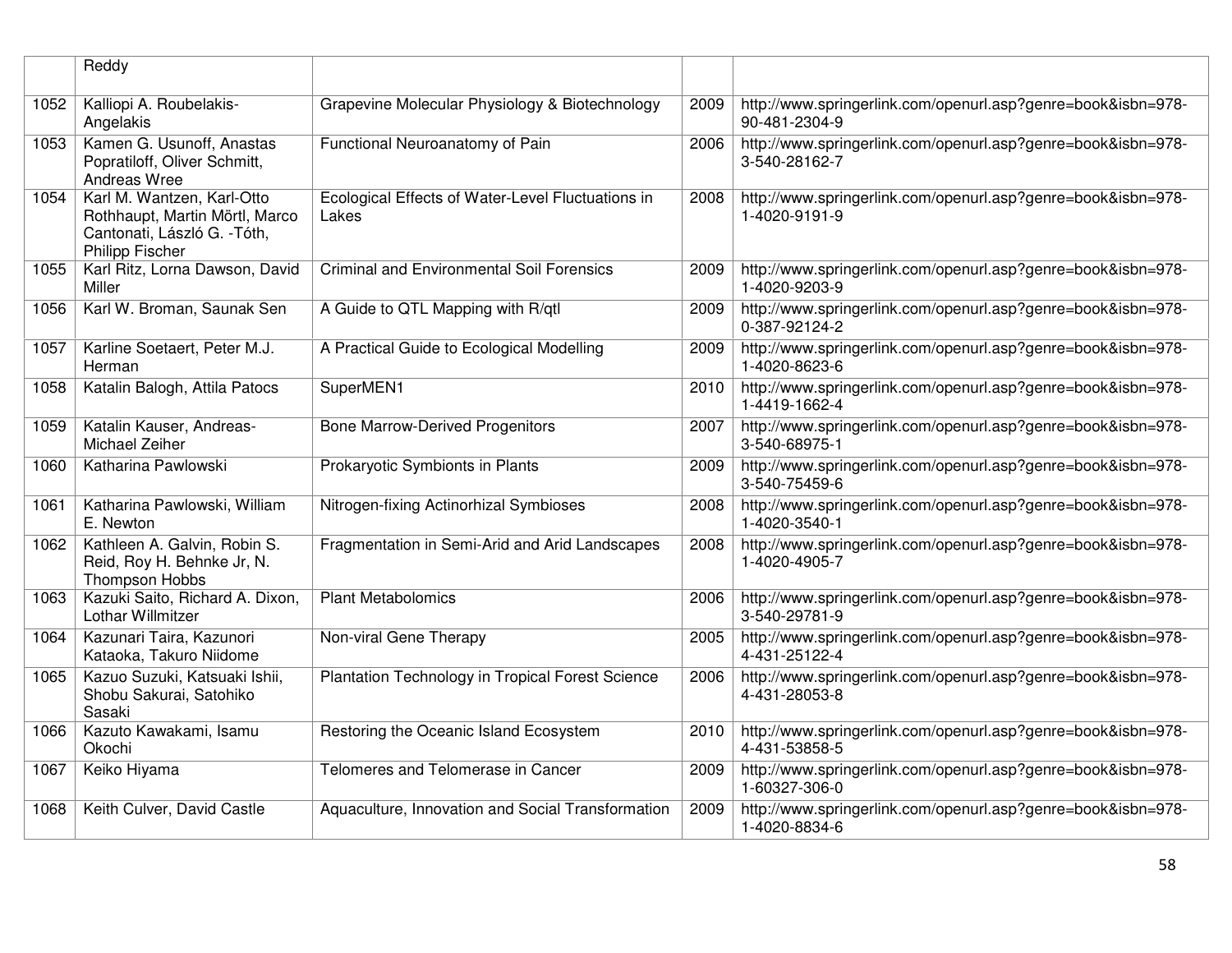| 1069 | Kenichi Ozaki, Junichi Yukawa,<br>Takayuki Ohgushi, Peter W.<br>Price                | Galling Arthropods and Their Associates                                | 2006 | http://www.springerlink.com/openurl.asp?genre=book&isbn=978-<br>4-431-32184-2 |
|------|--------------------------------------------------------------------------------------|------------------------------------------------------------------------|------|-------------------------------------------------------------------------------|
| 1070 | Kenji Omasa, Isamu Nouchi,<br>Luit J. Kok                                            | Plant Responses to Air Pollution and Global<br>Change                  | 2005 | http://www.springerlink.com/openurl.asp?genre=book&isbn=978-<br>4-431-31013-6 |
| 1071 | Kenneth Golen                                                                        | The Rho GTPases in Cancer                                              | 2010 | http://www.springerlink.com/openurl.asp?genre=book&isbn=978-<br>1-4419-1110-0 |
| 1072 | Kenneth Maiese                                                                       | <b>Forkhead Transcription Factors</b>                                  | 2010 | http://www.springerlink.com/openurl.asp?genre=book&isbn=978-<br>1-4419-1598-6 |
| 1073 | Kenneth N. Timmis                                                                    | Handbook of Hydrocarbon and Lipid Microbiology                         | 2010 | http://www.springerlink.com/openurl.asp?genre=book&isbn=978-<br>3-540-77584-3 |
| 1074 | Kenneth Ruddle, Arif Satria                                                          | Managing Coastal and Inland Waters                                     | 2010 | http://www.springerlink.com/openurl.asp?genre=book&isbn=978-<br>90-481-9554-1 |
| 1075 | Kenneth Söderhäll                                                                    | Invertebrate Immunity                                                  | 2010 | http://www.springerlink.com/openurl.asp?genre=book&isbn=978-<br>1-4419-8058-8 |
| 1076 | Kenro Kusumi, Sally L.<br>Dunwoodie                                                  | The Genetics and Development of Scoliosis                              | 2010 | http://www.springerlink.com/openurl.asp?genre=book&isbn=978-<br>1-4419-1405-7 |
| 1077 | Kevin D. Raney, Matthias<br>Gotte, Craig E. Cameron                                  | <b>Viral Genome Replication</b>                                        | 2009 | http://www.springerlink.com/openurl.asp?genre=book&isbn=978-<br>0-387-89425-6 |
| 1078 | Kevin Kavanagh                                                                       | New Insights in Medical Mycology                                       | 2007 | http://www.springerlink.com/openurl.asp?genre=book&isbn=978-<br>1-4020-6396-1 |
| 1079 | Kevin M. Folta, Susan E.<br>Gardiner                                                 | Genetics and Genomics of Rosaceae                                      | 2009 | http://www.springerlink.com/openurl.asp?genre=book&isbn=978-<br>0-387-77490-9 |
| 1080 | Kevin P. O'Connell, Evan W.<br>Skowronski, Alexander<br>Sulakvelidze, Lela Bakanidze | <b>Emerging and Endemic Pathogens</b>                                  | 2010 | http://www.springerlink.com/openurl.asp?genre=book&isbn=978-<br>90-481-9636-4 |
| 1081 | Kevin Stafford                                                                       | The Welfare of Dogs                                                    | 2006 | http://www.springerlink.com/openurl.asp?genre=book&isbn=978-<br>1-4020-6144-8 |
| 1082 | Kewal K. Jain                                                                        | <b>Textbook of Personalized Medicine</b>                               | 2009 | http://www.springerlink.com/openurl.asp?genre=book&isbn=978-<br>1-4419-0768-4 |
| 1083 | Kewal K. Jain                                                                        | The Handbook of Biomarkers                                             | 2010 | http://www.springerlink.com/openurl.asp?genre=book&isbn=978-<br>1-60761-684-9 |
| 1084 | Keya Chaudhuri, S. N.<br>Chatterjee                                                  | <b>Cholera Toxins</b>                                                  | 2009 | http://www.springerlink.com/openurl.asp?genre=book&isbn=978-<br>3-540-88451-4 |
| 1085 | Kian Fan Chung, John<br>Widdicombe                                                   | Pharmacology and Therapeutics of Cough                                 | 2009 | http://www.springerlink.com/openurl.asp?genre=book&isbn=978-<br>3-540-79841-5 |
| 1086 | Kim A. Neve                                                                          | Functional Selectivity of G Protein-Coupled<br><b>Receptor Ligands</b> | 2009 | http://www.springerlink.com/openurl.asp?genre=book&isbn=978-<br>1-60327-334-3 |
| 1087 | Kim A. Neve                                                                          | The Dopamine Receptors                                                 | 2010 | http://www.springerlink.com/openurl.asp?genre=book&isbn=978-<br>1-60327-332-9 |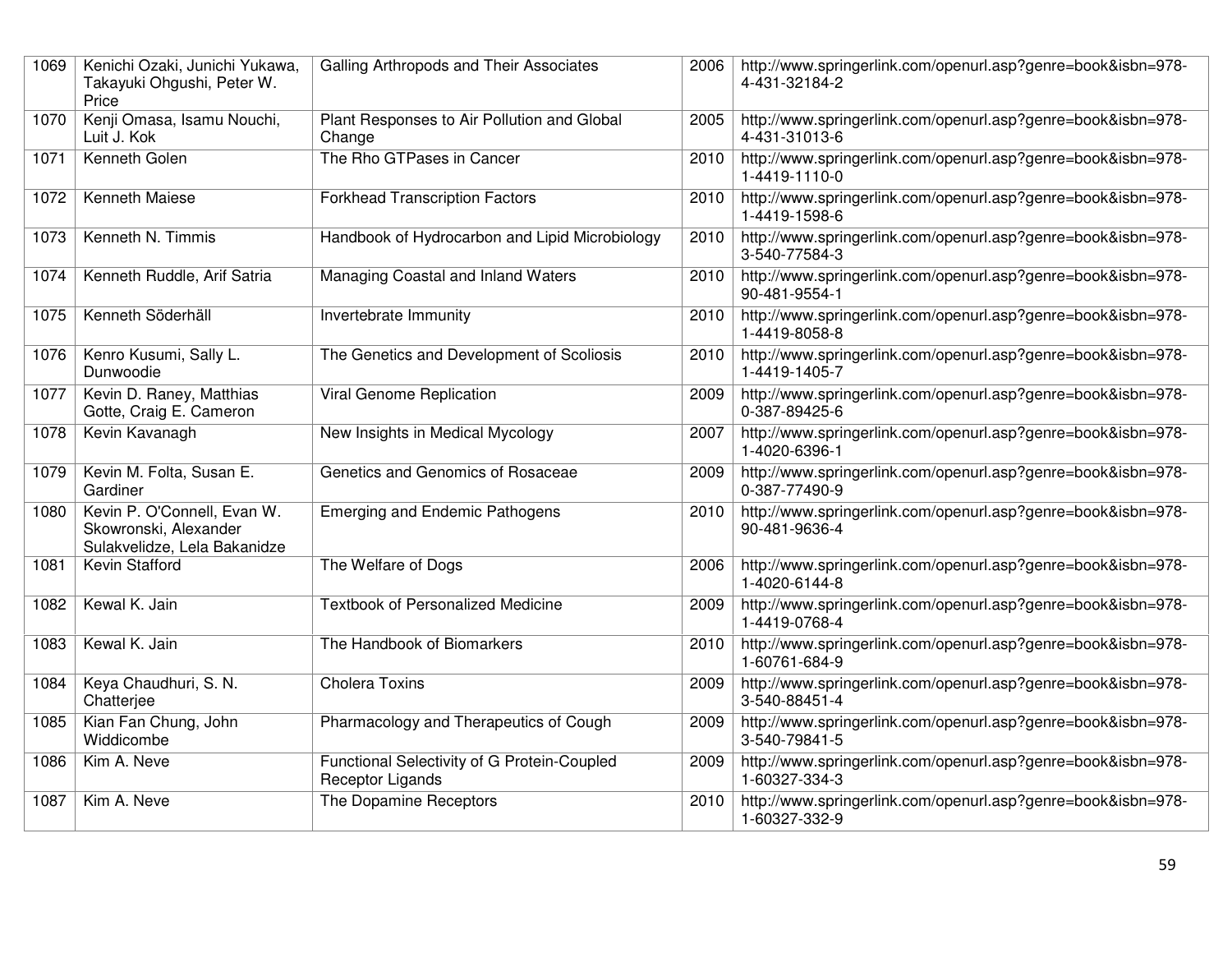| 1088 | Kim Huynh-Ba                                                                       | Handbook of Stability Testing in Pharmaceutical<br>Development                        | 2009 | http://www.springerlink.com/openurl.asp?genre=book&isbn=978-<br>0-387-85626-1 |
|------|------------------------------------------------------------------------------------|---------------------------------------------------------------------------------------|------|-------------------------------------------------------------------------------|
| 1089 | Kim Huynh-Ba                                                                       | Pharmaceutical Stability Testing to Support Global<br><b>Markets</b>                  | 2010 | http://www.springerlink.com/openurl.asp?genre=book&isbn=978-<br>1-4419-0888-9 |
| 1090 | Kiyokazu Morioka                                                                   | <b>Hair Follicle</b>                                                                  | 2005 | http://www.springerlink.com/openurl.asp?genre=book&isbn=978-<br>4-431-22429-7 |
| 1091 | Kiyotaka Toshimori                                                                 | Dynamics of the Mammalian Sperm Head                                                  | 2009 | http://www.springerlink.com/openurl.asp?genre=book&isbn=978-<br>3-540-89978-5 |
| 1092 | Klaus Eichmann                                                                     | Köhler's Invention                                                                    | 2005 | http://www.springerlink.com/openurl.asp?genre=book&isbn=978-<br>3-7643-7173-9 |
| 1093 | Klaus Eichmann                                                                     | The Network Collective                                                                | 2008 | http://www.springerlink.com/openurl.asp?genre=book&isbn=978-<br>3-7643-8372-5 |
| 1094 | <b>Klaus Kubitzki</b>                                                              | Flowering Plants · Eudicots                                                           | 2007 | http://www.springerlink.com/openurl.asp?genre=book&isbn=978-<br>3-540-32214-6 |
| 1095 | Klaus Ley                                                                          | Adhesion Molecules: Function and Inhibition                                           | 2007 | http://www.springerlink.com/openurl.asp?genre=book&isbn=978-<br>3-7643-7974-2 |
| 1096 | Klaus Lorenz, Rattan Lal                                                           | Carbon Sequestration in Forest Ecosystems                                             | 2010 | http://www.springerlink.com/openurl.asp?genre=book&isbn=978-<br>90-481-3265-2 |
| 1097 | Knowles R. Kerry, Martin<br>Riddle                                                 | <b>Health of Antarctic Wildlife</b>                                                   | 2009 | http://www.springerlink.com/openurl.asp?genre=book&isbn=978-<br>3-540-93922-1 |
| 1098 | Koki Horikoshi                                                                     | Alkaliphiles                                                                          | 2006 | http://www.springerlink.com/openurl.asp?genre=book&isbn=978-<br>3-540-33372-2 |
| 1099 | Krassimira N. Michailova,<br>Kamen G. Usunoff                                      | Serosal Membranes (Pleura, Pericardium,<br>Peritoneum)                                | 2006 | http://www.springerlink.com/openurl.asp?genre=book&isbn=978-<br>3-540-28044-6 |
| 1100 | Krezimir Josic, Jonathan<br>Rubin, Manuel Matias, Ranulfo<br>Romo                  | Coherent Behavior in Neuronal Networks                                                | 2009 | http://www.springerlink.com/openurl.asp?genre=book&isbn=978-<br>1-4419-0388-4 |
| 1101 | Krisztina Buczkó, János<br>Korponai, Judit Padisák, Scott<br>W. Starratt           | Palaeolimnological Proxies as Tools of<br>Environmental Reconstruction in Fresh Water | 2009 | http://www.springerlink.com/openurl.asp?genre=book&isbn=978-<br>90-481-3386-4 |
| 1102 | Kuei-Yuan Tseng                                                                    | Cortico-Subcortical Dynamics in Parkinson's<br><b>Disease</b>                         | 2009 | http://www.springerlink.com/openurl.asp?genre=book&isbn=978-<br>1-60327-251-3 |
| 1103 | Kuei-Yuan Tseng, Marco Atzori                                                      | Monoaminergic Modulation of Cortical Excitability                                     | 2007 | http://www.springerlink.com/openurl.asp?genre=book&isbn=978-<br>0-387-72254-2 |
| 1104 | Kuldeep Neote, Gordon L.<br>Letts, Bernhard Moser                                  | Chemokine Biology - Basic Research and Clinical<br>Application                        | 2007 | http://www.springerlink.com/openurl.asp?genre=book&isbn=978-<br>3-7643-7195-1 |
| 1105 | Kum Kum Khanna, Yosef<br>Shiloh                                                    | The DNA Damage Response: Implications on<br><b>Cancer Formation and Treatment</b>     | 2009 | http://www.springerlink.com/openurl.asp?genre=book&isbn=978-<br>90-481-2560-9 |
| 1106 | Kunihiro Kuwajima, Yuji Goto,<br>Fumio Hirata, Mikio Kataoka,<br>Masahide Terazima | Water and Biomolecules                                                                | 2009 | http://www.springerlink.com/openurl.asp?genre=book&isbn=978-<br>3-540-88786-7 |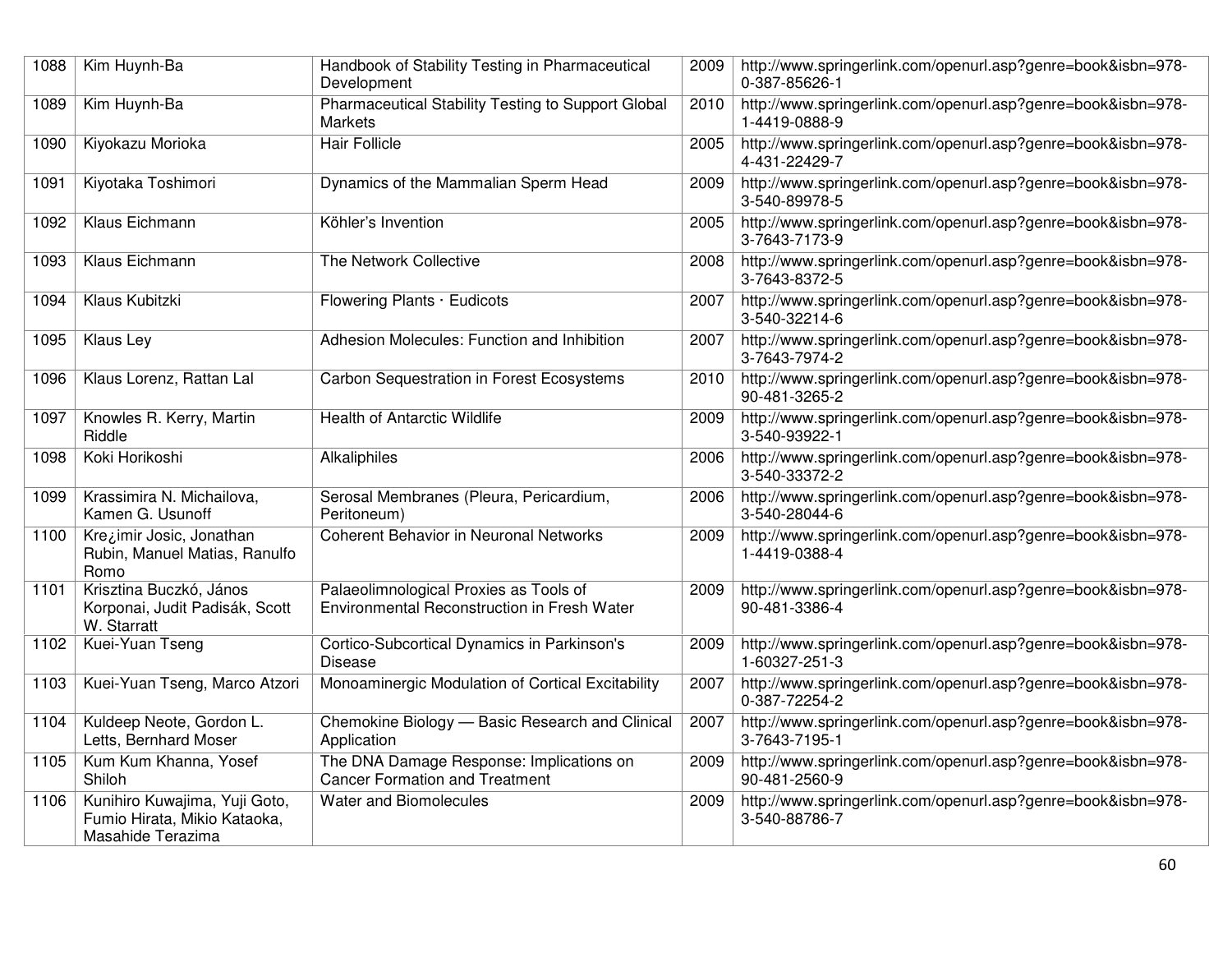| 1107 | Kylie A. Pitt, Jennifer E. Purcell                               | Jellyfish Blooms: Causes, Consequences, and<br><b>Recent Advances</b>                         | 2009 | http://www.springerlink.com/openurl.asp?genre=book&isbn=978-<br>1-4020-9748-5 |
|------|------------------------------------------------------------------|-----------------------------------------------------------------------------------------------|------|-------------------------------------------------------------------------------|
| 1108 | Kyosuke Nagata, Kunio<br>Takeyasu                                | <b>Nuclear Dynamics</b>                                                                       | 2007 | http://www.springerlink.com/openurl.asp?genre=book&isbn=978-<br>4-431-30054-0 |
| 1109 | Kyung A. Kang, David K.<br>Harrison, Duane F. Bruley             | Oxygen Transport to Tissue XXIX                                                               | 2008 | http://www.springerlink.com/openurl.asp?genre=book&isbn=978-<br>0-387-74910-5 |
| 1110 | Lakshmi A. Devi                                                  | The G Protein-Coupled Receptors Handbook                                                      | 2005 | http://www.springerlink.com/openurl.asp?genre=book&isbn=978-<br>1-58829-365-7 |
| 1111 | Larissa Swedell, Steven R.<br>Leigh                              | Reproduction and Fitness in Baboons: Behavioral,<br>Ecological, and Life History Perspectives | 2006 | http://www.springerlink.com/openurl.asp?genre=book&isbn=978-<br>0-387-30688-9 |
| 1112 | Larry L. Barton                                                  | Structural and Functional Relationships in<br>Prokaryotes                                     | 2005 | http://www.springerlink.com/openurl.asp?genre=book&isbn=978-<br>0-387-20708-7 |
| 1113 | Larry L. Barton, Javier Abadia                                   | Iron Nutrition in Plants and Rhizospheric<br>Microorganisms                                   | 2006 | http://www.springerlink.com/openurl.asp?genre=book&isbn=978-<br>1-4020-4742-8 |
| 1114 | Larry L. Barton, Martin Mandl,<br>Alexander Loy                  | Geomicrobiology: Molecular and Environmental<br>Perspective                                   | 2010 | http://www.springerlink.com/openurl.asp?genre=book&isbn=978-<br>90-481-9203-8 |
| 1115 | Lars Olof Björn                                                  | Photobiology                                                                                  | 2008 | http://www.springerlink.com/openurl.asp?genre=book&isbn=978-<br>0-387-72654-0 |
| 1116 | Lars Østnor                                                      | Stem Cells, Human Embryos and Ethics                                                          | 2008 | http://www.springerlink.com/openurl.asp?genre=book&isbn=978-<br>1-4020-6988-8 |
| 1117 | Lars Schmidt                                                     | <b>Tropical Forest Seed</b>                                                                   | 2007 | http://www.springerlink.com/openurl.asp?genre=book&isbn=978-<br>3-540-49028-9 |
| 1118 | László Bögre, Gerrit Beemster                                    | <b>Plant Growth Signaling</b>                                                                 | 2008 | http://www.springerlink.com/openurl.asp?genre=book&isbn=978-<br>3-540-77589-8 |
| 1119 | Laszlo Zaborszky, Floris G.<br>Wouterlood, José Luis<br>Lanciego | Neuroanatomical Tract-Tracing 3                                                               | 2006 | http://www.springerlink.com/openurl.asp?genre=book&isbn=978-<br>0-387-28941-0 |
| 1120 | Laurence Culine, Emmanuelle<br>Belda, Camille Berneur            | Mémento de la recherche biomédicale portant sur<br>un médicament à usage humain               | 2008 | http://www.springerlink.com/openurl.asp?genre=book&isbn=978-<br>2-287-09415-6 |
| 1121 | Lawrence A. Lacey, Harry K.<br>Kaya                              | Field Manual of Techniques in Invertebrate<br>Pathology                                       | 2007 | http://www.springerlink.com/openurl.asp?genre=book&isbn=978-<br>1-4020-5931-5 |
| 1122 | Lawrence Berliner, Graeme<br>Hanson                              | <b>High Resolution EPR</b>                                                                    | 2009 | http://www.springerlink.com/openurl.asp?genre=book&isbn=978-<br>0-387-84855-6 |
| 1123 | Lawrence K. Wang, Nazih K.<br>Shammas, Yung-Tse Hung             | <b>Biosolids Engineering and Management</b>                                                   | 2009 | http://www.springerlink.com/openurl.asp?genre=book&isbn=978-<br>1-934115-38-1 |
| 1124 | Lawrence R. Walker, Joe<br>Walker, Richard J. Hobbs              | Linking Restoration and Ecological Succession                                                 | 2007 | http://www.springerlink.com/openurl.asp?genre=book&isbn=978-<br>0-387-35302-9 |
| 1125 | Lee E. Limbird                                                   | <b>Cell Surface Receptors</b>                                                                 | 2005 | http://www.springerlink.com/openurl.asp?genre=book&isbn=978-<br>0-387-23069-6 |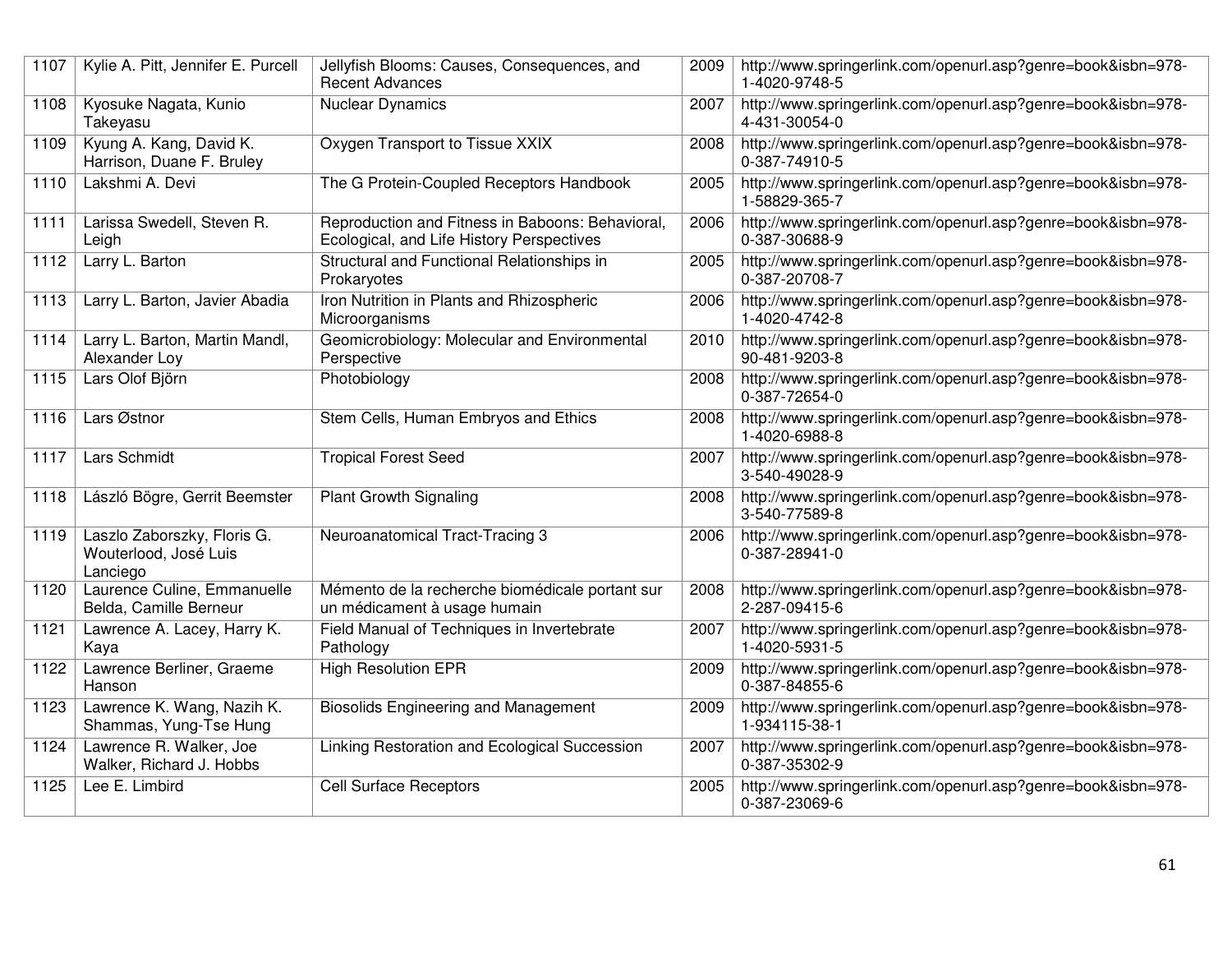| 1126 | Leon P. Bignold                                                                                                                                                                                                                                                                          | Cancer: Cell Structures, Carcinogens and<br>Genomic Instability                              | 2006 | http://www.springerlink.com/openurl.asp?genre=book&isbn=978-<br>3-7643-7156-2 |
|------|------------------------------------------------------------------------------------------------------------------------------------------------------------------------------------------------------------------------------------------------------------------------------------------|----------------------------------------------------------------------------------------------|------|-------------------------------------------------------------------------------|
| 1127 | Leon P. Bignold, Brian L. D.<br>Coghlan, Hubertus P. A.<br>Jersmann                                                                                                                                                                                                                      | David Paul von Hansemann: Contributions to<br>Oncology                                       | 2007 | http://www.springerlink.com/openurl.asp?genre=book&isbn=978-<br>3-7643-7768-7 |
| 1128 | Leoni Villano Bonamin                                                                                                                                                                                                                                                                    | Signals and Images                                                                           | 2008 | http://www.springerlink.com/openurl.asp?genre=book&isbn=978-<br>1-4020-8534-5 |
| 1129 | Leonidas Stefanis, Jeffrey N.<br>Keller                                                                                                                                                                                                                                                  | The Proteasome in Neurodegeneration                                                          | 2006 | http://www.springerlink.com/openurl.asp?genre=book&isbn=978-<br>0-387-28499-6 |
| 1130 | Leonie S. Taams, Marca H. M.<br>Wauben, Arne N. Akbar                                                                                                                                                                                                                                    | Regulatory T Cells in Inflammation                                                           | 2005 | http://www.springerlink.com/openurl.asp?genre=book&isbn=978-<br>3-7643-7088-6 |
| 1131 | Leopold Flohé, J. Robin Harris                                                                                                                                                                                                                                                           | Peroxiredoxin Systems                                                                        | 2007 | http://www.springerlink.com/openurl.asp?genre=book&isbn=978-<br>1-4020-6050-2 |
| 1132 | Leslie Costello, Keshav Singh                                                                                                                                                                                                                                                            | Mitochondria and Cancer                                                                      | 2009 | http://www.springerlink.com/openurl.asp?genre=book&isbn=978-<br>0-387-84834-1 |
| 1133 | Lev M. Berstein, Richard J.<br>Santen                                                                                                                                                                                                                                                    | Innovative Endocrinology of Cancer                                                           | 2008 | http://www.springerlink.com/openurl.asp?genre=book&isbn=978-<br>0-387-78817-3 |
| 1134 | Lewis S. Nelson, Richard D.<br>Shih, Michael J. Balick                                                                                                                                                                                                                                   | Handbook of Poisonous and Injurious Plants                                                   | 2007 | http://www.springerlink.com/openurl.asp?genre=book&isbn=978-<br>0-387-31268-2 |
| 1135 | Lieping Chen                                                                                                                                                                                                                                                                             | CD137 Pathway: Immunology and Diseases                                                       | 2007 | http://www.springerlink.com/openurl.asp?genre=book&isbn=978-<br>0-387-31322-1 |
| 1136 | Li-Huei Tsai, Nancy Y. Ip                                                                                                                                                                                                                                                                | Cyclin Dependent Kinase 5 (Cdk5)                                                             | 2008 | http://www.springerlink.com/openurl.asp?genre=book&isbn=978-<br>0-387-78886-9 |
| 1137 | Lila Alberghina, H.V.<br>Westerhoff                                                                                                                                                                                                                                                      | <b>Systems Biology</b>                                                                       | 2005 | http://www.springerlink.com/openurl.asp?genre=book&isbn=978-<br>3-540-22968-1 |
| 1138 | Lilia A. Albert, Pim Voogt,<br>Charles P. Gerba, O.<br>Hutzinger, James B. Knaak,<br>Foster L. Mayer, D. P. Morgan,<br>Douglas L. Park, Ronald S.<br>Tjeerdema, David M. Whitacre,<br>Raymond S. H. Yang, George<br>W. Ware, Herbert N. Nigg,<br>Daniel R. Doerge, Francis A.<br>Gunther | Reviews of Environmental Contamination and<br>Toxicology                                     | 2006 | http://www.springerlink.com/openurl.asp?genre=book&isbn=978-<br>0-387-29024-9 |
| 1139 | Linda Fossati Wood, MaryAnn<br>Foote                                                                                                                                                                                                                                                     | <b>Targeted Regulatory Writing Techniques: Clinical</b><br>Documents for Drugs and Biologics | 2009 | http://www.springerlink.com/openurl.asp?genre=book&isbn=978-<br>3-7643-8361-9 |
| 1140 | Lisa Gould, Michelle L. Sauther                                                                                                                                                                                                                                                          | Lemurs                                                                                       | 2007 | http://www.springerlink.com/openurl.asp?genre=book&isbn=978-<br>0-387-34585-7 |
| 1141 | Lisa Ringhofer                                                                                                                                                                                                                                                                           | Fishing, Foraging and Farming in the Bolivian<br>Amazon                                      | 2010 | http://www.springerlink.com/openurl.asp?genre=book&isbn=978-<br>90-481-3486-1 |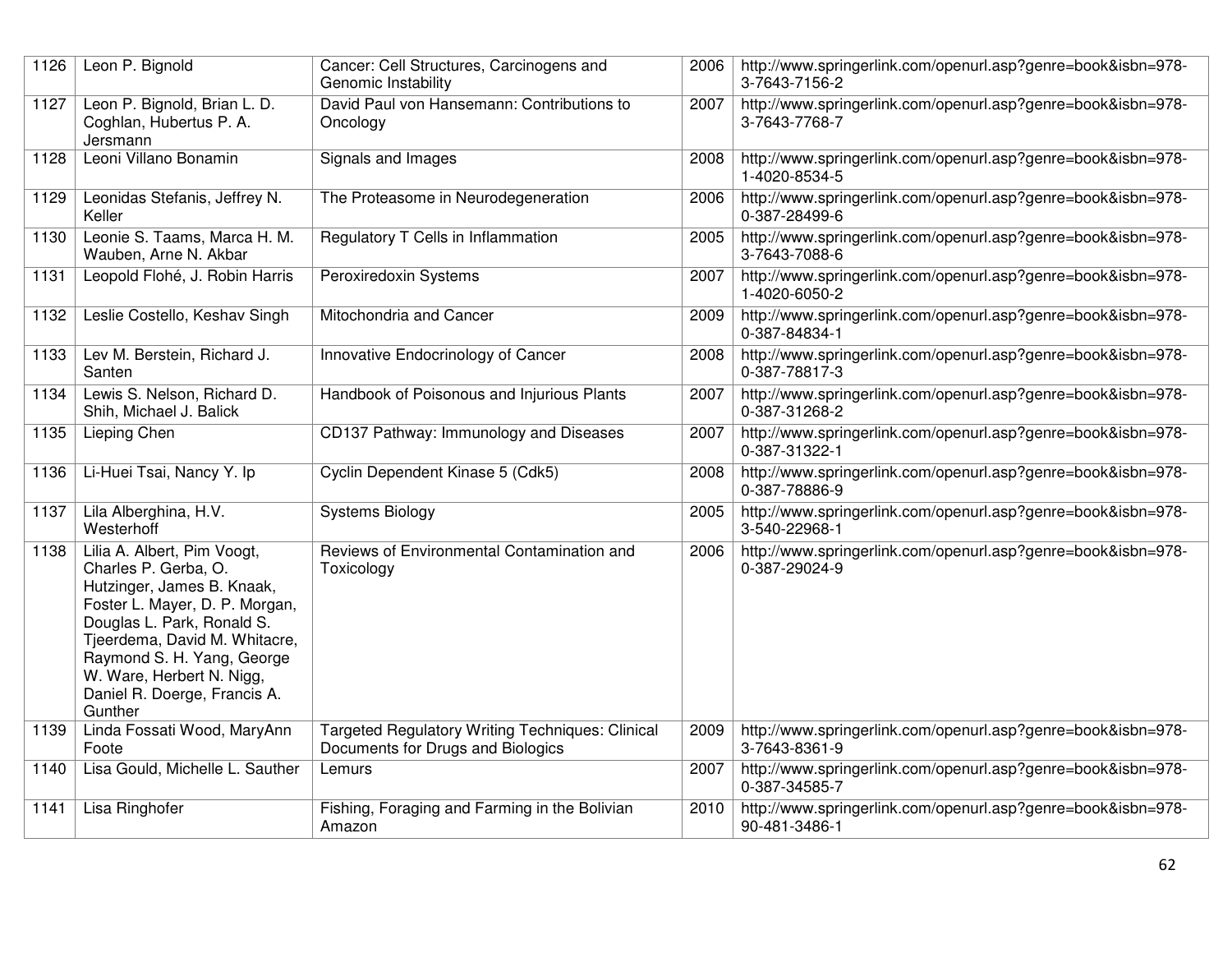| 1142 | Lluís Ribas de Pouplana                                                                        | The Genetic Code and the Origin of Life                                                | 2005 | http://www.springerlink.com/openurl.asp?genre=book&isbn=978-<br>0-306-47843-7 |
|------|------------------------------------------------------------------------------------------------|----------------------------------------------------------------------------------------|------|-------------------------------------------------------------------------------|
| 1143 | Lorenza Gonzalez-Mariscal                                                                      | <b>Tight Junctions</b>                                                                 | 2006 | http://www.springerlink.com/openurl.asp?genre=book&isbn=978-<br>0-387-33201-7 |
| 1144 | Lorenzo A. Pinna, Patricia T.W.<br>Cohen                                                       | Inhibitors of Protein Kinases and Protein<br>Phosphates                                | 2005 | http://www.springerlink.com/openurl.asp?genre=book&isbn=978-<br>3-540-21242-3 |
| 1145 | Lorenzo Alibardi                                                                               | Morphological and Cellular Aspects of Tail and<br>Limb Regeneration in Lizards         | 2010 | http://www.springerlink.com/openurl.asp?genre=book&isbn=978-<br>3-642-03732-0 |
| 1146 | Lorenzo Lamattina, Joseph C.<br>Polacco                                                        | Nitric Oxide in Plant Growth, Development and<br><b>Stress Physiology</b>              | 2007 | http://www.springerlink.com/openurl.asp?genre=book&isbn=978-<br>3-540-45128-0 |
| 1147 | Louis-Marie Houdebine,<br>Jianglin Fan                                                         | Rabbit Biotechnology                                                                   | 2009 | http://www.springerlink.com/openurl.asp?genre=book&isbn=978-<br>90-481-2226-4 |
| 1148 | Luc Abbadie, Jacques Gignoux,<br>Xavier Roux, Michel Lepage                                    | Lamto                                                                                  | 2006 | http://www.springerlink.com/openurl.asp?genre=book&isbn=978-<br>0-387-94844-7 |
| 1149 | Lucio Annunziato                                                                               | New Strategies in Stroke Intervention                                                  | 2010 | http://www.springerlink.com/openurl.asp?genre=book&isbn=978-<br>1-60761-279-7 |
| 1150 | Luis Alfonso Rio, Alain Puppo                                                                  | Reactive Oxygen Species in Plant Signaling                                             | 2009 | http://www.springerlink.com/openurl.asp?genre=book&isbn=978-<br>3-642-00389-9 |
| 1151 | Luis Enjuanes                                                                                  | <b>Coronavirus Replication and Reverse Genetics</b>                                    | 2005 | http://www.springerlink.com/openurl.asp?genre=book&isbn=978-<br>3-540-21494-6 |
| 1152 | Luis Graca                                                                                     | The Immune Synapse as a Novel Target for<br>Therapy                                    | 2008 | http://www.springerlink.com/openurl.asp?genre=book&isbn=978-<br>3-7643-8295-7 |
| 1153 | Luis Lecea, J. Gregor Sutcliffe                                                                | Hypocretins                                                                            | 2005 | http://www.springerlink.com/openurl.asp?genre=book&isbn=978-<br>0-387-25000-7 |
| 1154 | Luis P. Villarreal                                                                             | Origin of Group Identity                                                               | 2009 | http://www.springerlink.com/openurl.asp?genre=book&isbn=978-<br>0-387-77997-3 |
| 1155 | Luis Santamaría, Lucia Alonso,<br>Ildefonso Ingelmo, José Manuel<br>Pozuelo, Rosario Rodriguez | Neuroendocrine Cells and Peptidergic Innervation<br>in Human and Rat Prostate          | 2007 | http://www.springerlink.com/openurl.asp?genre=book&isbn=978-<br>3-540-69815-9 |
| 1156 | Luiz A. Martinelli, Robert W.<br>Howarth                                                       | Nitrogen Cycling in the Americas: Natural and<br>Anthropogenic Influences and Controls | 2006 | http://www.springerlink.com/openurl.asp?genre=book&isbn=978-<br>1-4020-4717-6 |
| 1157 | Lukas Schreiber, Jörg<br>Schönherr                                                             | Water and Solute Permeability of Plant Cuticles                                        | 2009 | http://www.springerlink.com/openurl.asp?genre=book&isbn=978-<br>3-540-68944-7 |
| 1158 | Luke A.J. O'Neill, Elizabeth<br><b>Brint</b>                                                   | Toll-like Receptors in Inflammation                                                    | 2005 | http://www.springerlink.com/openurl.asp?genre=book&isbn=978-<br>3-7643-7285-9 |
| 1159 | Lynne M. Coluccio                                                                              | <b>Myosins</b>                                                                         | 2008 | http://www.springerlink.com/openurl.asp?genre=book&isbn=978-<br>1-4020-6516-3 |
| 1160 | M. A. Hayat                                                                                    | Liver Cancer                                                                           | 2009 | http://www.springerlink.com/openurl.asp?genre=book&isbn=978-<br>1-4020-9803-1 |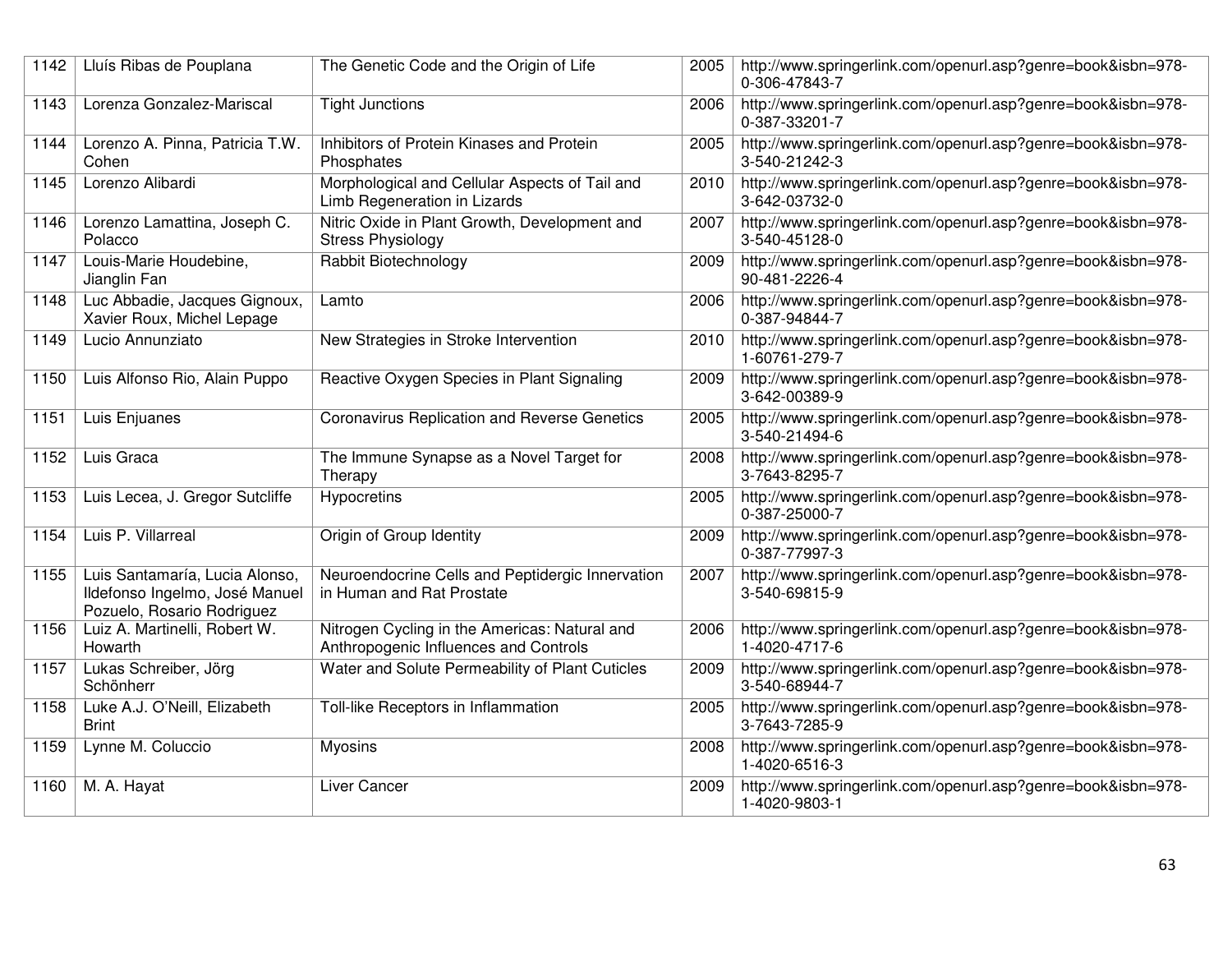| 1161 | M. A. Zahran, A. J. Willis                                                                                                                                                                           | The Vegetation of Egypt                                                        | 2009 | http://www.springerlink.com/openurl.asp?genre=book&isbn=978-<br>1-4020-8755-4   |
|------|------------------------------------------------------------------------------------------------------------------------------------------------------------------------------------------------------|--------------------------------------------------------------------------------|------|---------------------------------------------------------------------------------|
| 1162 | M. Ajmal Khan, Benno Böer,<br>German S. Kust, Hans-Jörg<br>Barth                                                                                                                                     | Sabkha Ecosystems                                                              | 2006 | http://www.springerlink.com/openurl.asp?genre=book&isbn=978-<br>1-4020-5071-8   |
| 1163 | M. Ajmal Khan, Darrell J.<br>Weber                                                                                                                                                                   | Ecophysiology of High Salinity Tolerant Plants                                 | 2006 | http://www.springerlink.com/openurl.asp?genre=book&isbn=978-<br>1-4020-4017-7   |
| 1164 | M. Ashraf, M. Ozturk, H.R.<br>Athar                                                                                                                                                                  | <b>Salinity and Water Stress</b>                                               | 2009 | http://www.springerlink.com/openurl.asp?genre=book&isbn=978-<br>1-4020-9064-6   |
| 1165 | M. Ashraf, M. Ozturk, M. S. A.<br>Ahmad                                                                                                                                                              | Plant Adaptation and Phytoremediation                                          | 2010 | http://www.springerlink.com/openurl.asp?genre=book&isbn=978-<br>90-481-9369-1   |
| 1166 | M. Celeste Simon                                                                                                                                                                                     | Diverse Effects of Hypoxia on Tumor Progression                                | 2010 | http://www.springerlink.com/openurl.asp?genre=book&isbn=978-<br>3-642-13328-2   |
| 1167 | M. H. Fulekar                                                                                                                                                                                        | Bioinformatics: Applications in Life and<br><b>Environmental Sciences</b>      | 2009 | http://www.springerlink.com/openurl.asp?genre=book&isbn=978-<br>1-4020-8879-7   |
| 1168 | M. Henry H. Stevens                                                                                                                                                                                  | A Primer of Ecology with R                                                     | 2009 | http://www.springerlink.com/openurl.asp?genre=book&isbn=978-<br>0-387-89881-0   |
| 1169 | M. J. B. Vreysen, A. S.<br>Robinson, J. Hendrichs                                                                                                                                                    | Area-Wide Control of Insect Pests                                              | 2007 | http://www.springerlink.com/openurl.asp?genre=book&isbn=978-<br>1-4020-6058-8   |
| 1170 | M. Luisa Martínez, Norbert P.<br>Psuty                                                                                                                                                               | <b>Coastal Dunes</b>                                                           | 2008 | http://www.springerlink.com/openurl.asp?genre=book&isbn=978-<br>$3-540-74001-8$ |
| 1171 | M. M. Caldwell, G. Heldmaier,<br>R. B. Jackson, O. L. Lange, H.<br>A. Mooney, E. -D. Schulze, U.<br>Sommer, Frans E. Wielgolaski,<br>P. Staffan Karlsson, Seppo<br>Neuvonen, Dietbert<br>Thannheiser | Plant Ecology, Herbivory, and Human Impact in<br>Nordic Mountain Birch Forests | 2005 | http://www.springerlink.com/openurl.asp?genre=book&isbn=978-<br>3-540-22909-4   |
| 1172 | M. Reza Mozafari                                                                                                                                                                                     | Nanocarrier Technologies                                                       | 2006 | http://www.springerlink.com/openurl.asp?genre=book&isbn=978-<br>1-4020-5040-4   |
| 1173 | M. Reza Mozafari                                                                                                                                                                                     | Nanomaterials and Nanosystems for Biomedical<br>Applications                   | 2007 | http://www.springerlink.com/openurl.asp?genre=book&isbn=978-<br>1-4020-6288-9   |
| 1174 | M. S. Dhooria                                                                                                                                                                                        | Ane's Encyclopedic Dictionary of General &<br><b>Applied Entomology</b>        | 2008 | http://www.springerlink.com/openurl.asp?genre=book&isbn=978-<br>1-4020-8643-4   |
| 1175 | M. Thessalou-Legaki                                                                                                                                                                                  | <b>Issues of Decapod Crustacean Biology</b>                                    | 2006 | http://www.springerlink.com/openurl.asp?genre=book&isbn=978-<br>1-4020-4599-8   |
| 1176 | M.A. Oliver                                                                                                                                                                                          | Geostatistical Applications for Precision Agriculture                          | 2010 | http://www.springerlink.com/openurl.asp?genre=book&isbn=978-<br>90-481-9132-1   |
| 1177 | M.A. Zahran                                                                                                                                                                                          | Climate - Vegetation                                                           | 2010 | http://www.springerlink.com/openurl.asp?genre=book&isbn=978-<br>90-481-8594-8   |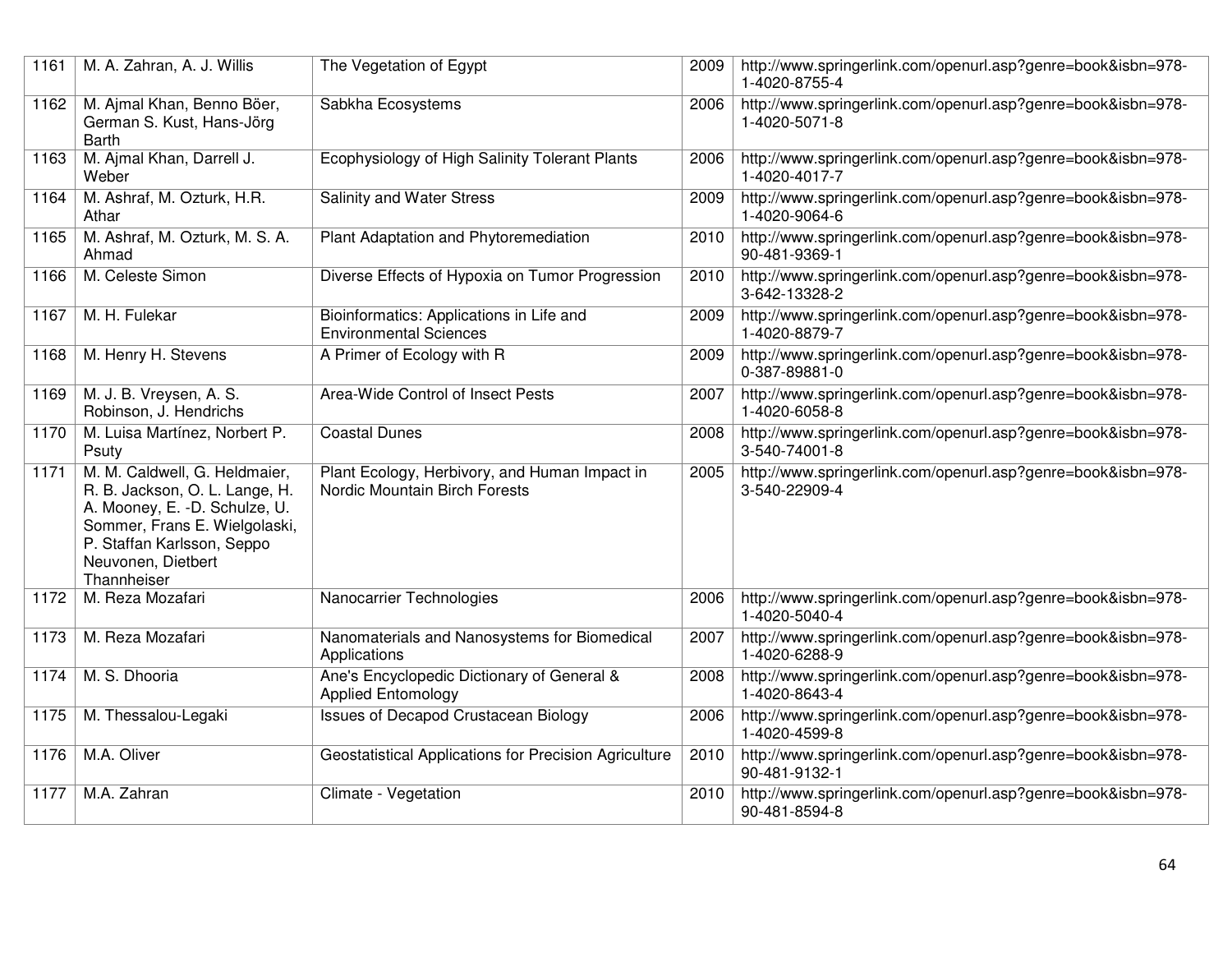| 1178 | Maarten Kappelle                                           | Ecology and Conservation of Neotropical Montane<br>Oak Forests | 2006 | http://www.springerlink.com/openurl.asp?genre=book&isbn=978-<br>3-540-28908-1 |
|------|------------------------------------------------------------|----------------------------------------------------------------|------|-------------------------------------------------------------------------------|
| 1179 | Madeleine J. H. Oppen, Janice<br>M. Lough                  | <b>Coral Bleaching</b>                                         | 2009 | http://www.springerlink.com/openurl.asp?genre=book&isbn=978-<br>3-540-69774-9 |
| 1180 | Mahendra Rai, Ajit Varma                                   | Mycotoxins in Food, Feed and Bioweapons                        | 2010 | http://www.springerlink.com/openurl.asp?genre=book&isbn=978-<br>3-642-00724-8 |
| 1181 | Mahendra Rai, George Kövics                                | Progress in Mycology                                           | 2010 | http://www.springerlink.com/openurl.asp?genre=book&isbn=978-<br>90-481-3712-1 |
| 1182 | Mahendra S. Rao                                            | Neural Development and Stem Cells                              | 2006 | http://www.springerlink.com/openurl.asp?genre=book&isbn=978-<br>1-58829-481-4 |
| 1183 | Mahendra S. Rao, Marcus<br>Jacobsont                       | Developmental Neurobiology                                     | 2005 | http://www.springerlink.com/openurl.asp?genre=book&isbn=978-<br>0-306-48330-1 |
| 1184 | Makoto Taketani, Michel<br>Baudry                          | Advances in Network Electrophysiology                          | 2006 | http://www.springerlink.com/openurl.asp?genre=book&isbn=978-<br>0-387-25857-7 |
| 1185 | Malcolm J. Hawkesford, Luit J.<br>Kok                      | Sulfur in Plants An Ecological Perspective                     | 2007 | http://www.springerlink.com/openurl.asp?genre=book&isbn=978-<br>1-4020-5886-8 |
| 1186 | Malcolm Lader, Daniel P.<br>Cardinali, S. R. Pandi-Perumal | Sleep and Sleep Disorders                                      | 2006 | http://www.springerlink.com/openurl.asp?genre=book&isbn=978-<br>0-387-27681-6 |
| 1187 | <b>Manel Esteller</b>                                      | DNA Methylation, Epigenetics and Metastasis                    | 2005 | http://www.springerlink.com/openurl.asp?genre=book&isbn=978-<br>1-4020-3641-5 |
| 1188 | Manfred J. Schmitt, Raffael<br>Schaffrath                  | <b>Microbial Protein Toxins</b>                                | 2005 | http://www.springerlink.com/openurl.asp?genre=book&isbn=978-<br>3-540-23562-0 |
| 1189 | Manfred Schwab                                             | Encyclopedia of Cancer                                         | 2009 | http://www.springerlink.com/openurl.asp?genre=book&isbn=978-<br>3-540-36847-2 |
| 1190 | Manuel A.S. Graça, Felix<br>Bärlocher, Mark O. Gessner     | Methods to Study Litter Decomposition                          | 2005 | http://www.springerlink.com/openurl.asp?genre=book&isbn=978-<br>1-4020-3348-3 |
| 1191 | Manuel J. Reigosa, Nuria<br>Pedrol, Luís González          | Allelopathy                                                    | 2006 | http://www.springerlink.com/openurl.asp?genre=book&isbn=978-<br>1-4020-4279-9 |
| 1192 | Manuel L. Penichet, Erika<br>Jensen-Jarolim                | Cancer and IgE                                                 | 2010 | http://www.springerlink.com/openurl.asp?genre=book&isbn=978-<br>1-60761-450-0 |
| 1193 | Manuel M. Mota, Paulo Vieira                               | Pine Wilt Disease: A Worldwide Threat to Forest<br>Ecosystems  | 2008 | http://www.springerlink.com/openurl.asp?genre=book&isbn=978-<br>1-4020-8454-6 |
| 1194 | Manuel Posada de la Paz,<br>Stephen C. Groft               | Rare Diseases Epidemiology                                     | 2010 | http://www.springerlink.com/openurl.asp?genre=book&isbn=978-<br>90-481-9484-1 |
| 1195 | Manzoor M. Khan                                            | Immunopharmacology                                             | 2008 | http://www.springerlink.com/openurl.asp?genre=book&isbn=978-<br>0-387-77975-1 |
| 1196 | Marc D. Binder, Nobutaka<br>Hirokawa, Uwe Windhorst        | Encyclopedia of Neuroscience                                   | 2009 | http://www.springerlink.com/openurl.asp?genre=book&isbn=978-<br>3-540-23735-8 |
| 1197 | Marc J. Poulin, Richard J. A.<br>Wilson                    | Integration in Respiratory Control                             | 2008 | http://www.springerlink.com/openurl.asp?genre=book&isbn=978-<br>0-387-73692-1 |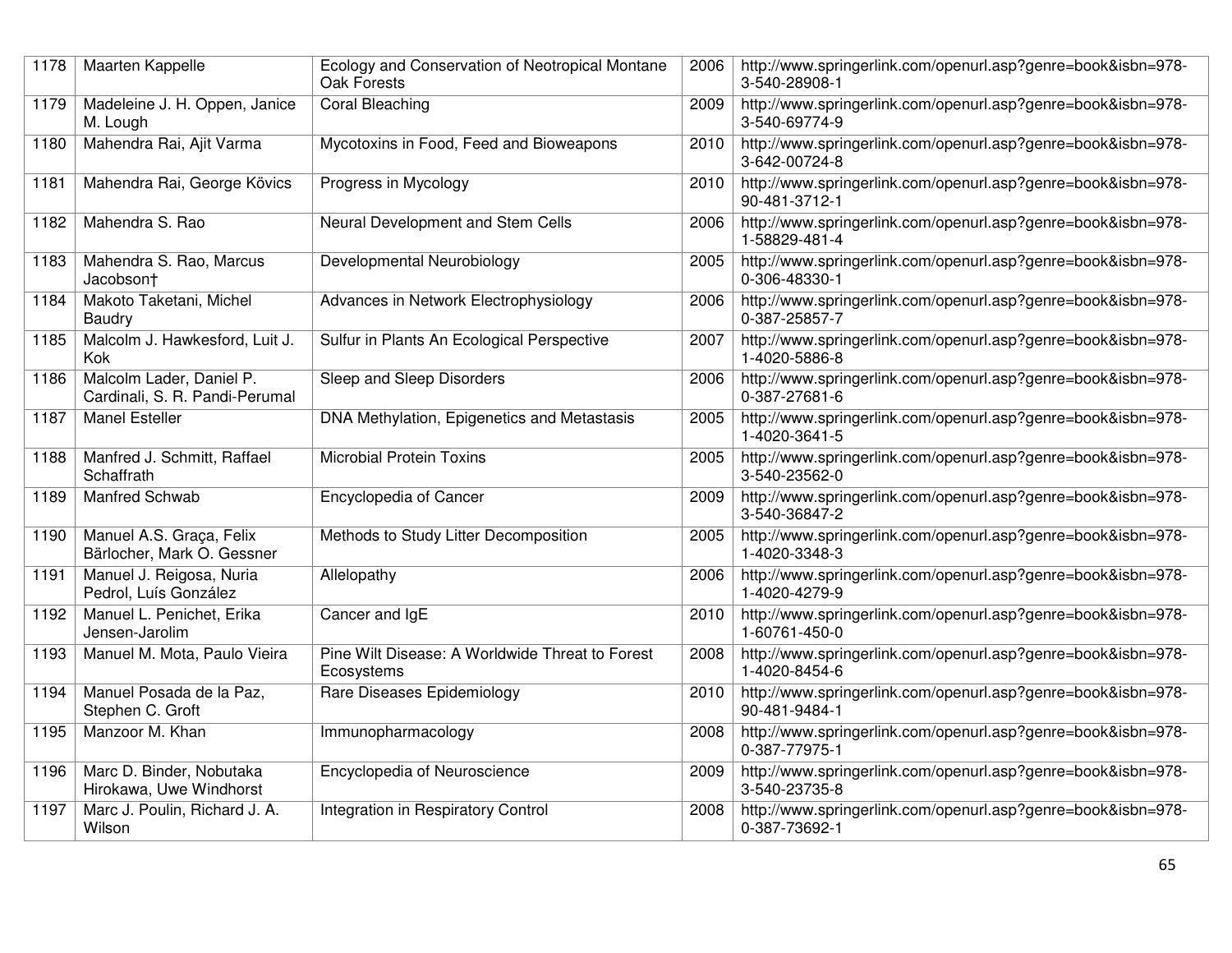| 1198 | Marc R. Wilkins, Ron D. Appel,<br>Keith L. Williams, Denis F.<br>Hochstrasser                      | Proteome Research                                                                                | 2007 | http://www.springerlink.com/openurl.asp?genre=book&isbn=978-<br>3-540-71240-4 |
|------|----------------------------------------------------------------------------------------------------|--------------------------------------------------------------------------------------------------|------|-------------------------------------------------------------------------------|
| 1199 | Marc William Cadotte, Sean M.<br>Mcmahon, Tadashi Fukami                                           | Conceptual Ecology and Invasion Biology:<br>Reciprocal Approaches to Nature                      | 2006 | http://www.springerlink.com/openurl.asp?genre=book&isbn=978-<br>1-4020-4157-0 |
| 1200 | Marcello Barbieri                                                                                  | Introduction to Biosemiotics                                                                     | 2007 | http://www.springerlink.com/openurl.asp?genre=book&isbn=978-<br>1-4020-4813-5 |
| 1201 | Marcello Barbieri, Jesper<br>Hoffmeyer                                                             | The Codes of Life                                                                                | 2008 | http://www.springerlink.com/openurl.asp?genre=book&isbn=978-<br>1-4020-6339-8 |
| 1202 | Marcelo J. Carena                                                                                  | Cereals                                                                                          | 2009 | http://www.springerlink.com/openurl.asp?genre=book&isbn=978-<br>0-387-72294-8 |
| 1203 | Marcelo J. Carena, Arnel R.<br>Hallauer, J.B. Miranda Filho                                        | Quantitative Genetics in Maize Breeding                                                          | 2010 | http://www.springerlink.com/openurl.asp?genre=book&isbn=978-<br>1-4419-0765-3 |
| 1204 | Marco van de Weert, Eva Horn<br>Møller                                                             | Immunogenicity of Biopharmaceuticals                                                             | 2008 | http://www.springerlink.com/openurl.asp?genre=book&isbn=978-<br>0-387-75840-4 |
| 1205 | Marcus Groettrup                                                                                   | Conjugation and Deconjugation of Ubiquitin Family<br><b>Modifiers</b>                            | 2010 | http://www.springerlink.com/openurl.asp?genre=book&isbn=978-<br>1-4419-6675-9 |
| 1206 | Marek Los, Spencer B. Gibson                                                                       | Apoptotic Pathways as Targets for Novel<br>Therapies in Cancer and Other Diseases                | 2005 | http://www.springerlink.com/openurl.asp?genre=book&isbn=978-<br>0-387-23384-0 |
| 1207 | Margaret A. Riley, Milind A.<br>Chavan                                                             | <b>Bacteriocins</b>                                                                              | 2007 | http://www.springerlink.com/openurl.asp?genre=book&isbn=978-<br>3-540-36603-4 |
| 1208 | Margaret M. Carreiro, Yong-<br>Chang Song, Jianguo Wu                                              | Ecology, Planning, and Management of Urban<br>Forests                                            | 2008 | http://www.springerlink.com/openurl.asp?genre=book&isbn=978-<br>0-387-71424-0 |
| 1209 | Margit Pavelka, Jürgen Roth                                                                        | <b>Functional Ultrastructure</b>                                                                 | 2005 | http://www.springerlink.com/openurl.asp?genre=book&isbn=978-<br>3-211-83564-7 |
| 1210 | Margit Pavelka, Jürgen Roth                                                                        | <b>Functional Ultrastructure</b>                                                                 | 2010 | http://www.springerlink.com/openurl.asp?genre=book&isbn=978-<br>3-211-99389-7 |
| 1211 | Margret Schuller, Theo P.<br>Sloots, Gregory S. James,<br>Catriona L. Halliday, Ian W.J.<br>Carter | PCR for Clinical Microbiology                                                                    | 2010 | http://www.springerlink.com/openurl.asp?genre=book&isbn=978-<br>90-481-9038-6 |
| 1212 | Mari Riess Jones, Richard R.<br>Fay, Arthur N. Popper                                              | Music Perception                                                                                 | 2010 | http://www.springerlink.com/openurl.asp?genre=book&isbn=978-<br>1-4419-6113-6 |
| 1213 | Maria L. López-Gracia, Marian<br>Ros                                                               | Left-Right Asymmetry in Vertebrate Development                                                   | 2007 | http://www.springerlink.com/openurl.asp?genre=book&isbn=978-<br>3-540-36347-7 |
| 1214 | Maria Lodovica Gullino,<br>Jacqueline Fletcher, Abraham<br>Gamliel, James Peter Stack              | <b>Crop Biosecurity</b>                                                                          | 2008 | http://www.springerlink.com/openurl.asp?genre=book&isbn=978-<br>1-4020-8475-1 |
| 1215 | Maria Teresa Giardi, Elena V.<br>Piletska                                                          | Biotechnological Applications of Photosynthetic<br>Proteins: Biochips, Biosensors and Biodevices | 2006 | http://www.springerlink.com/openurl.asp?genre=book&isbn=978-<br>0-387-33009-9 |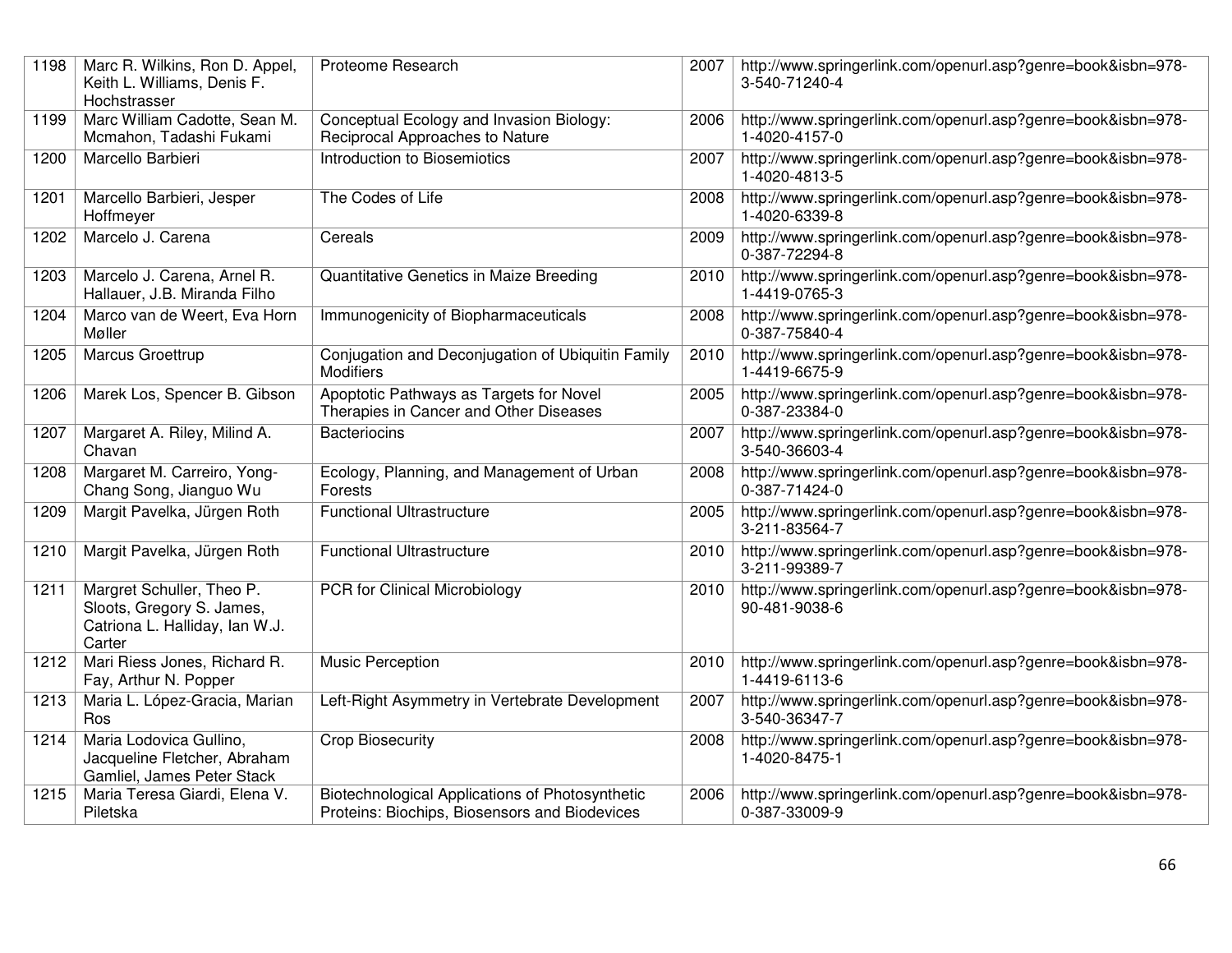| 1216 | Maria Teresa Giardi,<br>Giuseppina Rea, Bruno Berra                                   | <b>Bio-Farms for Nutraceuticals</b>                          | 2010 | http://www.springerlink.com/openurl.asp?genre=book&isbn=978-<br>1-4419-7346-7 |
|------|---------------------------------------------------------------------------------------|--------------------------------------------------------------|------|-------------------------------------------------------------------------------|
| 1217 | Marianne Holmer, Kenny Black,<br>Carlos M. Duarte, Nuria Marbà,<br>Ioannis Karakassis | Aquaculture in the Ecosystem                                 | 2008 | http://www.springerlink.com/openurl.asp?genre=book&isbn=978-<br>1-4020-6809-6 |
| 1218 | Marianne Manchester, Nicole<br>F. Steinmetz                                           | Viruses and Nanotechnology                                   | 2009 | http://www.springerlink.com/openurl.asp?genre=book&isbn=978-<br>3-540-69376-5 |
| 1219 | Mariapia Viola Magni                                                                  | Detection of Bacteria, Viruses, Parasites and Fungi          | 2010 | http://www.springerlink.com/openurl.asp?genre=book&isbn=978-<br>90-481-8542-9 |
| 1220 | Marie-France Carlier                                                                  | <b>Actin-based Motility</b>                                  | 2010 | http://www.springerlink.com/openurl.asp?genre=book&isbn=978-<br>90-481-9300-4 |
| 1221 | Marilyn J. Roossinck                                                                  | <b>Plant Virus Evolution</b>                                 | 2008 | http://www.springerlink.com/openurl.asp?genre=book&isbn=978-<br>3-540-75762-7 |
| 1222 | Marinus G. Bos, Rob A. L.<br>Kselik, Richard G. Allen, David<br>J. Molden             | Water Requirements for Irrigation and the<br>Environment     | 2009 | http://www.springerlink.com/openurl.asp?genre=book&isbn=978-<br>1-4020-8947-3 |
| 1223 | Marion G. Macey                                                                       | Flow Cytometry                                               | 2007 | http://www.springerlink.com/openurl.asp?genre=book&isbn=978-<br>1-58829-691-7 |
| 1224 | Mark A. Jervis                                                                        | <b>Insects As Natural Enemies</b>                            | 2005 | http://www.springerlink.com/openurl.asp?genre=book&isbn=978-<br>1-4020-1734-6 |
| 1225 | Mark D. Evans, Marcus S.<br>Cooke                                                     | <b>Oxidative Damage to Nucleic Acids</b>                     | 2007 | http://www.springerlink.com/openurl.asp?genre=book&isbn=978-<br>0-387-72973-2 |
| 1226 | Mark G. Darlison                                                                      | Inhibitory Regulation of Excitatory<br>Neurotransmission     | 2008 | http://www.springerlink.com/openurl.asp?genre=book&isbn=978-<br>3-540-72601-2 |
| 1227 | Mark G. Tjoelker, Adam<br>Boratyński, Władysław Bugała                                | Biology and Ecology of Norway Spruce                         | 2007 | http://www.springerlink.com/openurl.asp?genre=book&isbn=978-<br>1-4020-4840-1 |
| 1228 | Mark Lyte, Primrose P.E.<br>Freestone                                                 | Microbial Endocrinology                                      | 2010 | http://www.springerlink.com/openurl.asp?genre=book&isbn=978-<br>1-4419-5575-3 |
| 1229 | <b>Mark Marsh</b>                                                                     | Membrane Trafficking in Viral Replication                    | 2005 | http://www.springerlink.com/openurl.asp?genre=book&isbn=978-<br>3-540-21430-4 |
| 1230 | Mark P. Mattson                                                                       | Membrane Microdomain Signaling                               | 2005 | http://www.springerlink.com/openurl.asp?genre=book&isbn=978-<br>1-58829-354-1 |
| 1231 | Mark P. Mattson, Edward J.<br>Calabrese                                               | Hormesis                                                     | 2010 | http://www.springerlink.com/openurl.asp?genre=book&isbn=978-<br>1-60761-494-4 |
| 1232 | Mark Shirtliff, Jeff G. Leid                                                          | The Role of Biofilms in Device-Related Infections            | 2009 | http://www.springerlink.com/openurl.asp?genre=book&isbn=978-<br>3-540-68113-7 |
| 1233 | Markku T. Hyyppä                                                                      | <b>Healthy Ties</b>                                          | 2010 | http://www.springerlink.com/openurl.asp?genre=book&isbn=978-<br>90-481-9605-0 |
| 1234 | Markus J. Tamas, Enrico<br>Martinoia                                                  | Molecular Biology of Metal Homeostasis and<br>Detoxification | 2006 | http://www.springerlink.com/openurl.asp?genre=book&isbn=978-<br>3-540-22175-3 |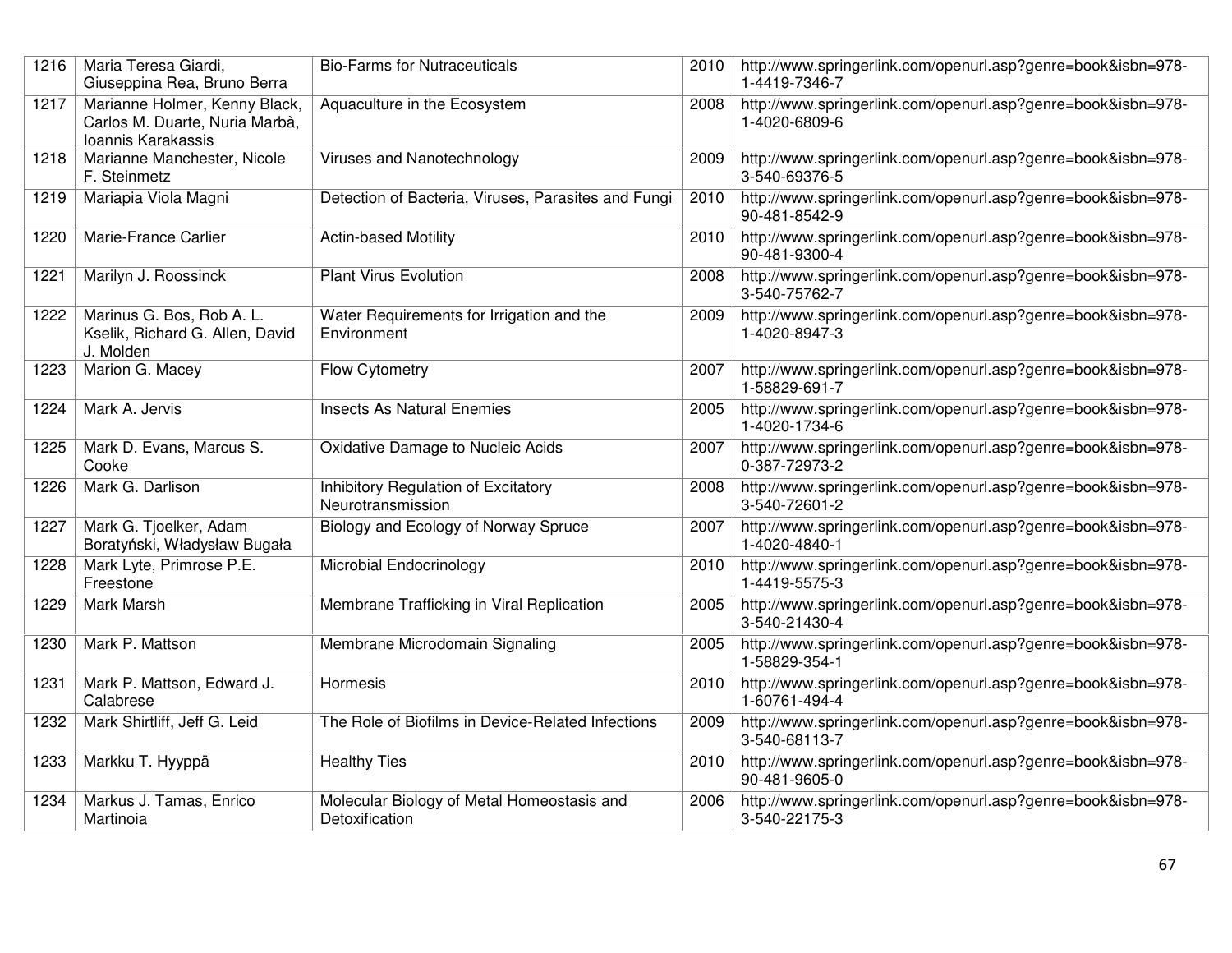| 1235 | Markus Müller                                                                                      | Clinical Pharmacology: Current Topics and Case<br><b>Studies</b> |      | 2010   http://www.springerlink.com/openurl.asp?genre=book&isbn=978-<br>3-7091-0143-8 |
|------|----------------------------------------------------------------------------------------------------|------------------------------------------------------------------|------|--------------------------------------------------------------------------------------|
| 1236 | Markus Schmidt, Alexander<br>Kelle, Agomoni Ganguli-Mitra,<br>Huib Vriend                          | <b>Synthetic Biology</b>                                         | 2010 | http://www.springerlink.com/openurl.asp?genre=book&isbn=978-<br>90-481-2677-4        |
| 1237 | Marlene Belfort, David W.<br>Wood, Barry L. Stoddard,<br>Victoria Derbyshire                       | Homing Endonucleases and Inteins                                 | 2005 | http://www.springerlink.com/openurl.asp?genre=book&isbn=978-<br>3-540-25106-4        |
| 1238 | Martin Dworkin, Stanley<br>Falkow, Eugene Rosenberg,<br>Karl-Heinz Schleifer, Erko<br>Stackebrandt | The Prokaryotes                                                  | 2007 | http://www.springerlink.com/openurl.asp?genre=book&isbn=978-<br>0-387-25476-0        |
| 1239 | Martin Dworkin, Stanley<br>Falkow, Eugene Rosenberg,<br>Karl-Heinz Schleifer, Erko<br>Stackebrandt | The Prokaryotes                                                  | 2007 | http://www.springerlink.com/openurl.asp?genre=book&isbn=978-<br>0-387-25492-0        |
| 1240 | Martin Dworkin, Stanley<br>Falkow, Eugene Rosenberg,<br>Karl-Heinz Schleifer, Erko<br>Stackebrandt | The Prokaryotes                                                  | 2007 | http://www.springerlink.com/openurl.asp?genre=book&isbn=978-<br>0-387-25493-7        |
| 1241 | Martin Dworkin, Stanley<br>Falkow, Eugene Rosenberg,<br>Karl-Heinz Schleifer, Erko<br>Stackebrandt | The Prokaryotes                                                  | 2006 | http://www.springerlink.com/openurl.asp?genre=book&isbn=978-<br>0-387-25494-4        |
| 1242 | Martin Dworkin, Stanley<br>Falkow, Eugene Rosenberg,<br>Karl-Heinz Schleifer, Erko<br>Stackebrandt | The Prokaryotes                                                  | 2007 | http://www.springerlink.com/openurl.asp?genre=book&isbn=978-<br>0-387-25495-1        |
| 1243 | Martin Dworkin, Stanley<br>Falkow, Eugene Rosenberg,<br>Karl-Heinz Schleifer, Erko<br>Stackebrandt | The Prokaryotes                                                  | 2006 | http://www.springerlink.com/openurl.asp?genre=book&isbn=978-<br>0-387-25496-8        |
| 1244 | Martin Dworkin, Stanley<br>Falkow, Eugene Rosenberg,<br>Karl-Heinz Schleifer, Erko<br>Stackebrandt | The Prokaryotes                                                  | 2007 | http://www.springerlink.com/openurl.asp?genre=book&isbn=978-<br>0-387-25497-5        |
| 1245 | <b>Martin Grunwald</b>                                                                             | Human Haptic Perception: Basics and Applications                 | 2008 | http://www.springerlink.com/openurl.asp?genre=book&isbn=978-<br>3-7643-7611-6        |
| 1246 | Martín H. Iriondo, Juan César<br>Paggi, María Julieta Parma                                        | The Middle Paranamp;#x00E1; River                                | 2007 | http://www.springerlink.com/openurl.asp?genre=book&isbn=978-<br>3-540-70623-6        |
| 1247 | <b>Martin Hofrichter</b>                                                                           | <b>Industrial Applications</b>                                   | 2010 | http://www.springerlink.com/openurl.asp?genre=book&isbn=978-<br>3-642-11457-1        |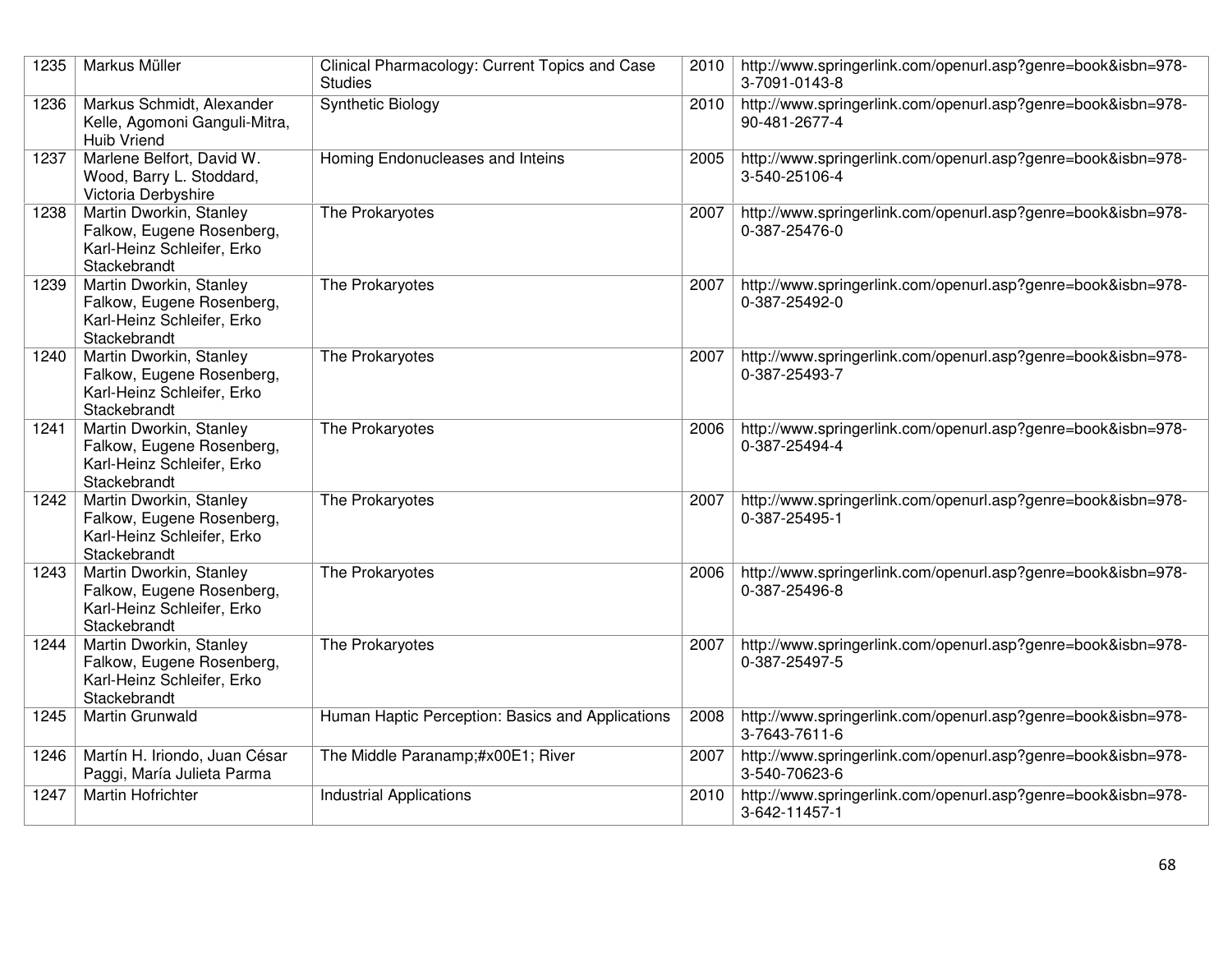| 1248 | Martin Holtzhauer                                                                        | Basic Methods for the Biochemical Lab                             | 2006 | http://www.springerlink.com/openurl.asp?genre=book&isbn=978-<br>3-540-32785-1 |
|------|------------------------------------------------------------------------------------------|-------------------------------------------------------------------|------|-------------------------------------------------------------------------------|
| 1249 | Martin Hovland                                                                           | Deep-water Coral Reefs                                            | 2008 | http://www.springerlink.com/openurl.asp?genre=book&isbn=978-<br>1-4020-8461-4 |
| 1250 | Martin J. Warren, Alison G.<br>Smith                                                     | Tetrapyrroles                                                     | 2009 | http://www.springerlink.com/openurl.asp?genre=book&isbn=978-<br>0-387-78517-2 |
| 1251 | Martin Kainz, Michael T. Brett,<br>Michael T. Arts                                       | Lipids in Aquatic Ecosystems                                      | 2009 | http://www.springerlink.com/openurl.asp?genre=book&isbn=978-<br>0-387-88607-7 |
| 1252 | Martin Turner, John Rack                                                                 | The Study of Dyslexia                                             | 2005 | http://www.springerlink.com/openurl.asp?genre=book&isbn=978-<br>0-306-48535-0 |
| 1253 | Martin Wahl                                                                              | <b>Marine Hard Bottom Communities</b>                             | 2009 | http://www.springerlink.com/openurl.asp?genre=book&isbn=978-<br>3-540-92703-7 |
| 1254 | Martina Eiseltová                                                                        | Restoration of Lakes, Streams, Floodplains, and<br>Bogs in Europe | 2010 | http://www.springerlink.com/openurl.asp?genre=book&isbn=978-<br>90-481-9264-9 |
| 1255 | Martina Mackova, David<br>Dowling, Thomas Macek                                          | Phytoremediation Rhizoremediation                                 | 2006 | http://www.springerlink.com/openurl.asp?genre=book&isbn=978-<br>1-4020-4952-1 |
| 1256 | Martina Newell-McGloughlin,<br><b>Edward Re</b>                                          | The Evolution of Biotechnology                                    | 2006 | http://www.springerlink.com/openurl.asp?genre=book&isbn=978-<br>1-4020-5148-7 |
| 1257 | Martino Bolognesi, Guido<br>Prisco, Cinzia Verde                                         | Dioxygen Binding and Sensing Proteins                             | 2008 | http://www.springerlink.com/openurl.asp?genre=book&isbn=978-<br>88-470-0806-9 |
| 1258 | Mary L. Disis                                                                            | Immunotherapy of Cancer                                           | 2006 | http://www.springerlink.com/openurl.asp?genre=book&isbn=978-<br>1-58829-564-4 |
| 1259 | MaryAnn Foote                                                                            | <b>Clinical Trial Registries</b>                                  | 2006 | http://www.springerlink.com/openurl.asp?genre=book&isbn=978-<br>3-7643-7578-2 |
| 1260 | Marzia Malcangio                                                                         | Synaptic Plasticity in Pain                                       | 2009 | http://www.springerlink.com/openurl.asp?genre=book&isbn=978-<br>1-4419-0225-2 |
| 1261 | Masahiro Fujishima                                                                       | <b>Endosymbionts in Paramecium</b>                                | 2009 | http://www.springerlink.com/openurl.asp?genre=book&isbn=978-<br>3-540-92676-4 |
| 1262 | Masamichi Kamihira, Yoshinori<br>Katakura, Akira Ito                                     | Animal Cell Technology: Basic & Applied Aspects                   | 2010 | http://www.springerlink.com/openurl.asp?genre=book&isbn=978-<br>90-481-3891-3 |
| 1263 | Masamitsu Wada, Ken-ichiro<br>Shimazaki, Moritoshi lino                                  | <b>Light Sensing in Plants</b>                                    | 2005 | http://www.springerlink.com/openurl.asp?genre=book&isbn=978-<br>4-431-24002-0 |
| 1264 | Masaru Tomita, Takaaki<br>Nishioka                                                       | Metabolomics                                                      | 2005 | http://www.springerlink.com/openurl.asp?genre=book&isbn=978-<br>4-431-25121-7 |
| 1265 | Mathias Bähr                                                                             | <b>Brain Repair</b>                                               | 2006 | http://www.springerlink.com/openurl.asp?genre=book&isbn=978-<br>0-306-47859-8 |
| 1266 | Mathias Jucker, Konrad<br>Beyreuther, Christian Haass,<br>Roger M. Nitsch, Yves Christen | Alzheimer: 100 Years and Beyond                                   | 2006 | http://www.springerlink.com/openurl.asp?genre=book&isbn=978-<br>3-540-37651-4 |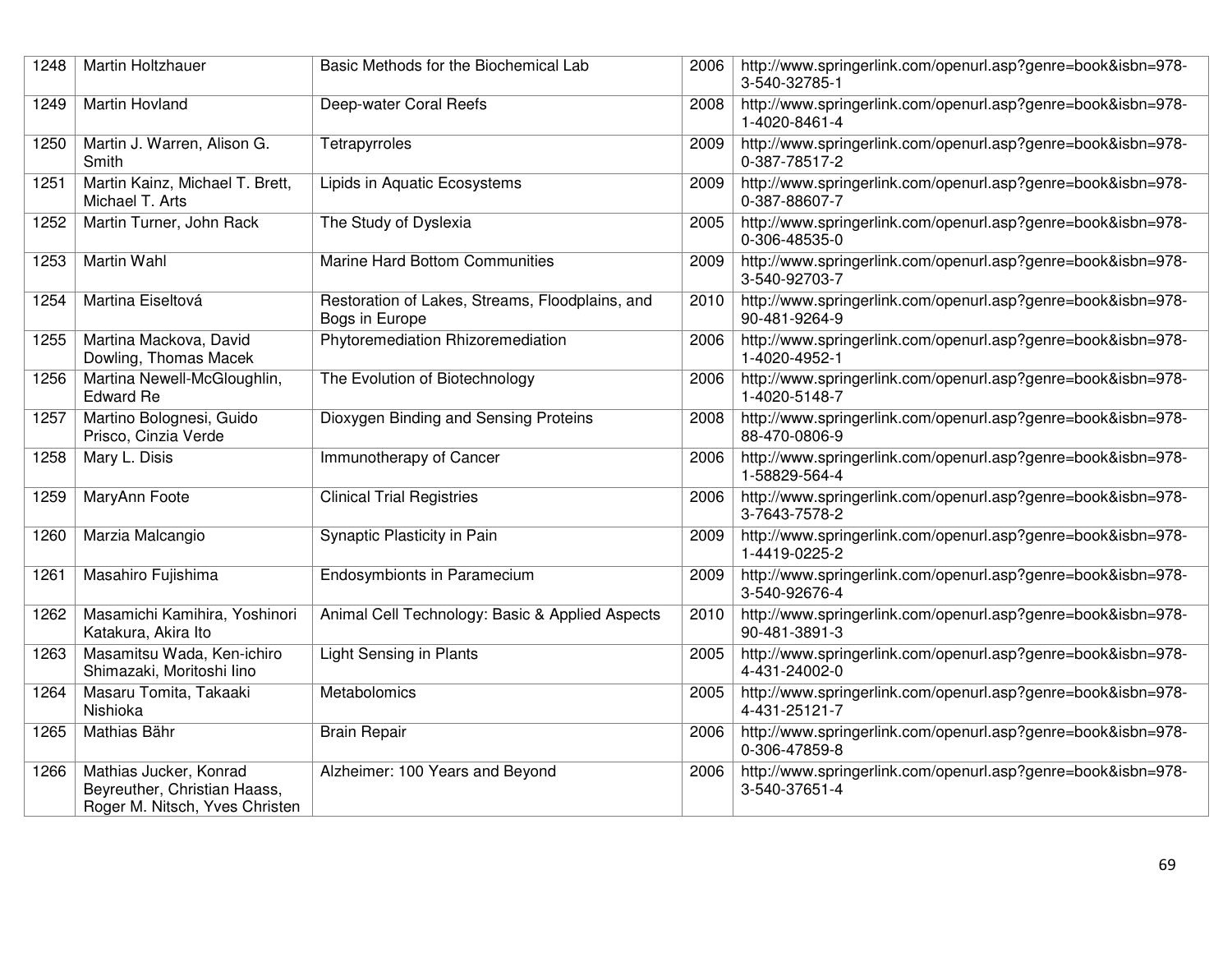| 1267 | Matteo Conti                                                                                                                           | The Selfish Cell                                                                                       | 2008 | http://www.springerlink.com/openurl.asp?genre=book&isbn=978-<br>1-4020-8641-0 |
|------|----------------------------------------------------------------------------------------------------------------------------------------|--------------------------------------------------------------------------------------------------------|------|-------------------------------------------------------------------------------|
| 1268 | Matthew A. Jenks, Paul M.<br>Hasegawa, S. Mohan Jain                                                                                   | Advances in Molecular Breeding Toward Drought<br>and Salt Tolerant Crops                               | 2007 | http://www.springerlink.com/openurl.asp?genre=book&isbn=978-<br>1-4020-5577-5 |
| 1269 | Matthew J. Colloff                                                                                                                     | <b>Dust Mites</b>                                                                                      | 2009 | http://www.springerlink.com/openurl.asp?genre=book&isbn=978-<br>90-481-2223-3 |
| 1270 | Matthew W. Kelley, Doris K.<br>Wu, Arthur N. Popper, Richard<br>R. Fay                                                                 | Development of the Inner Ear                                                                           | 2005 | http://www.springerlink.com/openurl.asp?genre=book&isbn=978-<br>0-387-25068-7 |
| 1271 | Matthias Clauss, Georg Breier                                                                                                          | Mechanisms of Angiogenesis                                                                             | 2005 | http://www.springerlink.com/openurl.asp?genre=book&isbn=978-<br>3-7643-6459-5 |
| 1272 | Matthias Fladung, Dietrich<br>Ewald                                                                                                    | <b>Tree Transgenesis</b>                                                                               | 2006 | http://www.springerlink.com/openurl.asp?genre=book&isbn=978-<br>3-540-32198-9 |
| 1273 | <b>Matthias Glaubrecht</b>                                                                                                             | Evolution in Action                                                                                    | 2010 | http://www.springerlink.com/openurl.asp?genre=book&isbn=978-<br>3-642-12424-2 |
| 1274 | Matti Weckström, Pasi Tavi                                                                                                             | Cardiac Mechanotransduction                                                                            | 2007 | http://www.springerlink.com/openurl.asp?genre=book&isbn=978-<br>0-387-48867-7 |
| 1275 | Maureen E. Lacey, Jonathan S.<br>West                                                                                                  | The Air Spora                                                                                          | 2006 | http://www.springerlink.com/openurl.asp?genre=book&isbn=978-<br>0-387-30252-2 |
| 1276 | Maurice W. Sabelis, Jan Bruin                                                                                                          | <b>Trends in Acarology</b>                                                                             | 2010 | http://www.springerlink.com/openurl.asp?genre=book&isbn=978-<br>90-481-9836-8 |
| 1277 | Mauricio Rojas                                                                                                                         | Stem Cells in the Respiratory System                                                                   | 2010 | http://www.springerlink.com/openurl.asp?genre=book&isbn=978-<br>1-60761-774-7 |
| 1278 | Maurizio Fanciulli                                                                                                                     | Rb and Tumorigenesis                                                                                   | 2006 | http://www.springerlink.com/openurl.asp?genre=book&isbn=978-<br>0-387-32173-8 |
| 1279 | Maurizio Vurro, Jonathan<br>Gressel                                                                                                    | Novel Biotechnologies for Biocontrol Agent<br><b>Enhancement and Management</b>                        | 2007 | http://www.springerlink.com/openurl.asp?genre=book&isbn=978-<br>1-4020-5797-7 |
| 1280 | Maurizio Zanetti, Stephen P.<br>Schoenberger                                                                                           | <b>Memory T Cells</b>                                                                                  | 2010 | http://www.springerlink.com/openurl.asp?genre=book&isbn=978-<br>1-4419-6450-2 |
| 1281 | Mauro Bendinelli, Herman<br>Friedman, Eugénie Bergogne-<br>Bérézin                                                                     | Acinetobacter Biology and Pathogenesis                                                                 | 2008 | http://www.springerlink.com/openurl.asp?genre=book&isbn=978-<br>0-387-77943-0 |
| 1282 | Mauro Giacca                                                                                                                           | Gene Therapy                                                                                           | 2010 | http://www.springerlink.com/openurl.asp?genre=book&isbn=978-<br>88-470-1642-2 |
| 1283 | Max Krott                                                                                                                              | <b>Forest Policy Analysis</b>                                                                          | 2005 | http://www.springerlink.com/openurl.asp?genre=book&isbn=978-<br>1-4020-3478-7 |
| 1284 | M'Barek Fatmi, Alan Collmer,<br>Nicola Sante Iacobellis, John<br>W. Mansfield, Jesus Murillo,<br>Norman W. Schaad, Matthias<br>Ullrich | Pseudomonas syringae Pathovars and Related<br>Pathogens - Identification, Epidemiology and<br>Genomics | 2008 | http://www.springerlink.com/openurl.asp?genre=book&isbn=978-<br>1-4020-6900-0 |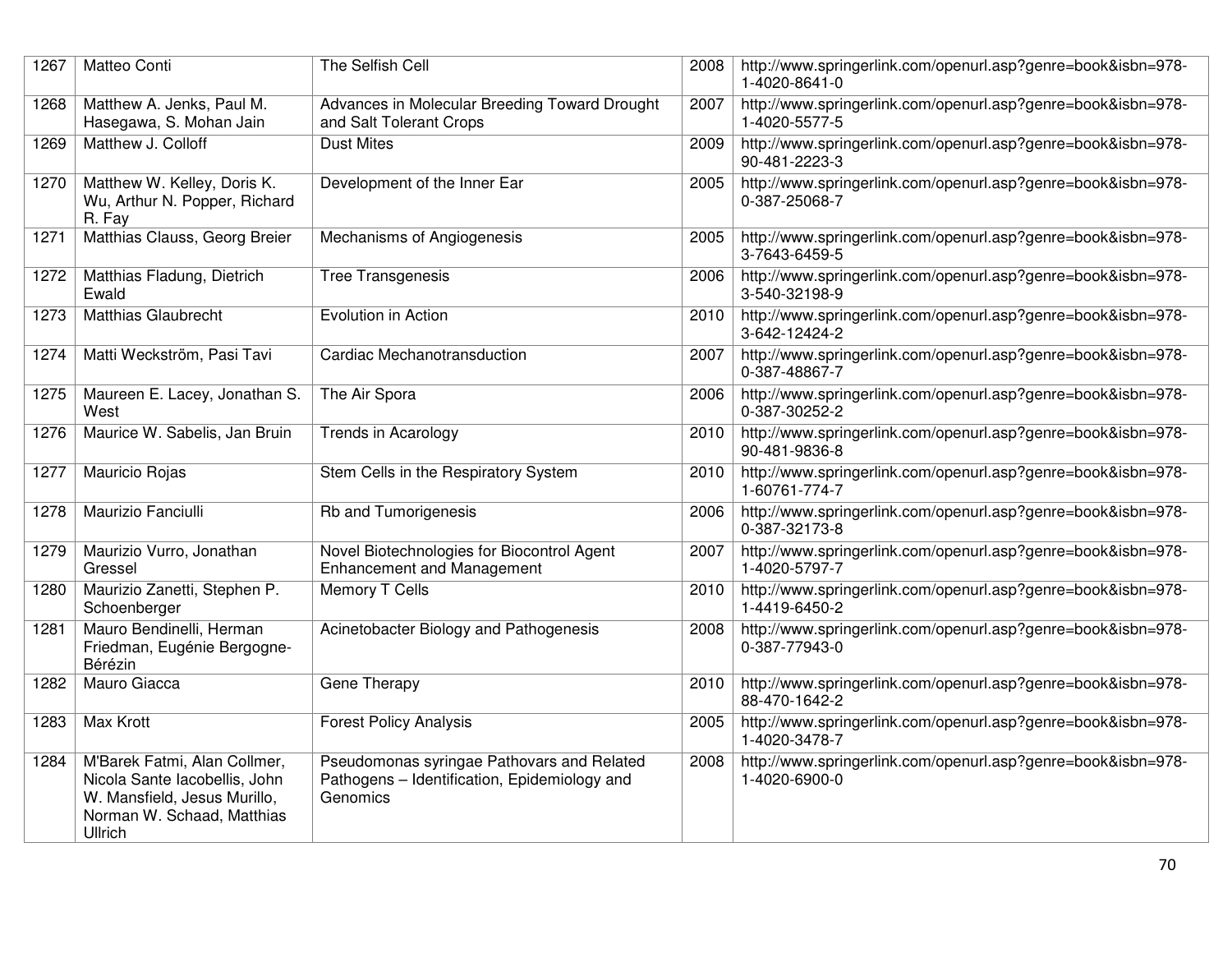| 1285 | Md. Shahidul Islam                                                                                             | The Islets of Langerhans                                                   | 2010 | http://www.springerlink.com/openurl.asp?genre=book&isbn=978-<br>90-481-3270-6 |
|------|----------------------------------------------------------------------------------------------------------------|----------------------------------------------------------------------------|------|-------------------------------------------------------------------------------|
| 1286 | Mehdi Shakibaei, Constanze<br>Csaki, Ali Mobasheri                                                             | Diverse Roles of Integrin Receptors in Articular<br>Cartilage              | 2008 | http://www.springerlink.com/openurl.asp?genre=book&isbn=978-<br>3-540-78770-9 |
| 1287 | Melgardt M. Villiers, Pornanong<br>Aramwit, Glen S. Kwon                                                       | Nanotechnology in Drug Delivery                                            | 2009 | http://www.springerlink.com/openurl.asp?genre=book&isbn=978-<br>0-387-77667-5 |
| 1288 | Mels Sluyser                                                                                                   | Application of Apoptosis to Cancer Treatment                               | 2005 | http://www.springerlink.com/openurl.asp?genre=book&isbn=978-<br>1-4020-3303-2 |
| 1289 | Menashe Bar-Eli                                                                                                | Regulation of Gene Expression in the Tumor<br>Environment                  | 2008 | http://www.springerlink.com/openurl.asp?genre=book&isbn=978-<br>1-4020-8340-2 |
| 1290 | Menno Schilthuizen                                                                                             | The Loom of Life                                                           | 2009 | http://www.springerlink.com/openurl.asp?genre=book&isbn=978-<br>3-540-68051-2 |
| 1291 | Michael A. Borowitzka, Alan T.<br>Critchley, Stefan Kraan, Akira<br>Peters, Kjersti Sjøtun, Masahiro<br>Notoya | Nineteenth International Seaweed Symposium                                 | 2009 | http://www.springerlink.com/openurl.asp?genre=book&isbn=978-<br>1-4020-9618-1 |
| 1292 | Michael A. Caligiuri, Michael T.<br>Lotze                                                                      | Cytokines in the Genesis and Treatment of Cancer                           | 2007 | http://www.springerlink.com/openurl.asp?genre=book&isbn=978-<br>0-89603-820-2 |
| 1293 | Michael B.A. Oldstone                                                                                          | Molecular Mimicry: Infection-Inducing Autoimmune<br><b>Disease</b>         | 2005 | http://www.springerlink.com/openurl.asp?genre=book&isbn=978-<br>3-540-25597-0 |
| 1294 | Michael Conn, Claude Kordon,<br><b>Yves Christen</b>                                                           | Insights into Receptor Function and New Drug<br><b>Development Targets</b> | 2006 | http://www.springerlink.com/openurl.asp?genre=book&isbn=978-<br>3-540-34446-9 |
| 1295 | Michael D. Petraglia, Jeffrey I.<br>Rose                                                                       | The Evolution of Human Populations in Arabia                               | 2010 | http://www.springerlink.com/openurl.asp?genre=book&isbn=978-<br>90-481-2718-4 |
| 1296 | Michael Dustin, Dorian<br>McGavern                                                                             | <b>Visualizing Immunity</b>                                                | 2009 | http://www.springerlink.com/openurl.asp?genre=book&isbn=978-<br>3-540-93862-0 |
| 1297 | Michael E. Corcoran, Solomon<br>L. Moshé                                                                       | Kindling 6                                                                 | 2005 | http://www.springerlink.com/openurl.asp?genre=book&isbn=978-<br>0-387-24380-1 |
| 1298 | Michael E. Maragoudakis,<br>Nikos E. Tsopanoglou                                                               | Thrombin                                                                   | 2009 | http://www.springerlink.com/openurl.asp?genre=book&isbn=978-<br>0-387-09636-0 |
| 1299 | Michael Fry, Karen Usdin                                                                                       | Human Nucleotide Expansion Disorders                                       | 2006 | http://www.springerlink.com/openurl.asp?genre=book&isbn=978-<br>3-540-33335-7 |
| 1300 | Michael Gane                                                                                                   | <b>Forest Strategy</b>                                                     | 2007 | http://www.springerlink.com/openurl.asp?genre=book&isbn=978-<br>1-4020-5964-3 |
| 1301 | Michael Hesse et.al                                                                                            | Pollen Terminology                                                         | 2009 | http://www.springerlink.com/openurl.asp?genre=book&isbn=978-<br>3-211-79893-5 |
| 1302 | Michael J. Dilworth, Euan K.<br>James, Janet I. Sprent, William<br>E. Newton                                   | Nitrogen-fixing Leguminous Symbioses                                       | 2007 | http://www.springerlink.com/openurl.asp?genre=book&isbn=978-<br>1-4020-3545-6 |
| 1303 | Michael Jay Katz                                                                                               | From Research to Manuscript                                                | 2009 | http://www.springerlink.com/openurl.asp?genre=book&isbn=978-<br>1-4020-9466-8 |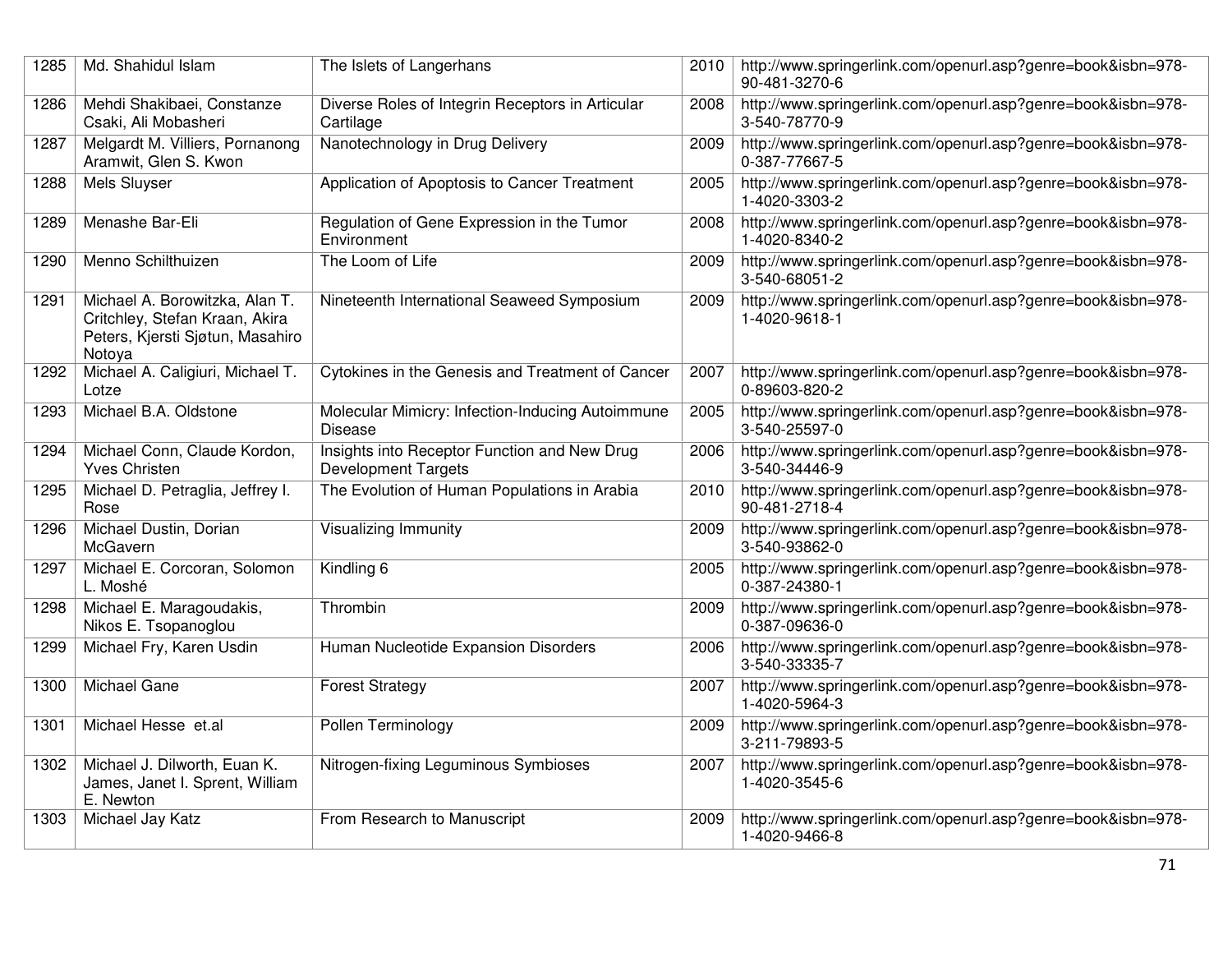| 1304 | Michael Köhl, Steen<br>Magnussen, Marco Marchetti                                                    | Sampling Methods, Remote Sensing and GIS<br>Multiresource Forest Inventory        | 2006 | http://www.springerlink.com/openurl.asp?genre=book&isbn=978-<br>3-540-32571-0 |
|------|------------------------------------------------------------------------------------------------------|-----------------------------------------------------------------------------------|------|-------------------------------------------------------------------------------|
| 1305 | Michael L. Morrison, William M.<br>Block, M. Dale Strickland, Bret<br>A. Collier, Markus J. Peterson | <b>Wildlife Study Design</b>                                                      | 2008 | http://www.springerlink.com/openurl.asp?genre=book&isbn=978-<br>0-387-75527-4 |
| 1306 | Michael Markussen, et.al                                                                             | Valuation and Conservation of Biodiversity                                        | 2005 | http://www.springerlink.com/openurl.asp?genre=book&isbn=978-<br>3-540-24022-8 |
| 1307 | Michael P. Cancro                                                                                    | <b>BLyS Ligands and Receptors</b>                                                 | 2010 | http://www.springerlink.com/openurl.asp?genre=book&isbn=978-<br>1-60327-012-0 |
| 1308 | Michael P. Seed, David A.<br>Walsh                                                                   | Angiogenesis in Inflammation: Mechanisms and<br><b>Clinical Correlates</b>        | 2008 | http://www.springerlink.com/openurl.asp?genre=book&isbn=978-<br>3-7643-7626-0 |
| 1309 | Michael R. Emmert-Buck, John<br>W. Gillespie, Rodrigo F.<br>Chuaqui                                  | Dissecting the Molecular Anatomy of Tissue                                        | 2005 | http://www.springerlink.com/openurl.asp?genre=book&isbn=978-<br>3-540-22006-0 |
| 1310 | Michael R. Shurin, Yuri S.<br>Smolkin                                                                | <b>Immune-Mediated Diseases</b>                                                   | 2007 | http://www.springerlink.com/openurl.asp?genre=book&isbn=978-<br>0-387-72004-3 |
| 1311 | Michael R. Speicher, Arno G.<br>Motulsky, Stylianos E.<br>Antonarakis                                | Vogel and Motulsky's Human Genetics                                               | 2010 | http://www.springerlink.com/openurl.asp?genre=book&isbn=978-<br>3-540-37653-8 |
| 1312 | Michael R. Wagner, Joseph R.<br>Cobbinah, Paul P. Bosu                                               | Forest Entomology in West Tropical Africa: Forests<br>Insects of Ghana            | 2008 | http://www.springerlink.com/openurl.asp?genre=book&isbn=978-<br>1-4020-6506-4 |
| 1313 | Michael S. Diamond                                                                                   | West Nile Encephalitis Virus Infection                                            | 2009 | http://www.springerlink.com/openurl.asp?genre=book&isbn=978-<br>0-387-79839-4 |
| 1314 | Michael S. Ritsner                                                                                   | Brain Protection in Schizophrenia, Mood and<br><b>Cognitive Disorders</b>         | 2010 | http://www.springerlink.com/openurl.asp?genre=book&isbn=978-<br>90-481-8552-8 |
| 1315 | Michael S. Ritsner                                                                                   | The Handbook of Neuropsychiatric Biomarkers,<br><b>Endophenotypes and Genes</b>   | 2009 | http://www.springerlink.com/openurl.asp?genre=book&isbn=978-<br>1-4020-9463-7 |
| 1316 | Michael S. Ritsner                                                                                   | The Handbook of Neuropsychiatric Biomarkers,<br><b>Endophenotypes and Genes</b>   | 2009 | http://www.springerlink.com/openurl.asp?genre=book&isbn=978-<br>1-4020-9830-7 |
| 1317 | Michael S. Ritsner                                                                                   | The Handbook of Neuropsychiatric Biomarkers,<br><b>Endophenotypes and Genes</b>   | 2009 | http://www.springerlink.com/openurl.asp?genre=book&isbn=978-<br>1-4020-9837-6 |
| 1318 | Michael S. Ritsner                                                                                   | The Handbook of Neuropsychiatric Biomarkers,<br><b>Endophenotypes and Genes</b>   | 2009 | http://www.springerlink.com/openurl.asp?genre=book&isbn=978-<br>90-481-2297-4 |
| 1319 | Michael Scherer-Lorenzen,<br>Christian Körner, Ernst-Detlef<br>Schulze                               | Forest Diversity and Function                                                     | 2005 | http://www.springerlink.com/openurl.asp?genre=book&isbn=978-<br>3-540-22191-3 |
| 1320 | Michael Vajdy                                                                                        | <b>Immunity Against Mucosal Pathogens</b>                                         | 2008 | http://www.springerlink.com/openurl.asp?genre=book&isbn=978-<br>1-4020-8411-9 |
| 1321 | Michail S. Davidoff, Ralf<br>Middendorff, D. Müller, Adolf F.<br>Holstein                            | The Neuroendocrine Leydig Cells and their Stem<br>Cell Progenitors, the Pericytes | 2009 | http://www.springerlink.com/openurl.asp?genre=book&isbn=978-<br>3-642-00512-1 |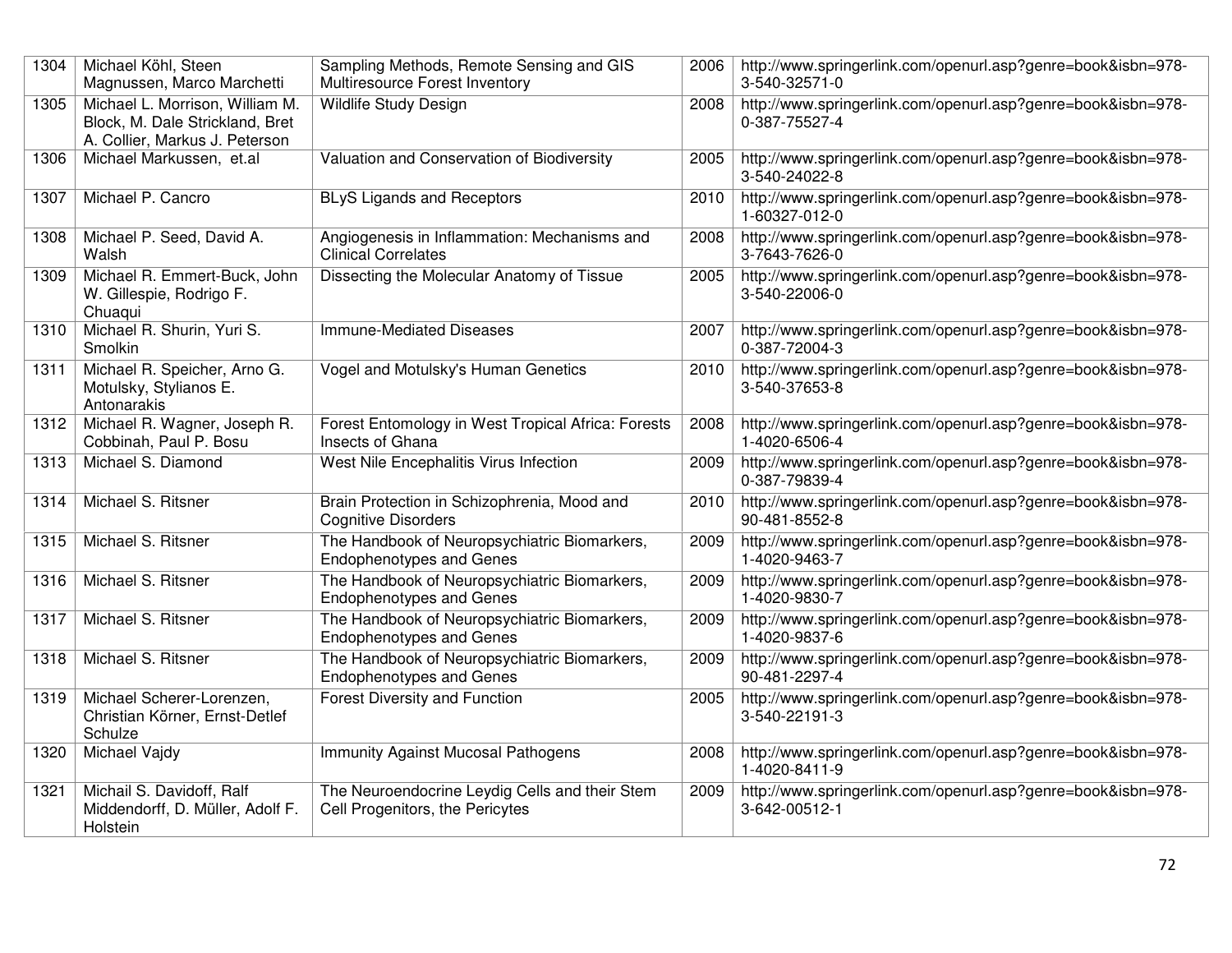| 1322 | Michela Betta                                                                                                | The Moral, Social, and Commercial Imperatives of<br>Genetic Testing and Screening                     | 2006 | http://www.springerlink.com/openurl.asp?genre=book&isbn=978-<br>1-4020-4618-6 |
|------|--------------------------------------------------------------------------------------------------------------|-------------------------------------------------------------------------------------------------------|------|-------------------------------------------------------------------------------|
| 1323 | Michelle Allsopp, Richard Page,<br>Paul Johnston, David Santillo                                             | State of the World's Oceans                                                                           | 2009 | http://www.springerlink.com/openurl.asp?genre=book&isbn=978-<br>1-4020-9115-5 |
| 1324 | Miguel Maroto, Neil V. Whittock                                                                              | Somitogenesis                                                                                         | 2009 | http://www.springerlink.com/openurl.asp?genre=book&isbn=978-<br>0-387-09605-6 |
| 1325 | Miguel Maroto, Nicholas A. M.<br>Monk                                                                        | <b>Cellular Oscillatory Mechanisms</b>                                                                | 2009 | http://www.springerlink.com/openurl.asp?genre=book&isbn=978-<br>0-387-09793-0 |
| 1326 | Mike Ludwig                                                                                                  | Dendritic Neurotransmitter Release                                                                    | 2005 | http://www.springerlink.com/openurl.asp?genre=book&isbn=978-<br>0-387-22933-1 |
| 1327 | Mike T. Furse, Daniel Hering,<br>Karel Brabec, Andrea Buffagni,<br>Leonard Sandin, Piet F. M.<br>Verdonschot | The Ecological Status of European Rivers:<br>Evaluation and Intercalibration of Assessment<br>Methods | 2006 | http://www.springerlink.com/openurl.asp?genre=book&isbn=978-<br>1-4020-5160-9 |
| 1328 | Mikhail V. Kiselevsky                                                                                        | Atlas Effectors of Anti-Tumor Immunity                                                                | 2008 | http://www.springerlink.com/openurl.asp?genre=book&isbn=978-<br>1-4020-6930-7 |
| 1329 | Minoru Onozuka, Chen-Tung<br>Yen                                                                             | Novel Trends in Brain Science                                                                         | 2008 | http://www.springerlink.com/openurl.asp?genre=book&isbn=978-<br>4-431-73241-9 |
| 1330 | Mircea Steriade, Robert W.<br>McCarley                                                                       | Brain Control of Wakefulness and Sleep                                                                | 2005 | http://www.springerlink.com/openurl.asp?genre=book&isbn=978-<br>0-306-48714-9 |
| 1331 | Mitsutoshi Setou                                                                                             | Imaging Mass Spectrometry                                                                             | 2010 | http://www.springerlink.com/openurl.asp?genre=book&isbn=978-<br>4-431-09424-1 |
| 1332 | Mogens L. Glass, Stephen C.<br>Wood                                                                          | Cardio-Respiratory Control in Vertebrates                                                             | 2009 | http://www.springerlink.com/openurl.asp?genre=book&isbn=978-<br>3-540-93984-9 |
| 1333 | Mohamed Al-Rubeai                                                                                            | <b>Cell Line Development</b>                                                                          | 2009 | http://www.springerlink.com/openurl.asp?genre=book&isbn=978-<br>90-481-2244-8 |
| 1334 | Mohamed Al-Rubeai, Martin<br>Fussenegger                                                                     | <b>Cell Engineering</b>                                                                               | 2005 | http://www.springerlink.com/openurl.asp?genre=book&isbn=978-<br>1-4020-2216-6 |
| 1335 | Mohamed Al-Rubeai, Martin<br>Fussenegger                                                                     | <b>Systems Biology</b>                                                                                | 2007 | http://www.springerlink.com/openurl.asp?genre=book&isbn=978-<br>1-4020-5251-4 |
| 1336 | Mohammad Saghir Khan,<br>Almas Zaidi, Javed Musarrat                                                         | Microbial Strategies for Crop Improvement                                                             | 2009 | http://www.springerlink.com/openurl.asp?genre=book&isbn=978-<br>3-642-01978-4 |
| 1337 | Mohammad Saghir Khan,<br>Javed Musarrat, Almas Zaidi                                                         | Microbes for Legume Improvement                                                                       | 2010 | http://www.springerlink.com/openurl.asp?genre=book&isbn=978-<br>3-211-99752-9 |
| 1338 | Mohammed S. Razzaque                                                                                         | Fibrogenesis: Cellular and Molecular Basis                                                            | 2005 | http://www.springerlink.com/openurl.asp?genre=book&isbn=978-<br>0-306-47861-1 |
| 1339 | Moncef Zouali                                                                                                | <b>Molecular Autoimmunity</b>                                                                         | 2005 | http://www.springerlink.com/openurl.asp?genre=book&isbn=978-<br>0-387-24533-1 |
| 1340 | Monika Schäfer-Korting                                                                                       | Drug Delivery                                                                                         | 2010 | http://www.springerlink.com/openurl.asp?genre=book&isbn=978-<br>3-642-00476-6 |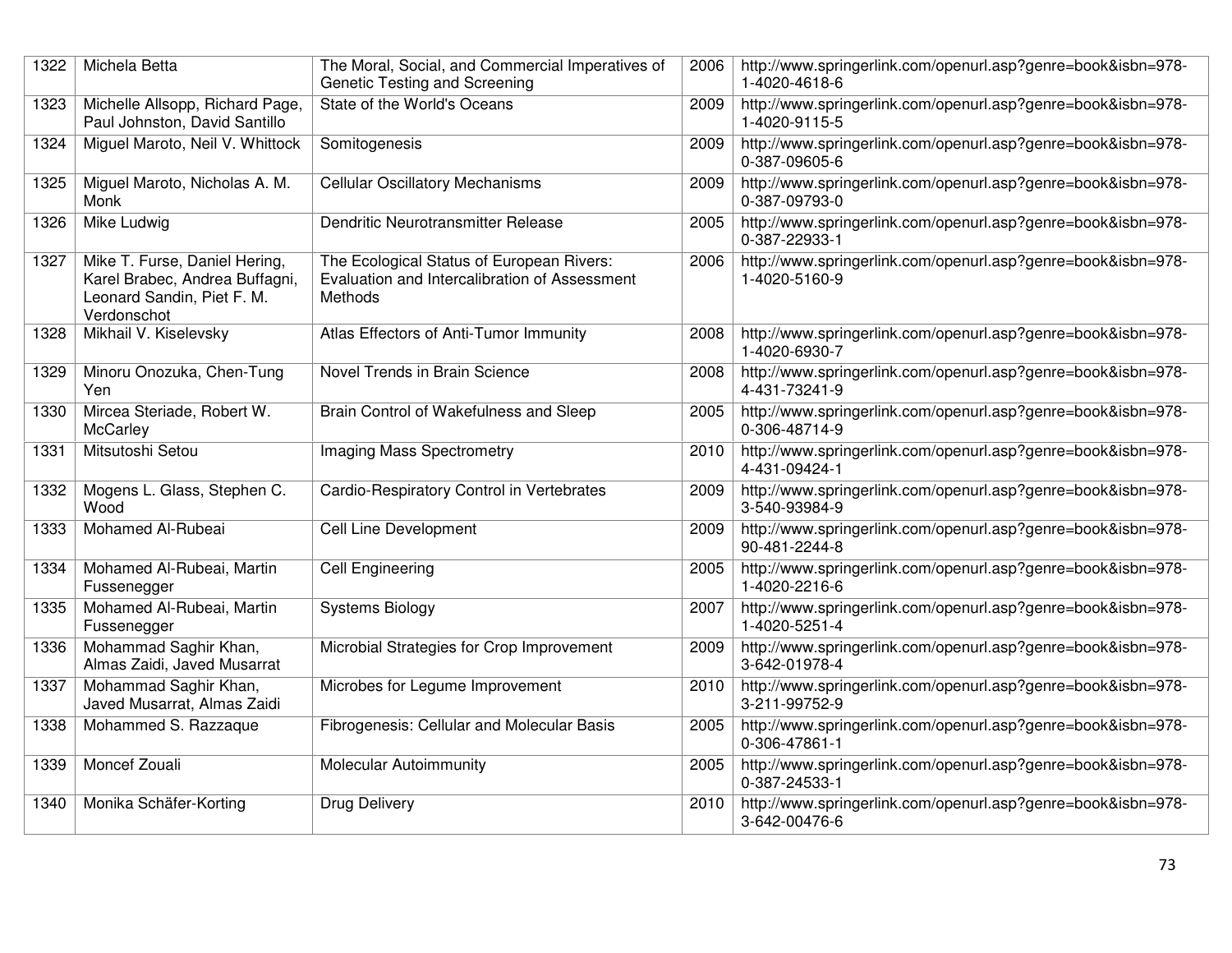| 1341 | Morikazu Onji, Sk. Md. Fazle<br>Akbar                                                                         | <b>Dendritic Cells in Clinics</b>                                                | 2008 | http://www.springerlink.com/openurl.asp?genre=book&isbn=978-<br>4-431-79465-3 |
|------|---------------------------------------------------------------------------------------------------------------|----------------------------------------------------------------------------------|------|-------------------------------------------------------------------------------|
| 1342 | Moses Rodriguez                                                                                               | Advances in multiple Sclerosis and Experimental<br><b>Demyelinating Diseases</b> | 2008 | http://www.springerlink.com/openurl.asp?genre=book&isbn=978-<br>3-540-73676-9 |
| 1343 | Moshe Szyf                                                                                                    | DNA Methylation and Cancer Therapy                                               | 2005 | http://www.springerlink.com/openurl.asp?genre=book&isbn=978-<br>0-306-47848-2 |
| 1344 | Motonari Kondo                                                                                                | Hematopoietic Stem Cell Biology                                                  | 2010 | http://www.springerlink.com/openurl.asp?genre=book&isbn=978-<br>1-60327-346-6 |
| 1345 | Mousumi Debnath, Godavarthi<br>B.K.S. Prasad, Prakash S.<br><b>Bisen</b>                                      | Molecular Diagnostics: Promises and Possibilities                                | 2010 | http://www.springerlink.com/openurl.asp?genre=book&isbn=978-<br>90-481-3260-7 |
| 1346 | Münir Öztürk, Yoav Waisel, M.<br>Ajmal Khan, Güven Görk                                                       | Biosaline Agriculture and Salinity Tolerance in<br>Plants                        | 2006 | http://www.springerlink.com/openurl.asp?genre=book&isbn=978-<br>3-7643-7609-3 |
| 1347 | Murray B. Stein, Thomas<br>Steckler                                                                           | Behavioral Neurobiology of Anxiety and Its<br>Treatment                          | 2010 | http://www.springerlink.com/openurl.asp?genre=book&isbn=978-<br>3-642-02911-0 |
| 1348 | Nafees A. Khan                                                                                                | Ethylene Action in Plants                                                        | 2006 | http://www.springerlink.com/openurl.asp?genre=book&isbn=978-<br>3-540-32716-5 |
| 1349 | Nafees A. Khan, Sarvajeet<br>Singh, Shahid Umar                                                               | Sulfur Assimilation and Abiotic Stress in Plants                                 | 2008 | http://www.springerlink.com/openurl.asp?genre=book&isbn=978-<br>3-540-76325-3 |
| 1350 | Nagy A. Habib, Ruben Canelo                                                                                   | Liver and Pancreatic Diseases Management                                         | 2006 | http://www.springerlink.com/openurl.asp?genre=book&isbn=978-<br>0-387-28548-1 |
| 1351 | Naofumi Nakagawa, Masayuki<br>Nakamichi, Hideki Sugiura                                                       | The Japanese Macaques                                                            | 2010 | http://www.springerlink.com/openurl.asp?genre=book&isbn=978-<br>4-431-53885-1 |
| 1352 | Naomi Balaban                                                                                                 | Control of Biofilm Infections by Signal Manipulation                             | 2008 | http://www.springerlink.com/openurl.asp?genre=book&isbn=978-<br>3-540-73852-7 |
| 1353 | Naomi Kato, Shinji Kamimura                                                                                   | Bio-mechanisms of Swimming and Flying                                            | 2008 | http://www.springerlink.com/openurl.asp?genre=book&isbn=978-<br>4-431-73379-9 |
| 1354 | Naoyuki Osaka, Ingo<br>Rentschler, Irving Biederman                                                           | Object Recognition, Attention, and Action                                        | 2007 | http://www.springerlink.com/openurl.asp?genre=book&isbn=978-<br>4-431-73018-7 |
| 1355 | Naoyuki Taniguchi, Akemi<br>Suzuki, Yukishige Ito, Hisashi<br>Narimatsu, Toshisuke<br>Kawasaki, Sumihiro Hase | <b>Experimental Glycoscience</b>                                                 | 2008 | http://www.springerlink.com/openurl.asp?genre=book&isbn=978-<br>4-431-77921-6 |
| 1356 | Naoyuki Taniguchi, Akemi<br>Suzuki, Yukishige Ito, Hisashi<br>Narimatsu, Toshisuke<br>Kawasaki, Sumihiro Hase | <b>Experimental Glycoscience</b>                                                 | 2008 | http://www.springerlink.com/openurl.asp?genre=book&isbn=978-<br>4-431-77923-0 |
| 1357 | Narayana M. Upadhyaya                                                                                         | <b>Rice Functional Genomics</b>                                                  | 2007 | http://www.springerlink.com/openurl.asp?genre=book&isbn=978-<br>0-387-48903-2 |
| 1358 | Naser A. Anjum, Ming-Tsair<br>Chan, Shahid Umar                                                               | Ascorbate-Glutathione Pathway and Stress<br><b>Tolerance in Plants</b>           | 2010 | http://www.springerlink.com/openurl.asp?genre=book&isbn=978-<br>90-481-9403-2 |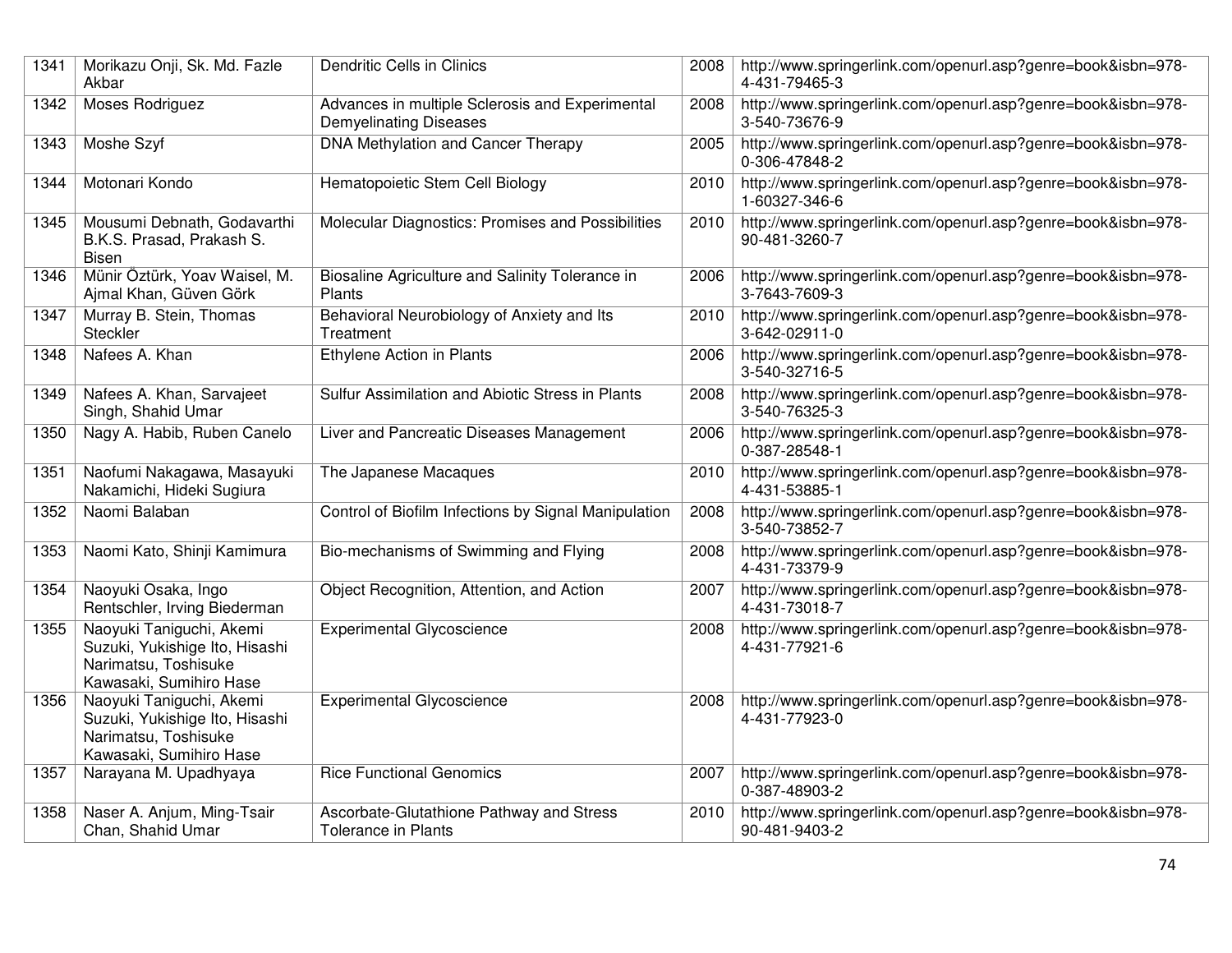| 1359 | Nasimul Ahsan                                                                                     | Polyomaviruses and Human Diseases                                                  | 2006 | http://www.springerlink.com/openurl.asp?genre=book&isbn=978-<br>0-387-29233-5 |
|------|---------------------------------------------------------------------------------------------------|------------------------------------------------------------------------------------|------|-------------------------------------------------------------------------------|
| 1360 | Natalie Waran                                                                                     | The Welfare of Horses                                                              | 2007 | http://www.springerlink.com/openurl.asp?genre=book&isbn=978-<br>1-4020-6142-4 |
| 1361 | Nathan Back, Irun R. Cohen,<br>Abel Lajtha, John D. Lambris,<br>Rodolfo Paoletti, Gáspár Jékely   | Eukaryotic Membranes and Cytoskeleton                                              | 2007 | http://www.springerlink.com/openurl.asp?genre=book&isbn=978-<br>0-387-74020-1 |
| 1362 | Nathan Back, Irun R. Cohen,<br>David Kritchevsky, Abel Lajtha,<br>Rodolfo Paoletti, Erich A. Nigg | Genome Instability in Cancer Development                                           | 2005 | http://www.springerlink.com/openurl.asp?genre=book&isbn=978-<br>1-4020-3763-4 |
| 1363 | Nathan Sharon, Halina Lis                                                                         | Lectins                                                                            | 2007 | http://www.springerlink.com/openurl.asp?genre=book&isbn=978-<br>1-4020-6605-4 |
| 1364 | Nava Segev                                                                                        | <b>Trafficking Inside Cells</b>                                                    | 2009 | http://www.springerlink.com/openurl.asp?genre=book&isbn=978-<br>0-387-93876-9 |
| 1365 | Neal R. Swerdlow                                                                                  | Behavioral Neurobiology of Schizophrenia and Its<br>Treatment                      | 2010 | http://www.springerlink.com/openurl.asp?genre=book&isbn=978-<br>3-642-13716-7 |
| 1366 | Neil H. Landman, Richard<br>Arnold Davis, Royal H. Mapes                                          | Cephalopods Present and Past: New Insights and<br><b>Fresh Perspectives</b>        | 2007 | http://www.springerlink.com/openurl.asp?genre=book&isbn=978-<br>1-4020-6461-6 |
| 1367 | Neil O. Anderson                                                                                  | <b>Flower Breeding and Genetics</b>                                                | 2006 | http://www.springerlink.com/openurl.asp?genre=book&isbn=978-<br>1-4020-4427-4 |
| 1368 | Neil Rooney, K. S. McCann, D.<br>L. G. Noakes                                                     | From Energetics to Ecosystems: The Dynamics<br>and Structure of Ecological Systems | 2007 | http://www.springerlink.com/openurl.asp?genre=book&isbn=978-<br>1-4020-5336-8 |
| 1369 | <b>Nektarios Tavernarakis</b>                                                                     | Protein Metabolism and Homeostasis in Aging                                        | 2010 | http://www.springerlink.com/openurl.asp?genre=book&isbn=978-<br>1-4419-7001-5 |
| 1370 | Nenad Markovic, Olivera<br>Markovic                                                               | What Every Woman Should Know about Cervical<br>Cancer                              | 2008 | http://www.springerlink.com/openurl.asp?genre=book&isbn=978-<br>1-4020-6936-9 |
| 1371 | Nicholas E. Newton-Fisher,<br>Hugh Notman, James D.<br>Paterson, Vernon Reynolds                  | Primates of Western Uganda                                                         | 2006 | http://www.springerlink.com/openurl.asp?genre=book&isbn=978-<br>0-387-32342-8 |
| 1372 | Nicole Beauchemin, Jacques<br>Huot                                                                | Metastasis of Colorectal Cancer                                                    | 2010 | http://www.springerlink.com/openurl.asp?genre=book&isbn=978-<br>90-481-8832-1 |
| 1373 | Nicole Bordier, Xavier Palazzi                                                                    | The Marmoset Brain in Stereotaxic Coordinates                                      | 2008 | http://www.springerlink.com/openurl.asp?genre=book&isbn=978-<br>0-387-78384-0 |
| 1374 | Nigel G. Laing                                                                                    | The Sarcomere and Skeletal Muscle Disease                                          | 2008 | http://www.springerlink.com/openurl.asp?genre=book&isbn=978-<br>0-387-84846-4 |
| 1375 | Nigel Hardwick, Maria Lodovica<br>Gullino                                                         | Knowledge and Technology Transfer for Plant<br>Pathology                           | 2010 | http://www.springerlink.com/openurl.asp?genre=book&isbn=978-<br>1-4020-8933-6 |
| 1376 | Nigel M. Hooper, Uwe<br>Lendeckel                                                                 | Intramembrane-Cleaving Proteases (I-CLiPs)                                         | 2007 | http://www.springerlink.com/openurl.asp?genre=book&isbn=978-<br>1-4020-6310-7 |
| 1377 | Nigel M. Hooper, Uwe<br>Lendeckel                                                                 | The ADAM Family of Proteases                                                       | 2005 | http://www.springerlink.com/openurl.asp?genre=book&isbn=978-<br>0-387-25149-3 |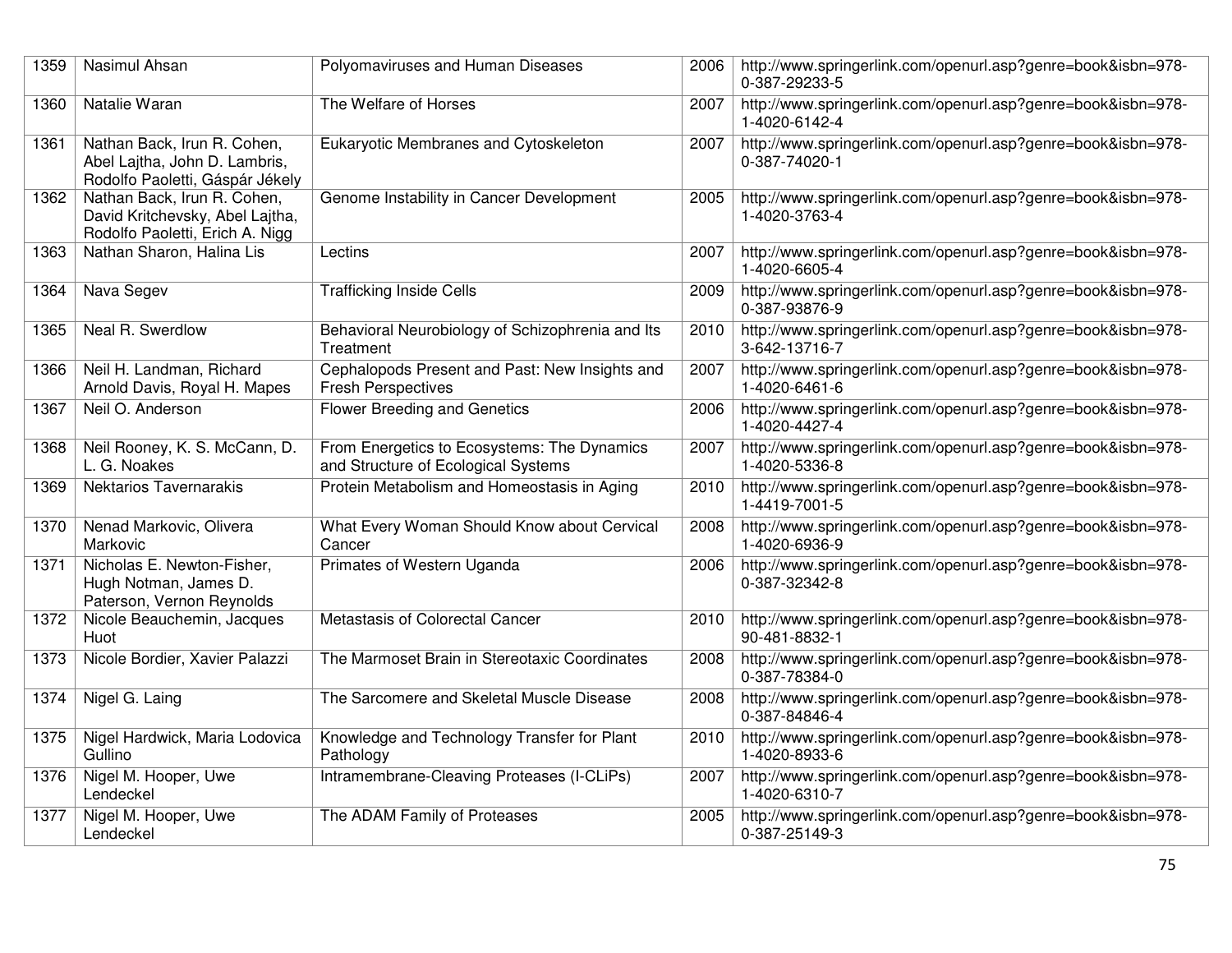| 1378 | Nigel W. Daw                                                                                                                                       | <b>Visual Development</b>                                                           | 2006 | http://www.springerlink.com/openurl.asp?genre=book&isbn=978-<br>0-387-25371-8 |
|------|----------------------------------------------------------------------------------------------------------------------------------------------------|-------------------------------------------------------------------------------------|------|-------------------------------------------------------------------------------|
| 1379 | Nikolay Dobretsov, Nikolay<br>Kolchanov, Alexey Rozanov,<br>Georgy Zavarzin                                                                        | Biosphere Origin and Evolution                                                      | 2008 | http://www.springerlink.com/openurl.asp?genre=book&isbn=978-<br>0-387-68655-4 |
| 1380 | Nikolay Kolchanov, Ralf<br>Hofestaedt, Luciano Milanesi                                                                                            | Bioinformatics of Genome Regulation and<br>Structure II                             | 2006 | http://www.springerlink.com/openurl.asp?genre=book&isbn=978-<br>0-387-29450-6 |
| 1381 | Nima Rezaei, Asghar<br>Aghamohammadi, Luigi D.<br>Notarangelo                                                                                      | Primary Immunodeficiency Diseases                                                   | 2008 | http://www.springerlink.com/openurl.asp?genre=book&isbn=978-<br>3-540-78537-8 |
| 1382 | Nina Gunde-Cimerman, Aharon<br>Oren, Ana Plemenitaš                                                                                                | Adaptation to Life at High Salt Concentrations in<br>Archaea, Bacteria, and Eukarya | 2005 | http://www.springerlink.com/openurl.asp?genre=book&isbn=978-<br>1-4020-3632-3 |
| 1383 | Nira Alperson-Afil, Naama<br>Goren-Inbar                                                                                                           | The Acheulian Site of Gesher Benot Ya'agov<br>Volume II                             | 2010 | http://www.springerlink.com/openurl.asp?genre=book&isbn=978-<br>90-481-3764-0 |
| 1384 | Nirmal C. Sukul, Anirban Sukul                                                                                                                     | High Dilution Effects: Physical and Biochemical<br><b>Basis</b>                     | 2005 | http://www.springerlink.com/openurl.asp?genre=book&isbn=978-<br>1-4020-2155-8 |
| 1385 | Nnadozie C. Oraguzie, Erik H.<br>A. Rikkerink, Susan E.<br>Gardiner, H. Nihal Silva                                                                | Association Mapping in Plants                                                       | 2007 | http://www.springerlink.com/openurl.asp?genre=book&isbn=978-<br>0-387-35844-4 |
| 1386 | Nobuhiro Fusetani, Anthony S.<br>Clare                                                                                                             | <b>Antifouling Compounds</b>                                                        | 2006 | http://www.springerlink.com/openurl.asp?genre=book&isbn=978-<br>3-540-30014-4 |
| 1387 | Nobumasa Kato, Mitsuhiro<br>Kawata, Roger K. Pitman                                                                                                | <b>PTSD</b>                                                                         | 2006 | http://www.springerlink.com/openurl.asp?genre=book&isbn=978-<br>4-431-29566-2 |
| 1388 | Nobuo Masataka                                                                                                                                     | The Origins of Language                                                             | 2008 | http://www.springerlink.com/openurl.asp?genre=book&isbn=978-<br>4-431-79101-0 |
| 1389 | Noel R. Krieg, James T. Staley,<br>Daniel R. Brown, Brian P.<br>Hedlund, Bruce J. Paster,<br>Naomi L. Ward, Wolfgang<br>Ludwig, William B. Whitman | Bergey's Manual® of Systematic Bacteriology                                         | 2010 | http://www.springerlink.com/openurl.asp?genre=book&isbn=978-<br>0-387-95042-6 |
| 1390 | Noelle E. Cockett, Chittaranjan<br>Kole                                                                                                            | Genome Mapping and Genomics in Domestic<br>Animals                                  | 2009 | http://www.springerlink.com/openurl.asp?genre=book&isbn=978-<br>3-540-73834-3 |
| 1391 | Norbert Becker, Dusan Petric,<br>Marija Zgomba, Clive Boase,<br>Minoo Madon, Christine Dahl,<br>Achim Kaiser                                       | Mosquitoes and Their Control                                                        | 2010 | http://www.springerlink.com/openurl.asp?genre=book&isbn=978-<br>3-540-92873-7 |
| 1392 | Norbert Suttorp, Tobias Welte,<br><b>Reinhard Marre</b>                                                                                            | Community-Acquired Pneumonia                                                        | 2007 | http://www.springerlink.com/openurl.asp?genre=book&isbn=978-<br>3-7643-7562-1 |
| 1393 | Norman S. Wolf                                                                                                                                     | The Comparative Biology of Aging                                                    | 2010 | http://www.springerlink.com/openurl.asp?genre=book&isbn=978-<br>90-481-3464-9 |
| 1394 | O. W. Auken                                                                                                                                        | Western North American Juniperus Communities                                        | 2008 | http://www.springerlink.com/openurl.asp?genre=book&isbn=978-<br>0-387-34002-9 |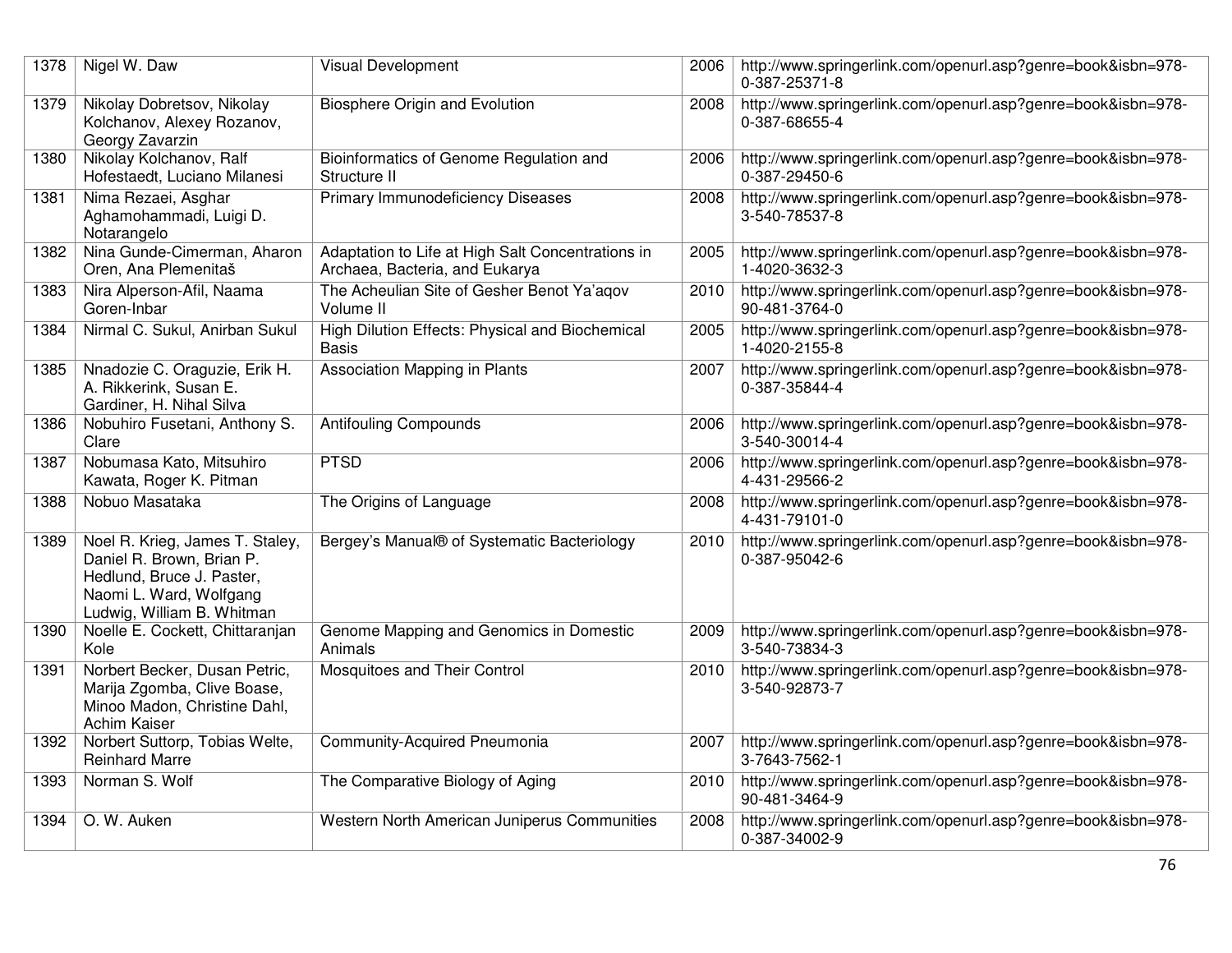| 1395 | O.D. Wiestler, B. Haendler, D.<br>Mumberg                                                         | <b>Cancer Stem Cells</b>                                                            | 2007 | http://www.springerlink.com/openurl.asp?genre=book&isbn=978-<br>3-540-70852-0 |
|------|---------------------------------------------------------------------------------------------------|-------------------------------------------------------------------------------------|------|-------------------------------------------------------------------------------|
| 1396 | Odd-Arne Olsen                                                                                    | Endosperm                                                                           | 2007 | http://www.springerlink.com/openurl.asp?genre=book&isbn=978-<br>3-540-71234-3 |
| 1397 | <b>Olaf Schmidt</b>                                                                               | Wood and Tree Fungi                                                                 | 2006 | http://www.springerlink.com/openurl.asp?genre=book&isbn=978-<br>3-540-32138-5 |
| 1398 | Olaf Weber, Ulrike Protzer                                                                        | <b>Comparative Hepatitis</b>                                                        | 2008 | http://www.springerlink.com/openurl.asp?genre=book&isbn=978-<br>3-7643-8557-6 |
| 1399 | <b>Olav Giere</b>                                                                                 | Meiobenthology                                                                      | 2009 | http://www.springerlink.com/openurl.asp?genre=book&isbn=978-<br>3-540-68657-6 |
| 1400 | Olimpia Meucci                                                                                    | <b>Chemokine Receptors and NeuroAIDS</b>                                            | 2010 | http://www.springerlink.com/openurl.asp?genre=book&isbn=978-<br>1-4419-0792-9 |
| 1401 | Olivier A. E. Sparagano                                                                           | Control of Poultry Mites (Dermanyssus)                                              | 2009 | http://www.springerlink.com/openurl.asp?genre=book&isbn=978-<br>90-481-2730-6 |
| 1402 | Olivier Civelli, Qun-Yong Zhou                                                                    | Orphan G Protein-Coupled Receptors and Novel<br>Neuropeptides                       | 2008 | http://www.springerlink.com/openurl.asp?genre=book&isbn=978-<br>3-540-78350-3 |
| 1403 | Om V. Singh, Steven P. Harvey                                                                     | Sustainable Biotechnology                                                           | 2010 | http://www.springerlink.com/openurl.asp?genre=book&isbn=978-<br>90-481-3294-2 |
| 1404 | Onder Ergonul, Chris A.<br>Whitehouse                                                             | Crimean-Congo Hemorrhagic Fever                                                     | 2007 | http://www.springerlink.com/openurl.asp?genre=book&isbn=978-<br>1-4020-6105-9 |
| 1405 | Otto Fränzle, Ludger Kappen,<br>Hans-Peter Blume, Klaus<br>Dierssen                               | Ecosystem Organization of a Complex Landscape                                       | 2008 | http://www.springerlink.com/openurl.asp?genre=book&isbn=978-<br>3-540-75810-5 |
| 1406 | <b>Oystein Bruserud</b>                                                                           | The Chemokine System in Experimental and<br><b>Clinical Hematology</b>              | 2010 | http://www.springerlink.com/openurl.asp?genre=book&isbn=978-<br>3-642-12638-3 |
| 1407 | P. A. H. M. Bakker, J. M.<br>Raaijmakers, G. Bloemberg, M.<br>Höfte, P. Lemanceau, B. M.<br>Cooke | New Perspectives and Approaches in Plant<br>Growth-Promoting Rhizobacteria Research | 2007 | http://www.springerlink.com/openurl.asp?genre=book&isbn=978-<br>1-4020-6775-4 |
| 1408 | P. Bringmann, E. C. Butcher,<br>G. Parry, B. Weiss                                                | <b>Systems Biology</b>                                                              | 2007 | http://www.springerlink.com/openurl.asp?genre=book&isbn=978-<br>3-540-31338-0 |
| 1409 | P. K. Gupta, R. K. Varshney                                                                       | <b>Cereal Genomics</b>                                                              | 2005 | http://www.springerlink.com/openurl.asp?genre=book&isbn=978-<br>1-4020-2358-3 |
| 1410 | P. Michael Conn                                                                                   | Neuroscience in Medicine                                                            | 2008 | http://www.springerlink.com/openurl.asp?genre=book&isbn=978-<br>1-60327-454-8 |
| 1411 | P. Narayanasamy                                                                                   | Molecular Biology in Plant Pathogenesis and<br>Disease Management                   | 2008 | http://www.springerlink.com/openurl.asp?genre=book&isbn=978-<br>1-4020-8242-9 |
| 1412 | P. Narayanasamy                                                                                   | Molecular Biology in Plant Pathogenesis and<br>Disease Management                   | 2008 | http://www.springerlink.com/openurl.asp?genre=book&isbn=978-<br>1-4020-8244-3 |
| 1413 | P. Narayanasamy                                                                                   | Molecular Biology in Plant Pathogenesis and<br>Disease Management                   | 2008 | http://www.springerlink.com/openurl.asp?genre=book&isbn=978-<br>1-4020-8246-7 |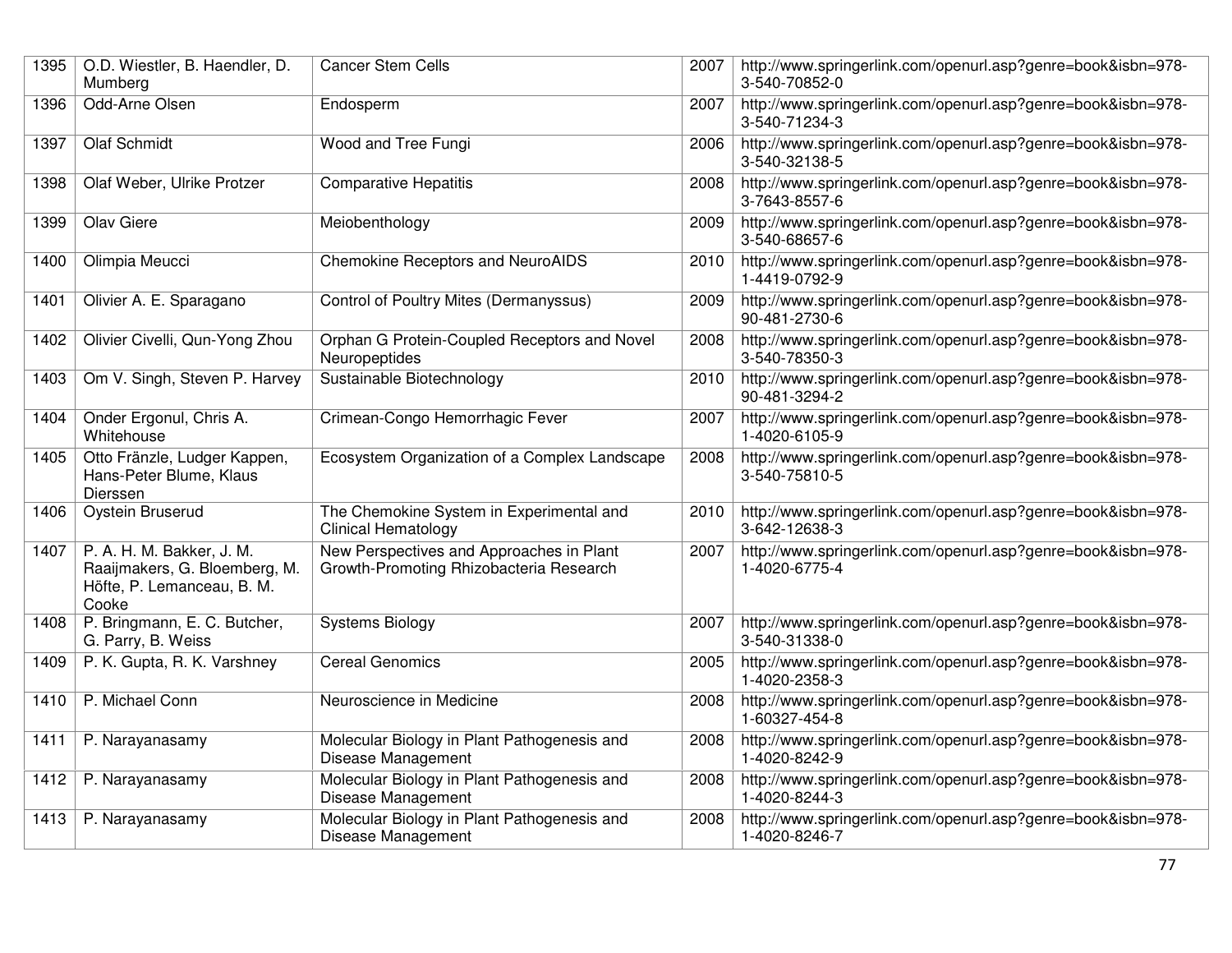| 1414 | P. RANALLI                                                     | Improvement of Crop Plants for Industrial End<br>Uses                                       | 2007 | http://www.springerlink.com/openurl.asp?genre=book&isbn=978-<br>1-4020-5485-3 |
|------|----------------------------------------------------------------|---------------------------------------------------------------------------------------------|------|-------------------------------------------------------------------------------|
| 1415 | P. Viaroli, P. Lasserre, P.<br>Campostrini                     | Lagoons and Coastal Wetlands in the Global<br>Change Context: Impacts and Management Issues | 2007 | http://www.springerlink.com/openurl.asp?genre=book&isbn=978-<br>1-4020-6007-6 |
| 1416 | P. W. West                                                     | Tree and Forest Measurement                                                                 | 2009 | http://www.springerlink.com/openurl.asp?genre=book&isbn=978-<br>3-540-95965-6 |
| 1417 | P.M. Priyadarshan, S. Mohan<br>Jain                            | <b>Breeding Plantation Tree Crops: Temperate</b><br>Species                                 | 2009 | http://www.springerlink.com/openurl.asp?genre=book&isbn=978-<br>0-387-71202-4 |
| 1418 | P.S. Srivastava, Alka Narula,<br>Sheela Srivastava             | Plant Biotechnology and Molecular Markers                                                   | 2005 | http://www.springerlink.com/openurl.asp?genre=book&isbn=978-<br>1-4020-1911-1 |
| 1419 | Padraic G. Fallon                                              | Pathogen-Derived Immunomodulatory Molecules                                                 | 2009 | http://www.springerlink.com/openurl.asp?genre=book&isbn=978-<br>1-4419-1600-6 |
| 1420 | Paike Jayadeva Bhat                                            | Galactose Regulon of Yeast                                                                  | 2008 | http://www.springerlink.com/openurl.asp?genre=book&isbn=978-<br>3-540-74014-8 |
| 1421 | Pandjassarame Kangueane                                        | <b>Bioinformation Discovery</b>                                                             | 2009 | http://www.springerlink.com/openurl.asp?genre=book&isbn=978-<br>1-4419-0518-5 |
| 1422 | Panos M. Pardalos, Vladimir L.<br>Boginski, Alkis Vazacopoulos | Data Mining in Biomedicine                                                                  | 2007 | http://www.springerlink.com/openurl.asp?genre=book&isbn=978-<br>0-387-69318-7 |
| 1423 | Paolo D'Odorico, Amilcare<br>Porporato                         | <b>Dryland Ecohydrology</b>                                                                 | 2006 | http://www.springerlink.com/openurl.asp?genre=book&isbn=978-<br>1-4020-4259-1 |
| 1424 | Paolo Nannipieri, Kornelia<br>Smalla                           | Nucleic Acids and Proteins in Soil                                                          | 2006 | http://www.springerlink.com/openurl.asp?genre=book&isbn=978-<br>3-540-29448-1 |
| 1425 | Patrice Boquet, Emmanuel<br>Lemichez                           | <b>Bacterial Virulence Factors and Rho GTPases</b>                                          | 2005 | http://www.springerlink.com/openurl.asp?genre=book&isbn=978-<br>3-540-23865-2 |
| 1426 | Patrice Dion                                                   | Soil Biology and Agriculture in the Tropics                                                 | 2010 | http://www.springerlink.com/openurl.asp?genre=book&isbn=978-<br>3-642-05075-6 |
| 1427 | Patrice Dion, Chandra Shekhar<br>Nautiyal                      | Microbiology of Extreme Soils                                                               | 2008 | http://www.springerlink.com/openurl.asp?genre=book&isbn=978-<br>3-540-74230-2 |
| 1428 | Patricia A. Broderick, David N.<br>Rahni, Edwin H. Kolodny     | Bioimaging in Neurodegeneration                                                             | 2005 | http://www.springerlink.com/openurl.asp?genre=book&isbn=978-<br>1-58829-391-6 |
| 1429 | Patricia H. Reggio                                             | The Cannabinoid Receptors                                                                   | 2009 | http://www.springerlink.com/openurl.asp?genre=book&isbn=978-<br>1-58829-712-9 |
| 1430 | Patricio O'Donnell                                             | Cortical Deficits In Schizophrenia                                                          | 2008 | http://www.springerlink.com/openurl.asp?genre=book&isbn=978-<br>0-387-74350-9 |
| 1431 | Patrick Augustijns, Marcus E.<br><b>Brewster</b>               | Solvent Systems and Their Selection in<br>Pharmaceutics and Biopharmaceutics                | 2007 | http://www.springerlink.com/openurl.asp?genre=book&isbn=978-<br>0-387-69149-7 |
| 1432 | Patrick C. Hallenbeck                                          | Recent Advances in Phototrophic Prokaryotes                                                 | 2010 | http://www.springerlink.com/openurl.asp?genre=book&isbn=978-<br>1-4419-1527-6 |
| 1433 | Patrick J. Babin, Joan Cerdà,<br><b>Esther Lubzens</b>         | The Fish Oocyte                                                                             | 2007 | http://www.springerlink.com/openurl.asp?genre=book&isbn=978-<br>1-4020-6233-9 |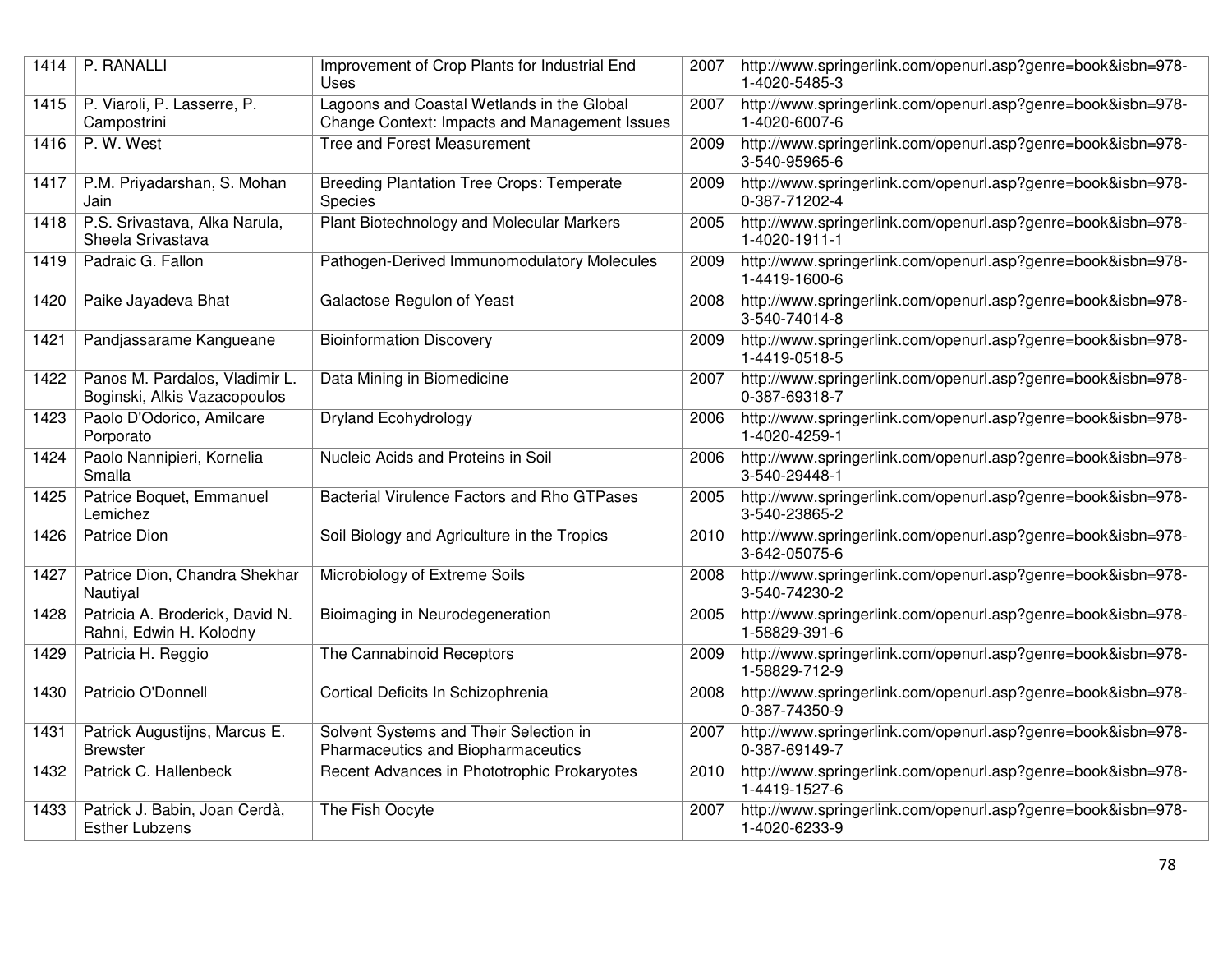| 1434 | Patrick J. Paddison, Peter K.<br>Vogt                                                                       | RNA Interference                                                              | 2008 | http://www.springerlink.com/openurl.asp?genre=book&isbn=978-<br>3-540-75156-4 |
|------|-------------------------------------------------------------------------------------------------------------|-------------------------------------------------------------------------------|------|-------------------------------------------------------------------------------|
| 1435 | Patrick K. Stanton, Clive<br>Bramham, Helen E. Scharfman                                                    | Synaptic Plasticity and Transsynaptic Signaling                               | 2005 | http://www.springerlink.com/openurl.asp?genre=book&isbn=978-<br>0-387-24008-4 |
| 1436 | Patrick McConnell, Simon M.<br>Lin, Patrick Hurban                                                          | Methods of Microarray Data Analysis V                                         | 2007 | http://www.springerlink.com/openurl.asp?genre=book&isbn=978-<br>0-387-34568-0 |
| 1437 | Patrik Brundin, C. Warren<br>Olanow                                                                         | Restorative Therapies in Parkinson's Disease                                  | 2006 | http://www.springerlink.com/openurl.asp?genre=book&isbn=978-<br>0-387-29984-6 |
| 1438 | Patrik Midlöv, Tommy Eriksson,<br>Annika Kragh                                                              | Drug-related problems in the elderly                                          | 2009 | http://www.springerlink.com/openurl.asp?genre=book&isbn=978-<br>90-481-2445-9 |
| 1439 | Paul A. Garber, Alejandro<br>Estrada, Júlio César Bicca-<br>Marques, Eckhard W.<br>Heymann, Karen B. Strier | South American Primates                                                       | 2009 | http://www.springerlink.com/openurl.asp?genre=book&isbn=978-<br>0-387-78704-6 |
| 1440 | Paul F. Hendrit                                                                                             | Biological Invasions Belowground: Earthworms as<br><b>Invasive Species</b>    | 2006 | http://www.springerlink.com/openurl.asp?genre=book&isbn=978-<br>1-4020-5428-0 |
| 1441 | Paul H. Moore, Ray Ming                                                                                     | Genomics of Tropical Crop Plants                                              | 2008 | http://www.springerlink.com/openurl.asp?genre=book&isbn=978-<br>0-387-71218-5 |
| 1442 | Paul Hoffman, Herman<br>Friedman, Mauro Bendinelli                                                          | Legionella pneumophila                                                        | 2007 | http://www.springerlink.com/openurl.asp?genre=book&isbn=978-<br>0-387-70895-9 |
| 1443 | Paul Kind, Richard Brooks,<br><b>Rosalind Rabin</b>                                                         | EQ-5D concepts and methods: A developmental<br>history                        | 2005 | http://www.springerlink.com/openurl.asp?genre=book&isbn=978-<br>1-4020-3711-5 |
| 1444 | Paul L. Fidel, Gary B. Huffnagle                                                                            | Fungal Immunology                                                             | 2005 | http://www.springerlink.com/openurl.asp?genre=book&isbn=978-<br>0-387-24092-3 |
| 1445 | Paul L. Greenwood, Alan W.<br>Bell, Philip E. Vercoe, Gerrit J.<br>Viljoen                                  | Managing the Prenatal Environment to Enhance<br><b>Livestock Productivity</b> | 2010 | http://www.springerlink.com/openurl.asp?genre=book&isbn=978-<br>90-481-3134-1 |
| 1446 | Paul L. Herrling, Alex Matter,<br>Richard M. Schultz                                                        | Advances in Targeted Cancer Therapy                                           | 2005 | http://www.springerlink.com/openurl.asp?genre=book&isbn=978-<br>3-7643-7174-6 |
| 1447 | Paul M. Selzer, Richard J.<br>Marhöfer, Andreas Rohwer                                                      | <b>Applied Bioinformatics</b>                                                 | 2008 | http://www.springerlink.com/openurl.asp?genre=book&isbn=978-<br>3-540-72799-6 |
| 1448 | Paul Naour                                                                                                  | E.O. Wilson and B.F. Skinner                                                  | 2009 | http://www.springerlink.com/openurl.asp?genre=book&isbn=978-<br>0-387-89461-4 |
| 1449 | Paul Okunieff, Jacqueline<br>Williams, Yuhchyau Chen                                                        | Oxygen Transport to Tissue XXVI                                               | 2005 | http://www.springerlink.com/openurl.asp?genre=book&isbn=978-<br>0-387-25062-5 |
| 1450 | Paul S. Agutter, Denys N.<br>Wheatley                                                                       | <b>About Life</b>                                                             | 2007 | http://www.springerlink.com/openurl.asp?genre=book&isbn=978-<br>1-4020-5417-4 |
| 1451 | <b>Paul Saftig</b>                                                                                          | Lysosomes                                                                     | 2005 | http://www.springerlink.com/openurl.asp?genre=book&isbn=978-<br>0-387-25562-0 |
| 1452 | Paul Spearman, Eric O. Freed                                                                                | HIV Interactions with Host Cell Proteins                                      | 2009 | http://www.springerlink.com/openurl.asp?genre=book&isbn=978-<br>3-642-02174-9 |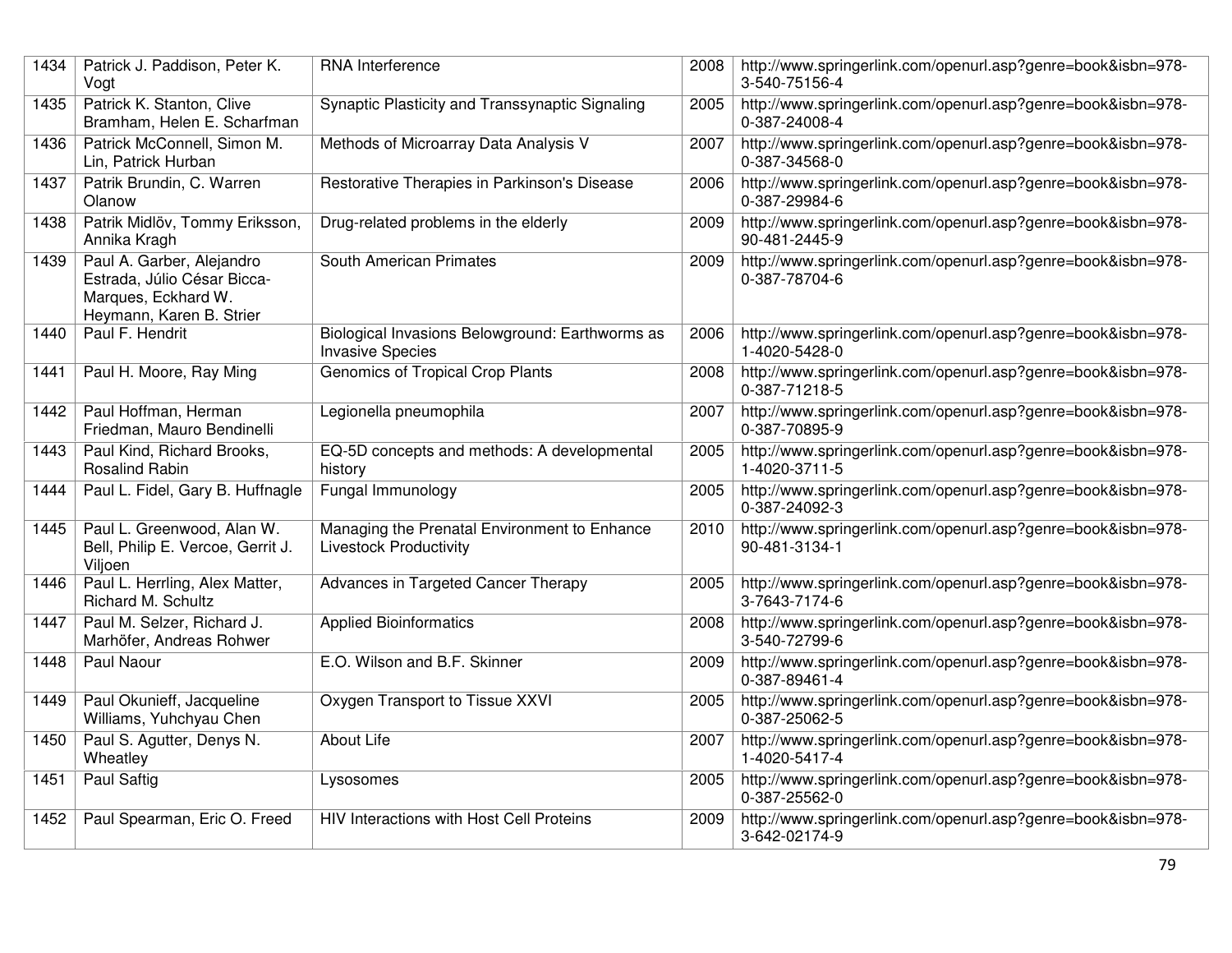| 1453 | Paul Vos, George M. Garrity,<br>Dorothy Jones, Noel R. Krieg,<br>Wolfgang Ludwig, Fred A.<br>Rainey, Karl-Heinz Schleifer,<br>William B. Whitman | Bergey's Manual® of Systematic Bacteriology                                     | 2009 | http://www.springerlink.com/openurl.asp?genre=book&isbn=978-<br>0-387-95041-9 |
|------|--------------------------------------------------------------------------------------------------------------------------------------------------|---------------------------------------------------------------------------------|------|-------------------------------------------------------------------------------|
| 1454 | Paula M. Pitha                                                                                                                                   | Interferon: The 50th Anniversary                                                | 2007 | http://www.springerlink.com/openurl.asp?genre=book&isbn=978-<br>3-540-71328-9 |
| 1455 | Paulo C. Alves, Nuno Ferrand,<br>Klaus Hackländer                                                                                                | Lagomorph Biology                                                               | 2008 | http://www.springerlink.com/openurl.asp?genre=book&isbn=978-<br>3-540-72445-2 |
| 1456 | Pavel Kindlmann, A.F.G. Dixon,<br>J.P. Michaud                                                                                                   | Aphid Biodiversity under Environmental Change                                   | 2010 | http://www.springerlink.com/openurl.asp?genre=book&isbn=978-<br>90-481-8600-6 |
| 1457 | Pedro R. Almeida, Bernardo R.<br>Quintella, Maria J. Costa,<br><b>Andrew Moore</b>                                                               | Developments in Fish Telemetry                                                  | 2007 | http://www.springerlink.com/openurl.asp?genre=book&isbn=978-<br>1-4020-6236-0 |
| 1458 | Pekka Lappalainen                                                                                                                                | Actin-Monomer-Binding Proteins                                                  | 2007 | http://www.springerlink.com/openurl.asp?genre=book&isbn=978-<br>0-387-46405-3 |
| 1459 | Per Liss, Peter Hansell, Duane<br>F. Bruley, David K. Harrison                                                                                   | Oxygen Transport to Tissue XXX                                                  | 2009 | http://www.springerlink.com/openurl.asp?genre=book&isbn=978-<br>0-387-85997-2 |
| 1460 | Per Sunnerhagen, Jure Piskur                                                                                                                     | <b>Comparative Genomics</b>                                                     | 2006 | http://www.springerlink.com/openurl.asp?genre=book&isbn=978-<br>3-540-31480-6 |
| 1461 | Perry S. Barboza, Katherine L.<br>Parker, Ian D. Hume                                                                                            | <b>Integrative Wildlife Nutrition</b>                                           | 2009 | http://www.springerlink.com/openurl.asp?genre=book&isbn=978-<br>3-540-87884-1 |
| 1462 | Pertti Hari, Liisa Kulmala                                                                                                                       | Boreal Forest and Climate Change                                                | 2008 | http://www.springerlink.com/openurl.asp?genre=book&isbn=978-<br>1-4020-8717-2 |
| 1463 | Peter Csermely, László Vígh                                                                                                                      | Molecular Aspects of the Stress Response:<br>Chaperones, Membranes and Networks | 2007 | http://www.springerlink.com/openurl.asp?genre=book&isbn=978-<br>0-387-39974-4 |
| 1464 | Peter D. Adams, John M.<br>Sedivy                                                                                                                | Cellular Senescence and Tumor Suppression                                       | 2010 | http://www.springerlink.com/openurl.asp?genre=book&isbn=978-<br>1-4419-1074-5 |
| 1465 | Peter D. Katsikis, Stephen P.<br>Schoenberger, Bali Pulendran                                                                                    | Crossroads between Innate and Adaptive Immunity                                 | 2007 | http://www.springerlink.com/openurl.asp?genre=book&isbn=978-<br>0-387-34813-1 |
| 1466 | Peter De Wulf, William C.<br>Earnshaw                                                                                                            | The Kinetochore:                                                                | 2009 | http://www.springerlink.com/openurl.asp?genre=book&isbn=978-<br>0-387-69073-5 |
| 1467 | Peter F. Zipfel                                                                                                                                  | Complement and Kidney Disease                                                   | 2006 | http://www.springerlink.com/openurl.asp?genre=book&isbn=978-<br>3-7643-7166-1 |
| 1468 | Peter Gunning                                                                                                                                    | Tropomyosin                                                                     | 2008 | http://www.springerlink.com/openurl.asp?genre=book&isbn=978-<br>0-387-85765-7 |
| 1469 | Peter H. St. George-Hyslop,<br>William C. C. Mobley, Yves<br>Christen                                                                            | Intracellular Traffic and Neurodegenerative<br><b>Disorders</b>                 | 2009 | http://www.springerlink.com/openurl.asp?genre=book&isbn=978-<br>3-540-87940-4 |
| 1470 | Peter J. Davies                                                                                                                                  | <b>Plant Hormones</b>                                                           | 2010 | http://www.springerlink.com/openurl.asp?genre=book&isbn=978-<br>1-4020-2684-3 |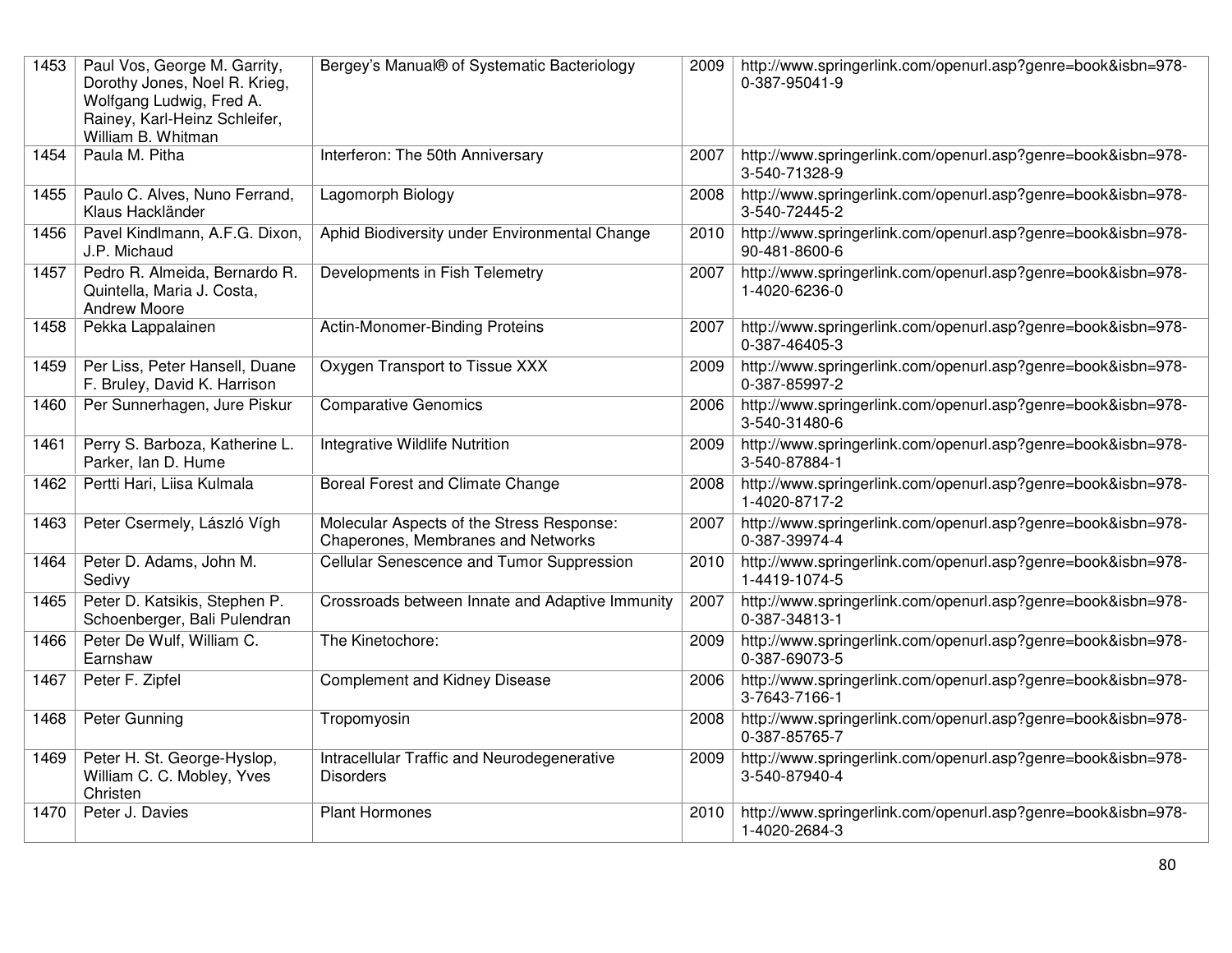| 1471 | Peter J. Houghton, Robert J.<br>Arceci                                  | Molecularly Targeted Therapy for Childhood<br>Cancer                        | 2010 | http://www.springerlink.com/openurl.asp?genre=book&isbn=978-<br>0-387-69060-5 |
|------|-------------------------------------------------------------------------|-----------------------------------------------------------------------------|------|-------------------------------------------------------------------------------|
| 1472 | Peter J. Quinn, Xiaoyuan Wang                                           | Lipids in Health and Disease                                                | 2008 | http://www.springerlink.com/openurl.asp?genre=book&isbn=978-<br>1-4020-8830-8 |
| 1473 | Peter K. Lauf, Norma C.<br>Adragna                                      | Cell Volume and Signaling                                                   | 2005 | http://www.springerlink.com/openurl.asp?genre=book&isbn=978-<br>0-387-23299-7 |
| 1474 | Peter Kappeler                                                          | Animal Behaviour: Evolution and Mechanisms                                  | 2010 | http://www.springerlink.com/openurl.asp?genre=book&isbn=978-<br>3-642-02623-2 |
| 1475 | Peter L. Bonate                                                         | Pharmacokinetic-Pharmacodynamic Modeling and<br>Simulation                  | 2006 | http://www.springerlink.com/openurl.asp?genre=book&isbn=978-<br>0-387-27197-2 |
| 1476 | Peter M. Kappeler, Carel P.<br>Schaik                                   | Cooperation in Primates and Humans                                          | 2006 | http://www.springerlink.com/openurl.asp?genre=book&isbn=978-<br>3-540-28269-3 |
| 1477 | Peter M. Kappeler, Joan Silk                                            | Mind the Gap                                                                | 2010 | http://www.springerlink.com/openurl.asp?genre=book&isbn=978-<br>3-642-02724-6 |
| 1478 | Peter M. Narins, Albert S.<br>Feng, Richard R. Fay, Arthur N.<br>Popper | Hearing and Sound Communication in Amphibians                               | 2006 | http://www.springerlink.com/openurl.asp?genre=book&isbn=978-<br>0-387-32521-7 |
| 1479 | Peter M. Schlag, Ulrike Stein,<br>Alexander M. M. Eggermont             | <b>Regional Cancer Therapy</b>                                              | 2007 | http://www.springerlink.com/openurl.asp?genre=book&isbn=978-<br>1-58829-672-6 |
| 1480 | Peter N. Mascia, Jürgen<br>Scheffran, Jack M. Widholm                   | Plant Biotechnology for Sustainable Production of<br>Energy and Co-products | 2010 | http://www.springerlink.com/openurl.asp?genre=book&isbn=978-<br>3-642-13439-5 |
| 1481 | Peter Nick                                                              | <b>Plant Microtubules</b>                                                   | 2008 | http://www.springerlink.com/openurl.asp?genre=book&isbn=978-<br>3-540-77175-3 |
| 1482 | <b>Peter Palese</b>                                                     | Modulation of Host Gene Expression and Innate<br><b>Immunity by Viruses</b> | 2005 | http://www.springerlink.com/openurl.asp?genre=book&isbn=978-<br>1-4020-3241-7 |
| 1483 | Peter R. Bergethon                                                      | The Physical Basis of Biochemistry                                          | 2010 | http://www.springerlink.com/openurl.asp?genre=book&isbn=978-<br>1-4419-6323-9 |
| 1484 | <b>Peter Schuck</b>                                                     | <b>Protein Interactions</b>                                                 | 2007 | http://www.springerlink.com/openurl.asp?genre=book&isbn=978-<br>0-387-35965-6 |
| 1485 | Peter Spathelf                                                          | Sustainable Forest Management in a Changing<br>World                        | 2009 | http://www.springerlink.com/openurl.asp?genre=book&isbn=978-<br>90-481-3300-0 |
| 1486 | Peter Sutovsky                                                          | Somatic Cell Nuclear Transfer                                               | 2007 | http://www.springerlink.com/openurl.asp?genre=book&isbn=978-<br>0-387-37753-7 |
| 1487 | Peter ten Dijke, Carl-Henrik<br>Heldin                                  | <b>Smad Signal Transduction</b>                                             | 2006 | http://www.springerlink.com/openurl.asp?genre=book&isbn=978-<br>1-4020-4542-4 |
| 1488 | Peter W. Atkinson                                                       | Vector Biology, Ecology and Control                                         | 2010 | http://www.springerlink.com/openurl.asp?genre=book&isbn=978-<br>90-481-2457-2 |
| 1489 | Peter Wooding, Graham Burton                                            | <b>Comparative Placentation</b>                                             | 2008 | http://www.springerlink.com/openurl.asp?genre=book&isbn=978-<br>3-540-78796-9 |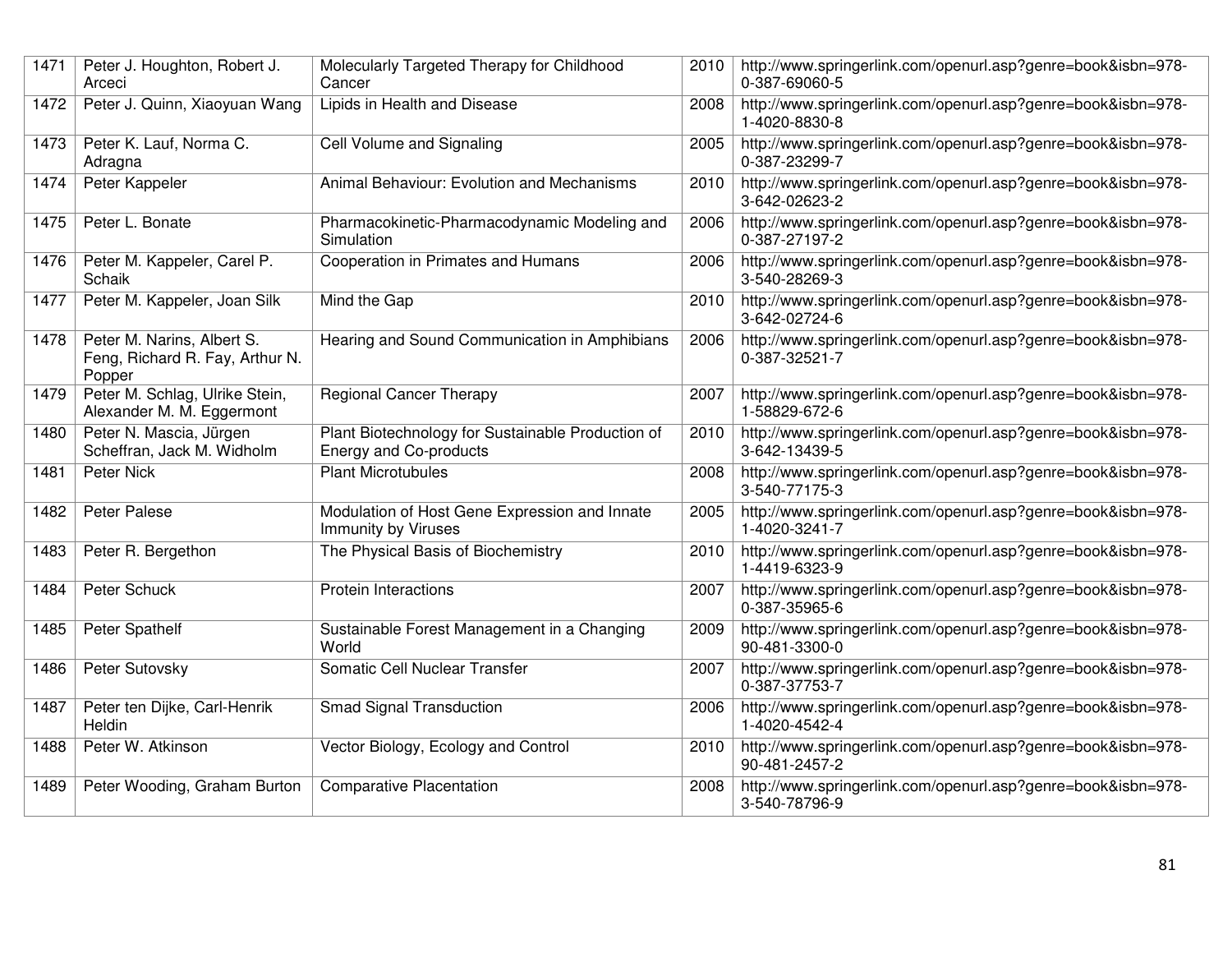| 1490 | Peter Zugenmaier                                              | <b>Crystalline Cellulose and Derivatives</b>                                                                                  | 2008 | http://www.springerlink.com/openurl.asp?genre=book&isbn=978-<br>3-540-73933-3 |
|------|---------------------------------------------------------------|-------------------------------------------------------------------------------------------------------------------------------|------|-------------------------------------------------------------------------------|
| 1491 | Petr Karlovsky                                                | Secondary Metabolites in Soil Ecology                                                                                         | 2008 | http://www.springerlink.com/openurl.asp?genre=book&isbn=978-<br>3-540-74542-6 |
| 1492 | Petra Marschner, Zdenko<br>Rengel                             | Nutrient Cycling in Terrestrial Ecosystems                                                                                    | 2007 | http://www.springerlink.com/openurl.asp?genre=book&isbn=978-<br>3-540-68026-0 |
| 1493 | <b>Phil Skolnick</b>                                          | Glutamate-based Therapies for Psychiatric<br><b>Disorders</b>                                                                 | 2010 | http://www.springerlink.com/openurl.asp?genre=book&isbn=978-<br>3-0346-0240-2 |
| 1494 | Philip A. Stansly, Steven E.<br>Naranjo                       | Bemisia: Bionomics and Management of a Global<br>Pest                                                                         | 2010 | http://www.springerlink.com/openurl.asp?genre=book&isbn=978-<br>90-481-2459-6 |
| 1495 | Philip E. Vercoe, Harinder P.S.<br>Makkar, Anthony C. Schlink | In vitro screening of plant resources for extra-<br>nutritional attributes in ruminants: nuclear and<br>related methodologies | 2010 | http://www.springerlink.com/openurl.asp?genre=book&isbn=978-<br>90-481-3296-6 |
| 1496 | Philip G. Haydon, Vladimir<br>Parpura                         | Astrocytes in (Patho)Physiology of the Nervous<br>System                                                                      | 2009 | http://www.springerlink.com/openurl.asp?genre=book&isbn=978-<br>0-387-79491-4 |
| 1497 | Philip J. White, John P.<br>Hammond                           | The Ecophysiology of Plant-Phosphorus<br>Interactions                                                                         | 2008 | http://www.springerlink.com/openurl.asp?genre=book&isbn=978-<br>1-4020-8434-8 |
| 1498 | Philip S. Yu, Jiawei Han,<br><b>Christos Faloutsos</b>        | Link Mining: Models, Algorithms, and Applications                                                                             | 2010 | http://www.springerlink.com/openurl.asp?genre=book&isbn=978-<br>1-4419-6514-1 |
| 1499 | Philip W. West                                                | <b>Growing Plantation Forests</b>                                                                                             | 2006 | http://www.springerlink.com/openurl.asp?genre=book&isbn=978-<br>3-540-32478-2 |
| 1500 | <b>Philipp Kaldis</b>                                         | <b>Cell Cycle Regulation</b>                                                                                                  | 2006 | http://www.springerlink.com/openurl.asp?genre=book&isbn=978-<br>3-540-34552-7 |
| 1501 | Philippe Jeanteur                                             | Alternative Splicing and Disease                                                                                              | 2006 | http://www.springerlink.com/openurl.asp?genre=book&isbn=978-<br>3-540-34448-3 |
| 1502 | Philippe Jeanteur                                             | Epigenetics and Chromatin                                                                                                     | 2005 | http://www.springerlink.com/openurl.asp?genre=book&isbn=978-<br>3-540-23372-5 |
| 1503 | Philippe Jeanteur                                             | RNA Trafficking and Nuclear Structure Dynamics                                                                                | 2008 | http://www.springerlink.com/openurl.asp?genre=book&isbn=978-<br>3-540-74265-4 |
| 1504 | Pier Andrea Borea                                             | A3 Adenosine Receptors from Cell Biology to<br>Pharmacology and Therapeutics                                                  | 2010 | http://www.springerlink.com/openurl.asp?genre=book&isbn=978-<br>90-481-3143-3 |
| 1505 | Pier Paolo Pandolfi, Peter K.<br>Vogt                         | Acute Promyelocytic Leukemia                                                                                                  | 2007 | http://www.springerlink.com/openurl.asp?genre=book&isbn=978-<br>3-540-34592-3 |
| 1506 | Pierre Ferrier                                                | V(D)J Recombination                                                                                                           | 2009 | http://www.springerlink.com/openurl.asp?genre=book&isbn=978-<br>1-4419-0295-5 |
| 1507 | Pierre Hainaut, Klas G. Wiman                                 | 25 Years of p53 Research                                                                                                      | 2005 | http://www.springerlink.com/openurl.asp?genre=book&isbn=978-<br>1-4020-2920-2 |
| 1508 | Pierre Pontarotti                                             | <b>Evolutionary Biology</b>                                                                                                   | 2009 | http://www.springerlink.com/openurl.asp?genre=book&isbn=978-<br>3-642-00951-8 |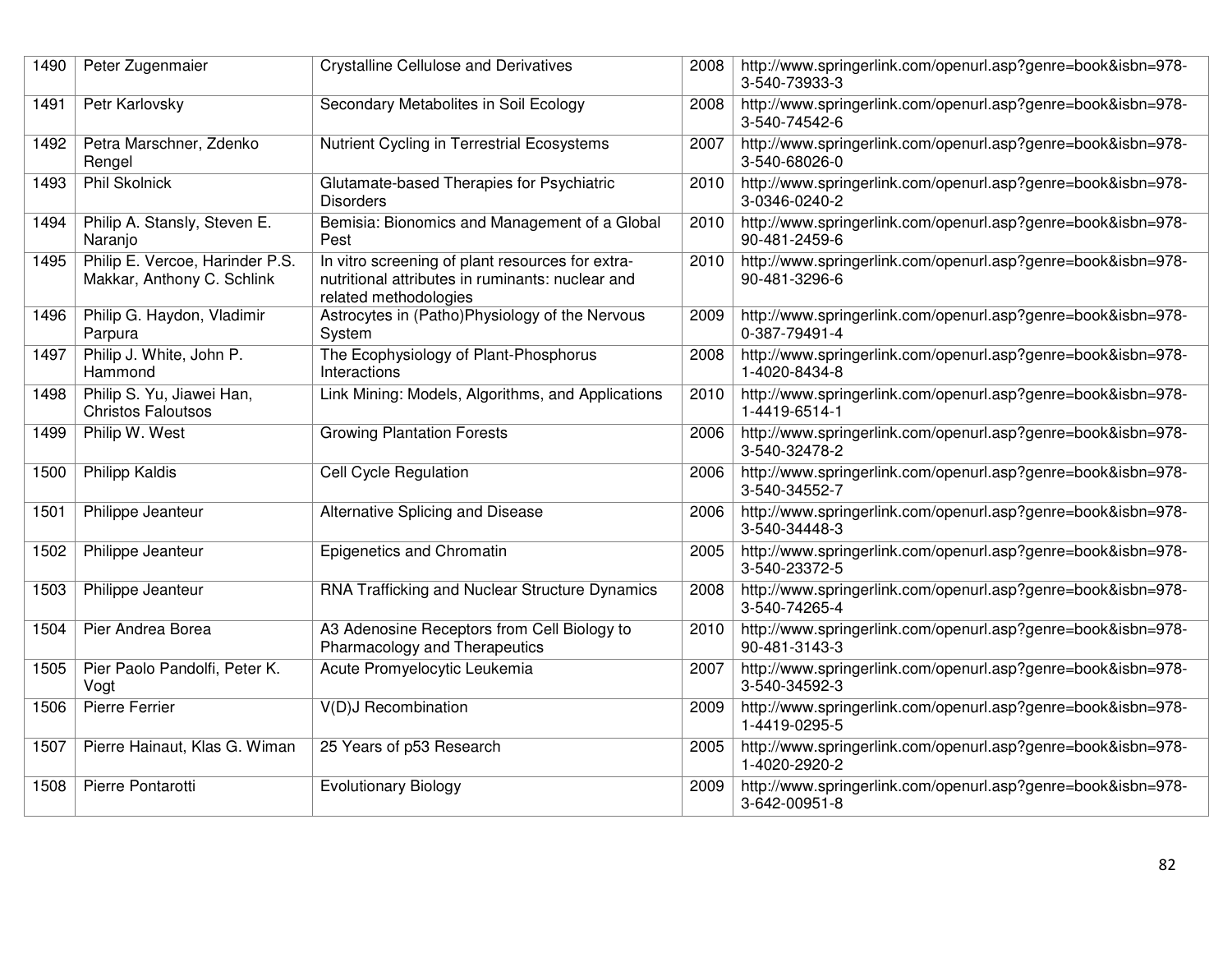| 1509 | Pierre Pontarotti                                                           | Evolutionary Biology - Concepts, Molecular and<br>Morphological Evolution  | 2010 | http://www.springerlink.com/openurl.asp?genre=book&isbn=978-<br>3-642-12339-9 |
|------|-----------------------------------------------------------------------------|----------------------------------------------------------------------------|------|-------------------------------------------------------------------------------|
| 1510 | Pierre Pontarotti                                                           | Evolutionary Biology from Concept to Application                           | 2008 | http://www.springerlink.com/openurl.asp?genre=book&isbn=978-<br>3-540-78992-5 |
| 1511 | Pierre Savagner                                                             | Rise and Fall of Epithelial Phenotype                                      | 2005 | http://www.springerlink.com/openurl.asp?genre=book&isbn=978-<br>0-306-48239-7 |
| 1512 | Pierre V. Vignais, Paulette M.<br>Vignais                                   | Discovering Life, Manufacturing Life                                       | 2010 | http://www.springerlink.com/openurl.asp?genre=book&isbn=978-<br>90-481-3766-4 |
| 1513 | Piet F. M. Verdonschot,<br>Hongzhe Wang, Adrian Pinder,<br>Rebi Nijboer     | Aquatic Oligochaete Biology IX                                             | 2006 | http://www.springerlink.com/openurl.asp?genre=book&isbn=978-<br>1-4020-4781-7 |
| 1514 | Piri Welcsh                                                                 | The Role of Genetics in Breast and Reproductive<br>Cancers                 | 2010 | http://www.springerlink.com/openurl.asp?genre=book&isbn=978-<br>1-4419-0476-8 |
| 1515 | Po Sing Leung                                                               | Frontiers in Research of the Renin-Angiotensin<br>System on Human Disease  | 2008 | http://www.springerlink.com/openurl.asp?genre=book&isbn=978-<br>1-4020-6371-8 |
| 1516 | Po Sing Leung                                                               | The Renin-Angiotensin System: Current Research<br>Progress in The Pancreas | 2010 | http://www.springerlink.com/openurl.asp?genre=book&isbn=978-<br>90-481-9059-1 |
| 1517 | Polly Roy                                                                   | Reoviruses: Entry, Assembly and Morphogenesis                              | 2006 | http://www.springerlink.com/openurl.asp?genre=book&isbn=978-<br>3-540-30772-3 |
| 1518 | Poonam Nigam, Ashok Pandey                                                  | Biotechnology for Agro-Industrial Residues<br>Utilisation                  | 2009 | http://www.springerlink.com/openurl.asp?genre=book&isbn=978-<br>1-4020-9941-0 |
| 1519 | R. Howard Berg, Christopher<br>G. Taylor                                    | Cell Biology of Plant Nematode Parasitism                                  | 2009 | http://www.springerlink.com/openurl.asp?genre=book&isbn=978-<br>3-540-85213-1 |
| 1520 | R. J. Pasterkamp                                                            | Semaphorins: Receptor and Intracellular Signaling<br>Mechanisms            | 2007 | http://www.springerlink.com/openurl.asp?genre=book&isbn=978-<br>0-387-70955-0 |
| 1521 | R. J. Willis                                                                | The History of Allelopathy                                                 | 2007 | http://www.springerlink.com/openurl.asp?genre=book&isbn=978-<br>1-4020-4092-4 |
| 1522 | R. Jan Stevenson, Yangdong<br>Pan, J. Patrick Kociolek, John<br>C. Kingston | Advances in Algal Biology: A Commemoration of<br>the Work of Rex Lowe      | 2006 | http://www.springerlink.com/openurl.asp?genre=book&isbn=978-<br>1-4020-4782-4 |
| 1523 | R. Jeroen Pasterkamp, Marten<br>P. Smidt, J. Peter H. Burbach               | Development and Engineering of Dopamine<br><b>Neurons</b>                  | 2009 | http://www.springerlink.com/openurl.asp?genre=book&isbn=978-<br>1-4419-0321-1 |
| 1524 | R. John Ellis                                                               | How Science Works: Evolution                                               | 2010 | http://www.springerlink.com/openurl.asp?genre=book&isbn=978-<br>90-481-3182-2 |
| 1525 | R. Kelman Wieder, Dale H. Vitt                                              | <b>Boreal Peatland Ecosystems</b>                                          | 2006 | http://www.springerlink.com/openurl.asp?genre=book&isbn=978-<br>3-540-31912-2 |
| 1526 | R. Kenneth Horst                                                            | Westcott's Plant Disease Handbook                                          | 2008 | http://www.springerlink.com/openurl.asp?genre=book&isbn=978-<br>1-4020-4584-4 |
| 1527 | R. N. Eisenman                                                              | The Myc/Max/Mad Transcription Factor Network                               | 2006 | http://www.springerlink.com/openurl.asp?genre=book&isbn=978-<br>3-540-23968-0 |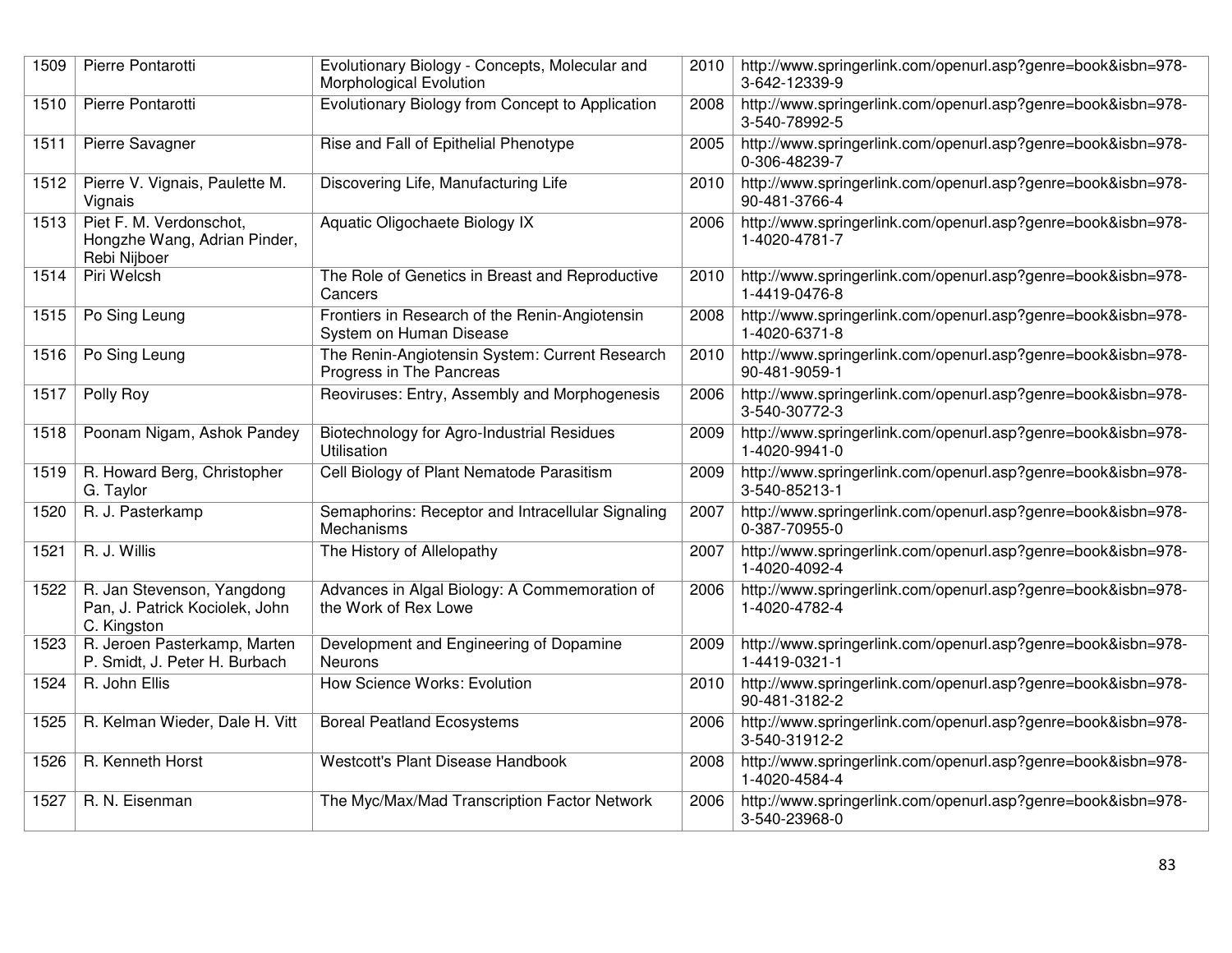| 1528 | R. Nieder, D. K. Benbi                                                                                                                                                              | Carbon and Nitrogen in the Terrestrial Environment                          | 2008 | http://www.springerlink.com/openurl.asp?genre=book&isbn=978-<br>1-4020-8432-4 |
|------|-------------------------------------------------------------------------------------------------------------------------------------------------------------------------------------|-----------------------------------------------------------------------------|------|-------------------------------------------------------------------------------|
| 1529 | R. S. E. W. Leuven, A. M. J.<br>Ragas, A. J. M. Smits, G. Velde                                                                                                                     | Living Rivers: Trends and Challenges in Science<br>and Management           | 2006 | http://www.springerlink.com/openurl.asp?genre=book&isbn=978-<br>1-4020-4780-0 |
| 1530 | R. Verpoorte, A.W. Alfermann,<br>T.S. Johnson                                                                                                                                       | Applications of Plant Metabolic Engineering                                 | 2007 | http://www.springerlink.com/openurl.asp?genre=book&isbn=978-<br>1-4020-6030-4 |
| 1531 | R. W. Compans, M. D. Cooper,<br>T. Honjo, H. Koprowski, F.<br>Melchers, M. B. A. Oldstone, S.<br>Olsnes, M. Potter, P. K. Vogt,<br>H. Wagner, David J. Sullivan,<br>Sanjeev Krishna | Malaria: Drugs, Disease and Post-genomic Biology                            | 2005 | http://www.springerlink.com/openurl.asp?genre=book&isbn=978-<br>3-540-25363-1 |
| 1532 | R.M. McDowall                                                                                                                                                                       | New Zealand Freshwater Fishes                                               | 2010 | http://www.springerlink.com/openurl.asp?genre=book&isbn=978-<br>90-481-9270-0 |
| 1533 | R.N. Strange, Maria Lodovica<br>Gullino                                                                                                                                             | The Role of Plant Pathology in Food Safety and<br><b>Food Security</b>      | 2010 | http://www.springerlink.com/openurl.asp?genre=book&isbn=978-<br>1-4020-8931-2 |
| 1534 | R.W. Compans, M.D. Cooper,<br>T. Honjo, H. Koprowski, F.<br>Melchers, M.B.A. Oldstone, S.<br>Olsnes, M. Potter, P.K. Vogt, H.<br>Wagner, Bruno Kyewski,<br>Elisabeth Suri-Payer     | CD4+CD25+ Regulatory T Cells: Origin, Function<br>and Therapeutic Potential | 2005 | http://www.springerlink.com/openurl.asp?genre=book&isbn=978-<br>3-540-24444-8 |
| 1535 | R.W. Compans, M.D. Cooper,<br>T. Honjo, H. Koprowski, F.<br>Melchers, M.B.A. Oldstone, S.<br>Olsnes, M. Potter, P.K. Vogt, H.<br>Wagner, Eric Vivier, Marco<br>Colonna              | Immunobiology of Natural Killer Cell Receptors                              | 2006 | http://www.springerlink.com/openurl.asp?genre=book&isbn=978-<br>3-540-26083-7 |
| 1536 | <b>Rafael Gutierrez</b>                                                                                                                                                             | Co-Existence and Co-Release of Classical<br>Neurotransmitters               | 2009 | http://www.springerlink.com/openurl.asp?genre=book&isbn=978-<br>0-387-09621-6 |
| 1537 | Rafael Palacios, William E.<br>Newton                                                                                                                                               | Genomes and Genomics of Nitrogen-fixing<br>Organisms                        | 2005 | http://www.springerlink.com/openurl.asp?genre=book&isbn=978-<br>1-4020-3053-6 |
| 1538 | Rafael Toledo, Bernard Fried                                                                                                                                                        | The Biology of Echinostomes                                                 | 2009 | http://www.springerlink.com/openurl.asp?genre=book&isbn=978-<br>0-387-09576-9 |
| 1539 | Raffaele Badolato, Silvano<br>Sozzani                                                                                                                                               | Lymphocyte Trafficking in Health and Disease                                | 2006 | http://www.springerlink.com/openurl.asp?genre=book&isbn=978-<br>3-7643-7308-5 |
| 1540 | Raffaele Lafortezza, Giovanni<br>Sanesi, Jiquan Chen, Thomas<br>R. Crow                                                                                                             | Patterns and Processes in Forest Landscapes                                 | 2008 | http://www.springerlink.com/openurl.asp?genre=book&isbn=978-<br>1-4020-8503-1 |
| 1541 | Raffaello Buoninconti                                                                                                                                                               | I recettori dell'angiotensina                                               | 2007 | http://www.springerlink.com/openurl.asp?genre=book&isbn=978-<br>88-470-0566-2 |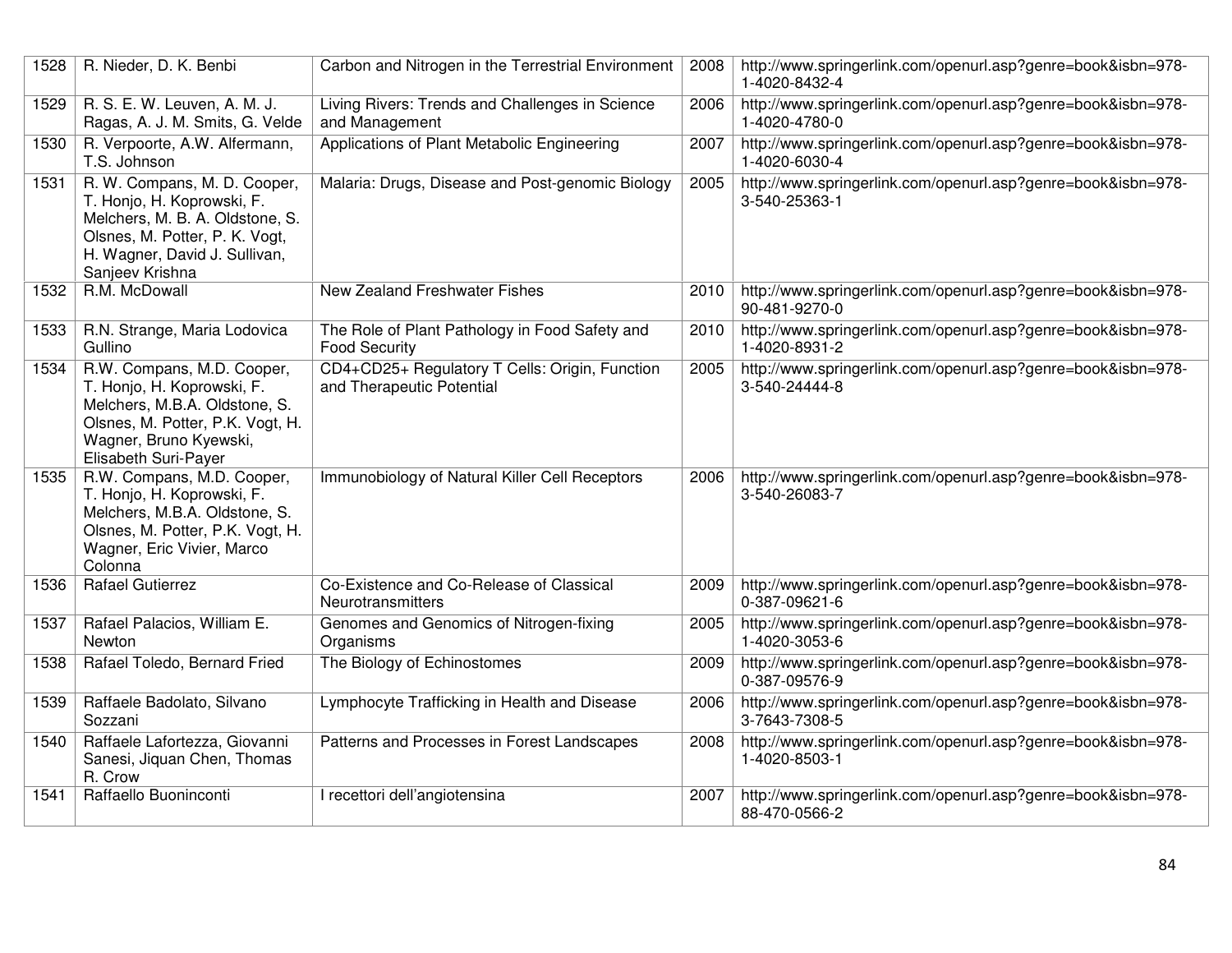| 1542 | Ragan M. Callaway                                                                                                                 | Positive Interactions and Interdependence in Plant<br>Communities     | 2007 | http://www.springerlink.com/openurl.asp?genre=book&isbn=978-<br>1-4020-6223-0 |
|------|-----------------------------------------------------------------------------------------------------------------------------------|-----------------------------------------------------------------------|------|-------------------------------------------------------------------------------|
| 1543 | Rahul Jandial                                                                                                                     | Frontiers in Brain Repair                                             | 2010 | http://www.springerlink.com/openurl.asp?genre=book&isbn=978-<br>1-4419-5818-1 |
| 1544 | Rainer Brumme, Partap K.<br>Khanna                                                                                                | Functioning and Management of European Beech<br>Ecosystems            | 2009 | http://www.springerlink.com/openurl.asp?genre=book&isbn=978-<br>3-642-00339-4 |
| 1545 | <b>Rainer Flindt</b>                                                                                                              | Amazing Numbers in Biology                                            | 2006 | http://www.springerlink.com/openurl.asp?genre=book&isbn=978-<br>3-540-30146-2 |
| 1546 | Rainer Huopalahti, Rosina<br>López-Fandiño, Marc Anton,<br>Rüdiger Schade                                                         | <b>Bioactive Egg Compounds</b>                                        | 2007 | http://www.springerlink.com/openurl.asp?genre=book&isbn=978-<br>3-540-37883-9 |
| 1547 | Rainer Spanagel, Karl F. Mann                                                                                                     | Drugs for Relapse Prevention of Alcoholism                            | 2005 | http://www.springerlink.com/openurl.asp?genre=book&isbn=978-<br>3-7643-0214-6 |
| 1548 | Rajeev K. Varshney, Roberto<br>Tuberosa                                                                                           | Genomics-Assisted Crop Improvement                                    | 2007 | http://www.springerlink.com/openurl.asp?genre=book&isbn=978-<br>1-4020-6294-0 |
| 1549 | Rajeev K. Varshney, Roberto<br>Tuberosa                                                                                           | Genomics-Assisted Crop Improvement                                    | 2007 | http://www.springerlink.com/openurl.asp?genre=book&isbn=978-<br>1-4020-6296-4 |
| 1550 | Rajesh Krishna, Lawrence Yu                                                                                                       | Biopharmaceutics Applications in Drug<br>Development                  | 2008 | http://www.springerlink.com/openurl.asp?genre=book&isbn=978-<br>0-387-72378-5 |
| 1551 | Rajinder Peshin, Ashok K.<br>Dhawan                                                                                               | Integrated Pest Management: Dissemination and<br>Impact               | 2009 | http://www.springerlink.com/openurl.asp?genre=book&isbn=978-<br>1-4020-8989-3 |
| 1552 | Rajinder Peshin, Ashok K.<br>Dhawan                                                                                               | Integrated Pest Management: Innovation-<br><b>Development Process</b> | 2009 | http://www.springerlink.com/openurl.asp?genre=book&isbn=978-<br>1-4020-8991-6 |
| 1553 | Rakesh Srivastava                                                                                                                 | Apoptosis, Cell Signaling, and Human Diseases                         | 2007 | http://www.springerlink.com/openurl.asp?genre=book&isbn=978-<br>1-58829-882-9 |
| 1554 | Rakesh Srivastava                                                                                                                 | Apoptosis, Cell Signaling, and Human Diseases                         | 2007 | http://www.springerlink.com/openurl.asp?genre=book&isbn=978-<br>1-58829-677-1 |
| 1555 | Ralph Bock                                                                                                                        | Cell and Molecular Biology of Plastids                                | 2007 | http://www.springerlink.com/openurl.asp?genre=book&isbn=978-<br>3-540-75375-9 |
| 1556 | Ralph Brehm, Klaus Steger                                                                                                         | Regulation of Sertoli Cell and Germ Cell<br>Differentation            | 2005 | http://www.springerlink.com/openurl.asp?genre=book&isbn=978-<br>3-540-25750-9 |
| 1557 | Ramesh D. Gulati, Eddy<br>Lammens, Niels Pauw, Ellen<br>Donk                                                                      | Shallow Lakes in a Changing World                                     | 2007 | http://www.springerlink.com/openurl.asp?genre=book&isbn=978-<br>1-4020-6398-5 |
| 1558 | Ramkrishna Sen                                                                                                                    | <b>Biosurfactants</b>                                                 | 2010 | http://www.springerlink.com/openurl.asp?genre=book&isbn=978-<br>1-4419-5978-2 |
| 1559 | Ramón Carmona, Alberto<br>Domezain, Manuel García-<br>Gallego, José Antonio<br>Hernando, Fernando<br>Rodríguez, Manuel Ruiz-Rejón | Biology, Conservation and Sustainable<br>Development of Sturgeons     | 2009 | http://www.springerlink.com/openurl.asp?genre=book&isbn=978-<br>1-4020-8436-2 |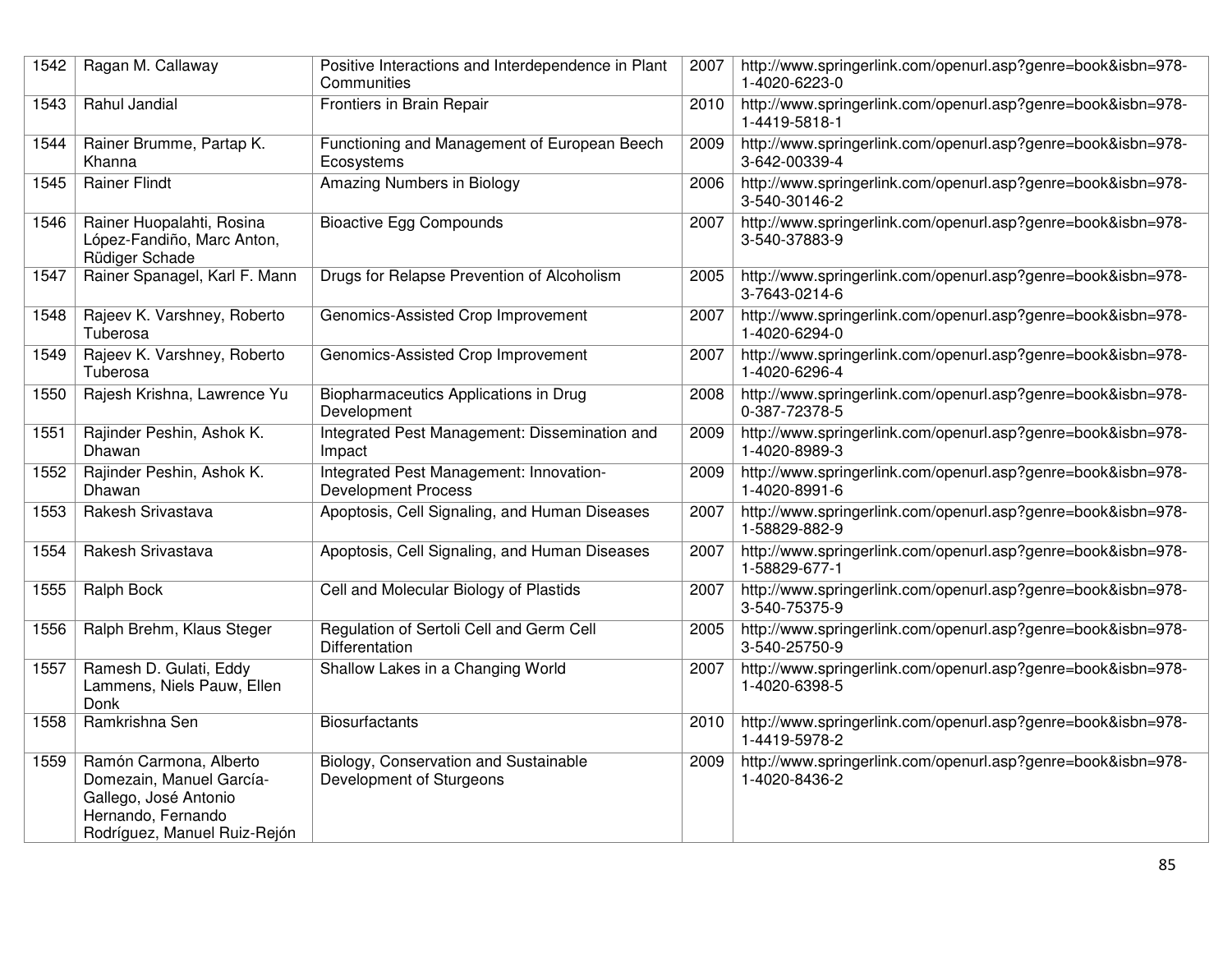| 1560 | Randall E. Harris, R. Bittman,<br>D. Dasgupta, H. Engelhardt, L.<br>Flohe, H. Herrmann, A.<br>Holzenburg, H-P. Nasheuer, S.<br>Rottem, M. Wyss, P. Zwickl | Inflammation in the Pathogenesis of Chronic<br><b>Diseases</b>                                   | 2007 | http://www.springerlink.com/openurl.asp?genre=book&isbn=978-<br>1-4020-5687-1 |
|------|-----------------------------------------------------------------------------------------------------------------------------------------------------------|--------------------------------------------------------------------------------------------------|------|-------------------------------------------------------------------------------|
| 1561 | Randy Y. C. Poon                                                                                                                                          | Polyploidization and Cancer                                                                      | 2010 | http://www.springerlink.com/openurl.asp?genre=book&isbn=978-<br>1-4419-6198-3 |
| 1562 | Rangaprasad Sarangarajan,<br>Shireesh Apte                                                                                                                | <b>Cellular Respiration and Carcinogenesis</b>                                                   | 2009 | http://www.springerlink.com/openurl.asp?genre=book&isbn=978-<br>1-934115-07-7 |
| 1563 | Rao S. Rapaka, Wolfgang<br>Sadée                                                                                                                          | Drug Addiction                                                                                   | 2008 | http://www.springerlink.com/openurl.asp?genre=book&isbn=978-<br>0-387-76677-5 |
| 1564 | Raphael C. Wong, Harley Y.<br>Tse                                                                                                                         | Drugs of Abuse                                                                                   | 2005 | http://www.springerlink.com/openurl.asp?genre=book&isbn=978-<br>1-58829-435-7 |
| 1565 | Raphael Mechoulam                                                                                                                                         | Cannabinoids as Therapeutics                                                                     | 2005 | http://www.springerlink.com/openurl.asp?genre=book&isbn=978-<br>3-7643-7055-8 |
| 1566 | Raphael Pinaud, Liisa A.<br>Tremere                                                                                                                       | Immediate Early Genes in Sensory Processing,<br>Cognitive Performance and Neurological Disorders | 2006 | http://www.springerlink.com/openurl.asp?genre=book&isbn=978-<br>0-387-33603-9 |
| 1567 | Raphael Pinaud, Liisa A.<br>Tremere, Peter Weerd                                                                                                          | Plasticity in the Visual System                                                                  | 2006 | http://www.springerlink.com/openurl.asp?genre=book&isbn=978-<br>0-387-28189-6 |
| 1568 | Raphael Wong, Harley Tse                                                                                                                                  | Lateral Flow Immunoassay                                                                         | 2009 | http://www.springerlink.com/openurl.asp?genre=book&isbn=978-<br>1-58829-908-6 |
| 1569 | Ray Meddis, Enrique A. Lopez-<br>Poveda, Richard R. Fay, Arthur<br>N. Popper                                                                              | Computational Models of the Auditory System                                                      | 2010 | http://www.springerlink.com/openurl.asp?genre=book&isbn=978-<br>1-4419-1370-8 |
| 1570 | Regina M. Murphy, Amos M.<br>Tsai                                                                                                                         | <b>Misbehaving Proteins</b>                                                                      | 2006 | http://www.springerlink.com/openurl.asp?genre=book&isbn=978-<br>0-387-30508-0 |
| 1571 | Reginald L. Dean, Edward J.<br>Bilsky, S. Stevens Negus                                                                                                   | <b>Opiate Receptors and Antagonists</b>                                                          | 2009 | http://www.springerlink.com/openurl.asp?genre=book&isbn=978-<br>1-58829-881-2 |
| 1572 | Regine Eibl, Dieter Eibl, Ralf<br>Pörtner, Gerardo Catapano,<br>Peter Czermak                                                                             | Cell and Tissue Reaction Engineering                                                             | 2009 | http://www.springerlink.com/openurl.asp?genre=book&isbn=978-<br>3-540-68175-5 |
| 1573 | Reha Erzurumlu, William<br>Guido, Zoltán Molnár                                                                                                           | Development and Plasticity in Sensory Thalamus<br>and Cortex                                     | 2006 | http://www.springerlink.com/openurl.asp?genre=book&isbn=978-<br>0-387-31798-4 |
| 1574 | Reimund P. Roetter, Herman<br>Keulen, Marijke Kuiper, Jan<br>Verhagen, H. H. Laar                                                                         | Science for Agriculture and Rural Development in<br>Low-income Countries                         | 2007 | http://www.springerlink.com/openurl.asp?genre=book&isbn=978-<br>1-4020-6616-0 |
| 1575 | Reiner Finkeldey, Hans H.<br>Hattemer                                                                                                                     | <b>Tropical Forest Genetics</b>                                                                  | 2007 | http://www.springerlink.com/openurl.asp?genre=book&isbn=978-<br>3-540-37396-4 |
| 1576 | Remus T. Dame, Charles J.<br>Dorman                                                                                                                       | <b>Bacterial Chromatin</b>                                                                       | 2010 | http://www.springerlink.com/openurl.asp?genre=book&isbn=978-<br>90-481-3472-4 |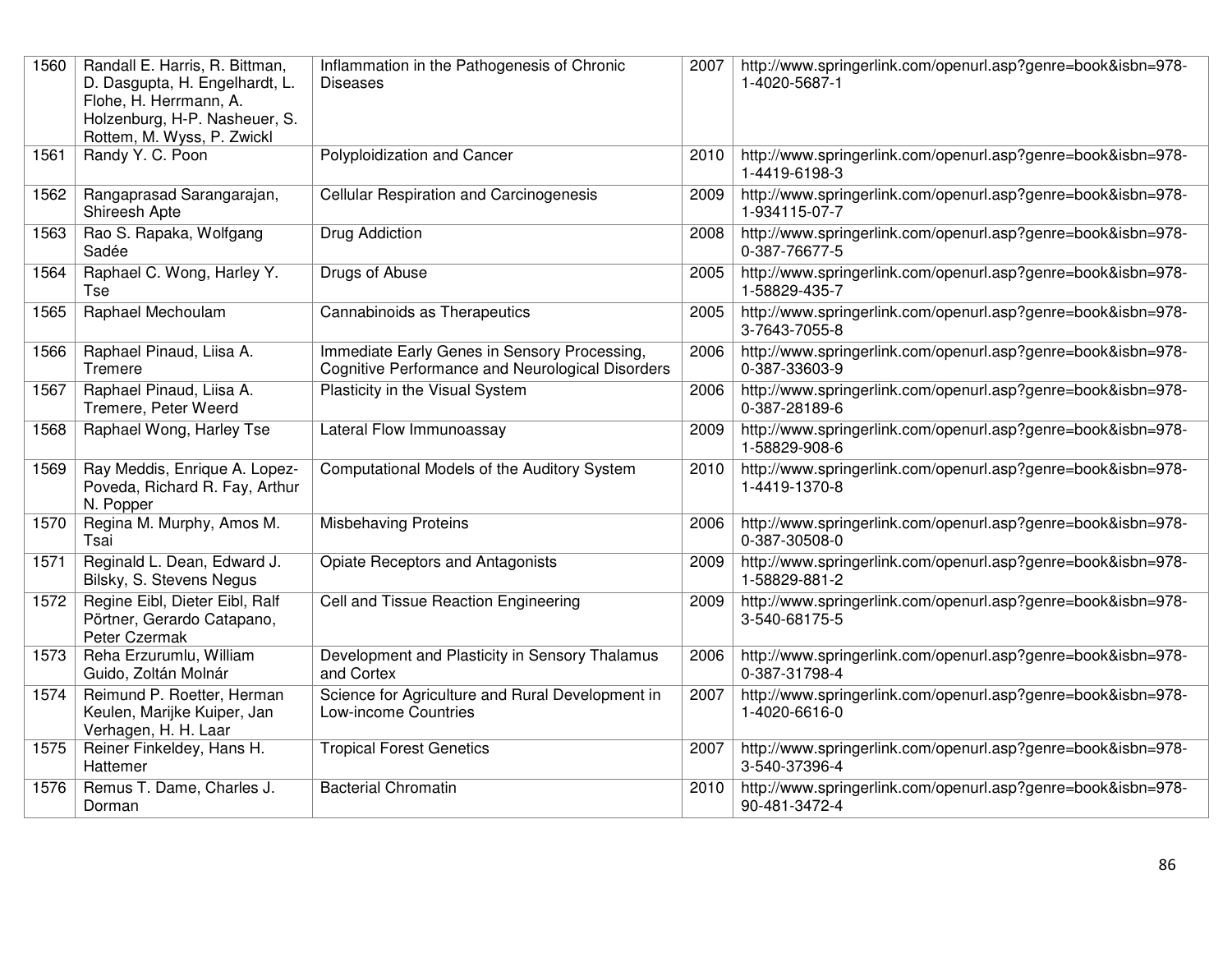| 1577 | Ren Sen Zeng, Azim U. Mallik,<br>Shi Ming Luo                      | Allelopathy in Sustainable Agriculture and Forestry                                        | 2008 | http://www.springerlink.com/openurl.asp?genre=book&isbn=978-<br>0-387-77336-0 |
|------|--------------------------------------------------------------------|--------------------------------------------------------------------------------------------|------|-------------------------------------------------------------------------------|
| 1578 | Renate Matzke-Karasz, Koen<br>Martens, Michael Schudack            | Ostracodology - Linking Bio- and Geosciences                                               | 2007 | http://www.springerlink.com/openurl.asp?genre=book&isbn=978-<br>1-4020-6417-3 |
| 1579 | René Bobe, Zeresenay<br>Alemseged, Anna K.<br>Behrensmeyer         | Hominin Environments in the East African<br>Pliocene: An Assessment of the Faunal Evidence | 2007 | http://www.springerlink.com/openurl.asp?genre=book&isbn=978-<br>1-4020-3097-0 |
| 1580 | Reto F. Dicht, Adrian D. Lüthy                                     | Coryphantha                                                                                | 2005 | http://www.springerlink.com/openurl.asp?genre=book&isbn=978-<br>3-540-22306-1 |
| 1581 | Reza Forough                                                       | New Frontiers in Angiogenesis                                                              | 2006 | http://www.springerlink.com/openurl.asp?genre=book&isbn=978-<br>1-4020-4326-0 |
| 1582 | Ricardo Amils, Cynan Ellis-<br>Evans, Helmut Hinghofer-<br>Szalkay | Life in Extreme Environments                                                               | 2007 | http://www.springerlink.com/openurl.asp?genre=book&isbn=978-<br>1-4020-6284-1 |
| 1583 | Ricardo Insausti, Sandra<br>Cebada-Sánchez, Pilar Marcos           | Postnatal Development of the Human<br><b>Hippocampal Formation</b>                         | 2010 | http://www.springerlink.com/openurl.asp?genre=book&isbn=978-<br>3-642-03660-6 |
| 1584 | Ricardo M. Souza                                                   | Plant-Parasitic Nematodes of Coffee                                                        | 2008 | http://www.springerlink.com/openurl.asp?genre=book&isbn=978-<br>1-4020-8719-6 |
| 1585 | Richard A. Lockshin                                                | The Joy of Science                                                                         | 2007 | http://www.springerlink.com/openurl.asp?genre=book&isbn=978-<br>1-4020-6098-4 |
| 1586 | Richard B. Aronson                                                 | Geological Approaches to Coral Reef Ecology                                                | 2007 | http://www.springerlink.com/openurl.asp?genre=book&isbn=978-<br>0-387-33538-4 |
| 1587 | Richard Egel, Dirk-Henner<br>Lankenau                              | Recombination and Meiosis                                                                  | 2008 | http://www.springerlink.com/openurl.asp?genre=book&isbn=978-<br>3-540-68983-6 |
| 1588 | Richard Egel, Dirk-Henner<br>Lankenau                              | Recombination and Meiosis                                                                  | 2008 | http://www.springerlink.com/openurl.asp?genre=book&isbn=978-<br>3-540-75371-1 |
| 1589 | Richard F. Dame, Sergej<br>Olenin                                  | The Comparative Roles of Suspension-Feeders in<br>Ecosystems                               | 2005 | http://www.springerlink.com/openurl.asp?genre=book&isbn=978-<br>1-4020-3028-4 |
| 1590 | Richard J. Ablin, Malcolm D.<br>Mason                              | Metastasis of Prostate Cancer                                                              | 2007 | http://www.springerlink.com/openurl.asp?genre=book&isbn=978-<br>1-4020-5846-2 |
| 1591 | Richard J. Beamish, Brian J.<br>Rothschild                         | The Future of Fisheries Science in North America                                           | 2009 | http://www.springerlink.com/openurl.asp?genre=book&isbn=978-<br>1-4020-9209-1 |
| 1592 | Richard J. Delahay, Graham C.<br>Smith, Michael R. Hutchings       | Management of Disease in Wild Mammals                                                      | 2009 | http://www.springerlink.com/openurl.asp?genre=book&isbn=978-<br>4-431-77133-3 |
| 1593 | Richard J. Howard, Neil A. R.<br>Gow                               | Biology of the Fungal Cell                                                                 | 2007 | http://www.springerlink.com/openurl.asp?genre=book&isbn=978-<br>3-540-70615-1 |
| 1594 | Richard J. Salvi, Arthur N.<br>Popper, Richard R. Fay              | Hair Cell Regeneration, Repair, and Protection                                             | 2008 | http://www.springerlink.com/openurl.asp?genre=book&isbn=978-<br>0-387-73363-0 |
| 1595 | Richard S. Blumberg, Markus<br>F. Neurath                          | Immune Mechanisms in Inflammatory Bowel<br>Disease                                         | 2006 | http://www.springerlink.com/openurl.asp?genre=book&isbn=978-<br>0-387-30831-9 |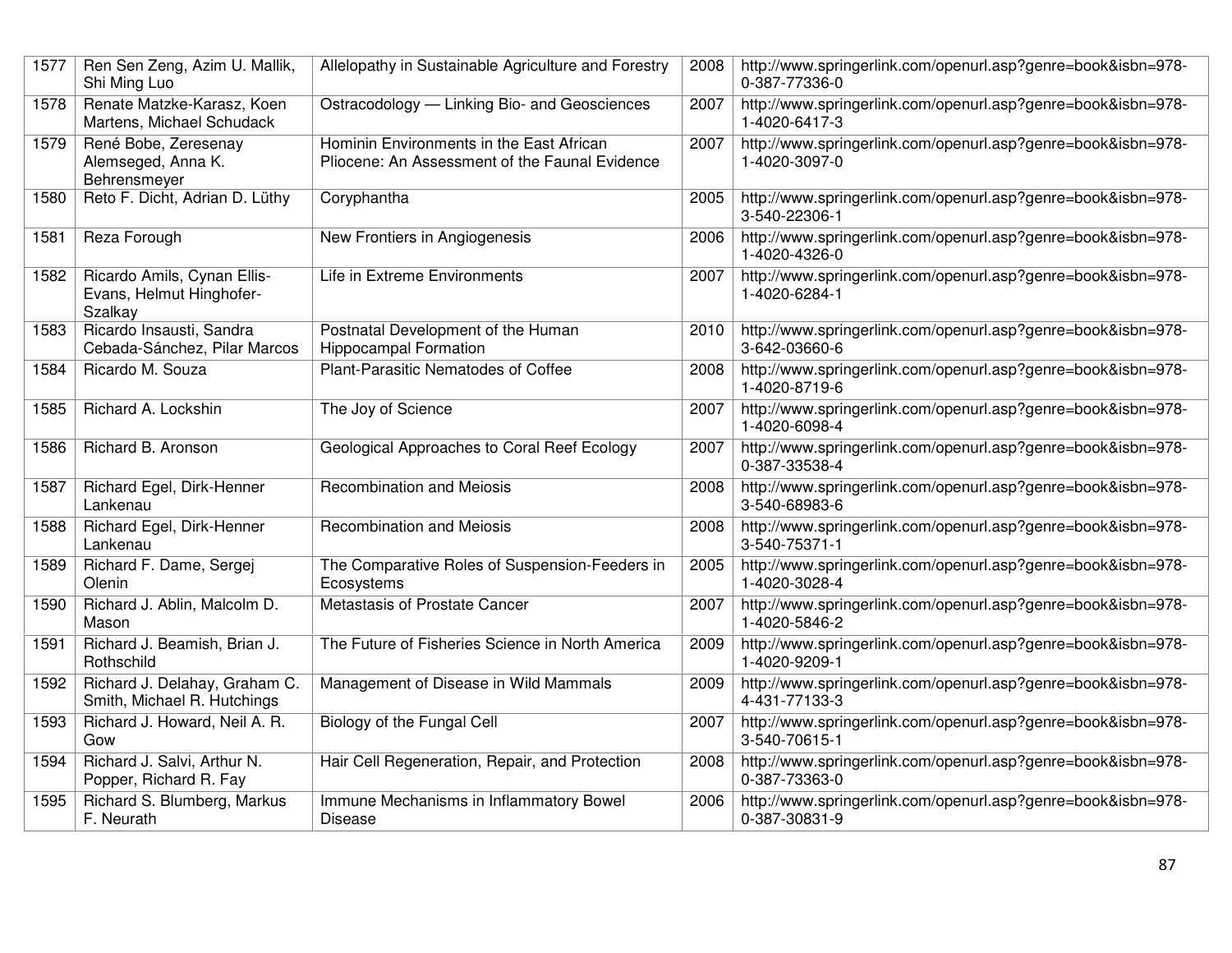| 1596 | <b>Richard Smardon</b>                                                         | Sustaining the World's Wetlands                            | 2009 | http://www.springerlink.com/openurl.asp?genre=book&isbn=978-<br>0-387-49428-9 |
|------|--------------------------------------------------------------------------------|------------------------------------------------------------|------|-------------------------------------------------------------------------------|
| 1597 | Richard W. Burry                                                               | Immunocytochemistry                                        | 2010 | http://www.springerlink.com/openurl.asp?genre=book&isbn=978-<br>1-4419-1303-6 |
| 1598 | Richard W. Compans, Walter<br>A. Orenstein                                     | Vaccines for Pandemic Influenza                            | 2009 | http://www.springerlink.com/openurl.asp?genre=book&isbn=978-<br>3-540-92164-6 |
| 1599 | Rima B. Franklin, Aaron L. Mills                                               | The Spatial Distribution of Microbes in the<br>Environment | 2007 | http://www.springerlink.com/openurl.asp?genre=book&isbn=978-<br>1-4020-6215-5 |
| 1600 | Rino Rappuoli, Giuseppe<br>Giudice                                             | Influenza Vaccines for the Future                          | 2008 | http://www.springerlink.com/openurl.asp?genre=book&isbn=978-<br>3-7643-8370-1 |
| 1601 | Risto Miikkulainen, James A.<br>Bednar, Yoonsuck Choe,<br>Joseph Sirosh        | Computational Maps in the Visual Cortex                    | 2005 | http://www.springerlink.com/openurl.asp?genre=book&isbn=978-<br>0-387-22024-6 |
| 1602 | Robert A. Askins, Glenn D.<br>Dreyer, Gerald R. Visgilio,<br>Diana M. Whitelaw | <b>Saving Biological Diversity</b>                         | 2008 | http://www.springerlink.com/openurl.asp?genre=book&isbn=978-<br>0-387-09566-0 |
| 1603 | Robert Anderson, Juliet Brodie,<br>Edvar Onsøyen, Alan T.<br>Critchley         | Eighteenth International Seaweed Symposium                 | 2007 | http://www.springerlink.com/openurl.asp?genre=book&isbn=978-<br>1-4020-5669-7 |
| 1604 | Robert B. Allen, William G. Lee                                                | Biological Invasions in New Zealand                        | 2006 | http://www.springerlink.com/openurl.asp?genre=book&isbn=978-<br>3-540-30022-9 |
| 1605 | Robert B. Raffa, Ronald J.<br>Tallarida                                        | Chemo Fog                                                  | 2010 | http://www.springerlink.com/openurl.asp?genre=book&isbn=978-<br>1-4419-6305-5 |
| 1606 | Robert C. Roach, Peter D.<br>Wagner, Peter H. Hackett                          | <b>Hypoxia and Exercise</b>                                | 2007 | http://www.springerlink.com/openurl.asp?genre=book&isbn=978-<br>0-387-34816-2 |
| 1607 | Robert C. Roach, Peter D.<br>Wagner, Peter H. Hackett                          | Hypoxia and the Circulation                                | 2007 | http://www.springerlink.com/openurl.asp?genre=book&isbn=978-<br>0-387-75433-8 |
| 1608 | Robert D. Perry, Jacqueline D.<br>Fetherston                                   | The Genus Yersinia                                         | 2007 | http://www.springerlink.com/openurl.asp?genre=book&isbn=978-<br>0-387-72123-1 |
| 1609 | Robert E. Anderson, Joe G.<br>Hollyfield, Matthew M. LaVail                    | <b>Retinal Degenerative Diseases</b>                       | 2010 | http://www.springerlink.com/openurl.asp?genre=book&isbn=978-<br>1-4419-1398-2 |
| 1610 | Robert E. Antosia, John D.<br>Cahill                                           | Handbook of Bioterrorism and Disaster Medicine             | 2006 | http://www.springerlink.com/openurl.asp?genre=book&isbn=978-<br>0-387-24369-6 |
| 1611 | Robert E. Mansel, Oystein<br>Fodstad, Wen G. Jiang                             | Metastasis of Breast Cancer                                | 2007 | http://www.springerlink.com/openurl.asp?genre=book&isbn=978-<br>1-4020-5866-0 |
| 1612 | Robert E. Rhoads                                                               | miRNA Regulation of the Translational Machinery            | 2010 | http://www.springerlink.com/openurl.asp?genre=book&isbn=978-<br>3-642-03102-1 |
| 1613 | Robert Feil, Daniel Metzger                                                    | Conditional Mutagenesis: An Approach to Disease<br>Models  | 2007 | http://www.springerlink.com/openurl.asp?genre=book&isbn=978-<br>3-540-35108-5 |
| 1614 | Robert G. Bailey                                                               | Ecosystem Geography                                        | 2009 | http://www.springerlink.com/openurl.asp?genre=book&isbn=978-<br>0-387-89515-4 |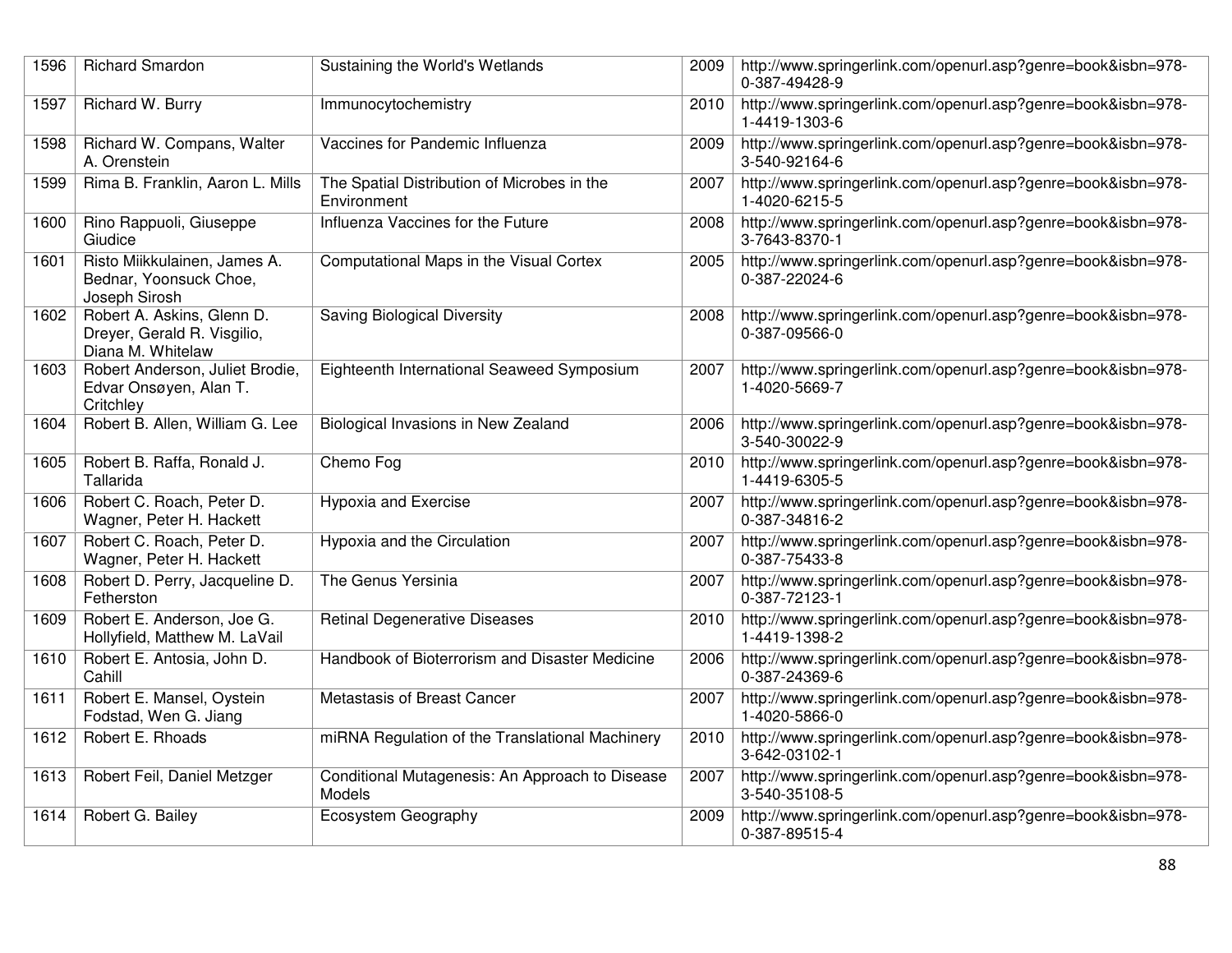| 1615 | Robert K. Oldham, Robert O.<br>Dillman                                          | Principles of Cancer Biotherapy                                                            | 2009 | http://www.springerlink.com/openurl.asp?genre=book&isbn=978-<br>90-481-2277-6 |
|------|---------------------------------------------------------------------------------|--------------------------------------------------------------------------------------------|------|-------------------------------------------------------------------------------|
| 1616 | Robert L. Garcea, Daniel<br>DiMaio                                              | The Papillomaviruses                                                                       | 2007 | http://www.springerlink.com/openurl.asp?genre=book&isbn=978-<br>0-387-36522-0 |
| 1617 | Robert Melillo, Gerry Leisman                                                   | Neurobehavioral Disorders of Childhood                                                     | 2010 | http://www.springerlink.com/openurl.asp?genre=book&isbn=978-<br>1-4419-1232-9 |
| 1618 | Robert R. Wise, J. Kenneth<br>Hoober                                            | The Structure and Function of Plastids                                                     | 2006 | http://www.springerlink.com/openurl.asp?genre=book&isbn=978-<br>1-4020-4060-3 |
| 1619 | Robert S. Kass, Colleen E.<br>Clancy                                            | Basis and Treatment of Cardiac Arrhythmias                                                 | 2006 | http://www.springerlink.com/openurl.asp?genre=book&isbn=978-<br>3-540-24967-2 |
| 1620 | Robert T. Mason, Michael P.<br>LeMaster, Dietland Müller-<br>Schwarze           | Chemical Signals in Vertebrates 10                                                         | 2005 | http://www.springerlink.com/openurl.asp?genre=book&isbn=978-<br>0-387-25159-2 |
| 1621 | Robert W. Gereau, Geoffrey T.<br>Swanson                                        | The Glutamate Receptors                                                                    | 2008 | http://www.springerlink.com/openurl.asp?genre=book&isbn=978-<br>1-58829-792-1 |
| 1622 | Robert W. Matthews, Janice R.<br><b>Matthews</b>                                | <b>Insect Behavior</b>                                                                     | 2010 | http://www.springerlink.com/openurl.asp?genre=book&isbn=978-<br>90-481-2388-9 |
| 1623 | Roberto Bargagli                                                                | <b>Antarctic Ecosystems</b>                                                                | 2005 | http://www.springerlink.com/openurl.asp?genre=book&isbn=978-<br>3-540-22091-6 |
| 1624 | Roberto Bottinelli, Carlo<br>Reggiani                                           | Skeletal Muscle Plasticity in Health and Disease                                           | 2006 | http://www.springerlink.com/openurl.asp?genre=book&isbn=978-<br>1-4020-5176-0 |
| 1625 | Roberto Ponti                                                                   | From Signals to Colours                                                                    | 2007 | http://www.springerlink.com/openurl.asp?genre=book&isbn=978-<br>88-470-0648-5 |
| 1626 | Robin Hui Liu, Abraham P. Lee                                                   | Integrated Biochips for DNA Analysis                                                       | 2007 | http://www.springerlink.com/openurl.asp?genre=book&isbn=978-<br>0-387-76758-1 |
| 1627 | Robin L. Thurmond                                                               | Histamine in Inflammation                                                                  | 2010 | http://www.springerlink.com/openurl.asp?genre=book&isbn=978-<br>1-4419-8055-7 |
| 1628 | Rodney Mauricio                                                                 | <b>Genetics of Adaptation</b>                                                              | 2005 | http://www.springerlink.com/openurl.asp?genre=book&isbn=978-<br>1-4020-3476-3 |
| 1629 | <b>Rodrick Wallace</b>                                                          | Consciousness                                                                              | 2005 | http://www.springerlink.com/openurl.asp?genre=book&isbn=978-<br>0-387-25242-1 |
| 1630 | Rodrick Wallace, Deborah<br>Wallace                                             | Gene Expression and Its Discontents                                                        | 2010 | http://www.springerlink.com/openurl.asp?genre=book&isbn=978-<br>1-4419-1481-1 |
| 1631 | Roelof-Jan Oostra, Gerd<br>Steding, Wout H. Lamers,<br>Antoon F. M. Moorman     | Steding's and Virágh's Scanning Electron<br>Microscopy Atlas of the Developing Human Heart | 2007 | http://www.springerlink.com/openurl.asp?genre=book&isbn=978-<br>0-387-36942-6 |
| 1632 | Roger G. Pertwee                                                                | Cannabinoids                                                                               | 2005 | http://www.springerlink.com/openurl.asp?genre=book&isbn=978-<br>3-540-22565-2 |
| 1633 | Roland Bobbink, Boudewijn<br>Beltman, Jos T. A. Verhoeven,<br>Dennis F. Whigham | Wetlands: Functioning, Biodiversity Conservation,<br>and Restoration                       | 2006 | http://www.springerlink.com/openurl.asp?genre=book&isbn=978-<br>3-540-77420-4 |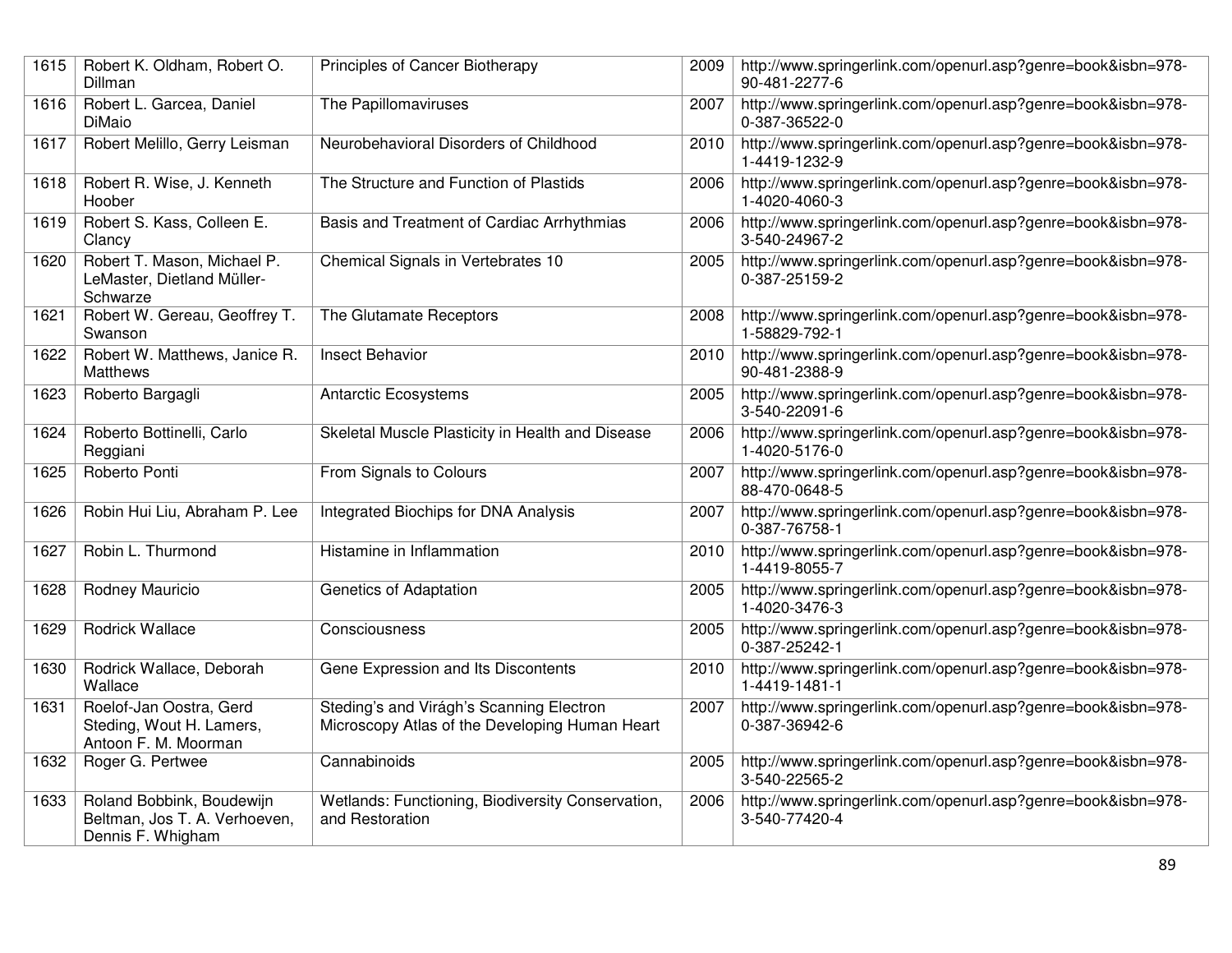| 1634 | Roland Martin, Andreas<br>Lutterotti                                                                          | Molecular Basis of Multiple Sclerosis                               | 2010 | http://www.springerlink.com/openurl.asp?genre=book&isbn=978-<br>3-642-14152-2 |
|------|---------------------------------------------------------------------------------------------------------------|---------------------------------------------------------------------|------|-------------------------------------------------------------------------------|
| 1635 | Romano Regazzi                                                                                                | Molecular Mechanisms of Exocytosis                                  | 2007 | http://www.springerlink.com/openurl.asp?genre=book&isbn=978-<br>0-387-39960-7 |
| 1636 | Ronald Eccles, Olaf Weber                                                                                     | Common Cold                                                         | 2009 | http://www.springerlink.com/openurl.asp?genre=book&isbn=978-<br>3-7643-9894-1 |
| 1637 | Ronald P. Evens                                                                                               | Drug and Biological Development                                     | 2007 | http://www.springerlink.com/openurl.asp?genre=book&isbn=978-<br>0-387-32978-9 |
| 1638 | Ronald R. Gauch                                                                                               | It's Great! Oops, No It Isn't                                       | 2009 | http://www.springerlink.com/openurl.asp?genre=book&isbn=978-<br>1-4020-8906-0 |
| 1639 | Ronald T. Borchardt, Edward<br>H. Kerns, Michael J. Hageman,<br>Dhiren R. Thakker, James L.<br><b>Stevens</b> | Optimizing the "Drug-Like" Properties of Leads in<br>Drug Discovery | 2006 | http://www.springerlink.com/openurl.asp?genre=book&isbn=978-<br>0-387-34056-2 |
| 1640 | Rosa León, Aurora Galván,<br>Emilio Fernández                                                                 | Transgenic Microalgae as Green Cell Factories                       | 2007 | http://www.springerlink.com/openurl.asp?genre=book&isbn=978-<br>0-387-75531-1 |
| 1641 | Rosa Margesin                                                                                                 | Permafrost Soils                                                    | 2009 | http://www.springerlink.com/openurl.asp?genre=book&isbn=978-<br>3-540-69370-3 |
| 1642 | Rosa Margesin, Franz<br>Schinner, Jean-Claude Marx,<br><b>Charles Gerday</b>                                  | Psychrophiles: from Biodiversity to Biotechnology                   | 2008 | http://www.springerlink.com/openurl.asp?genre=book&isbn=978-<br>3-540-74334-7 |
| 1643 | Roy C.P. Kerckhoffs                                                                                           | Patient-Specific Modeling of the Cardiovascular<br>System           | 2010 | http://www.springerlink.com/openurl.asp?genre=book&isbn=978-<br>1-4419-6690-2 |
| 1644 | Roy Zent, Ambra Pozzi                                                                                         | Cell-Extracellular Matrix Interactions in Cancer                    | 2010 | http://www.springerlink.com/openurl.asp?genre=book&isbn=978-<br>1-4419-0813-1 |
| 1645 | Roya Khosravi-Far, Eileen<br>White                                                                            | Programmed Cell Death in Cancer Progression<br>and Therapy          | 2007 | http://www.springerlink.com/openurl.asp?genre=book&isbn=978-<br>1-4020-6553-8 |
| 1646 | Rubin Wang, Enhua Shen,<br>Fanji Gu                                                                           | Advances in Cognitive Neurodynamics ICCN 2007                       | 2008 | http://www.springerlink.com/openurl.asp?genre=book&isbn=978-<br>1-4020-8386-0 |
| 1647 | Rüdiger Hell, Christiane Dahl,<br>David Knaff, Thomas Leustek                                                 | Sulfur Metabolism in Phototrophic Organisms                         | 2008 | http://www.springerlink.com/openurl.asp?genre=book&isbn=978-<br>1-4020-6862-1 |
| 1648 | Rüdiger Hell, Ralf-Rainer<br>Mendel                                                                           | Cell Biology of Metals and Nutrients                                | 2010 | http://www.springerlink.com/openurl.asp?genre=book&isbn=978-<br>3-642-10612-5 |
| 1649 | Rudolf Nieuwenhuys, Jan<br>Voogd, Christiaan Huijzen                                                          | The Human Central Nervous System                                    | 2008 | http://www.springerlink.com/openurl.asp?genre=book&isbn=978-<br>3-540-34684-5 |
| 1650 | Rudolf Nieuwenhuys, Jan<br>Voogd, Christiaan Huijzen,<br>Michele Papa                                         | Il sistema nervoso centrale                                         | 2010 | http://www.springerlink.com/openurl.asp?genre=book&isbn=978-<br>88-470-1139-7 |
| 1651 | Rui Malhó                                                                                                     | The Pollen Tube                                                     | 2006 | http://www.springerlink.com/openurl.asp?genre=book&isbn=978-<br>3-540-31121-8 |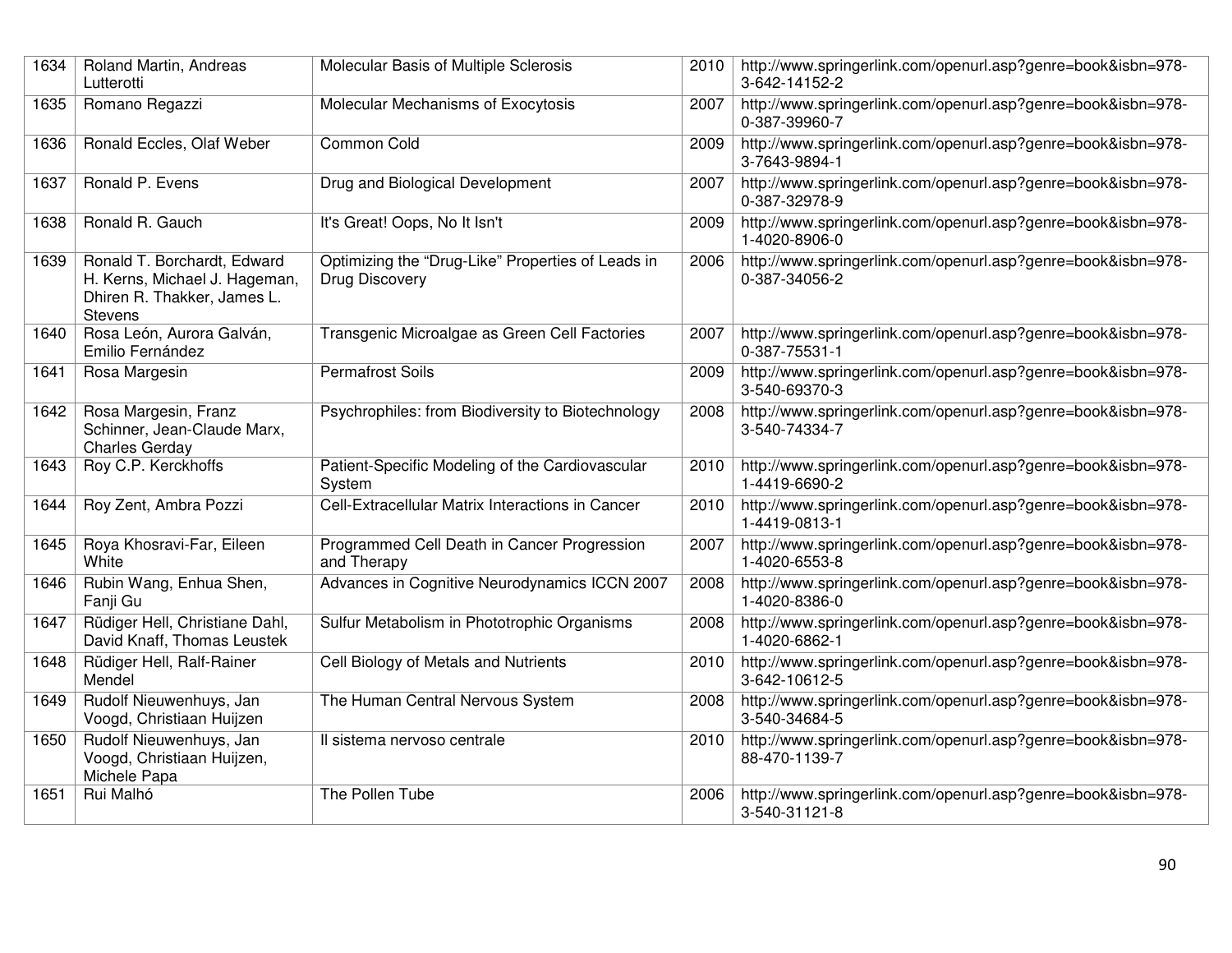| 1652 | Runsheng Yin                                                                                                                                                             | An Integrated Assessment of China's Ecological<br><b>Restoration Programs</b> | 2009 | http://www.springerlink.com/openurl.asp?genre=book&isbn=978-<br>90-481-2654-5 |
|------|--------------------------------------------------------------------------------------------------------------------------------------------------------------------------|-------------------------------------------------------------------------------|------|-------------------------------------------------------------------------------|
| 1653 | Russell D. Salter, Michael R.<br>Shurin                                                                                                                                  | Dendritic Cells in Cancer                                                     | 2009 | http://www.springerlink.com/openurl.asp?genre=book&isbn=978-<br>0-387-88610-7 |
| 1654 | Ruth Anne Eatock, Richard R.<br>Fay, Arthur N. Popper                                                                                                                    | Vertebrate Hair Cells                                                         | 2006 | http://www.springerlink.com/openurl.asp?genre=book&isbn=978-<br>0-387-95202-4 |
| 1655 | Ruth Ashbee, Elaine M. Bignell                                                                                                                                           | Pathogenic Yeasts                                                             | 2010 | http://www.springerlink.com/openurl.asp?genre=book&isbn=978-<br>3-642-03149-6 |
| 1656 | Ruth H. Walker, Shinji Saiki,<br><b>Adrian Danek</b>                                                                                                                     | Neuroacanthocytosis Syndromes II                                              | 2008 | http://www.springerlink.com/openurl.asp?genre=book&isbn=978-<br>3-540-71692-1 |
| 1657 | Ryozo Nagai, Scott L.<br>Friedman, Masato Kasuga                                                                                                                         | The Biology of Krüppel-like Factors                                           | 2009 | http://www.springerlink.com/openurl.asp?genre=book&isbn=978-<br>4-431-87774-5 |
| 1658 | Ryutaro Utsumi                                                                                                                                                           | Bacterial Signal Transduction: Networks and Drug<br>Targets                   | 2008 | http://www.springerlink.com/openurl.asp?genre=book&isbn=978-<br>0-387-78884-5 |
| 1659 | S. C. J. Putte                                                                                                                                                           | The Devlopment of the Perineum in the Human                                   | 2005 | http://www.springerlink.com/openurl.asp?genre=book&isbn=978-<br>3-540-21039-9 |
| 1660 | S. Dutta Gupta, Yasuomi<br>Ibaraki                                                                                                                                       | Plan Tissue Culture Engineering                                               | 2006 | http://www.springerlink.com/openurl.asp?genre=book&isbn=978-<br>1-4020-3594-4 |
| 1661 | S. G. Amara, E. Bamberg, M.<br>P. Blaustein, H. Brunicke, R.<br>Jahn, W. J. Lederer, A.<br>Miyahima, H. Murer, S.<br>Offermanns, N. Pfanner, G.<br>Schultz, M. Schweiger | Reviews of Physiology, Biochemistry and<br>Pharmacology                       | 2005 | http://www.springerlink.com/openurl.asp?genre=book&isbn=978-<br>3-540-23131-8 |
| 1662 | S. G. Amara, E. Bamberg, M.<br>P. Blaustein, H. Brunicke, R.<br>Jahn, W. J. Lederer, A.<br>Miyahima, H. Murer, S.<br>Offermanns, N. Pfanner, G.<br>Schultz, M. Schweiger | Reviews of Physiology, Biochemistry and<br>Pharmacology                       | 2005 | http://www.springerlink.com/openurl.asp?genre=book&isbn=978-<br>3-540-24012-9 |
| 1663 | S. G. Amara, E. Bamberg, S.<br>Grinstein, S. C. Hebert, R.<br>Jahn, W. J. Lederer, R. Lill, A.<br>Miyajima, H. Murer, S.<br>Offermanns, G. Schultz, M.<br>Schweiger      | Reviews of Physiology Biochemistry and<br>Pharmacology                        | 2005 | http://www.springerlink.com/openurl.asp?genre=book&isbn=978-<br>3-540-28192-4 |
| 1664 | S. Hayat, A. Ahmad                                                                                                                                                       | Salicylic Acid: A Plant Hormone                                               | 2007 | http://www.springerlink.com/openurl.asp?genre=book&isbn=978-<br>1-4020-5183-8 |
| 1665 | S. Hossein Fatemi                                                                                                                                                        | Reelin Glycoprotein                                                           | 2008 | http://www.springerlink.com/openurl.asp?genre=book&isbn=978-<br>0-387-76760-4 |
| 1666 | S. J. Enna, Hanns Möhler                                                                                                                                                 | The GABA Receptors                                                            | 2007 | http://www.springerlink.com/openurl.asp?genre=book&isbn=978-<br>1-58829-813-3 |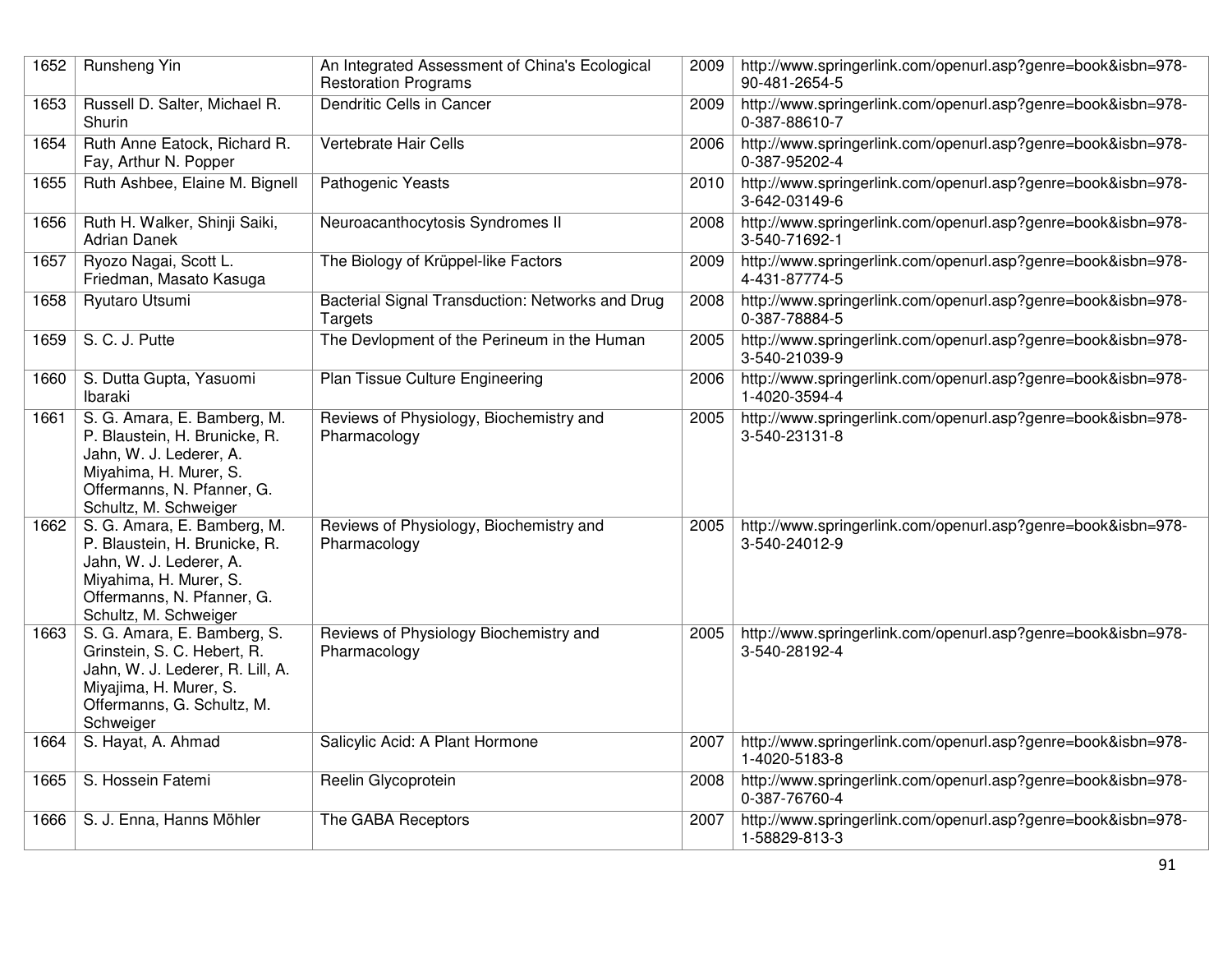| 1667 | S. Kakaç, B. Kosoy, D. Li, A.<br>Pramuanjaroenkij                                                                                                                | Microfluidics Based Microsystems                                     | 2010 | http://www.springerlink.com/openurl.asp?genre=book&isbn=978-<br>90-481-9028-7 |
|------|------------------------------------------------------------------------------------------------------------------------------------------------------------------|----------------------------------------------------------------------|------|-------------------------------------------------------------------------------|
| 1668 | S. Kartikeyan, R. N. Bharmal,<br>R. P. Tiwari, P. S. Bisen                                                                                                       | HIV and AIDS: Basic Elements and Priorities                          | 2007 | http://www.springerlink.com/openurl.asp?genre=book&isbn=978-<br>1-4020-5788-5 |
| 1669 | S. L. Berger, O. Nakanishi, B.<br>Haendler                                                                                                                       | The Histone Code and Beyond                                          | 2006 | http://www.springerlink.com/openurl.asp?genre=book&isbn=978-<br>3-540-27857-3 |
| 1670 | S. Mohan Jain, D.S. Brar                                                                                                                                         | Molecular Techniques in Crop Improvement                             | 2009 | http://www.springerlink.com/openurl.asp?genre=book&isbn=978-<br>90-481-2966-9 |
| 1671 | S. Mohan Jain, H. Häggman                                                                                                                                        | Protocols for Micropropagation of Woody Trees<br>and Fruits          | 2007 | http://www.springerlink.com/openurl.asp?genre=book&isbn=978-<br>1-4020-6351-0 |
| 1672 | S. Mohan Jain, P. M.<br>Priyadarshan                                                                                                                             | <b>Breeding Plantation Tree Crops: Tropical Species</b>              | 2009 | http://www.springerlink.com/openurl.asp?genre=book&isbn=978-<br>0-387-71199-7 |
| 1673 | S. Mohan Jain, Pramod K.<br>Gupta                                                                                                                                | Protocol for Somatic Embryogenesis in Woody<br>Plants                | 2005 | http://www.springerlink.com/openurl.asp?genre=book&isbn=978-<br>1-4020-2984-4 |
| 1674 | S. N. Shchelkunov, S. S.<br>Marennikova, R. W. Moyer                                                                                                             | Orthopoxviruses Pathogenic for Humans                                | 2005 | http://www.springerlink.com/openurl.asp?genre=book&isbn=978-<br>0-387-25300-8 |
| 1675 | S. Olsnes, Oslo M. Potter, P. K.<br>Vogt, H. Wagner                                                                                                              | Chronic Lymphocytic Leukemia                                         | 2005 | http://www.springerlink.com/openurl.asp?genre=book&isbn=978-<br>3-540-25279-5 |
| 1676 | S. R. Pandi-Perumal, Daniel P.<br>Cardinali, George P. Chrousos                                                                                                  | Neuroimmunology of Sleep                                             | 2007 | http://www.springerlink.com/openurl.asp?genre=book&isbn=978-<br>0-387-69144-2 |
| 1677 | S. R. Pandi-Perumal, Jaime M.<br>Monti                                                                                                                           | Clinical Pharmacology of Sleep                                       | 2006 | http://www.springerlink.com/openurl.asp?genre=book&isbn=978-<br>3-7643-7262-0 |
| 1678 | S. Savary, B. M. Cooke                                                                                                                                           | Plant disease epidemiology: facing challenges of<br>the 21st Century | 2006 | http://www.springerlink.com/openurl.asp?genre=book&isbn=978-<br>1-4020-5019-0 |
| 1679 | S.G. Amara                                                                                                                                                       | Reviews of Physiology, Biochemistry and<br>Pharmacology              | 2007 | http://www.springerlink.com/openurl.asp?genre=book&isbn=978-<br>3-540-71790-4 |
| 1680 | S.G. Amara, E. Bamberg, B.<br>Fleischmann, T. Gudermann,<br>S.C. Hebert, R. Jahn, W.J.<br>Lederer, R. Lill, A. Miyajima, S.<br>Offermanns, R. Zechner            | Reviews of Physiology, Biochemistry and<br>Pharmacology              | 2007 | http://www.springerlink.com/openurl.asp?genre=book&isbn=978-<br>3-540-73799-5 |
| 1681 | S.G. Amara, E. Bamberg, S.<br>Grinstein, S.C. Hebert, R. Jahn,<br>W.J. Lederer, R. Lill, A.<br>Miyajima, H. Murer, S.<br>Offermanns, G. Schultz, M.<br>Schweiger | Reviews of Physiology, Biochemistry and<br>Pharmacology              | 2005 | http://www.springerlink.com/openurl.asp?genre=book&isbn=978-<br>3-540-30384-8 |
| 1682 | S.G. Amara, et.al                                                                                                                                                | Reviews of Physiology, Biochemistry and<br>Pharmacology              | 2006 | http://www.springerlink.com/openurl.asp?genre=book&isbn=978-<br>3-540-31123-2 |
| 1683 | S.G. Amara, et.al                                                                                                                                                | Reviews of Physiology Biochemistry and<br>Pharmacology               | 2007 | http://www.springerlink.com/openurl.asp?genre=book&isbn=978-<br>3-540-39688-8 |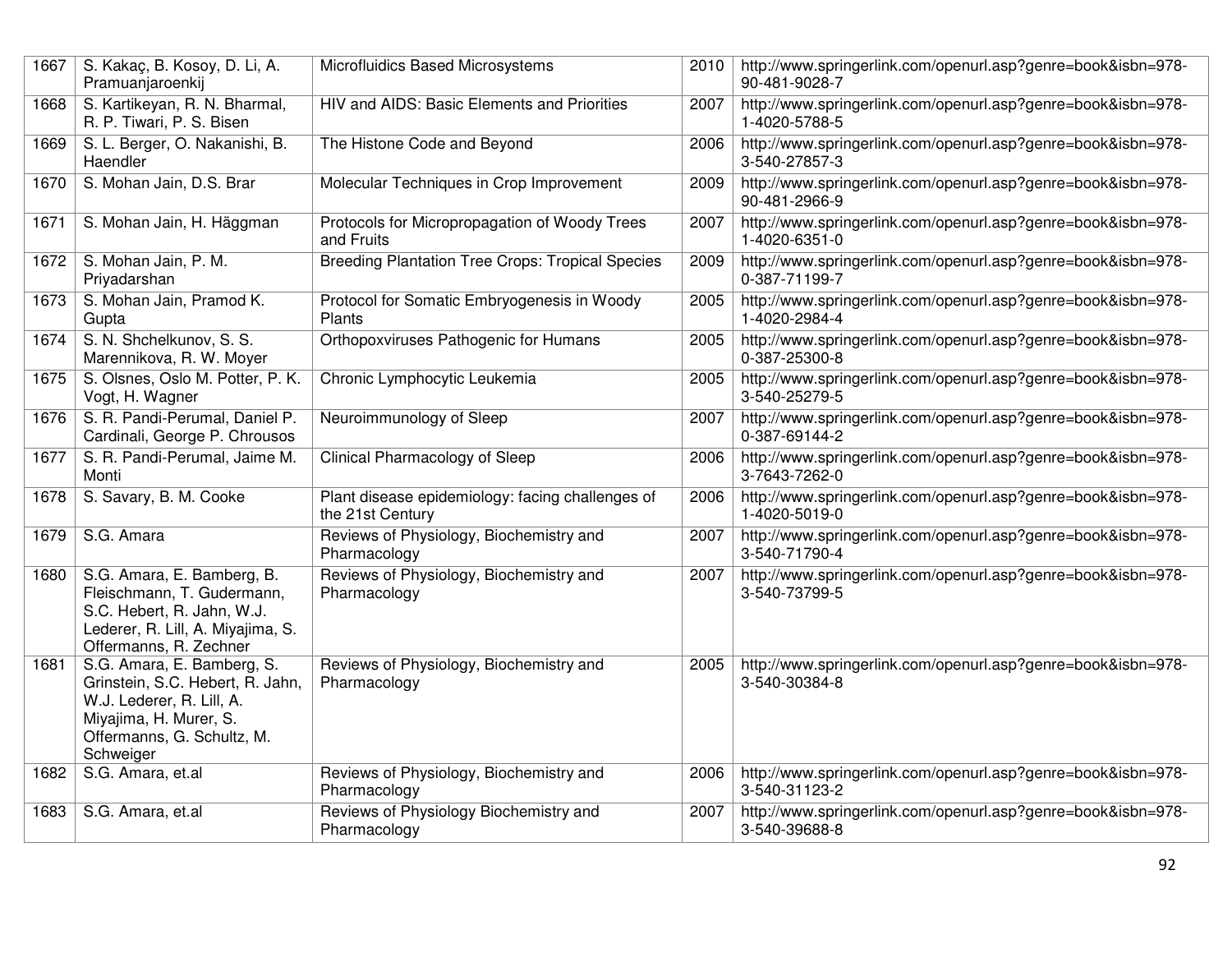| 1684 | Sabine Begall, Hynek Burda,<br>Cristian E. Schleich                                 | Subterranean Rodents                                                                     | 2007 | http://www.springerlink.com/openurl.asp?genre=book&isbn=978-<br>3-540-69275-1 |
|------|-------------------------------------------------------------------------------------|------------------------------------------------------------------------------------------|------|-------------------------------------------------------------------------------|
| 1685 | Sabra L. Klein, Craig Roberts                                                       | Sex Hormones and Immunity to Infection                                                   | 2010 | http://www.springerlink.com/openurl.asp?genre=book&isbn=978-<br>3-642-02154-1 |
| 1686 | Sacha Baginsky, Alisdair R.<br>Fernie                                               | <b>Plant Systems Biology</b>                                                             | 2007 | http://www.springerlink.com/openurl.asp?genre=book&isbn=978-<br>3-7643-7261-3 |
| 1687 | Sadhan Majumder                                                                     | Stem Cells and Cancer                                                                    | 2009 | http://www.springerlink.com/openurl.asp?genre=book&isbn=978-<br>0-387-89610-6 |
| 1688 | Sadik Tuzun, Elizabeth Bent                                                         | Multigenic and Induced Systemic Resistance in<br>Plants                                  | 2006 | http://www.springerlink.com/openurl.asp?genre=book&isbn=978-<br>0-387-23265-2 |
| 1689 | Salvador Moncada, Annie<br>Higgs                                                    | The Vascular Endothelium I                                                               | 2006 | http://www.springerlink.com/openurl.asp?genre=book&isbn=978-<br>3-540-32966-4 |
| 1690 | Salvador Moncada, Annie<br>Higgs                                                    | The Vascular Endothelium II                                                              | 2006 | http://www.springerlink.com/openurl.asp?genre=book&isbn=978-<br>3-540-36027-8 |
| 1691 | Salvador Sánchez-Carrillo,<br>David G. Angeler                                      | Ecology of Threatened Semi-Arid Wetlands                                                 | 2010 | http://www.springerlink.com/openurl.asp?genre=book&isbn=978-<br>90-481-9180-2 |
| 1692 | Salvatore Raimondo, Andrea<br>Luccio, Valerio Ventruto                              | La genetica nell'infertilità maschile                                                    | 2008 | http://www.springerlink.com/openurl.asp?genre=book&isbn=978-<br>88-470-0776-5 |
| 1693 | Samantha J. Richardson,<br>Vivian Cody                                              | Recent Advances in Transthyretin Evolution,<br><b>Structure and Biological Functions</b> | 2009 | http://www.springerlink.com/openurl.asp?genre=book&isbn=978-<br>3-642-00645-6 |
| 1694 | Samuel A. Cushman, Falk<br>Huettmann                                                | Spatial Complexity, Informatics, and Wildlife<br>Conservation                            | 2010 | http://www.springerlink.com/openurl.asp?genre=book&isbn=978-<br>4-431-87770-7 |
| 1695 | Samuel S. Gnanamanickam                                                             | <b>Biological Control of Rice Diseases</b>                                               | 2009 | http://www.springerlink.com/openurl.asp?genre=book&isbn=978-<br>90-481-2464-0 |
| 1696 | Samuel S. Gnanamanickam                                                             | Plant-Associated Bacteria                                                                | 2006 | http://www.springerlink.com/openurl.asp?genre=book&isbn=978-<br>1-4020-4536-3 |
| 1697 | Sandra Gessani, Filippo<br>Belardelli                                               | The Biology of Dendritic Cells and HIV Infection                                         | 2007 | http://www.springerlink.com/openurl.asp?genre=book&isbn=978-<br>0-387-33784-5 |
| 1698 | Sandra Gordon-Salant, Robert<br>D. Frisina, Arthur N. Popper,<br>Richard R. Fay     | The Aging Auditory System                                                                | 2010 | http://www.springerlink.com/openurl.asp?genre=book&isbn=978-<br>1-4419-0992-3 |
| 1699 | Sandrine Dudoit, Mark J. Laan                                                       | Multiple Testing Procedures with Applications to<br>Genomics                             | 2007 | http://www.springerlink.com/openurl.asp?genre=book&isbn=978-<br>0-387-49316-9 |
| 1700 | Sanetaka Shirahata, Koji Ikura,<br>Masaya Nagao, Akira Ichikawa,<br>Kiichiro Teruya | Animal Cell Technology: Basic & Applied Aspects                                          | 2009 | http://www.springerlink.com/openurl.asp?genre=book&isbn=978-<br>1-4020-9645-7 |
| 1701 | Sang Yup Lee                                                                        | Systems Biology and Biotechnology of Escherichia<br>coli                                 | 2009 | http://www.springerlink.com/openurl.asp?genre=book&isbn=978-<br>1-4020-9393-7 |
| 1702 | Sangdun Choi                                                                        | Introduction to Systems Biology                                                          | 2007 | http://www.springerlink.com/openurl.asp?genre=book&isbn=978-<br>1-58829-706-8 |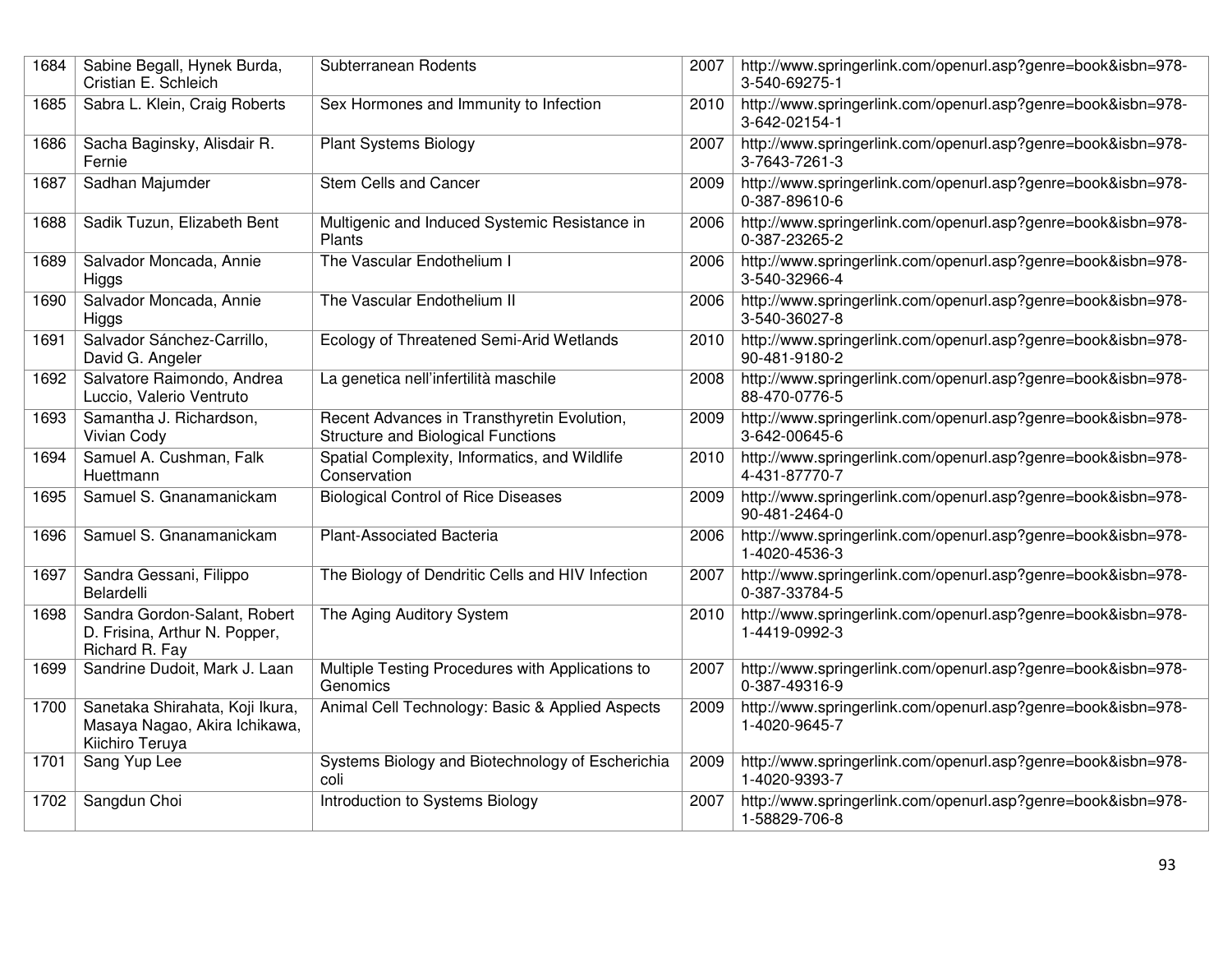| 1703 | Sangdun Choi                                                                  | Systems Biology for Signaling Networks                                                      | 2010 | http://www.springerlink.com/openurl.asp?genre=book&isbn=978-<br>1-4419-5796-2 |
|------|-------------------------------------------------------------------------------|---------------------------------------------------------------------------------------------|------|-------------------------------------------------------------------------------|
| 1704 | Sangram S. Sisodia, Rudolph<br>E. Tanzi                                       | Alzheimer's Disease                                                                         | 2007 | http://www.springerlink.com/openurl.asp?genre=book&isbn=978-<br>0-387-35134-6 |
| 1705 | Santokh Gill, Olga Pulido                                                     | <b>Glutamate Receptors in Peripheral Tissue:</b><br>Excitatory Transmission Outside the CNS | 2005 | http://www.springerlink.com/openurl.asp?genre=book&isbn=978-<br>0-306-47973-1 |
| 1706 | Sarah L. Pallas                                                               | Developmental Plasticity of Inhibitory Circuitry                                            | 2010 | http://www.springerlink.com/openurl.asp?genre=book&isbn=978-<br>1-4419-1242-8 |
| 1707 | Sayed S. Daoud                                                                | <b>Cancer Proteomics</b>                                                                    | 2008 | http://www.springerlink.com/openurl.asp?genre=book&isbn=978-<br>1-58829-858-4 |
| 1708 | Scott K. Dessain                                                              | Human Antibody Therapeutics for Viral Disease                                               | 2008 | http://www.springerlink.com/openurl.asp?genre=book&isbn=978-<br>3-540-72144-4 |
| 1709 | Scott K. Silverman                                                            | <b>Nucleic Acid Switches and Sensors</b>                                                    | 2006 | http://www.springerlink.com/openurl.asp?genre=book&isbn=978-<br>0-387-37491-8 |
| 1710 | Seetharaman Vaidyanathan,<br>George G. Harrigan, Royston<br>Goodacre          | Metabolome Analyses: Strategies for Systems<br>Biology                                      | 2005 | http://www.springerlink.com/openurl.asp?genre=book&isbn=978-<br>0-387-25239-1 |
| 1711 | Seiji Nishino, Takeshi Sakurai                                                | The Orexin/Hypocretin System                                                                | 2005 | http://www.springerlink.com/openurl.asp?genre=book&isbn=978-<br>1-58829-444-9 |
| 1712 | Semyon Slobounov                                                              | Injuries in Athletics: Causes and Consequences                                              | 2008 | http://www.springerlink.com/openurl.asp?genre=book&isbn=978-<br>0-387-72576-5 |
| 1713 | Serap Aksoy                                                                   | Transgenesis and the Management of Vector-<br><b>Borne Disease</b>                          | 2008 | http://www.springerlink.com/openurl.asp?genre=book&isbn=978-<br>0-387-78224-9 |
| 1714 | Serena M. Dudek                                                               | Transcriptional Regulation by Neuronal Activity                                             | 2008 | http://www.springerlink.com/openurl.asp?genre=book&isbn=978-<br>0-387-73608-2 |
| 1715 | Serge Delrot, Hipólito Medrano,<br>Etti Or, Luigi Bavaresco, Stella<br>Grando | Methodologies and Results in Grapevine Research                                             | 2010 | http://www.springerlink.com/openurl.asp?genre=book&isbn=978-<br>90-481-9282-3 |
| 1716 | Serge Morand, Boris R.<br>Krasnov, Robert Poulin                              | Micromammals and Macroparasites                                                             | 2006 | http://www.springerlink.com/openurl.asp?genre=book&isbn=978-<br>4-431-36024-7 |
| 1717 | Setsuro Ebashi, Iwao Ohtsuki                                                  | <b>Regulatory Mechanisms of Striated Muscle</b><br>Contraction                              | 2007 | http://www.springerlink.com/openurl.asp?genre=book&isbn=978-<br>4-431-38451-9 |
| 1718 | Shamim I. Ahmad                                                               | Diseases of DNA Repair                                                                      | 2010 | http://www.springerlink.com/openurl.asp?genre=book&isbn=978-<br>1-4419-6447-2 |
| 1719 | Shamim I. Ahmad, Fumio<br>Hanaoka                                             | Molecular Mechanisms of Xeroderma<br>Pigmentosum                                            | 2009 | http://www.springerlink.com/openurl.asp?genre=book&isbn=978-<br>0-387-09598-1 |
| 1720 | Shamim I. Ahmad, Sandra H.<br>Kirk                                            | Molecular Mechanisms of Fanconi Anemia                                                      | 2006 | http://www.springerlink.com/openurl.asp?genre=book&isbn=978-<br>0-387-31972-8 |
| 1721 | Shaoguang Li                                                                  | Mouse Models of Human Blood Cancers                                                         | 2008 | http://www.springerlink.com/openurl.asp?genre=book&isbn=978-<br>0-387-69130-5 |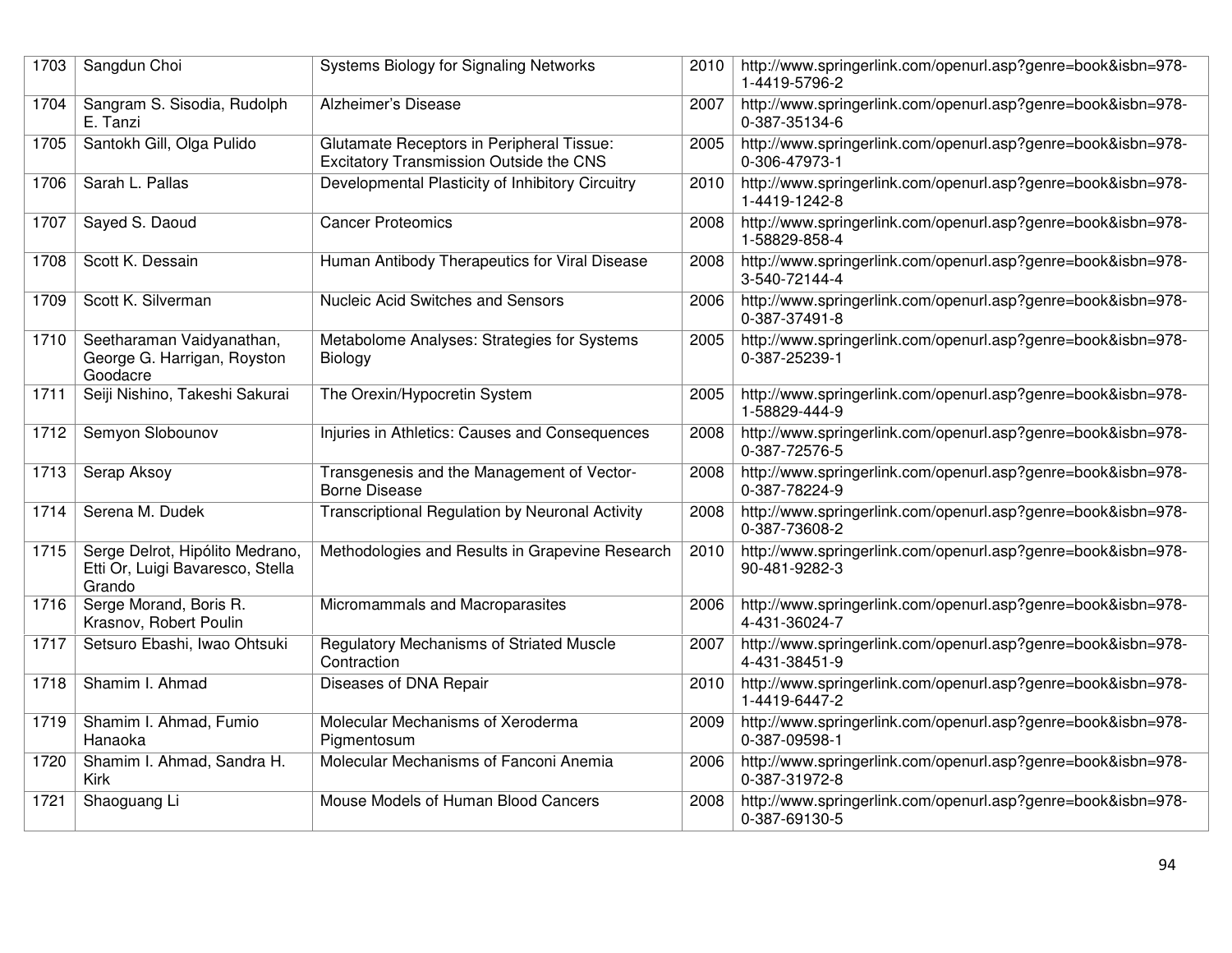| 1722 | Shao-Yao Ying                                                                | Current Perspectives in microRNAs (miRNA)                                                        | 2008 | http://www.springerlink.com/openurl.asp?genre=book&isbn=978-<br>1-4020-8532-1 |
|------|------------------------------------------------------------------------------|--------------------------------------------------------------------------------------------------|------|-------------------------------------------------------------------------------|
| 1723 | Shara E. Bailey, Jean-Jacques<br>Hublin                                      | Dental Perspectives on Human Evolution: State of<br>the Art Research in Dental Paleoanthropology | 2007 | http://www.springerlink.com/openurl.asp?genre=book&isbn=978-<br>1-4020-5844-8 |
| 1724 | Sharon Gursky, Jatna<br>Supriatna                                            | <b>Indonesian Primates</b>                                                                       | 2010 | http://www.springerlink.com/openurl.asp?genre=book&isbn=978-<br>1-4419-1559-7 |
| 1725 | Sharon L. Gursky, K. A. I.<br><b>Nekaris</b>                                 | Primate Anti-Predator Strategies                                                                 | 2007 | http://www.springerlink.com/openurl.asp?genre=book&isbn=978-<br>0-387-34807-0 |
| 1726 | Shaul Yalovsky, František<br>Baluška, Alan Jones                             | Integrated G Proteins Signaling in Plants                                                        | 2010 | http://www.springerlink.com/openurl.asp?genre=book&isbn=978-<br>3-642-03523-4 |
| 1727 | Shawn M. Lehman, John G.<br>Fleagle                                          | Primate Biogeography                                                                             | 2006 | http://www.springerlink.com/openurl.asp?genre=book&isbn=978-<br>0-387-29871-9 |
| 1728 | Shibu Jose, Andrew M. Gordon                                                 | <b>Toward Agroforestry Design</b>                                                                | 2008 | http://www.springerlink.com/openurl.asp?genre=book&isbn=978-<br>1-4020-6571-2 |
| 1729 | Shibu Jose, Eric J. Jokela,<br>Deborah L. Miller                             | The Longleaf Pine Ecosystem                                                                      | 2006 | http://www.springerlink.com/openurl.asp?genre=book&isbn=978-<br>0-387-29655-5 |
| 1730 | Shigetada Nakanishi, Ryoichiro<br>Kageyama, Dai Watanabe                     | <b>Systems Biology</b>                                                                           | 2009 | http://www.springerlink.com/openurl.asp?genre=book&isbn=978-<br>4-431-87703-5 |
| 1731 | Shili Lin, Hongyu Zhao                                                       | Handbook on Analyzing Human Genetic Data                                                         | 2010 | http://www.springerlink.com/openurl.asp?genre=book&isbn=978-<br>3-540-69263-8 |
| 1732 | ShiLi Miao, Susan Carstenn,<br>Martha Nungesser                              | <b>Real World Ecology</b>                                                                        | 2009 | http://www.springerlink.com/openurl.asp?genre=book&isbn=978-<br>0-387-77941-6 |
| 1733 | <b>Shimon Efrat</b>                                                          | Stem Cell Therapy for Diabetes                                                                   | 2010 | http://www.springerlink.com/openurl.asp?genre=book&isbn=978-<br>1-60761-365-7 |
| 1734 | Shimshon Belkin, Rita R.<br>Colwell                                          | Oceans and Health: Pathogens in the Marine<br>Environment                                        | 2005 | http://www.springerlink.com/openurl.asp?genre=book&isbn=978-<br>0-387-23708-4 |
| 1735 | Shinji lijima, Ken-Ichi Nishijima                                            | Animal Cell Technology: Basic & Applied Aspects                                                  | 2006 | http://www.springerlink.com/openurl.asp?genre=book&isbn=978-<br>1-4020-4312-3 |
| 1736 | Shintaro Funahashi                                                           | Representation and Brain                                                                         | 2007 | http://www.springerlink.com/openurl.asp?genre=book&isbn=978-<br>4-431-73020-0 |
| 1737 | Shirley Pease, Carlos Lois                                                   | Mammalian and Avian Transgenesis - New<br>Approaches                                             | 2006 | http://www.springerlink.com/openurl.asp?genre=book&isbn=978-<br>3-540-28415-4 |
| 1738 | Shiro luchi, Natalie Kuldell                                                 | <b>Zinc Finger Proteins</b>                                                                      | 2005 | http://www.springerlink.com/openurl.asp?genre=book&isbn=978-<br>0-306-48229-8 |
| 1739 | Shiyi Shen, Jack A. Tuszynski                                                | Theory and Mathematical Methods for<br><b>Bioinformatics</b>                                     | 2008 | http://www.springerlink.com/openurl.asp?genre=book&isbn=978-<br>3-540-74890-8 |
| 1740 | Shlomo Melmed, Henri<br>Rochefort, Phillipe Chanson,<br><b>Yves Christen</b> | Hormonal Control of Cell Cycle                                                                   | 2008 | http://www.springerlink.com/openurl.asp?genre=book&isbn=978-<br>3-540-73854-1 |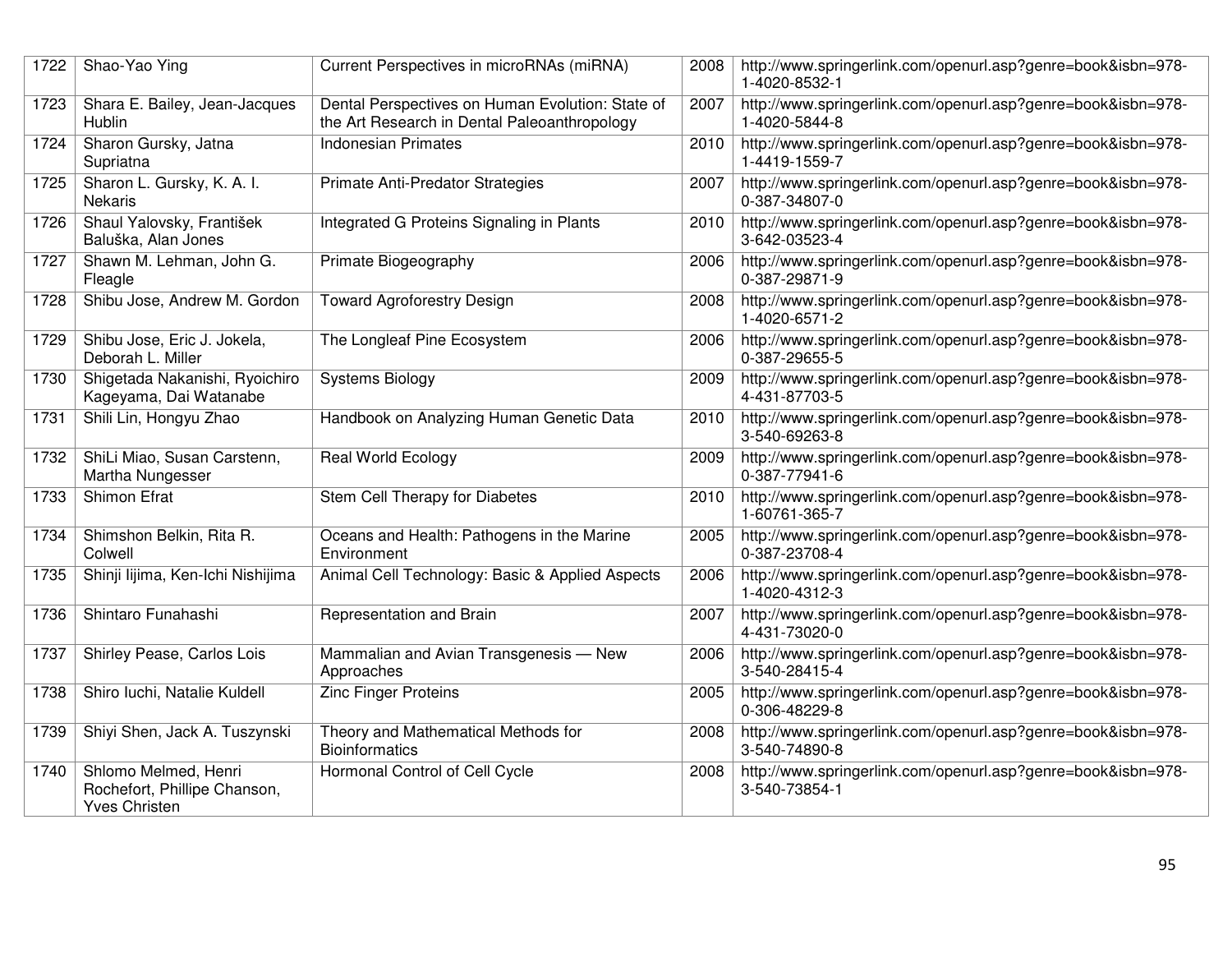| 1741 | Shuiping Jiang                                          | Regulatory T Cells and Clinical Application                               | 2008 | http://www.springerlink.com/openurl.asp?genre=book&isbn=978-<br>0-387-77908-9 |
|------|---------------------------------------------------------|---------------------------------------------------------------------------|------|-------------------------------------------------------------------------------|
| 1742 | Shyam S. Yadav, David L.<br>McNeil, Philip C. Stevenson | Lentil                                                                    | 2007 | http://www.springerlink.com/openurl.asp?genre=book&isbn=978-<br>1-4020-6312-1 |
| 1743 | Shyam Singh Yadav, Robert<br>Redden                     | Climate Change and Management of Cool Season<br><b>Grain Legume Crops</b> | 2010 | http://www.springerlink.com/openurl.asp?genre=book&isbn=978-<br>90-481-3708-4 |
| 1744 | Siegfried Mense, Robert D.<br>Gerwin                    | Muscle Pain: Diagnosis and Treatment                                      | 2010 | http://www.springerlink.com/openurl.asp?genre=book&isbn=978-<br>3-642-05467-9 |
| 1745 | Siegfried Mense, Robert D.<br>Gerwin                    | Muscle Pain: Understanding the Mechanisms                                 | 2010 | http://www.springerlink.com/openurl.asp?genre=book&isbn=978-<br>3-540-85020-5 |
| 1746 | Siegmar-W. Breckle, Aaron<br>Yair, Maik Veste           | Arid Dune Ecosystems                                                      | 2008 | http://www.springerlink.com/openurl.asp?genre=book&isbn=978-<br>3-540-75497-8 |
| 1747 | Sigrid C. Veasey                                        | <b>Oxidative Neural Injury</b>                                            | 2009 | http://www.springerlink.com/openurl.asp?genre=book&isbn=978-<br>1-60327-341-1 |
| 1748 | Sigrun Korsching, Wolfgang<br>Meyerhof                  | Chemosensory Systems in Mammals, Fishes, and<br>Insects                   | 2009 | http://www.springerlink.com/openurl.asp?genre=book&isbn=978-<br>3-540-69918-7 |
| 1749 | Simo S. Oja, Pirjo Saransaari                           | Taurine 6                                                                 | 2006 | http://www.springerlink.com/openurl.asp?genre=book&isbn=978-<br>0-387-32356-5 |
| 1750 | Simon Yona, Martin Stacey                               | Adhesion-GPCRs                                                            | 2010 | http://www.springerlink.com/openurl.asp?genre=book&isbn=978-<br>1-4419-7912-4 |
| 1751 | Simone Mocellin                                         | Microarray Technology and Cancer Gene Profiling                           | 2007 | http://www.springerlink.com/openurl.asp?genre=book&isbn=978-<br>0-387-39977-5 |
| 1752 | Slava S. Epstein                                        | Uncultivated Microorganisms                                               | 2009 | http://www.springerlink.com/openurl.asp?genre=book&isbn=978-<br>3-540-85464-7 |
| 1753 | Sonja Grün, Stefan Rotter                               | Analysis of Parallel Spike Trains                                         | 2010 | http://www.springerlink.com/openurl.asp?genre=book&isbn=978-<br>1-4419-5674-3 |
| 1754 | Spencer L. Shorte, Friedrich<br>Frischknecht            | Imaging Cellular and Molecular Biological<br>Functions                    | 2007 | http://www.springerlink.com/openurl.asp?genre=book&isbn=978-<br>3-540-71330-2 |
| 1755 | Spyros Papageorgiou                                     | <b>HOX Gene Expression</b>                                                | 2007 | http://www.springerlink.com/openurl.asp?genre=book&isbn=978-<br>0-387-68989-0 |
| 1756 | Srinivasa T. Reddy                                      | Paraoxonases in Inflammation, Infection, and<br>Toxicology                | 2010 | http://www.springerlink.com/openurl.asp?genre=book&isbn=978-<br>1-60761-349-7 |
| 1757 | Srinivasan Yegnasubramanian,<br>William B. Isaacs       | Modern Molecular Biology:                                                 | 2010 | http://www.springerlink.com/openurl.asp?genre=book&isbn=978-<br>0-387-69744-4 |
| 1758 | Stanislav N. Gorb                                       | <b>Functional Surfaces in Biology</b>                                     | 2009 | http://www.springerlink.com/openurl.asp?genre=book&isbn=978-<br>1-4020-6694-8 |
| 1759 | Stanislav N. Gorb                                       | <b>Functional Surfaces in Biology</b>                                     | 2009 | http://www.springerlink.com/openurl.asp?genre=book&isbn=978-<br>1-4020-6696-2 |
| 1760 | Stanley A. Plotkin                                      | Mass Vaccination: Global Aspects - Progress and<br>Obstacles              | 2006 | http://www.springerlink.com/openurl.asp?genre=book&isbn=978-<br>3-540-29382-8 |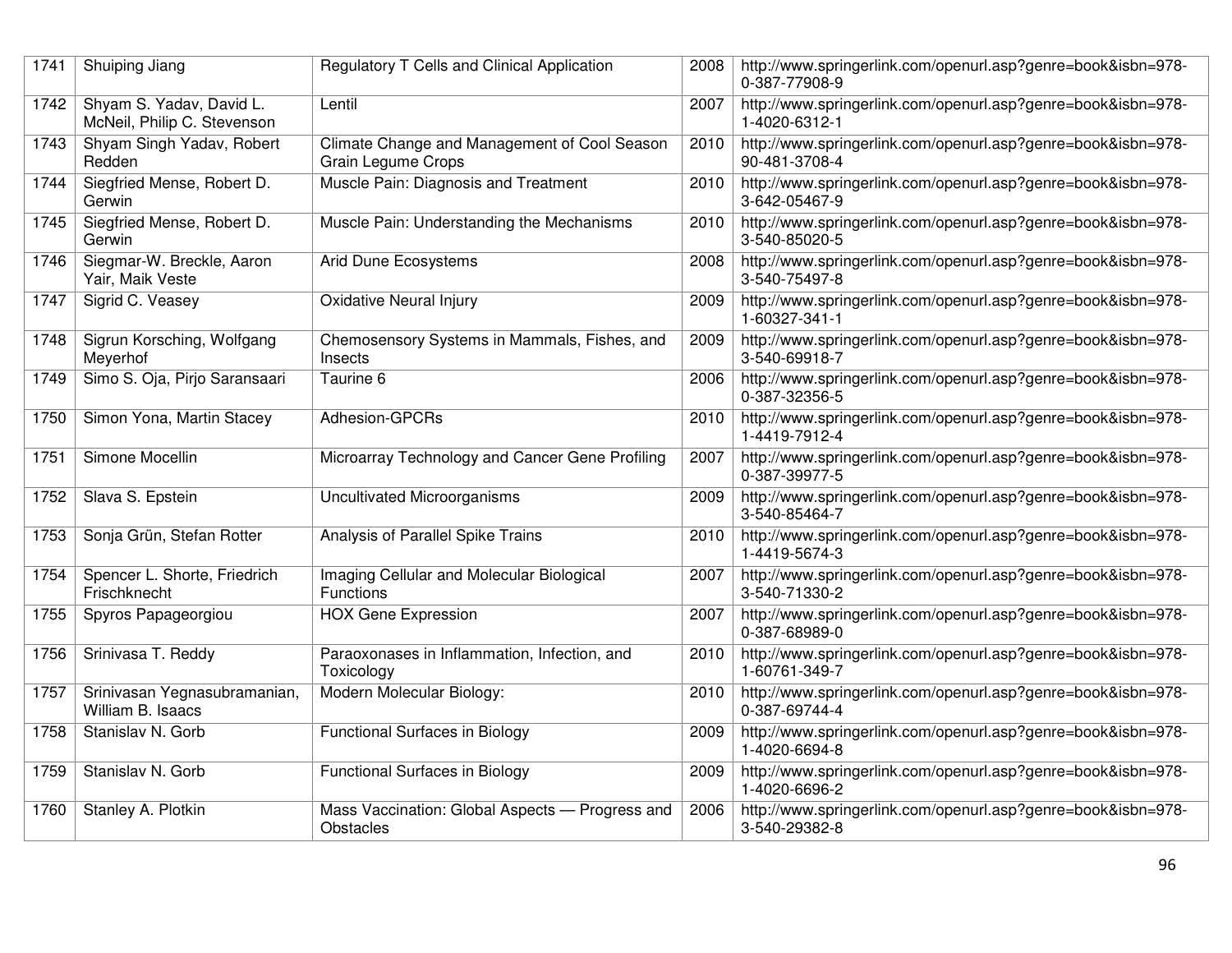| 1761 | Stanley Jacobson, Elliott M.<br>Marcus                           | Neuroanatomy for the Neuroscientist                                                             | 2008 | http://www.springerlink.com/openurl.asp?genre=book&isbn=978-<br>0-387-70970-3 |
|------|------------------------------------------------------------------|-------------------------------------------------------------------------------------------------|------|-------------------------------------------------------------------------------|
| 1762 | Stanley Perlman, Kathryn V.<br>Holmes                            | The Nidoviruses                                                                                 | 2006 | http://www.springerlink.com/openurl.asp?genre=book&isbn=978-<br>0-387-26202-4 |
| 1763 | Steeve Hervé Thany                                               | Insect Nicotinic Acetylcholine Receptors                                                        | 2010 | http://www.springerlink.com/openurl.asp?genre=book&isbn=978-<br>1-4419-6444-1 |
| 1764 | Stefan Bauer, Gunther<br>Hartmann                                | Toll-Like Receptors (TLRs) and Innate Immunity                                                  | 2008 | http://www.springerlink.com/openurl.asp?genre=book&isbn=978-<br>3-540-72166-6 |
| 1765 | <b>Stefan Britsch</b>                                            | The Neuregulin-I/ErbB Signaling System in<br>Development and Disease                            | 2007 | http://www.springerlink.com/openurl.asp?genre=book&isbn=978-<br>3-540-37105-2 |
| 1766 | Stefan Fränzle                                                   | Chemical Elements in Plant and Soil: Parameters<br><b>Controlling Essentiality</b>              | 2010 | http://www.springerlink.com/openurl.asp?genre=book&isbn=978-<br>90-481-2751-1 |
| 1767 | Stefan Jansson, Rishikesh<br>Bhalerao, Andrew Groover            | Genetics and Genomics of Populus                                                                | 2010 | http://www.springerlink.com/openurl.asp?genre=book&isbn=978-<br>1-4419-1540-5 |
| 1768 | Stefan Milz, Michael Benjamin,<br><b>Reinhard Putz</b>           | Molecular Parameters Indicating Adaptation to<br>Mechanical Stress in Fibrous Connective Tissue | 2005 | http://www.springerlink.com/openurl.asp?genre=book&isbn=978-<br>3-540-24474-5 |
| 1769 | Stefan Offermanns, Walter<br>Rosenthal                           | Encyclopedia of Molecular Pharmacology                                                          | 2008 | http://www.springerlink.com/openurl.asp?genre=book&isbn=978-<br>3-540-38916-3 |
| 1770 | Stefano Mancuso, Franti¿ek<br>BaluÂ <sub><i>i</i>,</sub> ka      | Signaling in Plants                                                                             | 2009 | http://www.springerlink.com/openurl.asp?genre=book&isbn=978-<br>3-540-89227-4 |
| 1771 | Stefano Mancuso, Sergey<br>Shabala                               | <b>Rhythms in Plants</b>                                                                        | 2007 | http://www.springerlink.com/openurl.asp?genre=book&isbn=978-<br>3-540-68069-7 |
| 1772 | Stefano Mancuso, Sergey<br>Shabala                               | Waterlogging Signalling and Tolerance in Plants                                                 | 2010 | http://www.springerlink.com/openurl.asp?genre=book&isbn=978-<br>3-642-10304-9 |
| 1773 | Stéphane Declerck, J. André<br>Fortin, Désiré-Georges Strullu    | In Vitro Culture of Mycorrhizas                                                                 | 2005 | http://www.springerlink.com/openurl.asp?genre=book&isbn=978-<br>3-540-24027-3 |
| 1774 | Stephanie Mansourian, Daniel<br>Vallauri, Nigel Dudley           | <b>Forest Restoration in Landscapes</b>                                                         | 2005 | http://www.springerlink.com/openurl.asp?genre=book&isbn=978-<br>0-387-25525-5 |
| 1775 | Stephen Bondy, Kenneth<br>Maiese                                 | Aging and Age-Related Disorders                                                                 | 2010 | http://www.springerlink.com/openurl.asp?genre=book&isbn=978-<br>1-60761-601-6 |
| 1776 | Stephen Krawetz                                                  | <b>Bioinformatics for Systems Biology</b>                                                       | 2009 | http://www.springerlink.com/openurl.asp?genre=book&isbn=978-<br>1-934115-02-2 |
| 1777 | Stephen Mancusi                                                  | The Police Composite Sketch                                                                     | 2010 | http://www.springerlink.com/openurl.asp?genre=book&isbn=978-<br>1-60761-831-7 |
| 1778 | Stephen P. Schoenberger,<br>Peter D. Katsikis, Bali<br>Pulendran | Crossroads between Innate and Adaptive Immunity<br>Ш                                            | 2009 | http://www.springerlink.com/openurl.asp?genre=book&isbn=978-<br>0-387-79310-8 |
| 1779 | Stephen W. Schaffer, M-<br>Saadeh Suleiman                       | Mitochondria                                                                                    | 2007 | http://www.springerlink.com/openurl.asp?genre=book&isbn=978-<br>0-387-69944-8 |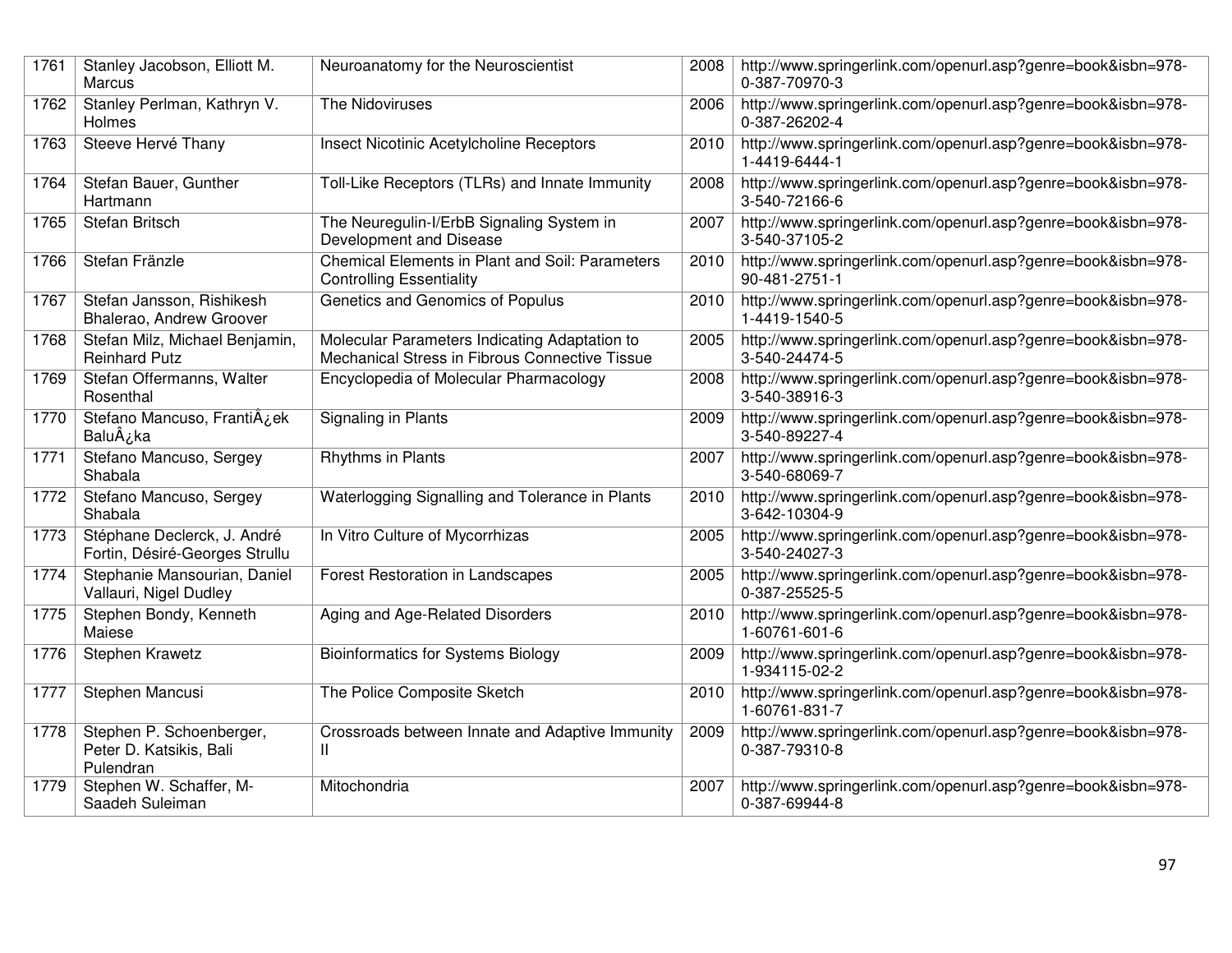| 1780 | Steven A. Stacker, Marc G.<br>Achen                                           | Lymphangiogenesis in Cancer Metastasis                                        | 2009 | http://www.springerlink.com/openurl.asp?genre=book&isbn=978-<br>90-481-2246-2 |
|------|-------------------------------------------------------------------------------|-------------------------------------------------------------------------------|------|-------------------------------------------------------------------------------|
| 1781 | Steven G. Elliott, Mary Ann<br>Foote, Graham Molineux                         | Erythropoietins, Erythropoietic Factors, and<br>Erythropoiesis                | 2009 | http://www.springerlink.com/openurl.asp?genre=book&isbn=978-<br>3-7643-8694-8 |
| 1782 | Steven J. Kennelly                                                            | By-catch Reduction in the World's Fisheries                                   | 2007 | http://www.springerlink.com/openurl.asp?genre=book&isbn=978-<br>1-4020-6077-9 |
| 1783 | Steven J. Shire, Wayne<br>Gombotz, Karoline Bechtold-<br>Peters, James Andya  | <b>Current Trends in Monoclonal Antibody</b><br>Development and Manufacturing | 2010 | http://www.springerlink.com/openurl.asp?genre=book&isbn=978-<br>0-387-76642-3 |
| 1784 | Steven L. Gersen, Martha B.<br>Keagle                                         | The Principles of Clinical Cytogenetics                                       | 2005 | http://www.springerlink.com/openurl.asp?genre=book&isbn=978-<br>1-58829-300-8 |
| 1785 | Steven L. Percival                                                            | Microbiology and Aging                                                        | 2009 | http://www.springerlink.com/openurl.asp?genre=book&isbn=978-<br>1-58829-640-5 |
| 1786 | Steven Tracy, M. Steven<br>Oberste, Kristen M. Drescher                       | Group B Coxsackieviruses                                                      | 2008 | http://www.springerlink.com/openurl.asp?genre=book&isbn=978-<br>3-540-75545-6 |
| 1787 | Steven W. Levison                                                             | Mammalian Subventricular Zones                                                | 2006 | http://www.springerlink.com/openurl.asp?genre=book&isbn=978-<br>0-387-26067-9 |
| 1788 | Steven Weiss, Nuno Ferrand                                                    | Phylogeography of Southern European Refugia                                   | 2007 | http://www.springerlink.com/openurl.asp?genre=book&isbn=978-<br>1-4020-4903-3 |
| 1789 | Stuart H. Hurlbert                                                            | The Salton Sea Centennial Symposium                                           | 2008 | http://www.springerlink.com/openurl.asp?genre=book&isbn=978-<br>1-4020-8805-6 |
| 1790 | Stuart K. Calderwood                                                          | <b>Cell Stress Proteins</b>                                                   | 2007 | http://www.springerlink.com/openurl.asp?genre=book&isbn=978-<br>0-387-39714-6 |
| 1791 | Stuart K. Calderwood, Michael<br>Y. Sherman, Daniel R. Ciocca                 | <b>Heat Shock Proteins in Cancer</b>                                          | 2007 | http://www.springerlink.com/openurl.asp?genre=book&isbn=978-<br>1-4020-6400-5 |
| 1792 | <b>Stuart Lair Houser</b>                                                     | The Operated Heart at Autopsy                                                 | 2009 | http://www.springerlink.com/openurl.asp?genre=book&isbn=978-<br>1-60327-807-2 |
| 1793 | Sudhir Gupta, Frederick Alt,<br>Max Cooper, Fritz Melchers,<br>Klaus Rajewsky | Mechanisms of Lymphocyte Activation and<br>Immune Regulation XI               | 2007 | http://www.springerlink.com/openurl.asp?genre=book&isbn=978-<br>0-387-46527-2 |
| 1794 | Sudhir Gupta, William E. Paul,<br>Ralph Steinman                              | Mechanisms of Lymphocyte Activation and<br>Immune Regulation X                | 2005 | http://www.springerlink.com/openurl.asp?genre=book&isbn=978-<br>0-387-24188-3 |
| 1795 | Sukhinder Kaur Cheema                                                         | <b>Biochemistry of Atherosclerosis</b>                                        | 2006 | http://www.springerlink.com/openurl.asp?genre=book&isbn=978-<br>0-387-31252-1 |
| 1796 | Sunil K. Lal                                                                  | Molecular Biology of the SARS-Coronavirus                                     | 2010 | http://www.springerlink.com/openurl.asp?genre=book&isbn=978-<br>3-642-03682-8 |
| 1797 | Sun-Kee Hong, Nobukazu<br>Nakagoshi, Bojie Fu, Yukihiro<br>Morimoto           | Landscape Ecological Applications in Man-<br><b>Influenced Areas</b>          | 2007 | http://www.springerlink.com/openurl.asp?genre=book&isbn=978-<br>1-4020-5487-7 |
| 1798 | Suresh I.S. Rattan, Moustapha<br>Kassem                                       | Prevention and Treatment of Age-related Diseases                              | 2006 | http://www.springerlink.com/openurl.asp?genre=book&isbn=978-<br>1-4020-4884-5 |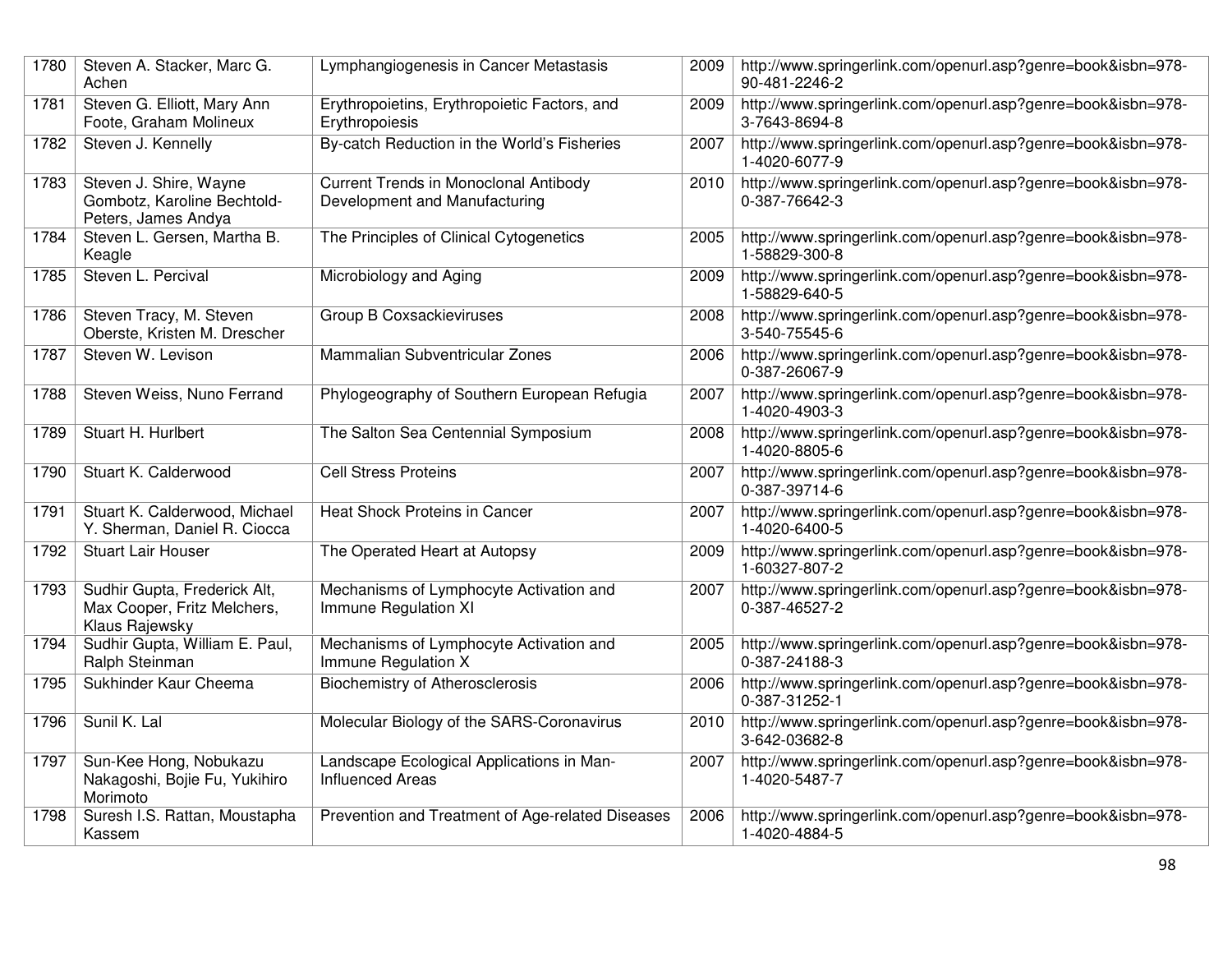| 1799 | Susan M. Ford, Leila M. Porter,<br>Lesa C. Davis                         | The Smallest Anthropoids                                                                                                      | 2009 | http://www.springerlink.com/openurl.asp?genre=book&isbn=978-<br>1-4419-0292-4 |
|------|--------------------------------------------------------------------------|-------------------------------------------------------------------------------------------------------------------------------|------|-------------------------------------------------------------------------------|
| 1800 | Susan Schmerler                                                          | Lessons Learned                                                                                                               | 2008 | http://www.springerlink.com/openurl.asp?genre=book&isbn=978-<br>0-387-72174-3 |
| 1801 | Susan W. Nicolson, Massimo<br>Nepi, Ettore Pacini                        | Nectaries and Nectar                                                                                                          | 2007 | http://www.springerlink.com/openurl.asp?genre=book&isbn=978-<br>1-4020-5936-0 |
| 1802 | Susanna Wu-Pong, Yon<br>Rojanasakul                                      | Biopharmaceutical Drug Design and Development                                                                                 | 2008 | http://www.springerlink.com/openurl.asp?genre=book&isbn=978-<br>1-58829-716-7 |
| 1803 | Susumu Seino, Graeme I. Bell                                             | Pancreatic Beta Cell in Health and Disease                                                                                    | 2008 | http://www.springerlink.com/openurl.asp?genre=book&isbn=978-<br>4-431-75451-0 |
| 1804 | Suzanne Craft, Yves Christen                                             | Diabetes, Insulin and Alzheimer's Disease                                                                                     | 2010 | http://www.springerlink.com/openurl.asp?genre=book&isbn=978-<br>3-642-04299-7 |
| 1805 | Swapan K. Ray                                                            | Glioblastoma                                                                                                                  | 2010 | http://www.springerlink.com/openurl.asp?genre=book&isbn=978-<br>1-4419-0409-6 |
| 1806 | Sylvie Dufour, Etienne Prévost,<br>Eric Rochard, Patrick Williot         | Fish and Diadromy in Europe (ecology,<br>management, conservation)                                                            | 2008 | http://www.springerlink.com/openurl.asp?genre=book&isbn=978-<br>1-4020-8547-5 |
| 1807 | Sylvie E. Blondelle                                                      | <b>Understanding Biology Using Peptides</b>                                                                                   | 2006 | http://www.springerlink.com/openurl.asp?genre=book&isbn=978-<br>0-387-26569-8 |
| 1808 | Syma A. Ebbin, Alf Håkon Hoel,<br>Are K. Sydnes                          | A Sea Change: The Exclusive Economic Zone and<br>Governance Institutions for Living Marine<br>Resources                       | 2005 | http://www.springerlink.com/openurl.asp?genre=book&isbn=978-<br>1-4020-3132-8 |
| 1809 | T. Bartolomaeus, G. Purschke                                             | Morphology, Molecules, Evolution and Phylogeny<br>in Polychaeta and Related Taxa                                              | 2005 | http://www.springerlink.com/openurl.asp?genre=book&isbn=978-<br>1-4020-2951-6 |
| 1810 | T. J. Franklin, G. A. Snow                                               | Biochemistry and Molecular Biology of<br>Antimicrobial Drug Action                                                            | 2005 | http://www.springerlink.com/openurl.asp?genre=book&isbn=978-<br>0-387-22554-8 |
| 1811 | T. Kozai, F. Afreen, S.M.A.<br>Zobayed                                   | Photoautotrophic (sugar-free medium)<br>Micropropagation as a New Micropropagation and<br><b>Transplant Production System</b> | 2005 | http://www.springerlink.com/openurl.asp?genre=book&isbn=978-<br>1-4020-3125-0 |
| 1812 | T. R. New                                                                | <b>Beetle Conservation</b>                                                                                                    | 2007 | http://www.springerlink.com/openurl.asp?genre=book&isbn=978-<br>1-4020-5987-2 |
| 1813 | T. R. New                                                                | <b>Insect Conservation and Islands</b>                                                                                        | 2008 | http://www.springerlink.com/openurl.asp?genre=book&isbn=978-<br>1-4020-8781-3 |
| 1814 | T. S. Stoinski, H. D. Steklis, P.<br>T. Mehlman                          | Conservation in the 21st Century: Gorillas as a<br>Case Study                                                                 | 2008 | http://www.springerlink.com/openurl.asp?genre=book&isbn=978-<br>0-387-70720-4 |
| 1815 | Takashi Kohyama, Josep<br>Canadell, Dennis S. Ojima,<br>Louis F. Pitelka | <b>Forest Ecosystems and Environments</b>                                                                                     | 2005 | http://www.springerlink.com/openurl.asp?genre=book&isbn=978-<br>4-431-26074-5 |
| 1816 | Takashi Ohyama                                                           | DNA Conformation and Transcription                                                                                            | 2005 | http://www.springerlink.com/openurl.asp?genre=book&isbn=978-<br>0-387-25579-8 |
| 1817 | Takashi Saito, Facundo D.<br><b>Batista</b>                              | Immunological Synapse                                                                                                         | 2010 | http://www.springerlink.com/openurl.asp?genre=book&isbn=978-<br>3-642-03857-0 |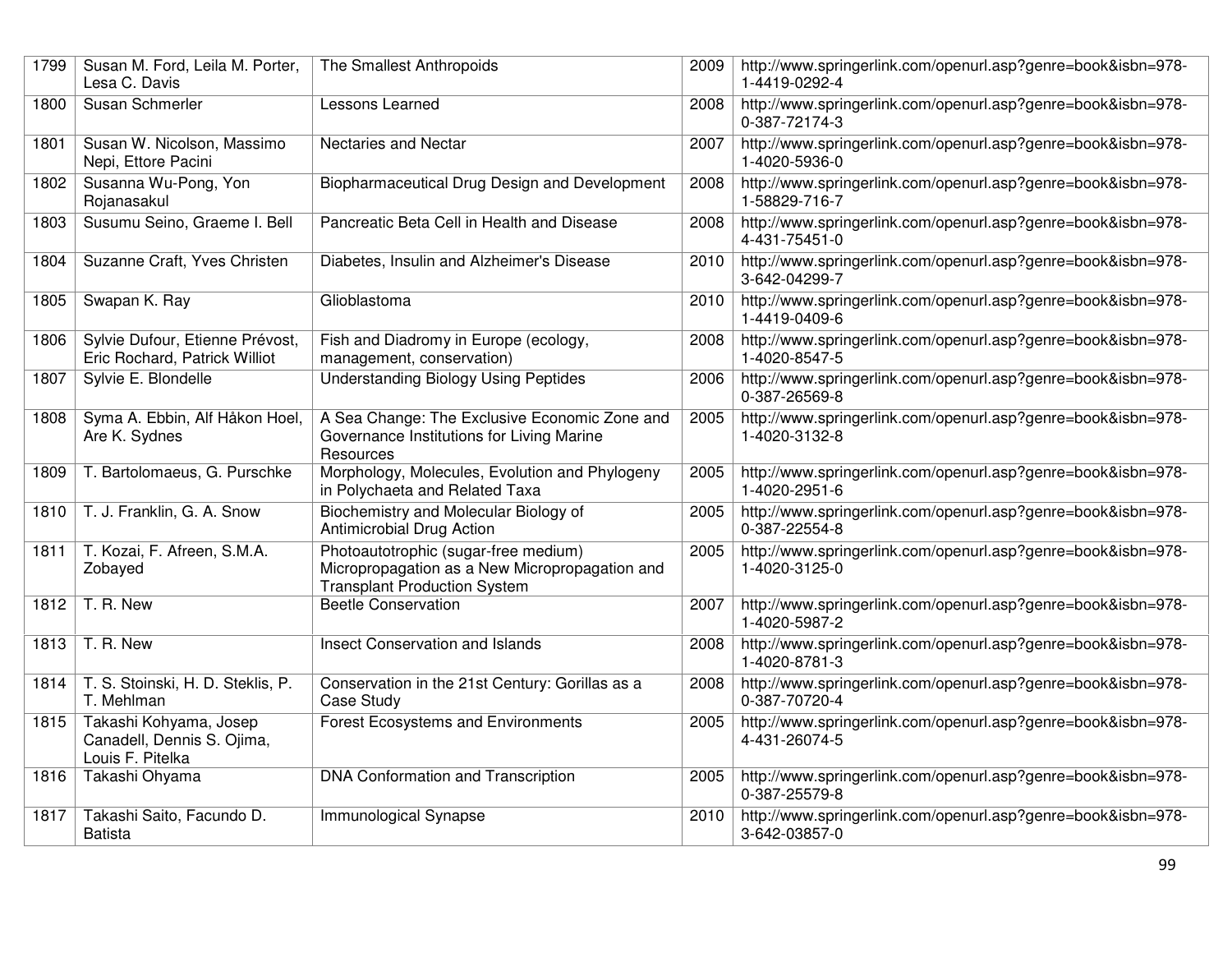| 1818 | Takeshi Furuichi, Jo Thompson                                                                                                                          | The Bonobos                                                             | 2008 | http://www.springerlink.com/openurl.asp?genre=book&isbn=978-<br>0-387-74785-9 |
|------|--------------------------------------------------------------------------------------------------------------------------------------------------------|-------------------------------------------------------------------------|------|-------------------------------------------------------------------------------|
| 1819 | Talila Volk, Karen Artzt                                                                                                                               | Post-Transcriptional Regulation by STAR Proteins                        | 2010 | http://www.springerlink.com/openurl.asp?genre=book&isbn=978-<br>1-4419-7004-6 |
| 1820 | <b>Tally Naveh-Many</b>                                                                                                                                | Molecular Biology of the Parathyroid                                    | 2005 | http://www.springerlink.com/openurl.asp?genre=book&isbn=978-<br>0-306-47847-5 |
| 1821 | Tamas Fulop, Claudio<br>Franceschi, Katsuiku Hirokawa,<br><b>Graham Pawelec</b>                                                                        | Handbook on Immunosenescence                                            | 2009 | http://www.springerlink.com/openurl.asp?genre=book&isbn=978-<br>1-4020-9062-2 |
| 1822 | Tammy Kielian                                                                                                                                          | Toll-like Receptors: Roles in Infection and<br>Neuropathology           | 2009 | http://www.springerlink.com/openurl.asp?genre=book&isbn=978-<br>3-642-00548-0 |
| 1823 | Tapas K. Kundu, R. Bittman, D.<br>Dasgupta, H. Engelhardt, L.<br>Flohe, H. Herrmann, A.<br>Holzenburg, H-P. Nasheuer, S.<br>Rottem, M. Wyss, P. Zwickl | <b>Chromatin and Disease</b>                                            | 2007 | http://www.springerlink.com/openurl.asp?genre=book&isbn=978-<br>1-4020-5465-5 |
| 1824 | Tasuku Honjo, Fritz Melchers                                                                                                                           | <b>Gut-Associated Lymphoid Tissues</b>                                  | 2006 | http://www.springerlink.com/openurl.asp?genre=book&isbn=978-<br>3-540-30656-6 |
| 1825 | Tateo Yamanaka                                                                                                                                         | Chemolithoautotrophic Bacteria                                          | 2008 | http://www.springerlink.com/openurl.asp?genre=book&isbn=978-<br>4-431-78540-8 |
| 1826 | Tatsuji Nomura, Takeshi<br>Watanabe, Sonoko Habu                                                                                                       | <b>Humanized Mice</b>                                                   | 2008 | http://www.springerlink.com/openurl.asp?genre=book&isbn=978-<br>3-540-75646-0 |
| 1827 | Tetsuro Matsuzawa, Masaki<br>Tomonaga, Masayuki Tanaka                                                                                                 | Cognitive Development in Chimpanzees                                    | 2006 | http://www.springerlink.com/openurl.asp?genre=book&isbn=978-<br>4-431-30246-9 |
| 1828 | <b>Teun Munnik</b>                                                                                                                                     | Lipid Signaling in Plants                                               | 2010 | http://www.springerlink.com/openurl.asp?genre=book&isbn=978-<br>3-642-03872-3 |
| 1829 | Theano S. Terkenli, Anne-<br>Marie d'Hauteserre                                                                                                        | Landscapes of a New Cultural Economy of Space                           | 2006 | http://www.springerlink.com/openurl.asp?genre=book&isbn=978-<br>1-4020-4095-5 |
| 1830 | Theodore H. Bullock, Carl D.<br>Hopkins, Arthur N. Popper,<br>Richard R. Fay                                                                           | Electroreception                                                        | 2005 | http://www.springerlink.com/openurl.asp?genre=book&isbn=978-<br>0-387-23192-1 |
| 1831 | Theresa M. Bert                                                                                                                                        | Ecological and Genetic Implications of Aquaculture<br><b>Activities</b> | 2007 | http://www.springerlink.com/openurl.asp?genre=book&isbn=978-<br>1-4020-0884-9 |
| 1832 | Thierry Bal, Alain Destexhe                                                                                                                            | Dynamic-Clamp                                                           | 2009 | http://www.springerlink.com/openurl.asp?genre=book&isbn=978-<br>0-387-89278-8 |
| 1833 | Thijs J. Aartsma, Jörg Matysik                                                                                                                         | <b>Biophysical Techniques in Photosynthesis</b>                         | 2008 | http://www.springerlink.com/openurl.asp?genre=book&isbn=978-<br>1-4020-8249-8 |
| 1834 | Thomas C. G. Bosch                                                                                                                                     | <b>Stem Cells</b>                                                       | 2008 | http://www.springerlink.com/openurl.asp?genre=book&isbn=978-<br>1-4020-8273-3 |
| 1835 | Thomas C. Südhof, Klaus<br><b>Starke</b>                                                                                                               | Pharmacology of Neurotransmitter Release                                | 2008 | http://www.springerlink.com/openurl.asp?genre=book&isbn=978-<br>3-540-74804-5 |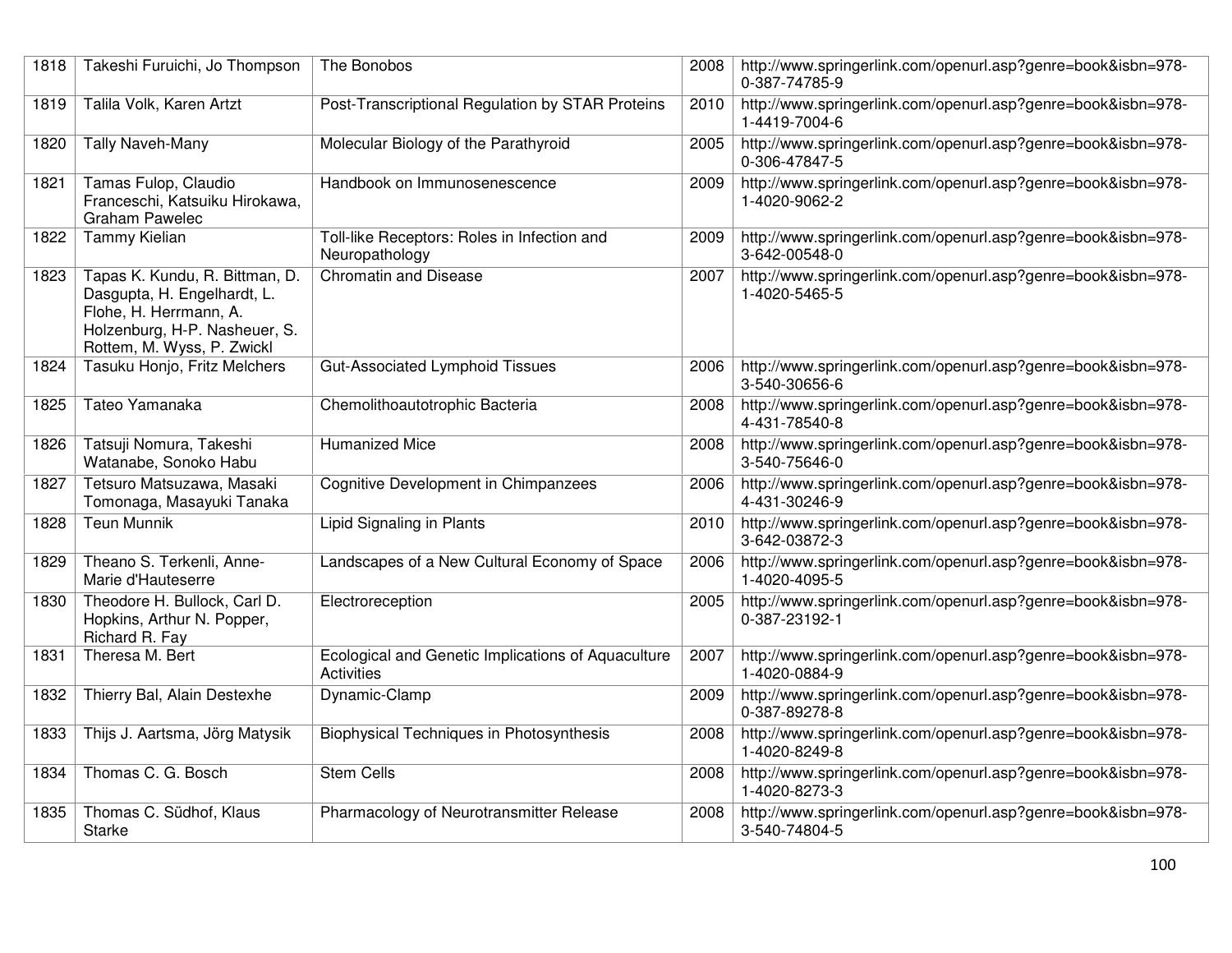| 1836 | Thomas Dittmar, Kurt S. Zanker                                                                                              | Stem Cell Biology in Health and Disease                                                  | 2010 | http://www.springerlink.com/openurl.asp?genre=book&isbn=978-<br>90-481-3039-9 |
|------|-----------------------------------------------------------------------------------------------------------------------------|------------------------------------------------------------------------------------------|------|-------------------------------------------------------------------------------|
| 1837 | Thomas E. Lane                                                                                                              | <b>Chemokines and Viral Infection</b>                                                    | 2006 | http://www.springerlink.com/openurl.asp?genre=book&isbn=978-<br>3-540-29207-4 |
| 1838 | Thomas E. Lane, Monica<br>Carson, Conni Bergmann, Tony<br>Wyss-Coray                                                        | Central Nervous System Diseases and<br>Inflammation                                      | 2008 | http://www.springerlink.com/openurl.asp?genre=book&isbn=978-<br>0-387-73893-2 |
| 1839 | Thomas E. Shenk, Mark F.<br>Stinski                                                                                         | Human Cytomegalovirus                                                                    | 2008 | http://www.springerlink.com/openurl.asp?genre=book&isbn=978-<br>3-540-77348-1 |
| 1840 | Thomas J. Wydrzynski,<br>Kimiyuki Satoh, Joel A.<br>Freeman                                                                 | Photosystem II                                                                           | 2005 | http://www.springerlink.com/openurl.asp?genre=book&isbn=978-<br>1-4020-4249-2 |
| 1841 | Thomas Jakl, Petra Schwager                                                                                                 | <b>Chemical Leasing Goes Global</b>                                                      | 2008 | http://www.springerlink.com/openurl.asp?genre=book&isbn=978-<br>3-211-73751-4 |
| 1842 | Thomas Jue                                                                                                                  | <b>Biomedical Applications of Biophysics</b>                                             | 2010 | http://www.springerlink.com/openurl.asp?genre=book&isbn=978-<br>1-60327-232-2 |
| 1843 | Thomas Kocher, Chittaranjan<br>Kole                                                                                         | Genome Mapping and Genomics in Fishes and<br><b>Aquatic Animals</b>                      | 2008 | http://www.springerlink.com/openurl.asp?genre=book&isbn=978-<br>3-540-73836-7 |
| 1844 | Thomas Landefeld                                                                                                            | Mentoring and Diversity                                                                  | 2010 | http://www.springerlink.com/openurl.asp?genre=book&isbn=978-<br>1-4419-0777-6 |
| 1845 | <b>Thomas Noll</b>                                                                                                          | Cells and Culture                                                                        | 2010 | http://www.springerlink.com/openurl.asp?genre=book&isbn=978-<br>90-481-3418-2 |
| 1846 | Thomas P. Holmes, Jeffrey P.<br>Prestemon, Karen L. Abt                                                                     | The Economics of Forest Disturbances                                                     | 2008 | http://www.springerlink.com/openurl.asp?genre=book&isbn=978-<br>1-4020-4369-7 |
| 1847 | Thomas P. Jahn, Gerd P.<br><b>Bienert</b>                                                                                   | MIPs and Their Role in the Exchange of Metalloids                                        | 2010 | http://www.springerlink.com/openurl.asp?genre=book&isbn=978-<br>1-4419-6314-7 |
| 1848 | Thomas S. Deisboeck, J.<br>Yasha Kresh                                                                                      | Complex Systems Science in Biomedicine                                                   | 2006 | http://www.springerlink.com/openurl.asp?genre=book&isbn=978-<br>0-387-30241-6 |
| 1849 | <b>Thomas Traut</b>                                                                                                         | <b>Allosteric Regulatory Enzymes</b>                                                     | 2008 | http://www.springerlink.com/openurl.asp?genre=book&isbn=978-<br>0-387-72888-9 |
| 1850 | Thomas Whitaker, Andrew<br>Slate, Bruno Doko, Britt<br>Maestroni, Andrew Cannavan                                           | Sampling Procedures to Detect Mycotoxins in<br><b>Agricultural Commodities</b>           | 2010 | http://www.springerlink.com/openurl.asp?genre=book&isbn=978-<br>90-481-9633-3 |
| 1851 | Thomas Wilke, Risto Väinölä,<br><b>Frank Riedel</b>                                                                         | Patterns and Processes of Speciation in Ancient<br>Lakes                                 | 2009 | http://www.springerlink.com/openurl.asp?genre=book&isbn=978-<br>1-4020-9581-8 |
| 1852 | Tiina Nõges, Reiner Eckmann,<br>Külli Kangur, Peeter Nõges,<br>Anu Reinart, Gulnara Roll,<br>Heikki Simola, Markku Viljanen | European Large Lakes Ecosystem changes and<br>their ecological and socioeconomic impacts | 2008 | http://www.springerlink.com/openurl.asp?genre=book&isbn=978-<br>1-4020-8378-5 |
| 1853 | Tiiu Kull, Joseph Arditti, Sek<br>Man Wong                                                                                  | Orchid Biology: Reviews and Perspectives, X                                              | 2009 | http://www.springerlink.com/openurl.asp?genre=book&isbn=978-<br>1-4020-8801-8 |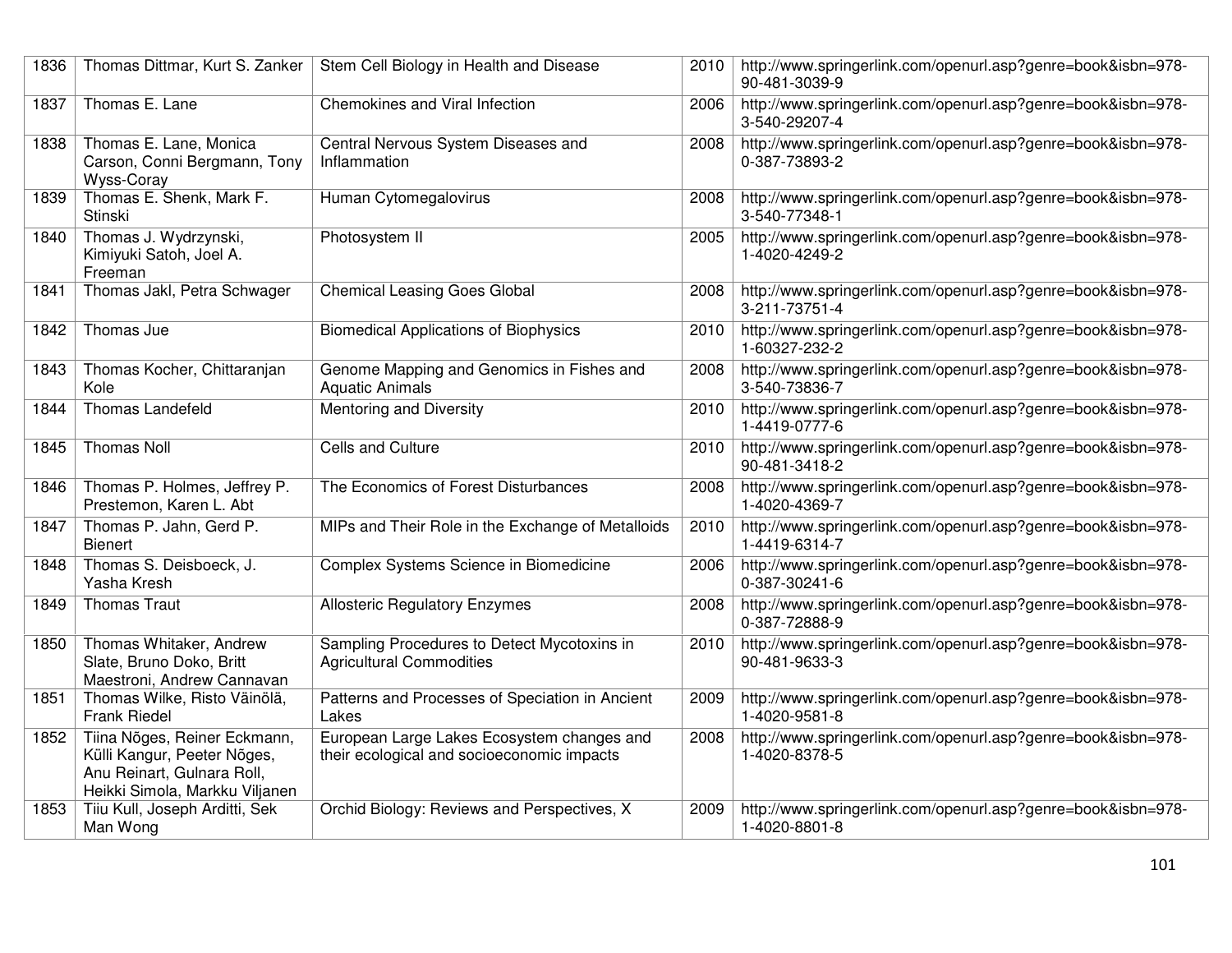| 1854 | <b>Tim Manser</b>                                  | Specialization and Complementation of Humoral<br>Immune Responses to Infection | 2008 | http://www.springerlink.com/openurl.asp?genre=book&isbn=978-<br>3-540-73899-2 |
|------|----------------------------------------------------|--------------------------------------------------------------------------------|------|-------------------------------------------------------------------------------|
| 1855 | Tim Meyer                                          | Vascular Disruptive Agents for the Treatment of<br>Cancer                      | 2010 | http://www.springerlink.com/openurl.asp?genre=book&isbn=978-<br>1-4419-6608-7 |
| 1856 | Tim S. Gray                                        | Participation in Fisheries Governance                                          | 2005 | http://www.springerlink.com/openurl.asp?genre=book&isbn=978-<br>1-4020-3777-1 |
| 1857 | Timm Anke, Daniela Weber                           | <b>Physiology and Genetics</b>                                                 | 2009 | http://www.springerlink.com/openurl.asp?genre=book&isbn=978-<br>3-642-00285-4 |
| 1858 | Timothy C. Wang, James G.<br>Fox, Andrew S. Giraud | The Biology of Gastric Cancers                                                 | 2009 | http://www.springerlink.com/openurl.asp?genre=book&isbn=978-<br>0-387-69181-7 |
| 1859 | Timothy D. Paine                                   | Invasive Forest Insects, Introduced Forest Trees,<br>and Altered Ecosystems    | 2006 | http://www.springerlink.com/openurl.asp?genre=book&isbn=978-<br>1-4020-5161-6 |
| 1860 | Timothy G. Geary, Aaron G.<br>Maule                | Neuropeptide Systems as Targets for Parasite and<br>Pest Control               | 2010 | http://www.springerlink.com/openurl.asp?genre=book&isbn=978-<br>1-4419-6901-9 |
| 1861 | Timothy S. Tracy, Richard L.<br>Kingston           | <b>Herbal Products</b>                                                         | 2007 | http://www.springerlink.com/openurl.asp?genre=book&isbn=978-<br>1-58829-313-8 |
| 1862 | <b>Tina Rich</b>                                   | Toll and Toll-Like Receptors: An Immunologic<br>Perspective                    | 2005 | http://www.springerlink.com/openurl.asp?genre=book&isbn=978-<br>0-306-48237-3 |
| 1863 | Tito Fojo                                          | The Role of Microtubules in Cell Biology,<br>Neurobiology, and Oncology        | 2008 | http://www.springerlink.com/openurl.asp?genre=book&isbn=978-<br>1-58829-294-0 |
| 1864 | Tjitske Heida, Enrico Marani,<br>Kamen G. Usunoff  | The Subthalamic Nucleus Part II: Modelling and<br>Simulation of Activity       | 2008 | http://www.springerlink.com/openurl.asp?genre=book&isbn=978-<br>3-540-79461-5 |
| 1865 | Todd K. Shackelford, Nicholas<br>Pound             | Sperm Competition in Humans                                                    | 2006 | http://www.springerlink.com/openurl.asp?genre=book&isbn=978-<br>0-387-28036-3 |
| 1866 | Tohru Nakashizuka                                  | Sustainability and Diversity of Forest Ecosystems                              | 2007 | http://www.springerlink.com/openurl.asp?genre=book&isbn=978-<br>4-431-73237-2 |
| 1867 | Tom Gerats, Judith Strommer                        | Petunia                                                                        | 2009 | http://www.springerlink.com/openurl.asp?genre=book&isbn=978-<br>0-387-84795-5 |
| 1868 | Tomas Hökfelt                                      | Galanin                                                                        | 2010 | http://www.springerlink.com/openurl.asp?genre=book&isbn=978-<br>3-0346-0227-3 |
| 1869 | Ton J. Cleophas, Aeilko H.<br>Zwinderman           | <b>SPSS for Starters</b>                                                       | 2010 | http://www.springerlink.com/openurl.asp?genre=book&isbn=978-<br>90-481-9518-3 |
| 1870 | Tony Romeo                                         | <b>Bacterial Biofilms</b>                                                      | 2008 | http://www.springerlink.com/openurl.asp?genre=book&isbn=978-<br>3-540-75417-6 |
| 1871 | Tony Winch                                         | Growing Food                                                                   | 2006 | http://www.springerlink.com/openurl.asp?genre=book&isbn=978-<br>1-4020-4827-2 |
| 1872 | Torben Heick Jensen                                | <b>RNA Exosome</b>                                                             | 2010 | http://www.springerlink.com/openurl.asp?genre=book&isbn=978-<br>1-4419-7840-0 |
| 1873 | Toshihiko Yamada, German<br>Spangenberg            | Molecular Breeding of Forage and Turf                                          | 2009 | http://www.springerlink.com/openurl.asp?genre=book&isbn=978-<br>0-387-79143-2 |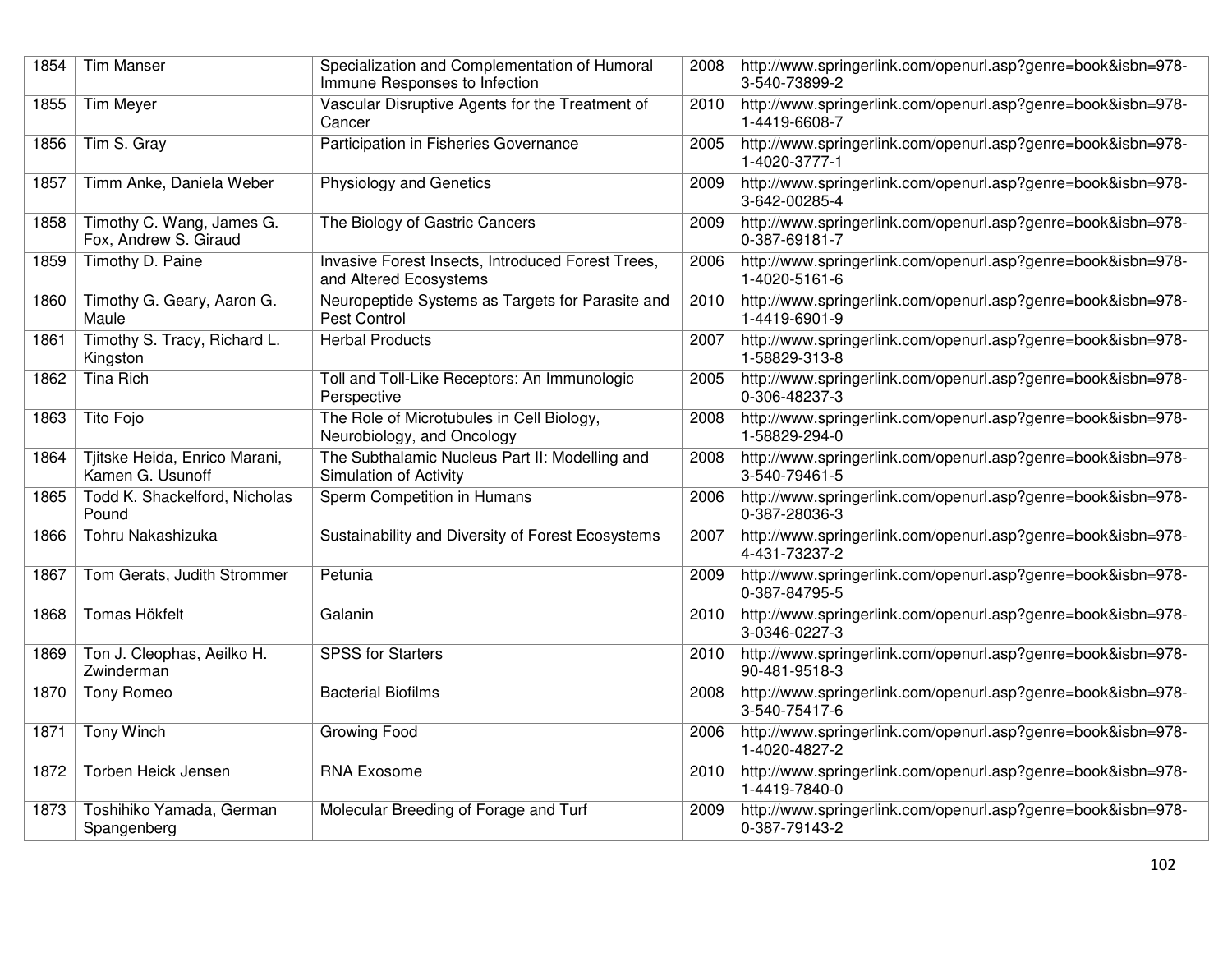| 1874 | Toshisada Nishida, Koichiro<br>Zamma, Takahisa Matsusaka,<br>Agumi Inaba, William C.<br><b>McGrew</b> | Chimpanzee Behavior in the Wild                               | 2010∣ | http://www.springerlink.com/openurl.asp?genre=book&isbn=978-<br>4-431-53894-3 |
|------|-------------------------------------------------------------------------------------------------------|---------------------------------------------------------------|-------|-------------------------------------------------------------------------------|
| 1875 | Toshiyuki Nagata, Ken<br>Matsuoka, Dirk Inzé                                                          | Tobacco BY-2 Cells: From Cellular Dynamics to<br>Omics        | 2006  | http://www.springerlink.com/openurl.asp?genre=book&isbn=978-<br>3-540-32673-1 |
| 1876 | <b>Trygve Gjedrem</b>                                                                                 | Selection and Breeding Programs in Aquaculture                | 2005  | http://www.springerlink.com/openurl.asp?genre=book&isbn=978-<br>1-4020-3341-4 |
| 1877 | Trygve Gjedrem, Matthew<br>Baranski                                                                   | Selective Breeding in Aquaculture: An Introduction            | 2009  | http://www.springerlink.com/openurl.asp?genre=book&isbn=978-<br>90-481-2772-6 |
| 1878 | Trygve O. Tollefsbol                                                                                  | <b>Epigenetics of Aging</b>                                   | 2010  | http://www.springerlink.com/openurl.asp?genre=book&isbn=978-<br>1-4419-0638-0 |
| 1879 | Tsung-Ping Su, Rae R.<br>Matsumoto, Wayne D. Bowen                                                    | Sigma Receptors                                               | 2007  | http://www.springerlink.com/openurl.asp?genre=book&isbn=978-<br>0-387-36512-1 |
| 1880 | <b>Tuan Pham</b>                                                                                      | <b>Computational Biology</b>                                  | 2010  | http://www.springerlink.com/openurl.asp?genre=book&isbn=978-<br>1-4419-0810-0 |
| 1881 | Tzvi Tzfira, Vitaly Citovsky                                                                          | Agrobacterium: From Biology to Biotechnology                  | 2008  | http://www.springerlink.com/openurl.asp?genre=book&isbn=978-<br>0-387-72289-4 |
| 1882 | Tzvi Tzfira, Vitaly Citovsky                                                                          | Nuclear Import and Export in Plants and Animals               | 2005  | http://www.springerlink.com/openurl.asp?genre=book&isbn=978-<br>0-306-48241-0 |
| 1883 | <b>Uday Kishore</b>                                                                                   | Target Pattern Recognition in Innate Immunity                 | 2009  | http://www.springerlink.com/openurl.asp?genre=book&isbn=978-<br>1-4419-0900-8 |
| 1884 | Ulf Kristoffersson, Jörg<br>Schmidtke, J. J. Cassiman                                                 | Quality Issues in Clinical Genetic Services                   | 2010  | http://www.springerlink.com/openurl.asp?genre=book&isbn=978-<br>90-481-3918-7 |
| 1885 | Ulrich Gisi, I. Chet, Maria<br>Lodovica Gullino                                                       | Recent Developments in Management of Plant<br><b>Diseases</b> | 2009  | http://www.springerlink.com/openurl.asp?genre=book&isbn=978-<br>1-4020-8803-2 |
| 1886 | Ulrich Lüttge                                                                                         | Clusia                                                        | 2007  | http://www.springerlink.com/openurl.asp?genre=book&isbn=978-<br>3-540-37242-4 |
| 1887 | Ulrich Lüttge                                                                                         | Physiological Ecology of Tropical Plants                      | 2008  | http://www.springerlink.com/openurl.asp?genre=book&isbn=978-<br>3-540-71792-8 |
| 1888 | Ulrich Lüttge, Wolfram<br>Beyschlag, Burkhard Büdel,<br>Dennis Francis                                | Progress in Botany                                            | 2009  | http://www.springerlink.com/openurl.asp?genre=book&isbn=978-<br>3-540-68420-6 |
| 1889 | Ulrich Lüttge, Wolfram<br>Beyschlag, Burkhard Büdel,<br>Dennis Francis                                | Progress in Botany 71                                         | 2010  | http://www.springerlink.com/openurl.asp?genre=book&isbn=978-<br>3-642-02166-4 |
| 1890 | Ulrich Lüttge, Wolfram<br>Beyschlag, Jin Murata                                                       | Progress in Botany                                            | 2008  | http://www.springerlink.com/openurl.asp?genre=book&isbn=978-<br>3-540-72953-2 |
| 1891 | Ulrich Saint-Paul, Horacio<br>Schneider                                                               | Mangrove Dynamics and Management in North<br><b>Brazil</b>    | 2010  | http://www.springerlink.com/openurl.asp?genre=book&isbn=978-<br>3-642-13456-2 |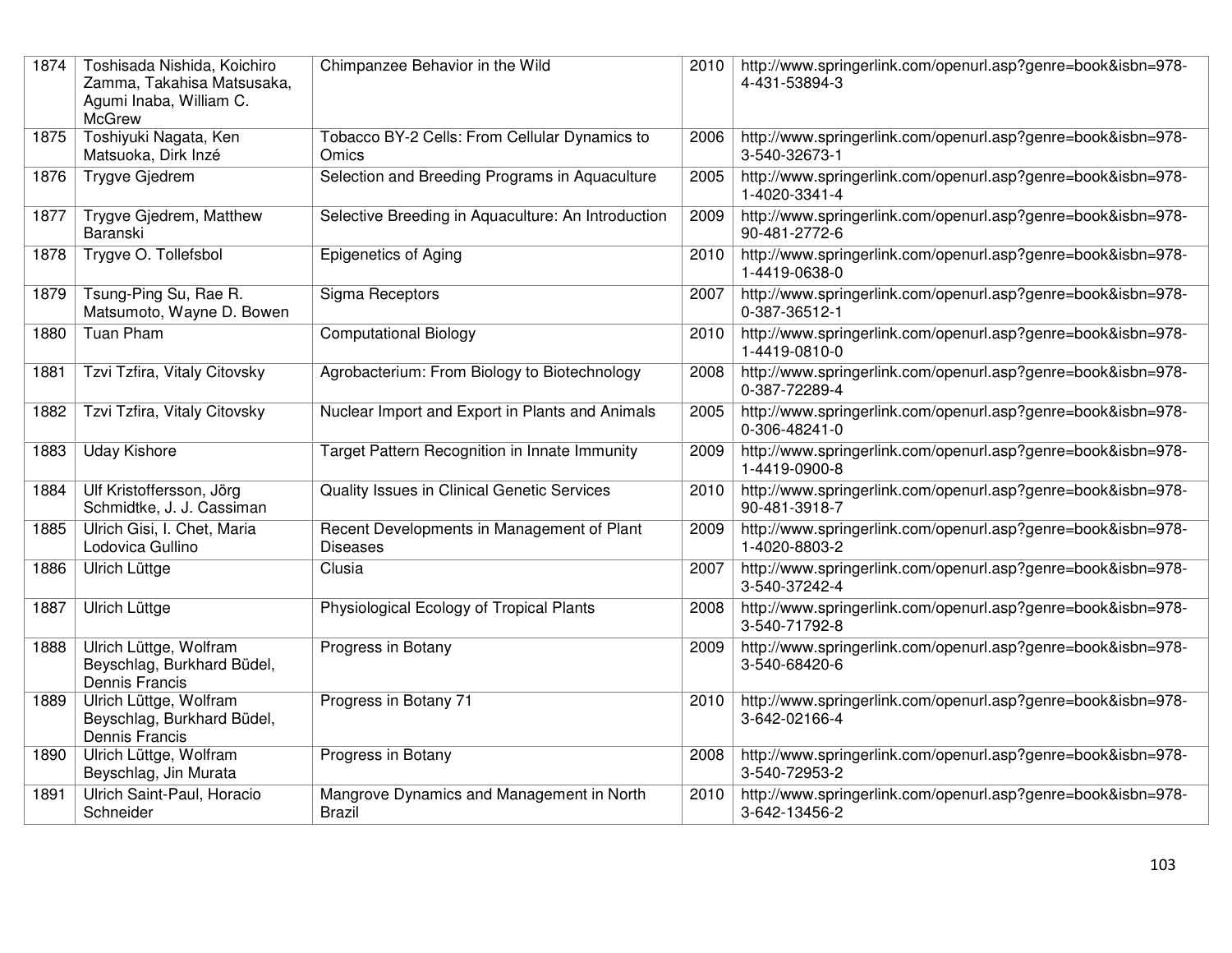| 1892 | <b>Ulrich Schiewer</b>                                                                                             | <b>Ecology of Baltic Coastal Waters</b>                     | 2008 | http://www.springerlink.com/openurl.asp?genre=book&isbn=978-<br>3-540-73523-6 |
|------|--------------------------------------------------------------------------------------------------------------------|-------------------------------------------------------------|------|-------------------------------------------------------------------------------|
| 1893 | <b>Urs Albrecht</b>                                                                                                | The Circadian Clock                                         | 2010 | http://www.springerlink.com/openurl.asp?genre=book&isbn=978-<br>1-4419-1261-9 |
| 1894 | Ursula Kües, Reinhard Fischer                                                                                      | Growth, Differentiation and Sexuality                       | 2006 | http://www.springerlink.com/openurl.asp?genre=book&isbn=978-<br>3-540-28134-4 |
| 1895 | Ursula-F. Habenicht, R. John<br>Aitken                                                                             | <b>Fertility Control</b>                                    | 2010 | http://www.springerlink.com/openurl.asp?genre=book&isbn=978-<br>3-642-02061-2 |
| 1896 | Usha B. Zehr                                                                                                       | Cotton                                                      | 2010 | http://www.springerlink.com/openurl.asp?genre=book&isbn=978-<br>3-642-04795-4 |
| 1897 | Uta Schambra                                                                                                       | Prenatal Mouse Brain Atlas                                  | 2008 | http://www.springerlink.com/openurl.asp?genre=book&isbn=978-<br>0-387-47089-4 |
| 1898 | Uwe J. Ilg, Guillaume S.<br>Masson                                                                                 | Dynamics of Visual Motion Processing                        | 2010 | http://www.springerlink.com/openurl.asp?genre=book&isbn=978-<br>1-4419-0780-6 |
| 1899 | Uwe Lendeckel, Dirk Reinhold,<br>Ute Bank                                                                          | Dipeptidyl Aminopeptidases                                  | 2006 | http://www.springerlink.com/openurl.asp?genre=book&isbn=978-<br>0-387-29058-4 |
| 1900 | Uwe Lendeckel, Nigel M.<br>Hooper                                                                                  | Proteases In The Brain                                      | 2005 | http://www.springerlink.com/openurl.asp?genre=book&isbn=978-<br>0-387-23100-6 |
| 1901 | Uwe Lendeckel, Nigel M.<br>Hooper                                                                                  | Viral Proteases and Antiviral Protease Inhibitor<br>Therapy | 2009 | http://www.springerlink.com/openurl.asp?genre=book&isbn=978-<br>90-481-2347-6 |
| 1902 | Uwe R. Müller, Dan V. Nicolau                                                                                      | Microarray Technology and Its Applications                  | 2005 | http://www.springerlink.com/openurl.asp?genre=book&isbn=978-<br>3-540-22931-5 |
| 1903 | Uziel Sandler, Lev Tsitolovsky                                                                                     | Neural Cell Behavior and Fuzzy Logic                        | 2009 | http://www.springerlink.com/openurl.asp?genre=book&isbn=978-<br>0-387-09542-4 |
| 1904 | V. A. Dyck, J. Hendrichs, A.S.<br>Robinson                                                                         | Sterile Insect Technique                                    | 2005 | http://www.springerlink.com/openurl.asp?genre=book&isbn=978-<br>1-4020-4050-4 |
| 1905 | V. Renugopalakrishnan,<br>Randolph V. Lewis                                                                        | Bionanotechnology                                           | 2006 | http://www.springerlink.com/openurl.asp?genre=book&isbn=978-<br>1-4020-4219-5 |
| 1906 | Vadim Demidchik, Frans<br><b>Maathuis</b>                                                                          | Ion Channels and Plant Stress Responses                     | 2010 | http://www.springerlink.com/openurl.asp?genre=book&isbn=978-<br>3-642-10493-0 |
| 1907 | Vadrevu Sree Hari Rao,<br>Ponnada Raja Sekhara Rao                                                                 | Dynamic Models and Control of Biological Systems            | 2009 | http://www.springerlink.com/openurl.asp?genre=book&isbn=978-<br>1-4419-0358-7 |
| 1908 | Val Raghavan                                                                                                       | <b>Double Fertilization</b>                                 | 2006 | http://www.springerlink.com/openurl.asp?genre=book&isbn=978-<br>3-540-27791-0 |
| 1909 | Valentino J. Stella, Ronald T.<br>Borchardt, Michael J.<br>Hageman, Reza Oliyai, Hans<br>Maag, Jefferson W. Tilley | Prodrugs                                                    | 2007 | http://www.springerlink.com/openurl.asp?genre=book&isbn=978-<br>0-387-49782-2 |
| 1910 | Valeria Matranga                                                                                                   | Echinodermata                                               | 2005 | http://www.springerlink.com/openurl.asp?genre=book&isbn=978-<br>3-540-24402-8 |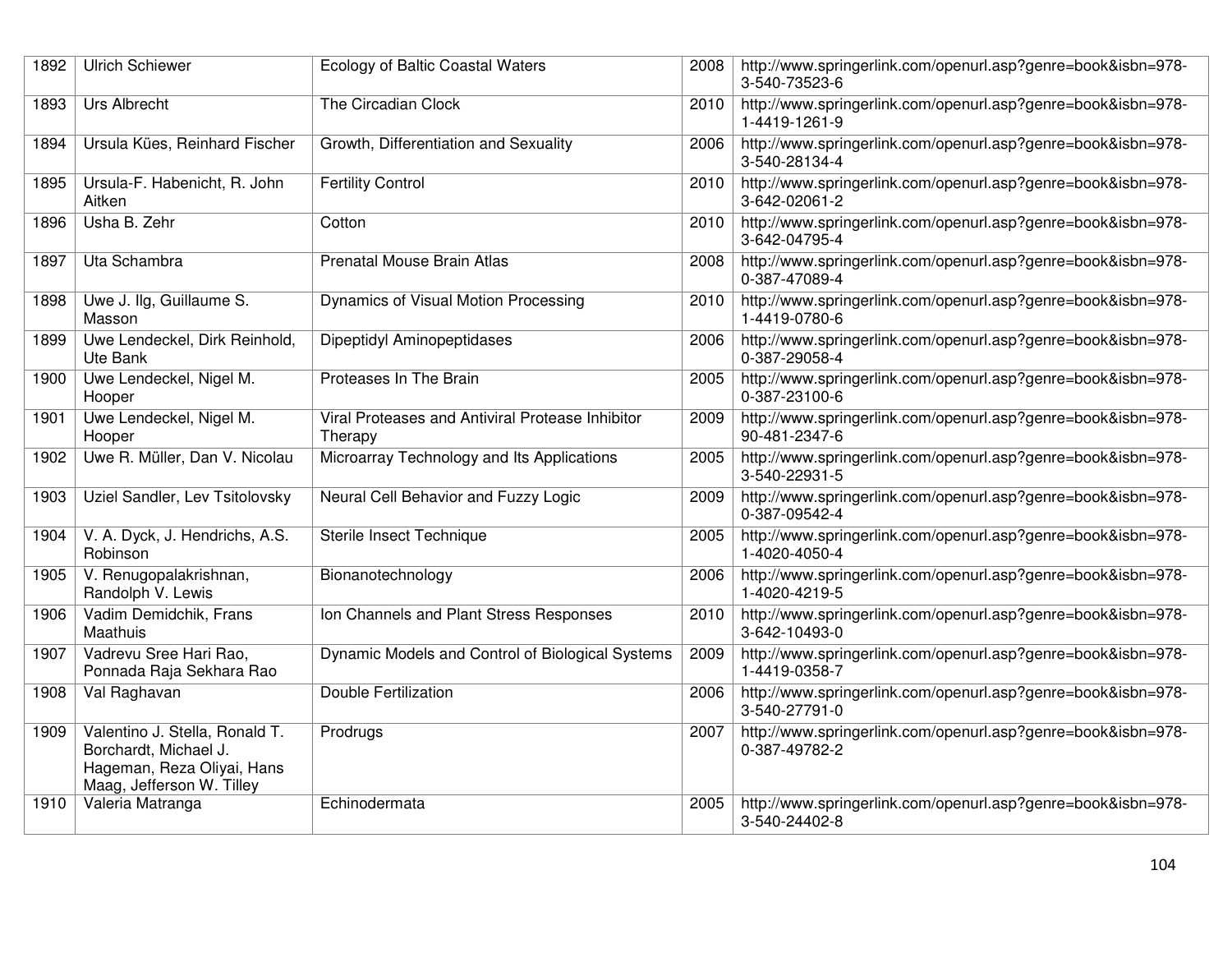| 1911 | Valerie J. Karplus, Xing Wang<br>Deng                                                                     | Agricultural Biotechnology in China                                                      | 2008 | http://www.springerlink.com/openurl.asp?genre=book&isbn=978-<br>0-387-71138-6 |
|------|-----------------------------------------------------------------------------------------------------------|------------------------------------------------------------------------------------------|------|-------------------------------------------------------------------------------|
| 1912 | Valérie Quesniaux, Bernhard<br>Ryffel, Franco Padova                                                      | Th 17 Cells: Role in Inflammation and Autoimmune<br><b>Disease</b>                       | 2009 | http://www.springerlink.com/openurl.asp?genre=book&isbn=978-<br>3-7643-8680-1 |
| 1913 | Valtere Evangelista, Laura<br>Barsanti, Anna Maria<br>Frassanito, Vincenzo<br>Passarelli, Paolo Gualtieri | Algal Toxins: Nature, Occurrence, Effect and<br>Detection                                | 2008 | http://www.springerlink.com/openurl.asp?genre=book&isbn=978-<br>1-4020-8479-9 |
| 1914 | Valtere Evangelista, Laura<br>Barsanti, Vincenzo Passarelli,<br>Paolo Gualtieri                           | From Cells to Proteins: Imaging Nature across<br><b>Dimensions</b>                       | 2005 | http://www.springerlink.com/openurl.asp?genre=book&isbn=978-<br>1-4020-3614-9 |
| 1915 | Van G. Wilson                                                                                             | <b>SUMO Regulation of Cellular Processes</b>                                             | 2009 | http://www.springerlink.com/openurl.asp?genre=book&isbn=978-<br>90-481-2650-7 |
| 1916 | Vasilis D. Valavanis                                                                                      | Essential Fish Habitat Mapping in the<br>Mediterranean                                   | 2008 | http://www.springerlink.com/openurl.asp?genre=book&isbn=978-<br>1-4020-9140-7 |
| 1917 | Vassil St. Georgiev                                                                                       | National Institute of Allergy and Infectious<br>Diseases, NIH                            | 2009 | http://www.springerlink.com/openurl.asp?genre=book&isbn=978-<br>1-60327-296-4 |
| 1918 | Vassil St. Georgiev, Karl A.<br>Western, John J. McGowan                                                  | National Institute of Allergy and Infectious<br>Diseases, NIH                            | 2008 | http://www.springerlink.com/openurl.asp?genre=book&isbn=978-<br>1-934115-77-0 |
| 1919 | Vassilis Cutsuridis, Bruce<br>Graham, Stuart Cobb, Imre<br>Vida                                           | <b>Hippocampal Microcircuits</b>                                                         | 2010 | http://www.springerlink.com/openurl.asp?genre=book&isbn=978-<br>1-4419-0995-4 |
| 1920 | Veit Flockerzi, Bernd Nilius                                                                              | Transient Receptor Potential (TRP) Channels                                              | 2007 | http://www.springerlink.com/openurl.asp?genre=book&isbn=978-<br>3-540-34889-4 |
| 1921 | Velio Bocci                                                                                               | Ozone                                                                                    | 2005 | http://www.springerlink.com/openurl.asp?genre=book&isbn=978-<br>1-4020-3139-7 |
| 1922 | Venkatarajan S. Mathura,<br>Pandjassarame Kangueane                                                       | Bioinformatics: A Concept-Based Introduction                                             | 2009 | http://www.springerlink.com/openurl.asp?genre=book&isbn=978-<br>0-387-84869-3 |
| 1923 | Venkateshwar Keshamouni,<br>Douglas Arenberg, Gregory<br>Kalemkerian                                      | Lung Cancer Metastasis                                                                   | 2010 | http://www.springerlink.com/openurl.asp?genre=book&isbn=978-<br>1-4419-0771-4 |
| 1924 | Venkatram Prasad Shastri,<br>George Altankov, Andreas<br>Lendlein                                         | Advances in Regenerative Medicine: Role of<br>Nanotechnology, and Engineering Principles | 2010 | http://www.springerlink.com/openurl.asp?genre=book&isbn=978-<br>90-481-8788-1 |
| 1925 | <b>Vernard Irvine Adams</b>                                                                               | Guidelines for Reports by Autopsy Pathologists                                           | 2008 | http://www.springerlink.com/openurl.asp?genre=book&isbn=978-<br>1-60327-472-2 |
| 1926 | Vernonica E. Franklin-Tong                                                                                | Self-Incompatibility in Flowering Plants                                                 | 2008 | http://www.springerlink.com/openurl.asp?genre=book&isbn=978-<br>3-540-68485-5 |
| 1927 | Victor Fet, Alexi Popov                                                                                   | Biogeography and Ecology of Bulgaria                                                     | 2007 | http://www.springerlink.com/openurl.asp?genre=book&isbn=978-<br>1-4020-4417-5 |
| 1928 | Victor R. Alekseev, Bart T.<br>Stasio, John J. Gilbert                                                    | Diapause in Aquatic Invertebrates Theory and<br>Human Use                                | 2007 | http://www.springerlink.com/openurl.asp?genre=book&isbn=978-<br>1-4020-5679-6 |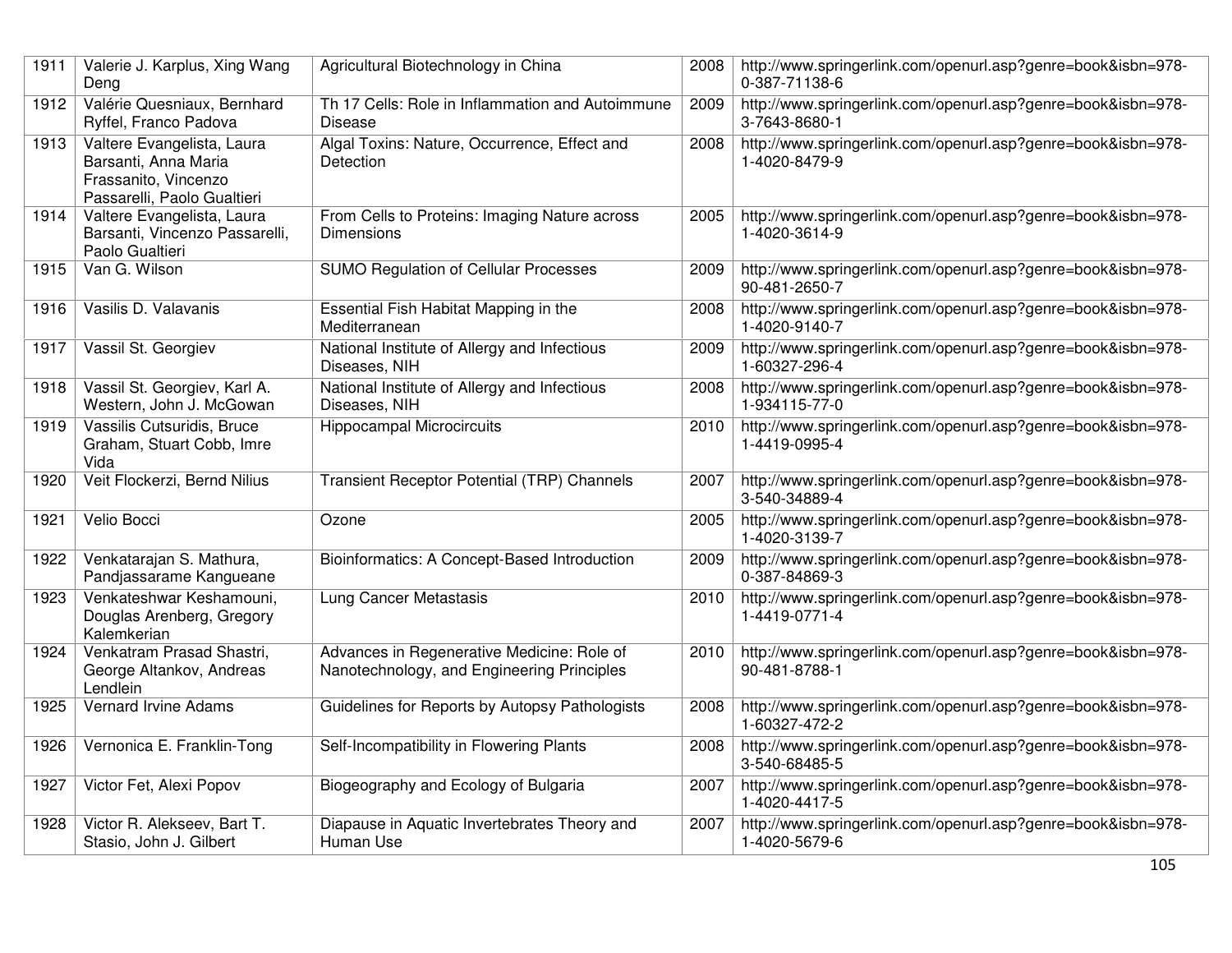| 1929 | Victor Squires, Limin Hua,<br>Guolin Li, Degang Zhang            | Towards Sustainable Use of Rangelands in North-<br><b>West China</b>                               | 2010 | http://www.springerlink.com/openurl.asp?genre=book&isbn=978-<br>90-481-9621-0 |
|------|------------------------------------------------------------------|----------------------------------------------------------------------------------------------------|------|-------------------------------------------------------------------------------|
| 1930 | Viktor Nedović, Ronnie Willaert                                  | Applications of Cell Immobilisation Biotechnology                                                  | 2005 | http://www.springerlink.com/openurl.asp?genre=book&isbn=978-<br>1-4020-3229-5 |
| 1931 | Vinagolu K. Rajasekhar, Mohan<br>C. Vemuri                       | Regulatory Networks in Stem Cells                                                                  | 2009 | http://www.springerlink.com/openurl.asp?genre=book&isbn=978-<br>1-60327-226-1 |
| 1932 | Vincent Lagente, Elisabeth<br>Boichot                            | Matrix Metalloproteinases in Tissue Remodelling<br>and Inflammation                                | 2008 | http://www.springerlink.com/openurl.asp?genre=book&isbn=978-<br>3-7643-8584-2 |
| 1933 | Vincenzo R. Sanguineti                                           | The Rosetta Stone of the Human Mind                                                                | 2007 | http://www.springerlink.com/openurl.asp?genre=book&isbn=978-<br>0-387-33644-2 |
| 1934 | Vigar Uddin Ahmad, Anwer<br>Basha                                | Spectroscopic Data of Steroid Glycosides:<br><b>Cardenolides and Pregnanes</b>                     | 2006 | http://www.springerlink.com/openurl.asp?genre=book&isbn=978-<br>0-387-31162-3 |
| 1935 | Vigar Uddin Ahmad, Anwer<br>Basha                                | Spectroscopic Data of Steroid Glycosides:<br>Cholestanes, Ergostanes, Withanolides,<br>Stigmastane | 2007 | http://www.springerlink.com/openurl.asp?genre=book&isbn=978-<br>0-387-31159-3 |
| 1936 | Vigar Uddin Ahmad, Anwer<br>Basha                                | Spectroscopic Data of Steroid Glycosides:<br>Miscellaneous Steroids and Indexes                    | 2006 | http://www.springerlink.com/openurl.asp?genre=book&isbn=978-<br>0-387-31165-4 |
| 1937 | Vigar Uddin Ahmad, Anwer<br>Basha                                | Spectroscopic Data of Steroid Glycosides:<br>Pregnanes, Androstanes, and Miscellaneous             | 2006 | http://www.springerlink.com/openurl.asp?genre=book&isbn=978-<br>0-387-31164-7 |
| 1938 | Vigar Uddin Ahmad, Anwer<br>Basha                                | Spectroscopic Data of Steroid Glycosides:<br>Spirostanes, Bufanolides, Cardenolides                | 2007 | http://www.springerlink.com/openurl.asp?genre=book&isbn=978-<br>0-387-31161-6 |
| 1939 | Vigar Uddin Ahmad, Anwer<br>Basha                                | Spectroscopic Data of Steroid Glycosides:<br>Stigmastanes, Furostanes, Spirtostanes                | 2006 | http://www.springerlink.com/openurl.asp?genre=book&isbn=978-<br>0-387-31160-9 |
| 1940 | Virginia H. Dale, Frederick J.<br>Swanson, Charles M. Crisafulli | Ecological Responses to the 1980 Eruption of<br>Mount St. Helens                                   | 2005 | http://www.springerlink.com/openurl.asp?genre=book&isbn=978-<br>0-387-23868-5 |
| 1941 | Vishvanath Nene, Chittaranjan<br>Kole                            | Genome Mapping and Genomics in Animal-<br><b>Associated Microbes</b>                               | 2009 | http://www.springerlink.com/openurl.asp?genre=book&isbn=978-<br>3-540-74040-7 |
| 1942 | Visith Thongboonkerd                                             | Proteomics of Human Body Fluids                                                                    | 2007 | http://www.springerlink.com/openurl.asp?genre=book&isbn=978-<br>1-58829-657-3 |
| 1943 | Vít Bojňanský, Agáta<br>Fargašová                                | ATLAS OF SEEDS AND FRUITS OF CENTRAL<br>AND EAST-EUROPEAN FLORA                                    | 2007 | http://www.springerlink.com/openurl.asp?genre=book&isbn=978-<br>1-4020-5361-0 |
| 1944 | Vitali Sintchenko                                                | Infectious Disease Informatics                                                                     | 2010 | http://www.springerlink.com/openurl.asp?genre=book&isbn=978-<br>1-4419-1326-5 |
| 1945 | <b>Vladimir Berezin</b>                                          | Structure and Function of the Neural Cell Adhesion<br>Molecule NCAM                                | 2010 | http://www.springerlink.com/openurl.asp?genre=book&isbn=978-<br>1-4419-1169-8 |
| 1946 | Vladimir Burdyuzha                                               | The Future of Life and the Future of our Civilization                                              | 2006 | http://www.springerlink.com/openurl.asp?genre=book&isbn=978-<br>1-4020-4967-5 |
| 1947 | Vladimir E. Gokhman                                              | Karyotypes of Parasitic Hymenoptera                                                                | 2009 | http://www.springerlink.com/openurl.asp?genre=book&isbn=978-<br>1-4020-9806-2 |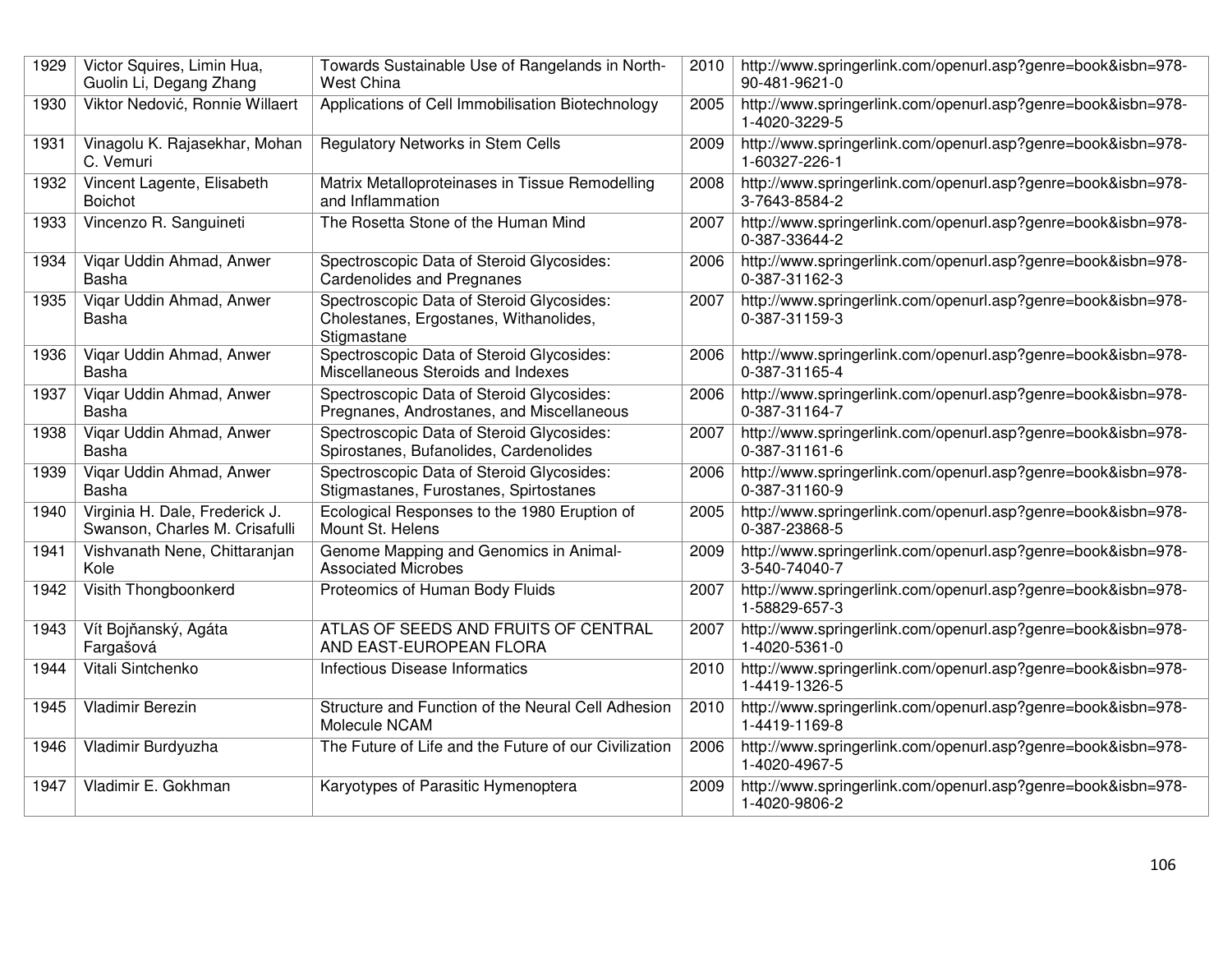| 1948 | Vladimir N. Bashkin                                        | MODERN BIOGEOCHEMISTRY: SECOND<br><b>EDITION</b>                            | 2006 | http://www.springerlink.com/openurl.asp?genre=book&isbn=978-<br>1-4020-4182-2 |
|------|------------------------------------------------------------|-----------------------------------------------------------------------------|------|-------------------------------------------------------------------------------|
| 1949 | Vladimir N. Uversky, Anthony L.<br>Fink                    | Protein Misfolding, Aggregation, and<br><b>Conformational Diseases</b>      | 2006 | http://www.springerlink.com/openurl.asp?genre=book&isbn=978-<br>0-387-25918-5 |
| 1950 | Vladimir N. Uversky, Anthony L.<br>Fink                    | Protein Misfolding, Aggregation, and<br><b>Conformational Diseases</b>      | 2007 | http://www.springerlink.com/openurl.asp?genre=book&isbn=978-<br>0-387-36529-9 |
| 1951 | Voichita Bucur                                             | Acoustics of Wood                                                           | 2006 | http://www.springerlink.com/openurl.asp?genre=book&isbn=978-<br>3-540-26123-0 |
| 1952 | Volker A. Erdmann, Guido<br>Reifenberger, Jan Barciszewski | Therapeutic Ribonucleic Acids in Brain Tumors                               | 2009 | http://www.springerlink.com/openurl.asp?genre=book&isbn=978-<br>3-642-00474-2 |
| 1953 | Volker A. Erdmann, Jan<br>Barciszewski                     | RNA Technologies and Their Applications                                     | 2010 | http://www.springerlink.com/openurl.asp?genre=book&isbn=978-<br>3-642-12167-8 |
| 1954 | Volker A. Erdmann, Wolfgang<br>Poller, Jan Barciszewski    | RNA Technologies in Cardiovascular Medicine and<br>Research                 | 2008 | http://www.springerlink.com/openurl.asp?genre=book&isbn=978-<br>3-540-78708-2 |
| 1955 | Volker Erdmann, Jan<br>Barciszewski, Jürgen Brosius        | <b>RNA Towards Medicine</b>                                                 | 2006 | http://www.springerlink.com/openurl.asp?genre=book&isbn=978-<br>3-540-27261-8 |
| 1956 | Volker F. Wendisch                                         | Amino Acid Biosynthesis ~ Pathways, Regulation<br>and Metabolic Engineering | 2007 | http://www.springerlink.com/openurl.asp?genre=book&isbn=978-<br>3-540-48595-7 |
| 1957 | W. de Souza                                                | Structures and Organelles in Pathogenic Protists                            | 2010 | http://www.springerlink.com/openurl.asp?genre=book&isbn=978-<br>3-642-12862-2 |
| 1958 | W. Evan Secor, Daniel G.<br>Colley                         | Schistosomiasis                                                             | 2005 | http://www.springerlink.com/openurl.asp?genre=book&isbn=978-<br>0-387-23277-5 |
| 1959 | W. Foissner, David L.<br>Hawksworth                        | Protist Diversity and Geographical Distribution                             | 2009 | http://www.springerlink.com/openurl.asp?genre=book&isbn=978-<br>90-481-2800-6 |
| 1960 | W. W. Weisser, E. Siemann                                  | Insects and Ecosystem Function                                              | 2008 | http://www.springerlink.com/openurl.asp?genre=book&isbn=978-<br>3-540-74003-2 |
| 1961 | W. Wohlleben, T. Spellig, B.<br>Müller-Tiemann             | Biocombinatorial Approaches for Drug Finding                                | 2005 | http://www.springerlink.com/openurl.asp?genre=book&isbn=978-<br>3-540-22092-3 |
| 1962 | W.L. Neuhuber                                              | Innervation of the Mammalian Esophagus                                      | 2006 | http://www.springerlink.com/openurl.asp?genre=book&isbn=978-<br>3-540-29205-0 |
| 1963 | Walid El-Sharoud                                           | <b>Bacterial Physiology</b>                                                 | 2008 | http://www.springerlink.com/openurl.asp?genre=book&isbn=978-<br>3-540-74920-2 |
| 1964 | Walter Doerfler, Petra Böhm                                | <b>DNA Methylation: Basic Mechanisms</b>                                    | 2006 | http://www.springerlink.com/openurl.asp?genre=book&isbn=978-<br>3-540-29114-5 |
| 1965 | Walter Doerfler, Petra Böhm                                | DNA Methylation: Development, Genetic Disease<br>and Cancer                 | 2006 | http://www.springerlink.com/openurl.asp?genre=book&isbn=978-<br>3-540-31180-5 |
| 1966 | Walter E. Müller                                           | St. John's Wort and its Active Principles in<br>Depression and Anxiety      | 2005 | http://www.springerlink.com/openurl.asp?genre=book&isbn=978-<br>3-7643-6160-0 |
| 1967 | Warren C. W. Chan                                          | <b>Bio-Applications of Nanoparticles</b>                                    | 2007 | http://www.springerlink.com/openurl.asp?genre=book&isbn=978-<br>0-387-76712-3 |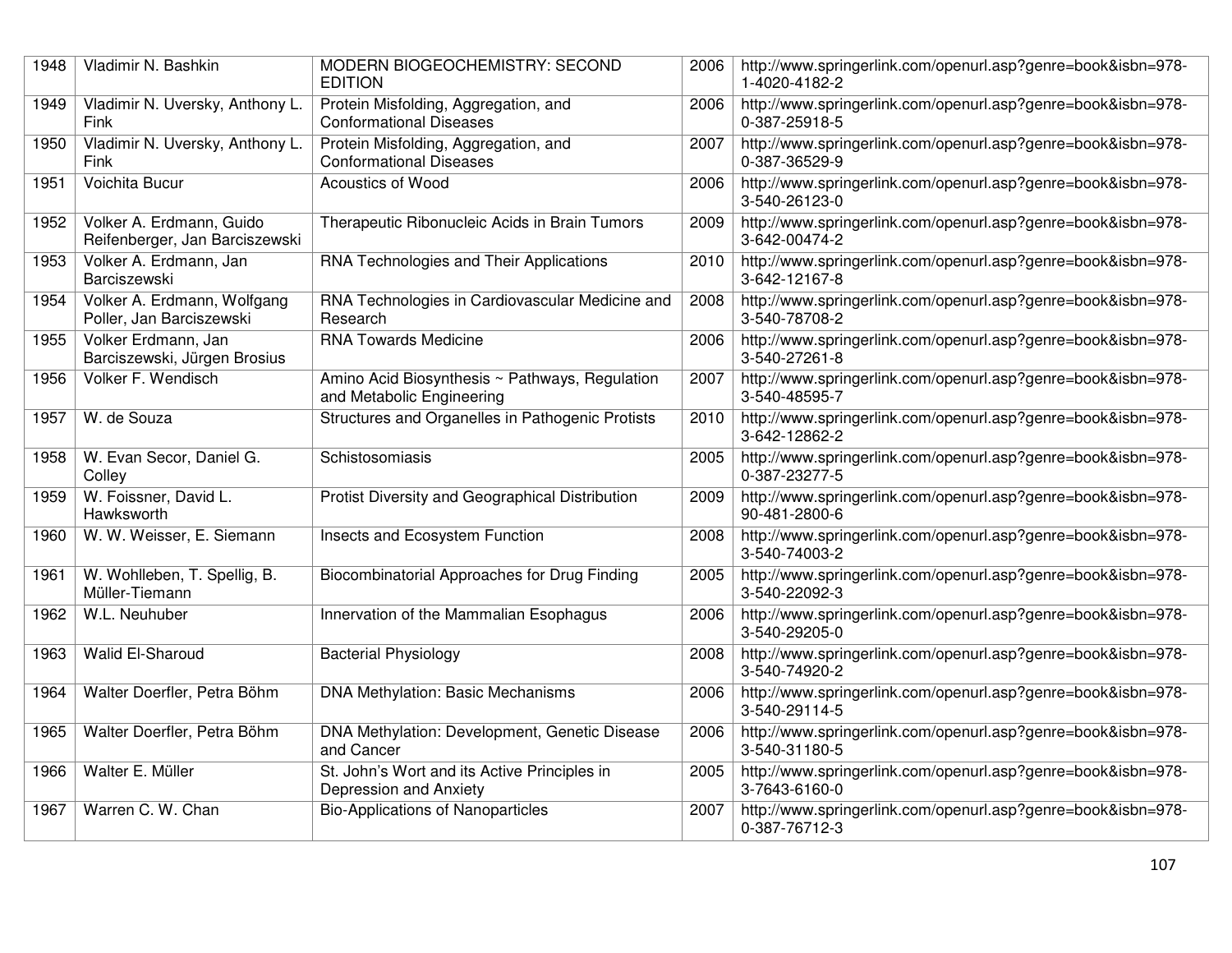| 1968 | Wayne Hunter, Chittaranjan<br>Kole                                    | Genome Mapping and Genomics in Arthropods                               | 2008 | http://www.springerlink.com/openurl.asp?genre=book&isbn=978-<br>3-540-73832-9 |
|------|-----------------------------------------------------------------------|-------------------------------------------------------------------------|------|-------------------------------------------------------------------------------|
| 1969 | Wei Dai                                                               | Checkpoint Responses in Cancer Therapy                                  | 2008 | http://www.springerlink.com/openurl.asp?genre=book&isbn=978-<br>1-58829-930-7 |
| 1970 | Wei Zhang, Ilya Shmulevich                                            | Computational and Statistical Approaches to<br>Genomics                 | 2006 | http://www.springerlink.com/openurl.asp?genre=book&isbn=978-<br>0-387-26287-1 |
| 1971 | Weixing Cao, Jeffrey W. White,<br>Enli Wang                           | Crop Modeling and Decision Support                                      | 2009 | http://www.springerlink.com/openurl.asp?genre=book&isbn=978-<br>3-642-01131-3 |
| 1972 | Wen-Sheng Wu, Chi-Tan Hu                                              | Signal Transduction in Cancer Metastasis                                | 2010 | http://www.springerlink.com/openurl.asp?genre=book&isbn=978-<br>90-481-9521-3 |
| 1973 | Werner Dubitzky, Martin<br>Granzow, Daniel Berrar                     | Fundamentals of Data Mining in Genomics and<br>Proteomics               | 2007 | http://www.springerlink.com/openurl.asp?genre=book&isbn=978-<br>0-387-47508-0 |
| 1974 | Werner E. G. Müller, Mikhael A.<br>Grachev                            | Biosilica in Evolution, Morphogenesis, and<br>Nanobiotechnology         | 2009 | http://www.springerlink.com/openurl.asp?genre=book&isbn=978-<br>3-540-88551-1 |
| 1975 | Werner Klipp, Bernd Masepohl,<br>John R. Gallon, William E.<br>Newton | Genetics and Regulation of Nitrogen Fixation in<br>Free-Living Bacteria | 2005 | http://www.springerlink.com/openurl.asp?genre=book&isbn=978-<br>1-4020-2178-7 |
| 1976 | Whitlow W. L. Au, Mardi C.<br>Hastings                                | <b>Principles of Marine Bioacoustics</b>                                | 2008 | http://www.springerlink.com/openurl.asp?genre=book&isbn=978-<br>0-387-78364-2 |
| 1977 | Wijnand F. R. M. Koch, Enrico<br>Marani                               | Early Development of the Human Pelvic<br>Diaphragm                      | 2007 | http://www.springerlink.com/openurl.asp?genre=book&isbn=978-<br>3-540-68006-2 |
| 1978 | Wil De Jong, Deanna Donovan,<br>Ken-Ichi Abe                          | <b>Extreme Conflict and Tropical Forests</b>                            | 2007 | http://www.springerlink.com/openurl.asp?genre=book&isbn=978-<br>1-4020-5461-7 |
| 1979 | <b>Wilfred Vermerris</b>                                              | Genetic Improvement of Bioenergy Crops                                  | 2008 | http://www.springerlink.com/openurl.asp?genre=book&isbn=978-<br>0-387-70804-1 |
| 1980 | Wilfred Vermerris, Ralph<br>Nicholson                                 | <b>Phenolic Compound Biochemistry</b>                                   | 2006 | http://www.springerlink.com/openurl.asp?genre=book&isbn=978-<br>1-4020-5163-0 |
| 1981 | Wilhelm Foissner, Kuidong Xu                                          | Monograph of the Spathidiida (Ciliophora,<br>Haptoria)                  | 2007 | http://www.springerlink.com/openurl.asp?genre=book&isbn=978-<br>1-4020-4210-2 |
| 1982 | Willard L. Koukkari, Robert B.<br>Sothern                             | Introducing Biological Rhythms                                          | 2006 | http://www.springerlink.com/openurl.asp?genre=book&isbn=978-<br>1-4020-3691-0 |
| 1983 | William A. Yost, Arthur N.<br>Popper, Richard R. Fay                  | Auditory Perception of Sound Sources                                    | 2007 | http://www.springerlink.com/openurl.asp?genre=book&isbn=978-<br>0-387-71304-5 |
| 1984 | William C.S. Cho                                                      | An Omics Perspective on Cancer Research                                 | 2010 | http://www.springerlink.com/openurl.asp?genre=book&isbn=978-<br>90-481-2674-3 |
| 1985 | William C.S. Cho                                                      | Supportive Cancer Care with Chinese Medicine                            | 2010 | http://www.springerlink.com/openurl.asp?genre=book&isbn=978-<br>90-481-3554-7 |
| 1986 | William D. Foulkes, Kathleen A.<br>Cooney                             | Male Reproductive Cancers                                               | 2010 | http://www.springerlink.com/openurl.asp?genre=book&isbn=978-<br>1-4419-0448-5 |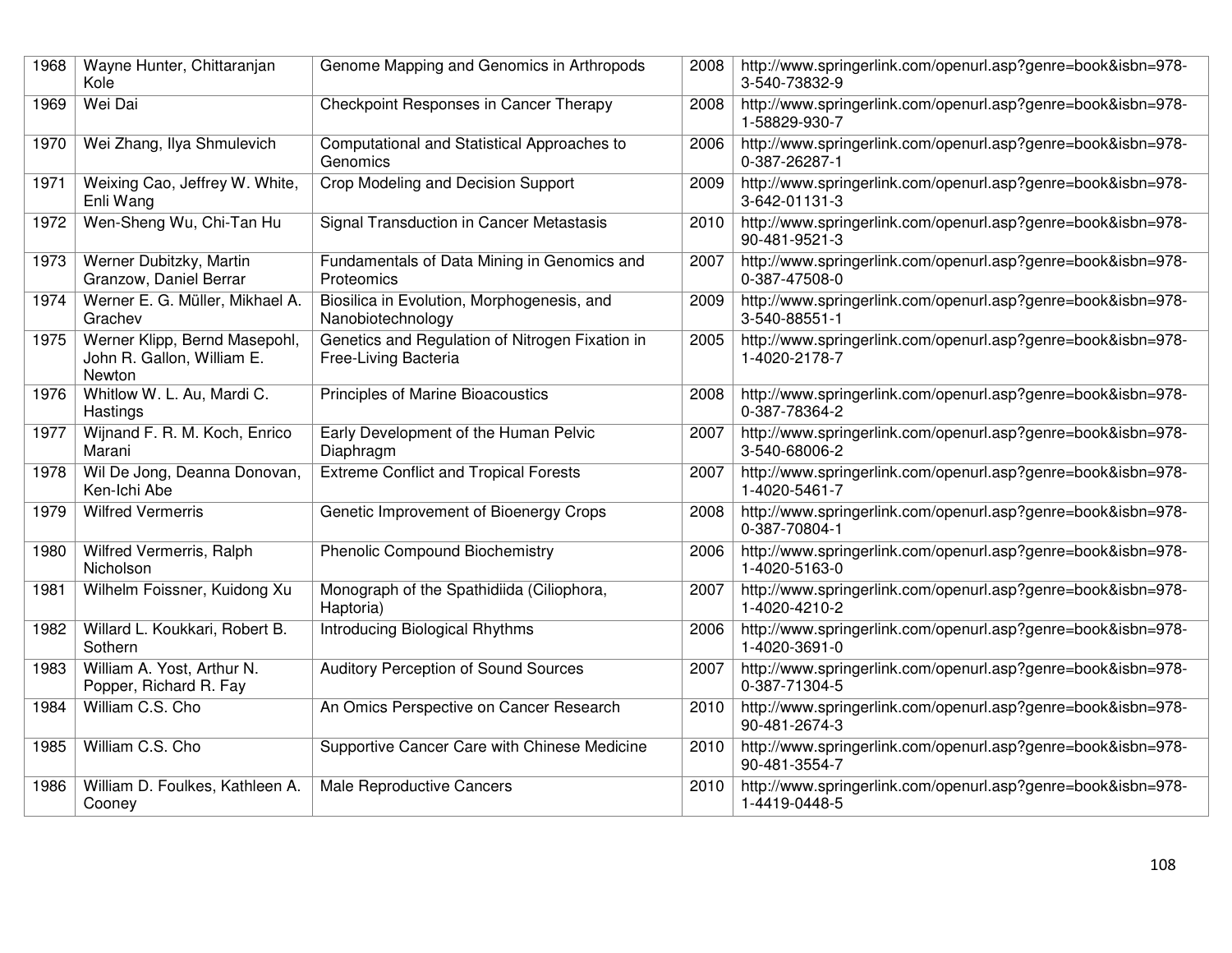| 1987 | William F. Martin, Miklós Müller                                                | Origin of Mitochondria and Hydrogenosomes                                          | 2007 | http://www.springerlink.com/openurl.asp?genre=book&isbn=978-<br>3-540-38501-1 |
|------|---------------------------------------------------------------------------------|------------------------------------------------------------------------------------|------|-------------------------------------------------------------------------------|
| 1988 | William G. Newman                                                               | Pharmacogenetics: Making cancer treatment safer<br>and more effective              | 2010 | http://www.springerlink.com/openurl.asp?genre=book&isbn=978-<br>90-481-8617-4 |
| 1989 | William H. Conner, Thomas W.<br>Doyle, Ken W. Krauss                            | Ecology of Tidal Freshwater Forested Wetlands of<br>the Southeastern United States | 2007 | http://www.springerlink.com/openurl.asp?genre=book&isbn=978-<br>1-4020-5094-7 |
| 1990 | William M. Shafer                                                               | Antimicrobial Peptides and Human Disease                                           | 2006 | http://www.springerlink.com/openurl.asp?genre=book&isbn=978-<br>3-540-29915-8 |
| 1991 | <b>Willy Vincent Bienvenut</b>                                                  | Acceleration and Improvement of Protein<br>Identification by Mass Spectrometry     | 2005 | http://www.springerlink.com/openurl.asp?genre=book&isbn=978-<br>1-4020-3318-6 |
| 1992 | Winfried Henke, Ian Tattersall                                                  | Handbook of Paleoanthropology                                                      | 2007 | http://www.springerlink.com/openurl.asp?genre=book&isbn=978-<br>3-540-32474-4 |
| 1993 | <b>Wolfgang Arthur Schulz</b>                                                   | Molecular Biology of Human Cancers                                                 | 2005 | http://www.springerlink.com/openurl.asp?genre=book&isbn=978-<br>1-4020-3185-4 |
| 1994 | Wolfgang B. Fischer                                                             | Viral Membrane Proteins: Structure, Function, and<br>Drug Design                   | 2005 | http://www.springerlink.com/openurl.asp?genre=book&isbn=978-<br>0-306-48495-7 |
| 1995 | Wolfgang Meyerhof, Ulrike<br>Beisiegel, Hans-Georg Joost                        | Sensory and Metabolic Control of Energy Balance                                    | 2010 | http://www.springerlink.com/openurl.asp?genre=book&isbn=978-<br>3-642-14425-7 |
| 1996 | Wolfgang Nellen, Christian<br>Hammann                                           | <b>Small RNAs</b>                                                                  | 2006 | http://www.springerlink.com/openurl.asp?genre=book&isbn=978-<br>3-540-74270-8 |
| 1997 | <b>Wolfgang Nentwig</b>                                                         | <b>Biological Invasions</b>                                                        | 2007 | http://www.springerlink.com/openurl.asp?genre=book&isbn=978-<br>3-540-77375-7 |
| 1998 | <b>Wolfgang Walz</b>                                                            | Integrative Physiology in the Proteomics and Post-<br>Genomics Age                 | 2005 | http://www.springerlink.com/openurl.asp?genre=book&isbn=978-<br>1-58829-315-2 |
| 1999 | Wolfhard Semmler, Markus<br>Schwaiger                                           | Molecular Imaging I                                                                | 2008 | http://www.springerlink.com/openurl.asp?genre=book&isbn=978-<br>3-540-72717-0 |
| 2000 | Wolfhard Semmler, Markus<br>Schwaiger                                           | Molecular Imaging II                                                               | 2008 | http://www.springerlink.com/openurl.asp?genre=book&isbn=978-<br>3-540-77449-5 |
| 2001 | Xiaochun Li, Ronghui Xu                                                         | High-Dimensional Data Analysis in Cancer<br>Research                               | 2009 | http://www.springerlink.com/openurl.asp?genre=book&isbn=978-<br>0-387-69763-5 |
| 2002 | Xiaoyuan Wang, Peter J. Quinn                                                   | Endotoxins: Structure, Function and Recognition                                    | 2010 | http://www.springerlink.com/openurl.asp?genre=book&isbn=978-<br>90-481-9077-5 |
| 2003 | <b>Xuhua Xia</b>                                                                | Bioinformatics and the Cell                                                        | 2007 | http://www.springerlink.com/openurl.asp?genre=book&isbn=978-<br>0-387-71336-6 |
| 2004 | Yanhong Shi, Dennis O. Clegg                                                    | Stem Cell Research and Therapeutics                                                | 2008 | http://www.springerlink.com/openurl.asp?genre=book&isbn=978-<br>1-4020-8501-7 |
| 2005 | Yaroslav B. Blume, W. Vance<br>Baird, Alla I. Yemets, Diego<br><b>Breviario</b> | The Plant Cytoskeleton: a Key Tool for Agro-<br>Biotechnology                      | 2009 | http://www.springerlink.com/openurl.asp?genre=book&isbn=978-<br>1-4020-8842-1 |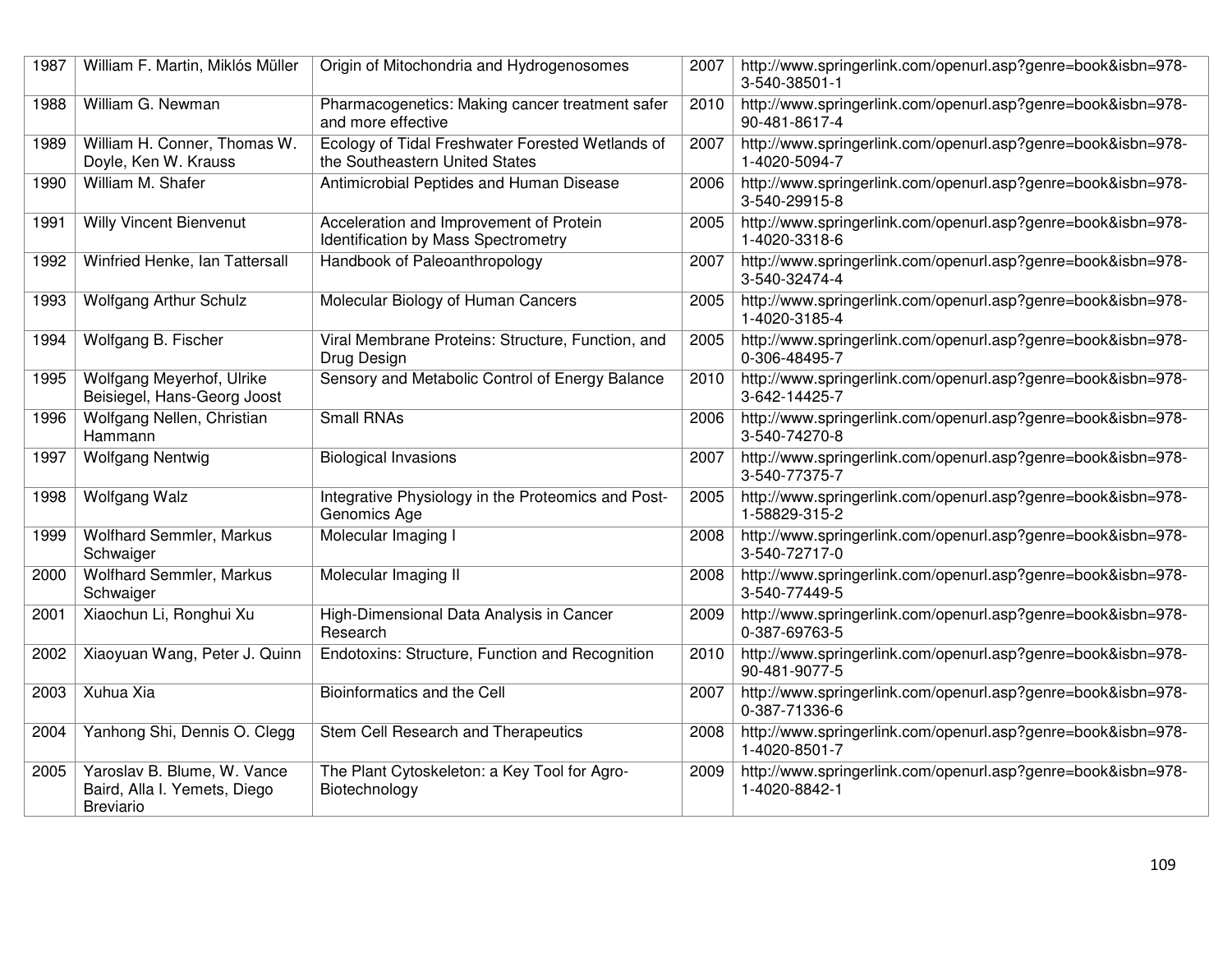| 2006 | Yehuda Shoenfeld, Ricard<br>Cervera, M. Eric Gershwin                             | Diagnostic Criteria in Autoimmune Diseases                                   | 2008 | http://www.springerlink.com/openurl.asp?genre=book&isbn=978-<br>1-60327-427-2 |
|------|-----------------------------------------------------------------------------------|------------------------------------------------------------------------------|------|-------------------------------------------------------------------------------|
| 2007 | Yi Lu, Ram I. Mahato                                                              | Pharmaceutical Perspectives of Cancer<br>Therapeutics                        | 2009 | http://www.springerlink.com/openurl.asp?genre=book&isbn=978-<br>1-4419-0130-9 |
| 2008 | Yigal Elad, Brian Williamson,<br>Paul Tudzynski, Nafiz Delen                      | Botrytis: Biology, Pathology and Control                                     | 2007 | http://www.springerlink.com/openurl.asp?genre=book&isbn=978-<br>1-4020-2624-9 |
| 2009 | Yi-Ping Wang, Min Lin, Zhe-<br>Xian Tian, Claudine Elmerich,<br>William E. Newton | Biological Nitrogen Fixation, Sustainable<br>Agriculture and the Environment | 2005 | http://www.springerlink.com/openurl.asp?genre=book&isbn=978-<br>1-4020-3569-2 |
| 2010 | Yi-Wei Tang, Charles W.<br>Stratton                                               | Advanced Techniques in Diagnostic Microbiology                               | 2006 | http://www.springerlink.com/openurl.asp?genre=book&isbn=978-<br>0-387-29741-5 |
| 2011 | Yo Kikuchi, Elena Y. Rykova                                                       | <b>Extracellular Nucleic Acids</b>                                           | 2010 | http://www.springerlink.com/openurl.asp?genre=book&isbn=978-<br>3-642-12616-1 |
| 2012 | Yong-Kyu Kim                                                                      | <b>Handbook of Behavior Genetics</b>                                         | 2009 | http://www.springerlink.com/openurl.asp?genre=book&isbn=978-<br>0-387-76726-0 |
| 2013 | Yongwon Choi                                                                      | Osteoimmunology                                                              | 2007 | http://www.springerlink.com/openurl.asp?genre=book&isbn=978-<br>0-387-72008-1 |
| 2014 | Yongwon Choi                                                                      | Osteoimmunology                                                              | 2010 | http://www.springerlink.com/openurl.asp?genre=book&isbn=978-<br>1-4419-1049-3 |
| 2015 | Yoshiaki Hayashida,<br>Constancio Gonzalez, Hisatake<br>Kondo                     | THE ARTERIAL CHEMORECEPTORS                                                  | 2006 | http://www.springerlink.com/openurl.asp?genre=book&isbn=978-<br>0-387-31310-8 |
| 2016 | Yoshimitsu Hamano                                                                 | Amino-Acid Homopolymers Occurring in Nature                                  | 2010 | http://www.springerlink.com/openurl.asp?genre=book&isbn=978-<br>3-642-12452-5 |
| 2017 | Yoshio Hirabayashi, Yasuyuki<br>Igarashi, Alfred H. Merrill                       | Sphingolipid Biology                                                         | 2006 | http://www.springerlink.com/openurl.asp?genre=book&isbn=978-<br>4-431-34198-7 |
| 2018 | Yoshitsugu Tajima, Tamotsu<br>Kuroki, Takashi Kanematsu                           | Hepatobiliary and Pancreatic Carcinogenesis in the<br>Hamster                | 2009 | http://www.springerlink.com/openurl.asp?genre=book&isbn=978-<br>4-431-87772-1 |
| 2019 | Young In Park, Seung Ki Lee                                                       | New Perspectives on Aloe                                                     | 2006 | http://www.springerlink.com/openurl.asp?genre=book&isbn=978-<br>0-387-31799-1 |
| 2020 | Youssuf Gherbawy, Kerstin<br>Voigt                                                | Molecular Identification of Fungi                                            | 2010 | http://www.springerlink.com/openurl.asp?genre=book&isbn=978-<br>3-642-05041-1 |
| 2021 | Yuri P. Altukhov                                                                  | <b>Intraspecific Genetic Diversity</b>                                       | 2006 | http://www.springerlink.com/openurl.asp?genre=book&isbn=978-<br>3-540-25490-4 |
| 2022 | Yutaka Saito                                                                      | <b>Plant Mites and Sociality</b>                                             | 2010 | http://www.springerlink.com/openurl.asp?genre=book&isbn=978-<br>4-431-99455-8 |
| 2023 | Yuti Chernajovsky, Ahuva<br>Nissim                                                | <b>Therapeutic Antibodies</b>                                                | 2008 | http://www.springerlink.com/openurl.asp?genre=book&isbn=978-<br>3-540-73258-7 |
| 2024 | Yuti Chernajovsky, Paul D.<br>Robbins                                             | Gene Therapy for Autoimmune and Inflammatory<br><b>Diseases</b>              | 2010 | http://www.springerlink.com/openurl.asp?genre=book&isbn=978-<br>3-0346-0164-1 |